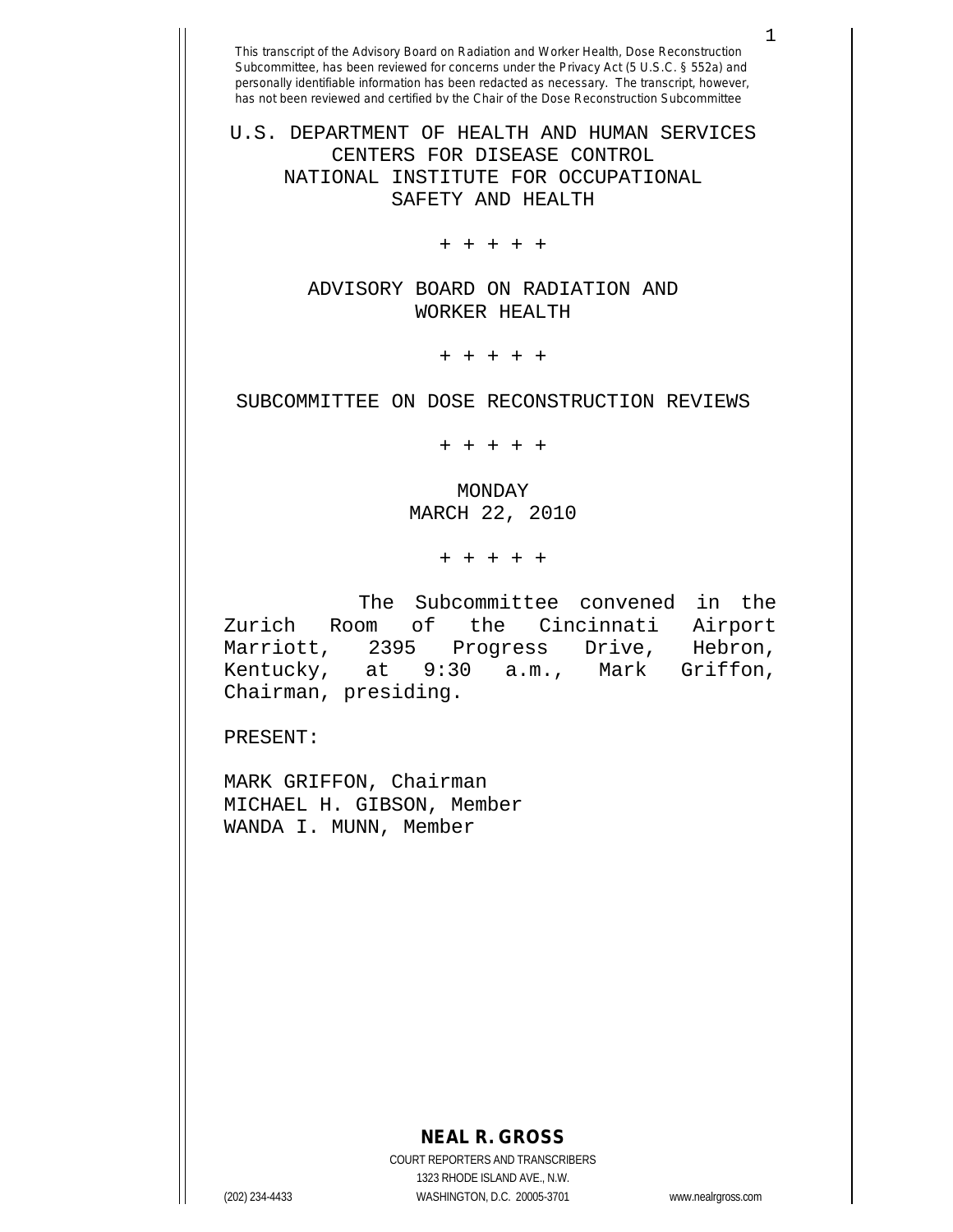ALSO PRESENT:

TED KATZ, Designated Federal Official HANS BEHLING, SC&A\* KATHY BEHLING, SC&A\* ELIZABETH BRACKETT, ORAU\* HARRY CHMELYNSKI, SC&A\* DOUGLAS FARVER, SC&A STUART HINNEFELD, DCAS EMILY HOWELL, HHS JENNY LIN, HHS JOHN MAURO, SC&A MUTTY SHARFI, DCAS\* SCOTT SIEBERT, DCAS\* BRANT ULSH, DCAS

\*Participating via telephone

## **NEAL R. GROSS**

COURT REPORTERS AND TRANSCRIBERS 1323 RHODE ISLAND AVE., N.W. (202) 234-4433 WASHINGTON, D.C. 20005-3701 www.nealrgross.com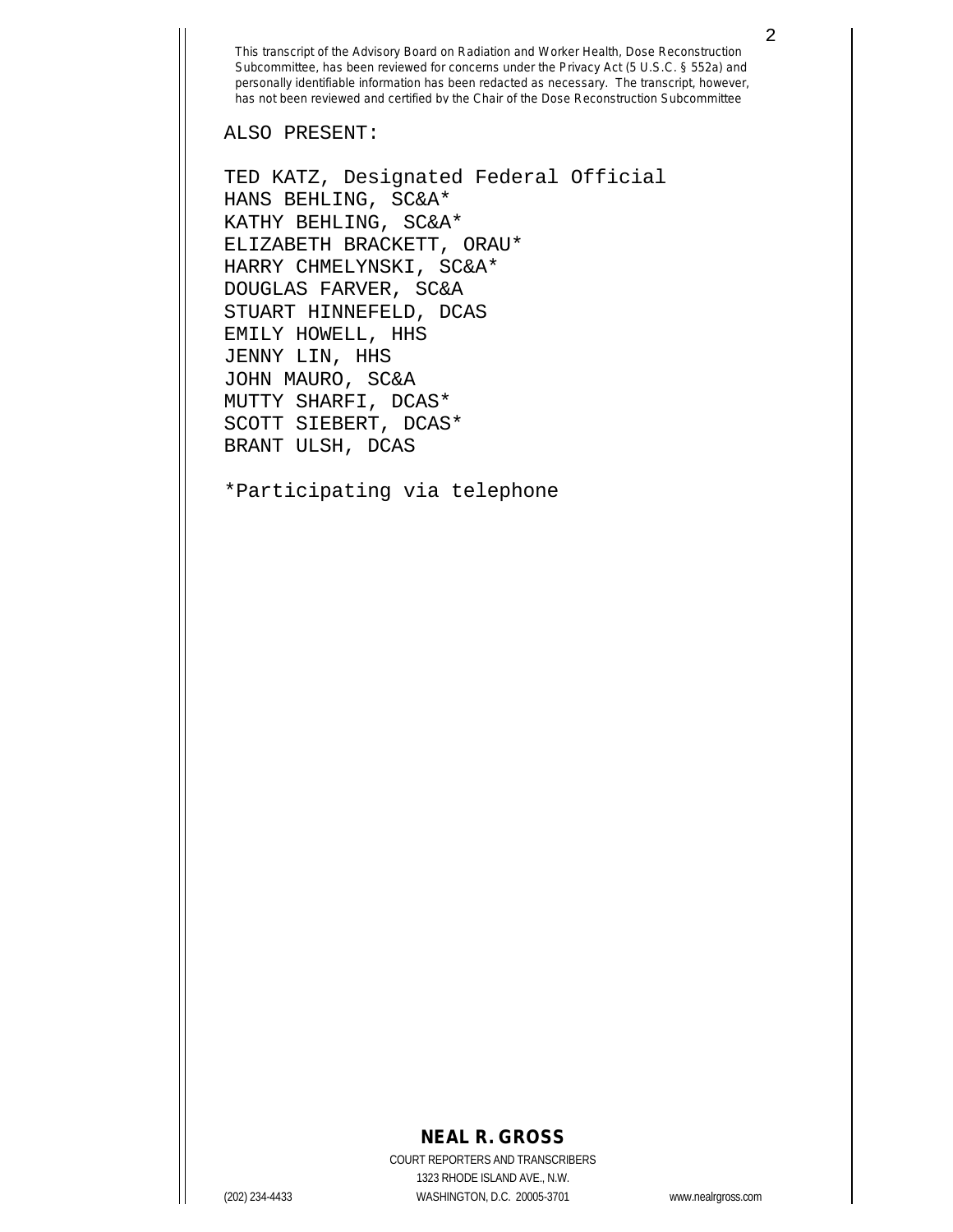## TABLE OF CONTENTS

| Discussion on the first<br>100 case report  10 |  |
|------------------------------------------------|--|
| Discussion on the sixth set of cases 48        |  |
| Discussion on the seventh set of cases 75      |  |
| Discussion on eighth matrix 228                |  |

## **NEAL R. GROSS**

COURT REPORTERS AND TRANSCRIBERS 1323 RHODE ISLAND AVE., N.W. (202) 234-4433 WASHINGTON, D.C. 20005-3701 www.nealrgross.com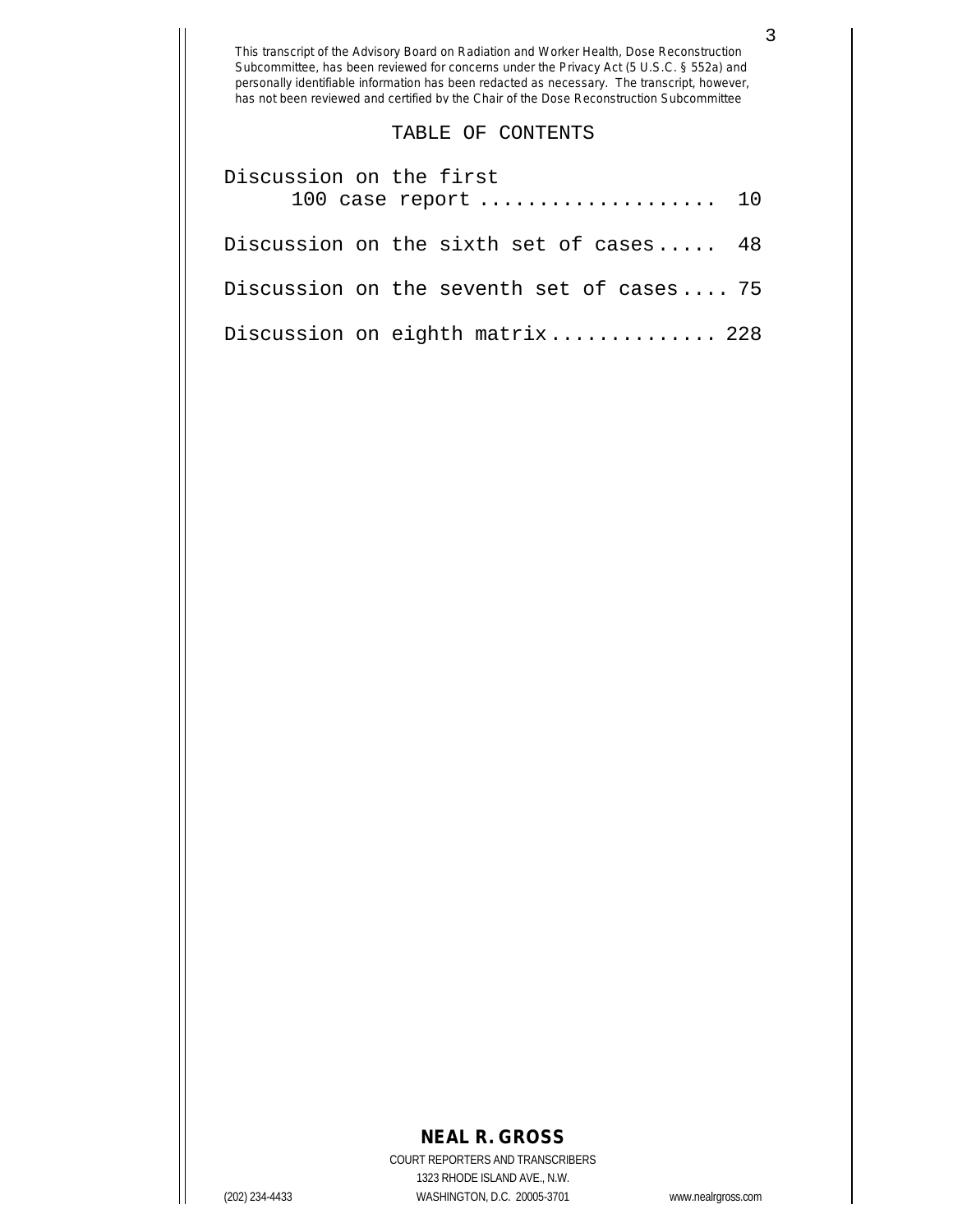**NEAL R. GROSS** COURT REPORTERS AND TRANSCRIBERS 1323 RHODE ISLAND AVE., N.W. (202) 234-4433 WASHINGTON, D.C. 20005-3701 www.nealrgross.com This transcript of the Advisory Board on Radiation and Worker Health, Dose Reconstruction Subcommittee, has been reviewed for concerns under the Privacy Act (5 U.S.C. § 552a) and personally identifiable information has been redacted as necessary. The transcript, however, has not been reviewed and certified by the Chair of the Dose Reconstruction Subcommittee 1 P-R-O-C-E-E-D-I-N-G-S  $2 \parallel$  (9:32 a.m.) 3 MR. KATZ: Good morning, everybody 4 in the room and on the line. This is the 5 || Advisory Board on Radiation and Worker Health 6 Dose Reconstruction Subcommittee. This is Ted 7 Katz. I'm the Designated Federal Official, 8 and we're about to get started. We'll begin, 9 as always, with roll call, with board members 10 in the room. Mark? 11 CHAIRMAN GRIFFON: Yes, Mark 12 || Griffon, Chair of the Dose Reconstruction Work 13 || Group, or Subcommittee. 14 MEMBER MUNN: Wanda Munn, 15 | Subcommittee Member. 16 MEMBER GIBSON: Mike Gibson, 17 | Subcommittee Member. 18 MR. KATZ: And do we have any 19 Board members on the line? Okay, no Dr. 20 || Poston? No Bob Presley? No Brad Clawson? 21 Okay, then the NIOSH ORAU team in the room? 22 MR. HINNEFELD: Stu Hinnefeld,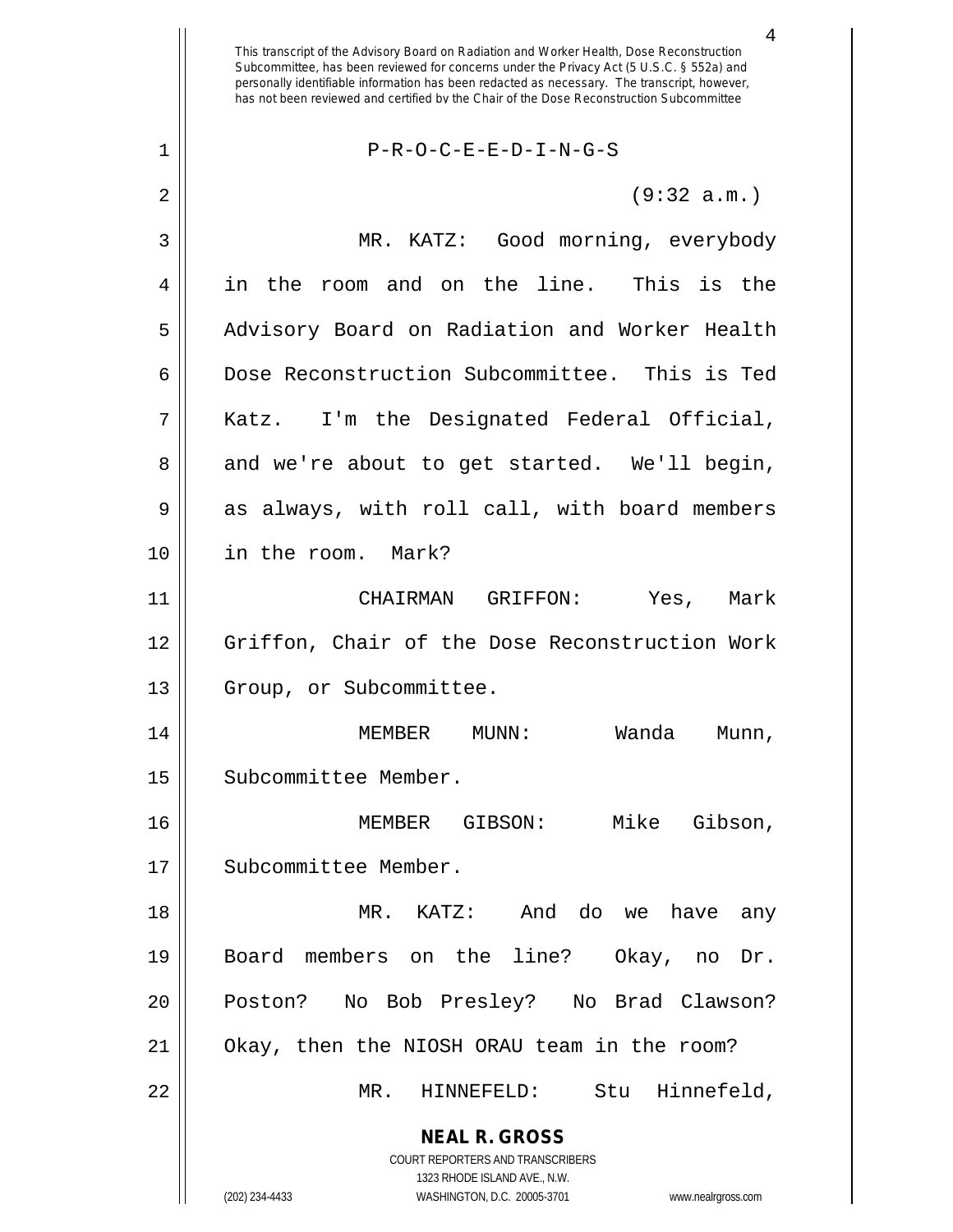**NEAL R. GROSS** COURT REPORTERS AND TRANSCRIBERS 1323 RHODE ISLAND AVE., N.W. (202) 234-4433 WASHINGTON, D.C. 20005-3701 www.nealrgross.com 5 This transcript of the Advisory Board on Radiation and Worker Health, Dose Reconstruction Subcommittee, has been reviewed for concerns under the Privacy Act (5 U.S.C. § 552a) and personally identifiable information has been redacted as necessary. The transcript, however, has not been reviewed and certified by the Chair of the Dose Reconstruction Subcommittee 1 || Interim Director of Division of Compensation 2 | Analysis Support. 3 || DR. ULSH: This is Brant Ulsh. 4 MR. KATZ: And on the line, NIOSH 5 | ORAU Team? 6 MR. SIEBERT: Scott Siebert, ORAU. 7 || MR. SHARFI: Mutty Sharfi, ORAU. 8 MR. KATZ: Okay, and then SC&A in 9 | the room? 10 DR. MAURO: John Mauro, SC&A. 11 MR. FARVER: Doug Farver, SC&A. 12 MR. KATZ: And on the line for  $13 \parallel$  SC&A? 14 MS. BEHLING: Kathy Behling, SC&A. 15 || MR. KATZ: Welcome. 16 DR. BEHLING: Hans Behling, SC&A. 17 MR. KATZ: Welcome, Hans. Okay, 18 and then HHS or other federal officials or 19 contractors to the feds in the room? 20 MS. HOWELL: Emily Howell, HHS. 21 || MS. LIN: Jenny Lin, HHS. 22 MR. KATZ: And on the line, HHS or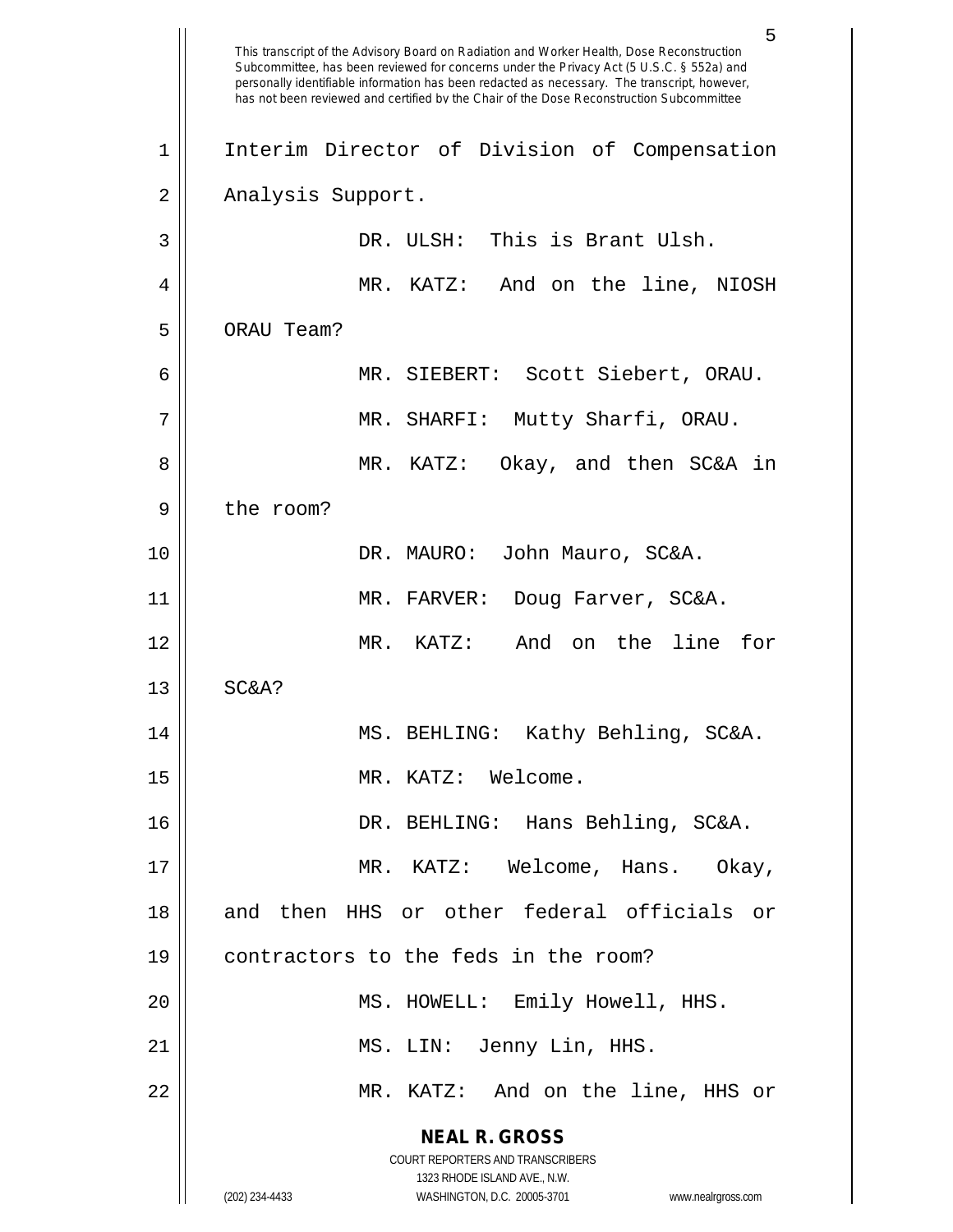**NEAL R. GROSS** 1 || other federal officials or contractors to the 2 || feds? Thanks. And then any members of the 3 public on the line? Okay, quiet morning. 4 || Mark, all yours. 5 CHAIRMAN GRIFFON: Yes. This is a  $6 \parallel$  -- probably we don't have a big crowd because 7 we handle the details here of the down and 8 dirty review details, important nonetheless. 9 I think a simple agenda to start the day, for 10 those on the phone, we're just going to do -- 11 look at our follow-up report for the first 100 12 | cases again. 13 Just to remind you, we were asked 14 by the Board to give a follow-up from the  $15$  | letter that we have submitted to the Secretary 16 || regarding the first 100 case review. I would  $17 \parallel$  -- well, I'd like to close that out today and 18 || maybe we will. Hopefully we will. 19 Then on the agenda after that I  $20$  || think the sixth set and seventh set of cases, 21  $\parallel$  and I believe -- actually, for the last couple 22 meetings, we've been very close to closing

> COURT REPORTERS AND TRANSCRIBERS 1323 RHODE ISLAND AVE., N.W.

(202) 234-4433 WASHINGTON, D.C. 20005-3701 www.nealrgross.com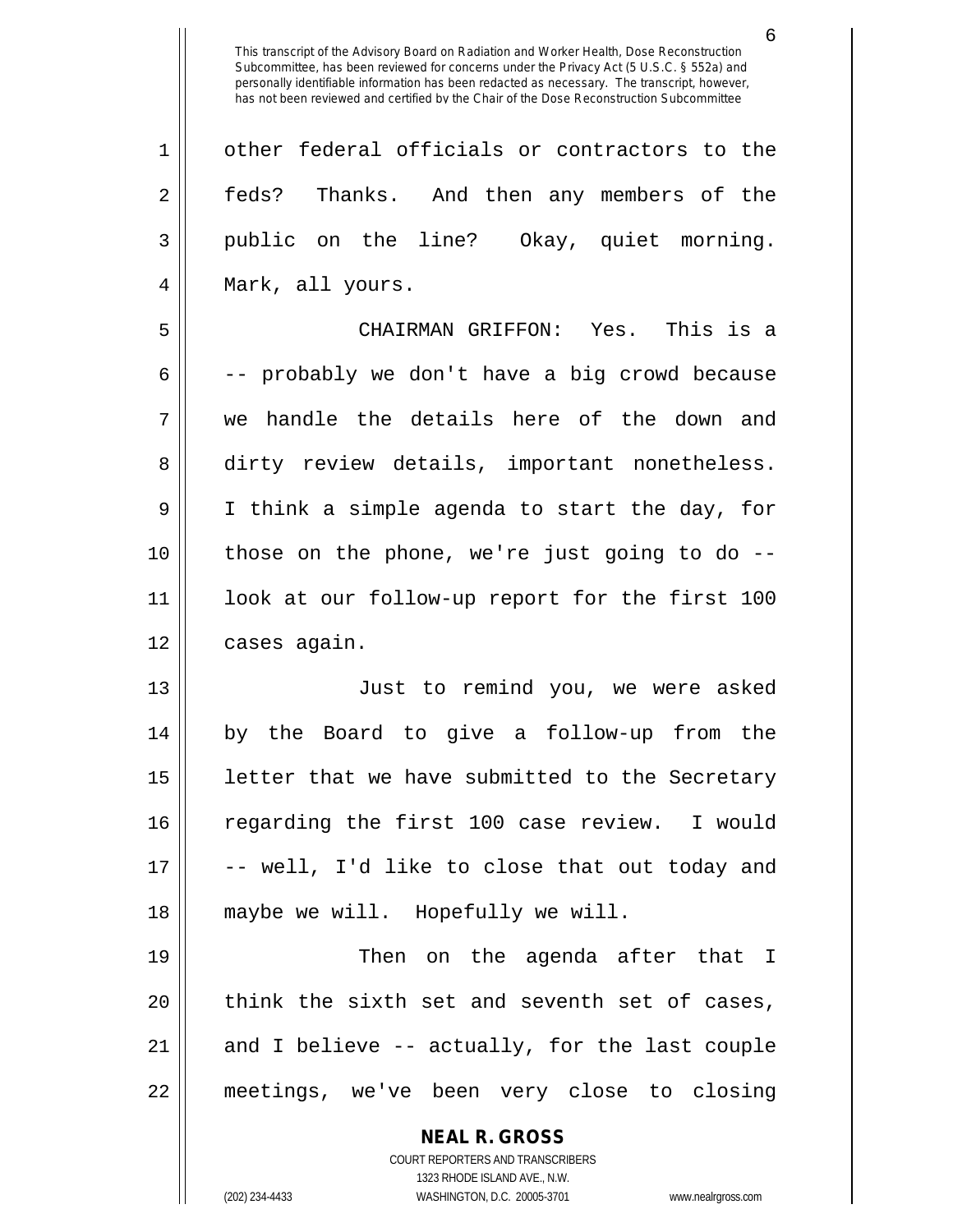7

 $1 \parallel$  those out. So I'm hoping that today we can be 2 done with those final matrix items on those  $3 \parallel$  two sets of cases and then continue on these 4 || from wherever we left off. I think we were  $5 \parallel$  still doing our first pass through some of the 6 | findings.

7 We have those mini site profile 8 ceviews we started on as well. So -- and I 9 don't know if that helps anyone on the phone. 10 I don't know if Kathy and Hans are primarily 11 on the phone for those mini site profile 12 issues. I mean, they might come up later in  $13$  the day.

14 DR. MAURO: Yes, they're on the 15 || schedule. I know Hans, he wrote a special 16 | counter report on Harshaw.

17 CHAIRMAN GRIFFON: Okay.

 DR. MAURO: And I know that's one area where I know he'd be interested in discussing. If it comes up early, great. If  $\parallel$  not  $-$ 

22 CHAIRMAN GRIFFON: Okay. I just

**NEAL R. GROSS** COURT REPORTERS AND TRANSCRIBERS

1323 RHODE ISLAND AVE., N.W.

(202) 234-4433 WASHINGTON, D.C. 20005-3701 www.nealrgross.com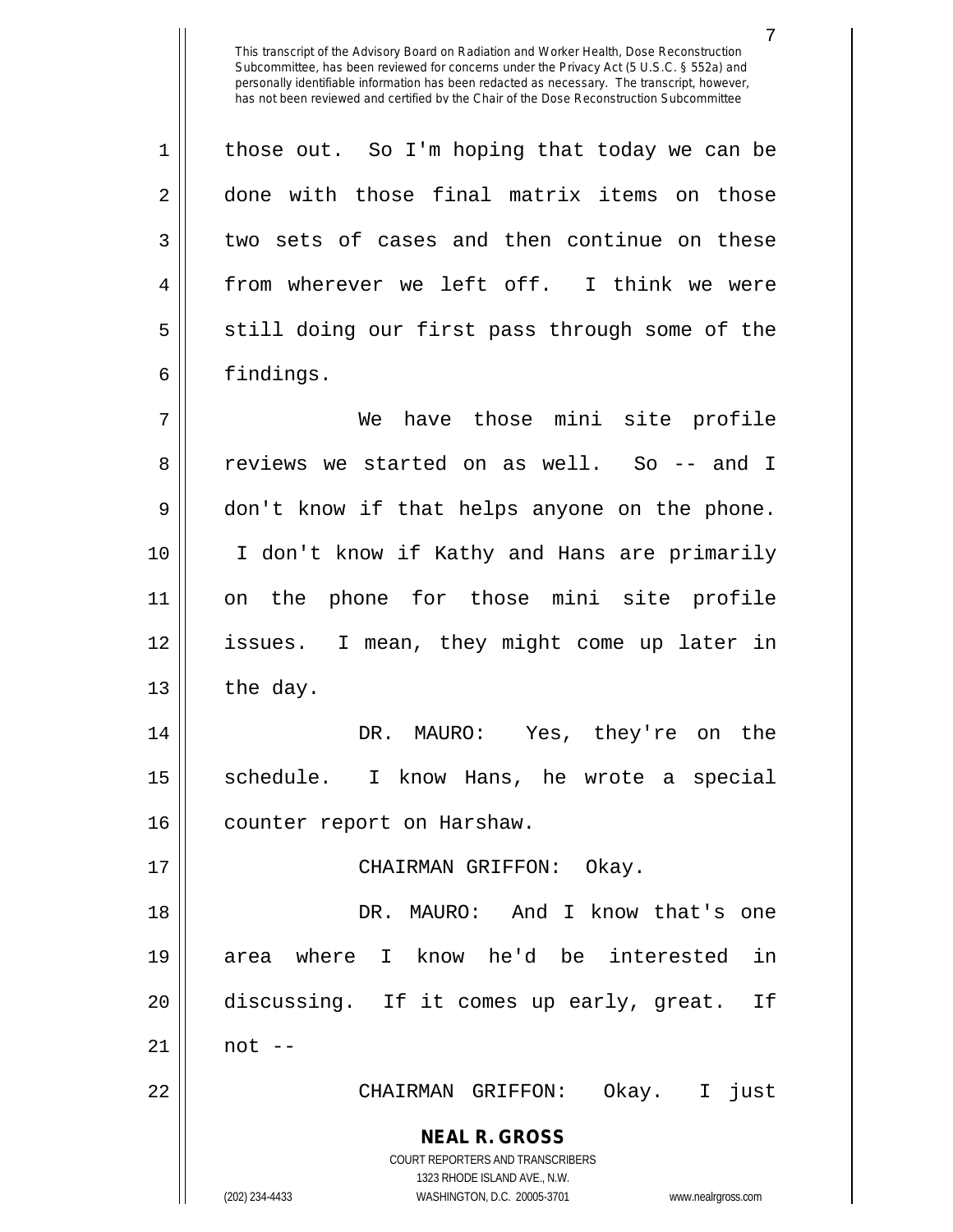**NEAL R. GROSS** COURT REPORTERS AND TRANSCRIBERS 1323 RHODE ISLAND AVE., N.W. (202) 234-4433 WASHINGTON, D.C. 20005-3701 www.nealrgross.com 8 This transcript of the Advisory Board on Radiation and Worker Health, Dose Reconstruction Subcommittee, has been reviewed for concerns under the Privacy Act (5 U.S.C. § 552a) and personally identifiable information has been redacted as necessary. The transcript, however, has not been reviewed and certified by the Chair of the Dose Reconstruction Subcommittee 1 don't want to tie him up unnecessarily if we 2 | don't have to. 3 || DR. MAURO: Okay. 4 CHAIRMAN GRIFFON: So with that in  $5 \parallel$  mind, I did send out an -- and I know it was a 6 || little late, but I didn't get any other 7 comments and I did have Wanda's comments to 8 || the previous follow-up report, the draft, that 9 I -- we had talked about on the phone call 10 || meeting, which I believe was on January  $14<sup>th</sup>$ 11 of this year. We had a phone-call 12 || Subcommittee meeting where we only discussed  $13$  || this report. 14 At that time, Wanda submitted a 15 number of edits. I looked at her comments. I 16 took most of them, Wanda, I think almost all 17 | of them. 18 MEMBER MUNN: Most of them. 19 CHAIRMAN GRIFFON: I may have -- I 20 may have taken out -- at least one thing that 21 you had deleted I took out and reinserted. So 22 || we can talk about that.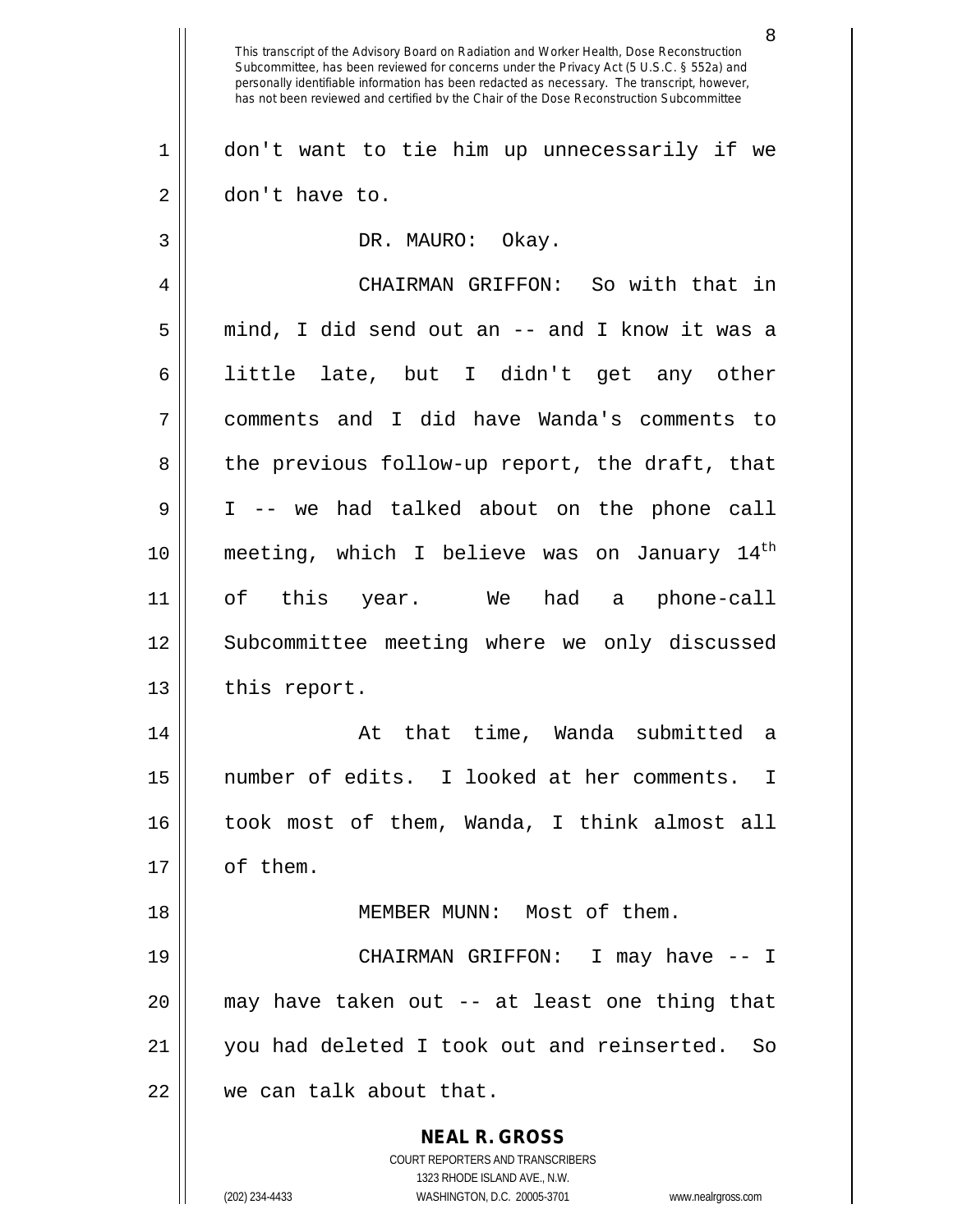1 MEMBER MUNN: Yes. Most of it was 2 minor.

3 CHAIRMAN GRIFFON: Yes, but I -- I 4 took most of the comments. So we can go 5 || through that. And then also I forwarded some  $6 \parallel$  other documents that Doug and the SC&A staff  $7 \parallel$  had looked into for us, which is the question  $8 \parallel$  on the quality control/quality assurance 9 || investigation, I guess for lack of a better 10 word, and what our options are, and Stu put 11 together three documents. If I characterize 12 || this wrong, Doug, let me know. One summarizes 13 all the findings that they characterized as 14 quality assurance/quality control type of 15 findings, and the other two are options to 16 either look at cases related to -- selected 17 cases from the first through the fifth set of 18 || cases, or the first through the eighth set of 19 cases. I'll discuss that more as we -- as we 20 go into -- after we look at the main 21 documents, but those are the four pieces you 22 || should've received. If anybody didn't get

**NEAL R. GROSS**

COURT REPORTERS AND TRANSCRIBERS 1323 RHODE ISLAND AVE., N.W. (202) 234-4433 WASHINGTON, D.C. 20005-3701 www.nealrgross.com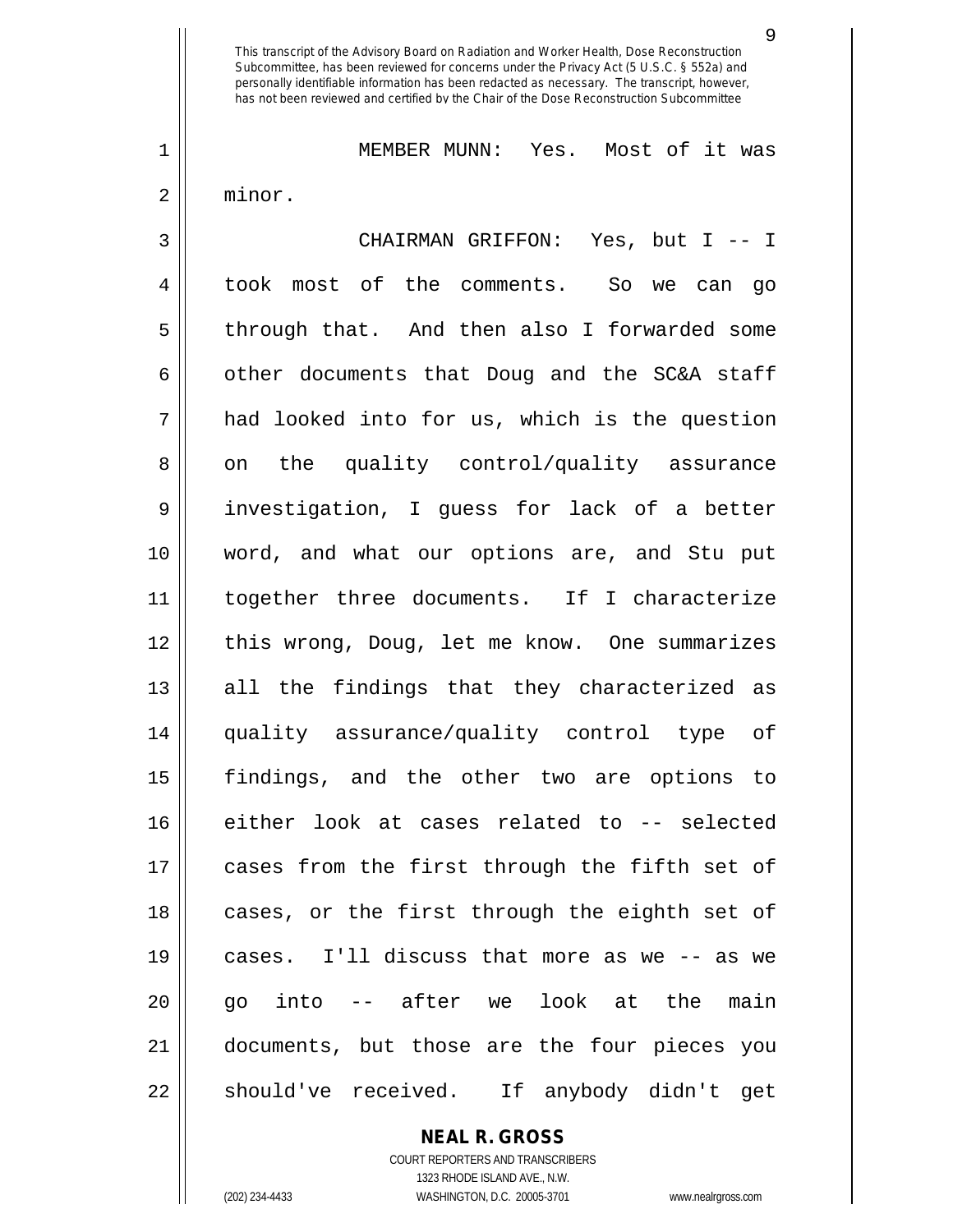1 || those, please maybe let us know now, and 2 either I can forward them or possibly Doug can 3 forward them. Does everybody have those? 4 Okay.

5 All right, so, on the basic 6 can 6 report, and I was thinking of this as sort of  $7 \parallel$  a path forward here, I was thinking of lending 8 || this document out as a preliminary report to 9 the Board on the first 100 cases, and the 10 reason I'm saying preliminary is because I 11 would like to get -- submit this report to the 12 || Board for discussion at the Board level, and I 13 didn't want to wait for the SC&A investigation 14 || of those key tasks.

15 || So at least we have something to discuss at the Board level and we can describe to the Board that we also have tasked SC&A with looking at -- at the QC-related findings further, doing further investigation on the QC findings. But at least to come back with them and say, here's generally what we have as a 22 | follow-up.

> COURT REPORTERS AND TRANSCRIBERS 1323 RHODE ISLAND AVE., N.W. (202) 234-4433 WASHINGTON, D.C. 20005-3701 www.nealrgross.com

**NEAL R. GROSS**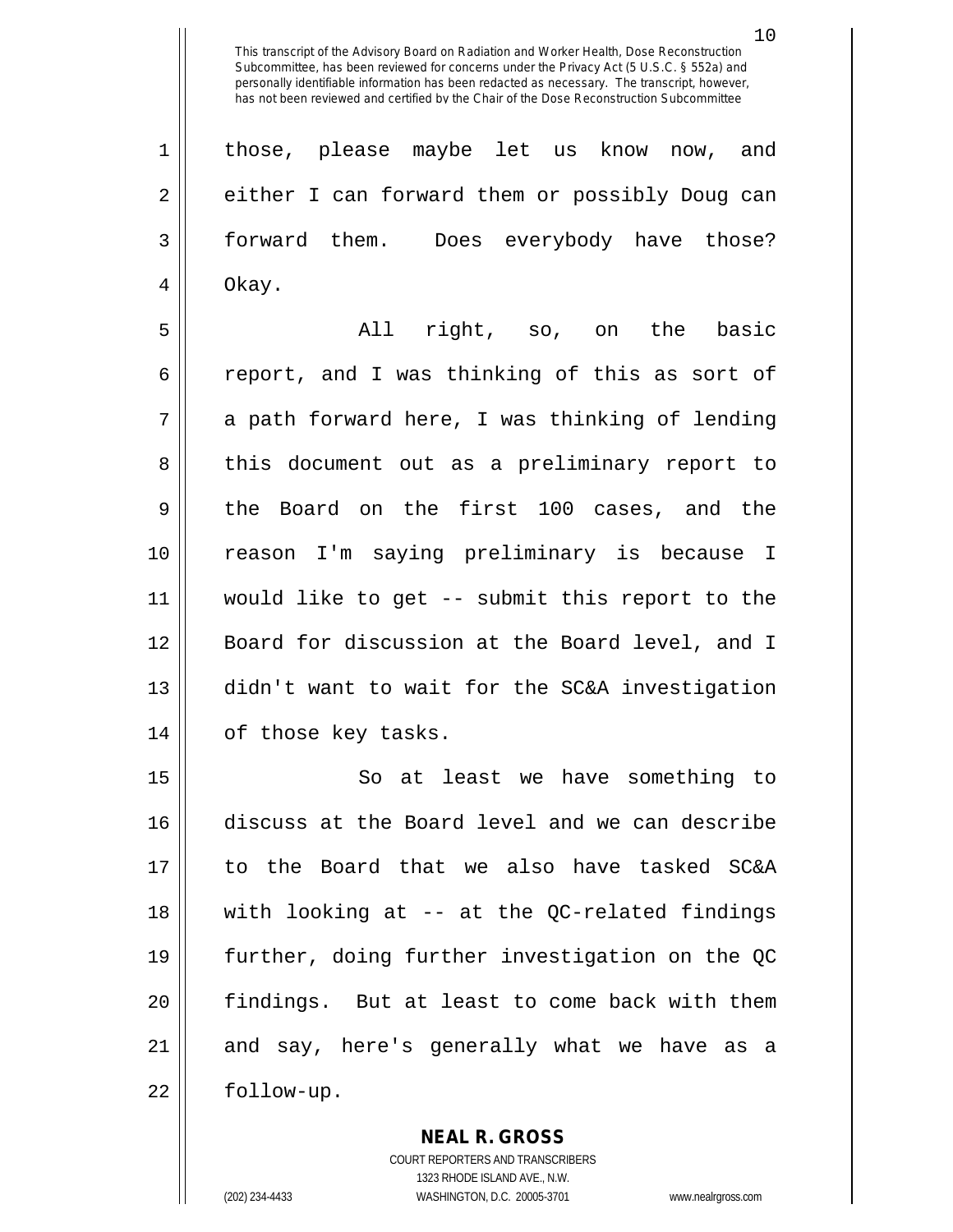1 We may at that point get some 2 | comments from other Board members where we may 3 have to come back. So then the idea would be 4 to come back and do a final report, which 5 || would include the results of our investigation  $6 \parallel$  into the QC findings.

7 I don't know if that makes sense  $8 \parallel$  as a process. I -- well, I'm offering that as 9 || a process forward, anyway.

 MEMBER MUNN: So, Mark, are you suggesting that we present this at the next full Board meeting, or is it your expectation 13 || that you can get this to the Board members in an exposition from that manner that it might be a topic for our teleconference that's coming up? So if there were at least -- at least if anyone had any major concerns and wanted to ask that we postpone it while we 19 || give it more thought, we could do so and then 20 || fully address it in New York?

21 CHAIRMAN GRIFFON: Yes to one of  $22$  || those. I'm not sure. I can talk to Ted and

> **NEAL R. GROSS** COURT REPORTERS AND TRANSCRIBERS 1323 RHODE ISLAND AVE., N.W. (202) 234-4433 WASHINGTON, D.C. 20005-3701 www.nealrgross.com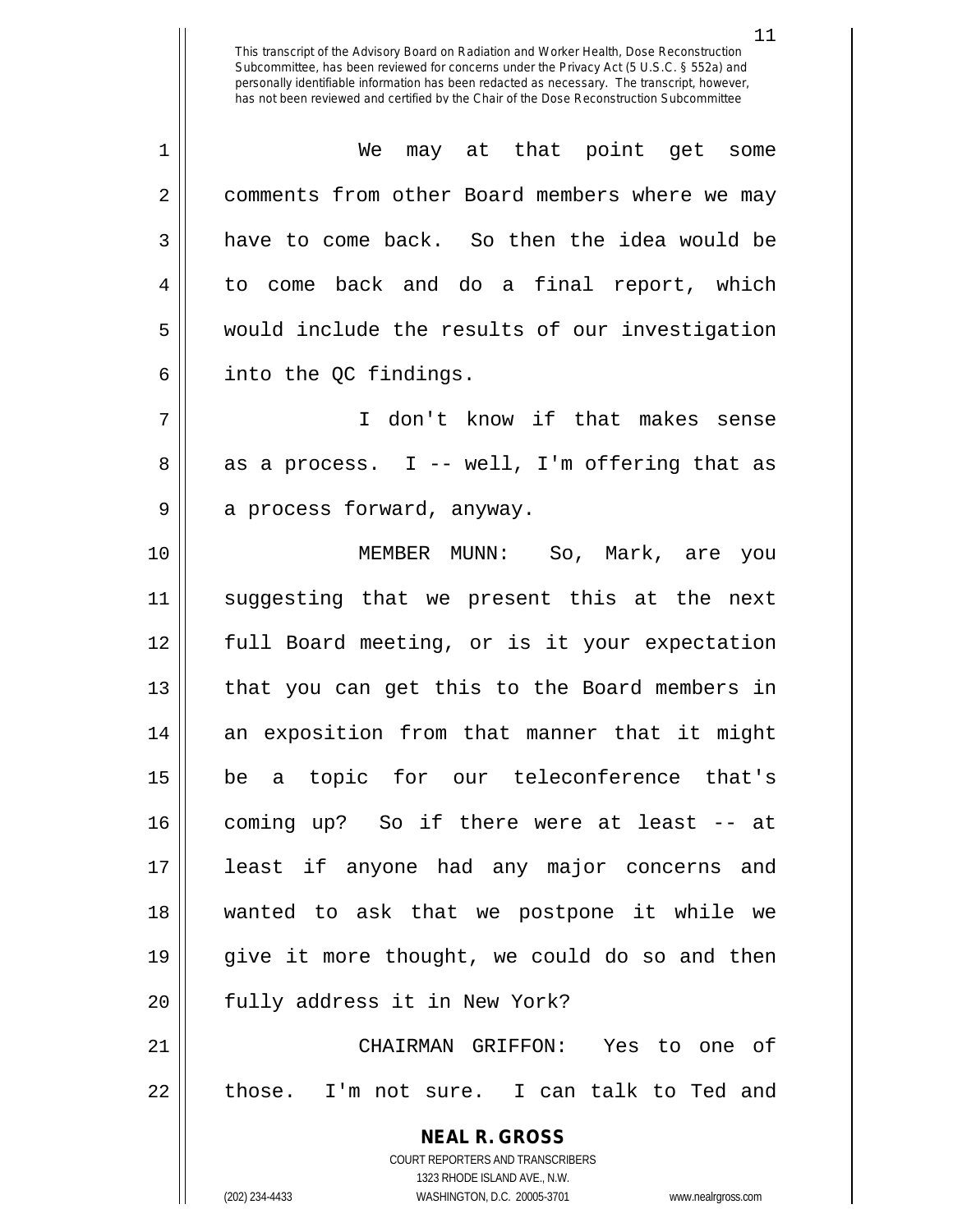**NEAL R. GROSS** COURT REPORTERS AND TRANSCRIBERS 1323 RHODE ISLAND AVE., N.W. (202) 234-4433 WASHINGTON, D.C. 20005-3701 www.nealrgross.com This transcript of the Advisory Board on Radiation and Worker Health, Dose Reconstruction Subcommittee, has been reviewed for concerns under the Privacy Act (5 U.S.C. § 552a) and personally identifiable information has been redacted as necessary. The transcript, however, has not been reviewed and certified by the Chair of the Dose Reconstruction Subcommittee 1 Jim Melius about whether we can fit it on the  $2 \parallel$  agenda for the March  $30^{\text{th}}$  full Board 3 conference call. I don't know if it can fall 4 under miscellaneous? 5 MR. KATZ: It can fall under the 6 | Work Group reports. So you most certainly can 7 address it. 8 CHAIRMAN GRIFFON: Yes. 9 MR. KATZ: We probably have to 10 keep it pretty brief for that meeting just 11 because that meeting agenda is -- I don't know  $12$  || if you've looked at it, but  $-$ 13 || CHAIRMAN GRIFFON: I haven't. 14 MR. KATZ: -- there's a lot on 15 there compared to a typical teleconference 16 agenda. So it's a question of how much 17 endurance the Board has for the 18 teleconference. 19 CHAIRMAN GRIFFON: It may be more 20 || a matter of delivering a preliminary report 21 || and saying here it is. Here's what's in it. 22 || For the full Board meeting, maybe people can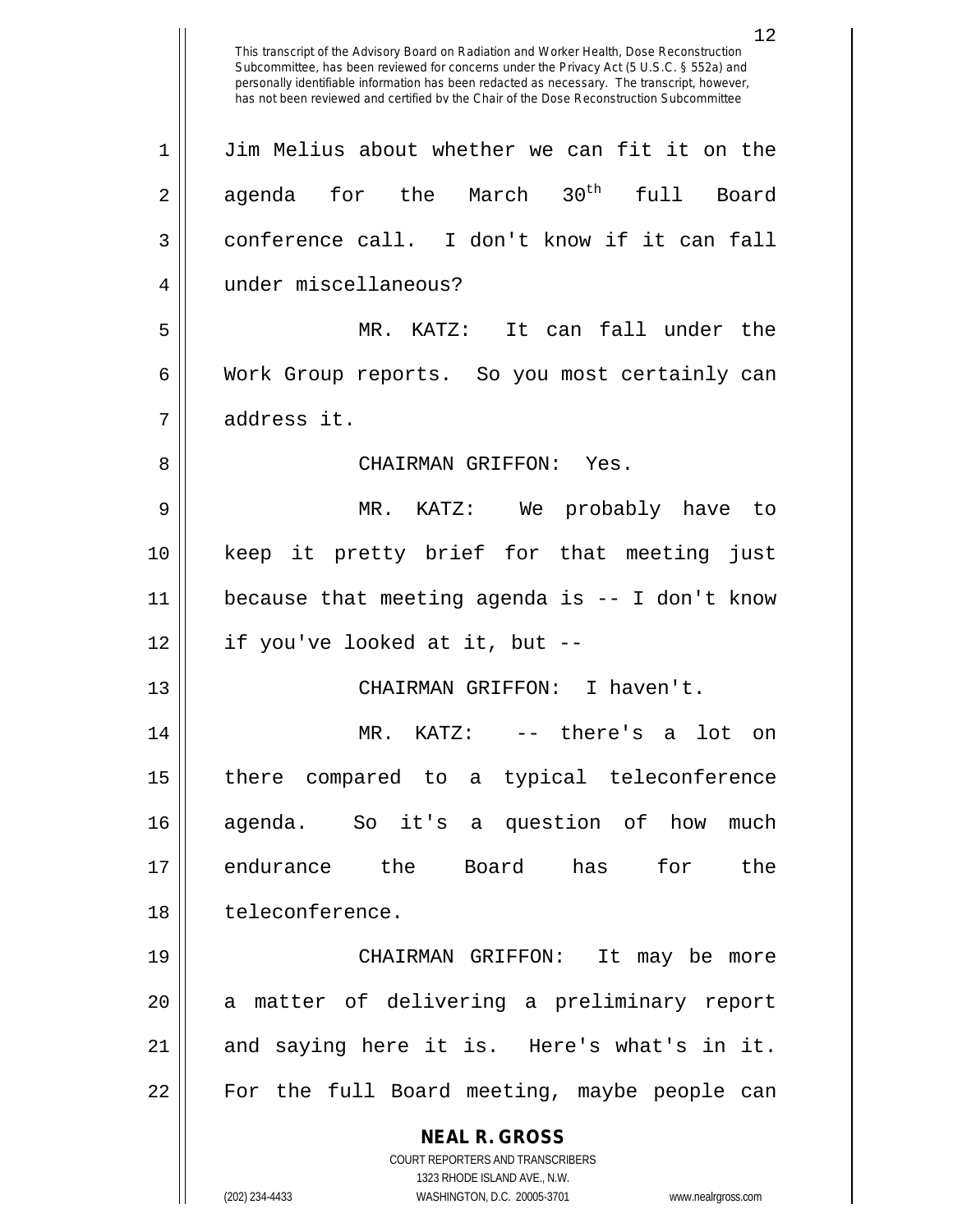**NEAL R. GROSS** COURT REPORTERS AND TRANSCRIBERS 1323 RHODE ISLAND AVE., N.W. (202) 234-4433 WASHINGTON, D.C. 20005-3701 www.nealrgross.com 13 This transcript of the Advisory Board on Radiation and Worker Health, Dose Reconstruction Subcommittee, has been reviewed for concerns under the Privacy Act (5 U.S.C. § 552a) and personally identifiable information has been redacted as necessary. The transcript, however, has not been reviewed and certified by the Chair of the Dose Reconstruction Subcommittee 1 consider this and come back with comments for 2 | the Subcommittee. 3 MEMBER MUNN: Yes, that was my 4 || thought. If we could get it before them --5 CHAIRMAN GRIFFON: Yes. 6 MEMBER MUNN: -- then we could 7 | anticipate a final word. 8 CHAIRMAN GRIFFON: Right, yes. 9 That's what I'd like to do. Does that make 10 || sense? 11 MR. KATZ: Good. 12 CHAIRMAN GRIFFON: Then why don't 13 we go through the report? Wanda, you probably 14 noticed that one paragraph at the end of the 15 QC in section one. I'm going to add it back. 16 || That was mainly because I wanted to show that 17 we were tasking SC&A with doing this follow-up 18 investigation on QC findings. 19 || MEMBER MUNN: Right. 20 CHAIRMAN GRIFFON: Other than  $21$  || that, I believe in the body of the text, I  $22 \parallel$  don't -- I don't think I changed any of your -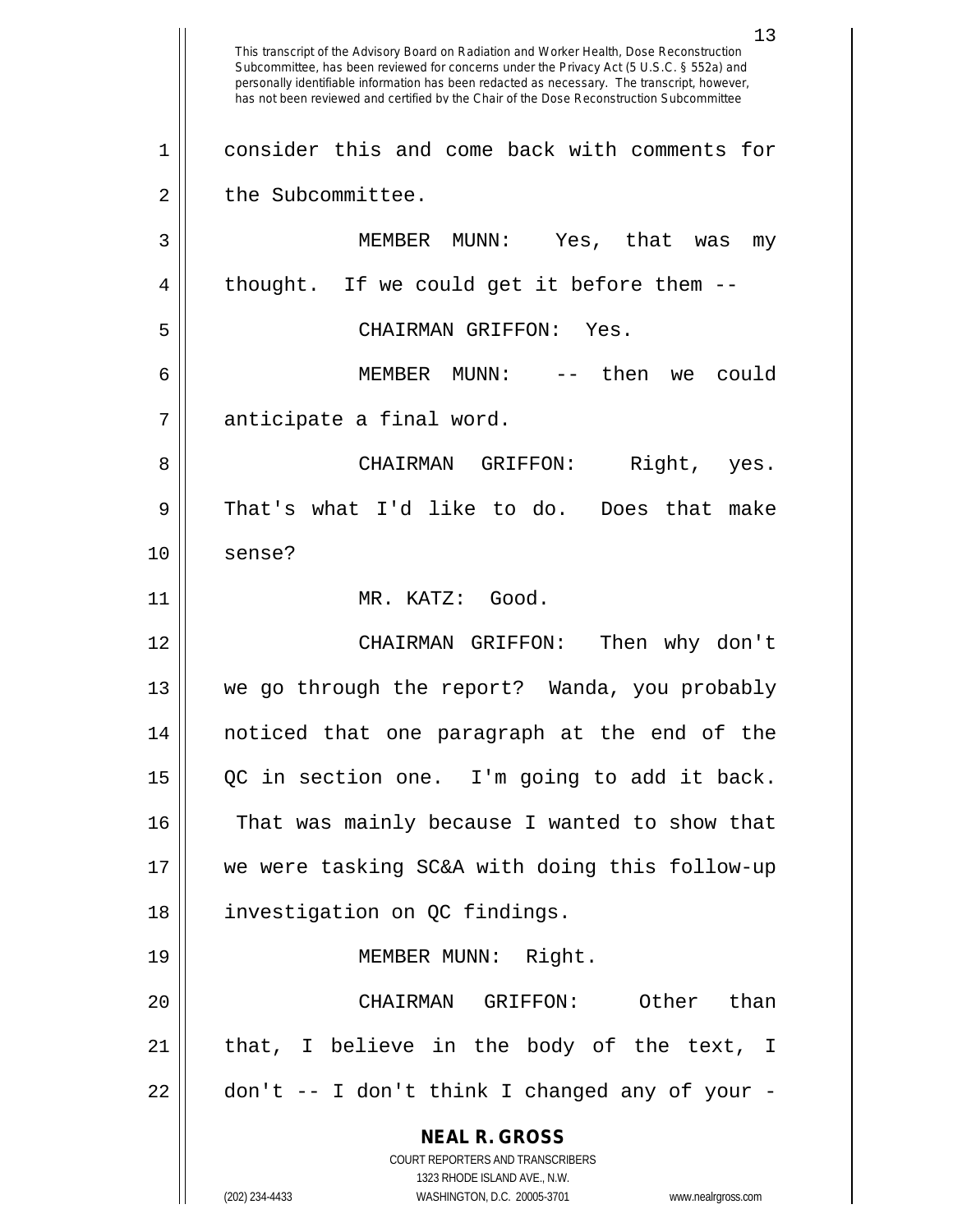14

**NEAL R. GROSS** COURT REPORTERS AND TRANSCRIBERS  $1 \parallel$  - there is one other spot I can think of where 2 | I changed your edit. It's section two, under 3 || the recommendations at the bottom of section  $4 \parallel$  two: A, B, and C. 5 And for B, and maybe it was just 6  $\parallel$  my choice of words, but I was trying to say in 7 this, NIOSH should consider developing a 8 Som Standardized approach for interviewing. You  $9 \parallel$  said -- you crossed out what I had had before 10 and put, available. And I put back in, all 11 available. 12 And I guess the -- what I was 13 || trying to convey in that bullet was that there 14 -- there seems to be a sense that comments 15 from health physics managers or certain 16 || scientific experts are being weighted much 17 more heavily than those from shop-floor 18 || experts who, while they may know very 19 different things, I think they -- they do lend  $20$  || expertise that could be important. 21 MEMBER MUNN: Well, the hardest 22 job we have, in my view, is always the

1323 RHODE ISLAND AVE., N.W.

(202) 234-4433 WASHINGTON, D.C. 20005-3701 www.nealrgross.com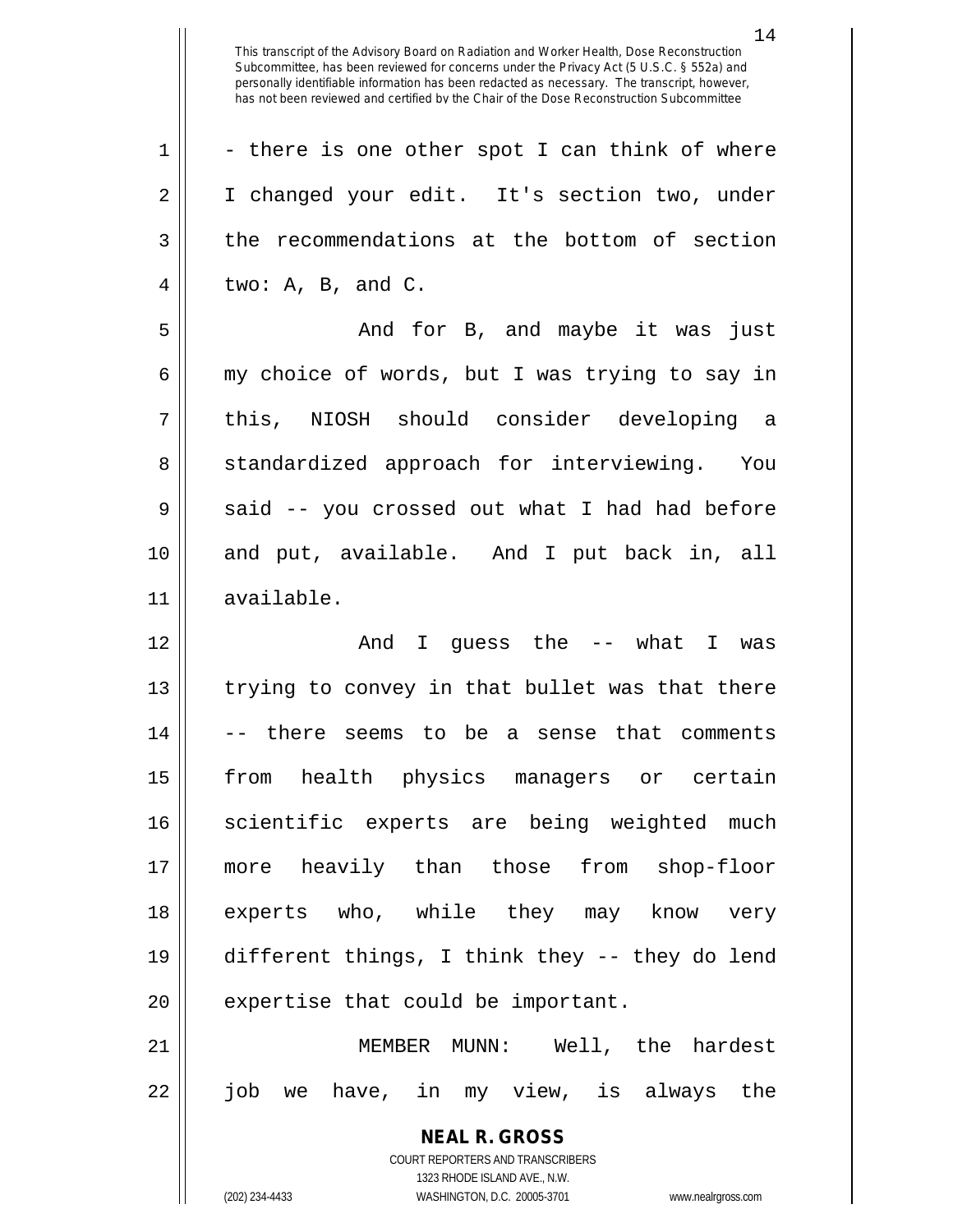**NEAL R. GROSS** COURT REPORTERS AND TRANSCRIBERS 1323 RHODE ISLAND AVE., N.W. (202) 234-4433 WASHINGTON, D.C. 20005-3701 www.nealrgross.com This transcript of the Advisory Board on Radiation and Worker Health, Dose Reconstruction Subcommittee, has been reviewed for concerns under the Privacy Act (5 U.S.C. § 552a) and personally identifiable information has been redacted as necessary. The transcript, however, has not been reviewed and certified by the Chair of the Dose Reconstruction Subcommittee  $1 \parallel$  semantics. And I -- we can -- there's no real 2 || point in our arguing semantics one way or the 3 | other. 4 CHAIRMAN GRIFFON: Okay. 5 MEMBER MUNN: It just doesn't get 6 us anywhere. At least it doesn't get me  $7 \parallel$  anywhere. So that's fine. 8 CHAIRMAN GRIFFON: Okay. Other  $9 \parallel$  than that -- and you may -- you may find -- I 10 was going to leave this in the track-changes 11 version, but it was getting very cumbersome 12 with all the -- all the notes 13 || MEMBER MUNN: Yes. 14 CHAIRMAN GRIFFON: And I just 15  $\parallel$  thought we needed a clean version to look at. 16 MEMBER MUNN: After about 105 17 questions -- 18 CHAIRMAN GRIFFON: Yes. 19 || MEMBER MUNN: -- and changes, it  $20$  || qets to be too much. 21 CHAIRMAN GRIFFON: And the only  $22 \parallel$  other -- at the end of this document, and --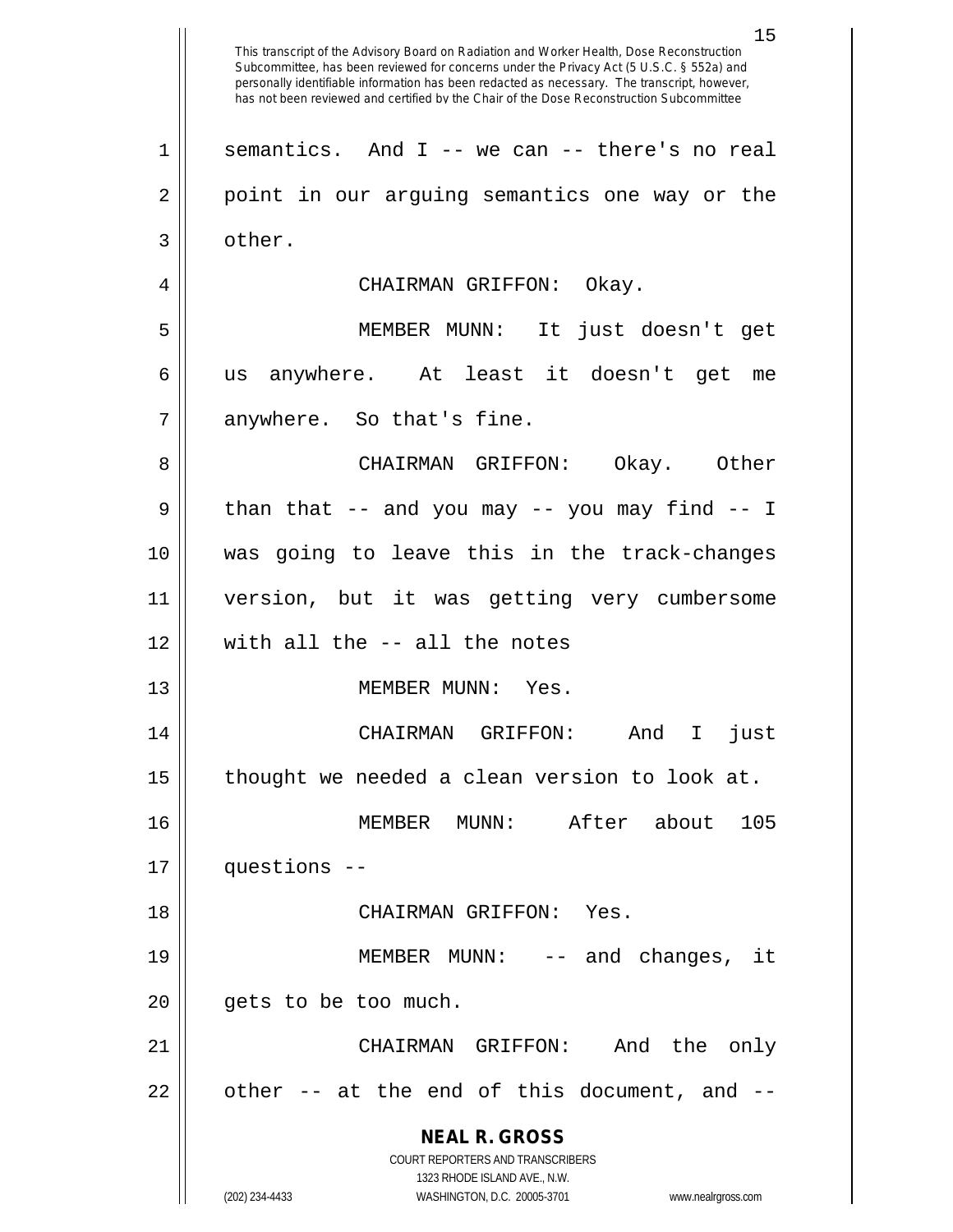| $\mathbf 1$    | and -- I'm not sure. Obviously, this is a                                                           |
|----------------|-----------------------------------------------------------------------------------------------------|
| $\overline{2}$ | preliminary going to our own, other members.                                                        |
| 3              | So I'm not sure it has the best of conclusions                                                      |
| $\overline{4}$ | here. But the -- after number three, there's                                                        |
| 5              | a closing part which is sort of -- it says                                                          |
| 6              | that it should be noted several changes I was                                                       |
| 7              | thinking of -- I mean these are mostly what I                                                       |
| 8              | would view as positive outcomes from the                                                            |
| 9              | process. So maybe we can think about                                                                |
| 10             | rephrasing that. But, Wanda, I think you had                                                        |
| 11             | added C and D and I just inserted B, the PER,                                                       |
| 12             | which we had discussed at the last --                                                               |
| 13             | MEMBER MUNN: Yes.                                                                                   |
| 14             | CHAIRMAN GRIFFON: -- phone call                                                                     |
| 15             | meeting. And with the caveat that Stu and I                                                         |
| 16             | had talked about the language. Stu, I think                                                         |
| 17             | you were okay with this, several changes to                                                         |
| 18             | the Dose Reconstruction Program in part due to                                                      |
| 19             | findings identified.                                                                                |
| 20             | MR. HINNEFELD: Right.                                                                               |
| 21             | That was what<br>CHAIRMAN GRIFFON:                                                                  |
| 22             | some of these PERs it was sort of<br>SO<br>we                                                       |
|                | <b>NEAL R. GROSS</b>                                                                                |
|                | <b>COURT REPORTERS AND TRANSCRIBERS</b>                                                             |
|                | 1323 RHODE ISLAND AVE., N.W.<br>(202) 234-4433<br>WASHINGTON, D.C. 20005-3701<br>www.nealrgross.com |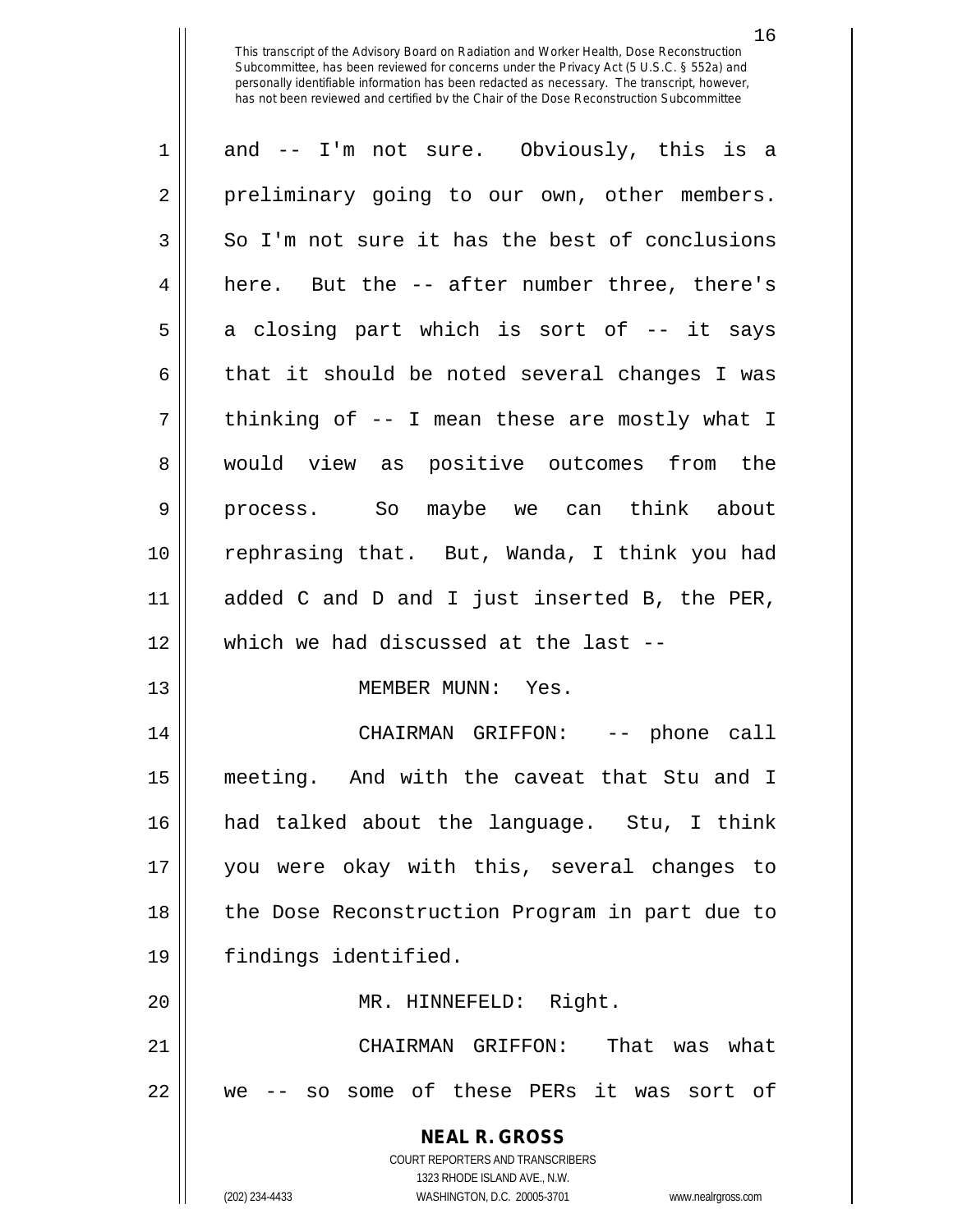**NEAL R. GROSS** COURT REPORTERS AND TRANSCRIBERS 1323 RHODE ISLAND AVE., N.W. This transcript of the Advisory Board on Radiation and Worker Health, Dose Reconstruction Subcommittee, has been reviewed for concerns under the Privacy Act (5 U.S.C. § 552a) and personally identifiable information has been redacted as necessary. The transcript, however, has not been reviewed and certified by the Chair of the Dose Reconstruction Subcommittee 1 unclear whether it was already internally 2 || happening with NIOSH or it was a result of the  $3 \parallel$  audit. 4 MR. HINNEFELD: Right. 5 CHAIRMAN GRIFFON: So we agreed to  $6 \parallel$  that kind of phrasing. 7 MEMBER MUNN: You could probably 8 do what you wanted to do, but inserting the 9 word positive between several and changes, or  $10$  ||  $-$ 11 CHAIRMAN GRIFFON: That's what I 12 was thinking of, actually. 13 MEMBER MUNN: Or you could -- 14 instead of saying, several changes, you could 15 use the word improvement. In either case, I  $16$  | think it's what you're trying to convey. 17 CHAIRMAN GRIFFON: Have made 18 improvements instead of several changes. All 19 right, I'll make that change. And I'll open 20 it up to others. Any comments on the letter 21 itself? It's the third or fourth time we  $22 \parallel$  looked at this. So it should be, hopefully,

(202) 234-4433 WASHINGTON, D.C. 20005-3701 www.nealrgross.com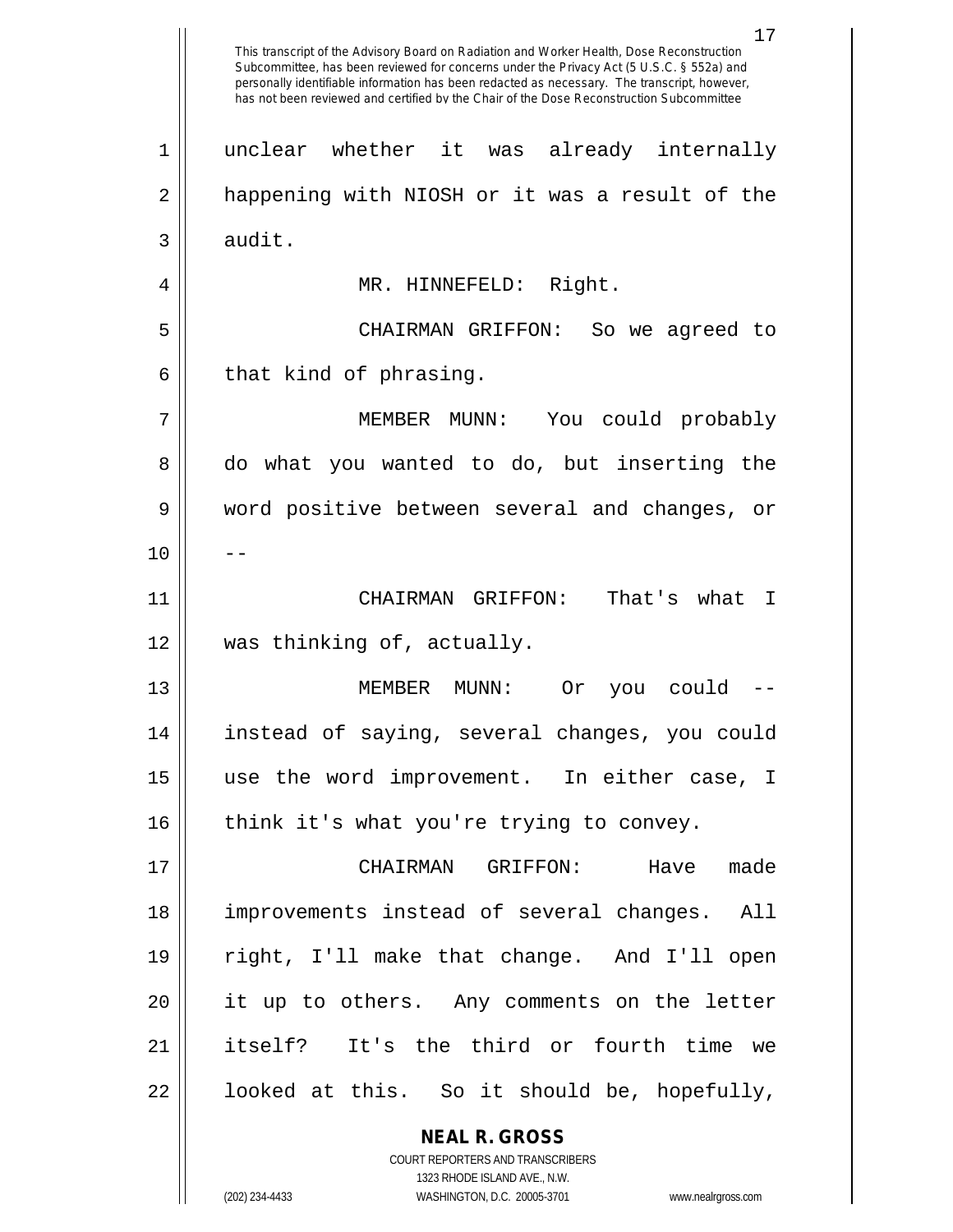**NEAL R. GROSS** COURT REPORTERS AND TRANSCRIBERS 1323 RHODE ISLAND AVE., N.W. 18 This transcript of the Advisory Board on Radiation and Worker Health, Dose Reconstruction Subcommittee, has been reviewed for concerns under the Privacy Act (5 U.S.C. § 552a) and personally identifiable information has been redacted as necessary. The transcript, however, has not been reviewed and certified by the Chair of the Dose Reconstruction Subcommittee 1 || pretty close. 2 MEMBER MUNN: I think we should 3 | keep those. 4 CHAIRMAN GRIFFON: Okay. And then  $5 \parallel$  the -- then the question comes to the QC 6 follow-up, and I think I'll turn this over to 7 Doug just to describe what you did and the  $8 \parallel$  three documents that we have in front of us. 9 MR. FARVER: Basically the 10 question comes down to do you want to take it 11 from the first 100 cases, sets one through 12 five, or do you want to take the findings from 13 || the first eight cases? So the first eight  $14$  || sets, 178 cases? 15 || So I went through the eight sets, 16 pulled out all the findings that appear to be 17 quality-related or were marked as quality-18 || related, and we counted the word quality. Now 19 || for the first five sets, there is a category 20 || column that is usually marked, procedural, 21 || quality, something like that. 22 So the first five sets, the

(202) 234-4433 WASHINGTON, D.C. 20005-3701 www.nealrgross.com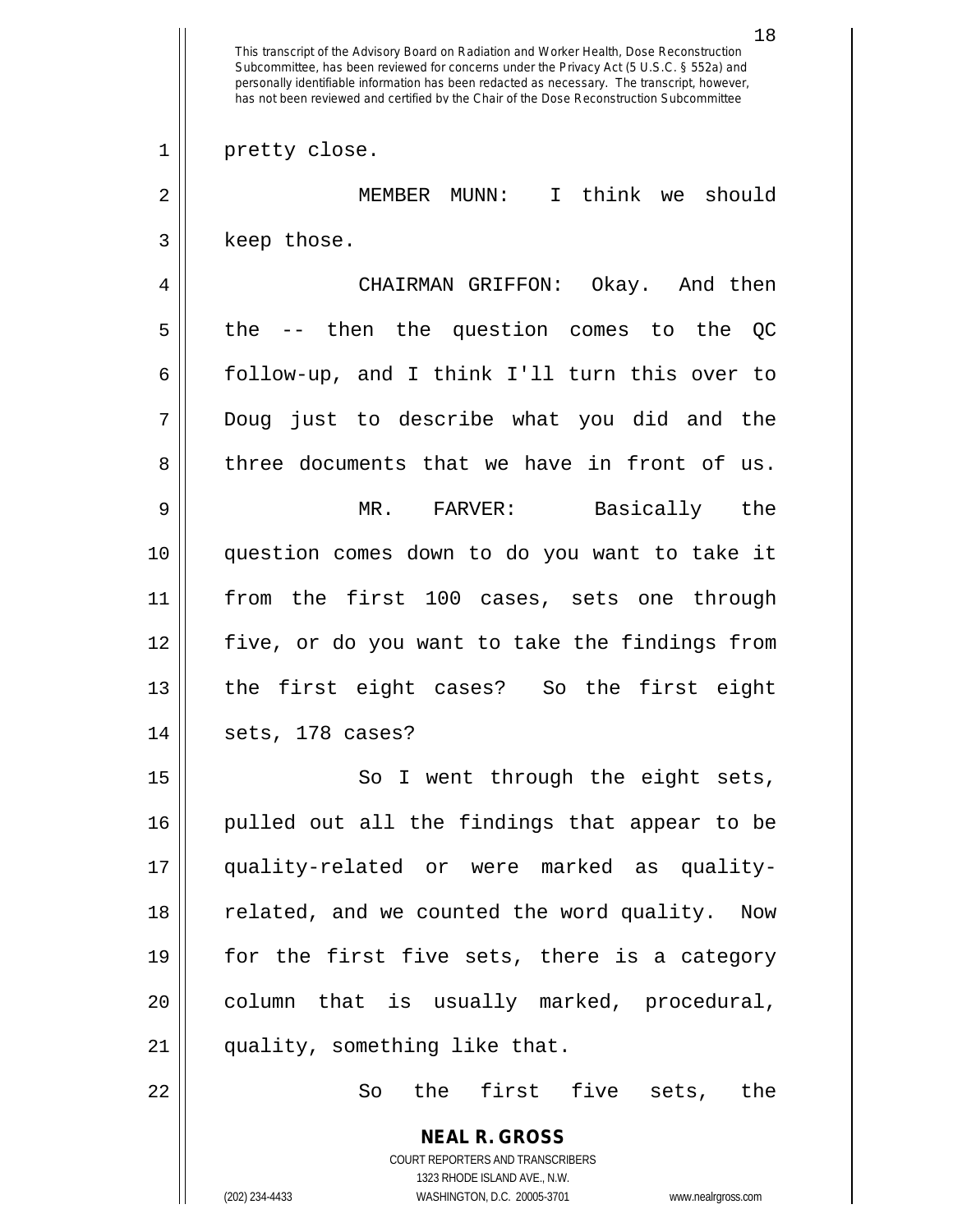| $\mathbf{1}$   | quality ones were pulled out and any that      |
|----------------|------------------------------------------------|
| $\overline{2}$ | looked to be in obvious error, like the dose   |
| 3              | model was missing or something. So that was    |
| $\overline{4}$ | the five sets. And then the sixth, seventh     |
| 5              | and eighth set, I pretty much went through and |
| 6              | eyeballed it and picked out ones that I        |
| $\overline{7}$ | thought were quality-related, the dose for     |
| 8              | 1947 was missing or something like that.       |
| $\Omega$       | The and dequirement has $T$ think $200$        |

 The one document has, I think, 208 findings over the eight sets. Then I broke it down into the -- I pulled out ten cases with 12 || the first five sets, and pulled out findings, 13 || once again, that I thought were more obvious. 14 || You know, the dosage missing, the photon dose  $\parallel$  was calculated incorrectly, things like that; something that was more tangible to look at.

17 || Then I also picked out 11 cases for the one through eight sets. The reason for 11 cases is it gives a little better distribution of the technical elements. If you look at our table two of our audit report, 22 || there's technical elements like whether it's

**NEAL R. GROSS**

COURT REPORTERS AND TRANSCRIBERS 1323 RHODE ISLAND AVE., N.W. (202) 234-4433 WASHINGTON, D.C. 20005-3701 www.nealrgross.com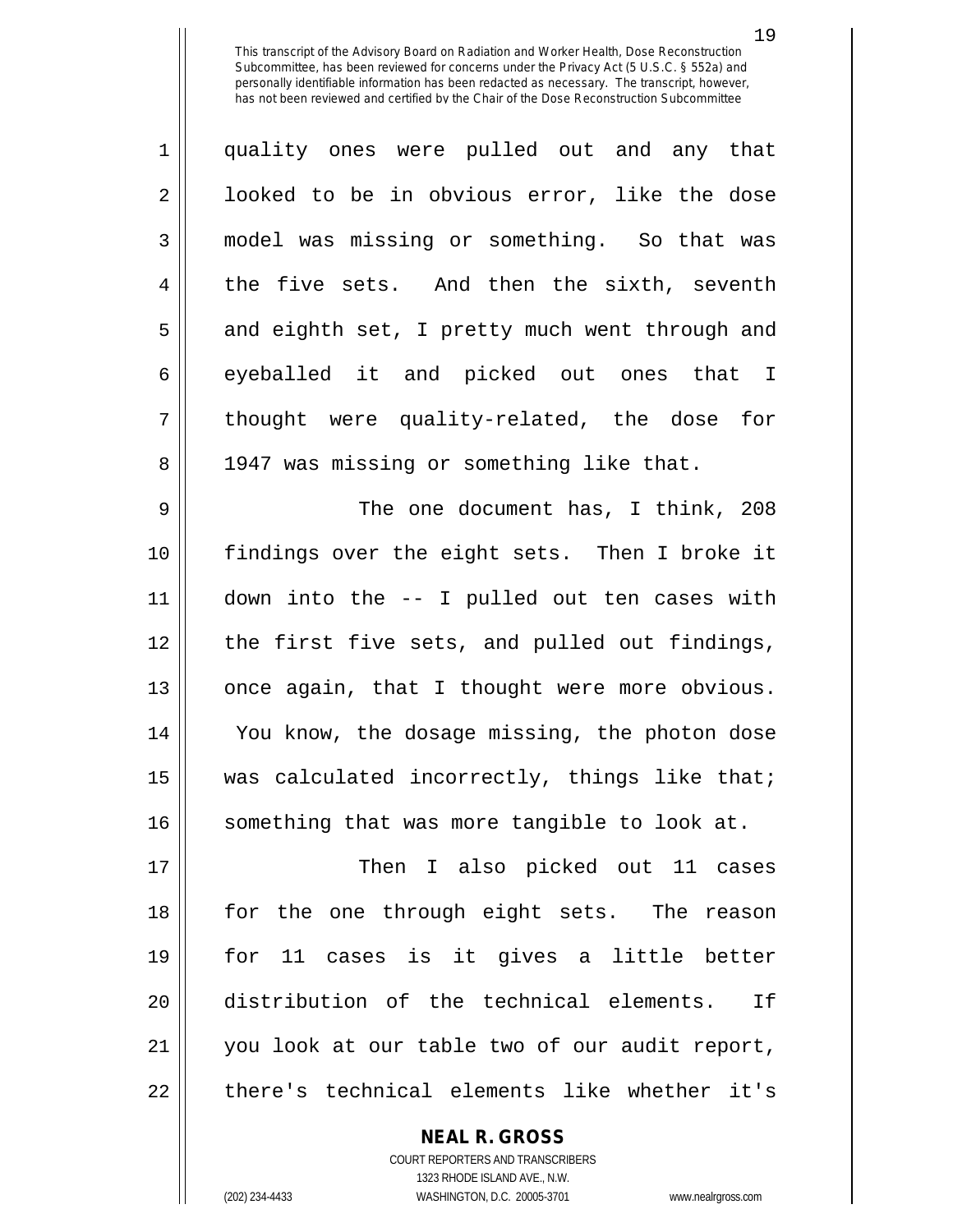1 photon or deep dose or shallow dose and so 2 | forth.

3 || So I went and sorted it by those 4|| elements to see if we get a better 5 distribution. This gave a little better  $6 \parallel$  distribution with 11 cases for the first eight  $7 \parallel$  sets than ten.

8 Also on the first five sets, there 9 were several maximizing overestimate-10 underestimate cases. We didn't look at that 11 many dose-estimate cases, as opposed to the 12 || 1ater sets where it was more best estimate and 13 that's why you'll see for the ones I pulled 14 out for sets one through eight, it's more 15 weighted towards the sixth, seventh and eighth 16 || sets because those were more best estimate  $17 \parallel \text{cases}.$ 

18 CHAIRMAN GRIFFON: And I guess the 19 || reason I asked Doug to send us both options,  $20$  and we could kind of discuss it here is  $-1$ 21  $\parallel$  mean the -- I guess I can kind of argue either  $22 \parallel$  side of this. If we wanted to strictly stick

> **NEAL R. GROSS** COURT REPORTERS AND TRANSCRIBERS 1323 RHODE ISLAND AVE., N.W. (202) 234-4433 WASHINGTON, D.C. 20005-3701 www.nealrgross.com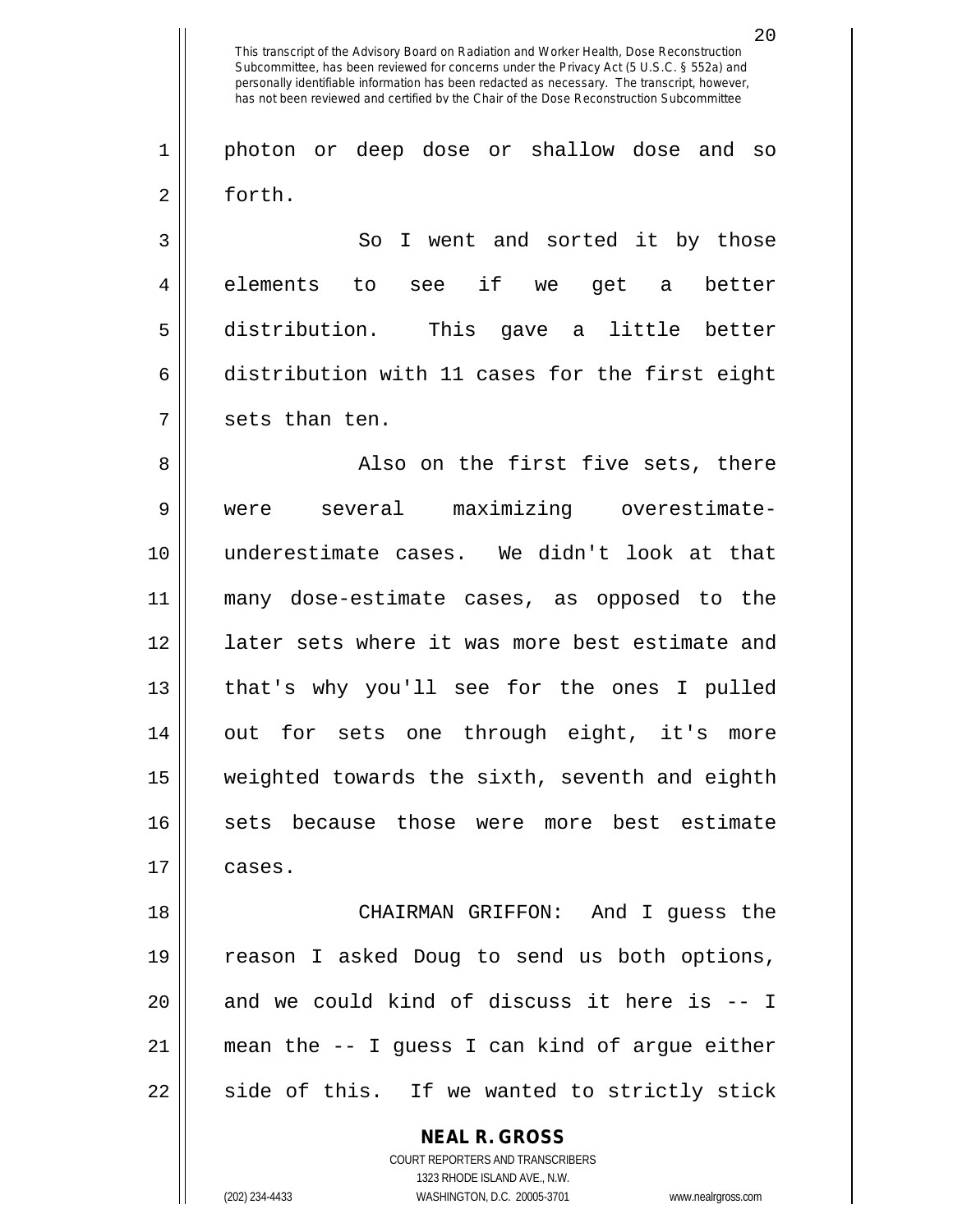1 to the first 100 cases, then we should 2 || probably stick to cases from those first 100  $3 \parallel$  cases.

4  $\parallel$  0n the other hand, if the -- the - $5 \parallel$  - going through the eighth set kind of brings 6 || us up to where we've gone through with our 7 || resolution process. We haven't completed the 8 eighth set, but it brings us sort of current  $9 \parallel$  as to where we are right now. And if we're 10 looking to give information -- useful 11 information to NIOSH, I think we would 12 probably get better cases to look at by going 13 || through to the eighth set.

14 || So that's -- as far as having useful recommendations to actually make a difference or improve the program, I think 17 || chances are better that if we went through the eighth set because, as Doug pointed out, we have many more best estimate cases come up in || the seventh and eighth set.

21 MEMBER MUNN: Well, then there's  $22 \parallel$  also -- there's also the fact that -- that it

> **NEAL R. GROSS** COURT REPORTERS AND TRANSCRIBERS 1323 RHODE ISLAND AVE., N.W. (202) 234-4433 WASHINGTON, D.C. 20005-3701 www.nealrgross.com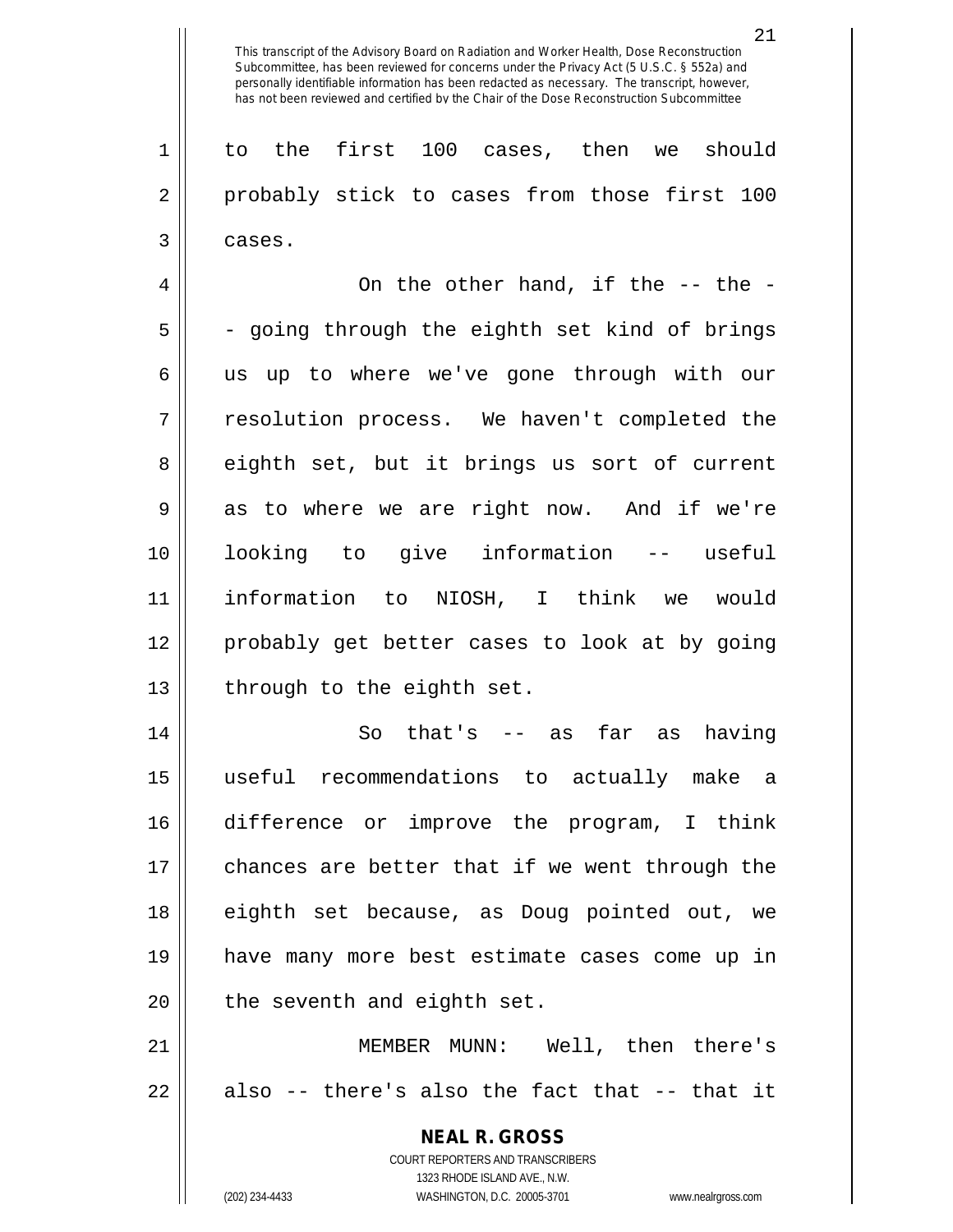1 behooves us, I think, to maintain the 2 information that we distribute on the most 3 current level possible. When we -- when we 4 || report on the first 100 cases, and we're 5 actually well beyond that, then we keep  $6 \parallel$  encountering comments, like, yes, but since  $7$  || then we've done. 8 CHAIRMAN GRIFFON: We've already 9 || done that. Right, right. 10 MEMBER MUNN: So it seems only

11 logical to me that we would work from the 12 electronic data, even if it does overrun the 13 || boundary of the original 100 cases.

14 CHAIRMAN GRIFFON: That was my 15 feeling as well. I brought that up because I 16 know it came up. I was looking at the 17 || transcripts from the last call, and there was 18 || some discussion about that, and I didn't know 19 that we necessarily came to any conclusion. 20 || So I just thought we'd consider both options. 21 || But my opinion was to go with the  $22 \parallel$  -- first through the eighth set, and I'm not

> **NEAL R. GROSS** COURT REPORTERS AND TRANSCRIBERS

> > 1323 RHODE ISLAND AVE., N.W.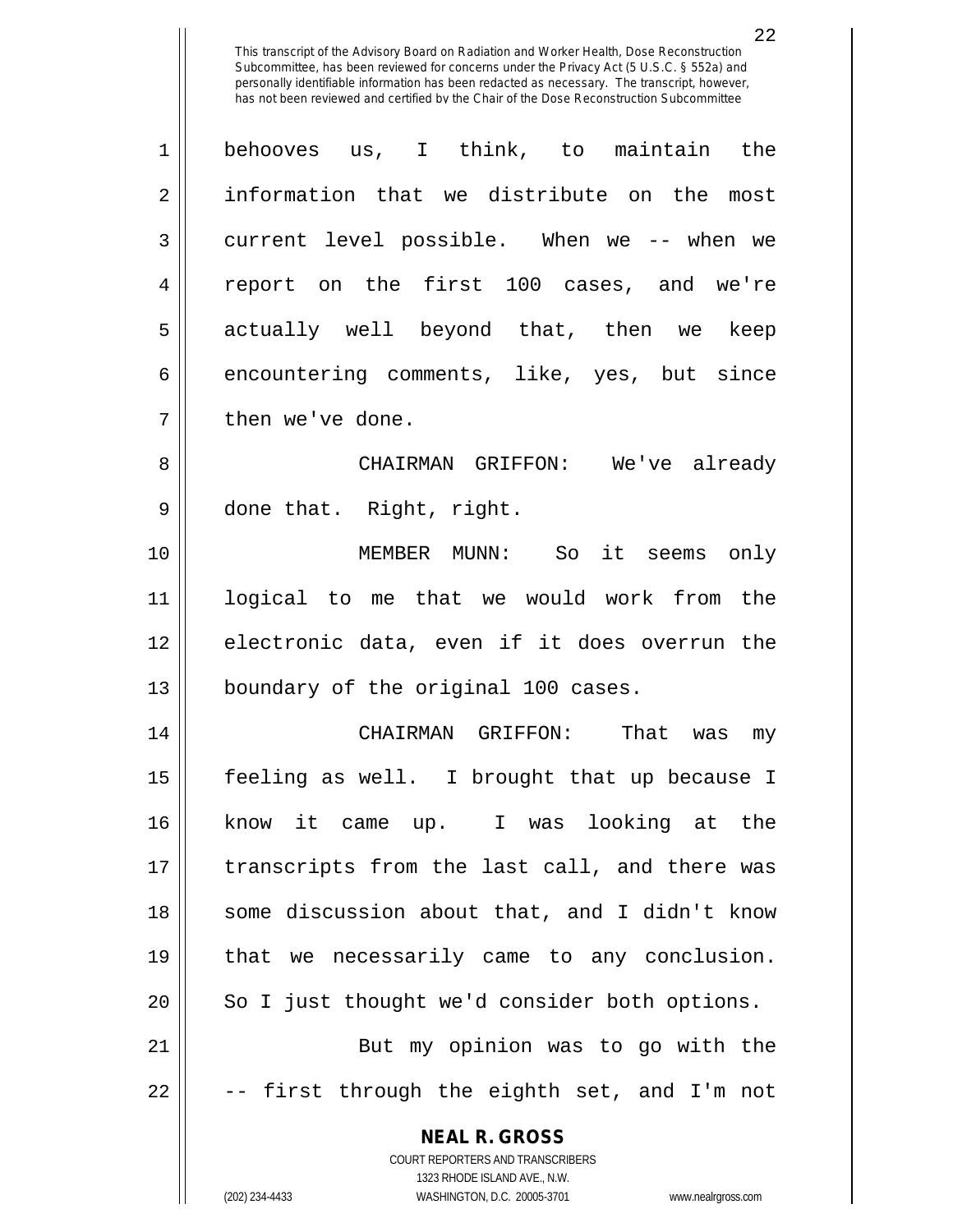| $\mathbf 1$    | sure of the path forward. I think the          |
|----------------|------------------------------------------------|
| $\overline{2}$ | Subcommittee can task SC&A to do this at this  |
| 3              | point, right? I mean, the full Board doesn't   |
| 4              | have to take an action to pass this. This is   |
| 5              | all under the auspices of DR review, right?    |
| 6              | So if we're comfortable with the               |
| 7              | approach and the -- and the cases that are     |
| 8              | selected -- I looked at these, and I was       |
| 9              | looking at -- and the other thing that I liked |
| 10             | about the one through eight, I think we had a  |
| 11             | better representation of the technical         |
| 12             | findings, although the scope sort of covered   |
| 13             | all the categories on the first through fifth, |
| 14             | but I think we better cover the categories on  |
| 15             | the first through eighth set and I thought     |
| 16             | that was important that we sort of look at the |
| 17             | variety of QC findings that we've seen, not    |
| 18             | all biased towards one or two types of         |
| 19             | findings.                                      |
| 20             | So that would be my -- my notion               |
| 21             | right now is to have SC&A move forward with    |

investigating these selected cases and then

**NEAL R. GROSS** COURT REPORTERS AND TRANSCRIBERS

1323 RHODE ISLAND AVE., N.W.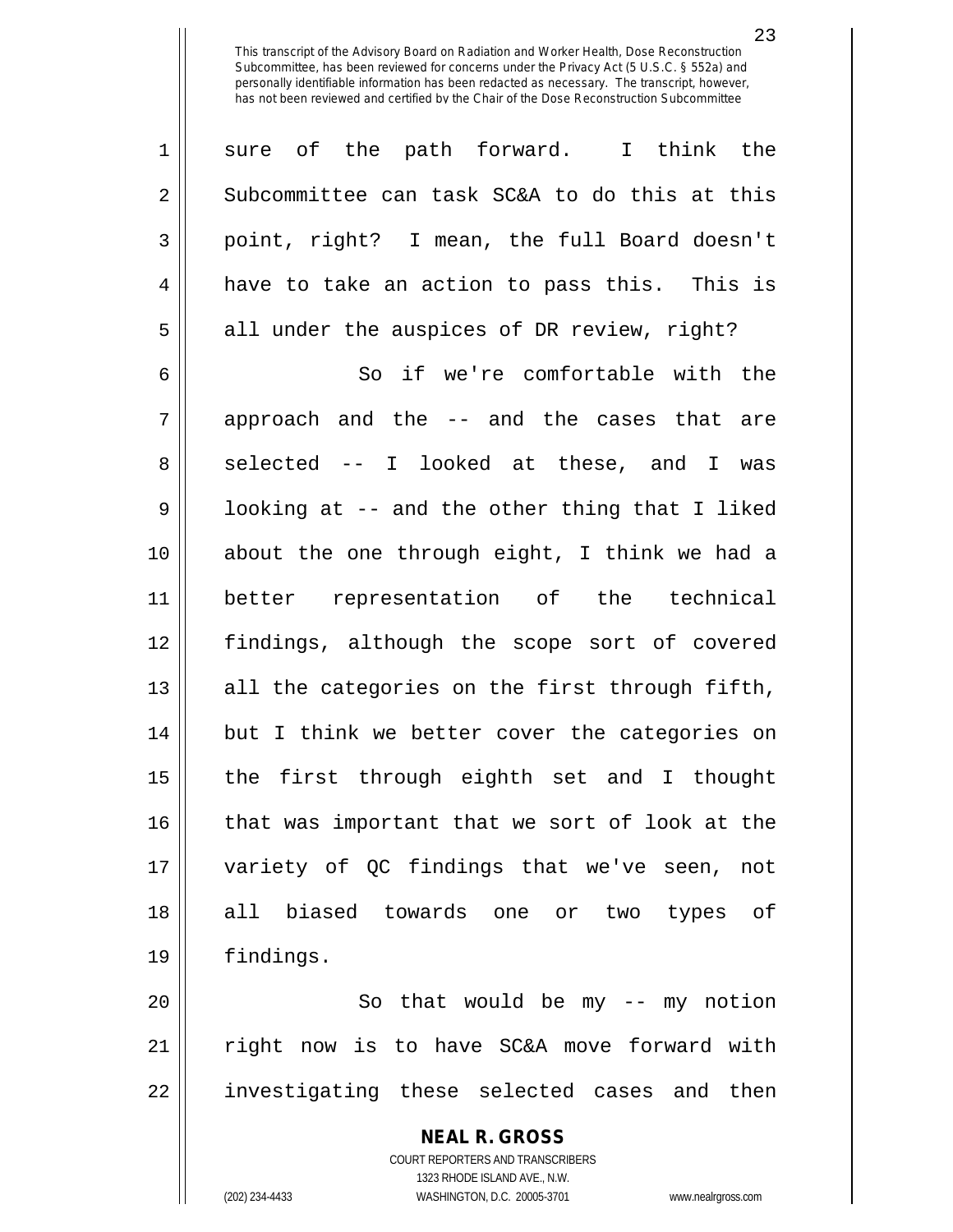**NEAL R. GROSS** COURT REPORTERS AND TRANSCRIBERS 1323 RHODE ISLAND AVE., N.W. (202) 234-4433 WASHINGTON, D.C. 20005-3701 www.nealrgross.com 24 This transcript of the Advisory Board on Radiation and Worker Health, Dose Reconstruction Subcommittee, has been reviewed for concerns under the Privacy Act (5 U.S.C. § 552a) and personally identifiable information has been redacted as necessary. The transcript, however, has not been reviewed and certified by the Chair of the Dose Reconstruction Subcommittee 1 | document the first through eighth sets. 2 MEMBER MUNN: Well, if Mike agrees  $3 \parallel$  to that, the people who are here today get to 4 || make that decision. 5 CHAIRMAN GRIFFON: Well, that was  $6 \parallel$  a shorter discussion than I anticipated. All  $7 \parallel$  right, so we'll do that, John, if you're 8 || making task notes. 9 DR. MAURO: I'm doing that right 10 now. 11 CHAIRMAN GRIFFON: That's an 12 | action item. 13 MR. KATZ: So what does the 14 investigation involve? 15 CHAIRMAN GRIFFON: It's going to 16 be -- Doug where do you see the -- this is the 17 pulling the thread on each one of these 18 findings, I believe. And actually we talked 19 about going back to the dose reconstructor if 20 possible via phone, I believe, if at all 21 possible. 22 MR. FARVER: Well, I don't know.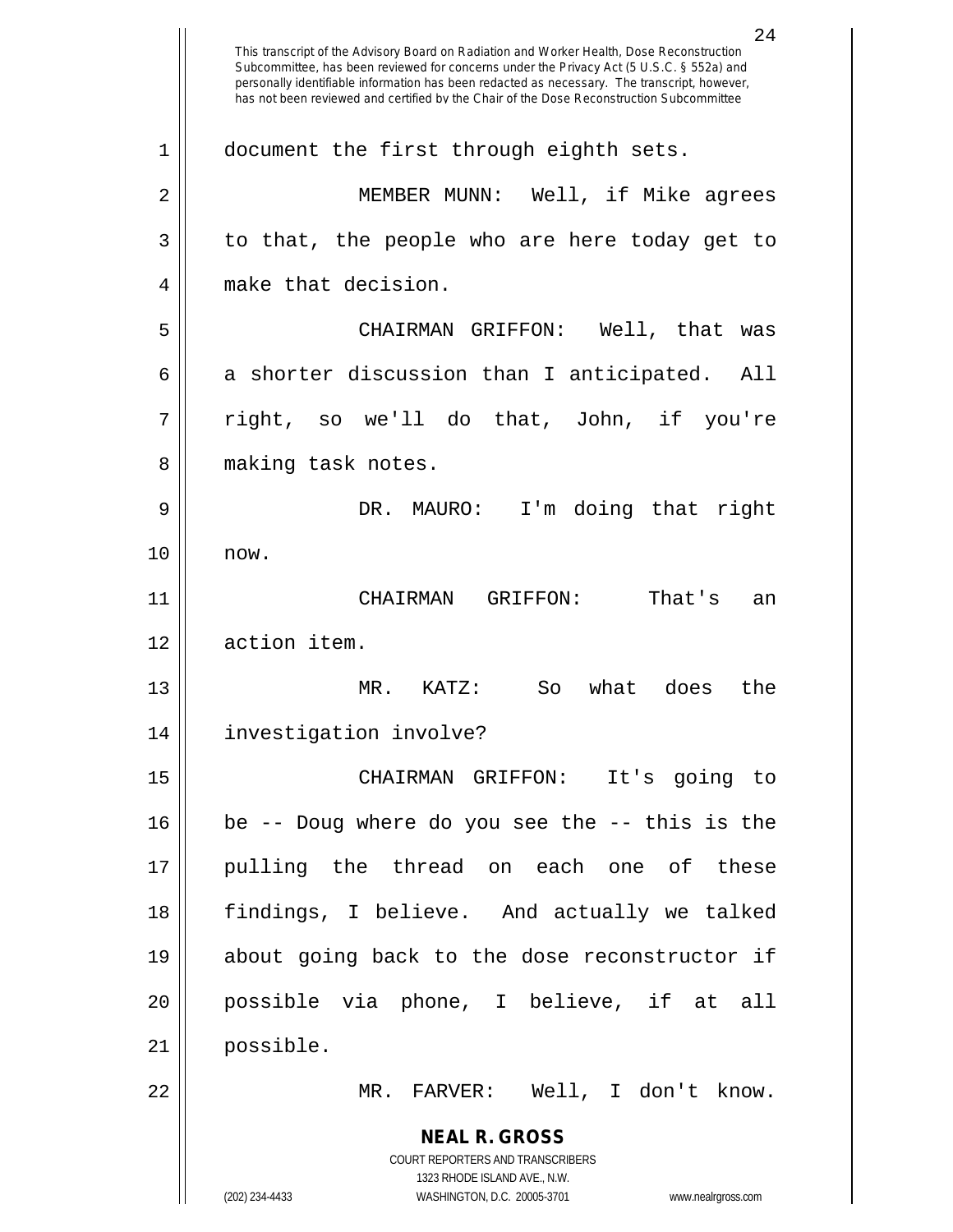**NEAL R. GROSS** COURT REPORTERS AND TRANSCRIBERS 1323 RHODE ISLAND AVE., N.W. (202) 234-4433 WASHINGTON, D.C. 20005-3701 www.nealrgross.com 25 This transcript of the Advisory Board on Radiation and Worker Health, Dose Reconstruction Subcommittee, has been reviewed for concerns under the Privacy Act (5 U.S.C. § 552a) and personally identifiable information has been redacted as necessary. The transcript, however, has not been reviewed and certified by the Chair of the Dose Reconstruction Subcommittee 1 || I don't know what's available to look at, and 2 || I don't think you really know until you start 3 digging. 4 MEMBER MUNN: We may have given 5 you your last task for 2010. 6 MR. HINNEFELD: Well, I'm thinking  $7 \parallel$  there -- I would see some participation on our 8 | side. 9 MR. FARVER: Actually when this 10 || came out, I thought you would be doing this. 11 MR. HINNEFELD: Well, I kind of 12 thought so, but I'm glad to have you do it. 13 The -- it would seem to me there would be some 14 participation on our side of trying to look to 15  $\parallel$  say, okay, how did this happen. How did this  $16$  go out and what are the possible  $-$ - what were 17 the failure points here and there something 18 that need to be done to fix that failure 19 point, or has there been something done in the 20 || interim that has fixed that failure point? 21 || MR. FARVER: Right. 22 MR. HINNEFELD: Things like that.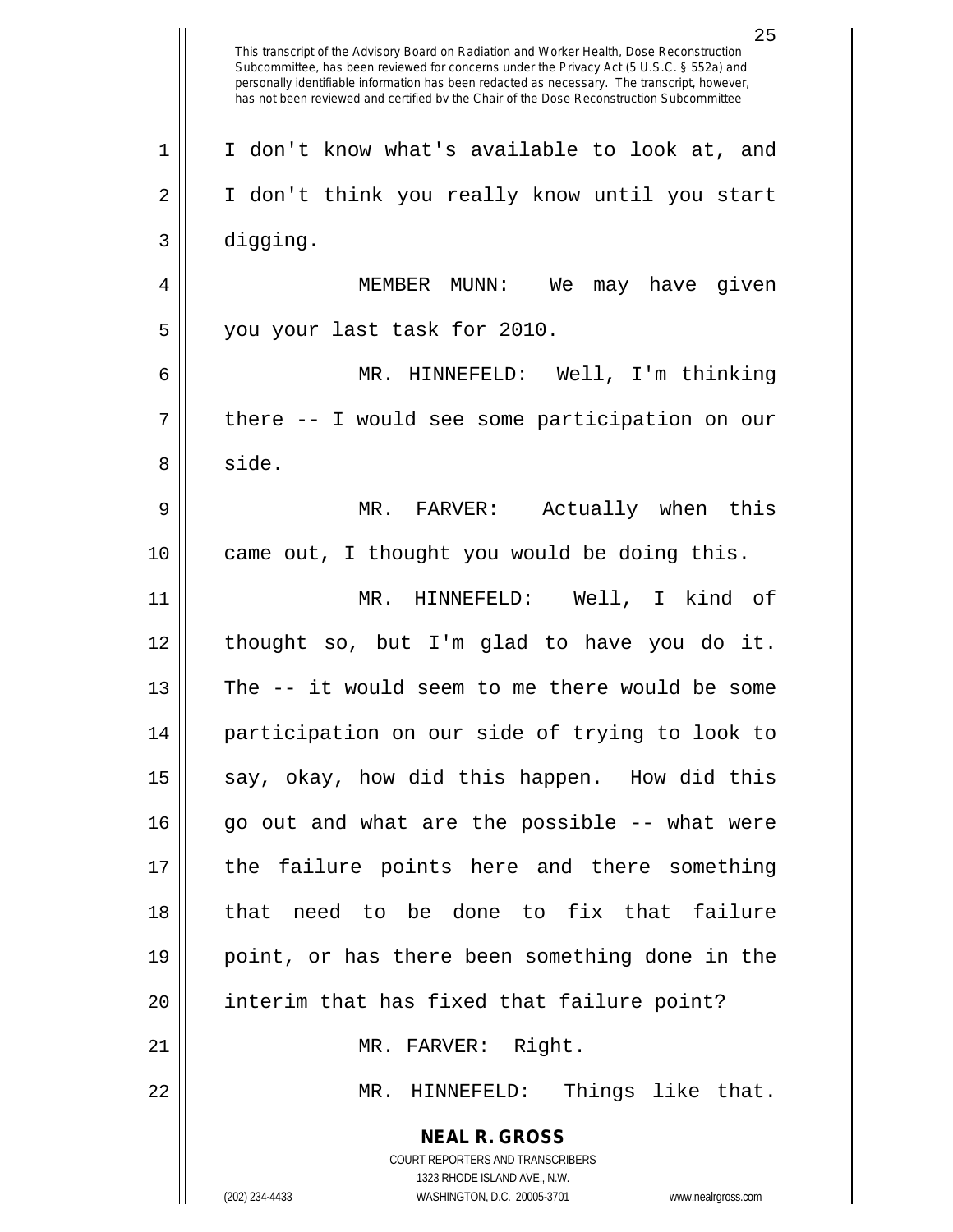| $\mathbf 1$ | I mean to me, a lot of this is knowledge that  |
|-------------|------------------------------------------------|
| 2           | it seems to<br>me that SC&A would have to      |
| 3           | discover, I think. And it should be -- we      |
| 4           | would have to go back and remember it.<br>We   |
| 5           | would have to go back and reconstruct it and   |
| 6           | remember it, but it should be on our side,     |
| 7           | assuming these people are still -- still work  |
| 8           | for us.                                        |
| $\mathsf 9$ | So it almost sounds like it's sort             |
| 10          | of ours in terms of doing the bulk of the      |
| 11          | work. I don't -- and in fact, it could be      |
| 12          | that Doug takes a look, sees what he thinks    |
| 13          | the appropriate kinds of actions are and we    |
| 14          | have a discussion about what we need to look   |
| 15          | at here because of what we need to check out,  |
| 16          | and we can either assist with getting him that |
| 17          | because at one point or another, we're going   |
| 18          | to gather it and present it to somebody for    |
| 19          | evaluation; did we do a decent job?            |
| 20          | CHAIRMAN GRIFFON: We want to come              |
| 21          | to some consensus on what the root cause was.  |
| 22          | MR. HINNEFELD: So to me, I'm                   |
|             | <b>NEAL R. GROSS</b>                           |

COURT REPORTERS AND TRANSCRIBERS 1323 RHODE ISLAND AVE., N.W. (202) 234-4433 WASHINGTON, D.C. 20005-3701 www.nealrgross.com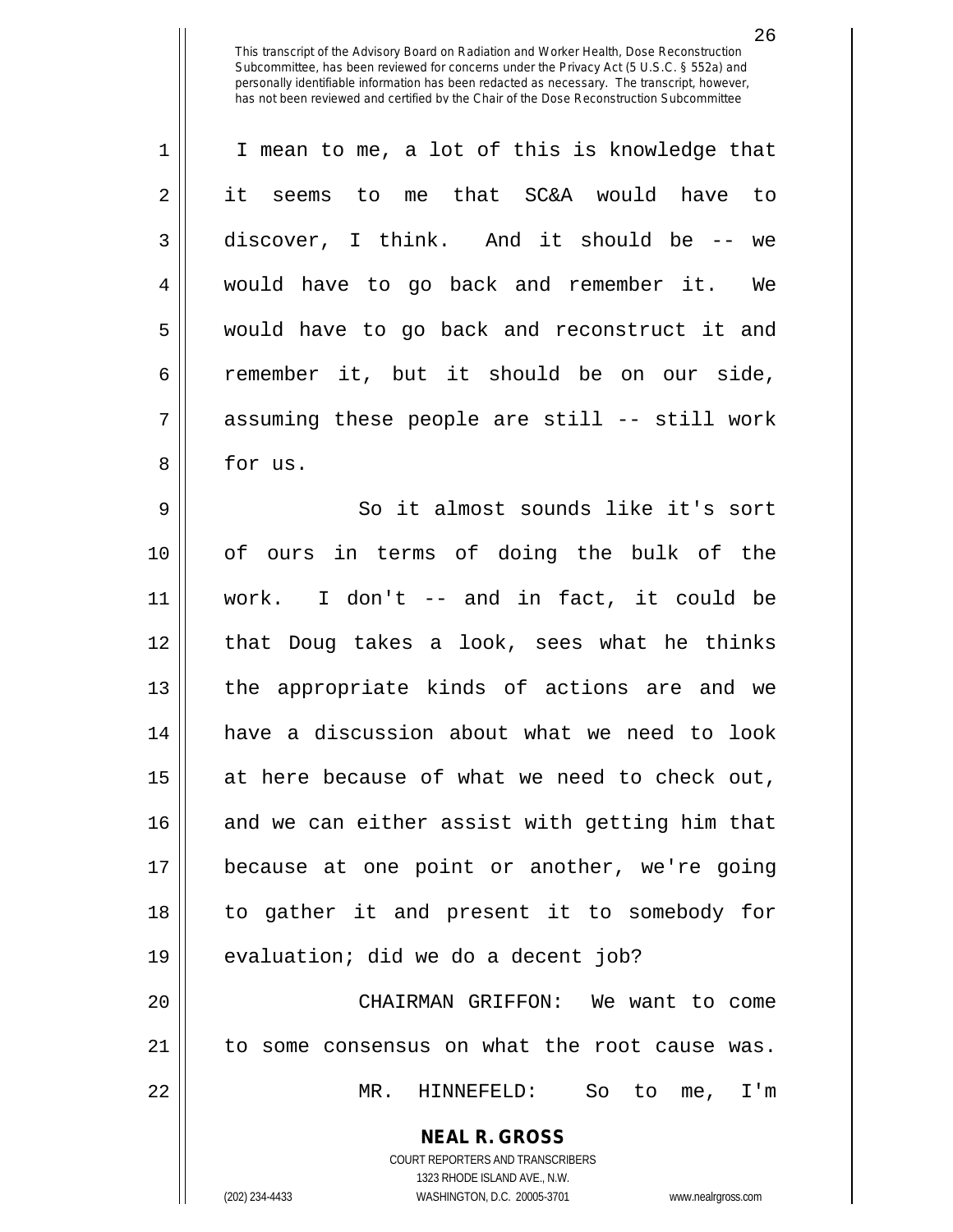1 happy to start, as Doug kind of laid it out, 2 || getting a vision of what he would think would  $3 \parallel$  be done next, maybe looking at what's in the 4 DR records because in the records there is 5 usually quite a lot of files that don't  $6 \parallel$  actually show up, that they don't include in 7 || the dose reconstruction, but they're 8 Supporting files, some of them more than 9 || others. And so he may be able to see what's 10 there, and then he undoubtedly will not find 11 everything he thinks should be found, or he'll 12 || see, well, here's where a mistake was done, 13 but I don't see any reason why this mistake 14 || was done. I need to get over to that side and 15 hand this off to DCAS, and DCAS needs to then 16 figure out why or how could this mistake have 17 been made.

18 || So I'm perfectly happy with kind 19 of letting Doug structure it. And so, that 20 way, at least we have a structure that sort of 21 matches the expectation for delivery because I 22 || don't really know what the expectation for

> **NEAL R. GROSS** COURT REPORTERS AND TRANSCRIBERS 1323 RHODE ISLAND AVE., N.W. (202) 234-4433 WASHINGTON, D.C. 20005-3701 www.nealrgross.com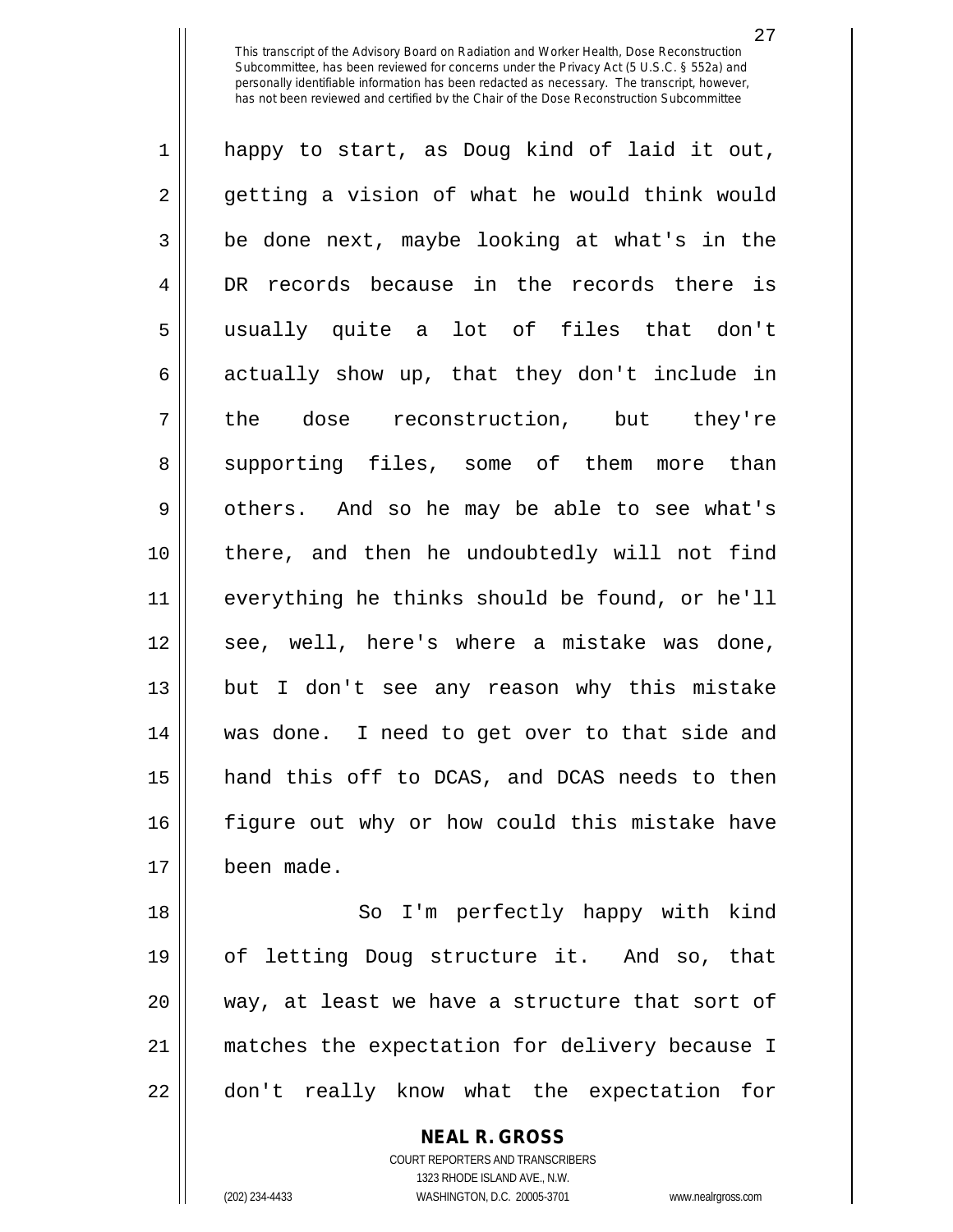**NEAL R. GROSS** COURT REPORTERS AND TRANSCRIBERS 1323 RHODE ISLAND AVE., N.W. (202) 234-4433 WASHINGTON, D.C. 20005-3701 www.nealrgross.com 28 This transcript of the Advisory Board on Radiation and Worker Health, Dose Reconstruction Subcommittee, has been reviewed for concerns under the Privacy Act (5 U.S.C. § 552a) and personally identifiable information has been redacted as necessary. The transcript, however, has not been reviewed and certified by the Chair of the Dose Reconstruction Subcommittee 1 || delivery is. 2 || CHAIRMAN GRIFFON: Right. 3 MR. HINNEFELD: And then a fairly 4 healthy participation on our side in terms of 5 || sorting it out. You know, how did it happen,  $6 \parallel$  sort of thing. 7 CHAIRMAN GRIFFON: Right, right. 8 MR. FARVER: And we had talked  $9 \parallel$  about it in the past, about the QA checklists. 10 MR. HINNEFELD: Yes. 11 MR. FARVER: Now we might come to 12 find that procedure wasn't even in place until 13 || the fourth set or something. 14 MR. HINNEFELD: Yes, and who knows 15 || what -- who knows what happened? 16 MEMBER MUNN: We did that -- 17 || MR. HINNEFELD: Yes, yes. 18 MEMBER MUNN: That was one of our 19 first discussions. 20 MR. HINNEFELD: I think in part of  $21$   $\vert$  -- see, another part of this where I think  $22$  || some of the discussion has to be  $-$ - has to be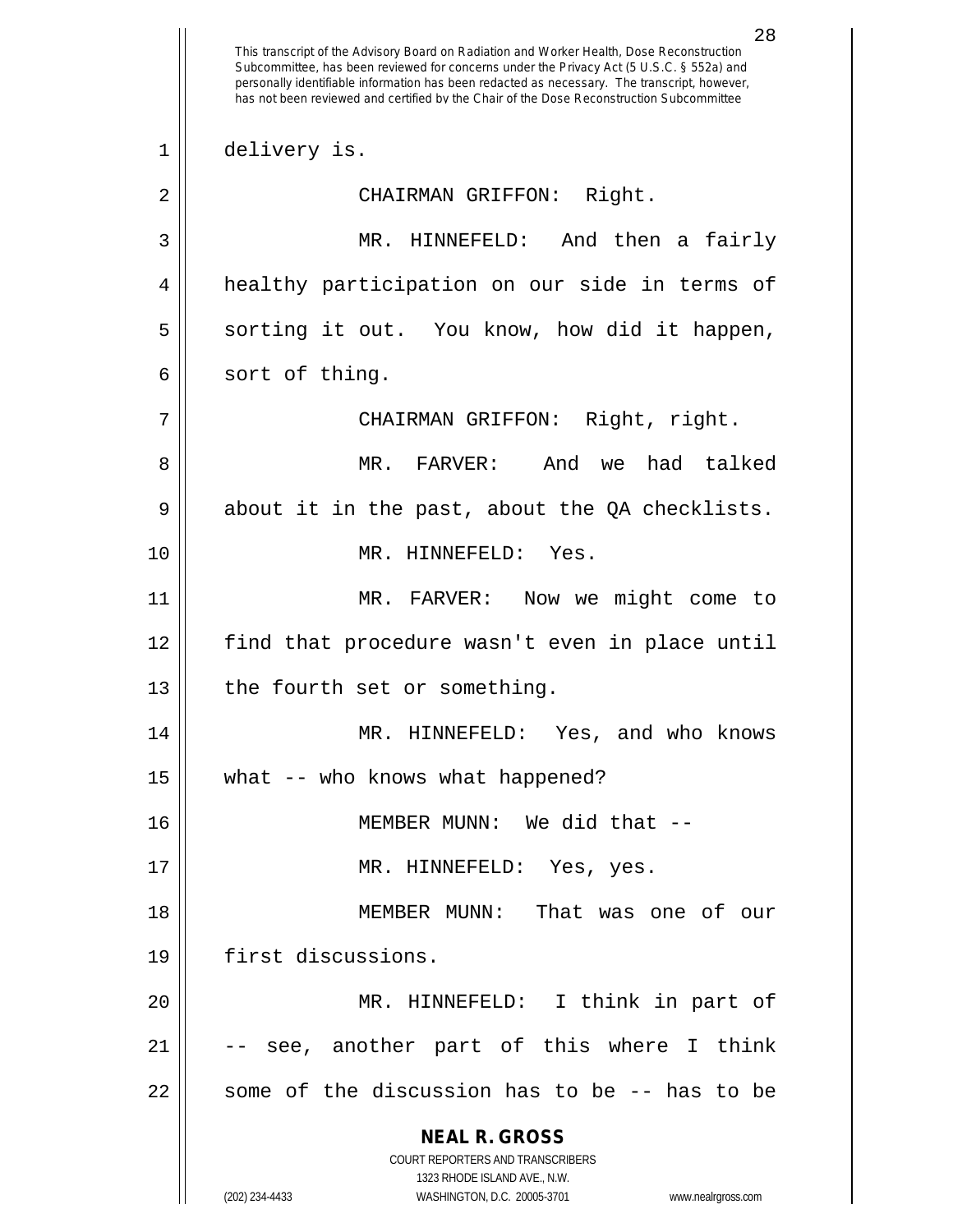1 our investigation to a certain extent is 2 || sometimes you just have to have a candid 3 discussion with the person who made a mistake,  $4 \parallel$  and say, hey, there's no ramification here. 5 And it's far easier for them to tell their  $6 \parallel$  colleague they made a mistake than to tell the 7 | Advisory Board's contractor. 8 So sometimes people -- sometimes 9 people just make mistakes. And so -- so like 10 I said, that's just an easier conversation, as 11 much as we try to include you on here, it 12 sometimes does extend too far beyond these 13 || rooms in terms of really having a collegial --14 MR. FARVER: Not only why they 15 made a mistake, but why wasn't it caught. 16 MR. HINNEFELD: Yes. So you have 17 another conversation. How come this wasn't 18 || caught? So there's three people, essentially, 19 you have a conversation with. Who made it? 20 Who peer reviewed it? Who approved it? 21 MEMBER MUNN: You have to check 22 || with these people.

> COURT REPORTERS AND TRANSCRIBERS 1323 RHODE ISLAND AVE., N.W. (202) 234-4433 WASHINGTON, D.C. 20005-3701 www.nealrgross.com

**NEAL R. GROSS**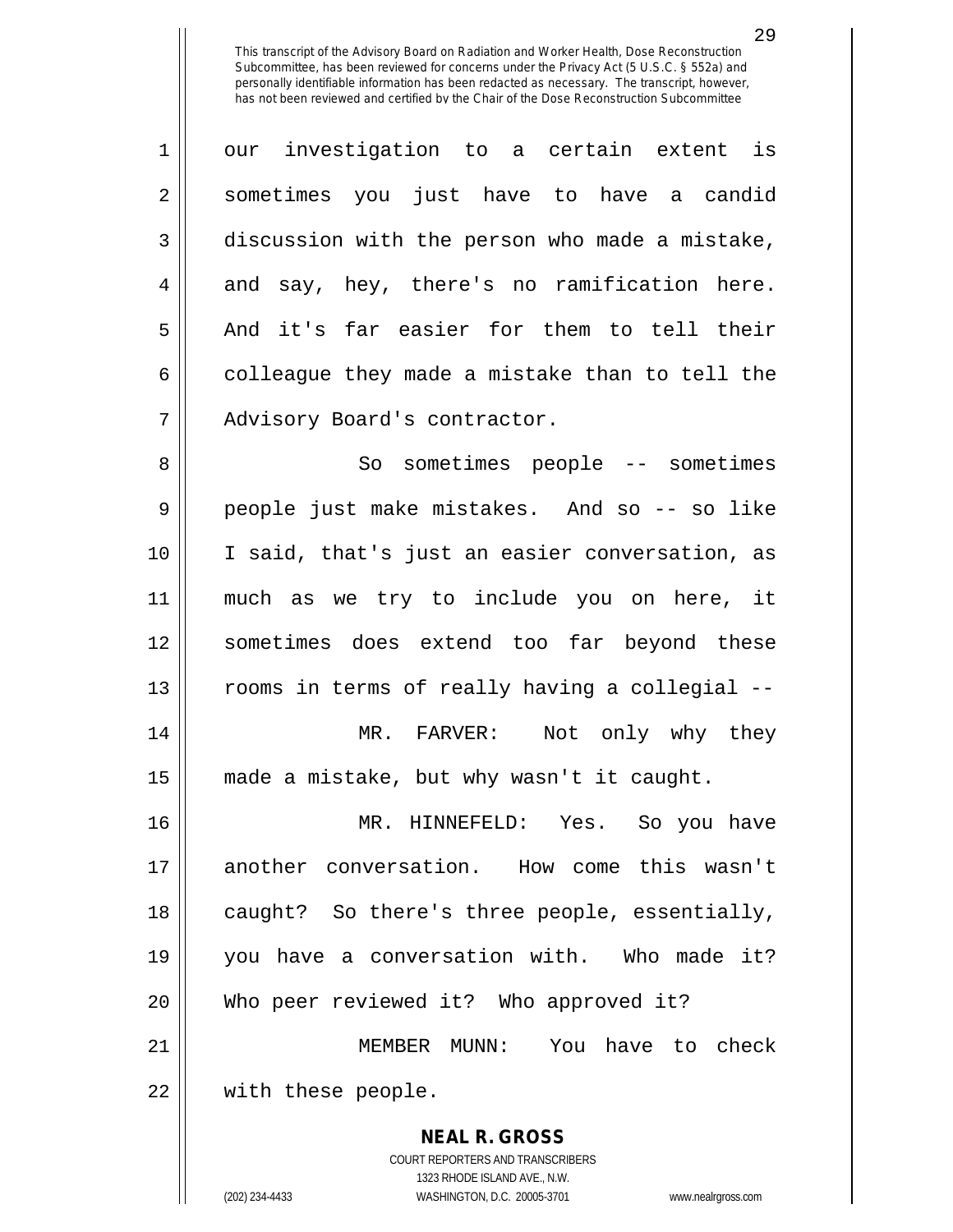**NEAL R. GROSS** COURT REPORTERS AND TRANSCRIBERS 1323 RHODE ISLAND AVE., N.W. (202) 234-4433 WASHINGTON, D.C. 20005-3701 www.nealrgross.com This transcript of the Advisory Board on Radiation and Worker Health, Dose Reconstruction Subcommittee, has been reviewed for concerns under the Privacy Act (5 U.S.C. § 552a) and personally identifiable information has been redacted as necessary. The transcript, however, has not been reviewed and certified by the Chair of the Dose Reconstruction Subcommittee 1 MR. HINNEFELD: Yes, it may get 2 down to you have to -- you have to have a 3 candid conversation about the utilization of 4 || the check. How faithful are you to the 5 | checklist on these reviews? 6 CHAIRMAN GRIFFON: Yes, and I 7 think we're much more interested in if we 8 || identify a systems problem more so than a --9 MR. HINNEFELD: If somebody just 10 made a mistake, I mean -- yes. But 11 figuratively there are supposed to be control 12 || points on that. 13 MEMBER MUNN: But if it's 14 || systemic, we need to identify it. 15 || MR. HINNEFELD: Yes. 16 CHAIRMAN GRIFFON: Emily Howell 17 || has a question. 18 || MS. HOWELL: I have a question. 19 Do you have a proposed time line for when the 20 || review is going to be completed? 21 ||  $MR. HINNEFELD: Not by June  $1^{st}$ .$ 22 MS. HOWELL: No, I know that. I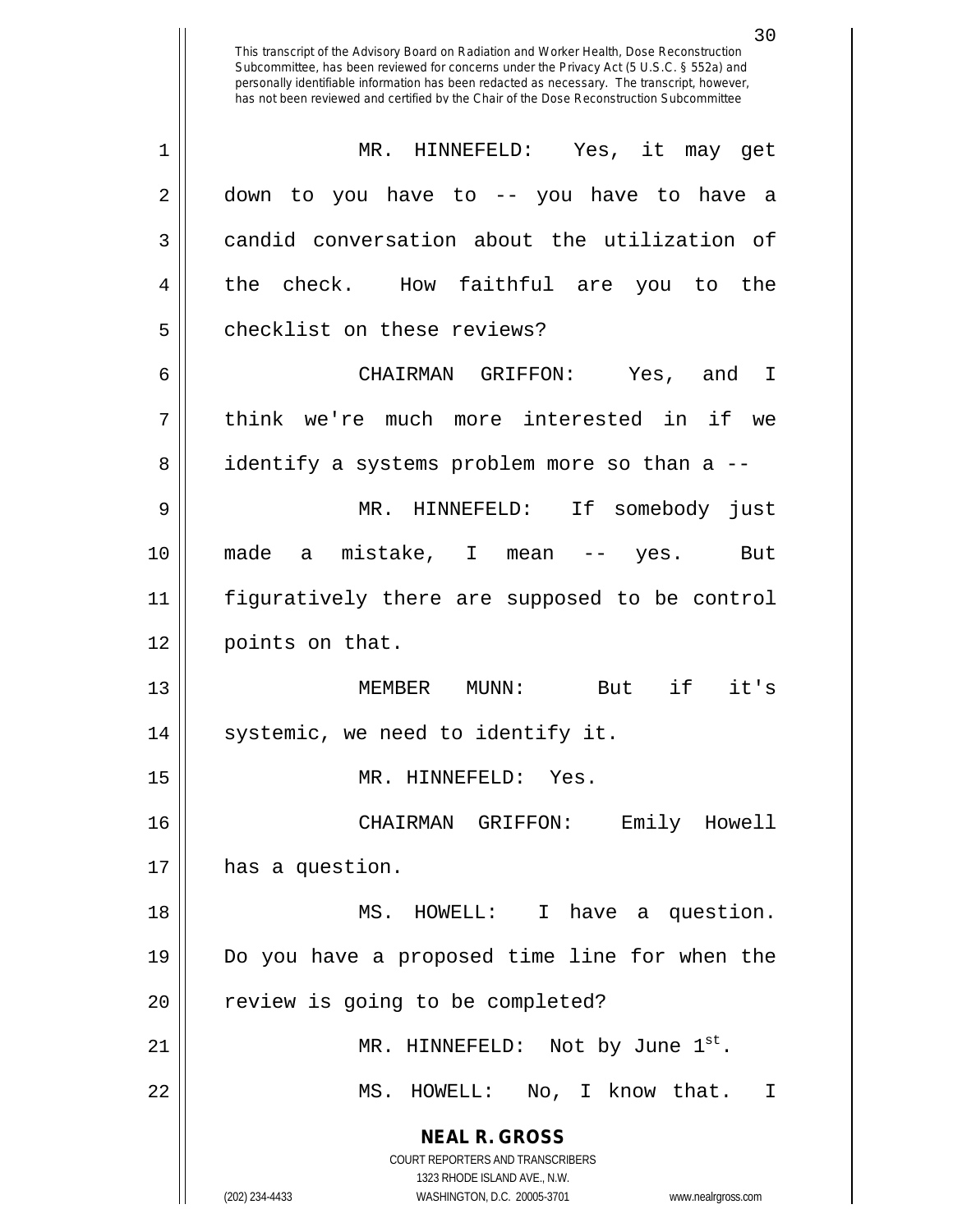1 was thinking more in terms of the ten-year 2 || review that NIOSH is undertaking because it in  $3 \parallel$  some ways dovetails with what you're looking  $4 \parallel$  at. I didn't know if this would -- if you 5 || anticipated the completion of it in a year's 6 | time or shorter.

7 MR. HINNEFELD: I was hoping 8 || shorter than that.

9 (Simultaneous speaking.)

10 || MEMBER MUNN: It depends on what you find. It really does depend on what you find and how much individual time can be devoted to it. This is the kind of thing, which, until we at least get into it, I don't see how one can even begin to estimate a time 16 || line. That's why I jokingly said to Doug that we had just given him his 2010 job assignment. DR. MAURO: Wait a minute. I just went through a very similar process, 20 || structurally a very similar process. We were 21 || asked to look at all the Site Profiles, all 22 || the proceedings that we ever reviewed for

**NEAL R. GROSS**

COURT REPORTERS AND TRANSCRIBERS 1323 RHODE ISLAND AVE., N.W. (202) 234-4433 WASHINGTON, D.C. 20005-3701 www.nealrgross.com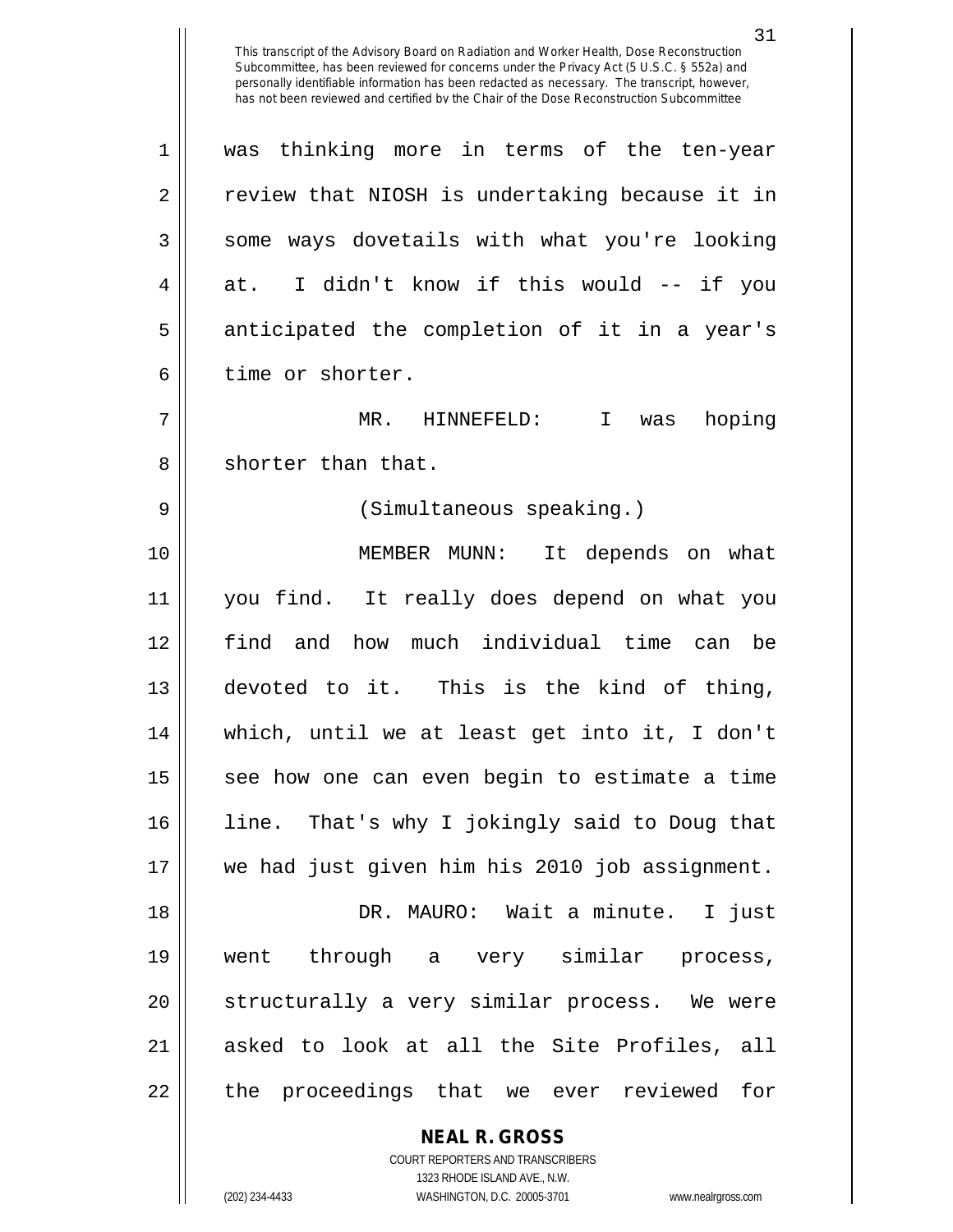$1 \parallel$  surrogate data. A lot of respect, searching 2 through the minutiae of these procedures, et 3 cetera, for particular places, one was 4 || surrogate data, is not unlike searching  $5$  || through all the dose reconstructions, where 6 were there what we would consider to be 7 | quality data.

 And now, I hate to put Doug on the  $9 \parallel$  spot like this. It doesn't take that long. In other words, we were able to go through fairly quickly and it jumps out. We have our checklist. We have our reviews. And from our side, being able  $-$  and as a judgment call of course, pulling out the places where we consider this to be quality-wide is a process 16 | that takes some time.

17 || But I could tell you right now, 18 we're going to have this thing done in a 19 month. The surrogate data can be done in a 20 month.

21 MEMBER MUNN: I might argue -- I 22 || might argue with you on one point, and that is

> **NEAL R. GROSS** COURT REPORTERS AND TRANSCRIBERS 1323 RHODE ISLAND AVE., N.W. (202) 234-4433 WASHINGTON, D.C. 20005-3701 www.nealrgross.com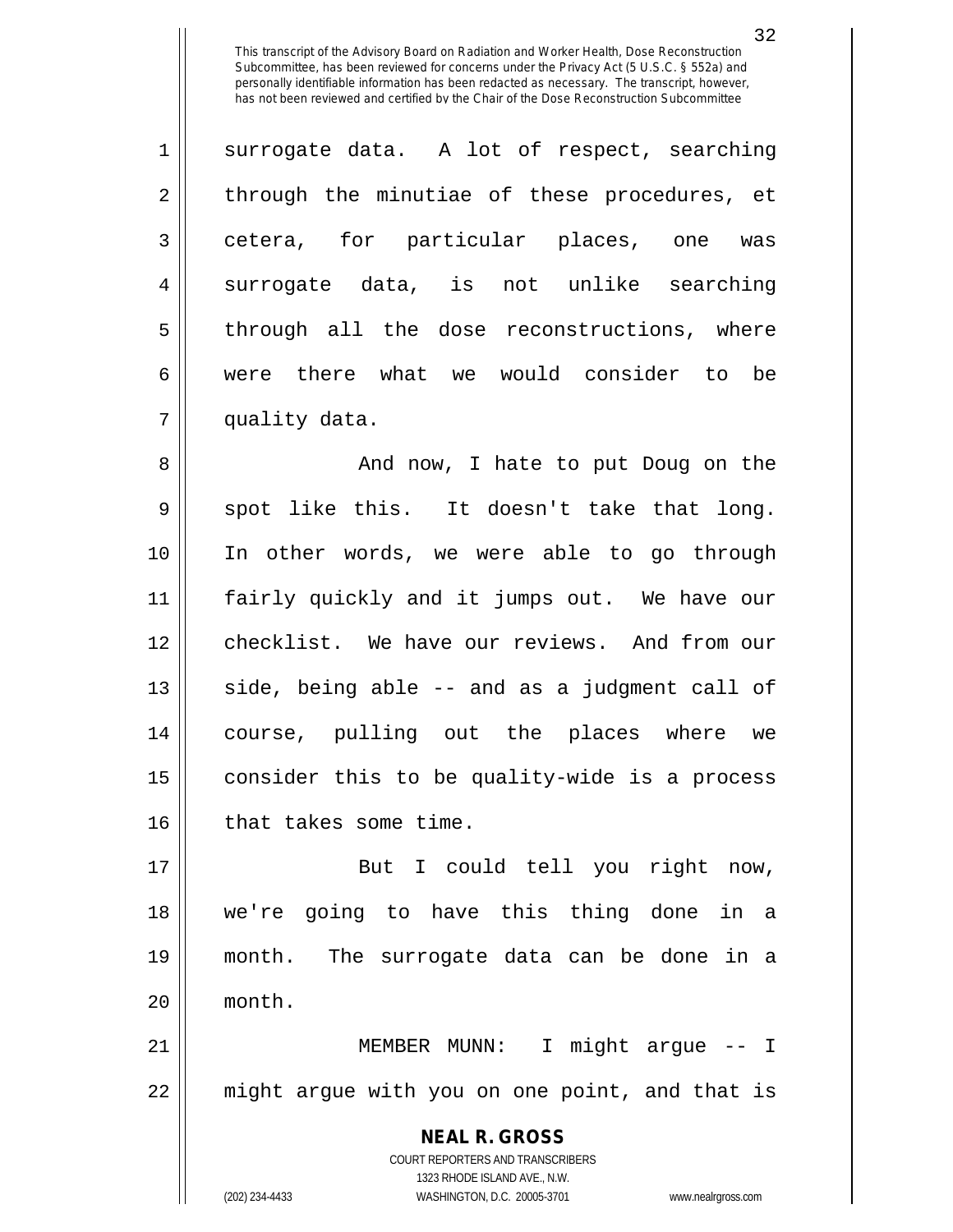**NEAL R. GROSS** COURT REPORTERS AND TRANSCRIBERS This transcript of the Advisory Board on Radiation and Worker Health, Dose Reconstruction Subcommittee, has been reviewed for concerns under the Privacy Act (5 U.S.C. § 552a) and personally identifiable information has been redacted as necessary. The transcript, however, has not been reviewed and certified by the Chair of the Dose Reconstruction Subcommittee 1 when we're talking about surrogate data,  $2 \parallel$  there's no question about what we're talking  $3 \parallel$  about. The words surrogate data. 4 DR. MAURO: They just jump off the  $5 \parallel$  page. 6 MEMBER MUNN: They appear there,  $7 \parallel$  and you can do a computer search for surrogate 8 data. You can't do a computer search for 9 || quality. 10 DR. MAURO: I stand corrected. 11 MEMBER MUNN: You really can't, 12 and it's one of the things that whoever sets 13 up the framework for it needs to understand 14 you're going to burn a lot of midnight oil and 15 || go through a lot of meetings to be pulling out 16 and making actually intelligent decisions 17 about is this or is this not a quality issue? 18 Is this simply an oversight or is this 19 something else? 20 MR. HINNEFELD: Now we're dealing 21 with the selective ones, the selective 22 | findings?

1323 RHODE ISLAND AVE., N.W.

(202) 234-4433 WASHINGTON, D.C. 20005-3701 www.nealrgross.com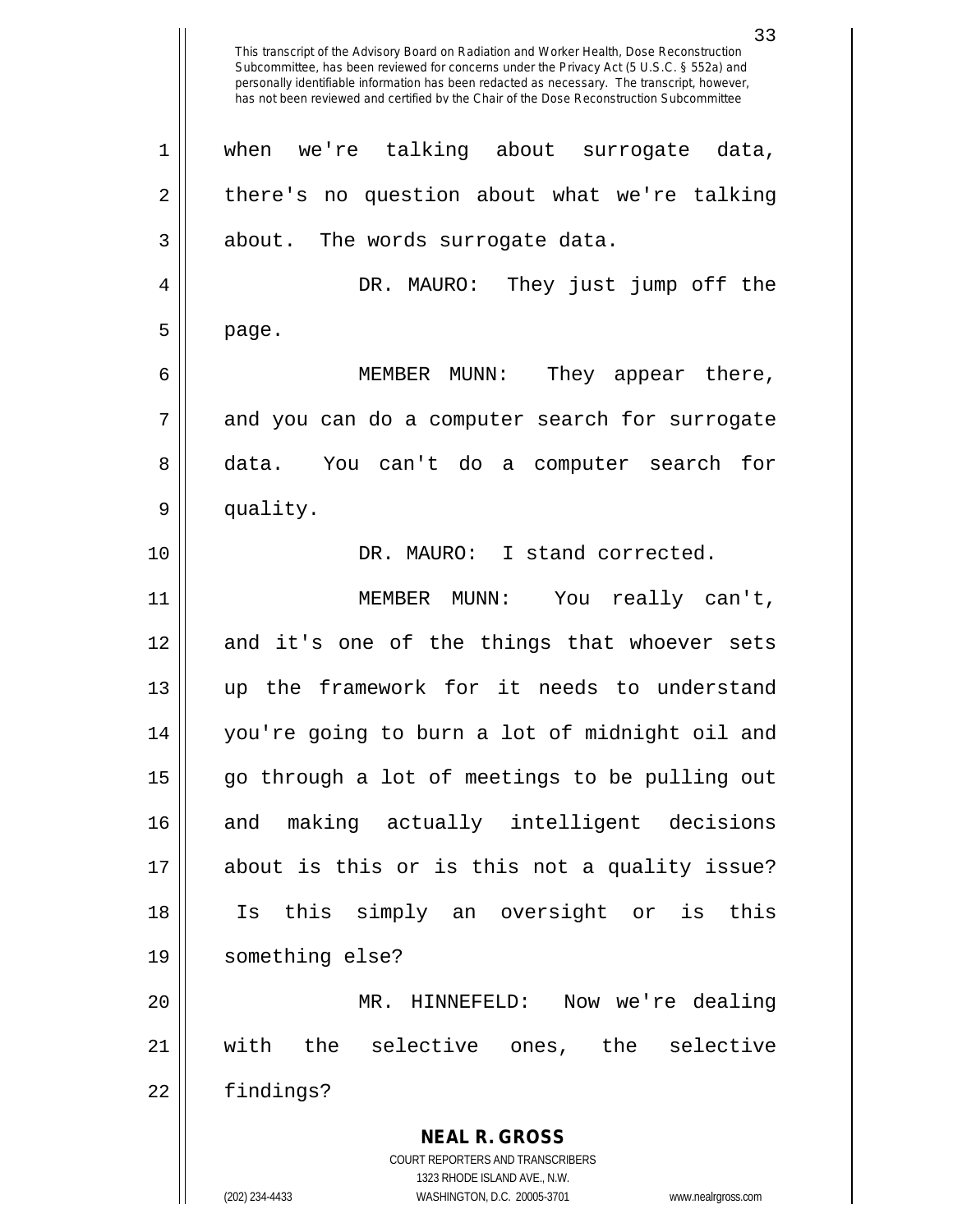| personally identifiable information has been redacted as necessary. The transcript, however,<br>has not been reviewed and certified by the Chair of the Dose Reconstruction Subcommittee |
|------------------------------------------------------------------------------------------------------------------------------------------------------------------------------------------|
| MEMBER MUNN:<br>Yes.                                                                                                                                                                     |
| MR.<br>Because it's<br>HINNEFELD:<br>a                                                                                                                                                   |
| manageable number.                                                                                                                                                                       |
| CHAIRMAN<br>GRIFFON:<br>Well, that's                                                                                                                                                     |
| why we $--$                                                                                                                                                                              |
| MR. FARVER:<br>And<br>T.<br>оf<br>mean some                                                                                                                                              |
| those might not have a resolution.                                                                                                                                                       |
| MR. HINNEFELD: Yes. Okay, so --                                                                                                                                                          |
| But you did try<br>CHAIRMAN GRIFFON:                                                                                                                                                     |
| to pick ones that were --                                                                                                                                                                |
| MR. FARVER:<br>I did try to pick                                                                                                                                                         |
| that were very tangible, dose was<br>ones<br>not                                                                                                                                         |
| there, the<br>entered,<br>wrong year<br>was<br>or                                                                                                                                        |
| something like that.                                                                                                                                                                     |
| DR. MAURO: How about errors in                                                                                                                                                           |
| calculation? What about a number that's five                                                                                                                                             |
| times the other number? Is that a quality                                                                                                                                                |
| issue? We had one before.                                                                                                                                                                |
| MEMBER MUNN: It may or may not                                                                                                                                                           |
| be. That's where the judgment call is.                                                                                                                                                   |
| CHAIRMAN GRIFFON: Yes, yes. That                                                                                                                                                         |
| may be an outcome, too, of the -- after you                                                                                                                                              |
| <b>NEAL R. GROSS</b><br>COURT REPORTERS AND TRANSCRIBERS                                                                                                                                 |
| 1323 RHODE ISLAND AVE., N.W.<br>(202) 234-4433<br>WASHINGTON, D.C. 20005-3701<br>www.nealrgross.com                                                                                      |
|                                                                                                                                                                                          |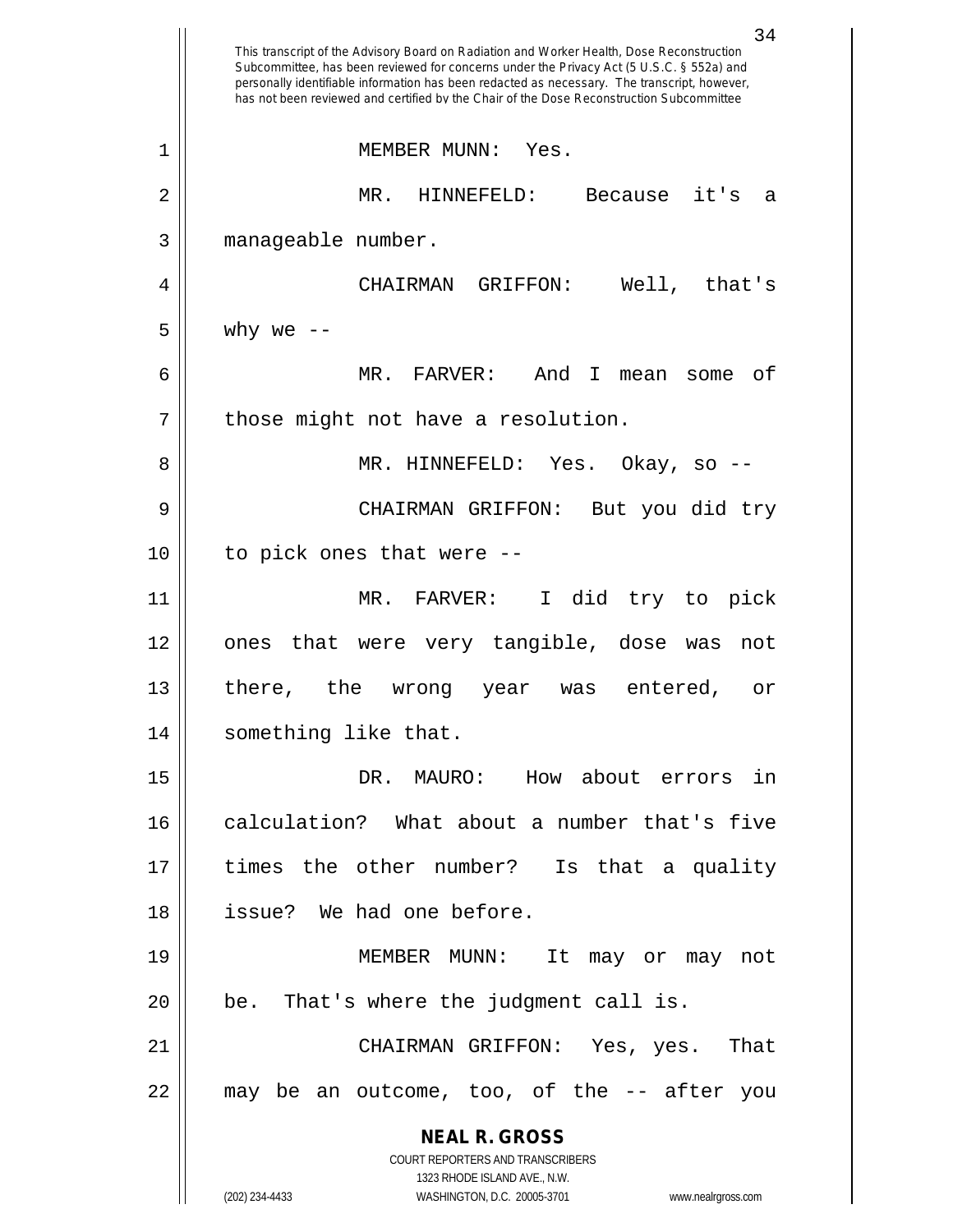**NEAL R. GROSS** COURT REPORTERS AND TRANSCRIBERS 1323 RHODE ISLAND AVE., N.W. (202) 234-4433 WASHINGTON, D.C. 20005-3701 www.nealrgross.com This transcript of the Advisory Board on Radiation and Worker Health, Dose Reconstruction Subcommittee, has been reviewed for concerns under the Privacy Act (5 U.S.C. § 552a) and personally identifiable information has been redacted as necessary. The transcript, however, has not been reviewed and certified by the Chair of the Dose Reconstruction Subcommittee 1 || look into it, you may say that we found -- we 2 || investigated this finding, and found that it 3 wasn't a quality finding, really. It was  $4 \parallel$  this. 5 DR. MAURO: You know what? We run 6 || into the same situation on surrogate because  $7 \parallel$  our definition of surrogate is very narrowly 8 defined. 9 CHAIRMAN GRIFFON: Yes. 10 DR. MAURO: And depending on how 11 you define surrogate depends on what comes in 12 | or doesn't go in. 13 CHAIRMAN GRIFFON: Yes, yes. 14 DR. MAURO: You're doing the same 15 thing here. What are you defining as a 16 quality issue? What are the boundaries? 17 Because I guess we all see that through a 18 different lens, and someone may define a 19 quality issue very narrowly, and that's going  $20$  | to be the hard part. 21 MR. FARVER: It was special when 22 || you had to select them out and you're kind of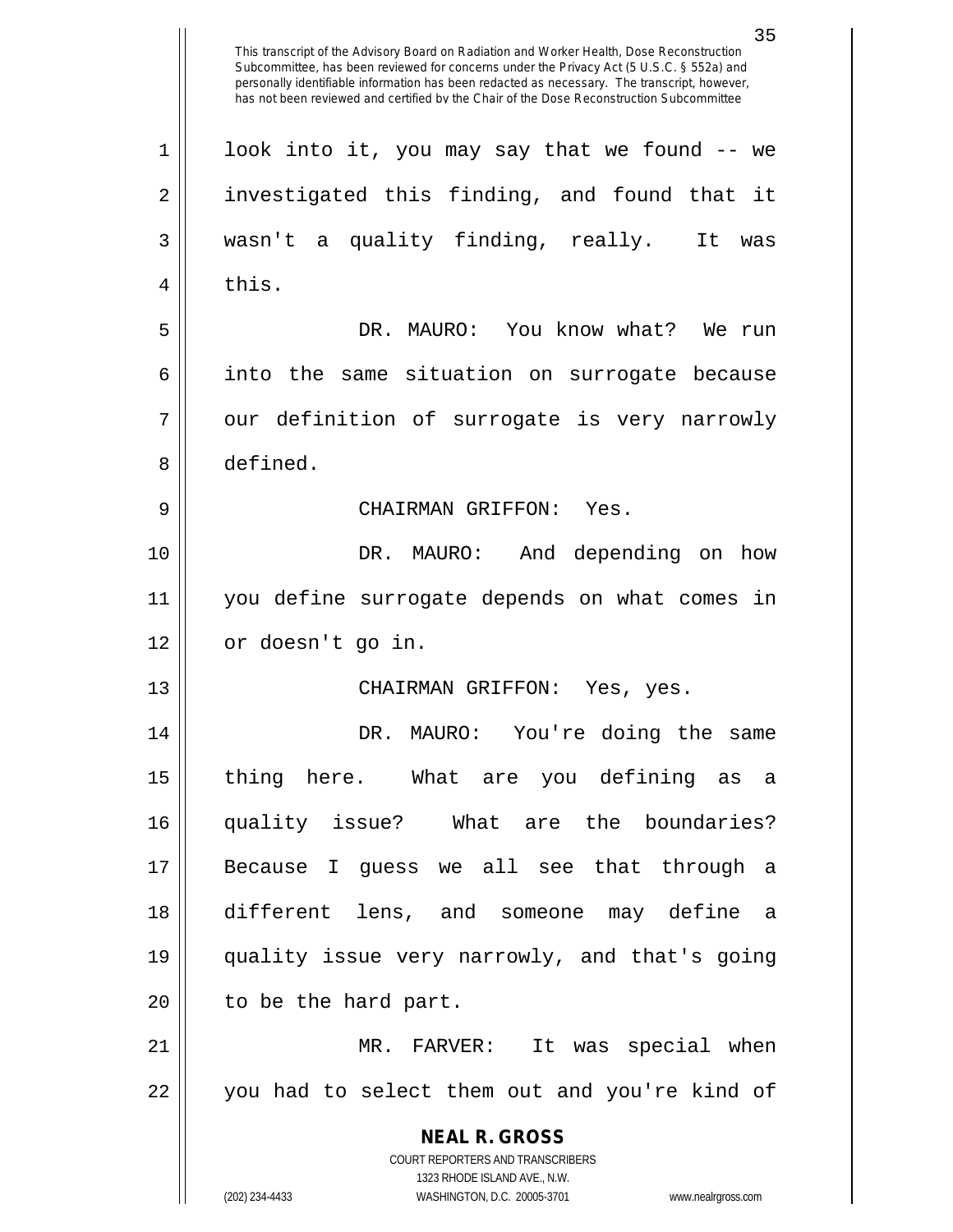36

1 looking at just a matrix.

2 || MEMBER MUNN: Yes.

3 MR. FARVER: So that's why I kind 4 | of looked at where they missed a 1987 shallow 5 dose. It wasn't entered in the IREP data. I  $6 \parallel$  mean that's something tangible we can go back  $7 \parallel$  and look at and it's probably something that 8 Should've been caught with the QA checklist 9 because I believe you're supposed to sum up 10 || the different years.

 MR. KATZ: The only question I have about the process, as sort of Stu was discussing, not knowing where this was going to start, whether it was going to start with DCAS or with SC&A, and if SC&A is identifying || the cases that you have, then we'll -- but if 17 || SC&A is then to take the next step of going 18 || through the files and trying to turn over all the bones to try and figure out how it happened, it seems like that's inefficient. It seems like DCAS is better doing that part. DR. MAURO: You know, I mean by

> **NEAL R. GROSS** COURT REPORTERS AND TRANSCRIBERS

> > 1323 RHODE ISLAND AVE., N.W.

(202) 234-4433 WASHINGTON, D.C. 20005-3701 www.nealrgross.com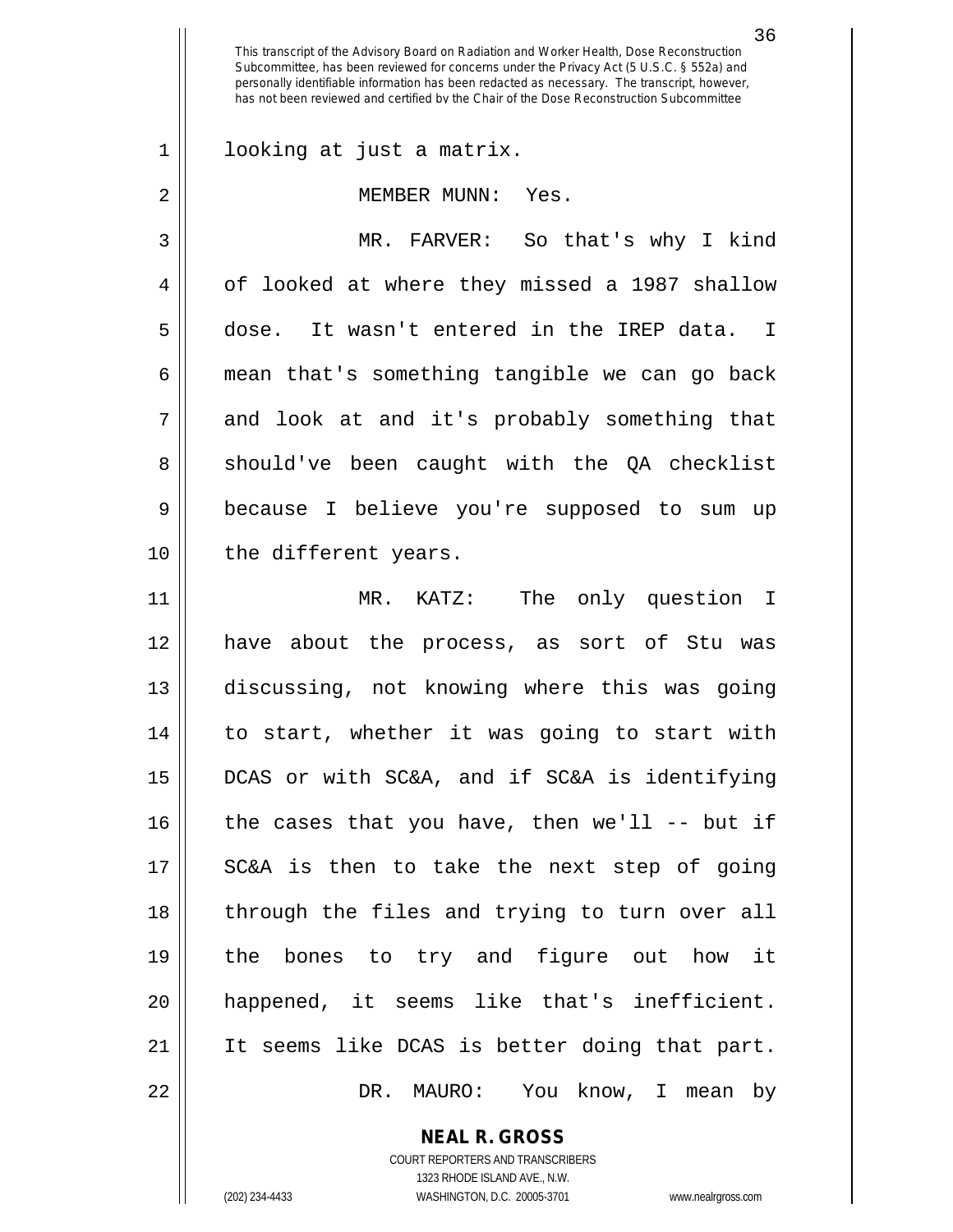1 || way of process, this is the Board's goal, and  $2 \parallel$  the contractor's, to say, listen, we went 3 || through the process on your behalf and in our 4 || judgment, these are the places where we have 5 Some quality problems. That's the rock we're  $6 \parallel$  going to stand on.

7 Now, certainly, there could be 8 debate on what could be considered -- and 9 || that'll be judgment made by the Work Groups, 10 but once we've identified this is where we 11 think the quality problems are, then I think 12 at that point, we're out of it. Then it goes 13 || over, and then -- then the dialogue starts, 14 where Stu would say, I really don't think 15 || there's a quality issue. Here's why. And 16 || somehow, whether this is a one on one between 17 || SC&A and NIOSH or this is something that is a 18 dialogue that is engaged by either work group, 19 || that's your decision.

20 MR. KATZ: So my point is I think 21 I misunderstood what Stu said because I think 22 I thought I understood Stu to say, it's great

> **NEAL R. GROSS** COURT REPORTERS AND TRANSCRIBERS 1323 RHODE ISLAND AVE., N.W.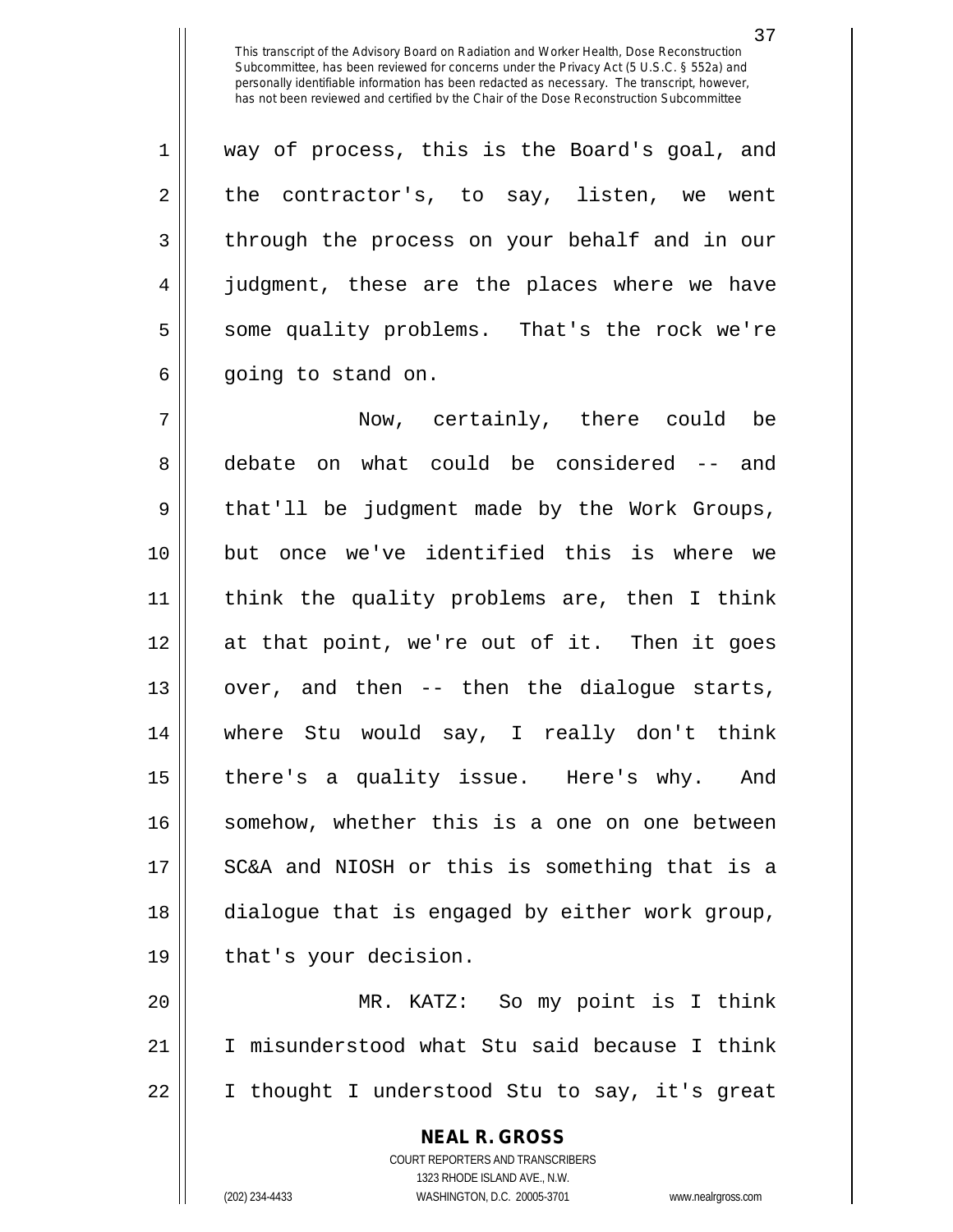This transcript of the Advisory Board on Radiation and Worker Health, Dose Reconstruction Subcommittee, has been reviewed for concerns under the Privacy Act (5 U.S.C. § 552a) and personally identifiable information has been redacted as necessary. The transcript, however, has not been reviewed and certified by the Chair of the Dose Reconstruction Subcommittee 1 || if Doug actually goes through the case and  $2 \parallel$  tries to figure out how it happened. And it  $3 \parallel$  seems to me, that's much more efficiently done  $4 \mid$  by  $-$ 5 MR. HINNEFELD: That's more  $6 \parallel$  efficiently done by --7 MR. KATZ: -- you folks. And by 8 Doug just spending the time to try to figure  $9 \parallel$  out how that occurred at the first step seems  $10$  ||  $-$ 11 CHAIRMAN GRIFFON: Well maybe it 12 does start there, then. I mean, you've got 13 || the selected cases. So at this point, if we 14 return to NIOSH and say, at least you take a  $15$  || preliminary shot at that, my feeling is that a  $16$  lot of this  $-$  I want that dialoque between 17 Doug or whoever and NIOSH, not on the 18 subcommittee level, but then every 19 Subcommittee meeting I plan on putting this on 20 || the agenda and it's getting a report back of 21 || where you're at or whatever. 22 And if you come back and if your

> **NEAL R. GROSS** COURT REPORTERS AND TRANSCRIBERS 1323 RHODE ISLAND AVE., N.W.

(202) 234-4433 WASHINGTON, D.C. 20005-3701 www.nealrgross.com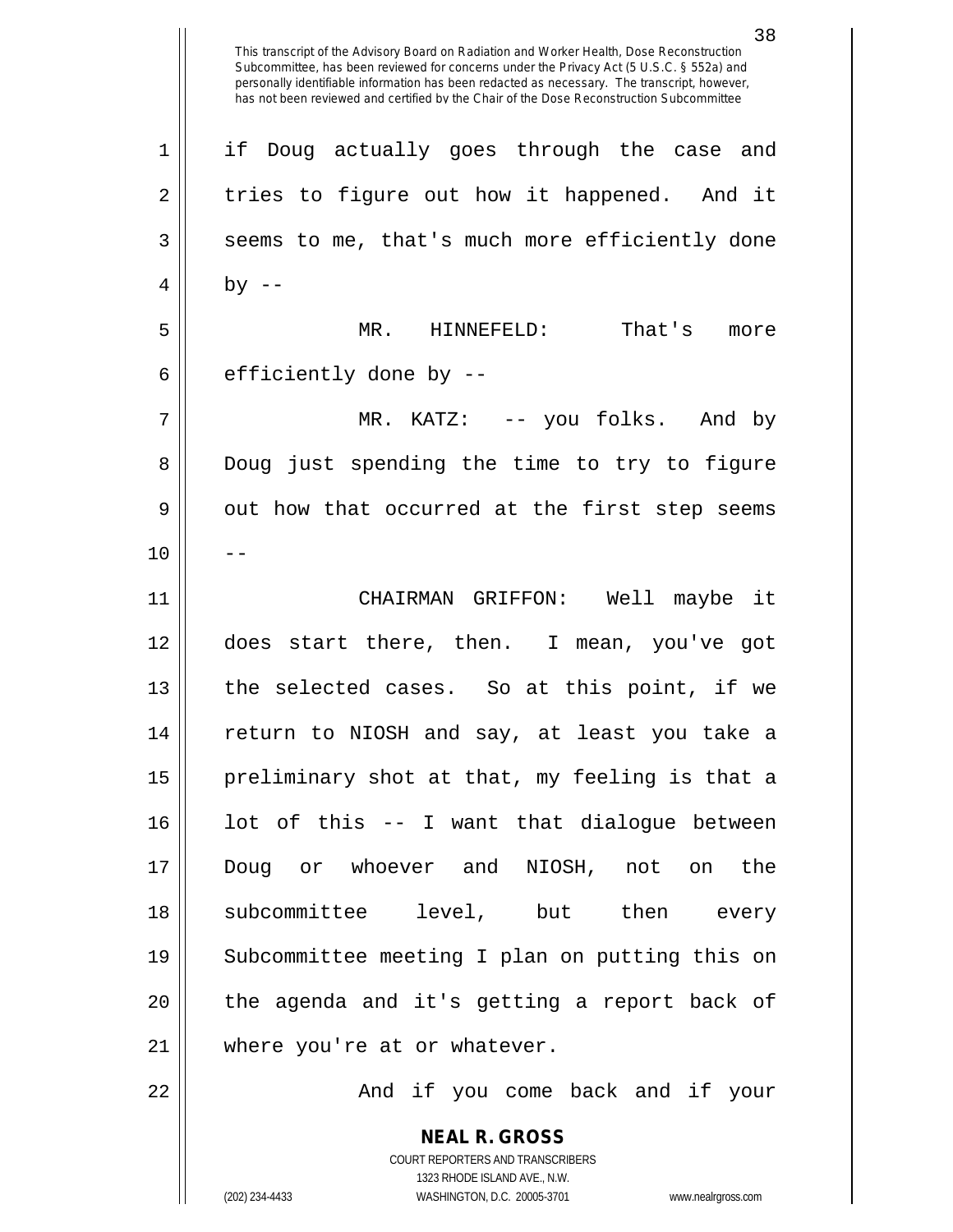| $\mathbf 1$ | matrix maybe dropped off five of them because                       |
|-------------|---------------------------------------------------------------------|
| 2           | it turned out they weren't -- you know, there                       |
| 3           | was no resolution possible or it wasn't a                           |
| 4           | quality finding or whatever, and that is                            |
| 5           | agreed on and you report back on that kind of                       |
| 6           | stuff, then we'll proceed that way.                                 |
| 7           | MR. HINNEFELD: You're thinking of                                   |
| 8           | a root-cause kind of thing.                                         |
| 9           | CHAIRMAN GRIFFON: Yes, I'm                                          |
| 10          | thinking of a root-cause kind of thing.                             |
| 11          | MR. HINNEFELD: There are a number                                   |
| 12          | of root-cause tools out there.                                      |
| 13          | CHAIRMAN GRIFFON: I'm sorry?                                        |
| 14          | MR. HINNEFELD: I said there are a                                   |
| 15          | number of root cause tools out there --                             |
| 16          | CHAIRMAN GRIFFON: Right, right.                                     |
| 17          | MR. HINNEFELD: -- that you could                                    |
| 18          | use for root cause analysis.                                        |
| 19          | CHAIRMAN GRIFFON: My feeling is                                     |
| 20          | if NIOSH looks into that end of it and comes                        |
| 21          | up with an opinion on that, and then we might                       |
| 22          | want SC&A to look at that and say, yes, we buy                      |
|             | <b>NEAL R. GROSS</b><br><b>COURT REPORTERS AND TRANSCRIBERS</b>     |
|             | 1323 RHODE ISLAND AVE., N.W.                                        |
|             | (202) 234-4433<br>WASHINGTON, D.C. 20005-3701<br>www.nealrgross.com |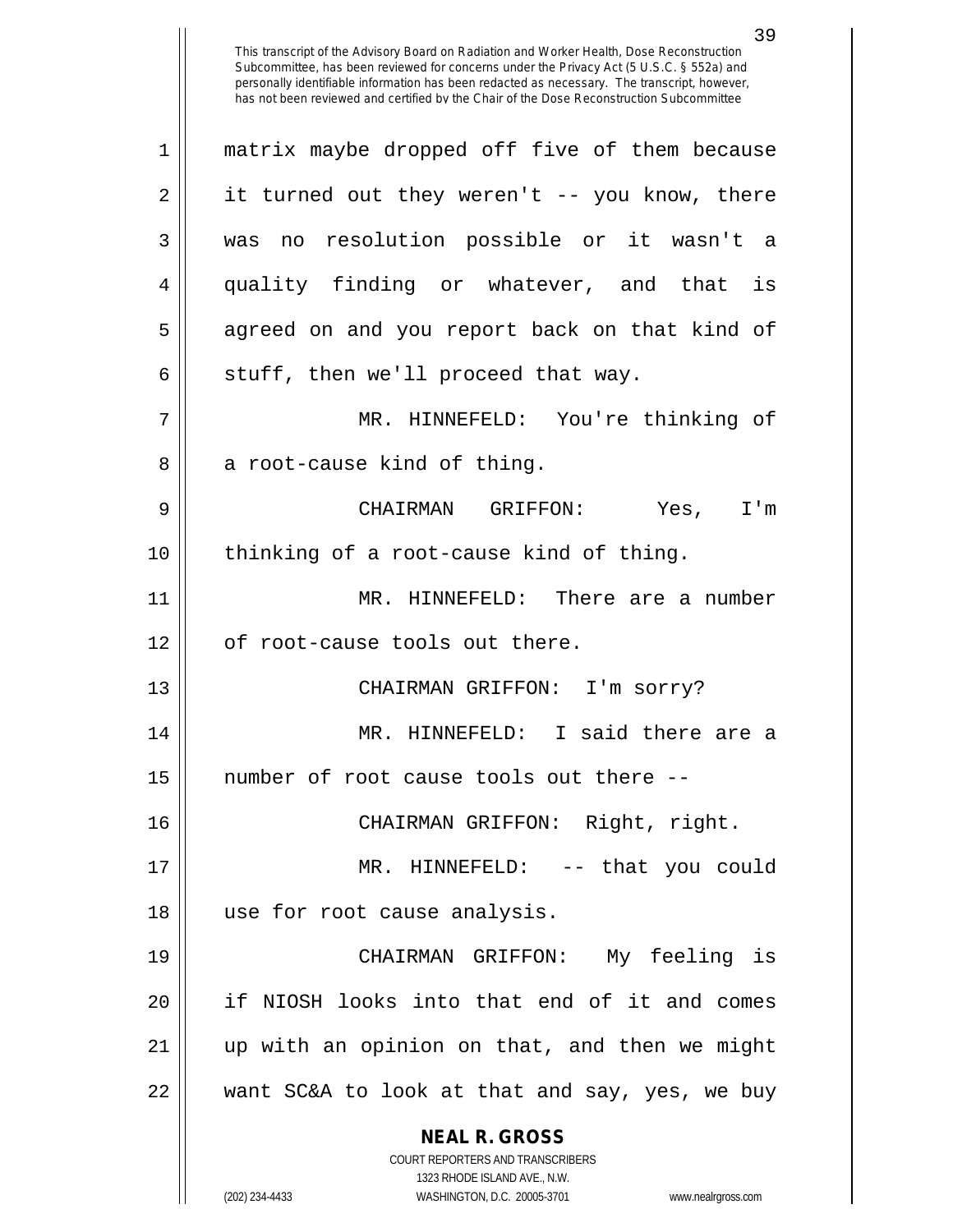**NEAL R. GROSS** COURT REPORTERS AND TRANSCRIBERS 1323 RHODE ISLAND AVE., N.W. (202) 234-4433 WASHINGTON, D.C. 20005-3701 www.nealrgross.com 40 This transcript of the Advisory Board on Radiation and Worker Health, Dose Reconstruction Subcommittee, has been reviewed for concerns under the Privacy Act (5 U.S.C. § 552a) and personally identifiable information has been redacted as necessary. The transcript, however, has not been reviewed and certified by the Chair of the Dose Reconstruction Subcommittee  $1 \parallel$  this, too, or, wait a second. I'm not sure. 2 | That way, SC&A would come back in. 3 DR. MAURO: Yes. How much of that 4 is off-line? What I mean by that is I could  $5 \parallel$  envision  $-$ 6 CHAIRMAN GRIFFON: Well, when they 7 come up with their final sort of, here's what 8 we think happened, I think that's on-line.  $9 \parallel$  But in between that is off-line. 10 || DR. MAURO: Okay. 11 CHAIRMAN GRIFFON: Right? Does 12 | that make sense? 13 MR. KATZ: Yes. You guys are  $14$  || going to have to  $-$ 15 DR. MAURO: And if you'd like an 16 assembly for it, Doug can be doing this on a 17 || one-on-one basis or whatever. 18 CHAIRMAN GRIFFON: Yes. 19 DR. MAURO: Come back and say,  $20$  || this is the process we went through. 21 CHAIRMAN GRIFFON: Yes. 22 DR. MAURO: Like we always do on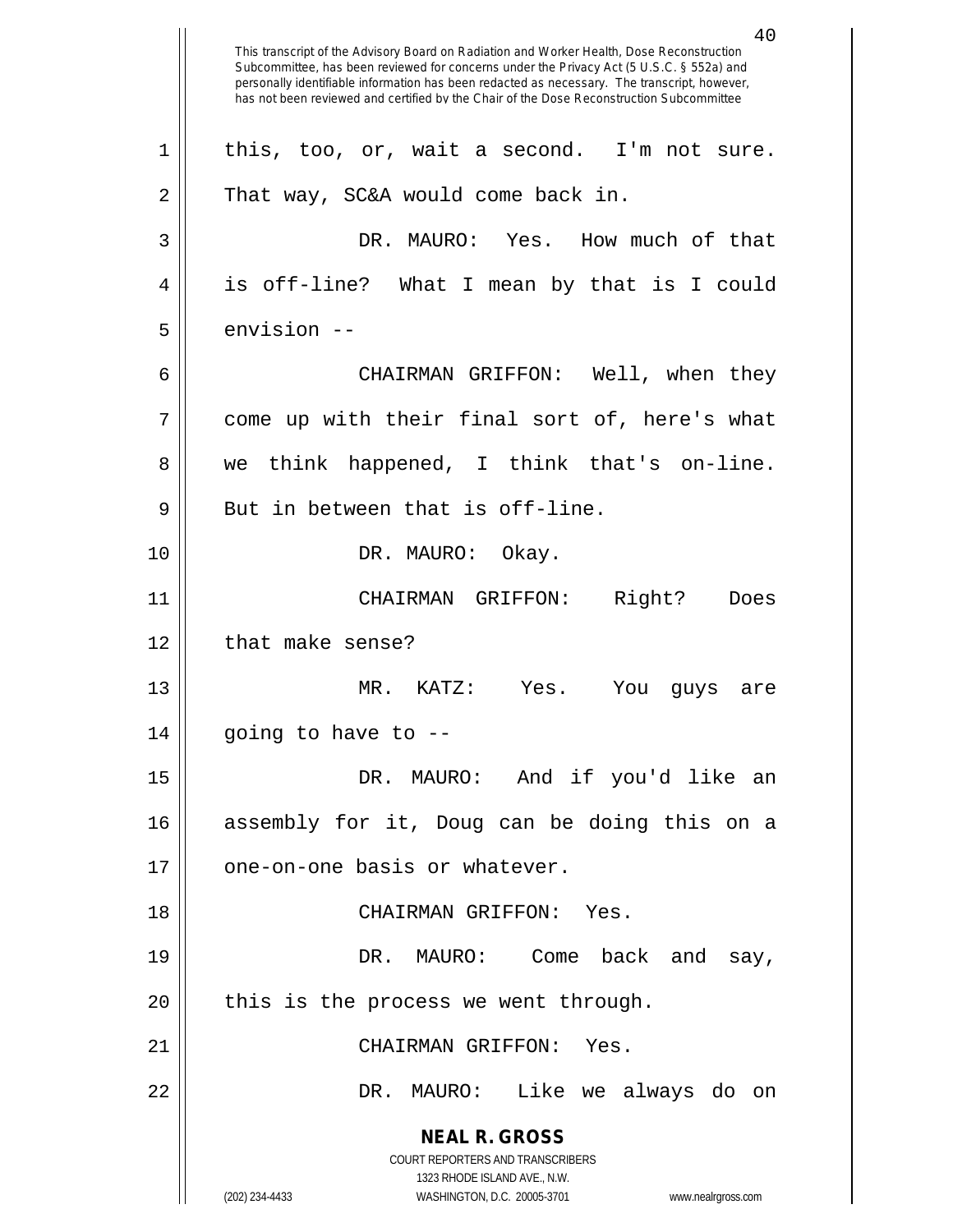41

**NEAL R. GROSS** COURT REPORTERS AND TRANSCRIBERS 1323 RHODE ISLAND AVE., N.W. 1 any technical call. Make a report about a 2 || technical call and the degree to which any 3 member wants to sit in on a technical call, 4 || that nature is your call and we have a 5 || recorder. Hopefully the ideal situation would  $6 \parallel$  be to bring back to the Work Group issues or 7 whatever, and we're in agreement that this was 8 a quality issue, and then NIOSH of course 9 would explain what action was taken or not, 10 || and it becomes really clean. 11 CHAIRMAN GRIFFON: And I don't 12 || expect you to use a recorder. Or take minutes 13 do you mean? 14 DR. MAURO: That's what I mean 15 | when I say recorder. 16 CHAIRMAN GRIFFON: Yes. 17 DR. MAURO: I think there's a  $18$  | point that we keep minutes  $-$ 19 CHAIRMAN GRIFFON: Keep minutes so 20 we know the process, right? But we don't need 21  $\parallel$  to be  $-$ - it wouldn't work at the subcommittee 22 || level. I think it's much better to do it the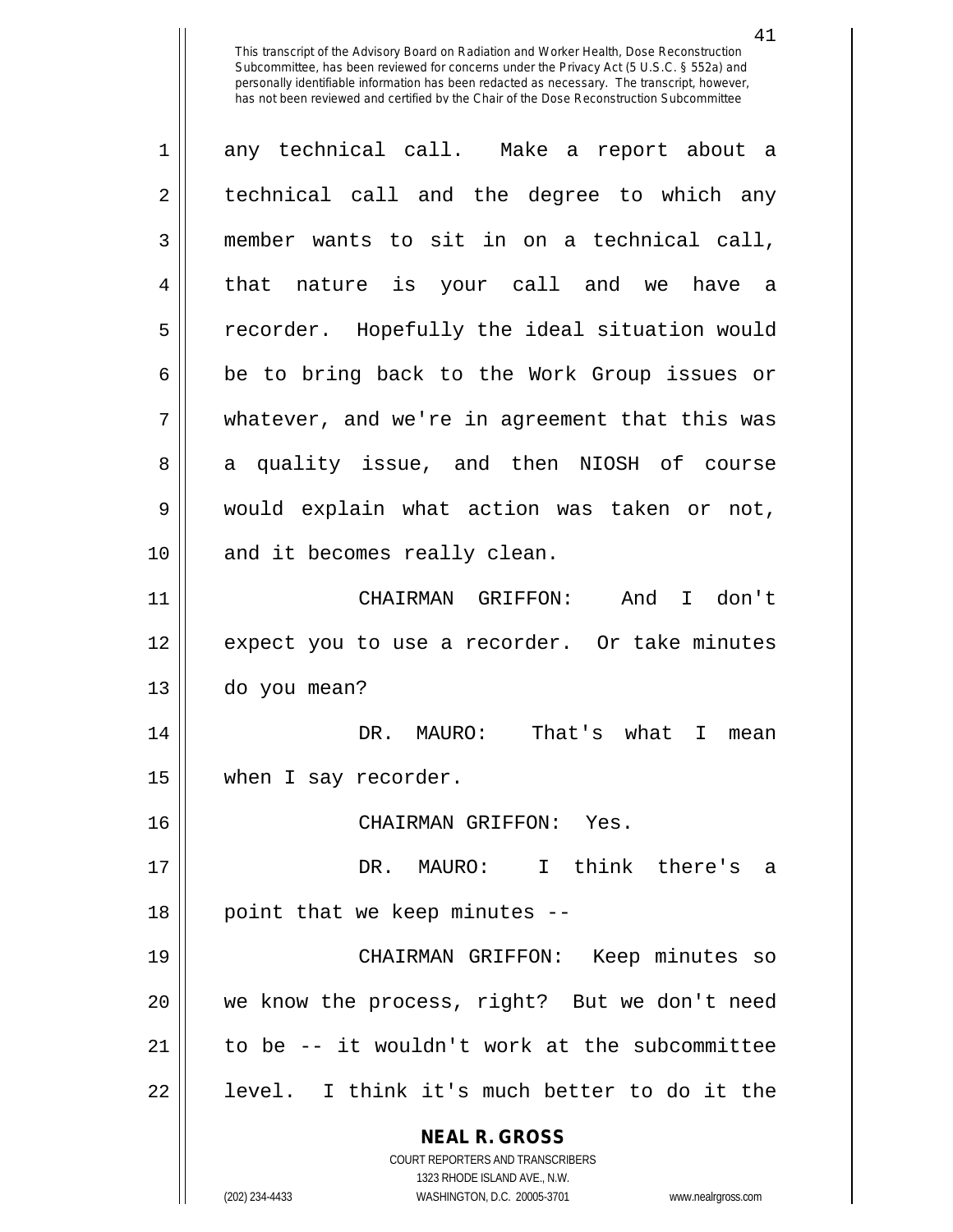1 other way. That makes sense for a path  $2 \parallel$  forward now that I'm listening to more -- I  $3 \parallel$  think the ball is in NIOSH's court to start,  $4 \parallel$  but then extending that any time they need to  $5 \parallel$  talk to SC&A for clarification, for -- you  $6 \parallel$  know, just to move the process, then that can 7 happen.

 All right? And not a year, Emily. We're shooting for less than one year. I mean I really don't think -- I had in mind 11 || more like three or four months. But maybe || that's a little ambitious, too.

13 MR. HINNEFELD: That's a little 14 || ambitious given where we are on our June  $1^{st}$ 15 || objective and other stuff. But I would hope 16 || to proceed somewhat apace. Whenever we start 17 into this, we're going to disrupt people who 18 || are doing reconstructions. So we'll have to -19 - I'll have to work carefully with our  $20$  || contractor to  $-$  to make progress on this and 21 not disrupt what's kind of a delicate progress 22  $\parallel$  toward that June 1<sup>st</sup> objective.

> **NEAL R. GROSS** COURT REPORTERS AND TRANSCRIBERS 1323 RHODE ISLAND AVE., N.W. (202) 234-4433 WASHINGTON, D.C. 20005-3701 www.nealrgross.com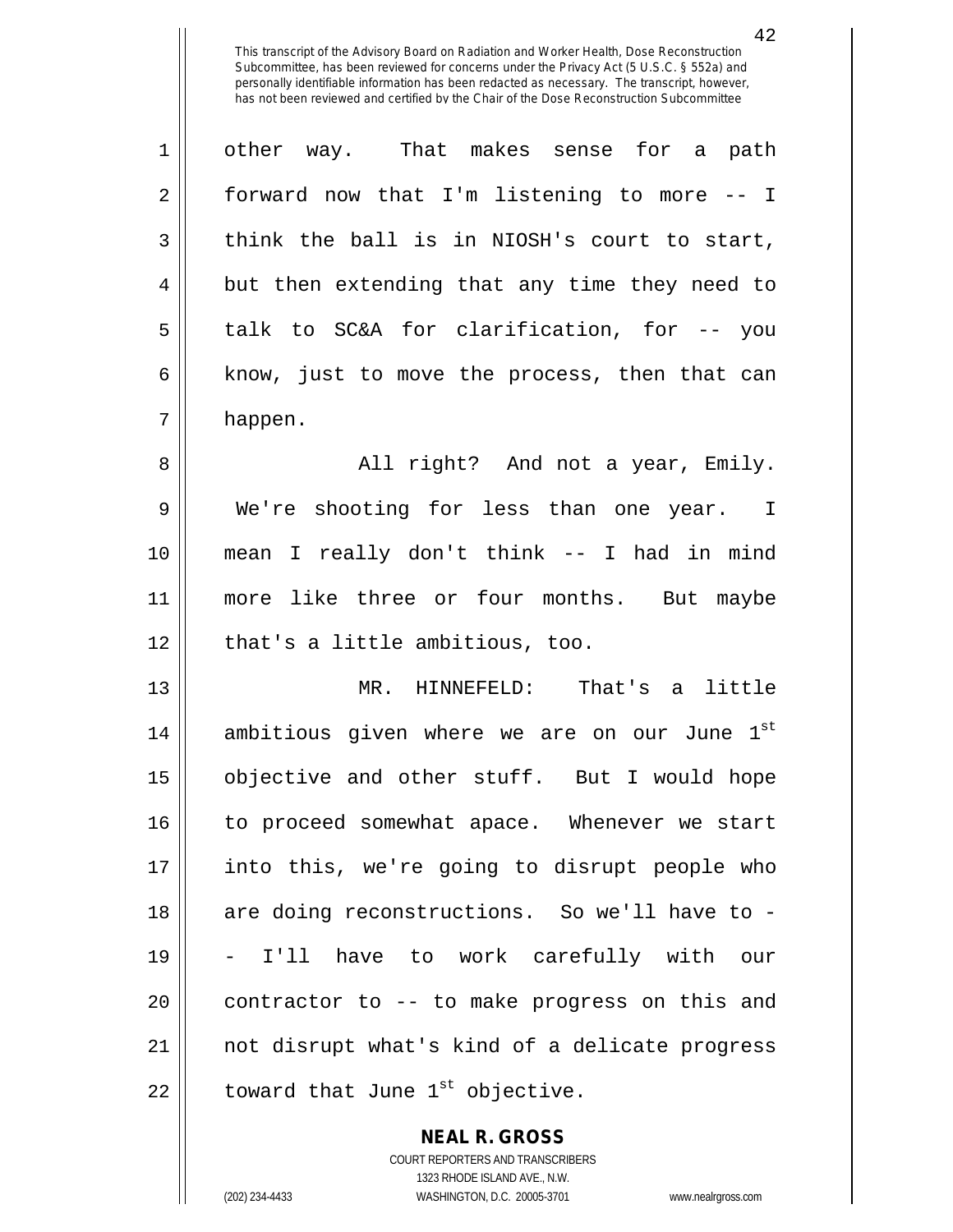| $\mathbf 1$ | it'll<br>be a<br>little<br>So<br>$--$ SO                                |
|-------------|-------------------------------------------------------------------------|
| 2           | cautious, and we'll need really close                                   |
| 3           | coordination on their side. I'll need to                                |
| 4           | clearance through their -- I'll have to get                             |
| 5           | their project management on board, and down to                          |
| 6           | the people; get it down to the people who are                           |
| 7           | going to be helpful on that. I've got a                                 |
| 8           | couple people in mind, and see what that does.                          |
| 9           | So it -- if this person really                                          |
| 10          | spent some time on this, what would that do to                          |
| 11          | this other broader objective for Dr. Howard --                          |
| 12          | I really can't go to John and say, I didn't                             |
| 13          | make it because we diverted things. I really                            |
| 14          | can't do that. Brant has questions in his                               |
| 15          | eyes. So I'm --                                                         |
| 16          | DR. ULSH: Well, are we proposing                                        |
| 17          | an alternative to Mark's three or four months?                          |
| 18          | Maybe six months, until we<br>get<br>more                               |
| 19          | information.                                                            |
| 20          | MR. HINNEFELD: I think six is                                           |
| 21          | more realistic. I would like to beat that                               |
| 22          | just for program-review purposes.<br>just<br>$\mathbf{I}$               |
|             | <b>NEAL R. GROSS</b>                                                    |
|             | <b>COURT REPORTERS AND TRANSCRIBERS</b><br>1323 RHODE ISLAND AVE., N.W. |
|             | (202) 234-4433<br>WASHINGTON, D.C. 20005-3701<br>www.nealrgross.com     |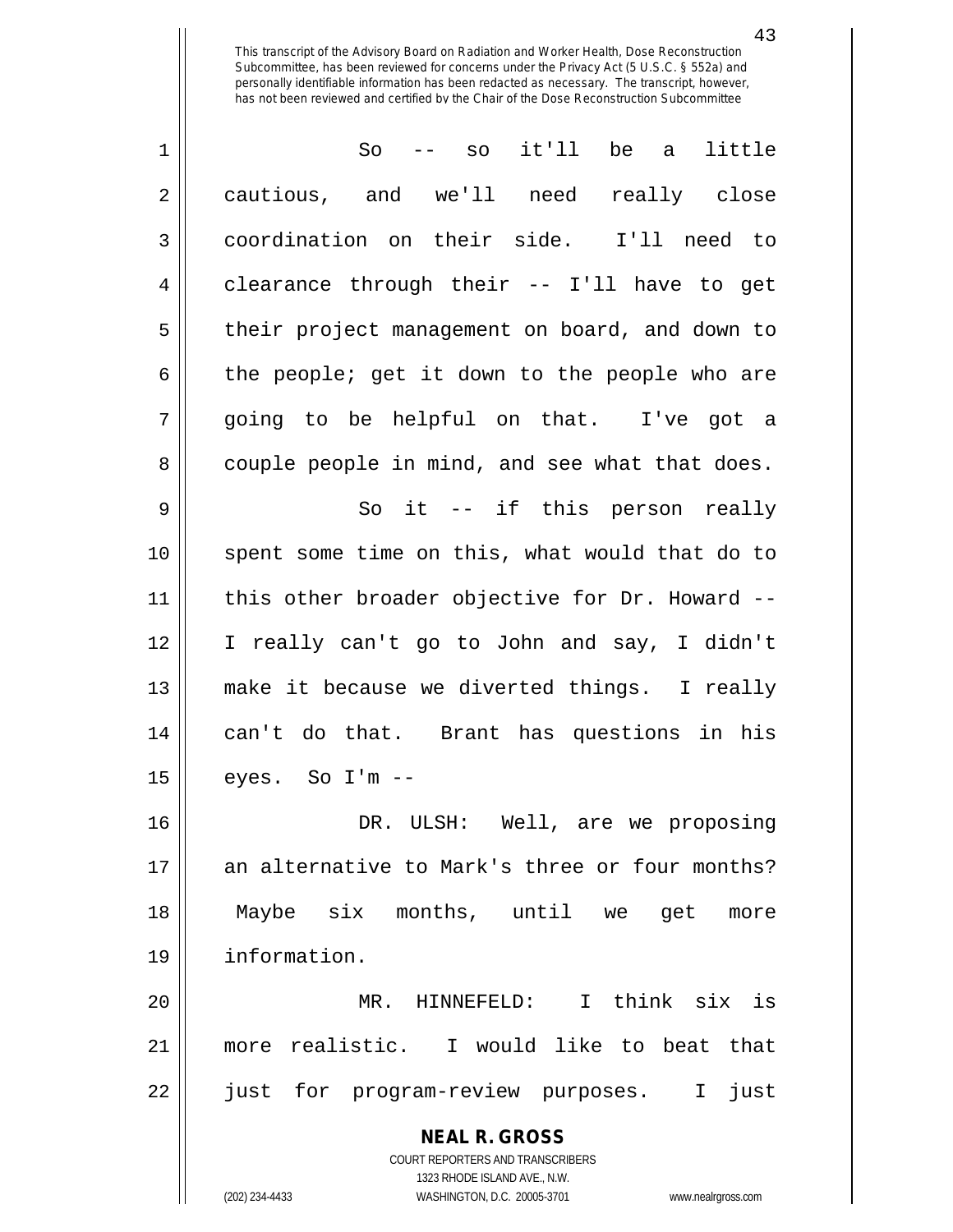**NEAL R. GROSS** COURT REPORTERS AND TRANSCRIBERS This transcript of the Advisory Board on Radiation and Worker Health, Dose Reconstruction Subcommittee, has been reviewed for concerns under the Privacy Act (5 U.S.C. § 552a) and personally identifiable information has been redacted as necessary. The transcript, however, has not been reviewed and certified by the Chair of the Dose Reconstruction Subcommittee 1 don't know that I can. But I'll know more 2 after some conversations with the contractors. 3 CHAIRMAN GRIFFON: And it may be  $4 \parallel$  that it overlaps with your other --5 MR. HINNEFELD: It may be. It is 6 celevant. You could even say, well, if you've 7 || qot systemic quality problems, it's really 8 worth your while to be rushing out of dose 9 reconstructions given those systemic quality 10 problems. So you can make the argument either 11 way. 12 I mean I know what I talk to John 13 about every Friday is are we going to make  $14$  June  $1^{st}$ ? 15 MEMBER MUNN: Well, one argument 16 you can't deny, though, is the fact that to 17 make estimates in any project without having 18 discussed it with the folks who do the nitty 19 || gritty is a serious matter. 20 MR. HINNEFELD: Yes. All I would 21 || ask is that maybe at the next Subcommittee 22 meeting, you come back and we discuss the time

1323 RHODE ISLAND AVE., N.W.

(202) 234-4433 WASHINGTON, D.C. 20005-3701 www.nealrgross.com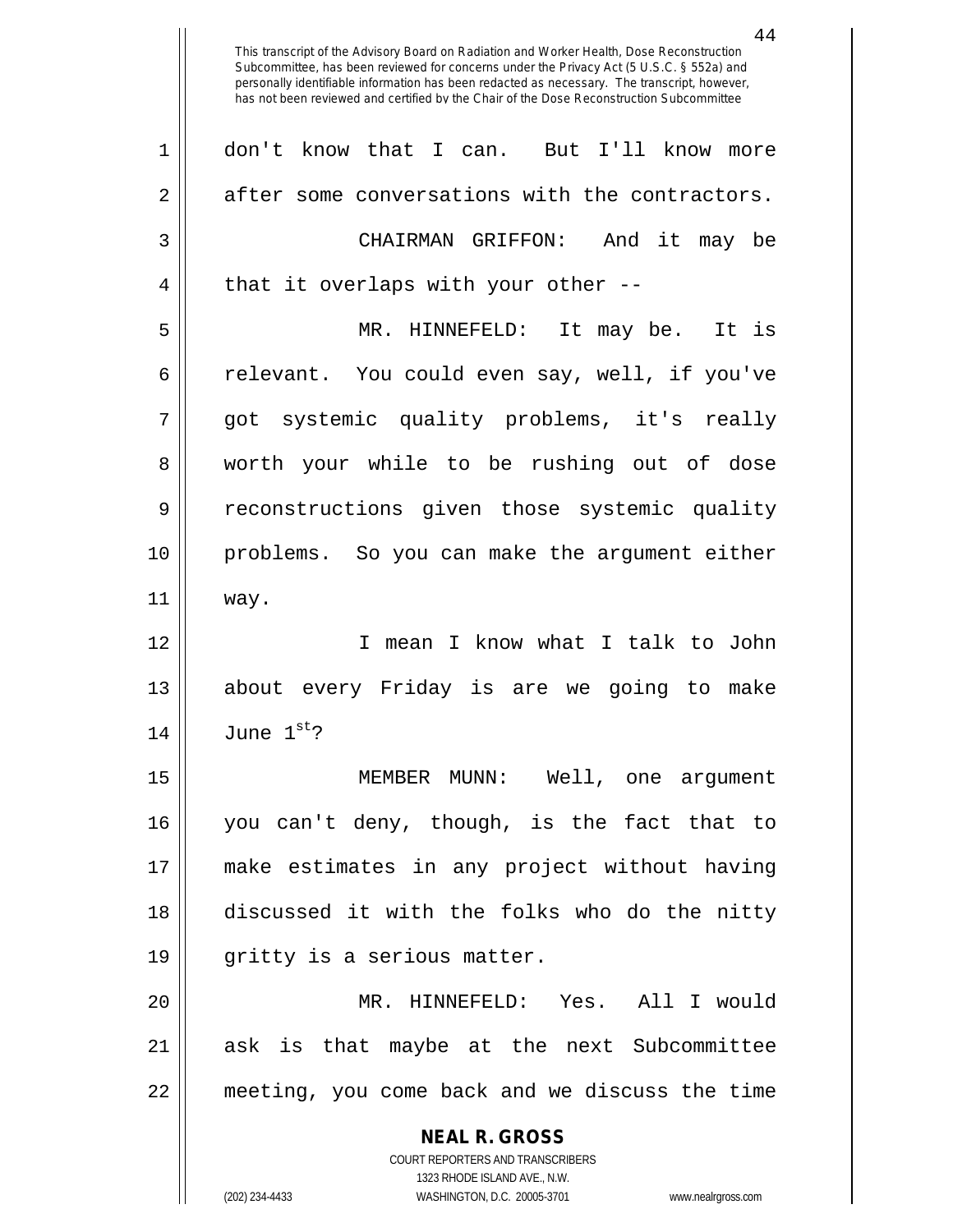**NEAL R. GROSS** COURT REPORTERS AND TRANSCRIBERS 1323 RHODE ISLAND AVE., N.W. (202) 234-4433 WASHINGTON, D.C. 20005-3701 www.nealrgross.com 45 This transcript of the Advisory Board on Radiation and Worker Health, Dose Reconstruction Subcommittee, has been reviewed for concerns under the Privacy Act (5 U.S.C. § 552a) and personally identifiable information has been redacted as necessary. The transcript, however, has not been reviewed and certified by the Chair of the Dose Reconstruction Subcommittee 1 || line a little more, and we'll have a little 2 | more input by that time. 3 MR. KATZ: And six months is still 4 || within the time frame of the program review  $5 \parallel$  anyway. 6 MR. HINNEFELD: Okay. 7 MR. KATZ: You're not blowing the  $8$   $\parallel$  time frame for that with this. 9 MR. HINNEFELD: Okay. 10 MS. HOWELL: And I just wanted to 11 clarify because we're up to like set 12 or 12 || something now, aren't we? 13 CHAIRMAN GRIFFON: Yes. 14 MS. HOWELL: So that eight, do we 15 have like a -- what date or claim number does  $16$  | that actually go up through? Do we know? 17 || MR. FARVER: Seventy-eight. 18 MR. HINNEFELD: Well, we can -- 19 what are you interested in? 20 MS. HOWELL: I'm trying to -- 21 because I want to be really clear that this 22  $\parallel$  process of reviewing the QA/QC is actually --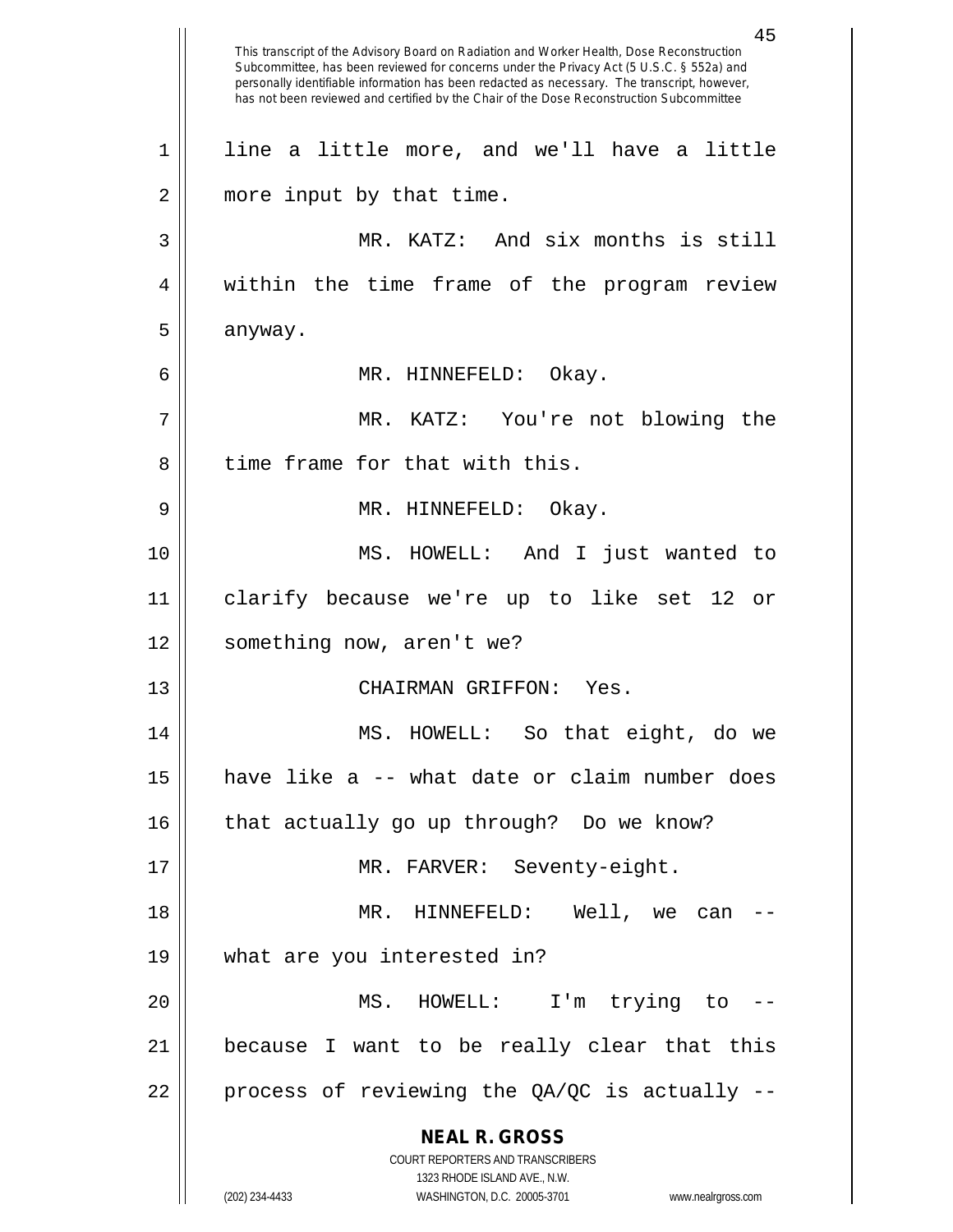**NEAL R. GROSS** COURT REPORTERS AND TRANSCRIBERS 1323 RHODE ISLAND AVE., N.W. (202) 234-4433 WASHINGTON, D.C. 20005-3701 www.nealrgross.com 46 This transcript of the Advisory Board on Radiation and Worker Health, Dose Reconstruction Subcommittee, has been reviewed for concerns under the Privacy Act (5 U.S.C. § 552a) and personally identifiable information has been redacted as necessary. The transcript, however, has not been reviewed and certified by the Chair of the Dose Reconstruction Subcommittee 1 it's a snapshot in time that is in our past  $2 \parallel$  because it doesn't go up --3 CHAIRMANAN GRIFFON: It's still in  $4 \parallel$  the past, yes. 5 MS. HOWELL: Right. So what -- do  $6 \parallel$  we have any idea what date? Is that like two 7 years ago maybe? 8 MR. HINNEFELD: Well, I could find  $9 \parallel$  out. What I -- what I would propose to do  $10$  || would be to say what was the date  $-$ - would be 11 the latest completion date for dose 12 reconstruction of any of them in the first 13 | eight cases. 14 DR. MAURO: The eighth set I have  $15$   $\vert$  -- I have some eighth sets here, and they're 16 May 2008. 17 MR. HINNEFELD: Well, that was 18 | your review. 19 || DR. MAURO: Our review? 20 MR. HINNEFELD: That was your  $21$  || review. So if that's the  $-$  see, my point is  $22$  || that the technical work that is being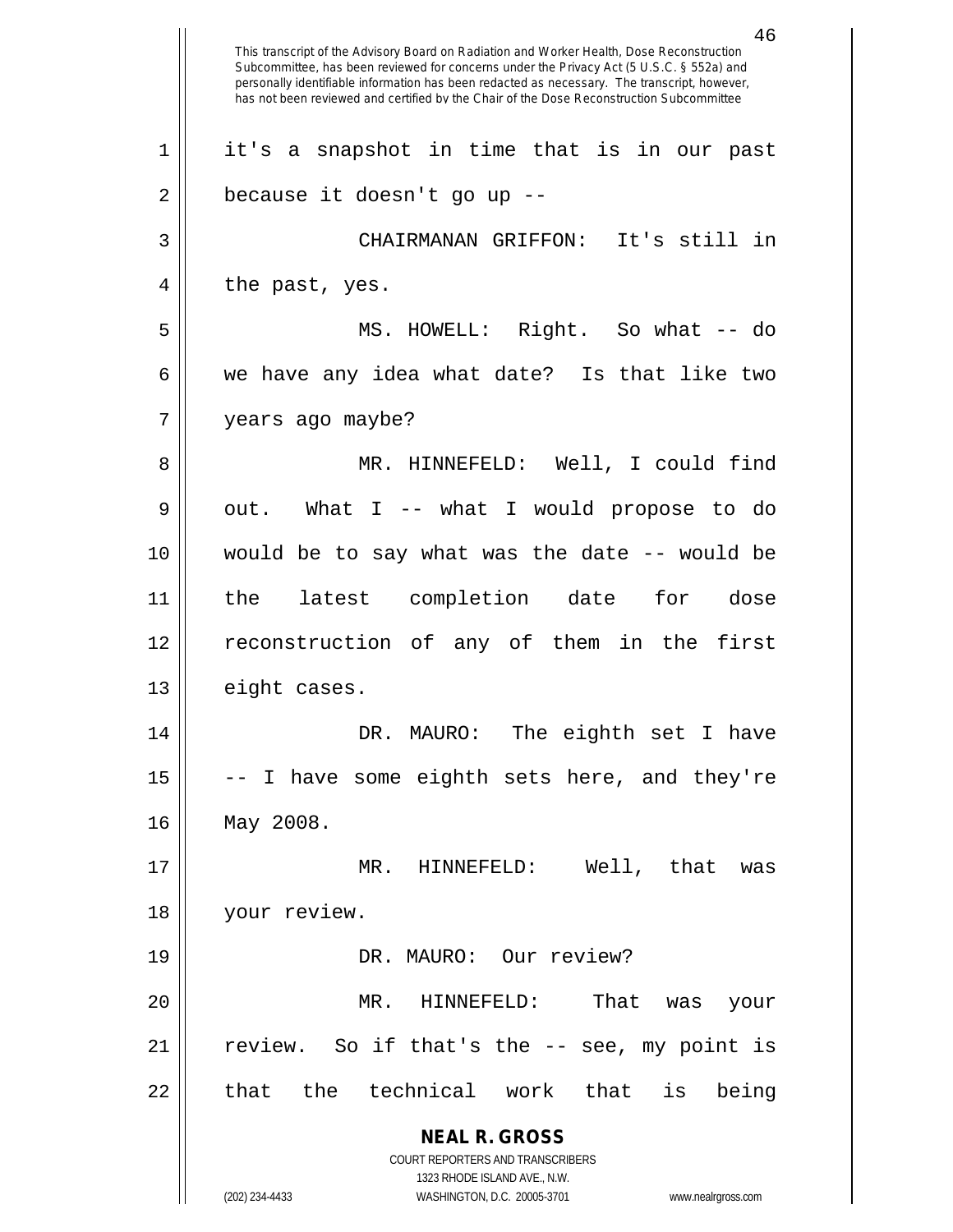47

**NEAL R. GROSS** COURT REPORTERS AND TRANSCRIBERS 1323 RHODE ISLAND AVE., N.W. (202) 234-4433 WASHINGTON, D.C. 20005-3701 www.nealrgross.com 1 evaluated was done at the completion date of  $2 \parallel$  the draft dose reconstruction. Okay, that is  $3 \parallel$  how -- that is the latest date of the 4 || technical work that was evaluated in that 5 || eighth set review. So we can find that. I  $6 \parallel$  don't have it available now, but we can find  $7 \parallel$  that, and that would then be -- this would 8 || reflect the quality of work up through that 9 date. 10 Now unless we can say in response 11 || to some of these, these things have been done 12 in the mean time so that we feel like that 13 mistake won't happen any more, unless we can 14 make that statement, there's no reason to 15 believe that it's any different today than it 16 was then. Isn't that right QA thinking? 17 CHAIRMAN GRIFFON: Yes. 18 MEMBER MUNN: But it's a mistake 19 that we made repeatedly. The work books 20 || themselves will do --21 MR. HINNEFELD: I would think the 22 work books would change a lot of these things.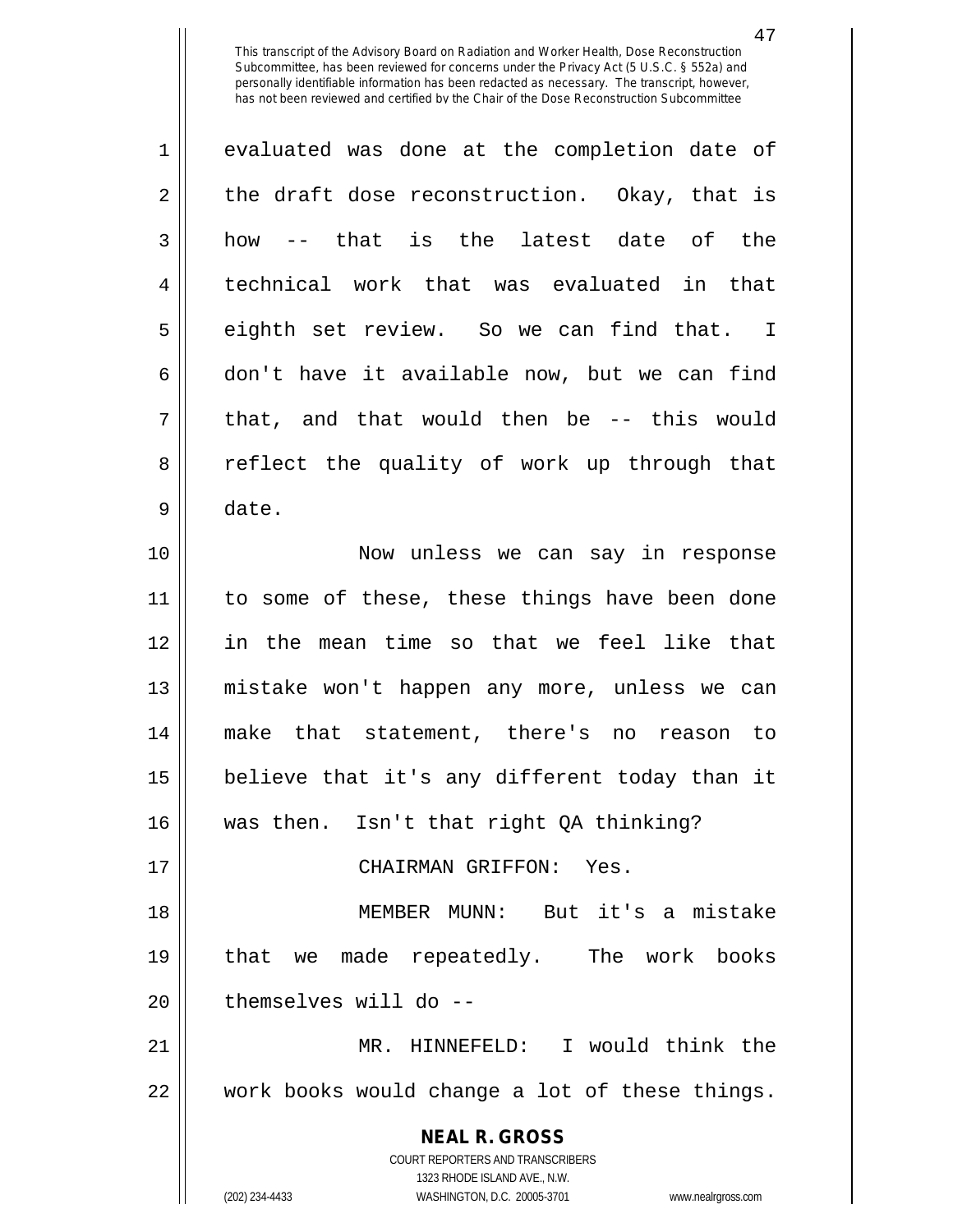1 || I would think they would --

2 CHAIRMAN GRIFFON: The nature of  $3 \parallel$  our review though is I don't think -- because 4 I did think of that, Emily, that we're up to  $5 \parallel$  the full set, and maybe we should -- we really 6 can't bring up any  $-$  include any cases in  $7 \parallel$  here that we haven't at least discussed at the 8 Subcommittee level. So I thought we'd go 9 || through the eighth set. Stop me if you want 10 to -- anyway. All right, so, that'll be our 11 path forward. NIOSH will start the ball 12 rolling, and at the next subcommittee maybe 13 give us a little bit of sense of the time 14 line, if possible.

15 Anything else from that? All 16 || right, so we're good. We're good on the first 17 100 case report. We can move to the sixth set 18 || of cases. I'm going to pull the document up, 19 but I believe it was only one finding left. 20 Does anyone know -- I'm scanning through to --  $21 \parallel 104.7?$ 

22 MR. FARVER: Oh, 104.7.

**NEAL R. GROSS**

COURT REPORTERS AND TRANSCRIBERS 1323 RHODE ISLAND AVE., N.W. (202) 234-4433 WASHINGTON, D.C. 20005-3701 www.nealrgross.com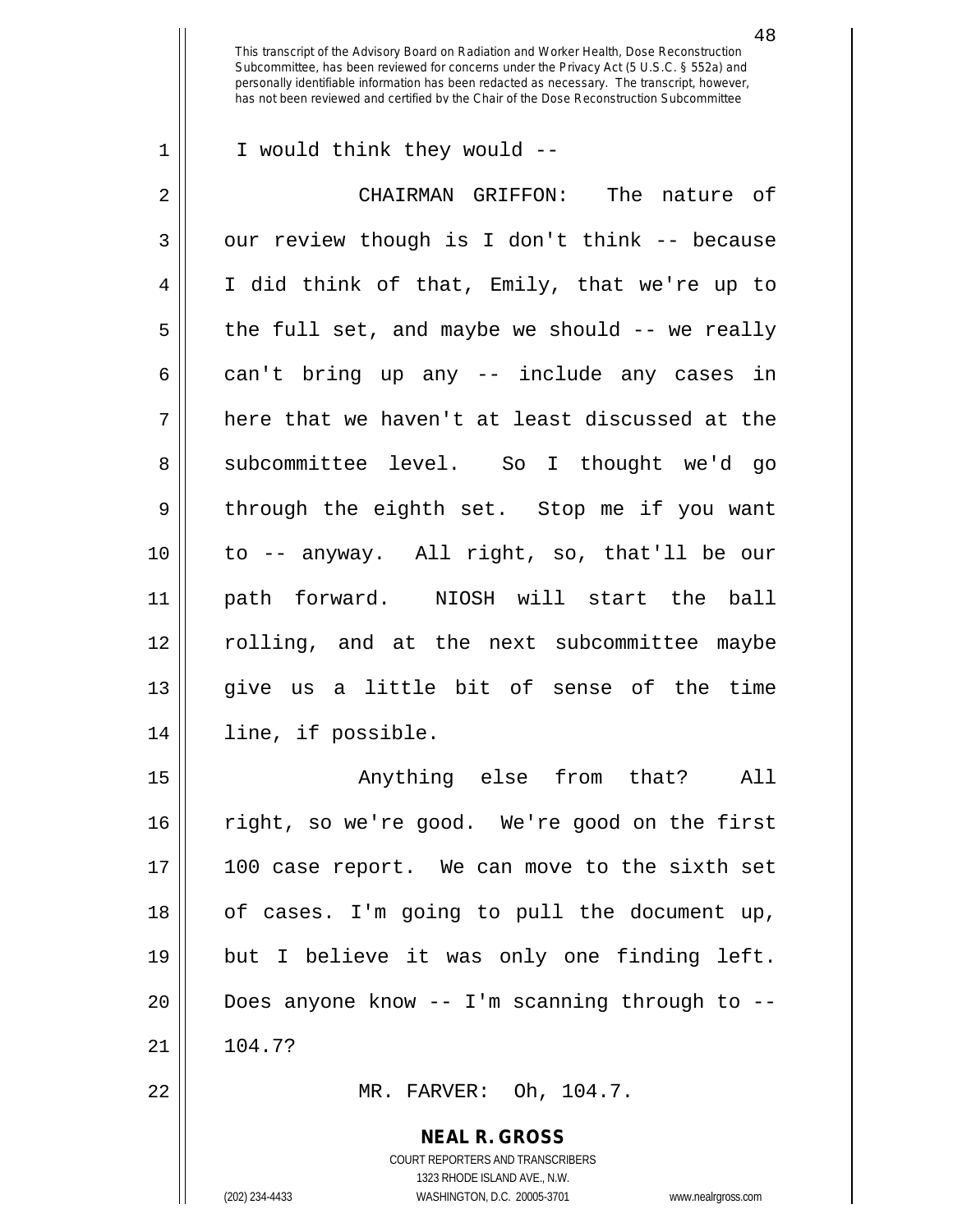**NEAL R. GROSS** COURT REPORTERS AND TRANSCRIBERS 1323 RHODE ISLAND AVE., N.W. (202) 234-4433 WASHINGTON, D.C. 20005-3701 www.nealrgross.com This transcript of the Advisory Board on Radiation and Worker Health, Dose Reconstruction Subcommittee, has been reviewed for concerns under the Privacy Act (5 U.S.C. § 552a) and personally identifiable information has been redacted as necessary. The transcript, however, has not been reviewed and certified by the Chair of the Dose Reconstruction Subcommittee 1 || CHAIRMAN GRIFFON: Is that right? 2 || MS. BEHLING: 107.4. 3 CHAIRMAN GRIFFON: Okay, 104.7 has 4 been resolved. I still have some yellow 5 || highlighting, which I should get rid of. 6 MEMBER MUNN: It is done, right? 7 CHAIRMAN GRIFFON: Yes, I believe 8 || it is done because the 11/5 indicates that one 9 was transferred to a TBD-6000 group. Okay, 10 || let's see, 107.4, okay, is there any update 11 from NIOSH on this? 12 MR. HINNEFELD: Brant stepped out 13 | for a minute. 14 MR. SIEBERT: Mark, Stu had sent 15  $\parallel$  it to the Subcommittee on January 7<sup>th</sup> to close 16 | out for this. 17 CHAIRMAN GRIFFON: Okay, January 18  $1^{th}$ ? 19 || MR. SIEBERT: Correct. 20 CHAIRMAN GRIFFON: Did you get  $21$  || that? We might have to find that one. 22 MR. SIEBERT: For the court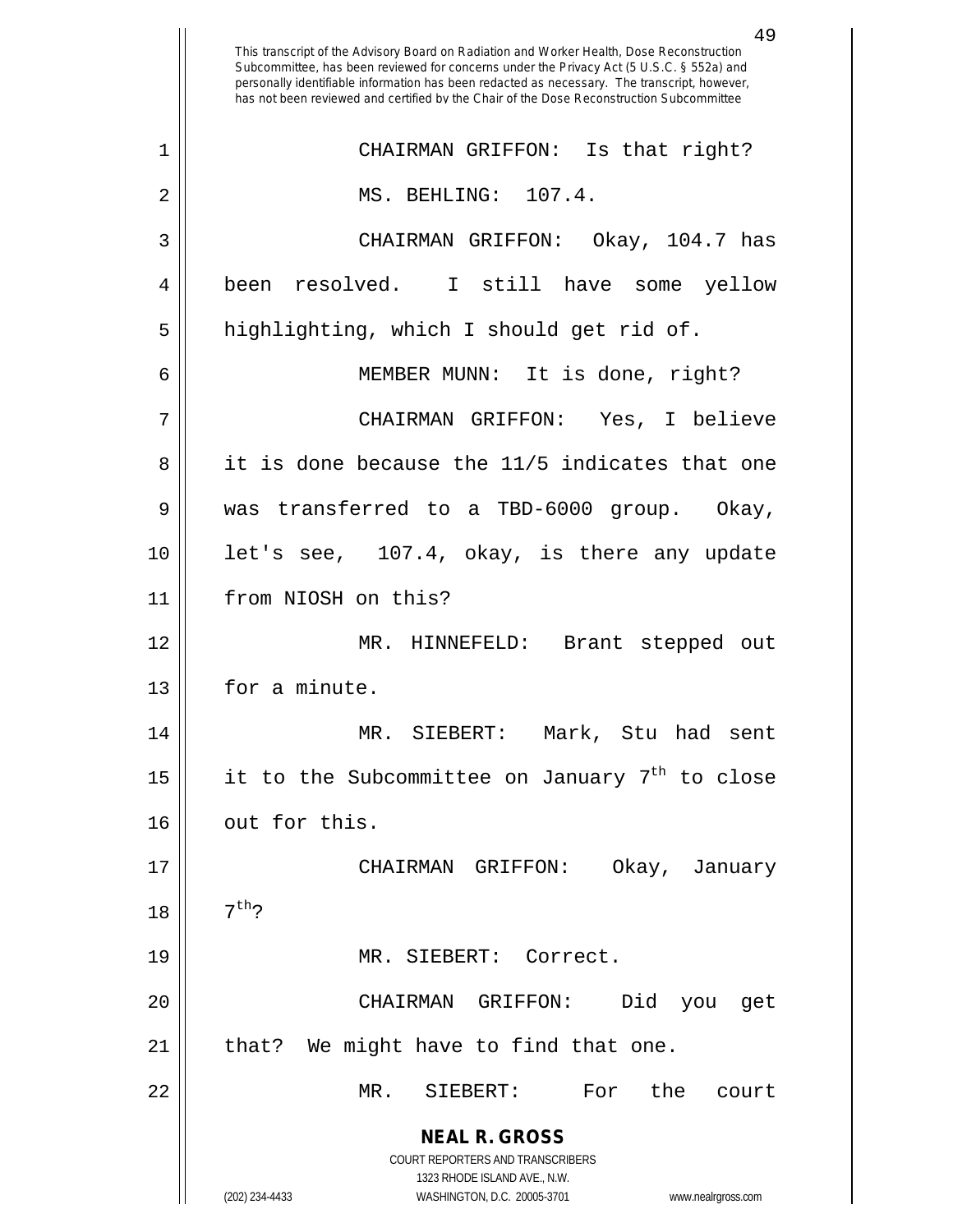**NEAL R. GROSS** COURT REPORTERS AND TRANSCRIBERS 1323 RHODE ISLAND AVE., N.W. (202) 234-4433 WASHINGTON, D.C. 20005-3701 www.nealrgross.com 50 This transcript of the Advisory Board on Radiation and Worker Health, Dose Reconstruction Subcommittee, has been reviewed for concerns under the Privacy Act (5 U.S.C. § 552a) and personally identifiable information has been redacted as necessary. The transcript, however, has not been reviewed and certified by the Chair of the Dose Reconstruction Subcommittee 1 || reporter, this is Scott Siebert by the way. 2 Sorry. 3 CHAIRMAN GRIFFON: We got you 4 | covered. 5 MR. SIEBERT: Thanks. 6 CHAIRMAN GRIFFON: Scott, do you  $7 \parallel$  know the -- I got it here. SC&A sixth set 8 || 107-4 ORAU response, April  $15^{th}$ ? No. 9 MR. SIEBERT: No, it's actually 10 extension -- same thing, except January 2010. 11 CHAIRMAN GRIFFON: Oh. Yes, I'm 12 not sure I have it on my drive, but it doesn't 13 mean that you didn't send it. It just means  $14$  || that I have to find it in my email. SC&A, do 15 || you guys have it? Looking. 16 MR. FARVER: I don't have it. You 17 || say you sent a response? 18 CHAIRMAN GRIFFON: Yes. 19 MR. FARVER: I don't believe I -- 20 I can't find it, and I don't remember seeing  $21$   $\parallel$  it. 22 MR. SIEBERT: Yes, Doug, you were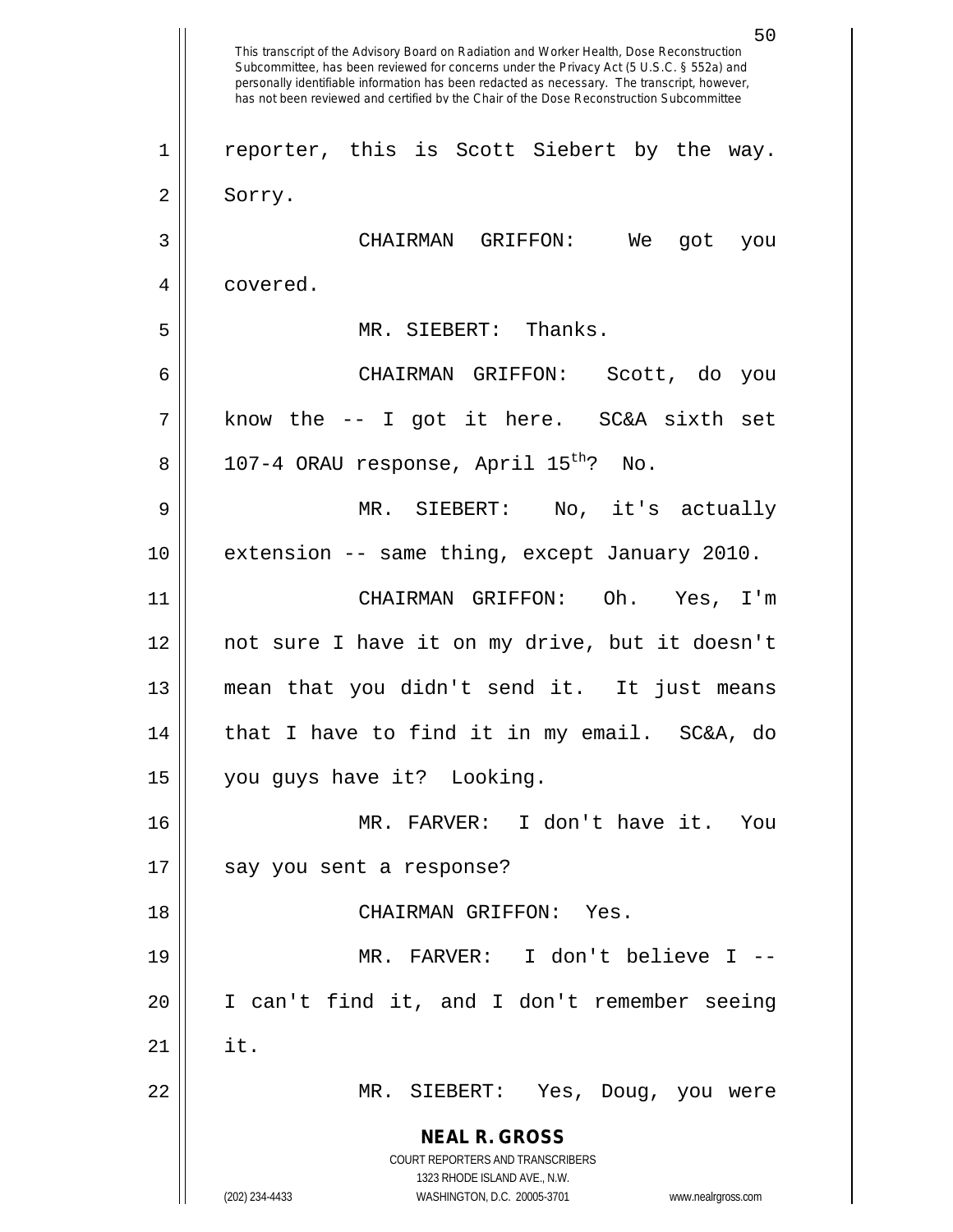**NEAL R. GROSS** COURT REPORTERS AND TRANSCRIBERS 1323 RHODE ISLAND AVE., N.W. (202) 234-4433 WASHINGTON, D.C. 20005-3701 www.nealrgross.com 51 This transcript of the Advisory Board on Radiation and Worker Health, Dose Reconstruction Subcommittee, has been reviewed for concerns under the Privacy Act (5 U.S.C. § 552a) and personally identifiable information has been redacted as necessary. The transcript, however, has not been reviewed and certified by the Chair of the Dose Reconstruction Subcommittee 1 | on distribution on the 7<sup>th</sup> of January. 2 || MR. FARVER: I don't see it. 3 MR. SIEBERT: This was right 4 || before the phone call that we had to discuss  $5 \parallel$  the first 100 thing. 6 CHAIRMAN GRIFFON: Right. 7 MR. FARVER: I can try to find it 8 l on break. 9 CHAIRMAN GRIFFON: Scott, can you  $10$  | forward that one again, and maybe we'll  $-$ 11 MR. SIEBERT: I'm going to send it 12 | again right now. 13 || CHAIRMAN GRIFFON: Yes, forward it 14 to everyone if you could. 15 MEMBER MUNN: What date did you  $16$  || say you sent it? 17 MR. HINNEFELD: The file has a 18 January -- I sent it on Sunday -- what did you 19 | say, January  $7^{th}$ ? 20 CHAIRMAN GRIFFON: Seventh, yes. 21  $\parallel$  MR. SIEBERT: January 7<sup>th</sup> is when I  $22 \parallel$  sent it.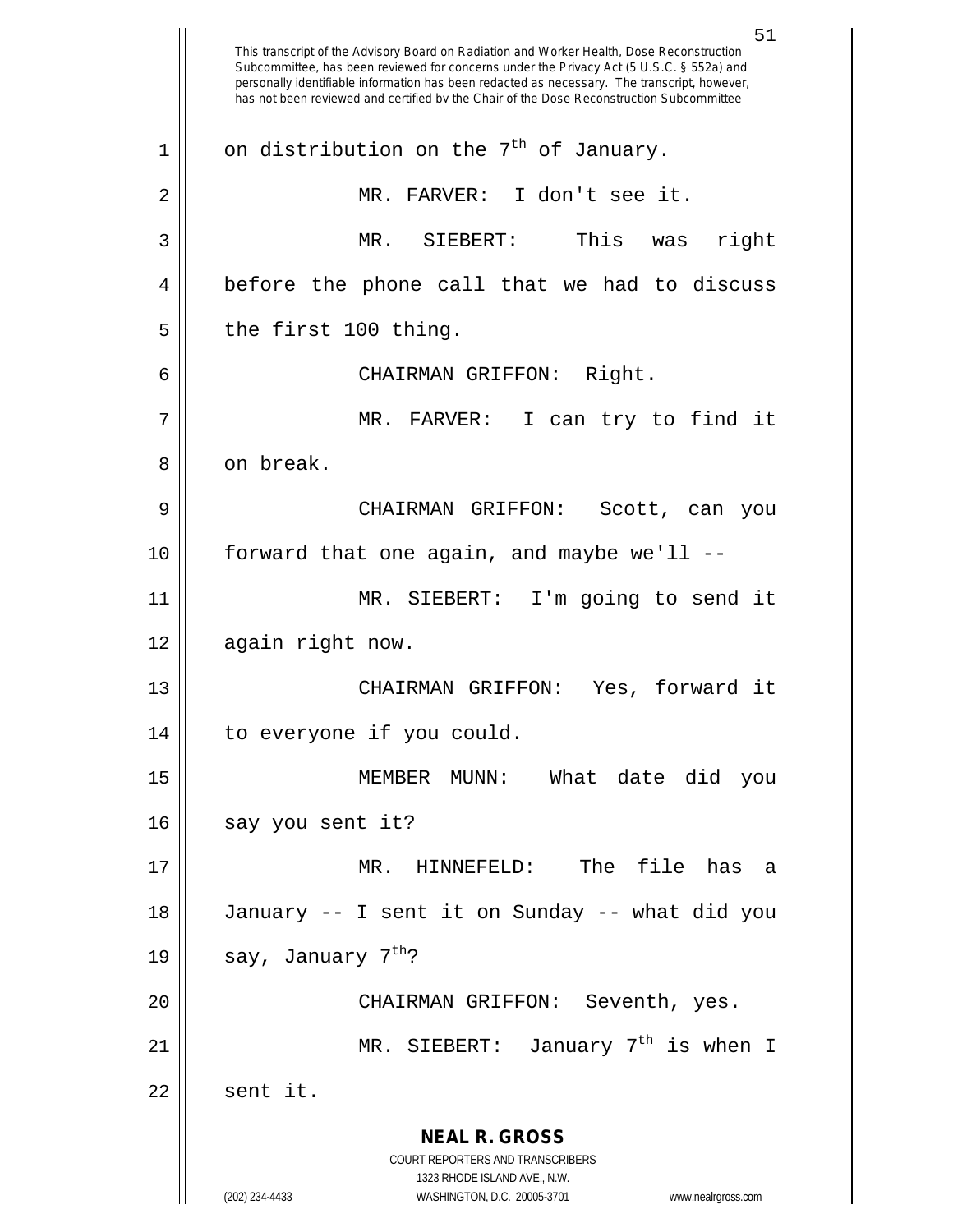**NEAL R. GROSS** COURT REPORTERS AND TRANSCRIBERS 1323 RHODE ISLAND AVE., N.W. 52 This transcript of the Advisory Board on Radiation and Worker Health, Dose Reconstruction Subcommittee, has been reviewed for concerns under the Privacy Act (5 U.S.C. § 552a) and personally identifiable information has been redacted as necessary. The transcript, however, has not been reviewed and certified by the Chair of the Dose Reconstruction Subcommittee MR. HINNEFELD: January 7th 1 . I 2 || thought it was January  $2^{\text{nd}}$ . 3 || MEMBER MUNN: Okay, I've got it. 4 MS. BEHLING: Perhaps we can just  $5 \parallel$  talk about this a little bit, and maybe we can  $6 \parallel$  come to some resolution that way. If we can  $7 \parallel$  go back and just discuss what the initial 8 finding was, and what discussion we've had  $9 \parallel$  since then, would that be of some help? 10 MR. HINNEFELD: I can start that, 11 || I think. I've got that up here now. 12 CHAIRMAN GRIFFON: Yes. 13 MS. BEHLING: Okay, because I can 14 || start that also. But go ahead, Stu. 15 || MR. HINNEFELD: Well, the finding, 16 I believe, is -- let me get that one up. 17 MS. BEHLING: I believe what we 18 were questioning, not to interrupt you, Stu -- 19 MR. HINNEFELD: I think it was 20 under what circumstances would you choose an 21 acute intake versus a chronic one. Is that  $22 \parallel$  this one?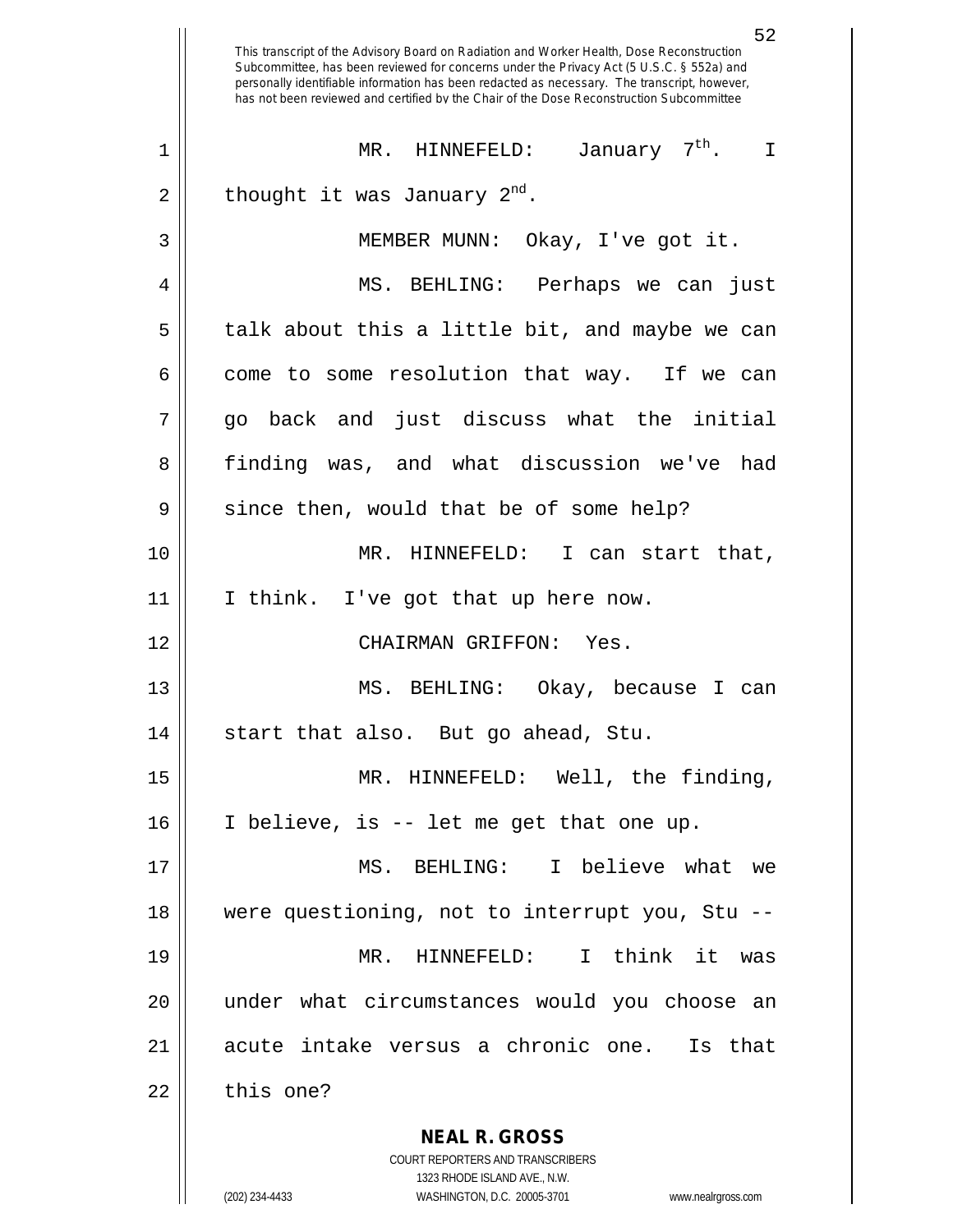**NEAL R. GROSS** COURT REPORTERS AND TRANSCRIBERS 1323 RHODE ISLAND AVE., N.W. (202) 234-4433 WASHINGTON, D.C. 20005-3701 www.nealrgross.com This transcript of the Advisory Board on Radiation and Worker Health, Dose Reconstruction Subcommittee, has been reviewed for concerns under the Privacy Act (5 U.S.C. § 552a) and personally identifiable information has been redacted as necessary. The transcript, however, has not been reviewed and certified by the Chair of the Dose Reconstruction Subcommittee 1 MS. BEHLING: That's correct. 2 CHAIRMAN GRIFFON: Yes. 3 MS. BEHLING: In this particular 4 case, the individual had urinalysis results, 5 || and the first one in 1955 was a positive, and 6 then a year later, it was a positive. I 7 believe that NIOSH initially treated this as a 8 chronic exposure, and we were questioning 9 whether it should have been treated as an 10 acute, either a single acute or multiple acute 11 exposures. 12 And although it doesn't have a 13 large impact on this particular case, the 14 question came to is there something -- and I 15 | believe your latest procedure on your bioassay 16 || procedure, internal bioassay procedure, does 17 give more direction to the dose reconstructors 18 || regarding how to treat a situation like this. 19 || CHAIRMAN GRIFFON: Right. 20 MS. BEHLING: Whether it's acute  $21$  || or chronic, or  $-$ 22 MR. SIEBERT: I'm sorry to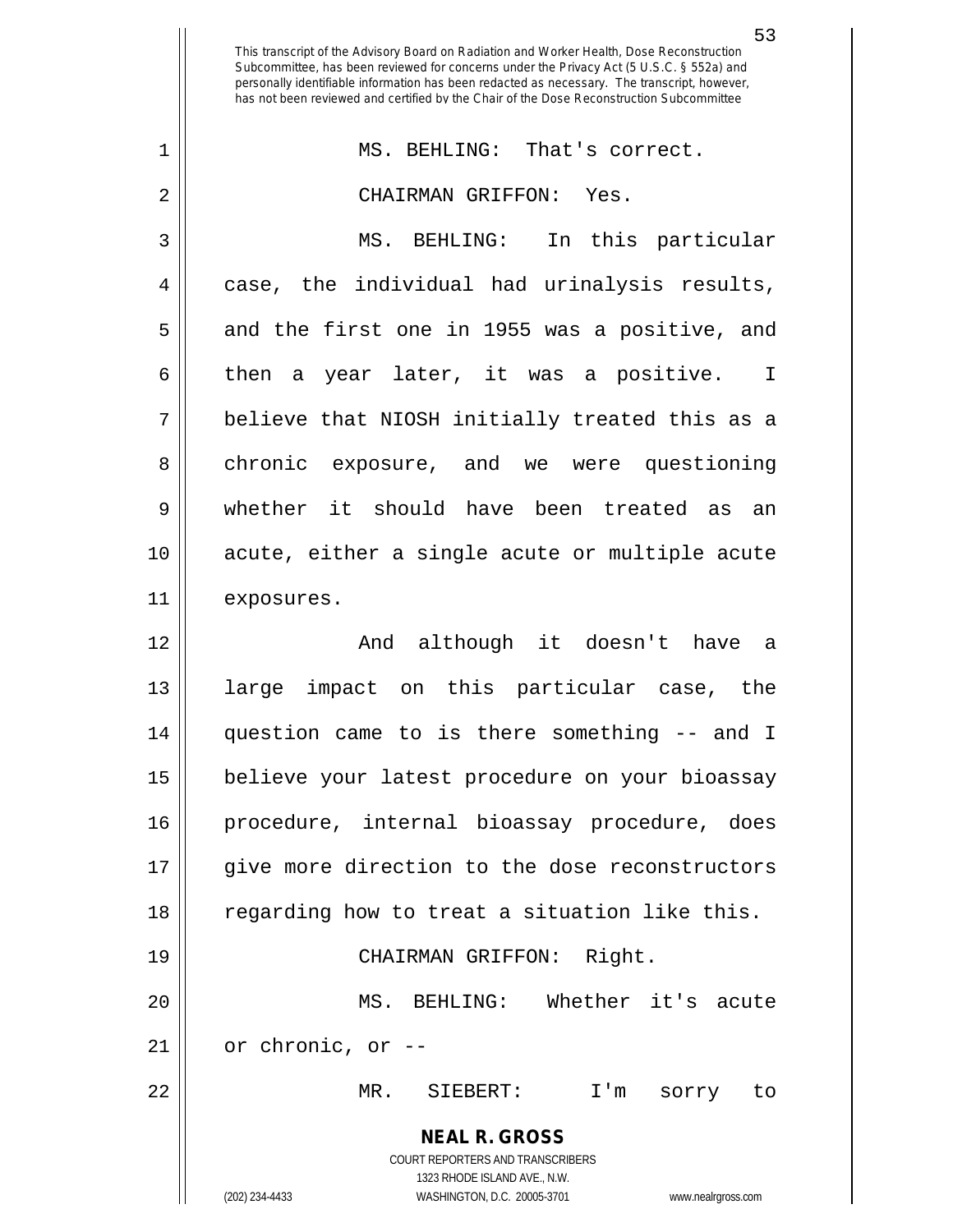1 || interrupt, but before we go all the way down  $2 \parallel$  that road yet again, the response that I wrote  $3 \parallel$  that was sent out in January, and I just sent  $4 \parallel$  out again, the actual thing NIOSH was 5 || requested to do was to look over the last few 6 transcripts and determine what we had done on  $7$  || this and what the path forward was.

 And with what I sent, the -- we had actually closed it out numerous times, except for the fact that we wanted to make 11 sure it was transferred over to the Procedures Subcommittee for clarification in OTIB-60 on dealing with the issue. So I just want to 14 || throw that out before we got down to the nitty | gritty of the issue yet again.

 MS. BEHLING: I agree. I agree 17 || that that's probably the appropriate approach. MR. SIEBERT: And I have sent that. Has everybody slash anybody received | that yet?

21 CHAIRMAN GRIFFON: Yes, we got it. 22 We just got it. And Kathy or Scott, you

> **NEAL R. GROSS** COURT REPORTERS AND TRANSCRIBERS 1323 RHODE ISLAND AVE., N.W. (202) 234-4433 WASHINGTON, D.C. 20005-3701 www.nealrgross.com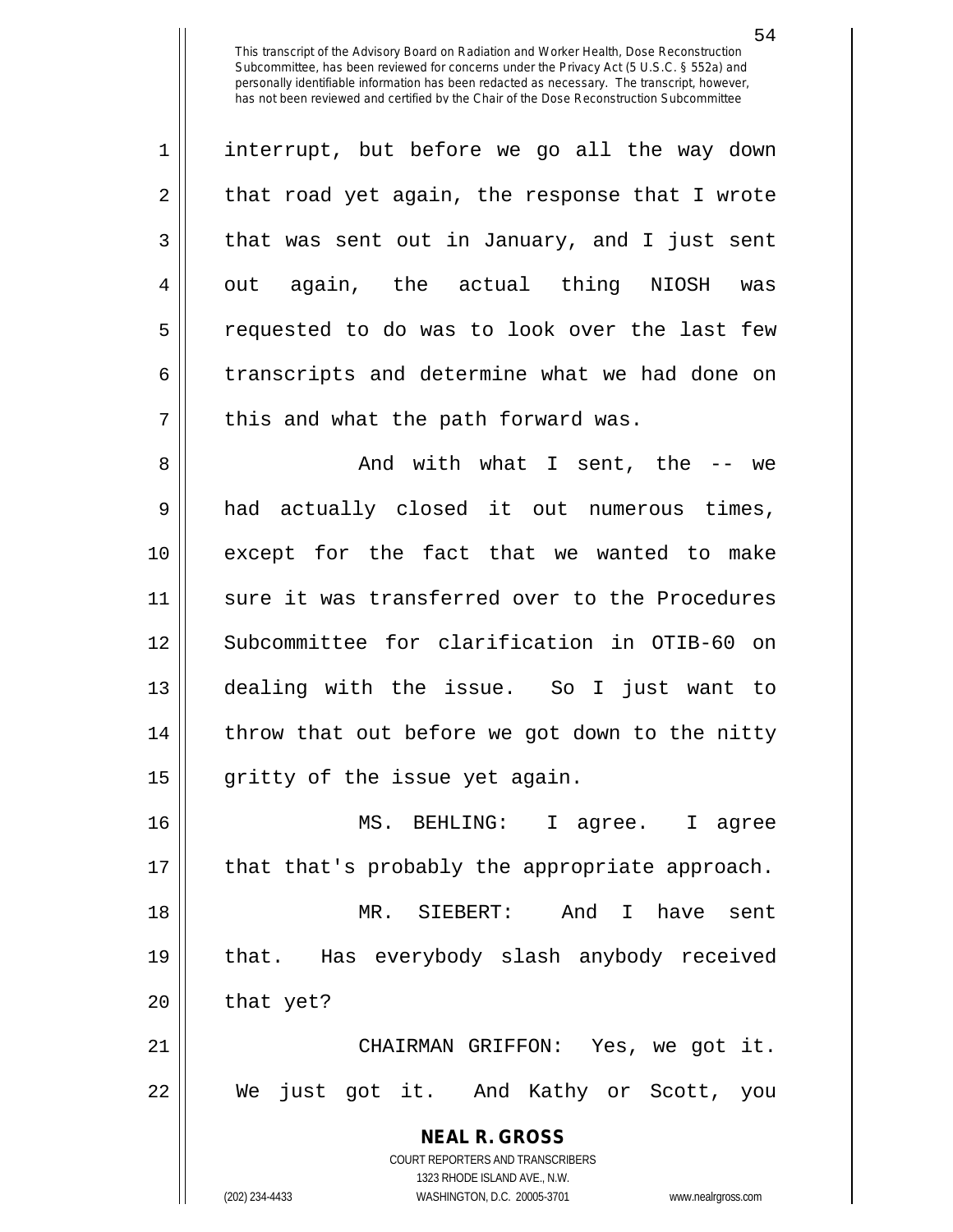**NEAL R. GROSS** COURT REPORTERS AND TRANSCRIBERS 1323 RHODE ISLAND AVE., N.W. (202) 234-4433 WASHINGTON, D.C. 20005-3701 www.nealrgross.com This transcript of the Advisory Board on Radiation and Worker Health, Dose Reconstruction Subcommittee, has been reviewed for concerns under the Privacy Act (5 U.S.C. § 552a) and personally identifiable information has been redacted as necessary. The transcript, however, has not been reviewed and certified by the Chair of the Dose Reconstruction Subcommittee 1 || believe -- Kathy, you said you think the most 2 || recent version of which of the internal dose 3 || guidelines? Is that what you're saying? 4 MS. BEHLING: Yes. Is it -- 5 CHAIRMAN GRIFFON: Sixty, is that 6 correct? 7 || MR. SIEBERT: Sixty, correct. 8 CHAIRMAN GRIFFON: Okay, so you  $9 \parallel$  think the revision of 60 might account for --10 or might have better guidance on this issue? 11 MS. BEHLING: I believe it does,  $12 \parallel$  yes. 13 CHAIRMAN GRIFFON: Okay, so maybe 14 it does make sense to take it up in -- under  $15$  | Procedures if that is the case. 16 DR. MAURO: I've got to say I'm 17 curious. What is the essence of the 18 || resolution? 19 MEMBER MUNN: I'm sorry, I was 20 || still trying to find it. 21 MR. HINNEFELD: The essence of 22 || this resolution for the dose reconstruction is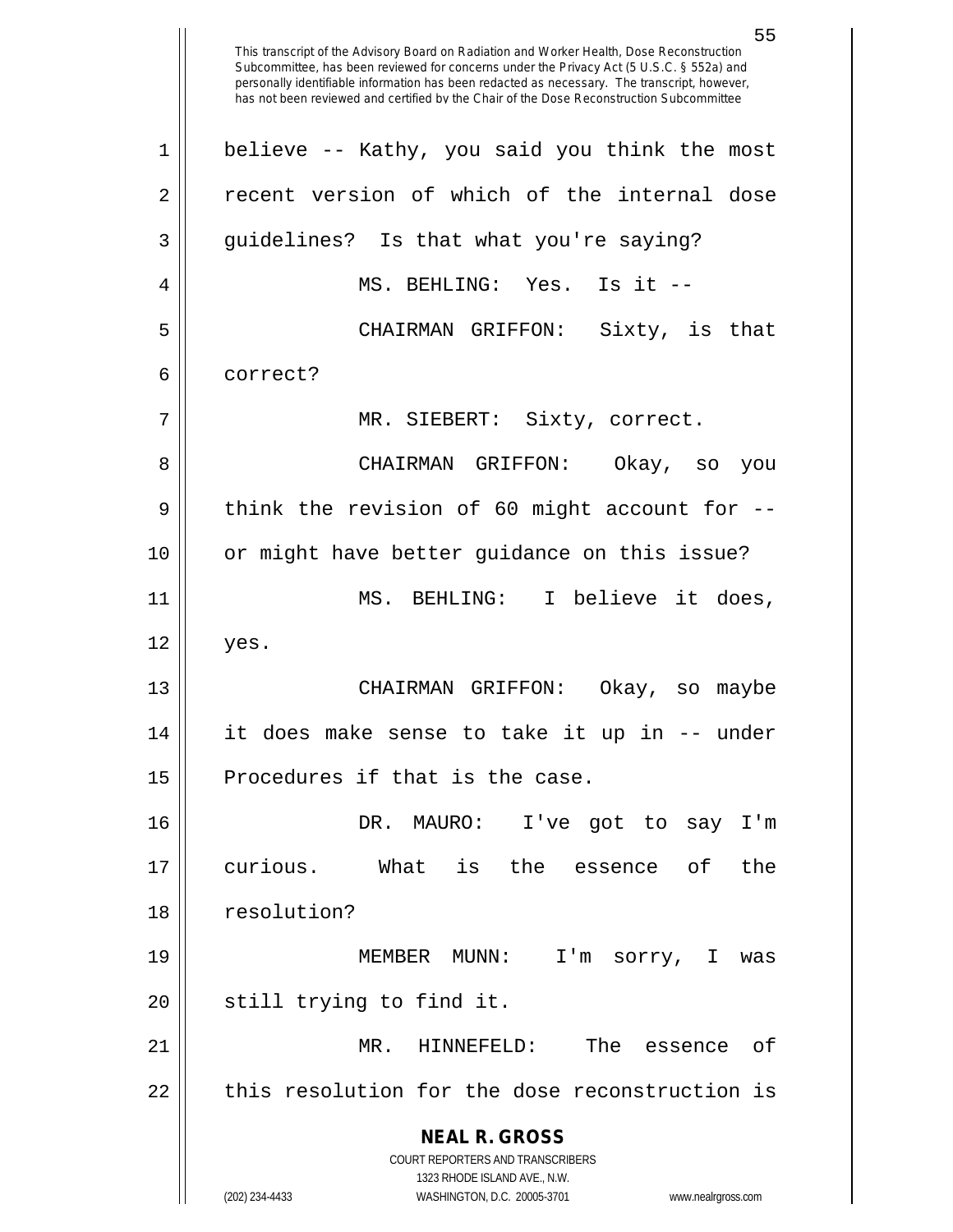**NEAL R. GROSS** COURT REPORTERS AND TRANSCRIBERS 1323 RHODE ISLAND AVE., N.W. (202) 234-4433 WASHINGTON, D.C. 20005-3701 www.nealrgross.com This transcript of the Advisory Board on Radiation and Worker Health, Dose Reconstruction Subcommittee, has been reviewed for concerns under the Privacy Act (5 U.S.C. § 552a) and personally identifiable information has been redacted as necessary. The transcript, however, has not been reviewed and certified by the Chair of the Dose Reconstruction Subcommittee 1 || to transfer to Procedures --2 DR. MAURO: Oh, no, but I mean 3 when it goes to the procedure, obviously 4 || there's some language in the procedure that 5 deals with these -- 6 MR. HINNEFELD: Okay, so the 7 | essence of the language. 8 DR. MAURO: The essence of the 9 || language. What was the philosophy? 10 CHAIRMAN GRIFFON: Right. Don't 11 | keep a secret. 12 DR. MAURO: I want to hear. 13 MR. HINNEFELD: Scott, do you have  $14$  | that handy? 15 MR. SIEBERT: I'm sorry. I was 16 || typing. What was that? 17 MR. HINNEFELD: Do you have handy 18 what is -- what there -- your response says 19 there is some language in TBD or OTIB-60 that 20 || addresses this. It says it, "Addresses 21 unmonitored and missed dose, but it's 22 || applicable to all exposure potentials." Would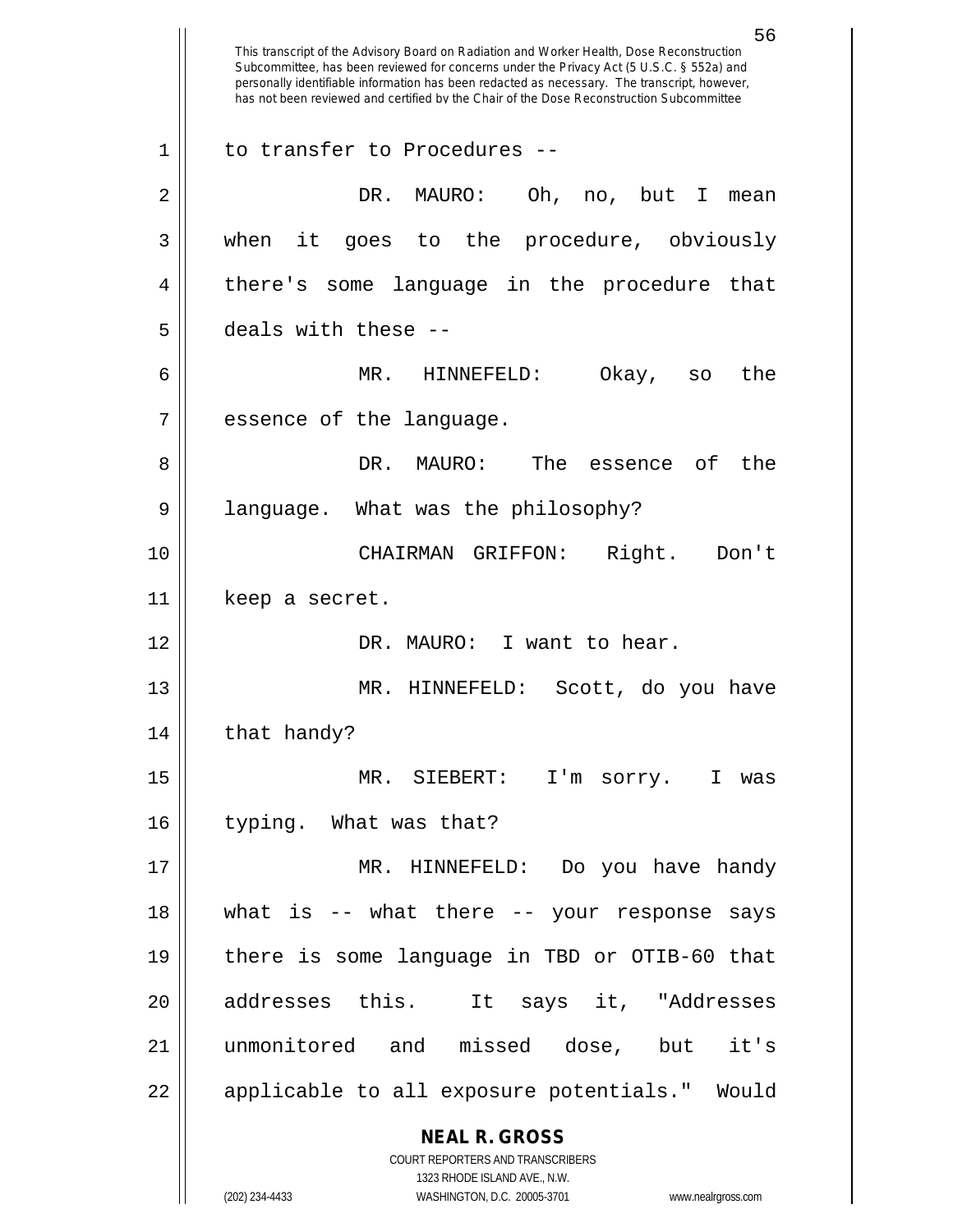**NEAL R. GROSS** COURT REPORTERS AND TRANSCRIBERS 1323 RHODE ISLAND AVE., N.W. (202) 234-4433 WASHINGTON, D.C. 20005-3701 www.nealrgross.com 57 This transcript of the Advisory Board on Radiation and Worker Health, Dose Reconstruction Subcommittee, has been reviewed for concerns under the Privacy Act (5 U.S.C. § 552a) and personally identifiable information has been redacted as necessary. The transcript, however, has not been reviewed and certified by the Chair of the Dose Reconstruction Subcommittee 1 be this situation. Can you kind of summarize  $2 \parallel$  that or kind of decide what that says? 3 MR. SIEBERT: Sure. Give me a 4 || second here to pull it up. 5 MEMBER MUNN: You got my attention  $6 \parallel$  when you said Procedures. 7 MR. HINNEFELD: Procedures, yes. 8 MEMBER MUNN: Now just a minute. 9 I was looking at something else. So we are 10 talking about OTIB-60. I guess I better make  $11$  a note of that. 12 MR. SIEBERT: Okay. I'm looking 13 | at the section. 14 MS. BRACKETT: This is Liz 15  $\vert$  Brackett. I'm the author of OTIB-60, so. 16 MR. HINNEFELD: Okay, Liz, have 17 you been in on this entire discussion? 18 MS. BRACKETT: I came in during 19 it, but I did hear the last little bit about  $20$   $\parallel$  resolving the issue, although I didn't hear 21 the beginning of the particular issue we're  $22 \parallel$  closing out, but if -- this OTIB has not been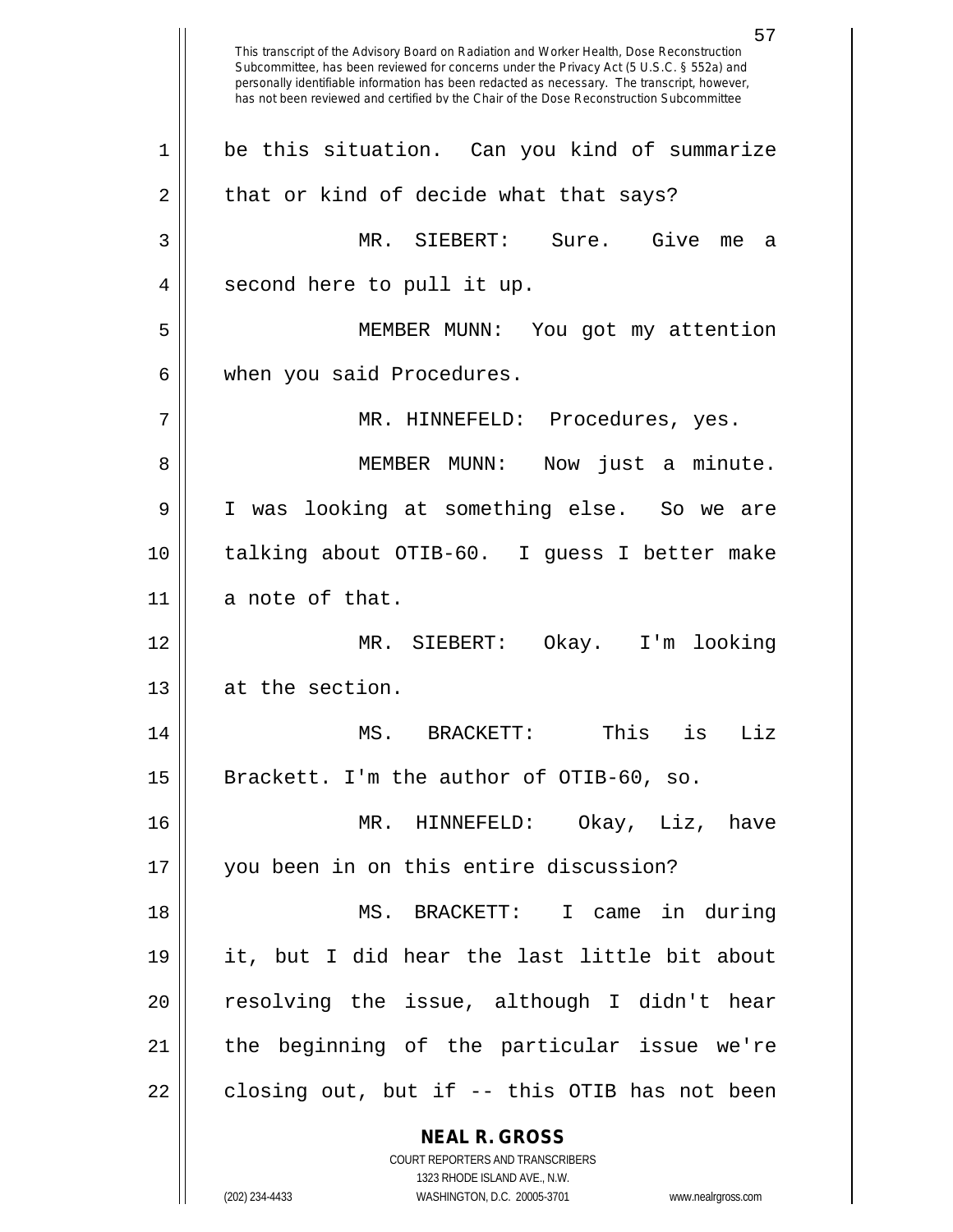$1 \parallel$  revised yet.

| $\overline{2}$ | There is -- right now, as far as                                                         |
|----------------|------------------------------------------------------------------------------------------|
| 3              | addressing chronic or positive results over                                              |
| 4              | time, it does say, "If the majority of results                                           |
| 5              | are positive and scattered throughout the                                                |
| 6              | intake period, use all results to do the                                                 |
| 7              | intake assessment." And I thought that it                                                |
| 8              | said that -- to assume a chronic intake                                                  |
| 9              | throughout the period, although I'm not seeing                                           |
| 10             | that specifically.                                                                       |
| 11             | CHAIRMAN GRIFFON: No, that                                                               |
| 12             | doesn't -- that gets pretty broad.                                                       |
| 13             | MS. BRACKETT: It is pretty                                                               |
| 14             | generic because it's always going to be on a                                             |
| 15             | case-by-case basis. But I'm trying to think.                                             |
| 16             | I'm pretty sure that it said if you have a                                               |
| 17             | lot of positive results scattered throughout                                             |
| 18             | time, then just assume one long chronic intake                                           |
| 19             | throughout.                                                                              |
| 20             | MR. SIEBERT: Yes, there it is.                                                           |
| 21             | It's the third paragraph in section 5.4.1,                                               |
| 22             | missed dose determination. So to calculate a                                             |
|                | <b>NEAL R. GROSS</b><br>COURT REPORTERS AND TRANSCRIBERS<br>1323 RHODE ISLAND AVE., N.W. |
|                | (202) 234-4433<br>WASHINGTON, D.C. 20005-3701<br>www.nealrgross.com                      |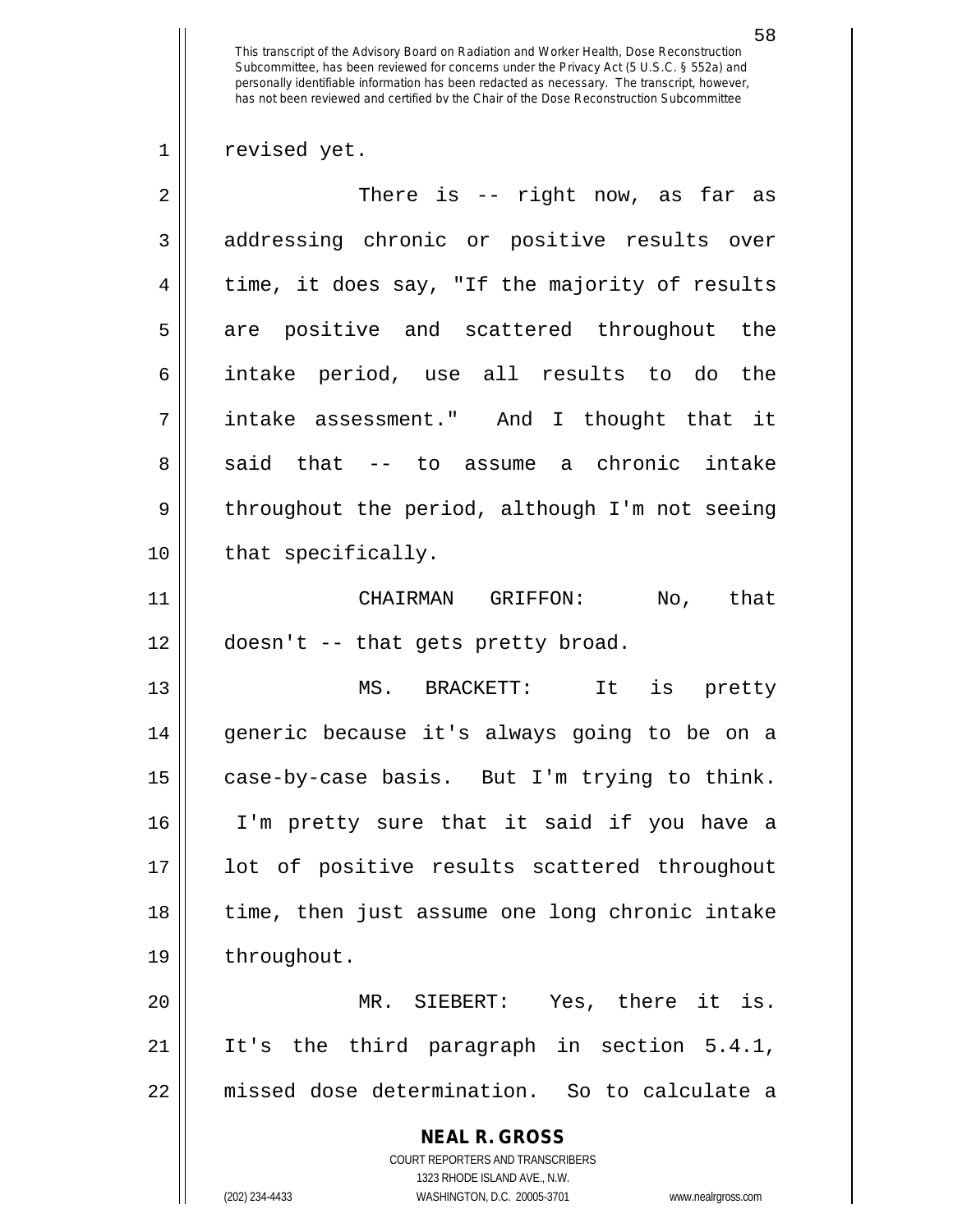This transcript of the Advisory Board on Radiation and Worker Health, Dose Reconstruction Subcommittee, has been reviewed for concerns under the Privacy Act (5 U.S.C. § 552a) and personally identifiable information has been redacted as necessary. The transcript, however, has not been reviewed and certified by the Chair of the Dose Reconstruction Subcommittee 1 missed dose, a chronic intake through the 2 || possible exposure period is assumed. And then  $3 \parallel$  in section -- back up to 5.4.3 again. 4 MS. BRACKETT: I've been working 5 || on modifying this so my section numbers are  $6 \parallel$  changed. 7 MEMBER MUNN: Yes, we've had quite 8 a bit of conversation about that somewhere,  $9 \parallel$  where I was -- and I don't remember when. 10 MS. BRACKETT: Yes, we have 11 discussed extensively, and I have been 12 modifying this. But a number of different 13 numbers have come up related to this OTIB, and 14 I've been working on integrating all of them, 15 || and this one in particular giving more 16 | specific quidance on fitting positive data. 17 DR. MAURO: Could I just ask a 18 simple question? On this particular case, 19 what I just heard is that you got a 20 measurement and -- I mean one measure made in 21 || one year; a year passes, and then you got 22 | another measurement.

> COURT REPORTERS AND TRANSCRIBERS 1323 RHODE ISLAND AVE., N.W. (202) 234-4433 WASHINGTON, D.C. 20005-3701 www.nealrgross.com

**NEAL R. GROSS**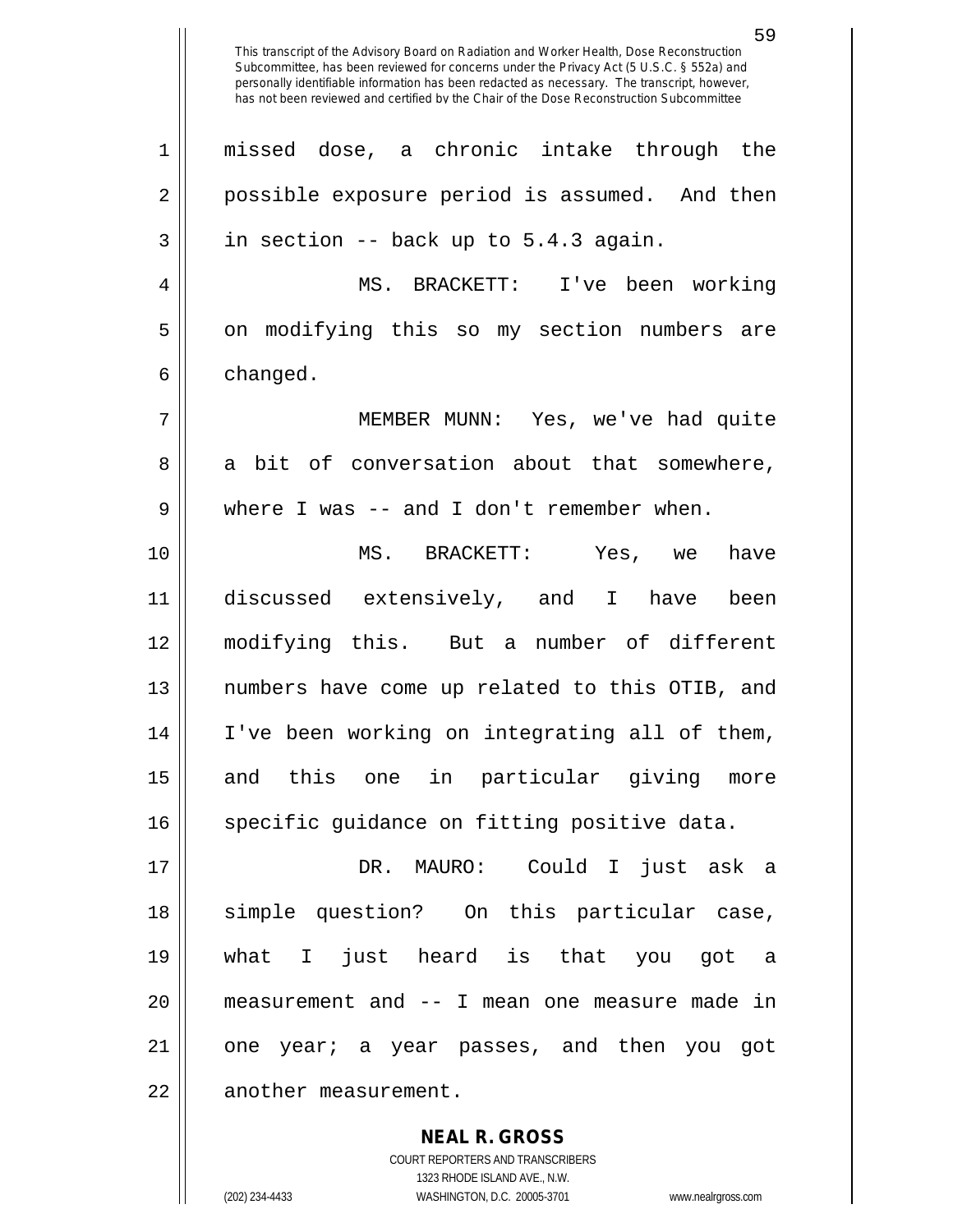60

## 1 MS. BRACKETT: Right.

2 | DR. MAURO: Now of course it could 3 || be S or F. You got these two numbers. I 4 || could say, you know, chronic may not work when 5 you're in -- I agree if you got one every two 6 months, maybe chronic will work. You got one  $7$  | in a year, and depending on the chemical form, 8 || I do not have an intuitive feeling on which 9 Strategy would be the most appropriate in the 10 circumstance.

11 || It's almost as if you don't have 12 || enough data to do it, and you have to use your 13 coworker model. I mean in a funny sort of 14 way. Does my coworker model -- I would almost 15 || say, "Well, listen. Just do measurements, 16 especially if it's M or S or M or F. You 17 || really don't have enough data to reconstruct 18 || this guy's dose if you don't know when -- what 19 happened in between. What are you left with? 20 || You're left with a couple of numbers and a 21 | coworker model. That's how you do this.

22 MEMBER MUNN: And this is almost

**NEAL R. GROSS** COURT REPORTERS AND TRANSCRIBERS

1323 RHODE ISLAND AVE., N.W. (202) 234-4433 WASHINGTON, D.C. 20005-3701 www.nealrgross.com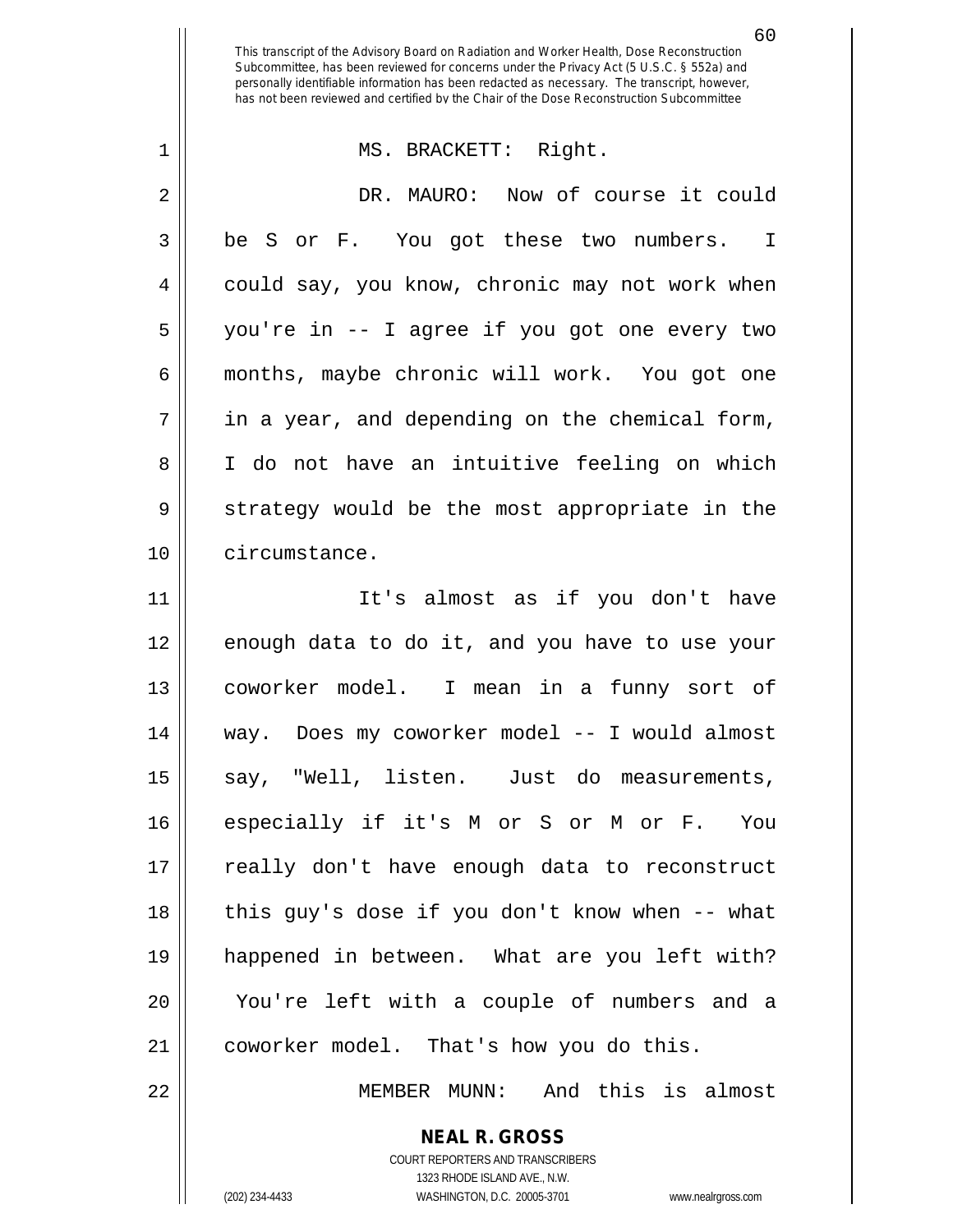61 This transcript of the Advisory Board on Radiation and Worker Health, Dose Reconstruction Subcommittee, has been reviewed for concerns under the Privacy Act (5 U.S.C. § 552a) and personally identifiable information has been redacted as necessary. The transcript, however, has not been reviewed and certified by the Chair of the Dose Reconstruction Subcommittee 1 || the exact discussion we had at the November 2 | Procedures meeting. 3 || MS. BRACKETT: Right, but I would 4 || say almost 90 percent of the cases minimum you 5 don't have enough data. You don't know  $6 \parallel$  anything. 7 || MEMBER MUNN: Yes, right. 8 MS. BRACKETT: You very rarely 9 have an intake large enough that gives you 10 enough data to do a decent fit. And so the 11 dose reconstructor has to try all possible 12 material types, and I did find a section -- I 13 || don't know what the magnitude of these results  $14 \parallel$  are. 15 || So maybe this doesn't apply, but  $16$  there is one set that says, "A single chronic 17 intake can also be fit when there are only 18 intermittent positive results that are 19 relatively small. For example, within a 20 factor of two of the MDA. This could be 21 || representative of a low level chronic intake  $22 \parallel$  to slow the MDA." And so -- so the guidance

> **NEAL R. GROSS** COURT REPORTERS AND TRANSCRIBERS 1323 RHODE ISLAND AVE., N.W.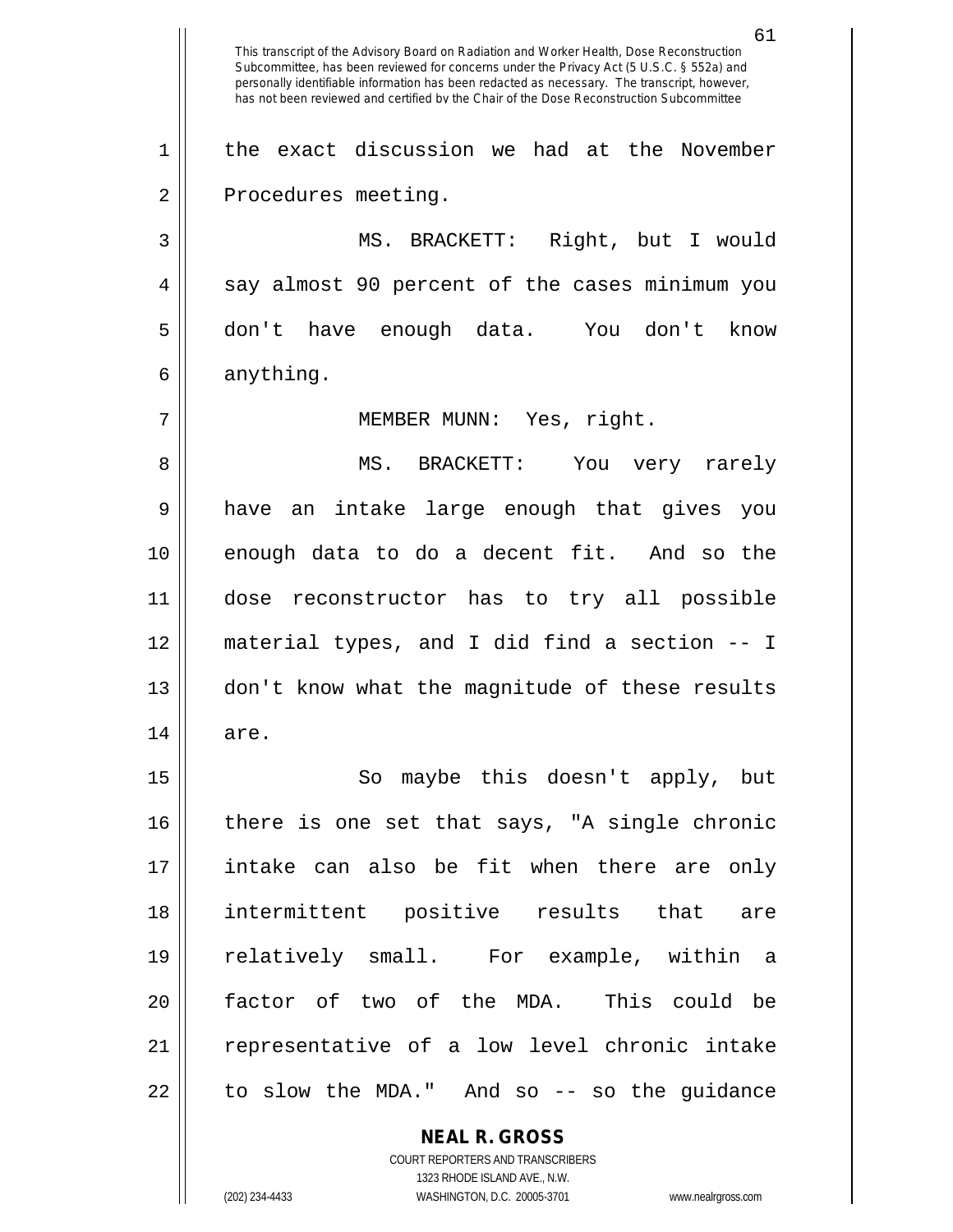62

**NEAL R. GROSS** COURT REPORTERS AND TRANSCRIBERS 1323 RHODE ISLAND AVE., N.W. 1 || is these results are not much above the MDA to  $2 \parallel$  fit one single chronic intake throughout the 3 possible exposure because you don't know  $4 \parallel$  anything else. 5 || MR. SIEBERT: Yes. 6 MS. BRACKETT: And you would try 7 || all the material types to come up with 8 || whichever gave you the largest. 9 MR. SIEBERT: That's the third 10 bullet in the present guidance 5.3.2, which I 11 also mention at the end of that additionally 12 there is a section on handling positive 13 || results 5.3. It's in there as well word-for-14 word, which Liz just said. 15 MR. HINNEFELD: But our 16 recommended response is that we could be -- 17 || this finding could be closed. 18 DR. MAURO: Yes, maybe this is a 19 || Procedure discussion. 20 MR. HINNEFELD: And it could be a 21 Procedures discussion when we're prepared to 22 || talk in general about it, OTIB-60.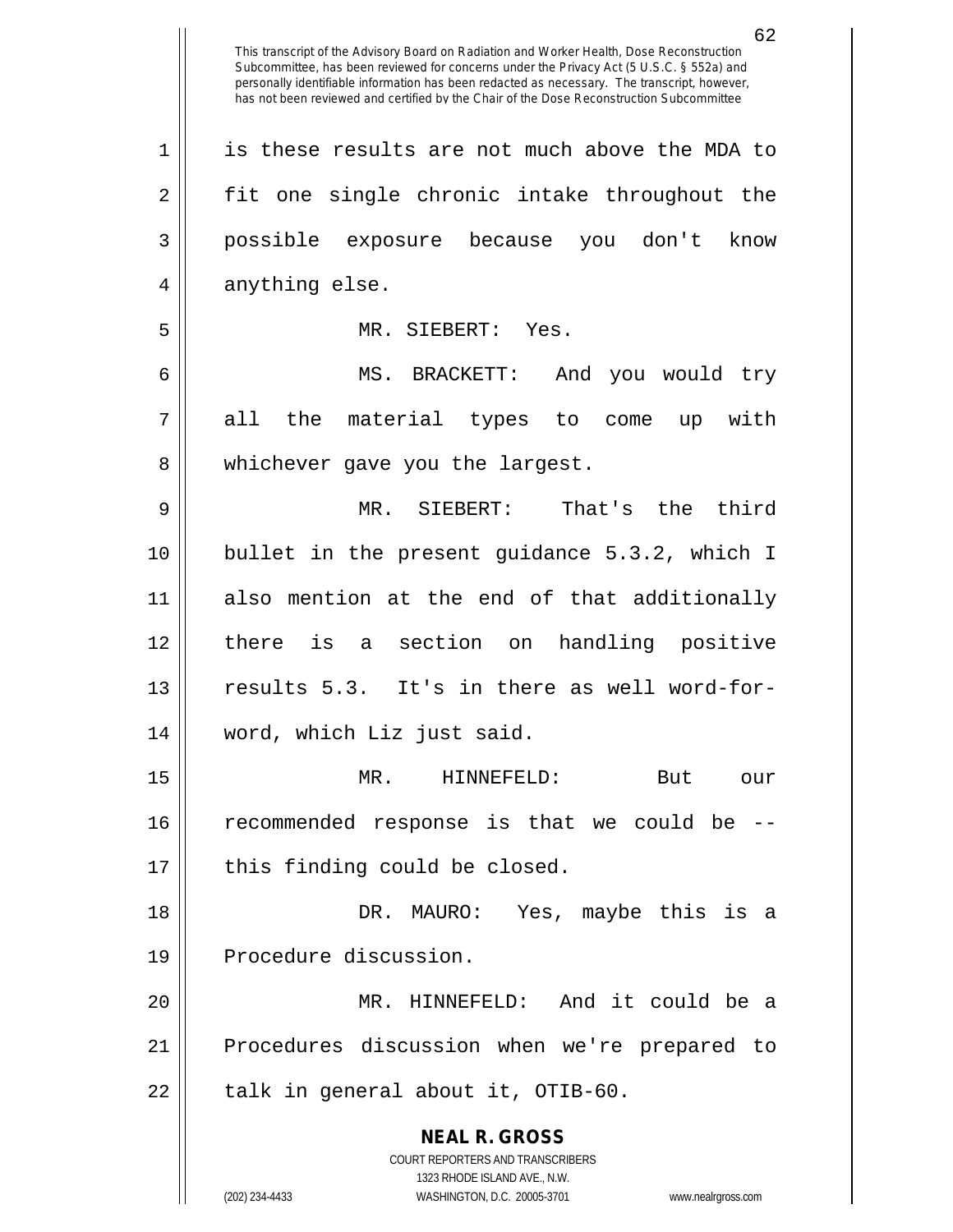| $\mathbf 1$ | DR. MAURO: I think it is.<br>I                   |
|-------------|--------------------------------------------------|
| 2           | thought maybe it would be real nice to get a     |
| 3           | straightforward, "Okay, yes, that makes          |
| 4           | sense." And then tomorrow, we can move pretty    |
| 5           | quickly. But what I'm hearing is there's more    |
| 6           | to the story, and the fact is transferred over   |
| 7           | to Procedures, is where it should be.            |
| 8           | Because this particular case, for                |
| 9           | example, when you have one sample one year and   |
| 10          | then another one a year later $-$ - I don't know |
| 11          | what you'd do.                                   |
|             |                                                  |
| 12          | CHAIRMAN GRIFFON: The other thing                |
| 13          | that interests me here is the -- the -- and I    |
| 14          | haven't looked back at the original findings.    |
| 15          | I'm looking at the matrix. Sometimes you         |
| 16          | miss some details.                               |
| 17          | But it says that, "The method is                 |
| 18          | not scientifically sound nor claimant            |
| 19          | favorable," and I guess the question I would     |
| 20          | ask based on what Liz just said is if the --     |
| 21          | did the dose reconstructor in this case, and     |

**NEAL R. GROSS** COURT REPORTERS AND TRANSCRIBERS 1323 RHODE ISLAND AVE., N.W.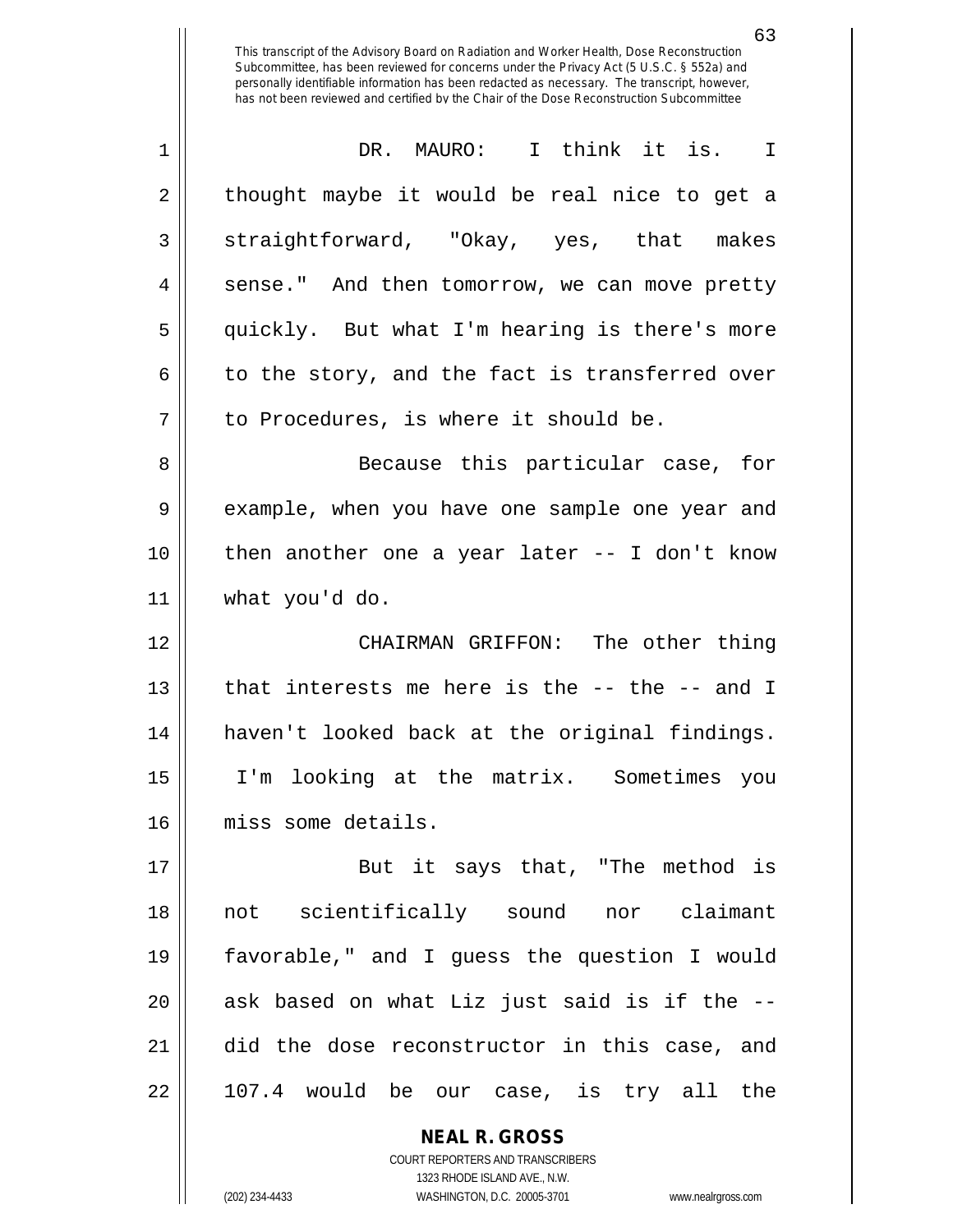| $\mathbf 1$ | possible -- possibilities. Or did they just                                                         |
|-------------|-----------------------------------------------------------------------------------------------------|
| 2           | look at chronic and try the various                                                                 |
| 3           | solubilities for chronic and stop there? They                                                       |
| 4           | didn't look at the possibility of multiple                                                          |
| 5           | acutes. And if multiple acutes, would it                                                            |
| 6           | result in a higher dose?                                                                            |
| 7           | And in that case, I'm wondering if                                                                  |
| 8           | you have a -- sort of the findings --                                                               |
| 9           | DR. MAURO: This is a<br>very                                                                        |
| 10          | forensic --                                                                                         |
| 11          | CHAIRMAN GRIFFON: You have the                                                                      |
| 12          | regular generic finding, which is that what's                                                       |
| 13          | our -- is there any way that the OTIB-60 can                                                        |
| 14          | be revised to give the DR more guidance in                                                          |
| 15          | these kinds of situations? But this is a                                                            |
| 16          | specific question of whether they gave them                                                         |
| 17          | the most claimant favorable dose. Given that                                                        |
| 18          | you were lacking information, did you -- did                                                        |
| 19          | they make the most claimant favorable                                                               |
| 20          | assumption?                                                                                         |
| 21          | MS. BRACKETT: Well, I mean they                                                                     |
| 22          | are not told to try every possible scenario to                                                      |
|             | <b>NEAL R. GROSS</b>                                                                                |
|             | COURT REPORTERS AND TRANSCRIBERS                                                                    |
|             | 1323 RHODE ISLAND AVE., N.W.<br>(202) 234-4433<br>WASHINGTON, D.C. 20005-3701<br>www.nealrgross.com |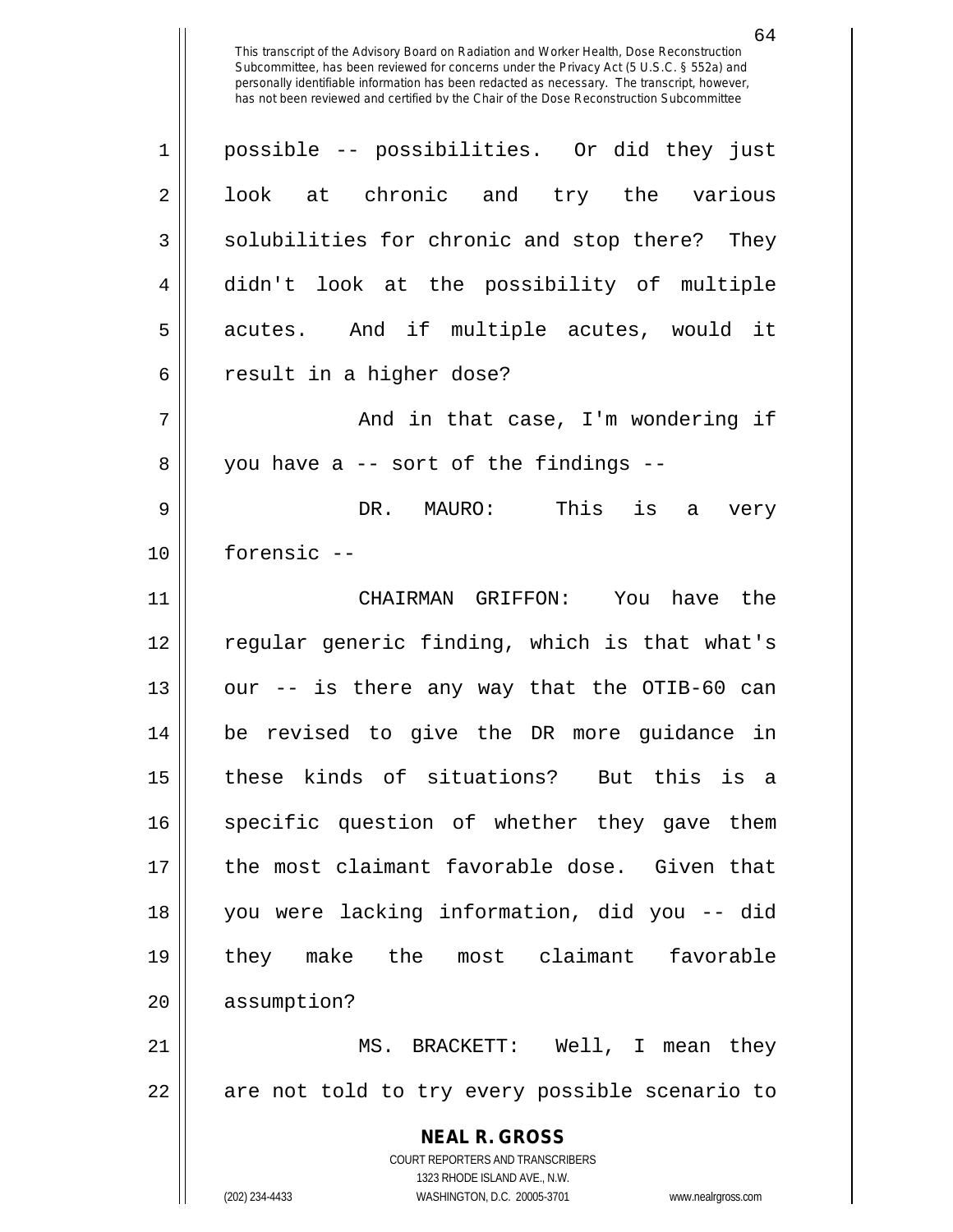**NEAL R. GROSS** This transcript of the Advisory Board on Radiation and Worker Health, Dose Reconstruction Subcommittee, has been reviewed for concerns under the Privacy Act (5 U.S.C. § 552a) and personally identifiable information has been redacted as necessary. The transcript, however, has not been reviewed and certified by the Chair of the Dose Reconstruction Subcommittee 1 || come up with a single largest dose possible.  $2 \parallel$  That -- we would be spending six months on  $3$  || every case if that were the  $-$ -4 CHAIRMAN GRIFFON: Okay. I just 5 || wanted clarification on that. 6 MEMBER MUNN: Well, besides, it's 7 unreasonable. 8 || MS. BRACKETT: Right, and that's 9 why -- I mean the OTIB pretty much tells them 10 assume a chronic intake for such. That bullet 11 that I read, that's what it says to do if you 12 have intermittent positive results spread over 13 time. Because it's the same as doing missed 14 dose. We don't try to fit individual acute 15 || intakes between every -- you know, if a person 16 had annual samples, and they were all below 17 MDA, we would assume a single chronic intake 18 unless there's evidence in their file that 19 tells you otherwise that that something else 20 || should be assumed, and that would be the case 21 | for the positives also. 22 || But if you just have low level

> COURT REPORTERS AND TRANSCRIBERS 1323 RHODE ISLAND AVE., N.W.

(202) 234-4433 WASHINGTON, D.C. 20005-3701 www.nealrgross.com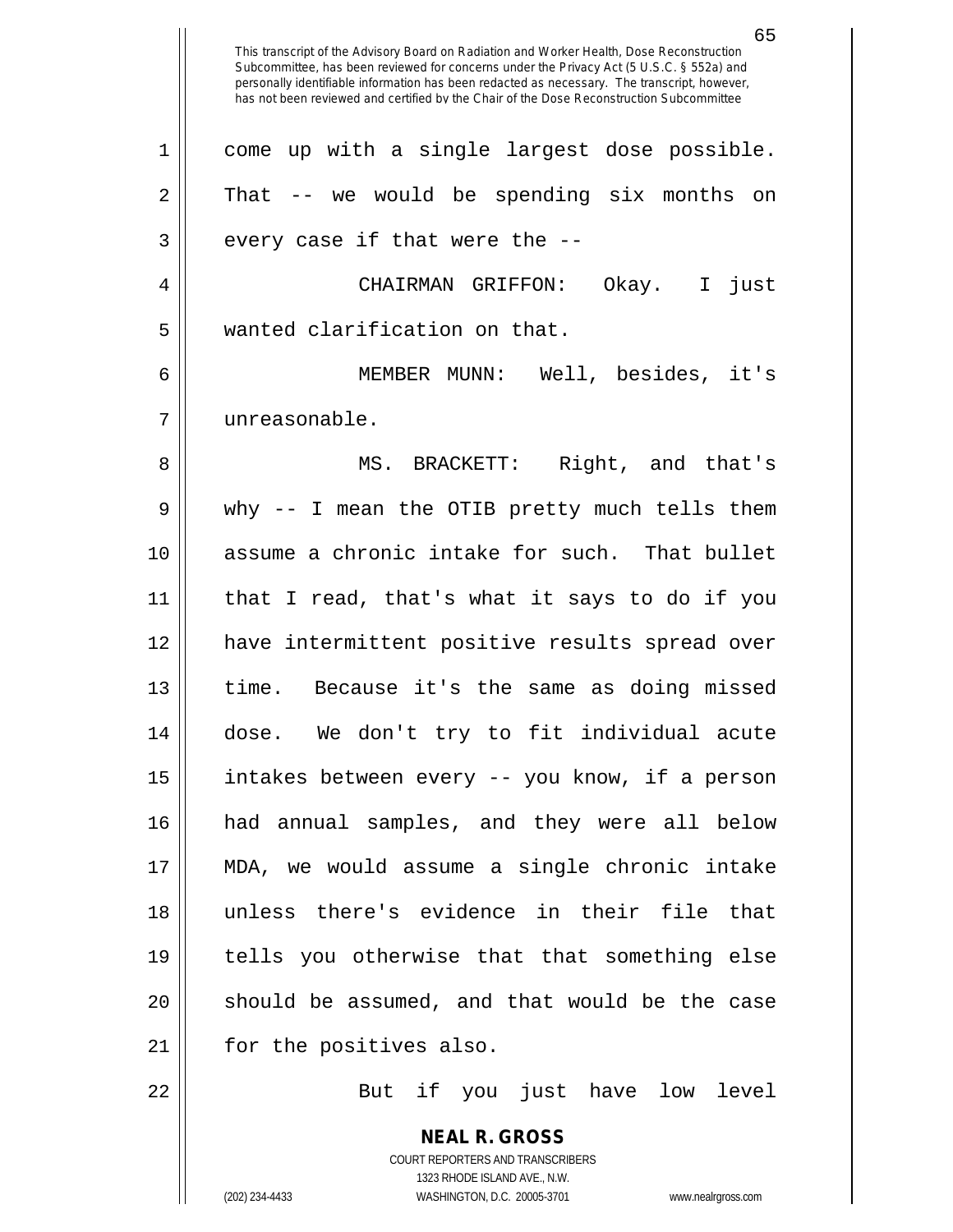| $\mathbf 1$ | positive results, then the assumption of a low |
|-------------|------------------------------------------------|
| 2           | level chronic intake is -- is what you would   |
| 3           | do. Again, just because you don't know what    |
| 4           | else might've happened. If you had multiple    |
| 5           | acute intakes, it would look pretty much the   |
| 6           | same as one long chronic intake. And so        |
| 7           | that's the rationale behind assuming this one  |
| 8           | long chronic intake.                           |
| 9           | DR. MAURO: And Liz, I would argue              |
| 10          | on your -- in support of your position if you  |
| 11          | -- if you get a rating from a person where you |
| 12          | got a strong positive result. Not MDA, not     |
| 13          | plus MDA, but ten times the MDA.               |
| 14          | MS. BRACKETT: Sure.                            |
| 15          | DR. MAURO:<br>And you got a                    |
| 16          | measurement. And there should be some          |
| 17          | argument to be made that if that happens, and  |
| 18          | they don't follow up each month after, that    |
| 19          | doesn't make sense. And I would really be      |
| 20          | nervous about that. I'd say, "Why didn't they  |
| 21          | follow up?"                                    |
| 22          | So there's a collection of common              |

**NEAL R. GROSS** COURT REPORTERS AND TRANSCRIBERS 1323 RHODE ISLAND AVE., N.W. (202) 234-4433 WASHINGTON, D.C. 20005-3701 www.nealrgross.com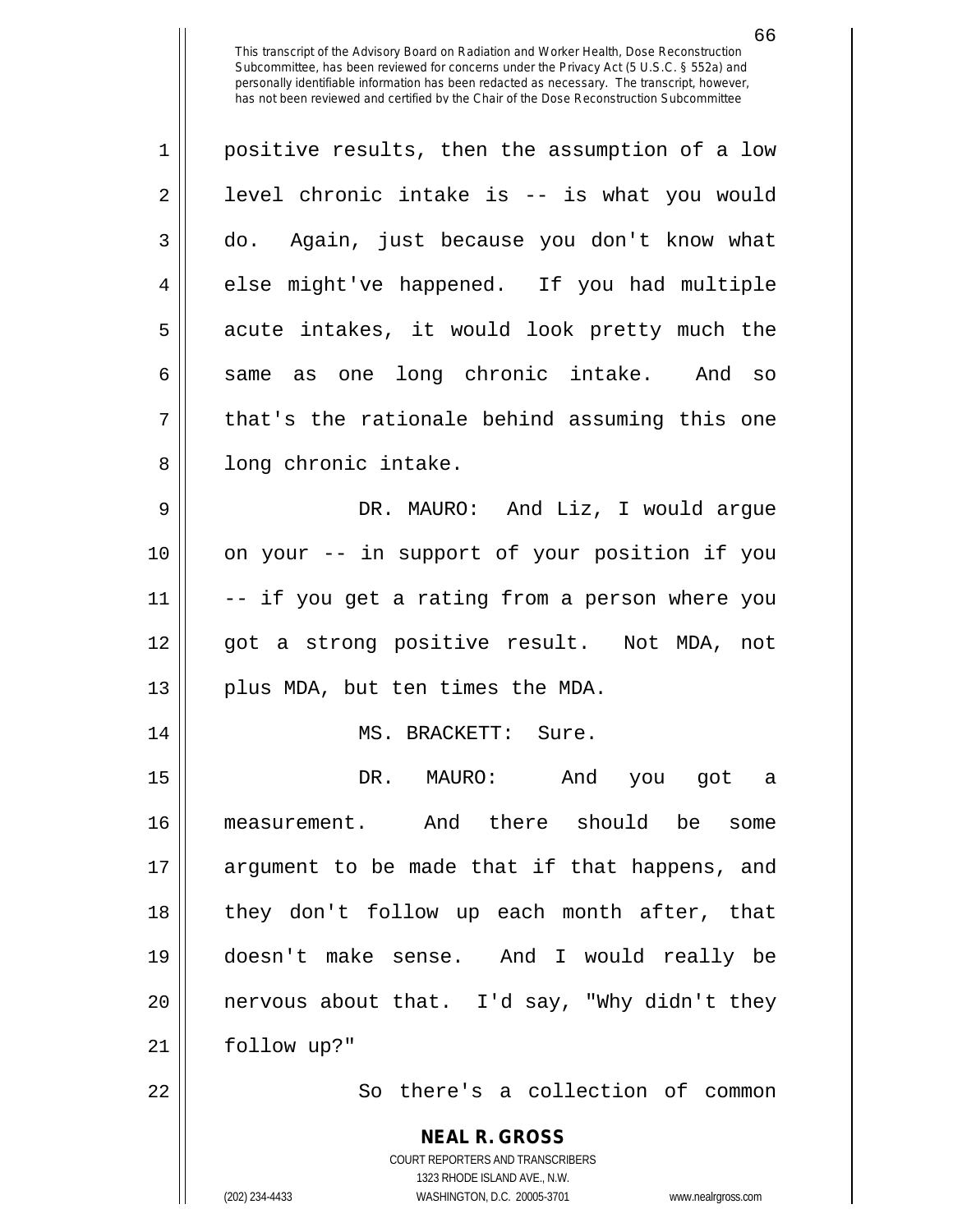1 || sense arguments you would make. But I would  $2 \parallel$  agree with you if I take a measurement of a 3 || person and it's below or real close to the 4 MDA, and then the next time I see a 5 measurement it's below or close to the MDA a  $6 \parallel$  year later, that seems to make sense.

 Why would you have an intensive 8 program following someone that you're really not seeing anything and you have no reason to believe there's necessarily a problem? But if I see a positive hit, a strong positive hit, and I don't see any follow up measurements || after that, I would get a little nervous.

 I'd say, "Why didn't they follow up with this guy? This guy obviously is doing 16 a job where he's taking something in. And we don't see another measurement for a year later?" This is kind of --

19 CHAIRMAN GRIFFON: Or are we 20 missing data?

21 DR. MAURO: Are we missing data, 22 | or what's going on?

> **NEAL R. GROSS** COURT REPORTERS AND TRANSCRIBERS 1323 RHODE ISLAND AVE., N.W. (202) 234-4433 WASHINGTON, D.C. 20005-3701 www.nealrgross.com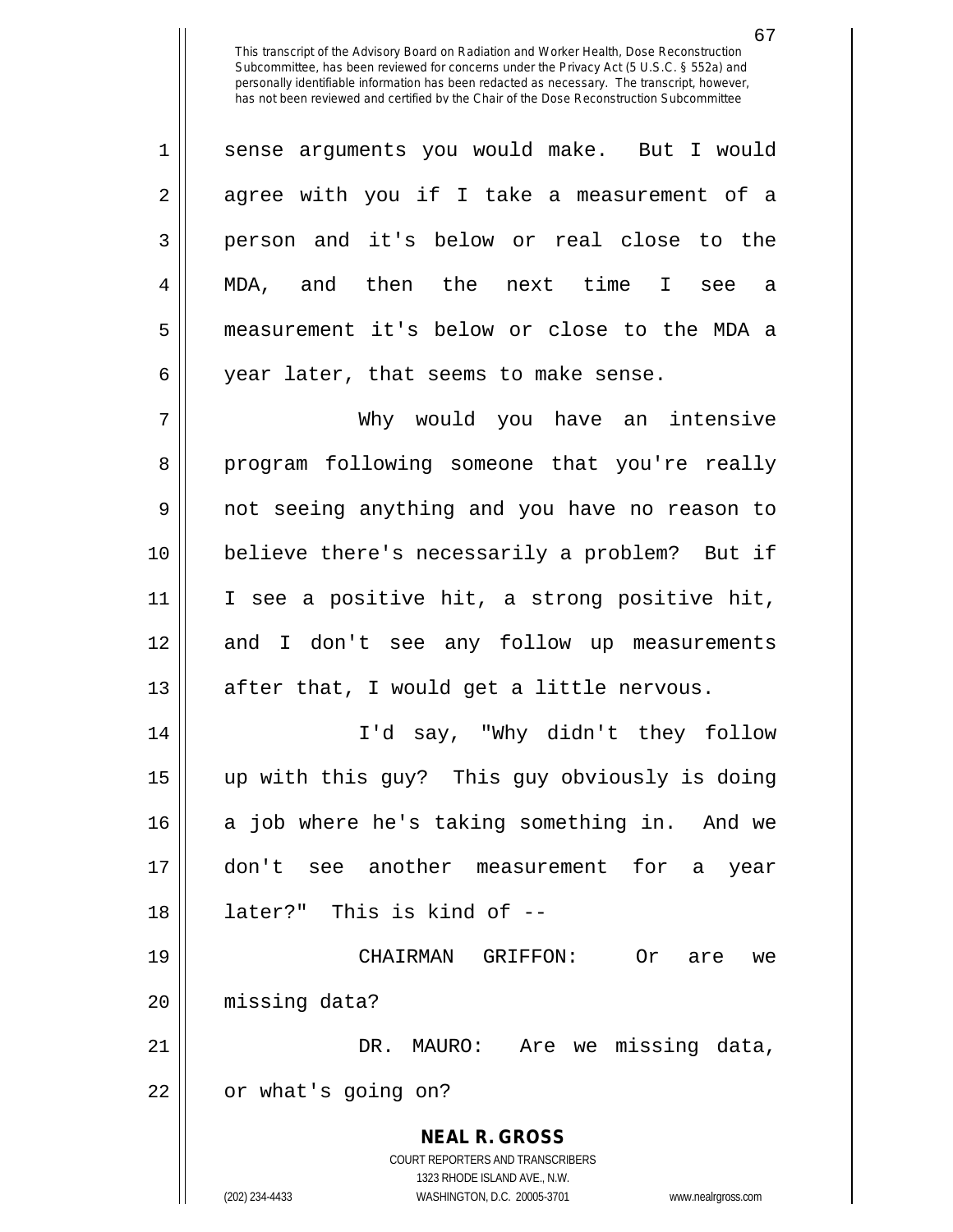**NEAL R. GROSS** COURT REPORTERS AND TRANSCRIBERS 1323 RHODE ISLAND AVE., N.W. (202) 234-4433 WASHINGTON, D.C. 20005-3701 www.nealrgross.com MS. BRACKETT: Is that the case  $2 \parallel$  here? Like I said, I don't -- I didn't know 3 What the magnitude of these results were. MR. SIEBERT: No. This case is way back early on in Savannah River where  $6 \parallel$  they're not marked as less than values, but  $7 \parallel$  they're actually less than the default MDA we 8 have for the time frame. CHAIRMAN GRIFFON: That's correct. MR. SIEBERT: So since they're not marked as less than, we've kind of -- we've had to go back to the assumption that they're positive, even though I don't personally think that these are probably positive results or below the MDA of the time. DR. MAURO: Take them at face 17 || value. Everything makes sense. CHAIRMAN GRIFFON: That answers my question. I thought I heard positive results, || but they're positive but they're not  $-$ - yes. DR. ULSH: Okay, so given that || situation for this case, what I heard earlier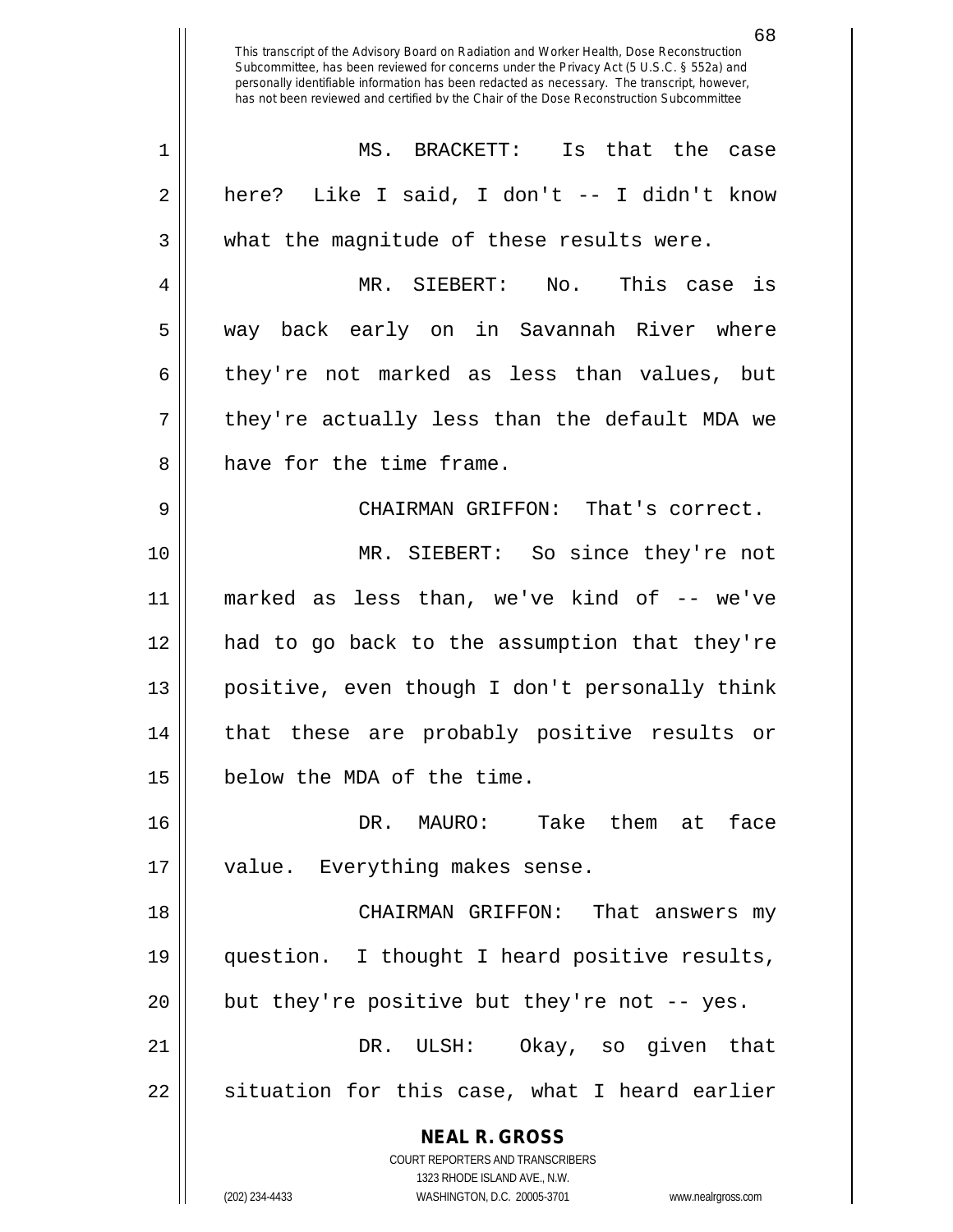**NEAL R. GROSS** COURT REPORTERS AND TRANSCRIBERS 1323 RHODE ISLAND AVE., N.W. (202) 234-4433 WASHINGTON, D.C. 20005-3701 www.nealrgross.com 69 This transcript of the Advisory Board on Radiation and Worker Health, Dose Reconstruction Subcommittee, has been reviewed for concerns under the Privacy Act (5 U.S.C. § 552a) and personally identifiable information has been redacted as necessary. The transcript, however, has not been reviewed and certified by the Chair of the Dose Reconstruction Subcommittee 1 was we're going to transfer this to the 2 | Procedures Working Group. 3 | CHAIRMAN GRIFFON: Right. 4 DR. ULSH: Am I still hearing  $5 \parallel$  that, or are we going to attempt to resolve it  $6 \parallel$  now? 7 DR. MAURO: What I would recommend 8 || now is I would say set up the procedure and 9 || close this because that answer solves my 10 problem. 11 DR. ULSH: Okay, so when we send 12 it to Procedures, what are we asking that 13 || Procedures group to do? 14 MR. HINNEFELD: Probably -- well, 15 during discussion of OTIB-60, what we want to 16 do is see if there's enough clarity. Liz said 17 she is working on this and other things. 18 Presumably, TIB-60 is in abeyance in the 19 Procedures vernacular until such time as we 20 | have a product. 21 CHAIRMAN GRIFFON: Okay. I think 22 || TIB-60 is already -- I think we're already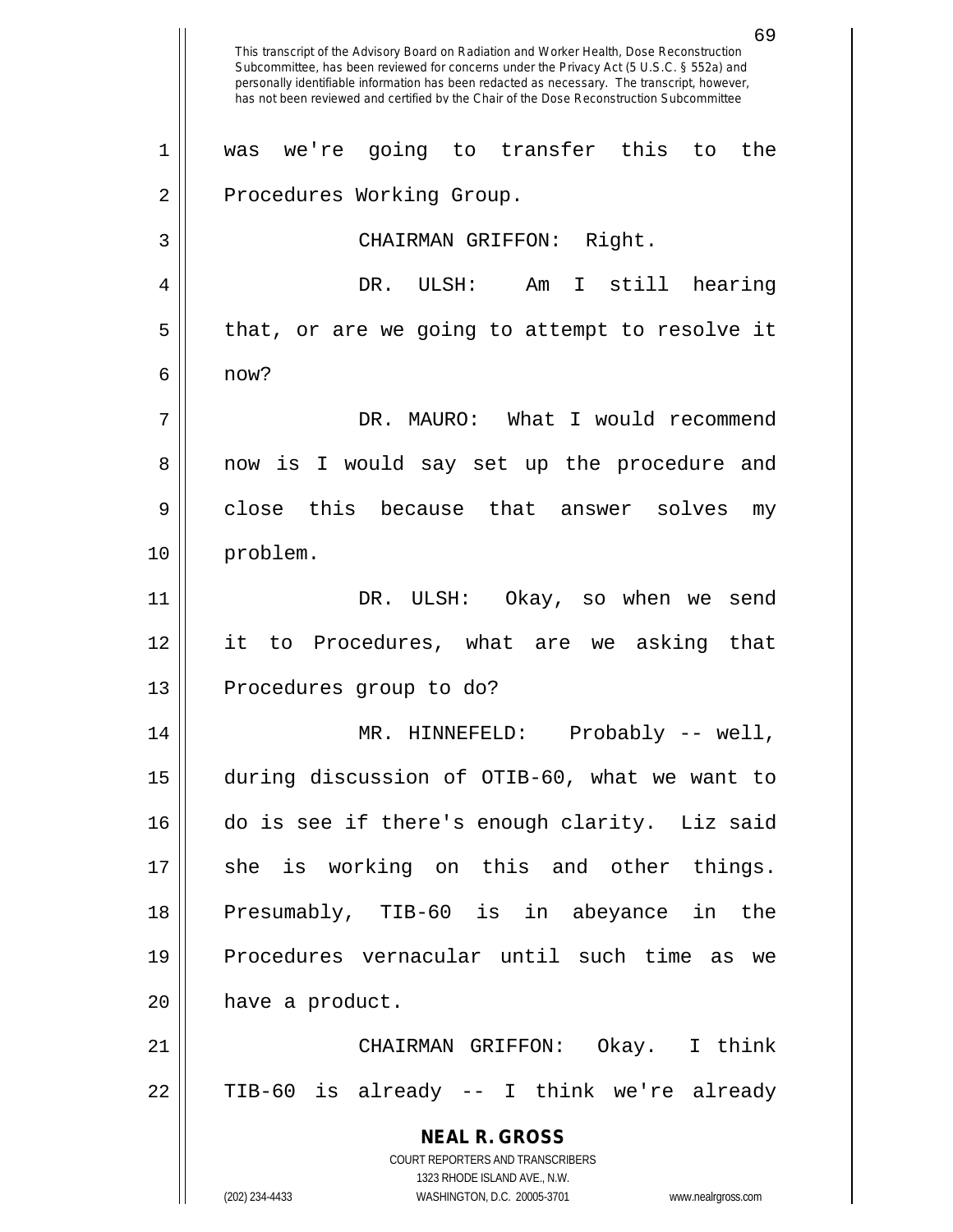**NEAL R. GROSS** COURT REPORTERS AND TRANSCRIBERS 1323 RHODE ISLAND AVE., N.W. (202) 234-4433 WASHINGTON, D.C. 20005-3701 www.nealrgross.com This transcript of the Advisory Board on Radiation and Worker Health, Dose Reconstruction Subcommittee, has been reviewed for concerns under the Privacy Act (5 U.S.C. § 552a) and personally identifiable information has been redacted as necessary. The transcript, however, has not been reviewed and certified by the Chair of the Dose Reconstruction Subcommittee 1 || somewhere in there with looking at the chronic 2 || versus acute. I'm sure we are. 3 MEMBER MUNN: I don't know whether  $4 \parallel - -$ 5 CHAIRMAN GRIFFON: We've discussed 6 it many times. 7 MEMBER MUNN: I don't know whether 8 || it's TIB-60 or not, but this specific case and 9 || this specific scenario has been discussed 10 || literally for hours in Procedures. 11 DR. MAURO: But it sounds like  $12$  | there is a revision going on. 13 CHAIRMAN GRIFFON: Yes. 14 MR. FARVER: We could make it 15 || stronger than OTIB-60, because right now it 16 || says, "a single chronic intake can also be 17 fit." It just tells about things that can be 18 done. 19 CHAIRMAN GRIFFON: Right. 20 MR. FARVER: Now, if you wanted to 21 make it a, "should," you know, like in the 22 || next bullet when you talk about the various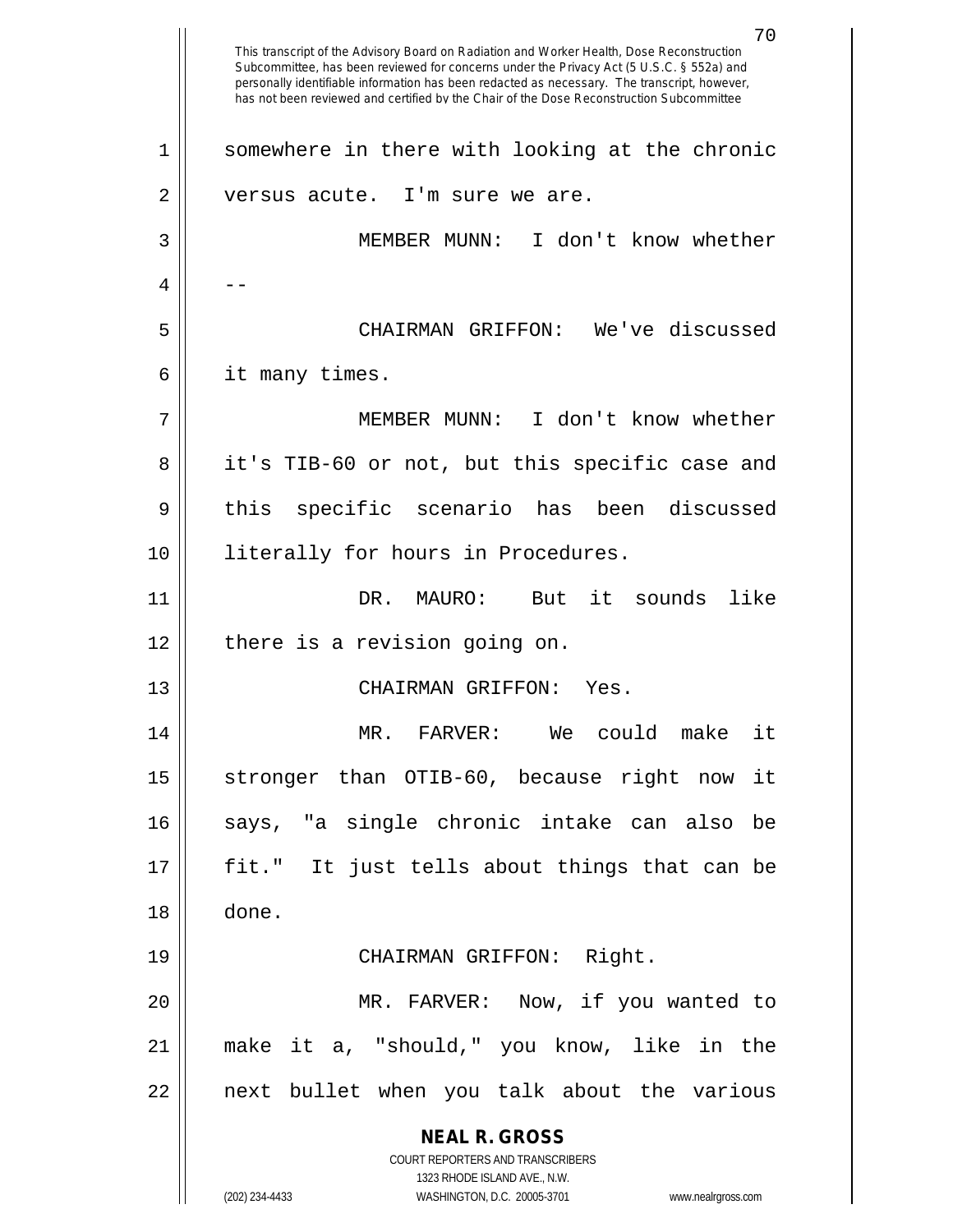**NEAL R. GROSS** COURT REPORTERS AND TRANSCRIBERS This transcript of the Advisory Board on Radiation and Worker Health, Dose Reconstruction Subcommittee, has been reviewed for concerns under the Privacy Act (5 U.S.C. § 552a) and personally identifiable information has been redacted as necessary. The transcript, however, has not been reviewed and certified by the Chair of the Dose Reconstruction Subcommittee 1 || errors, if you don't have other errors, then 2 || you should use this number. Well, go ahead. 3 If that's what your policy is going to be, if  $4 \parallel$  it's within a factor of two of the MDA, then 5 || you should use a chronic intake. 6 CHAIRMAN GRIFFON: Right. 7 MR. FARVER: Then say that. 8 CHAIRMAN GRIFFON: Right. 9 DR. ULSH: I'm trying to think of 10 -- I mean you don't want to over proceduralize 11 | things. 12 MR. FARVER: I understand. 13 DR. ULSH: But you can't 14 || anticipate every few weeks. 15 || DR. MAURO: I agree with that, but 16 || there's a philosophy. See, we just talked 17 about the philosophy, and we were -- we were 18 || not that quantitative. It was really a -- and 19 || there's a place where you say, "Listen, when 20 you get numbers that are this large." How 21 || large that is: more than a factor and two 22 || above -- I don't know. But they're going to

1323 RHODE ISLAND AVE., N.W.

(202) 234-4433 WASHINGTON, D.C. 20005-3701 www.nealrgross.com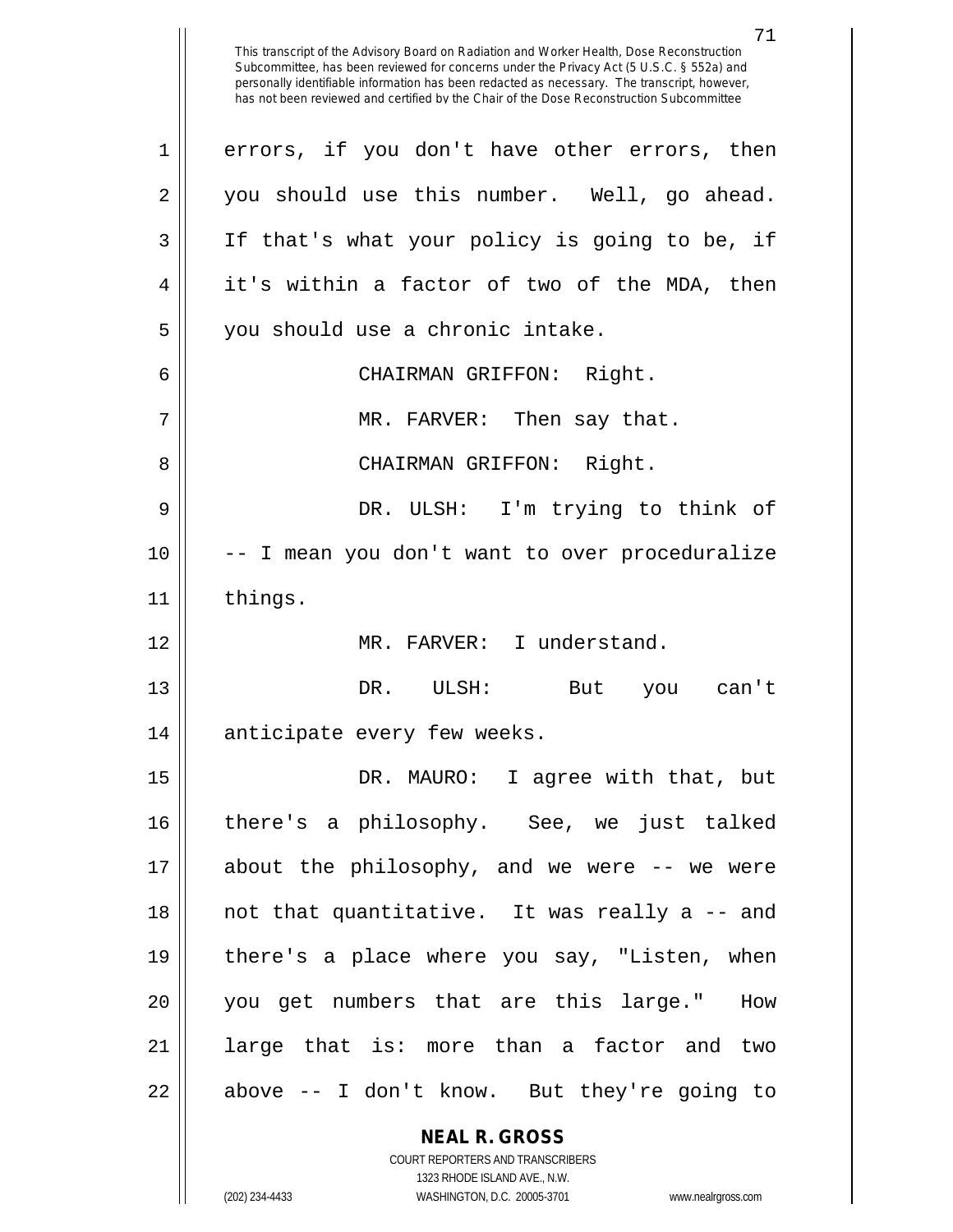**NEAL R. GROSS** COURT REPORTERS AND TRANSCRIBERS 1323 RHODE ISLAND AVE., N.W. 72 This transcript of the Advisory Board on Radiation and Worker Health, Dose Reconstruction Subcommittee, has been reviewed for concerns under the Privacy Act (5 U.S.C. § 552a) and personally identifiable information has been redacted as necessary. The transcript, however, has not been reviewed and certified by the Chair of the Dose Reconstruction Subcommittee 1 demand a certain explanation. Why wasn't 2 | there another measurement? 3 || But in this case, taking on face 4 || value what I just heard, mainly that numbers  $5 \parallel$  that were reported in one year, each year, for  $6 \parallel$  all intents and purposes have the MDA in that 7 area. 8 CHAIRMAN GRIFFON: What was  $9 \parallel$  throwing me off was positives --10 DR. MAURO: Exactly. I reacted 11 the same way you are. With that not being the 12 || case, this issue is closed. 13 CHAIRMAN GRIFFON: They were 14 pseudo positive results. 15 MEMBER MUNN: They were pseudo 16 positive. 17 CHAIRMAN GRIFFON: Right. I think 18 we're done with it here, and we'll transfer it 19 | to Procedures. 20 MR. KATZ: And for Procedures, it 21 doesn't really hit the agenda until you come  $22$   $\vert$  out with the revised TIB-60. Is that what I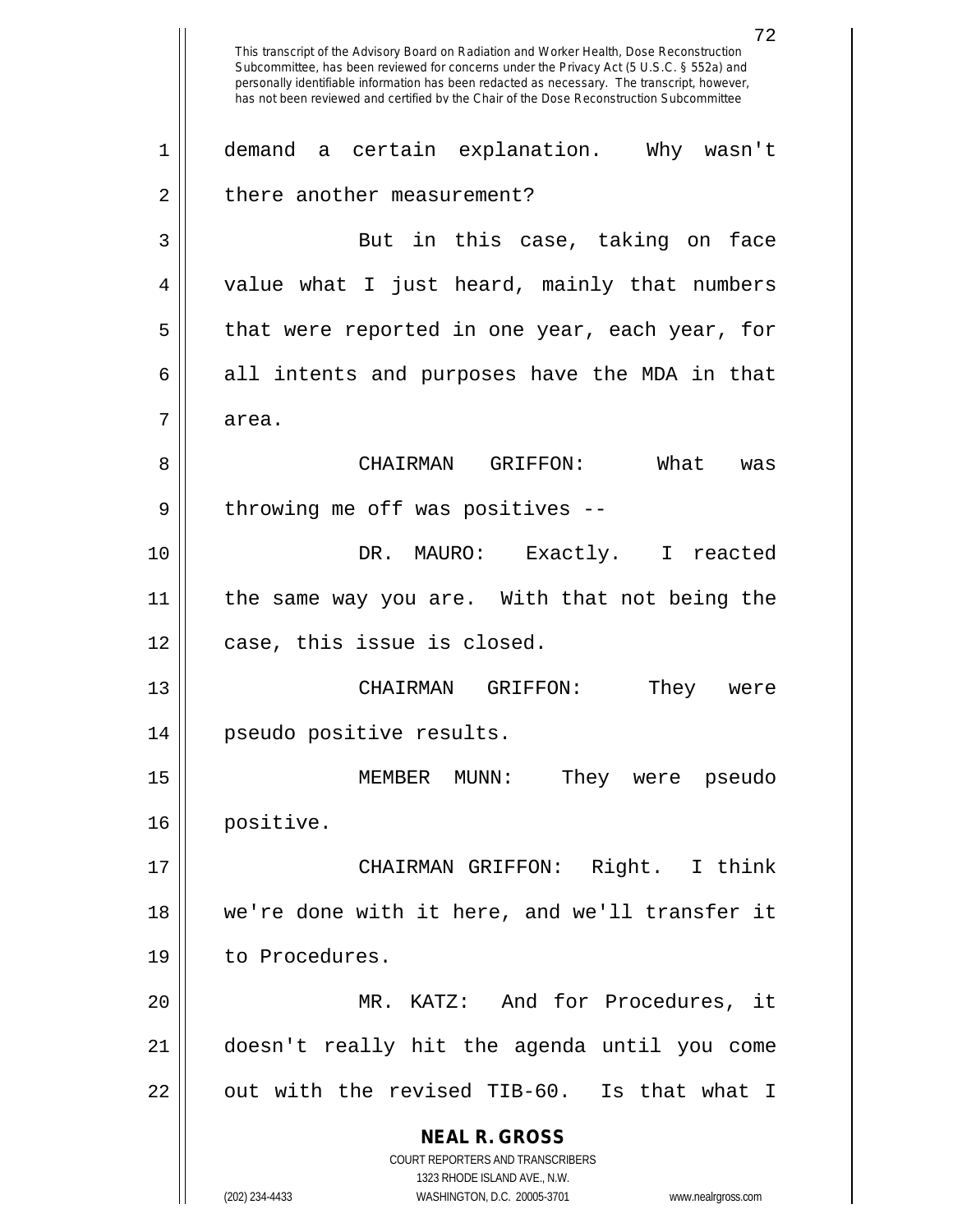This transcript of the Advisory Board on Radiation and Worker Health, Dose Reconstruction Subcommittee, has been reviewed for concerns under the Privacy Act (5 U.S.C. § 552a) and personally identifiable information has been redacted as necessary. The transcript, however, has not been reviewed and certified by the Chair of the Dose Reconstruction Subcommittee 1 heard? 2 MR. HINNEFELD: Well, I have to go 3 | refresh my memory, but if we're working on a 4 | revision to OTIB-60, and it's including -- if 5 || it's in response to the review, then it sounds 6  $\parallel$  to me like it would be  $-$ 7 CHAIRMAN GRIFFON: I think that 8 || was already an issue TIB-60. So --9 DR. MAURO: We could talk about 10 it, and based on the discussion we have 11 tomorrow regarding this matter, and if there's 12 agreement in principal, even though it's not 13 actually formally in the procedure, it's in 14 abeyance. 15 MR. KATZ: No, I'm just trying to 16 || keep track of the agenda. That's good. Thank 17 you. 18 CHAIRMAN GRIFFON: Are there any 19 others in the sixth set? That closes out the 20 || sixth set, I believe. 21 MEMBER MUNN: Scott, did you -- 22 was it you who said you sent that -- just

> **NEAL R. GROSS** COURT REPORTERS AND TRANSCRIBERS 1323 RHODE ISLAND AVE., N.W.

(202) 234-4433 WASHINGTON, D.C. 20005-3701 www.nealrgross.com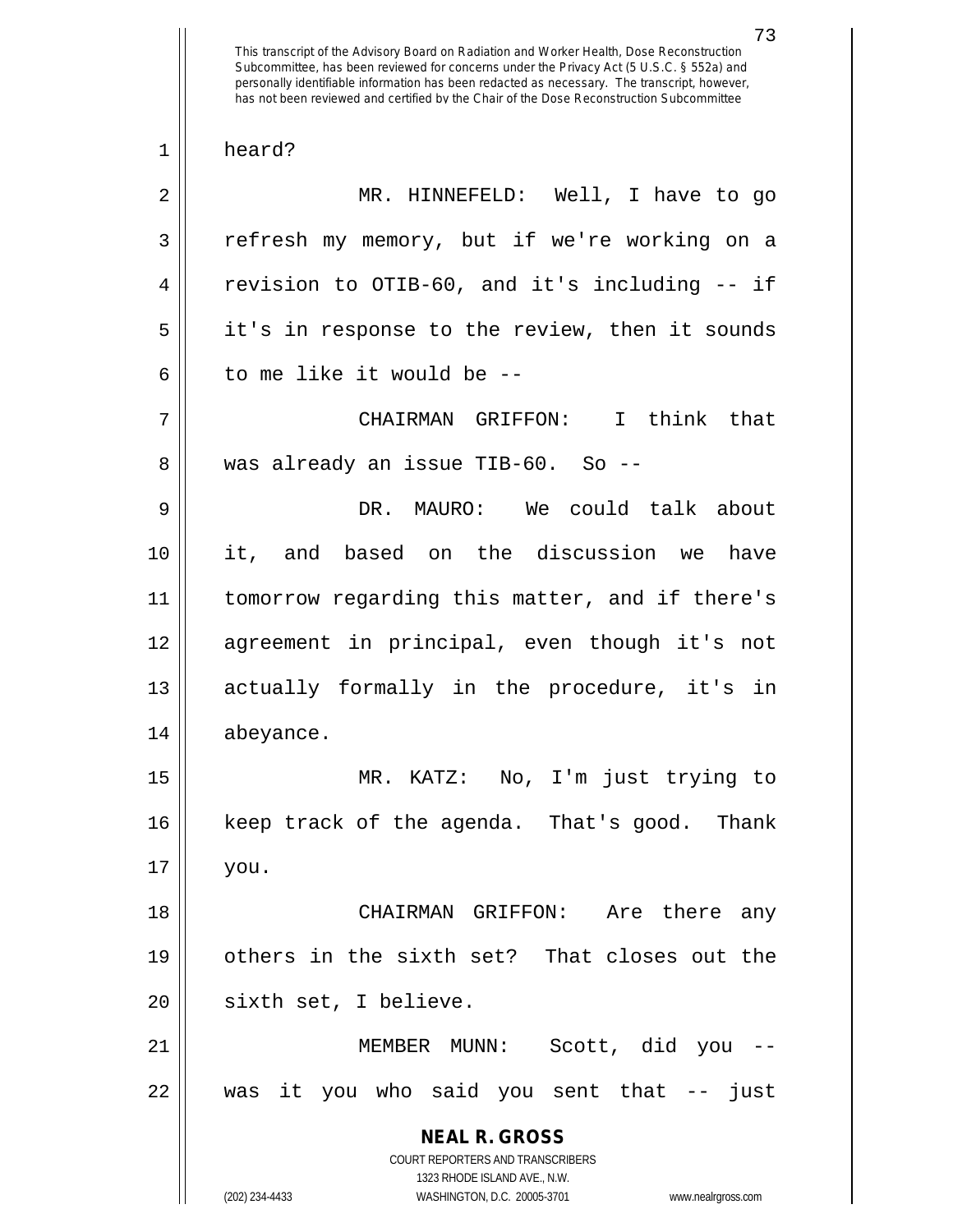**NEAL R. GROSS** COURT REPORTERS AND TRANSCRIBERS 1323 RHODE ISLAND AVE., N.W. (202) 234-4433 WASHINGTON, D.C. 20005-3701 www.nealrgross.com This transcript of the Advisory Board on Radiation and Worker Health, Dose Reconstruction Subcommittee, has been reviewed for concerns under the Privacy Act (5 U.S.C. § 552a) and personally identifiable information has been redacted as necessary. The transcript, however, has not been reviewed and certified by the Chair of the Dose Reconstruction Subcommittee 1 resent that message? 2 MR. SIEBERT: Yes, ma'am. 3 MEMBER MUNN: You must've sent 4 || that to my CVC address, and I don't have my 5 || toggle with me, which is going to be fun 6 tomorrow. So, would you please send it to my 7 || AOL address? 8 MR. SIEBERT: My fingers are 9 poised. 10 MEMBER MUNN: Thank you so much. 11 MR. SIEBERT: What's the address? 12 MEMBER MUNN: WIMUNN -- that's all 13 || right. The whole world knows it anyway. 14 CHAIRMAN GRIFFON: Okay. If 15 that's okay, let's take a quick ten-minute 16 break, just a comfort break, and we'll start 17 || with the seventh set when we come back. 18 (Whereupon, the above-entitled 19 matter went off the record at 10:38 a.m., and  $20$  | resumed at  $10:51$  a.m.) 21 MR. KATZ: Okay, we are 22 || reconvening after a short break. It's the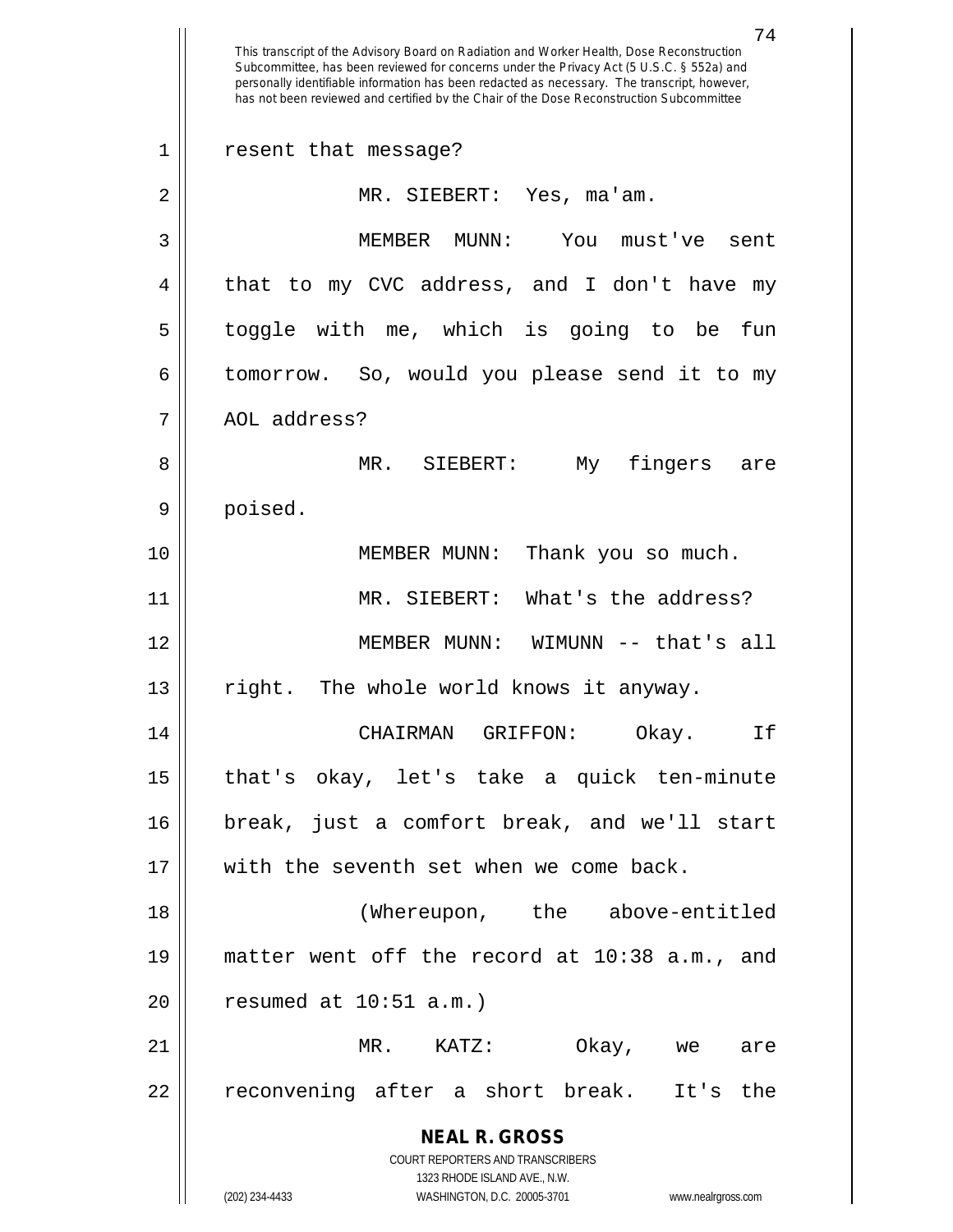75 This transcript of the Advisory Board on Radiation and Worker Health, Dose Reconstruction Subcommittee, has been reviewed for concerns under the Privacy Act (5 U.S.C. § 552a) and personally identifiable information has been redacted as necessary. The transcript, however, has not been reviewed and certified by the Chair of the Dose Reconstruction Subcommittee 1 | Dose Reconstruction Subcommittee. 2 CHAIRMAN GRIFFON: All right, we  $3 \parallel$  are on the seventh set of cases. The first

 $4 \parallel$  one I have open is the first one, 121.1. I 5 indicate that remains the NIOSH action item 6 from my last note. And Stu and Brant, I'm not  $7 \parallel$  sure, but we got at least two responses from 8 this set for you. It's the 130 and 133 I 9 || think, or something like that. Not 121 I  $10 \parallel$  know. 11 DR. ULSH: Yes, I see where you 12 have, "Remains a NIOSH action item." I don't 13 || think that we have a resolution yet. Scott,  $14 \parallel$  am I -- are you there? 15 MR. SIEBERT: This is Aliquippa 16 Forge, and I believe it has to do with 17 || comparisons of OTIB-70 and 6,000. 18 CHAIRMAN GRIFFON: That's correct,  $19 \parallel$  yes. 20 MR. SIEBERT: No, I'm not aware of

 $21$  | anything that you guys have yet.

22 CHAIRMAN GRIFFON: This is just

**NEAL R. GROSS** COURT REPORTERS AND TRANSCRIBERS

1323 RHODE ISLAND AVE., N.W.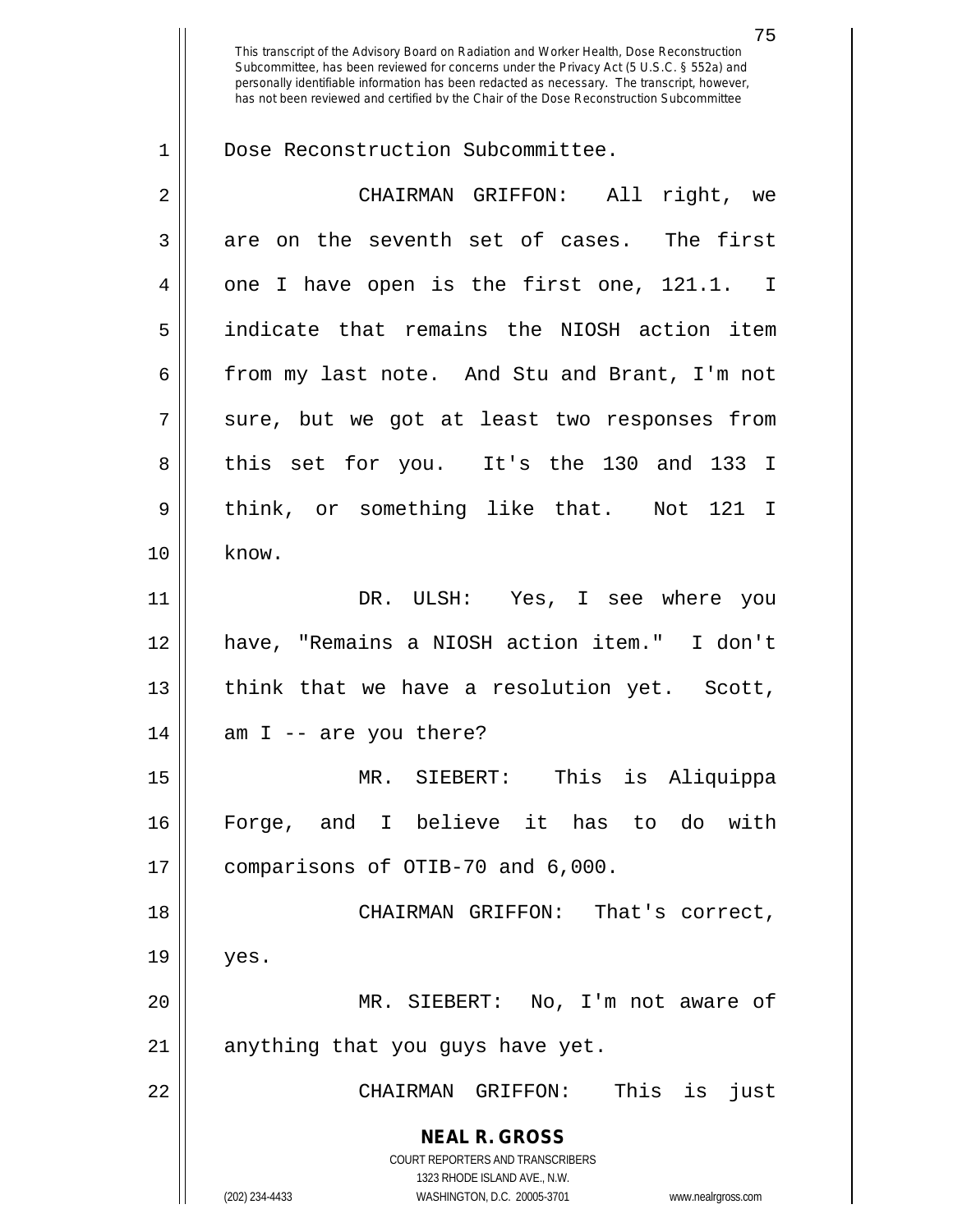**NEAL R. GROSS** COURT REPORTERS AND TRANSCRIBERS 1323 RHODE ISLAND AVE., N.W. 1 going to remain open, all right? And 120,  $2 \parallel$  that carries through for the next one, Stu, 3 I'm sure. How about 122.1? The validity for 4 || the approach for the job in question. I think  $5 \parallel$  this was that particular worker, John. This  $6$  || must be one of your cases  $-$ 7 DR. MAURO: Yes. This was 8 CHAIRMAN GRIFFON: -- where you 9 || had a question whether he'd fit in the  $95<sup>th</sup>$ . 10 He was probably the job that was the extreme,  $11$  | or potentially extreme 12 DR. MAURO: Furnace operator, yes. 13 || CHAIRMAN GRIFFON: Yes. 14 DR. MAURO: This is Simonds Saw 15 furnace operator. Whenever I hear furnace 16 || operator, I say to myself, "You can't use the"  $17 \parallel$  -- we've got a special problem here. 18 CHAIRMAN GRIFFON: Yes. 19 DR. MAURO: And expanded cookbook 20 || for using the geometric means. Yes, again, I 21 || thought about it conceptually. At Simonds 22 || Saw, for external exposure, for example, you

(202) 234-4433 WASHINGTON, D.C. 20005-3701 www.nealrgross.com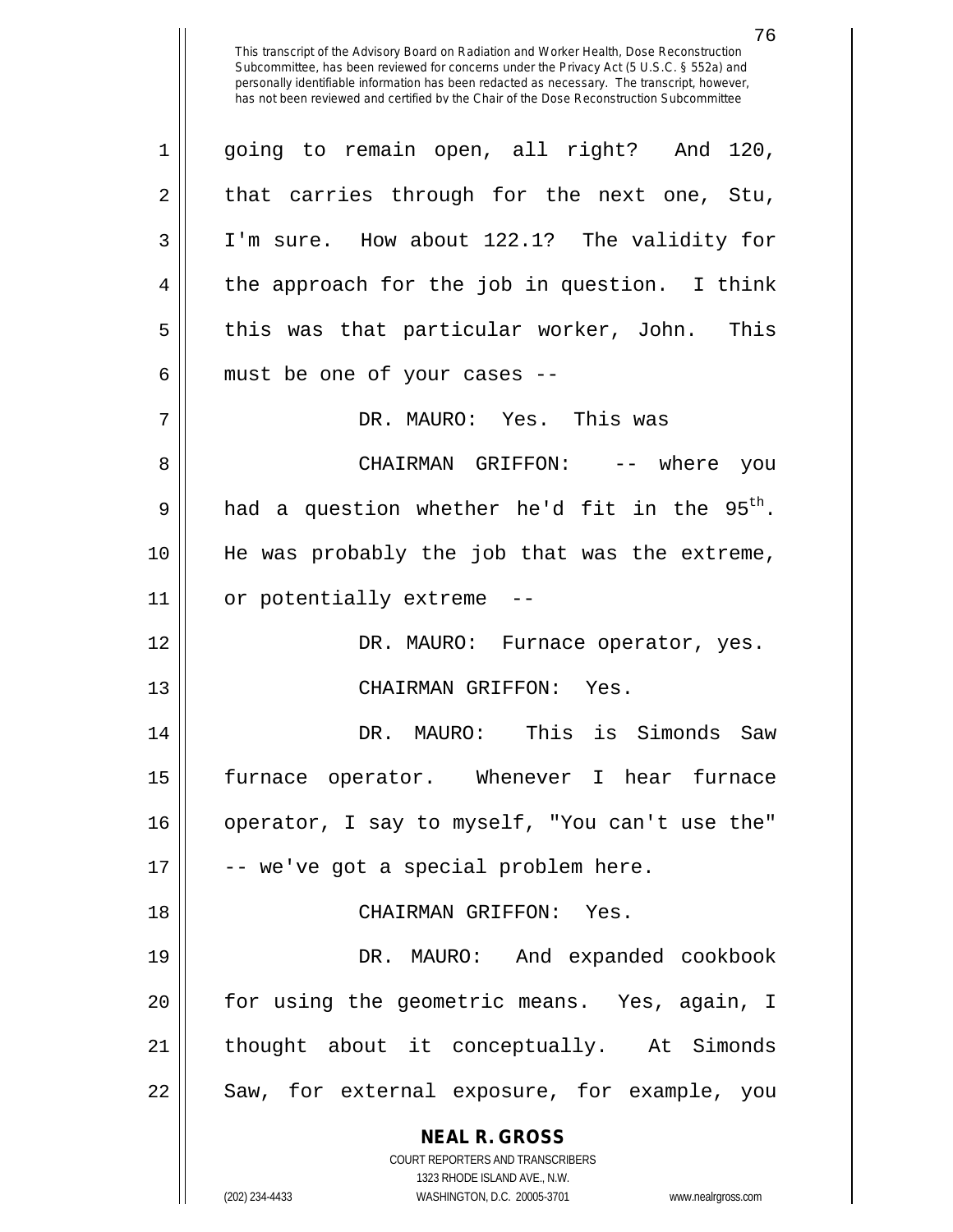77

 $1 \parallel$  got all these film badges that were hiding; 20 2 film badges hiding. You got some readings 3 | coming from them. Take the geometric mean of 4 those film badges, and say, "Okay, this is 5 what we're going to find as the external 6 exposure to workers based on film badge  $7$  | readings."

8 And the only concern I have is, 9 || well, that's fine for probably most workers, 10 but this guy was a furnace operator. And the 11 kind of environment he's in is a lot different 12 || than the rest of the workers, and as a result 13 perhaps a higher end of the distribution from 14 || the film badge readings would make more sense. 15 || I believe that's where we are.

16 CHAIRMAN GRIFFON: Right.

 DR. MAURO: And there was also 18 || some question that as a furnace operator, he worked all the time with billets as opposed to || rocks. The cookbook -- I shouldn't call it a cookbook. The exposure matrix has a very 22 || standard approach, where it says, "Everyone is

**NEAL R. GROSS**

COURT REPORTERS AND TRANSCRIBERS 1323 RHODE ISLAND AVE., N.W. (202) 234-4433 WASHINGTON, D.C. 20005-3701 www.nealrgross.com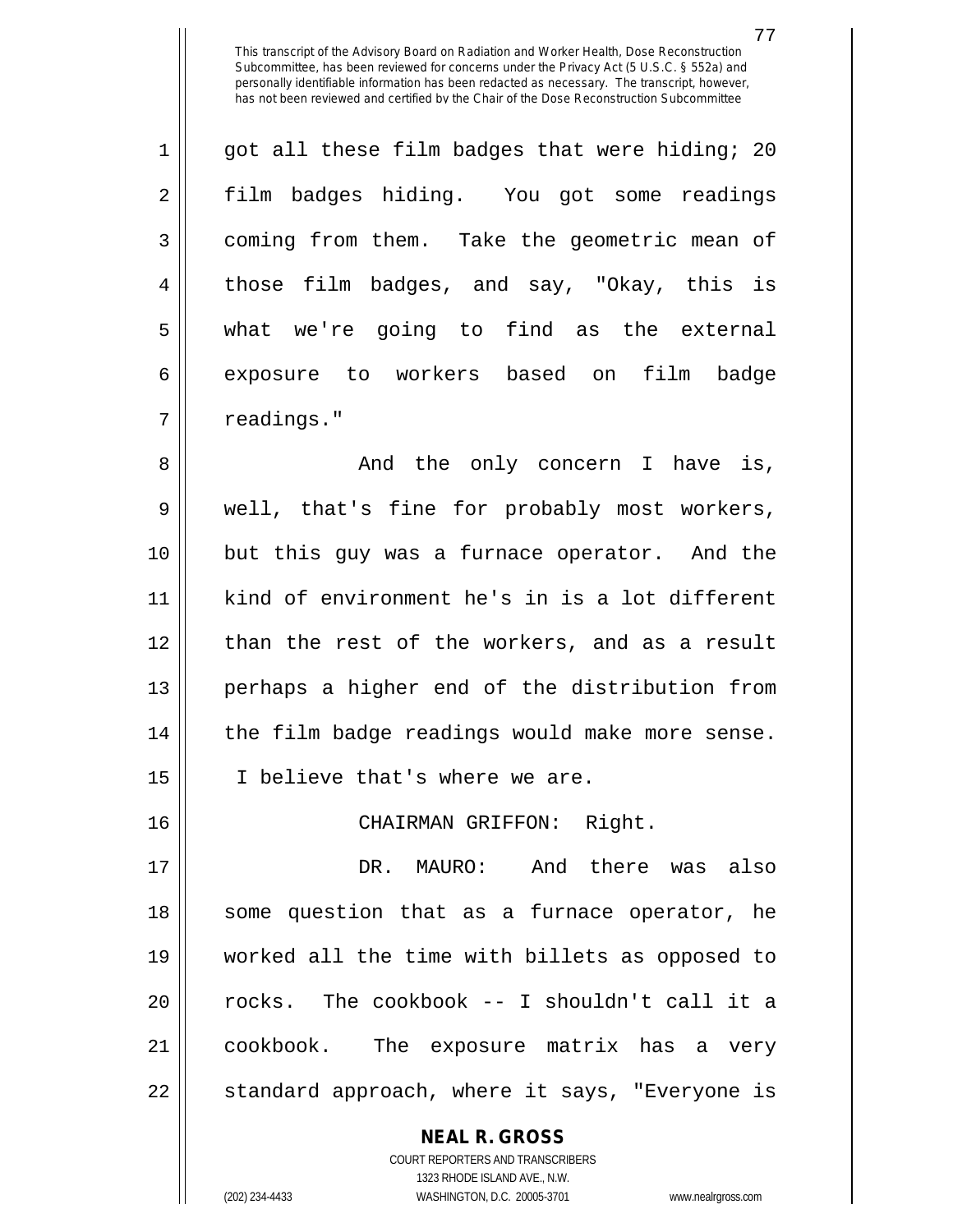1 || going to be outside external exposure, at 2 | least one foot away for three-and-a-half hours  $3 \parallel$  a day to a reference billet, and to a 4 reference rod."

5 Now, it turns out for him being 6 the furnace operator, he's working only with 7 billets. In other words, he's just cooking 8 the billets to warm them up so they can be 9 || colled. Those have an external dose that are 10 higher. You know, MR per hour and a foot.

 They're higher than rods, and maybe about a factor of, I don't know, maybe 13 || 30, 40 or 50 percent higher. So, in other words, what I'm getting at is in this particular case, we felt that the basic approach used in Simonds Saw was largely pretty good in terms of reviewing the Site Profile, but when you apply it to a guy who is 19 || a furnace operator, you got to start saying, "Well, wait a minute. We got to tweak this  $\vert \vert$  guy a little bit because we know these are the || kinds of things we did; that one size does not

**NEAL R. GROSS**

COURT REPORTERS AND TRANSCRIBERS 1323 RHODE ISLAND AVE., N.W. (202) 234-4433 WASHINGTON, D.C. 20005-3701 www.nealrgross.com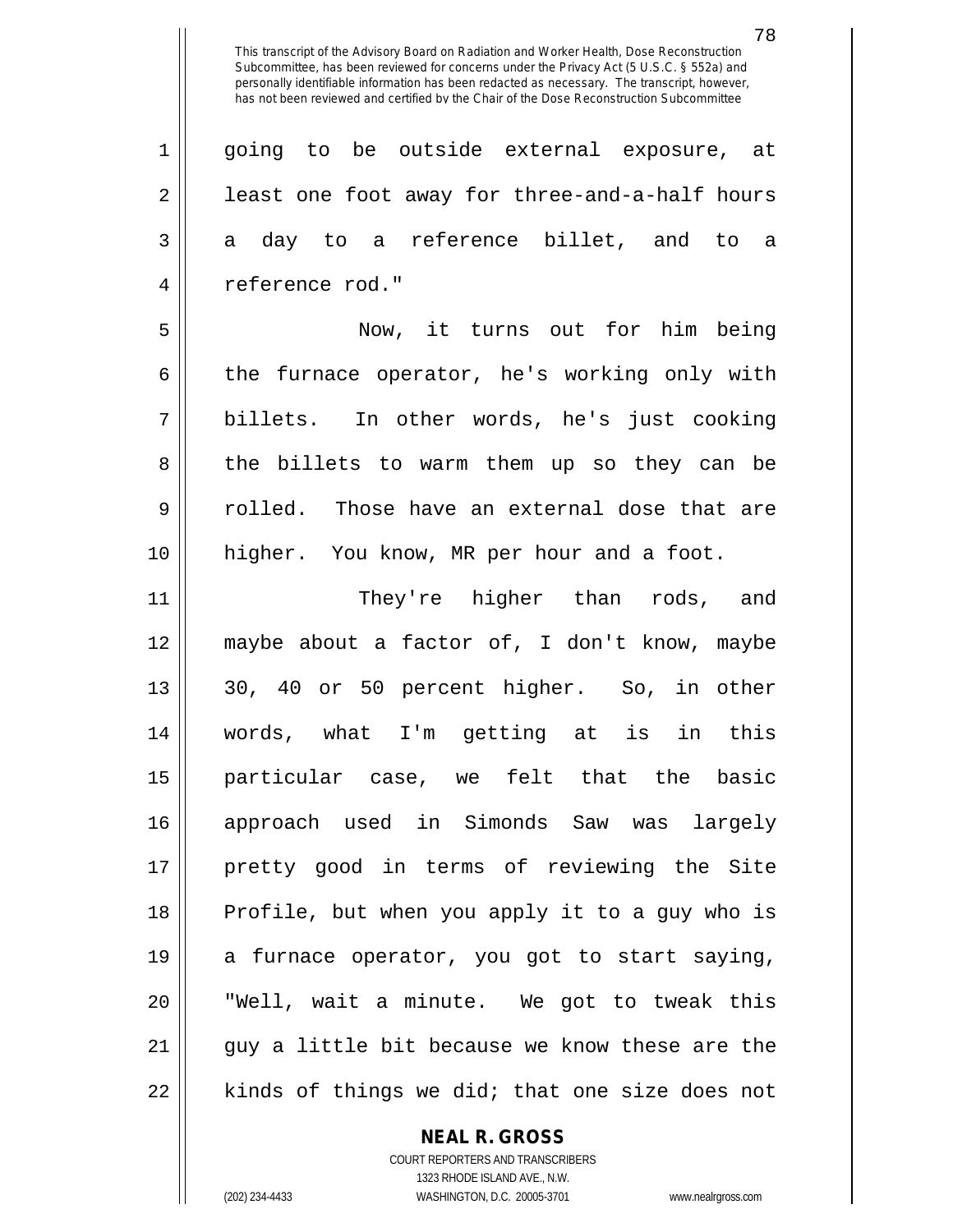|             | 79<br>This transcript of the Advisory Board on Radiation and Worker Health, Dose Reconstruction<br>Subcommittee, has been reviewed for concerns under the Privacy Act (5 U.S.C. § 552a) and<br>personally identifiable information has been redacted as necessary. The transcript, however,<br>has not been reviewed and certified by the Chair of the Dose Reconstruction Subcommittee |
|-------------|-----------------------------------------------------------------------------------------------------------------------------------------------------------------------------------------------------------------------------------------------------------------------------------------------------------------------------------------------------------------------------------------|
| $\mathbf 1$ | fit all, at least not for him."                                                                                                                                                                                                                                                                                                                                                         |
| 2           | And I think that's the essence of                                                                                                                                                                                                                                                                                                                                                       |
| 3           | what our concern was here.                                                                                                                                                                                                                                                                                                                                                              |
| 4           | MR. FARVER: It<br>is covered<br>in                                                                                                                                                                                                                                                                                                                                                      |
| 5           | 122.1 and 122.3.                                                                                                                                                                                                                                                                                                                                                                        |
| 6           | Right. Scott,<br>CHAIRMAN GRIFFON:                                                                                                                                                                                                                                                                                                                                                      |
| 7           | did you -- well, I should say Brant, did you -                                                                                                                                                                                                                                                                                                                                          |
| 8           |                                                                                                                                                                                                                                                                                                                                                                                         |
| 9           | DR. ULSH: I'm going to defer to                                                                                                                                                                                                                                                                                                                                                         |
| 10          | Scott anyway.                                                                                                                                                                                                                                                                                                                                                                           |
| 11          | CHAIRMAN GRIFFON:<br>Okay.                                                                                                                                                                                                                                                                                                                                                              |
| 12          | DR. ULSH: Scott, I don't think we                                                                                                                                                                                                                                                                                                                                                       |
| 13          | have an objection on this one.                                                                                                                                                                                                                                                                                                                                                          |
| 14          | MR. HINNEFELD:<br>This may be ours.                                                                                                                                                                                                                                                                                                                                                     |
| 15          | I mean this was -- yes. It was an AWE dose                                                                                                                                                                                                                                                                                                                                              |
| 16          | reconstruction. It's not clear to me that                                                                                                                                                                                                                                                                                                                                               |
| 17          | ORAU even prepared it.                                                                                                                                                                                                                                                                                                                                                                  |
| 18          | MR. SIEBERT: Simonds Saw I                                                                                                                                                                                                                                                                                                                                                              |
| 19          | believe we actually did. Let me check. Yes,                                                                                                                                                                                                                                                                                                                                             |
| 20          | we did. However, I don't believe we have --                                                                                                                                                                                                                                                                                                                                             |
| 21          | there's any responses on this.                                                                                                                                                                                                                                                                                                                                                          |
| 22          | MR. HINNEFELD: Yes. I think the                                                                                                                                                                                                                                                                                                                                                         |
|             | <b>NEAL R. GROSS</b><br>COURT REPORTERS AND TRANSCRIBERS<br>1323 RHODE ISLAND AVE., N.W.<br>(202) 234-4433<br>WASHINGTON, D.C. 20005-3701<br>www.nealrgross.com                                                                                                                                                                                                                         |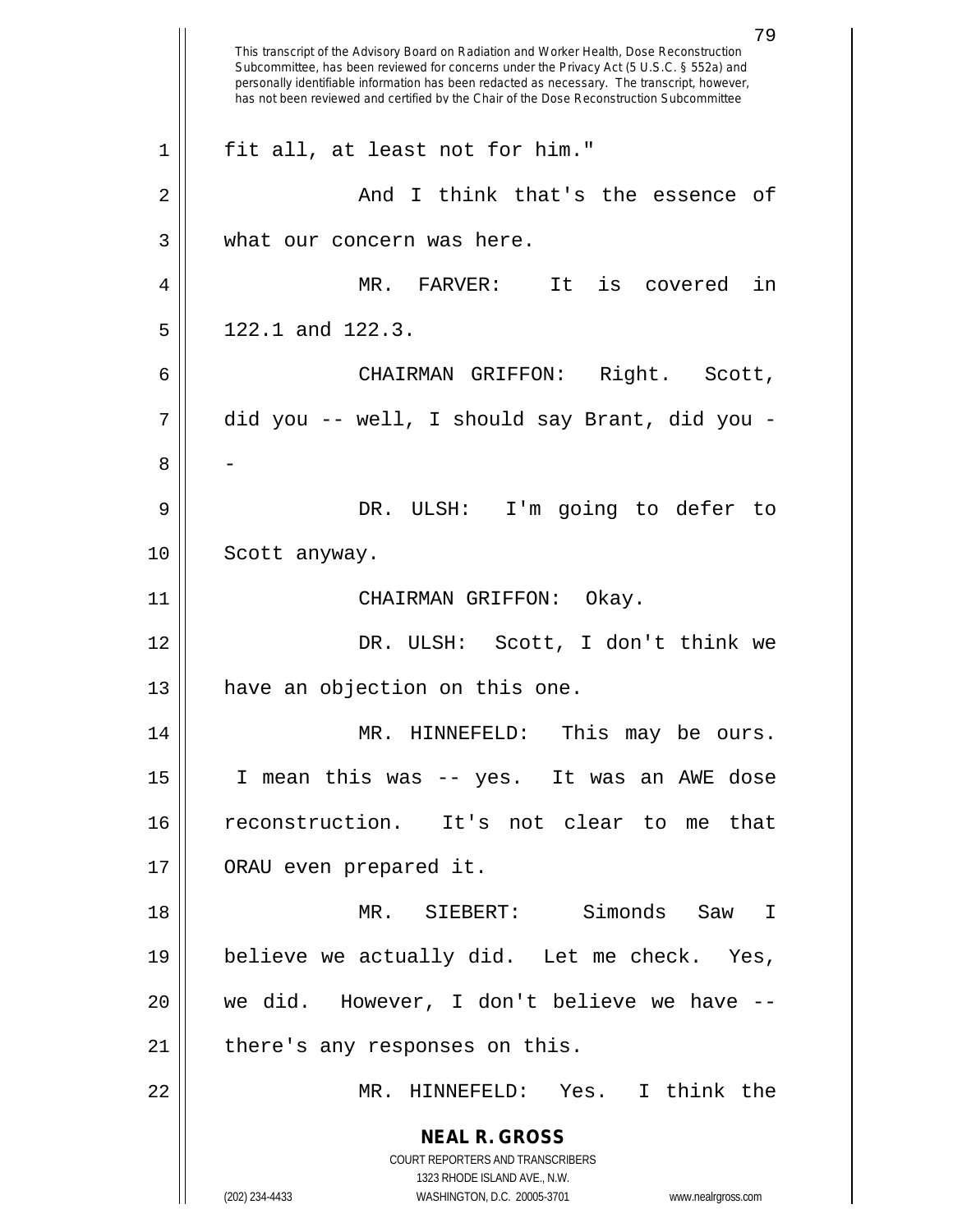**NEAL R. GROSS** COURT REPORTERS AND TRANSCRIBERS 1323 RHODE ISLAND AVE., N.W. (202) 234-4433 WASHINGTON, D.C. 20005-3701 www.nealrgross.com This transcript of the Advisory Board on Radiation and Worker Health, Dose Reconstruction Subcommittee, has been reviewed for concerns under the Privacy Act (5 U.S.C. § 552a) and personally identifiable information has been redacted as necessary. The transcript, however, has not been reviewed and certified by the Chair of the Dose Reconstruction Subcommittee  $1 \parallel$  -- as a general sense, I think we get to this  $2 \parallel$  part at the end of the matrix. There's some  $3 \parallel$  sort of generic mini site profile findings at  $4 \parallel$  the end of 8 -- or 7. 5 MR. SIEBERT: That's in the  $6 \parallel$  eighth. 7 MR. HINNEFELD: Okay, but it's 8 || very similar. I mean the findings are 9 essentially against the site profile and the 10 | exposure rate. 11 CHAIRMAN GRIFFON: The coworker 12 model. 13 MR. HINNEFELD: Yes. 14 CHAIRMAN GRIFFON: It is, for this 15 particular individual. 16 DR. MAURO: But this individual, 17 to bring us to closure, is one more aspect to  $18$  || this particular case that we are left with. 19 CHAIRMAN GRIFFON: Yes. 20 DR. MAURO: And we talked about 21  $\parallel$  this before when I came in. There was thorium  $22$  || exposure also at Simonds Saw, and the approach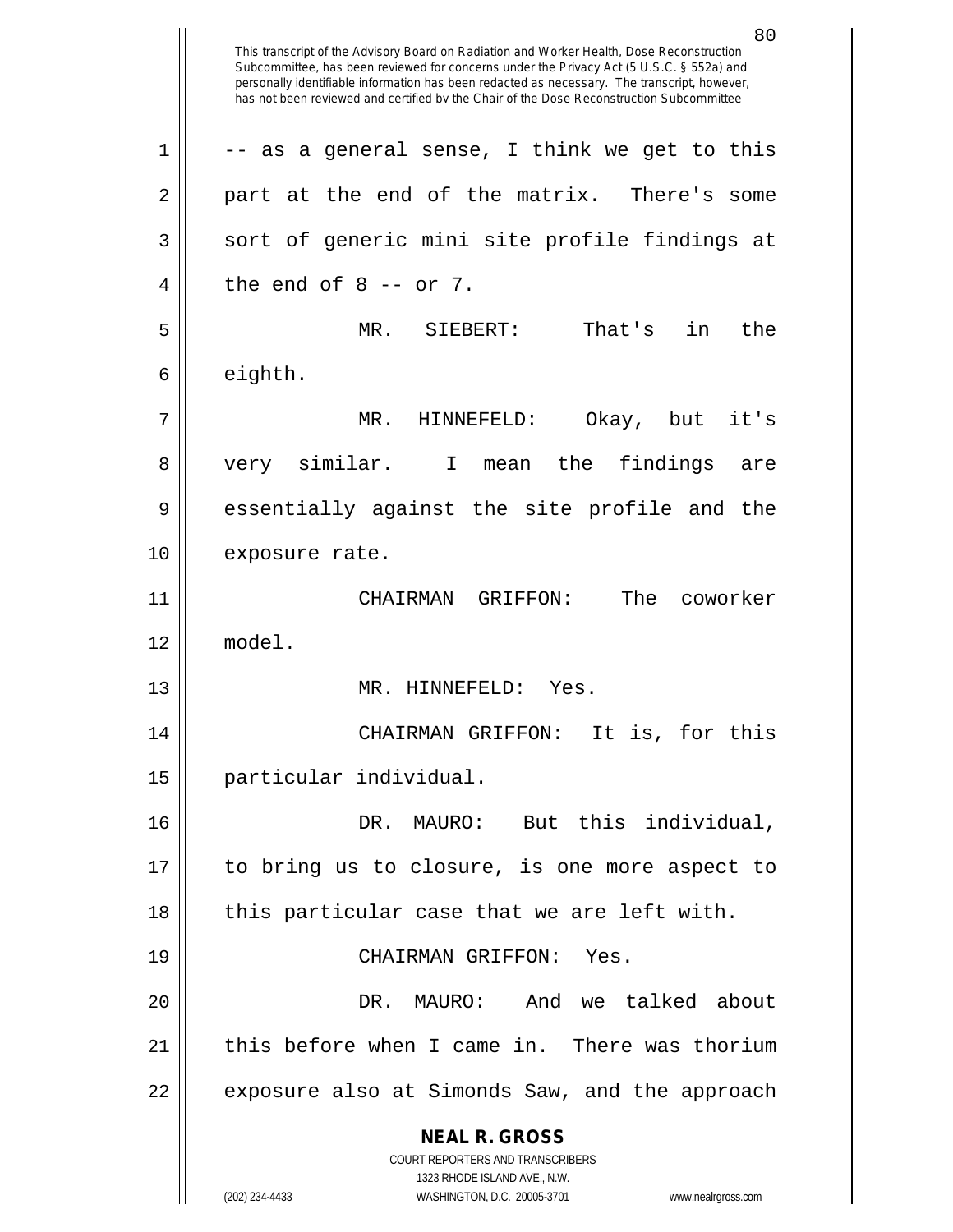| $\mathbf 1$ | used in the exposure matrix was, "Listen, we   |
|-------------|------------------------------------------------|
| 2           | have -- HASL came in, and did a DWE, daily     |
| 3           | wear exposure analysis, of thorium exposures,  |
| 4           | the operation of thorium activities going on." |
| 5           | They did it for one day. Okay,                 |
| 6           | so, they went in there and did a nice job for  |
| 7           | one day, and they came up with the daily       |
| 8           | weighted exposure. Here's the exposure we      |
| 9           | expect people to experience, at least on that  |
| 10          | day.                                           |
| 11          | Now, there were 36 days where                  |
| 12          | thorium was processed at Simonds Saw. So, the  |
| 13          | question I raised was what do you do when you  |
| 14          | have a real nice DWE that represents typical   |
| 15          | exposures, people with you know -- you would   |
| 16          | expect to experience, so, in other words,      |
| 17          | pretty representative of all workers.          |
| 18          | I call this a claimant neutral                 |
| 19          | treatment of the problem, where you're         |
| 20          | assigning this worker the full distribution    |
| 21          | that was generated based on one set of         |
| 22          | measurements taken on one day. In my opinion,  |
|             |                                                |

**NEAL R. GROSS** COURT REPORTERS AND TRANSCRIBERS 1323 RHODE ISLAND AVE., N.W.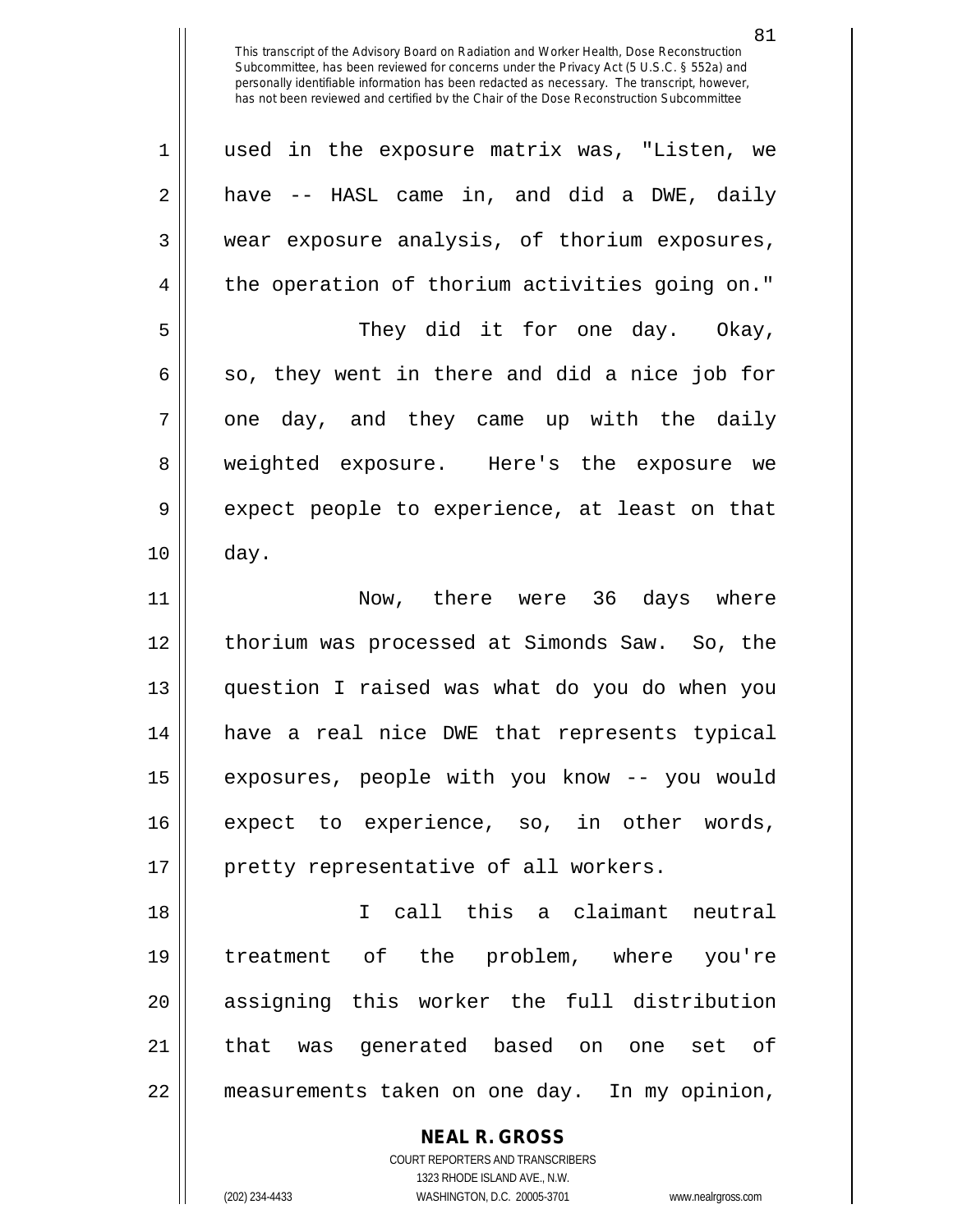| $\mathbf{1}$   | when you only have one day's worth of          |
|----------------|------------------------------------------------|
| $\overline{2}$ | measurements, and want to apply it to one      |
| 3              | particular worker, and you don't know whether  |
| 4              | this guy is at the high end or the low end of  |
| 5              | the distribution, I can't see -- I understand  |
| 6              | why DWE's are done. You want to understand     |
| 7              | what's going on at the site. But then to just  |
| 8              | use the DWE number for that one day, and use a |
| 9              | geometric mean, so there is a real worker,     |
| 10             | there's a 50 percent chance you've             |
| 11             | underestimated his dose because he may not be  |
| 12             | the worker that's right at the geometric mean. |
| 13             | He may be the worker that's at a higher end.   |
| 14             | And that day, that one day, there              |
| 15             | was only -- we don't know where that date fits |
| 16             | in on the 36 days. So, in my opinion, if I     |

 in on the 36 days. So, in my opinion, if I 17 || were doing it, I would say, "You know what? I'm going to push it up a little bit. I'm  $\parallel$  going to use maybe the 84<sup>th</sup> percentile for || this guy." And assume every one of those 36 days that he worked there on thorium, rather | than use geometric mean, I push it harder as

## **NEAL R. GROSS**

COURT REPORTERS AND TRANSCRIBERS 1323 RHODE ISLAND AVE., N.W. (202) 234-4433 WASHINGTON, D.C. 20005-3701 www.nealrgross.com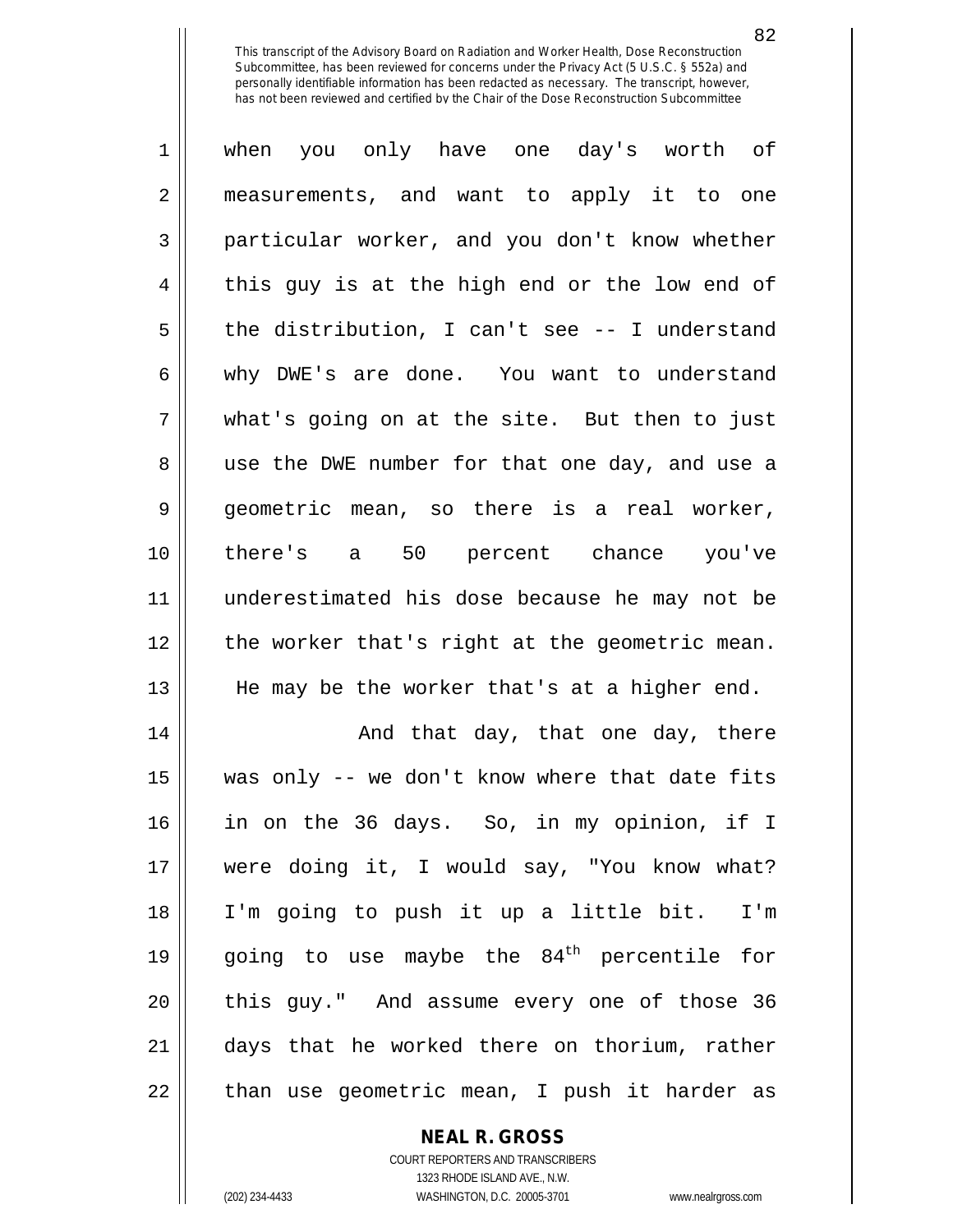**NEAL R. GROSS** COURT REPORTERS AND TRANSCRIBERS 1323 RHODE ISLAND AVE., N.W. 83 This transcript of the Advisory Board on Radiation and Worker Health, Dose Reconstruction Subcommittee, has been reviewed for concerns under the Privacy Act (5 U.S.C. § 552a) and personally identifiable information has been redacted as necessary. The transcript, however, has not been reviewed and certified by the Chair of the Dose Reconstruction Subcommittee  $1 \parallel$  being a way to give a little bit more of the - $2 \parallel -$  well, maybe the 95th percentile. 3 I don't know whether he got the 4 95th percentile every day, 36 days, that's a 5 || little -- that's pushing it. But going with 6  $\parallel$  the  $-$ 7 || MEMBER MUNN: It's not likely. 8 DR. MAURO: Yes, and I agree with 9 || that. But at the same time, using the 10 geometric mean, that tells me you got a 50 11 percent chance that this guy has been 12 underestimated. 13 MEMBER MUNN: You've also got a 50 14 percent chance he's been overestimated. 15 DR. MAURO: That's the truth. 16 Now, what I bring to the Work Group is this is  $17 \parallel$  -- this is a philosophy. If we're going to be 18 || claimant favorable, I consider the approach 19 you used to be claimant neutral. Now, then 20 || the Work Group has to be comfortable in that 21 | philosophy. 22 I believe, based on precedent, you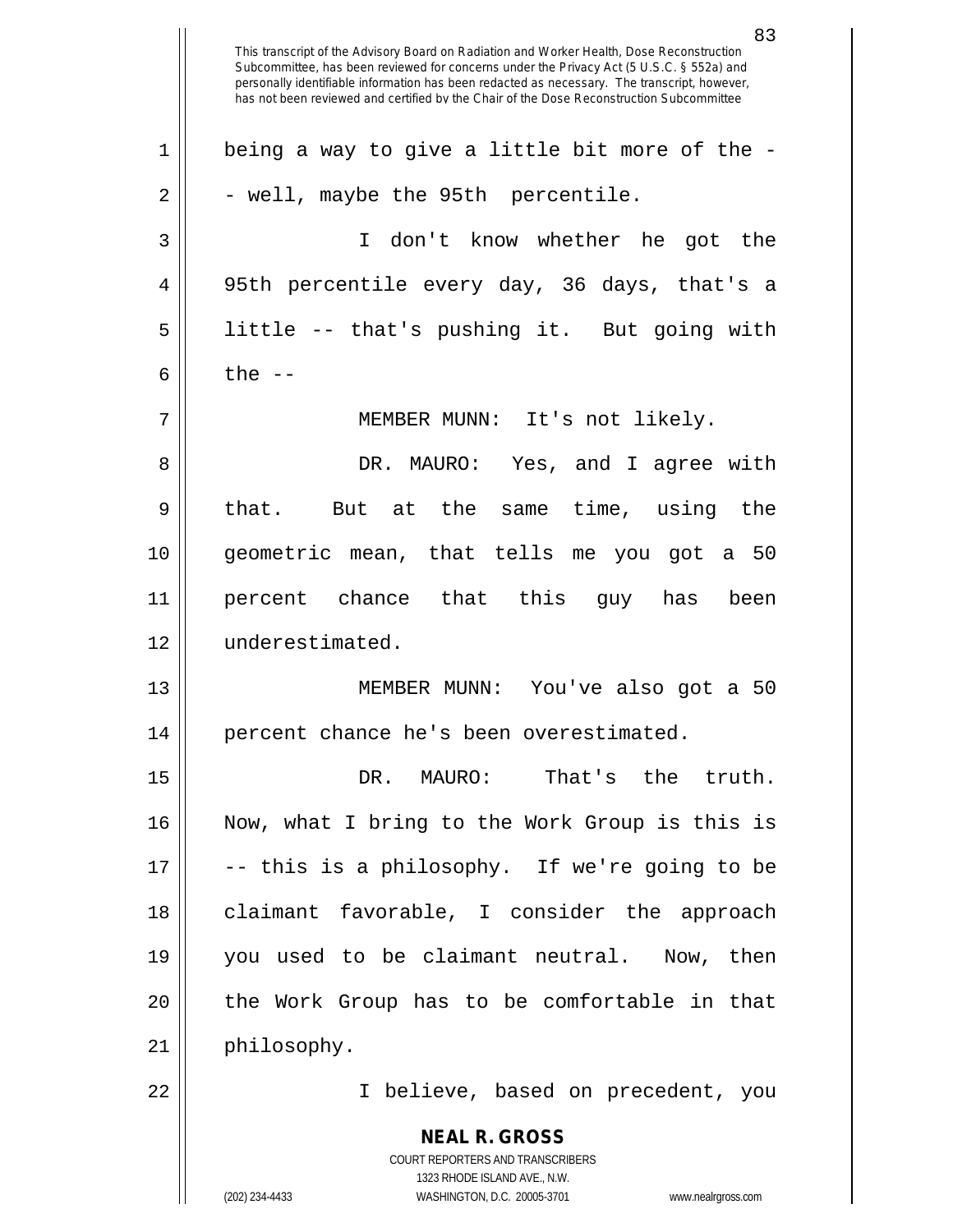84

**NEAL R. GROSS** COURT REPORTERS AND TRANSCRIBERS 1323 RHODE ISLAND AVE., N.W. 1 have been moving in a direction where you're  $2 \parallel$  trying to be more claimant favorable. That's 3 why we see situations where when you're in a 4 || situation like this and not quite sure of 5 whether this guy is a high-end guy or low-end  $6 \parallel$  guy, what you will do is you'll assign to him 7 something closer to the higher end of the 8 distribution, rather than the median. 9 I think that philosophy has been 10 | embraced. 11 CHAIRMAN GRIFFON: Is there a 12 || Simonds Saw site --13 MR. HINNEFELD: There is. There's 14 a Site Profiler. There is not a Site Profile 15 Review. The Site Profile essentially  $16$  || specifies use  $-$ -17 || DR. MAURO: Right. 18 MR. HINNEFELD: So, that's why, in 19 my view, these finding are essentially against  $20$  | the site. 21 DR. MAURO: Against the site,  $22 \parallel$  right. They are.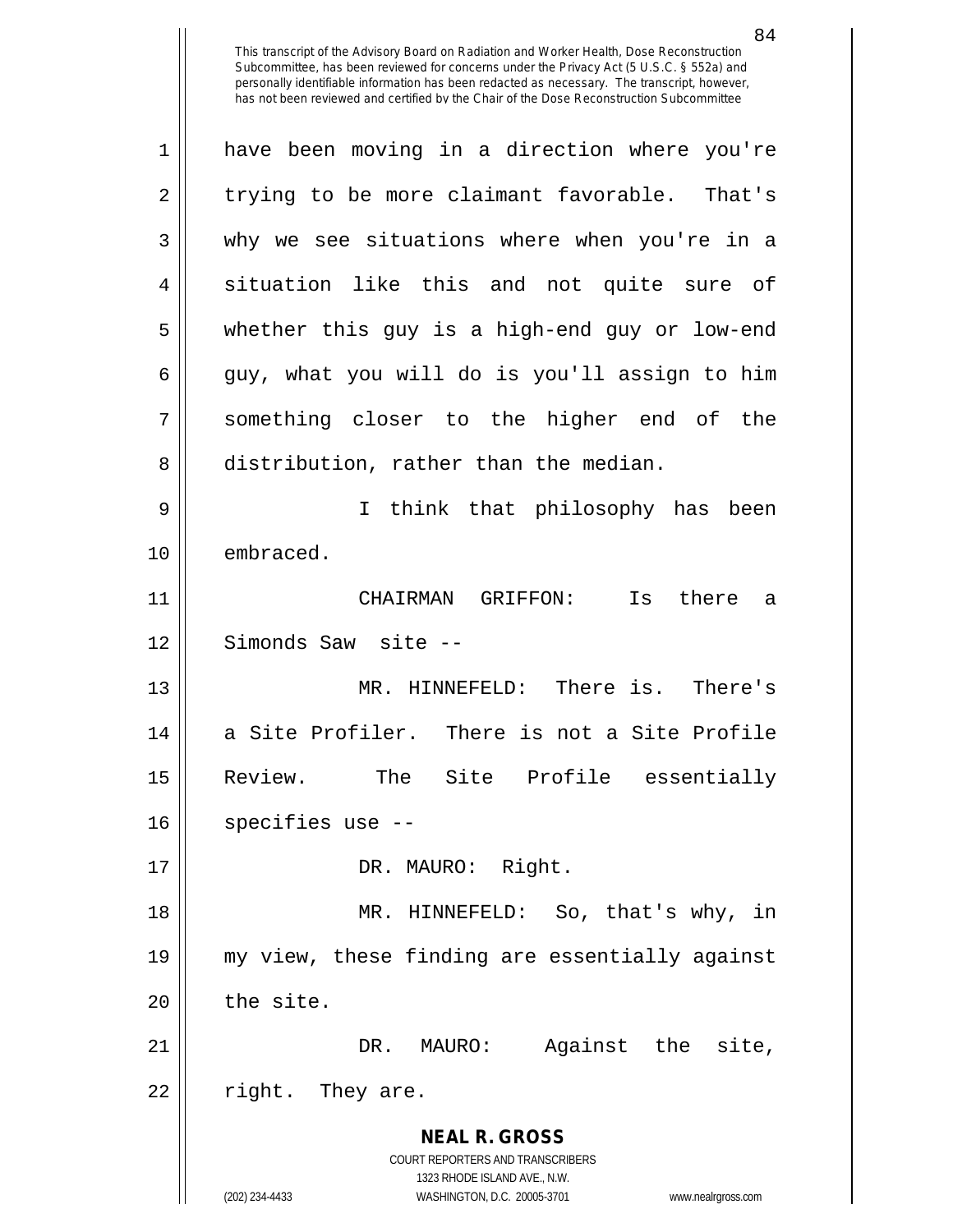**NEAL R. GROSS** COURT REPORTERS AND TRANSCRIBERS 1323 RHODE ISLAND AVE., N.W. (202) 234-4433 WASHINGTON, D.C. 20005-3701 www.nealrgross.com This transcript of the Advisory Board on Radiation and Worker Health, Dose Reconstruction Subcommittee, has been reviewed for concerns under the Privacy Act (5 U.S.C. § 552a) and personally identifiable information has been redacted as necessary. The transcript, however, has not been reviewed and certified by the Chair of the Dose Reconstruction Subcommittee 1 MR. HINNEFELD: It doesn't give 2 | leeway the way John describes. 3 CHAIRMAN GRIFFON: But I'm asking 4 || if we have a Work Group set up for that. 5 MR. HINNEFELD: There is not. 6 DR. MAURO: It's very important. 7 We've never reviewed -- the only review 8 || Simonds Saw got was the result --9 CHAIRMAN GRIFFON: Yes, the result  $10$ 11 || DR. MAURO: Yes, the result of two 12 cases we reviewed. And this issue --13 CHAIRMAN GRIFFON: I seem to 14 remember it was probably on one of the slides  $15$  | of the ones we haven't done yet. 16 | DR. MAURO: We haven't done yet. 17 MR. HINNEFELD: I mean I think 18 arguably, these dose reconstruction reviews 19 || are pretty good reviews. 20 DR. MAURO: And we took a real  $21$  close look at it -- so, I mean of all of the 22 || AWE's that we did of review on the Site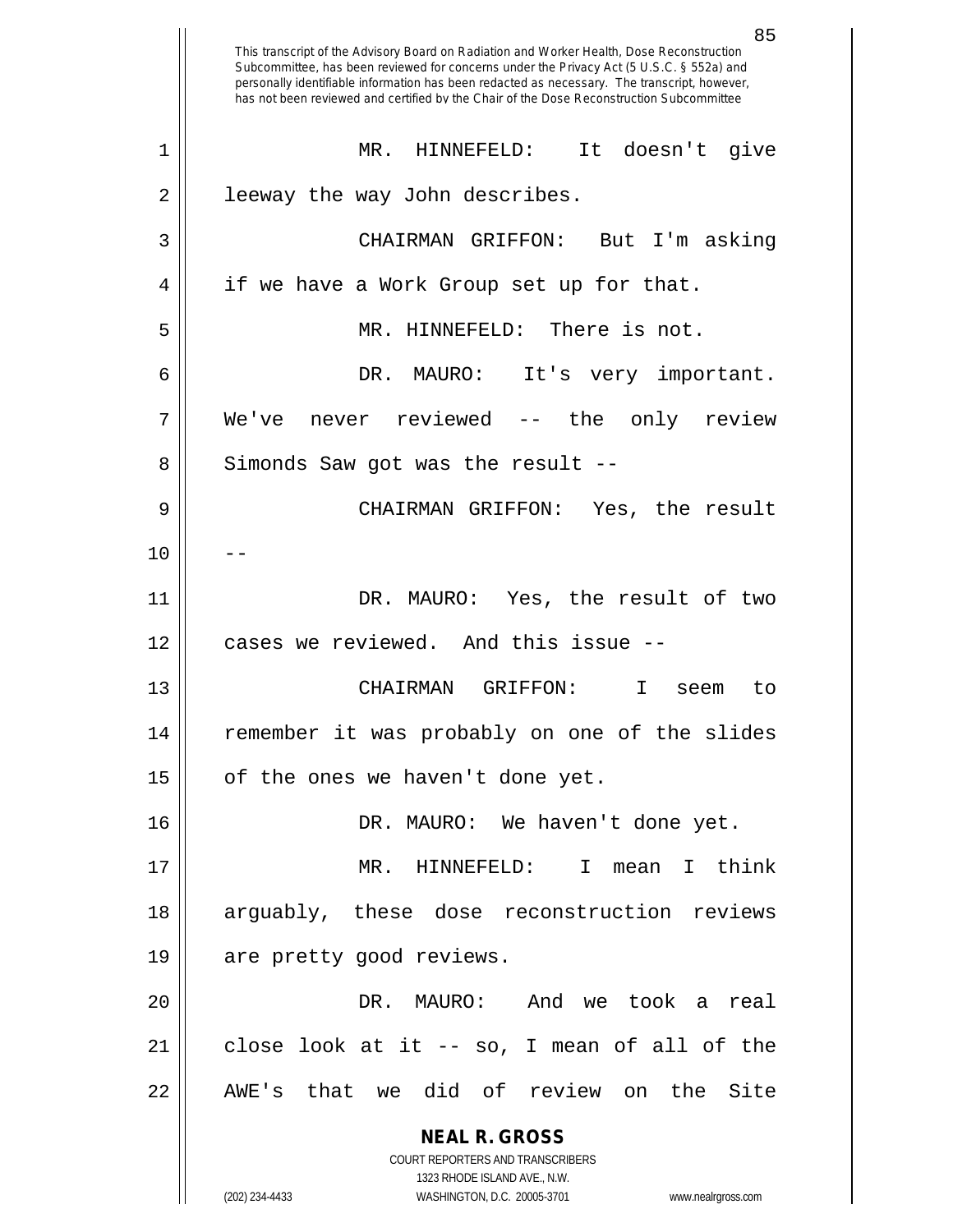**NEAL R. GROSS** COURT REPORTERS AND TRANSCRIBERS 1323 RHODE ISLAND AVE., N.W. 86 This transcript of the Advisory Board on Radiation and Worker Health, Dose Reconstruction Subcommittee, has been reviewed for concerns under the Privacy Act (5 U.S.C. § 552a) and personally identifiable information has been redacted as necessary. The transcript, however, has not been reviewed and certified by the Chair of the Dose Reconstruction Subcommittee 1 || Profile, I would say the one that got the most 2 attention was Simonds Saw because we did do  $3 \parallel$  two cases, and we did the Bethlehem Steel. 4 CHAIRMAN GRIFFON: I guess what 5 I'm getting at is these are obviously broad 6 || issues. Is the coworker model representative 7 || for all workers? 8 MR. HINNEFELD: And this is 9 || something I think we can make some progress on 10 getting a decent response back. Again, 11 there's just so many conflicting activities. 12 That's the point. That's why it hasn't been 13 done. 14 CHAIRMAN GRIFFON: And maybe --  $15$  and I will -- I'm keeping a task list now, 16 || too. Because for the next meeting, I really 17 would emphasize to NIOSH and SC&A, if it comes  $18$  || up, that we weren't --19 || MR. HINNEFELD: On the same step. 20 CHAIRMAN GRIFFON: Right. We 21 could keep track of these. Okay, so, with  $22 \parallel$  that, it goes for 122.3 as well. That remains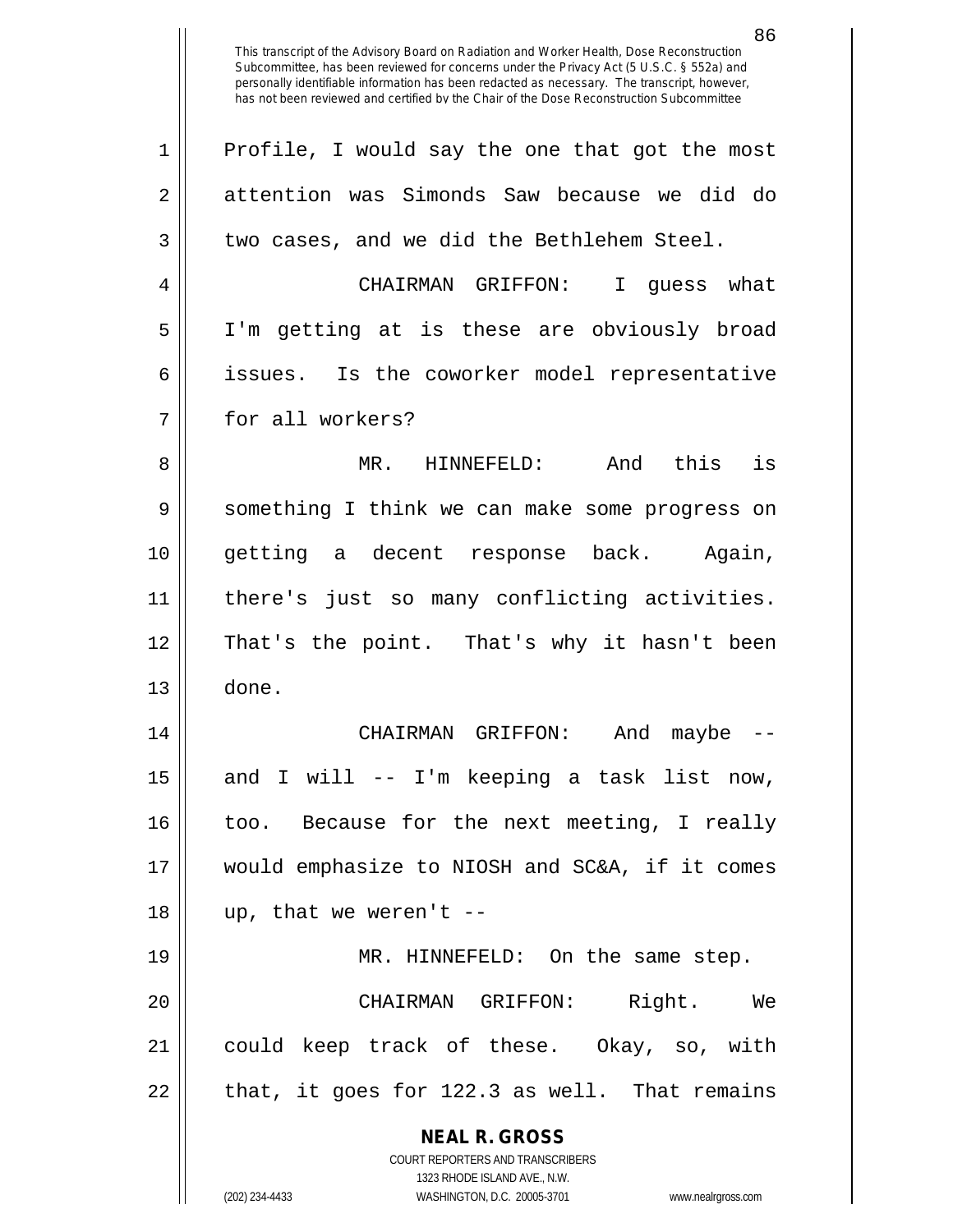**NEAL R. GROSS** COURT REPORTERS AND TRANSCRIBERS 1323 RHODE ISLAND AVE., N.W. (202) 234-4433 WASHINGTON, D.C. 20005-3701 www.nealrgross.com This transcript of the Advisory Board on Radiation and Worker Health, Dose Reconstruction Subcommittee, has been reviewed for concerns under the Privacy Act (5 U.S.C. § 552a) and personally identifiable information has been redacted as necessary. The transcript, however, has not been reviewed and certified by the Chair of the Dose Reconstruction Subcommittee 1 an open item for NIOSH, same site. The next  $2 \parallel$  one I have is 122.7. Would that be the same? 3 || That's the thorium, right? 4 MR. HINNEFELD: That's the  $5 \parallel$  thorium, yes. 6 CHAIRMAN GRIFFON: Okay, okay. 7 MR. FARVER: Was that still open? 8 DR. MAURO: Yes, for the same 9 || reason. Oh, yes. One of the things that came 10 out of the last meeting was NIOSH was going to 11 provide SC&A with the HASL data, which gave 12 the DWE data, and I have to say we try to 13 track it down. Sometimes it's hard for us. 14 You may have provided it to us, but we 15 couldn't find it. 16 || Now, I would also argue that when 17 we do get it, we certainly could look at it, 18 but I don't know if it's going to change 19 anything. It's really a philosophical -- we  $20$  || could take a look at it though. 21 CHAIRMAN GRIFFON: I'll put that  $22$  || on the action to NIOSH to provide.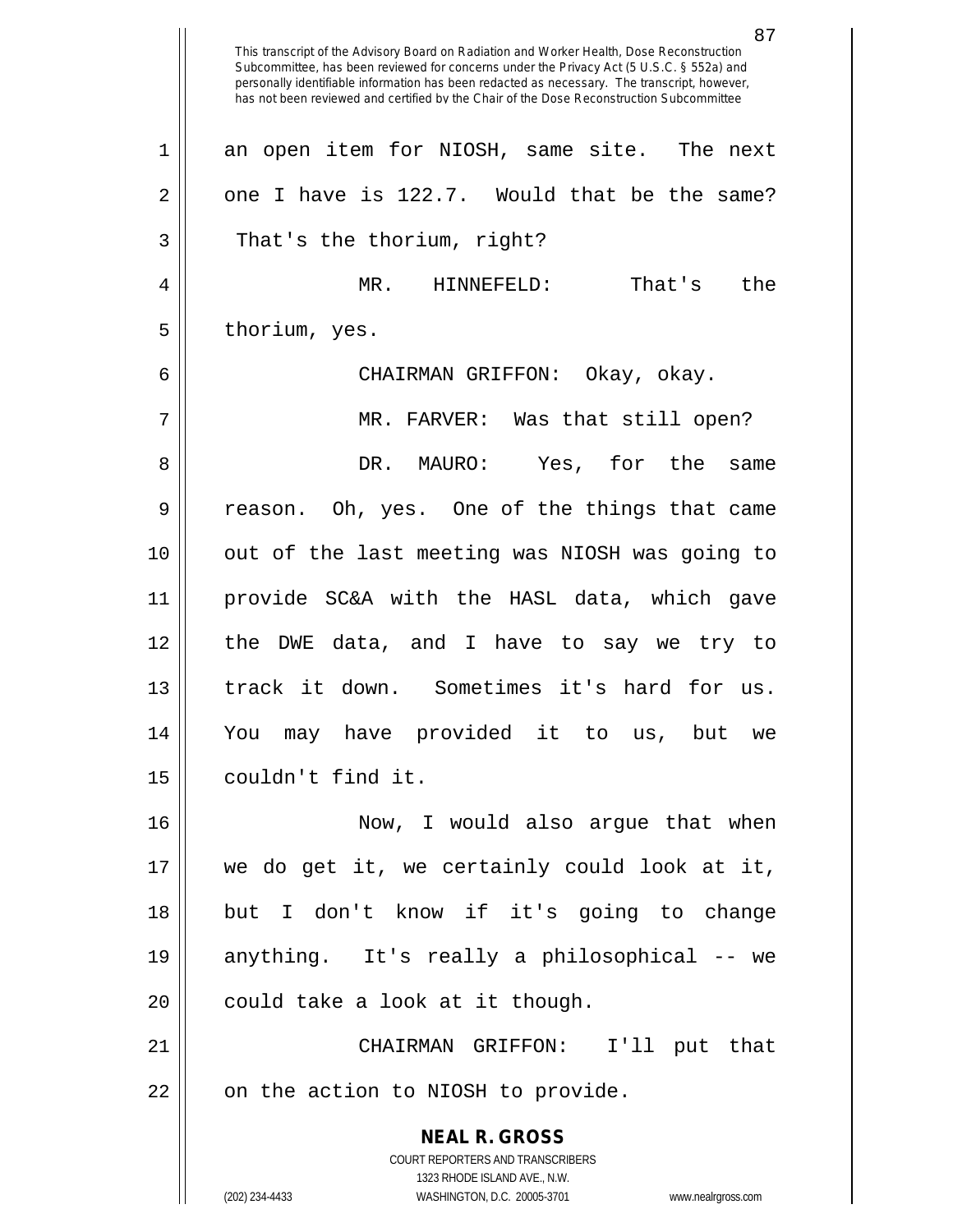**NEAL R. GROSS** COURT REPORTERS AND TRANSCRIBERS 1323 RHODE ISLAND AVE., N.W. (202) 234-4433 WASHINGTON, D.C. 20005-3701 www.nealrgross.com 88 This transcript of the Advisory Board on Radiation and Worker Health, Dose Reconstruction Subcommittee, has been reviewed for concerns under the Privacy Act (5 U.S.C. § 552a) and personally identifiable information has been redacted as necessary. The transcript, however, has not been reviewed and certified by the Chair of the Dose Reconstruction Subcommittee 1 DR. MAURO: So, we do have the  $2 \parallel$  ball  $-$ 3 CHAIRMAN GRIFFON: It may be a 4 matter of just giving us the site -- the 5 || reference notes. If it's in the site research  $6 \parallel$  data already, yes.  $7 \parallel$  DR. ULSH: So, that one was -- $8 \parallel$  this particular case was finding 122.1, 122.3  $9 \parallel$  and 122.7? 10 CHAIRMAN GRIFFON: Correct. 11 MR. HINNEFELD: Yes. There are a 12 couple of them on here that are -- there are a 13 couple of findings that are resuspension 14 findings. There are a couple that are 15 ingestion findings. 16 DR. MAURO: Yes, and those are 17 | separate. 18 MR. HINNEFELD: They're generic. 19 That's a generic thing. 20 CHAIRMAN GRIFFON: And then I'm  $21$  | going down a ways here to, what, 125.9? 22 MEMBER MUNN: Looks like it.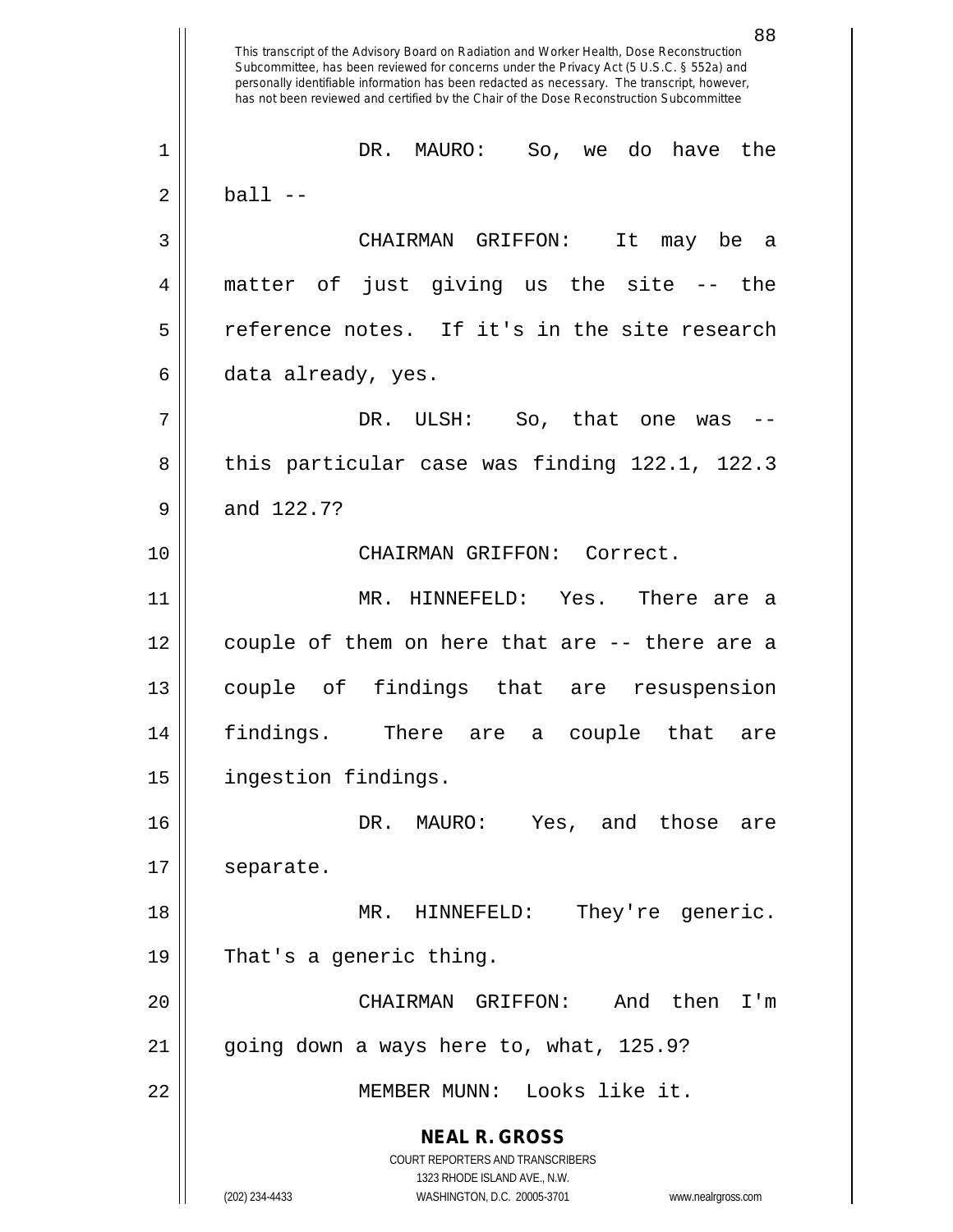**NEAL R. GROSS** COURT REPORTERS AND TRANSCRIBERS 1323 RHODE ISLAND AVE., N.W. (202) 234-4433 WASHINGTON, D.C. 20005-3701 www.nealrgross.com This transcript of the Advisory Board on Radiation and Worker Health, Dose Reconstruction Subcommittee, has been reviewed for concerns under the Privacy Act (5 U.S.C. § 552a) and personally identifiable information has been redacted as necessary. The transcript, however, has not been reviewed and certified by the Chair of the Dose Reconstruction Subcommittee 1 MR. FARVER: Let me clarify what's 2 || going on here. The employee's file contained  $3 \parallel$  incident slips where bioassay was in question,  $4 \parallel$  but those dates did not match the bioassays in  $5 \parallel$  the bioassay data. It raised the question why  $6 \parallel$  don't they match, or close? 7 CHAIRMAN GRIFFON: Any progress on 8 | that one? 9 || MR. HINNEFELD: I don't think so. 10 Do you know of anything? 11 DR. ULSH: I don't know of 12 anything. 13 MR. SIEBERT: That's correct. 14 There hasn't been anything on our side yet. 15 CHAIRMAN GRIFFON: Do you have any 16 questions today, Scott, or any -- is it clear 17 what the question is from SC&A? 18 MR. SIEBERT: Yes, yes. I think 19 we know. There just hasn't been any motion 20 forward. 21 CHAIRMAN GRIFFON: Okay, that's 22 || fine. Just making sure we have laid out the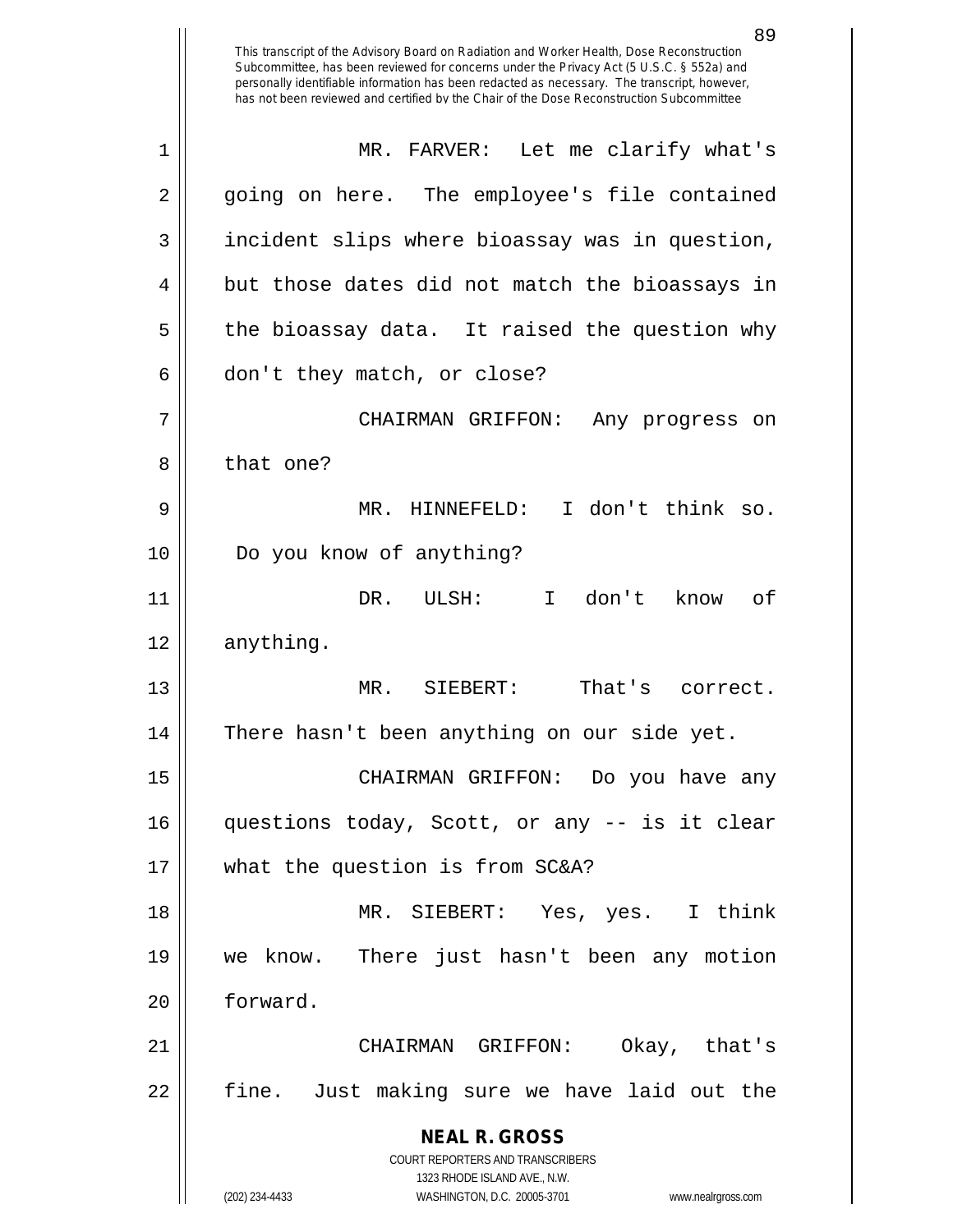| $\mathbf 1$ | problem adequately. All right, moving on.                           |
|-------------|---------------------------------------------------------------------|
| 2           | I'm editing the matrix, because I know if I                         |
| 3           | don't do it now, it won't get done. 127.8                           |
| 4           | remains a NIOSH action item -- fission product                      |
| 5           | dose from whole body counting data, when data                       |
| 6           | is all or less than MDA. That's what I have.                        |
| 7           | MR. SIEBERT: This is still the                                      |
| 8           | usual discussion of OTIB-54 as it can pertain                       |
| 9           | to whole body counts.                                               |
| 10          | CHAIRMAN GRIFFON: Is this more of                                   |
| 11          | an OTIB-54 generic issue at this point?                             |
| 12          | MR. SIEBERT: I believe so.                                          |
| 13          | CHAIRMAN GRIFFON: Yes, okay. I                                      |
| 14          | mean does it -- does -- I should ask like we                        |
| 15          | always ask. Would the outcome affect this                           |
| 16          | case? I mean is this -- I think we're talking                       |
| 17          |                                                                     |
| 18          | DR. MAURO: Oh, you mean the PoC?                                    |
| 19          | CHAIRMAN GRIFFON: Yes, as far as                                    |
| 20          | contributing to the overall outcome of the                          |
| 21          | case, I think it's probably marginal error. I                       |
| 22          | don't know, I should ask. Does anybody know                         |
|             | <b>NEAL R. GROSS</b><br><b>COURT REPORTERS AND TRANSCRIBERS</b>     |
|             | 1323 RHODE ISLAND AVE., N.W.                                        |
|             | (202) 234-4433<br>WASHINGTON, D.C. 20005-3701<br>www.nealrgross.com |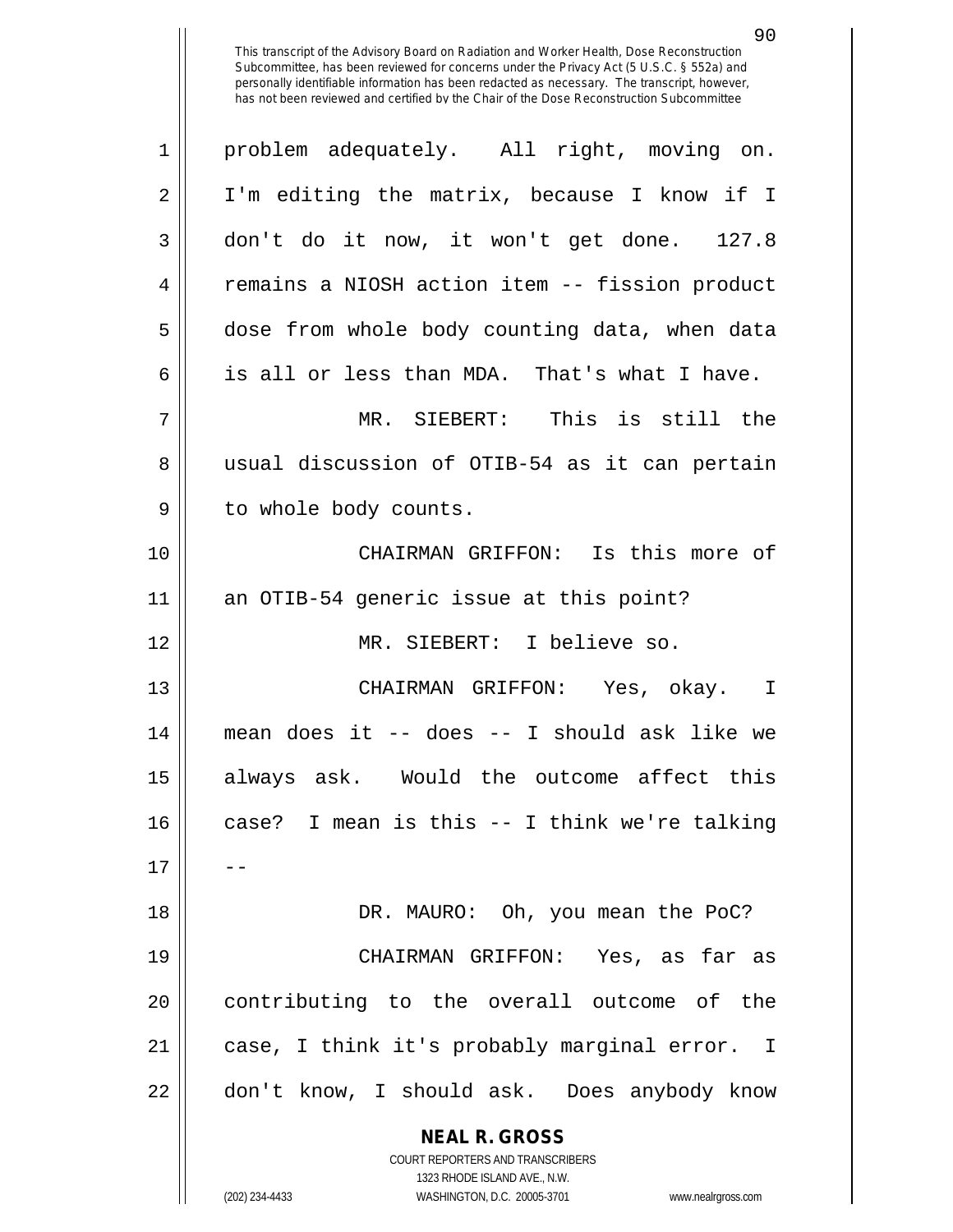**NEAL R. GROSS** COURT REPORTERS AND TRANSCRIBERS 1323 RHODE ISLAND AVE., N.W. (202) 234-4433 WASHINGTON, D.C. 20005-3701 www.nealrgross.com 91 This transcript of the Advisory Board on Radiation and Worker Health, Dose Reconstruction Subcommittee, has been reviewed for concerns under the Privacy Act (5 U.S.C. § 552a) and personally identifiable information has been redacted as necessary. The transcript, however, has not been reviewed and certified by the Chair of the Dose Reconstruction Subcommittee  $1 \parallel$  that before I close it out completely? 2 || MR. HINNEFELD: I don't know. 3 DR. MAURO: Do we know the PoC? 4 Do we have the case? Give us a second. As a  $5 \parallel$  rule, we're talking about the change in the 6 mix of radionuclides, you're assuming that  $7 \parallel$  representative of the whole body count. 8 MR. HINNEFELD: Yes. 9 MEMBER MUNN: Yes. 10 DR. MAURO: Oh, yes, 46.9 is up 11 there. The internal dose is not a big 12 contributor though. So, in a funny sort of  $13 \parallel$  place. 14 || MR. HINNEFELD: Yes. 15 DR. MAURO: We have a high PoC,  $16$  but the internal dose is not the big player. 17 MR. HINNEFELD: What was the 18 cancer? What was the -- 19 || MR. FARVER: Breast. 20 MR. HINNEFELD: Breast cancer. You 21 won't get much to the breast from internal 22 dose.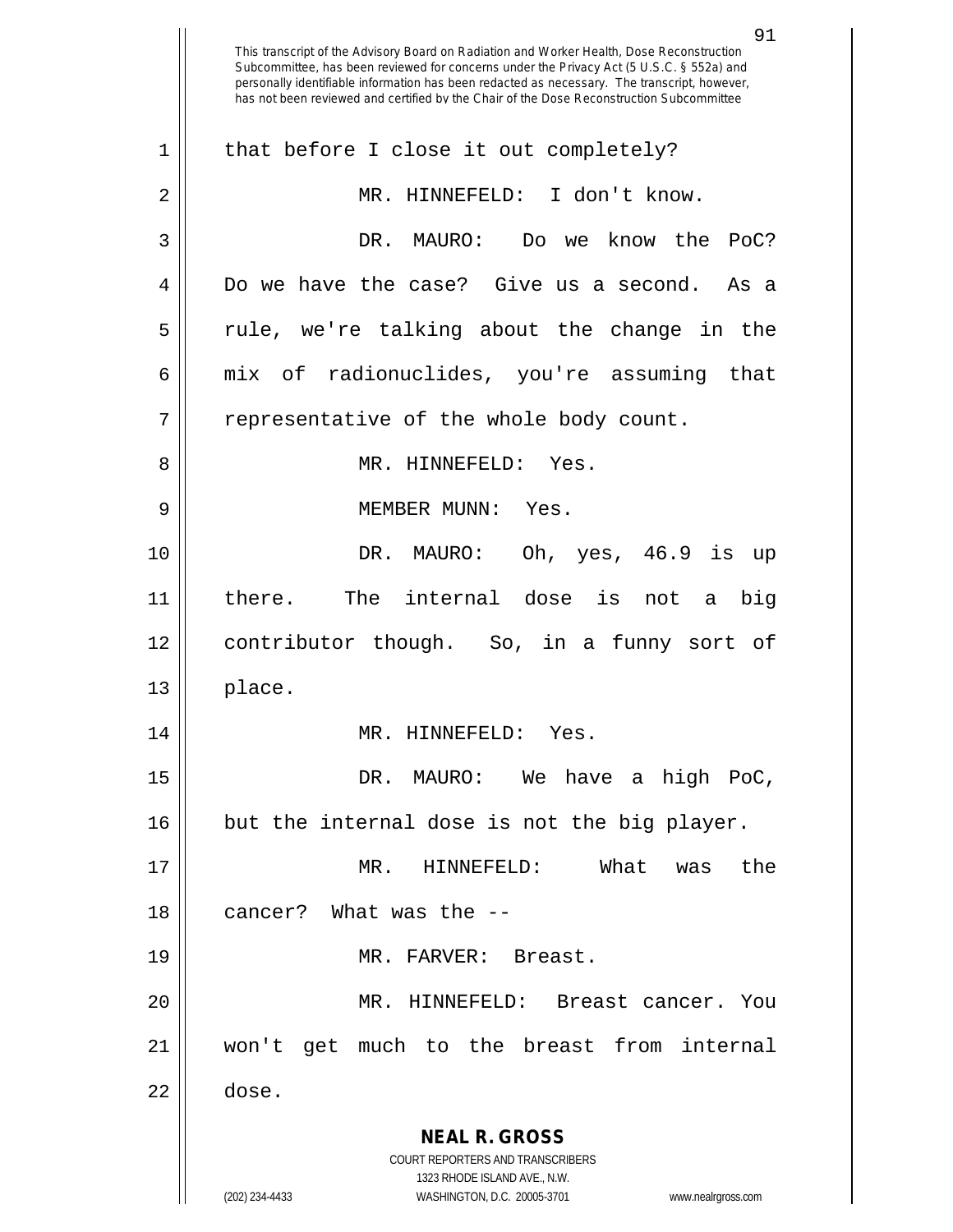**NEAL R. GROSS** COURT REPORTERS AND TRANSCRIBERS 1323 RHODE ISLAND AVE., N.W. (202) 234-4433 WASHINGTON, D.C. 20005-3701 www.nealrgross.com This transcript of the Advisory Board on Radiation and Worker Health, Dose Reconstruction Subcommittee, has been reviewed for concerns under the Privacy Act (5 U.S.C. § 552a) and personally identifiable information has been redacted as necessary. The transcript, however, has not been reviewed and certified by the Chair of the Dose Reconstruction Subcommittee 1 CHAIRMAN GRIFFON: Given the  $2 \parallel$  evidence that we shipped it to TIB-54 for 3 discussion -- 4 DR. MAURO: My intuition -- yes. 5 I don't think this change in mix because of  $6 \parallel$  this discussion of OTIB-54 is going to really 7 move the PoC too much because the contribution 8 of internal is so small compared to 9 || externally. 10 MEMBER MUNN: Yes. 11 CHAIRMAN GRIFFON: Brant, did you 12 | have something? 13 DR. ULSH: Well, are we saying now 14 that we're going to shift that over to the 15 | Procedures group? 16 CHAIRMAN GRIFFON: Yes. 17 || DR. ULSH: Or close it here? 18 MEMBER MUNN: It's already 19 happened. 20 CHAIRMAN GRIFFON: And the 21 || Procedures already have that anyway. So, it's  $22 \parallel$  closed on this matrix. Okay, 127.10, this is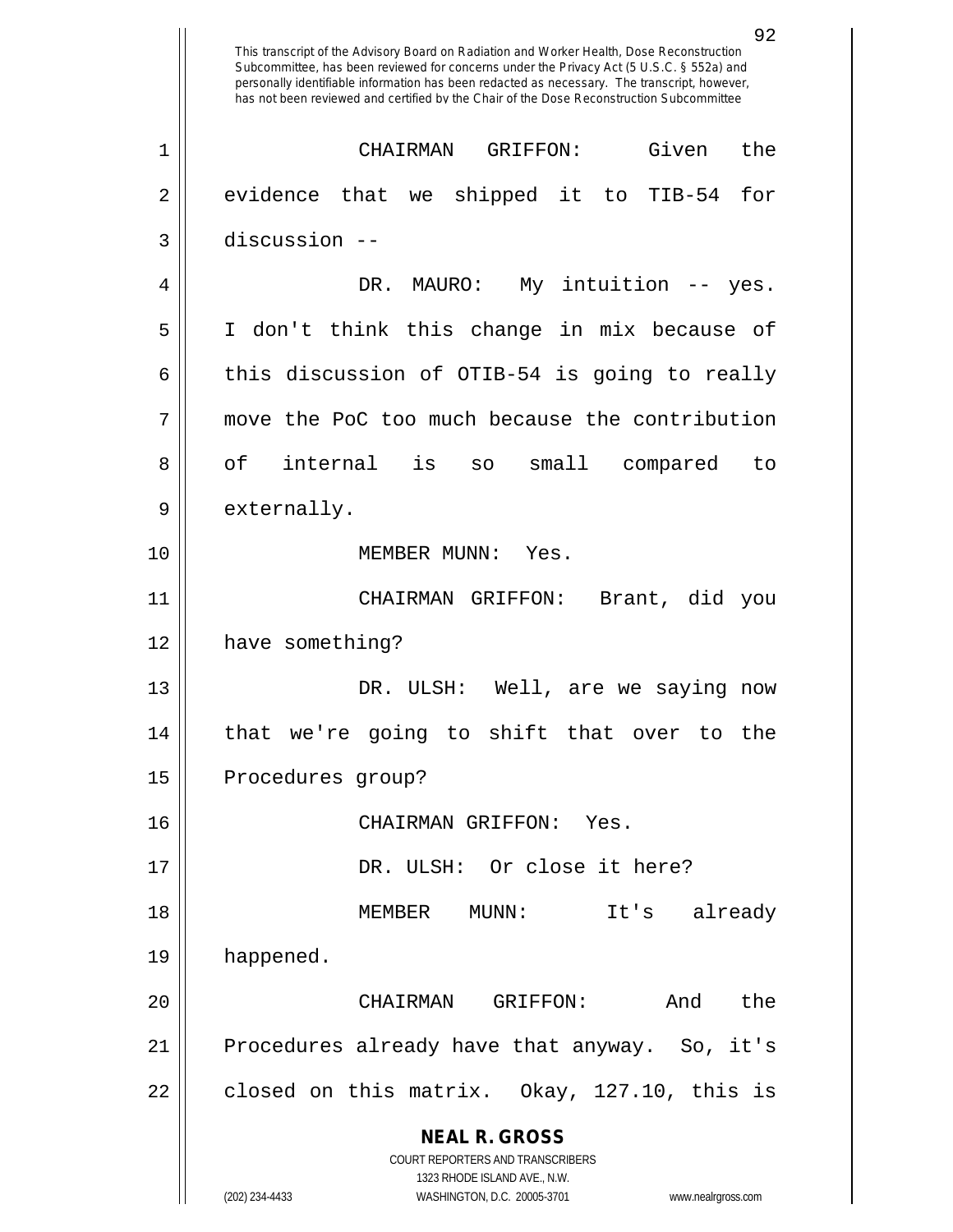**NEAL R. GROSS** COURT REPORTERS AND TRANSCRIBERS 1323 RHODE ISLAND AVE., N.W. (202) 234-4433 WASHINGTON, D.C. 20005-3701 www.nealrgross.com This transcript of the Advisory Board on Radiation and Worker Health, Dose Reconstruction Subcommittee, has been reviewed for concerns under the Privacy Act (5 U.S.C. § 552a) and personally identifiable information has been redacted as necessary. The transcript, however, has not been reviewed and certified by the Chair of the Dose Reconstruction Subcommittee  $1 \parallel$  the same case, and it's again internal dose --2 MS. BEHLING: This is Kathy 3 Behling. I'm sorry, I just joined you. I 4 didn't get back on the line in time. And 5 you're on 127.10? 6 MR. KATZ: Yes, Kathy. 7 MS. BEHLING: I'm sorry. I did 8 || look at this. In fact, I think this was an  $9 \parallel$  SC&A response that was needed. And in this 10 particular case, I went back into the -- the 11 EE's records, and the technical basis 12 document, and NIOSH's calculations and 13 response, and I do believe that they are 14 indicating here that they used ruthenium-106 15 for their calculation, and that founds this 16 particular case. 17 I do agree with them, after going 18 || back and really scrutinizing over all of these 19 | records again. 20 CHAIRMAN GRIFFON: Okay, I'll 21 | close that out then. 22 MR. SIEBERT: So, that was closing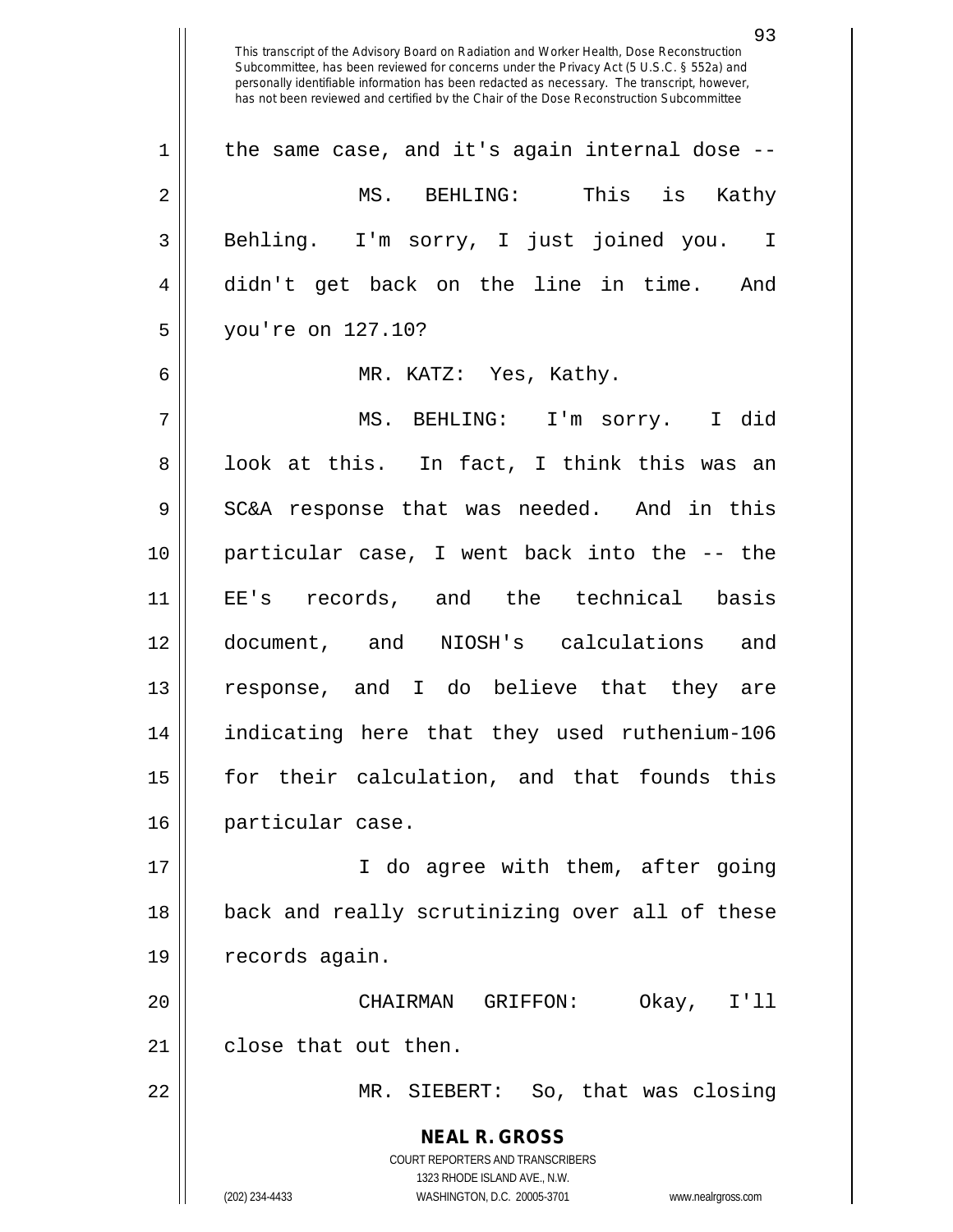|                | 94<br>This transcript of the Advisory Board on Radiation and Worker Health, Dose Reconstruction<br>Subcommittee, has been reviewed for concerns under the Privacy Act (5 U.S.C. § 552a) and<br>personally identifiable information has been redacted as necessary. The transcript, however,<br>has not been reviewed and certified by the Chair of the Dose Reconstruction Subcommittee |
|----------------|-----------------------------------------------------------------------------------------------------------------------------------------------------------------------------------------------------------------------------------------------------------------------------------------------------------------------------------------------------------------------------------------|
| $\mathbf{1}$   | out .10 as well?                                                                                                                                                                                                                                                                                                                                                                        |
| $\overline{2}$ | CHAIRMAN GRIFFON: Yes.                                                                                                                                                                                                                                                                                                                                                                  |
| 3              | MR. SIEBERT:<br>Thank you.                                                                                                                                                                                                                                                                                                                                                              |
| 4              | CHAIRMAN GRIFFON:<br>$.11$ ,<br>And<br>rust                                                                                                                                                                                                                                                                                                                                             |
| 5              | sample monitoring.                                                                                                                                                                                                                                                                                                                                                                      |
| 6              | MS. BEHLING: I believe NIOSH was                                                                                                                                                                                                                                                                                                                                                        |
| 7              | going to follow up on --                                                                                                                                                                                                                                                                                                                                                                |
| 8              | CHAIRMAN GRIFFON: Yes.                                                                                                                                                                                                                                                                                                                                                                  |
| 9              | -- potential<br>MS. BEHLING:<br>radon                                                                                                                                                                                                                                                                                                                                                   |
| 10             | exposure -- or radium exposure.                                                                                                                                                                                                                                                                                                                                                         |
| 11             | CHAIRMAN GRIFFON: Radium.                                                                                                                                                                                                                                                                                                                                                               |
| 12             | MS. BEHLING: Radium.                                                                                                                                                                                                                                                                                                                                                                    |
| 13             | don't<br>think<br>MR.<br>HINNEFELD:<br>$\mathsf{T}$                                                                                                                                                                                                                                                                                                                                     |
| 14             | we've got anything more.                                                                                                                                                                                                                                                                                                                                                                |
| 15             | CHAIRMAN GRIFFON: I think I                                                                                                                                                                                                                                                                                                                                                             |
| 16             | recollect this case when we were -- possibly                                                                                                                                                                                                                                                                                                                                            |
| 17             | the individual could've been confused.<br>It                                                                                                                                                                                                                                                                                                                                            |
| 18             | could've been a spirometery test or something.                                                                                                                                                                                                                                                                                                                                          |
| 19             | You know, something else other than a --                                                                                                                                                                                                                                                                                                                                                |
| 20             | Yes, something<br>MR. HINNEFELD:                                                                                                                                                                                                                                                                                                                                                        |
| 21             | breath monitored.                                                                                                                                                                                                                                                                                                                                                                       |
| 22             | CHAIRMAN GRIFFON: Right.                                                                                                                                                                                                                                                                                                                                                                |
|                | <b>NEAL R. GROSS</b><br>COURT REPORTERS AND TRANSCRIBERS<br>1323 RHODE ISLAND AVE., N.W.<br>(202) 234-4433<br>WASHINGTON, D.C. 20005-3701<br>www.nealrgross.com                                                                                                                                                                                                                         |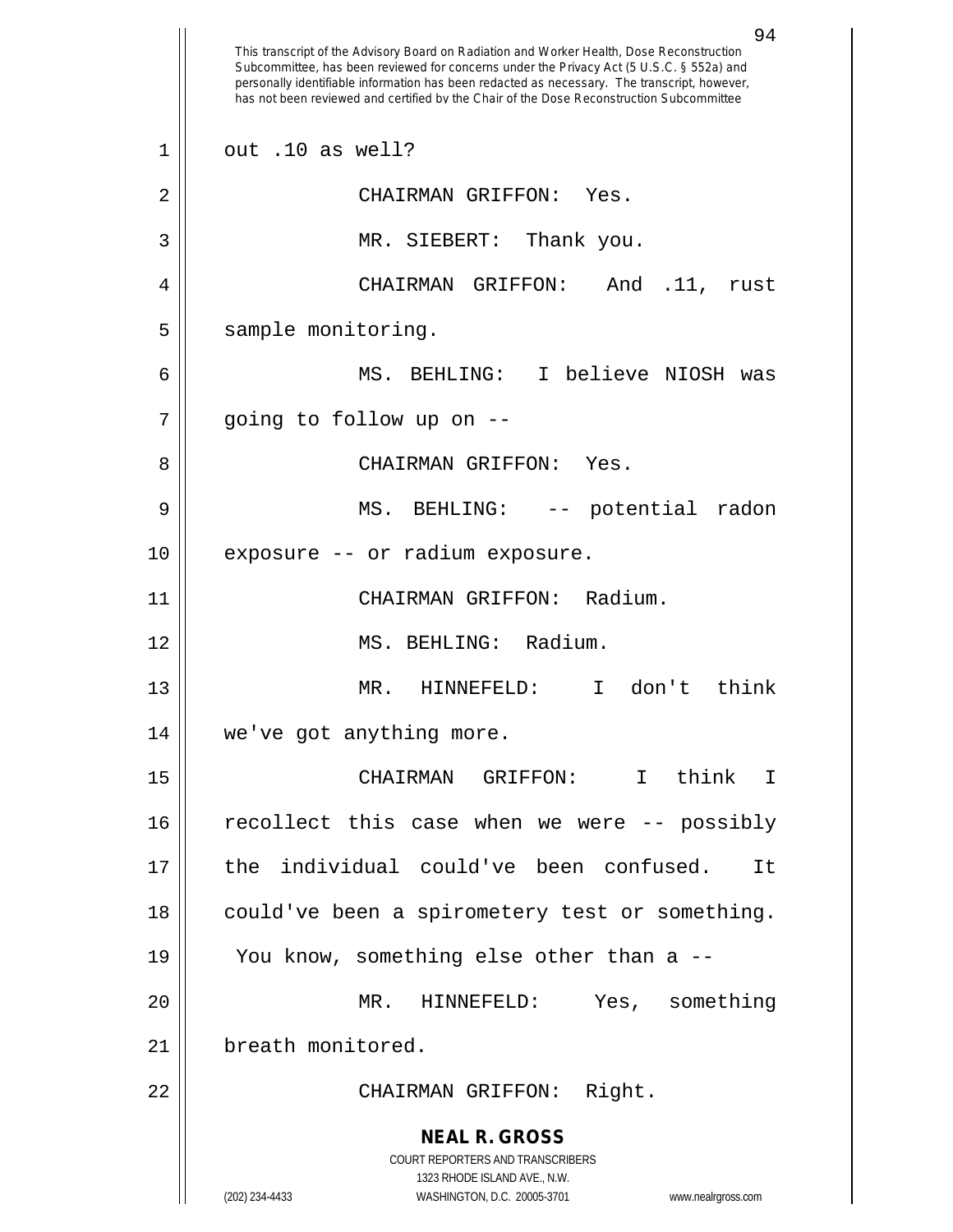**NEAL R. GROSS** COURT REPORTERS AND TRANSCRIBERS 95 This transcript of the Advisory Board on Radiation and Worker Health, Dose Reconstruction Subcommittee, has been reviewed for concerns under the Privacy Act (5 U.S.C. § 552a) and personally identifiable information has been redacted as necessary. The transcript, however, has not been reviewed and certified by the Chair of the Dose Reconstruction Subcommittee 1 || MR. HINNEFELD: A breath monitor 2 | for radium exposure is pretty uncommon. 3 CHAIRMAN GRIFFON: Right. I just 4 wanted to verify that this site couldn't have 5 || had that kind of exposure, and then we could 6 close it out. 7 || MR. HINNEFELD: Right. 8 CHAIRMAN GRIFFON: Yes. 9 MR. SIEBERT: If I recall 10 correctly, this is employment in basically 11 like the `80s and `90s. So, that would be 12 more surprising. 13 CHAIRMAN GRIFFON: Other than the 14 later years too, yes. That would be  $15$  surprising. What was the site again? 16 || MR. SIEBERT: Hanford. 17 CHAIRMAN GRIFFON: Hanford. I 18 mean if you could just pull the thread on that 19 a little bit, there was no radon breath 20 monitoring done at Hanford in those -- that 21 time frame, then I think we can put this 22 || aside. Right, Doug?

1323 RHODE ISLAND AVE., N.W.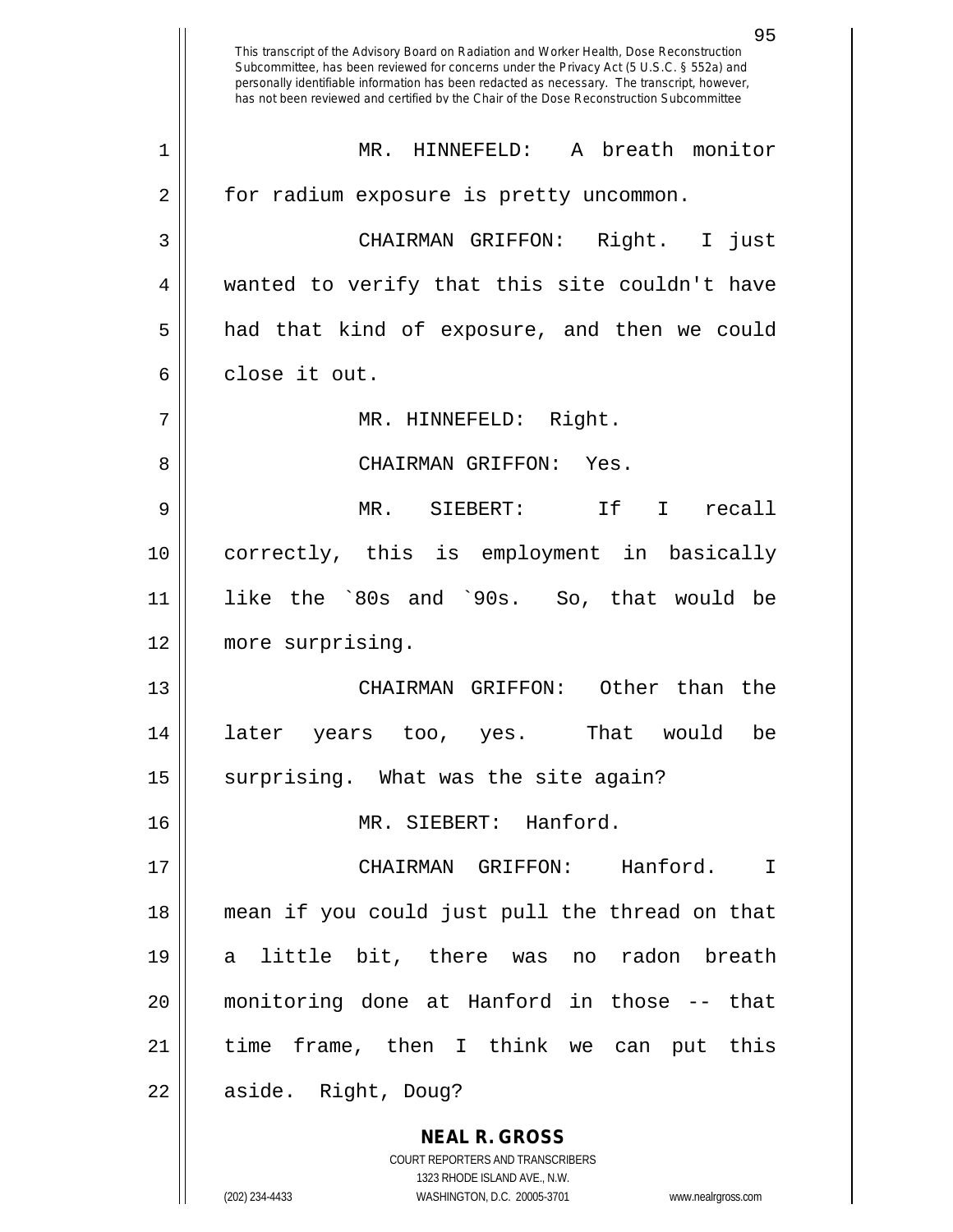|    | 96<br>This transcript of the Advisory Board on Radiation and Worker Health, Dose Reconstruction<br>Subcommittee, has been reviewed for concerns under the Privacy Act (5 U.S.C. § 552a) and<br>personally identifiable information has been redacted as necessary. The transcript, however,<br>has not been reviewed and certified by the Chair of the Dose Reconstruction Subcommittee |
|----|-----------------------------------------------------------------------------------------------------------------------------------------------------------------------------------------------------------------------------------------------------------------------------------------------------------------------------------------------------------------------------------------|
| 1  | MR. FARVER: Yes.                                                                                                                                                                                                                                                                                                                                                                        |
| 2  | Okay.<br>CHAIRMAN GRIFFON:<br>So,                                                                                                                                                                                                                                                                                                                                                       |
| 3  | we'll hold off for now.                                                                                                                                                                                                                                                                                                                                                                 |
| 4  | MEMBER<br>It's probably<br>MUNN :<br>more                                                                                                                                                                                                                                                                                                                                               |
| 5  | important with the --                                                                                                                                                                                                                                                                                                                                                                   |
| 6  | MS.<br>BEHLING:<br>$\mathbf{I}$<br>think actually                                                                                                                                                                                                                                                                                                                                       |
| 7  | goes back to 1955 through `89.<br>this<br>case                                                                                                                                                                                                                                                                                                                                          |
| 8  | Hanford and PNNL.                                                                                                                                                                                                                                                                                                                                                                       |
| 9  | $\degree$ 55?<br>That's back<br>MR. HINNEFELD:                                                                                                                                                                                                                                                                                                                                          |
| 10 | in the early --                                                                                                                                                                                                                                                                                                                                                                         |
| 11 | MR. SIEBERT:<br>Yes, you're right.                                                                                                                                                                                                                                                                                                                                                      |
| 12 | I'm sorry. It goes through later on, but it                                                                                                                                                                                                                                                                                                                                             |
| 13 | does start early.                                                                                                                                                                                                                                                                                                                                                                       |
| 14 | CHAIRMAN GRIFFON: Well, I guess                                                                                                                                                                                                                                                                                                                                                         |
| 15 | the follow up is the same. Is there a source                                                                                                                                                                                                                                                                                                                                            |
| 16 | of exposure for this individual?                                                                                                                                                                                                                                                                                                                                                        |
| 17 | MEMBER MUNN: Well, the key really                                                                                                                                                                                                                                                                                                                                                       |
| 18 | is how much of it --                                                                                                                                                                                                                                                                                                                                                                    |
| 19 | CHAIRMAN GRIFFON: Well, yes. But                                                                                                                                                                                                                                                                                                                                                        |
| 20 | if there was none, then that sort of negates                                                                                                                                                                                                                                                                                                                                            |
| 21 | any further follow up, right? All right, so                                                                                                                                                                                                                                                                                                                                             |
| 22 | it remains a NIOSH action item. I'll move to                                                                                                                                                                                                                                                                                                                                            |
|    | <b>NEAL R. GROSS</b>                                                                                                                                                                                                                                                                                                                                                                    |
|    | COURT REPORTERS AND TRANSCRIBERS<br>1323 RHODE ISLAND AVE., N.W.                                                                                                                                                                                                                                                                                                                        |
|    | (202) 234-4433<br>WASHINGTON, D.C. 20005-3701<br>www.nealrgross.com                                                                                                                                                                                                                                                                                                                     |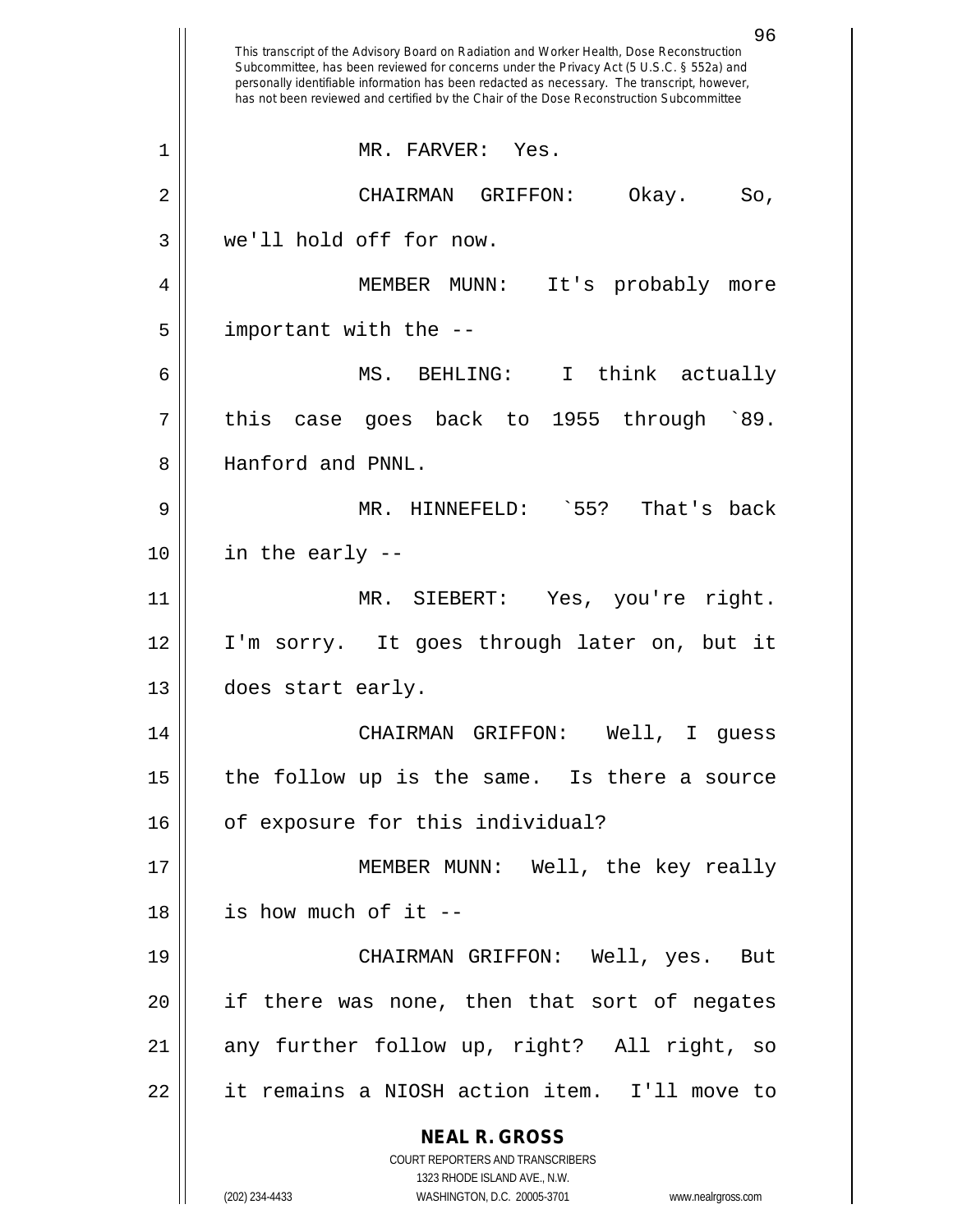$1 \parallel 129.5.$ 

| $\overline{2}$ | MS. BEHLING: 129.5 is again this                                                                                                                                       |
|----------------|------------------------------------------------------------------------------------------------------------------------------------------------------------------------|
| 3              | again this fission product issue. And what we                                                                                                                          |
| 4              | were questioning is this individual receives a                                                                                                                         |
| 5              | whole body count, and NIOSH uses a                                                                                                                                     |
| 6              | radionuclide chooser spreadsheet, and selects                                                                                                                          |
| 7              | the highest radionuclide -- the radionuclide                                                                                                                           |
| 8              | that gives the highest dose, and we were just                                                                                                                          |
| 9              | -- have been questioning for quite some time                                                                                                                           |
| 10             | now if they're going to look into also                                                                                                                                 |
| 11             | assessing doses for other fission products                                                                                                                             |
| 12             | that the individual might've been exposed to.                                                                                                                          |
| 13             | CHAIRMAN GRIFFON: Is there -- I                                                                                                                                        |
| 14             | think this is again referring back to TIB-54                                                                                                                           |
| 15             | Procedures Subcommittee, and thus the reason                                                                                                                           |
| 16             | to keep it open here. Again, my question of                                                                                                                            |
| 17             | how -- what's the PoC and the other --                                                                                                                                 |
| 18             | MS. BEHLING: Okay, but I thought                                                                                                                                       |
| 19             | OTIB-54 mainly addresses urinalysis. Am I                                                                                                                              |
| 20             | wrong on that?                                                                                                                                                         |
| 21             | CHAIRMAN GRIFFON: No, I thought                                                                                                                                        |
| 22             | Scott just said --                                                                                                                                                     |
|                | <b>NEAL R. GROSS</b><br><b>COURT REPORTERS AND TRANSCRIBERS</b><br>1323 RHODE ISLAND AVE., N.W.<br>(202) 234-4433<br>WASHINGTON, D.C. 20005-3701<br>www.nealrgross.com |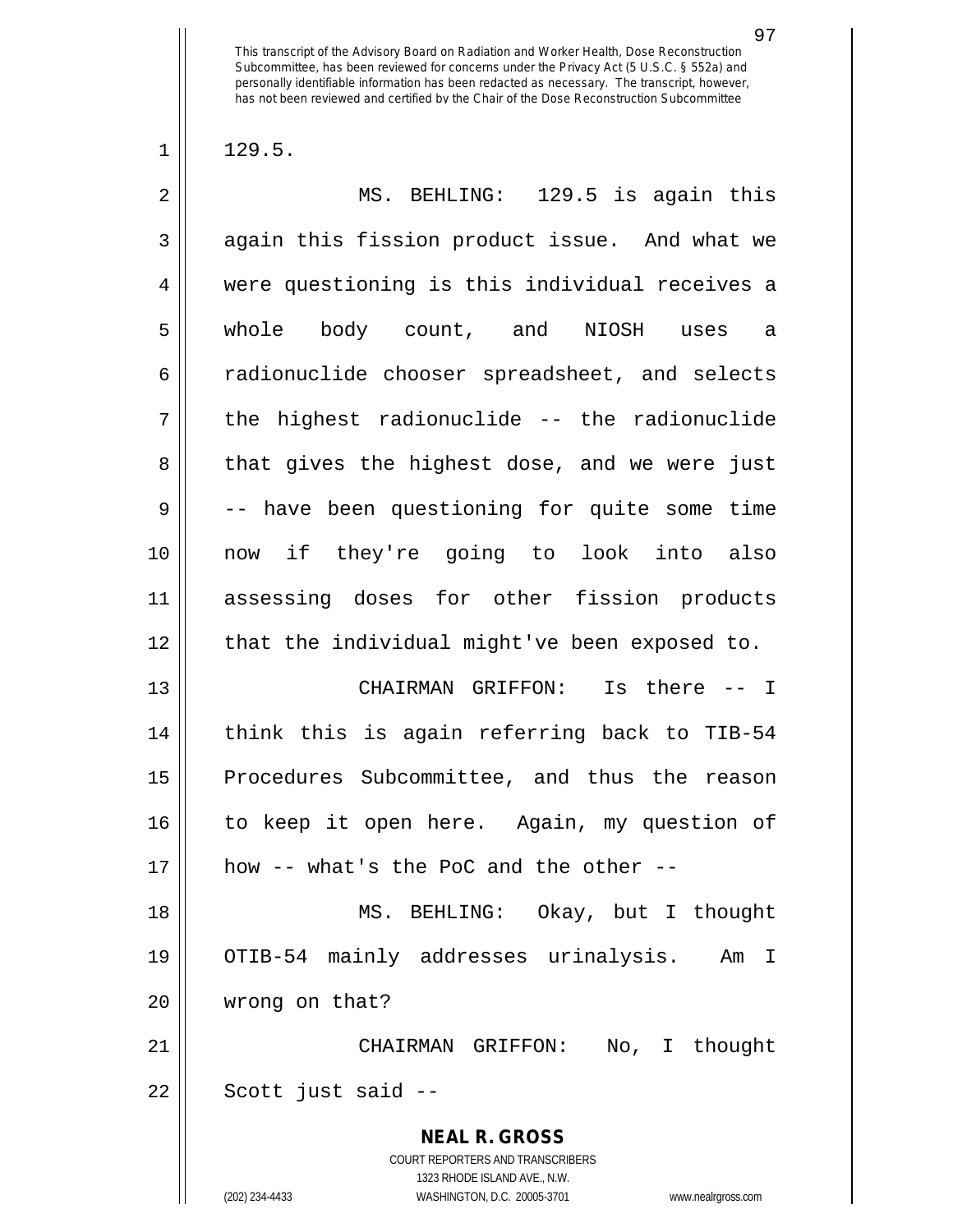| $1 \parallel$ | MR. SIEBERT: Yes. That's the                          |
|---------------|-------------------------------------------------------|
|               | $2\parallel$ outstanding thing we have discussing is  |
|               | $3 \parallel$ whether it can be applied to whole body |
|               | 4   counting, and whether it should be.               |

 MS. BEHLING: Well, it can be. 6 || It's just not written that way. I mean it gives ratios. And so, the ratios stand 8 Tegardless of whether you're starting with: urinalysis or whole body count. But we just haven't taken the step yet of writing it. The primary concern was cesium-137 would be the nuclide. You'd probably want to key off of || but that is often positive because of fallout levels.

15 || The Contract Contract And So, that would artificially elevate the other nuclides. And so, that's the issue that we need to deal with in applying it to whole body count. Okay, and I'm sorry if you had this discussion before | and I didn't hear it.

 CHAIRMAN GRIFFON: That's all  $22 \parallel$  right.

> **NEAL R. GROSS** COURT REPORTERS AND TRANSCRIBERS 1323 RHODE ISLAND AVE., N.W.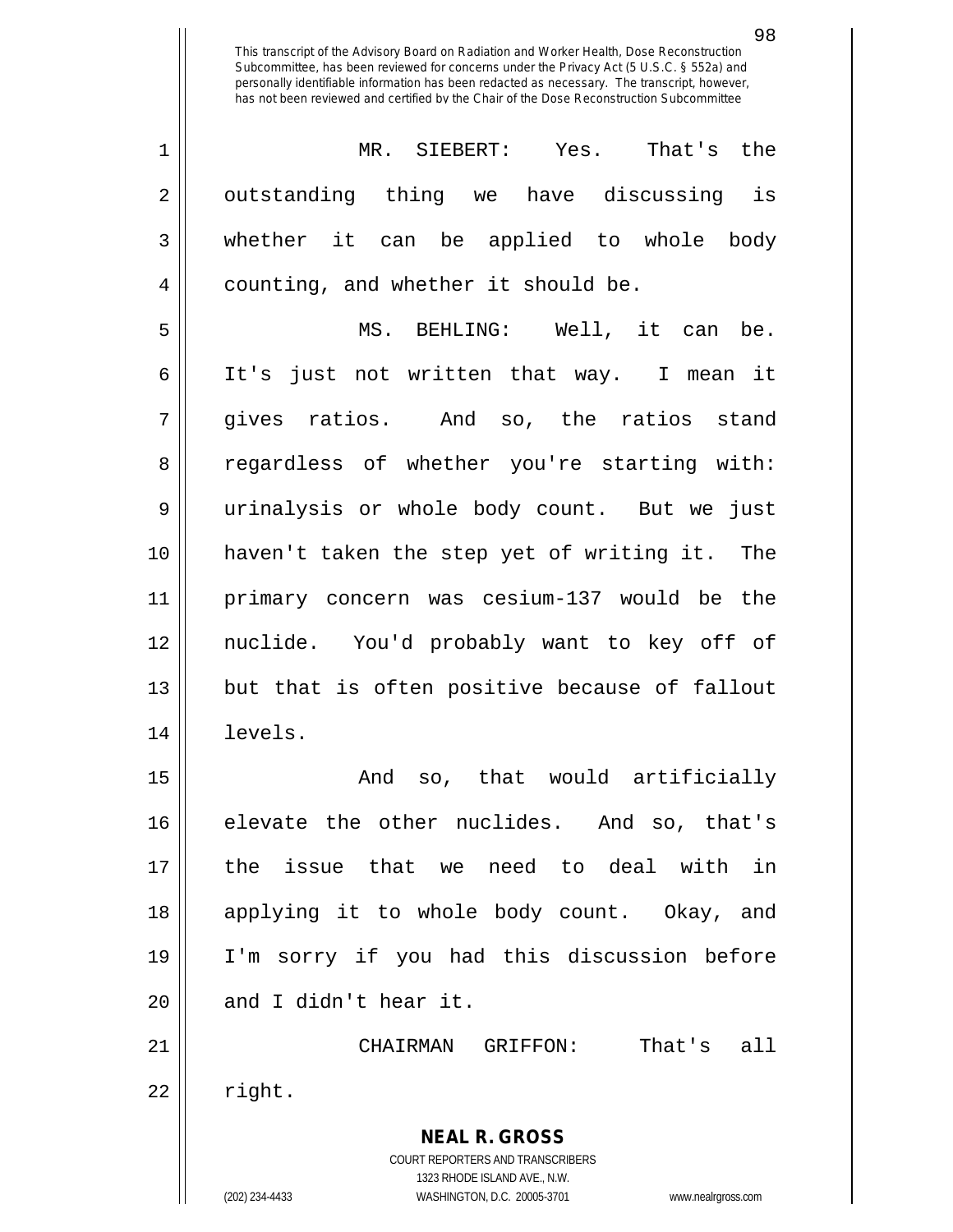**NEAL R. GROSS** COURT REPORTERS AND TRANSCRIBERS 1323 RHODE ISLAND AVE., N.W. (202) 234-4433 WASHINGTON, D.C. 20005-3701 www.nealrgross.com 99 This transcript of the Advisory Board on Radiation and Worker Health, Dose Reconstruction Subcommittee, has been reviewed for concerns under the Privacy Act (5 U.S.C. § 552a) and personally identifiable information has been redacted as necessary. The transcript, however, has not been reviewed and certified by the Chair of the Dose Reconstruction Subcommittee 1 MS. BEHLING: But we didn't on  $2 \parallel$  this call. 3 CHAIRMAN GRIFFON: I think as the 4 generic issue, it can be brought up. It can  $5 \parallel$  be further disused in Procedures, I believe. 6 MR. FARVER: Yes, PoC is 37 7 | percent. 8 CHAIRMAN GRIFFON: Thirty-seven 9 || percent. What kind of a cancer? 10 MR. FARVER: Prostate-pancreatic. 11 CHAIRMAN GRIFFON: Okay. So, 12 we'll defer this one to Wanda. 13 MEMBER MUNN: Now, if we can get 14 TIB-54 closed in Procedures, are you going to 15 || pick up on that while you are sitting there 16 Mark? 17 MR. HINNEFELD: I thought we're 18 | closing it. 19 CHAIRMAN GRIFFON: Once we defer -  $20$ 21 MR. HINNEFELD: Well, the rules 22 || for doing this reconstruction are far more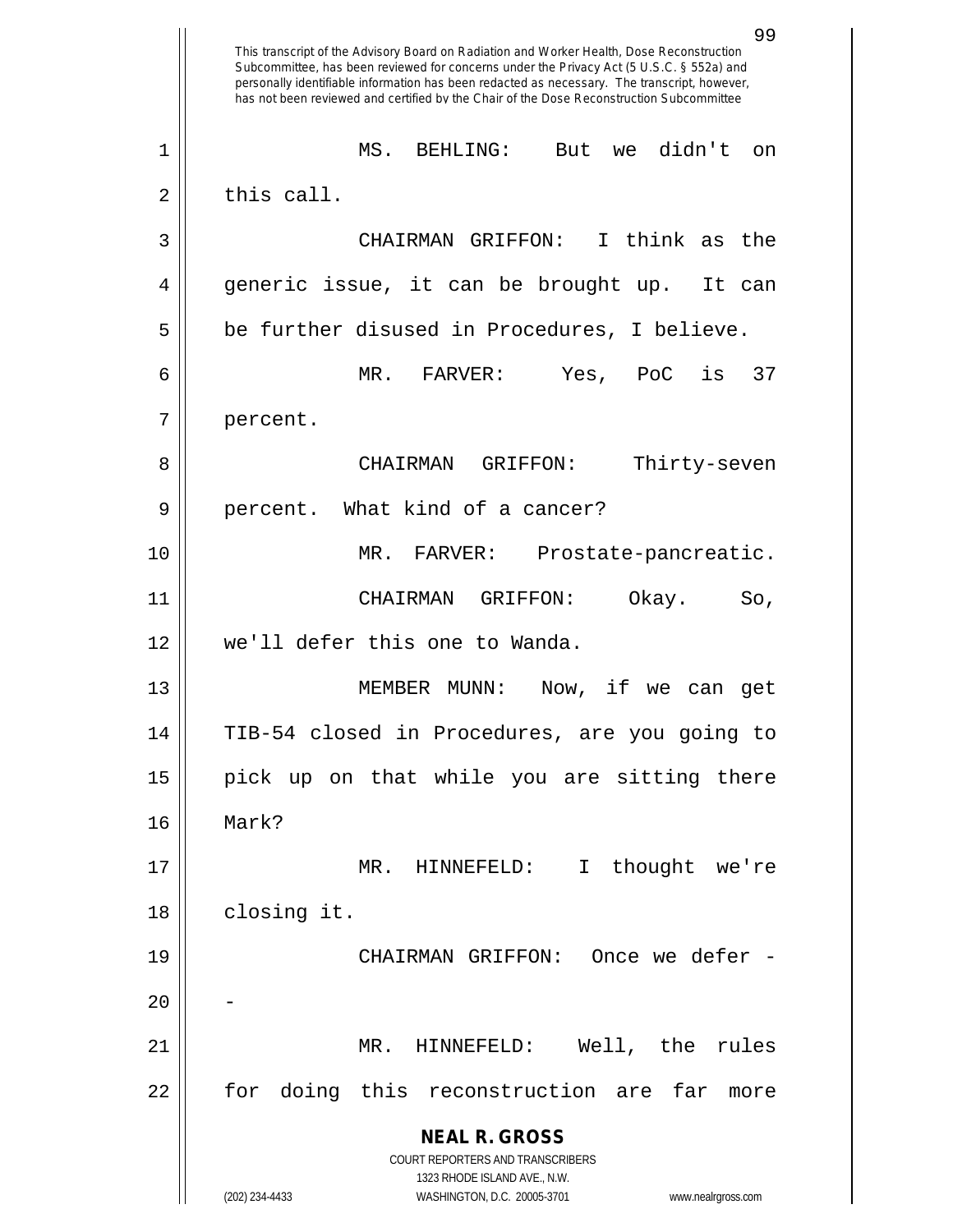100

1 important than any specific individual dose 2 || reconstruction, except to the one person.  $3$   $\parallel$  Shift everything over there.

4 DR. MAURO: Well, let me ask you 5 || something. Let's say it turns out our review 6 || of OTIB-54 reveals some limitations. I'm not  $7 \parallel$  saying there are. In fact, if I recall, our 8 || review was fairly favorable. We didn't go 9 || into this business of the chest count or the 10 urine count.

11 || MR. HINNEFELD: Yes.

 DR. MAURO: Well, let's say -- 13 || let's say something comes out of that, and everyone agrees, "Yes, we got to fix it." | That's going to trigger a review of all these. So, I mean the PER is going to  $-5$  so, I mean  $\parallel$  in a funny sort of way, it could -- I mean if you close it here, it's going to open again 19 when --

20 MR. HINNEFELD: If there's 21 something that comes out of 54 review, then 22 | it'll be reopened again.

> **NEAL R. GROSS** COURT REPORTERS AND TRANSCRIBERS 1323 RHODE ISLAND AVE., N.W. (202) 234-4433 WASHINGTON, D.C. 20005-3701 www.nealrgross.com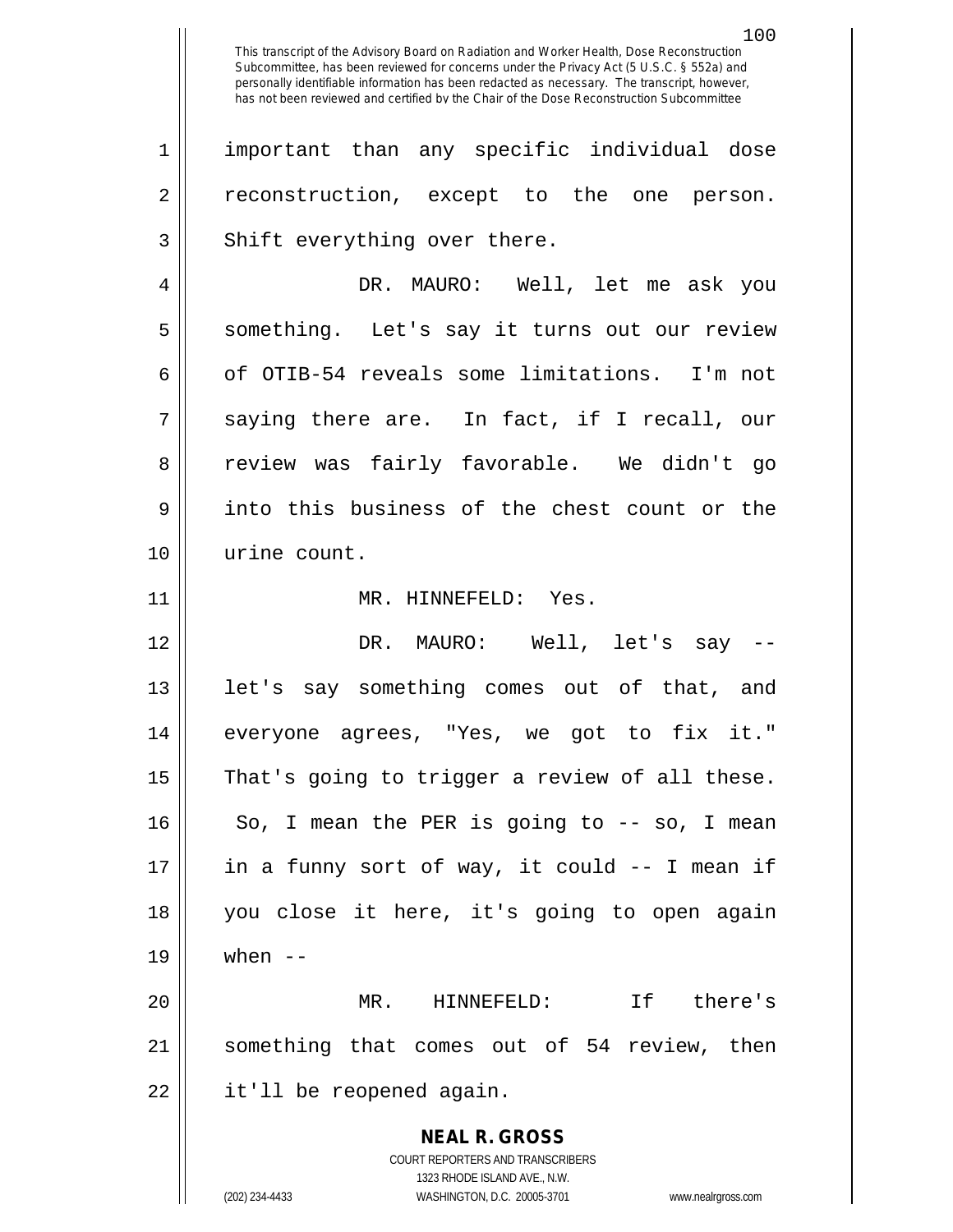|    | 101<br>This transcript of the Advisory Board on Radiation and Worker Health, Dose Reconstruction<br>Subcommittee, has been reviewed for concerns under the Privacy Act (5 U.S.C. § 552a) and<br>personally identifiable information has been redacted as necessary. The transcript, however,<br>has not been reviewed and certified by the Chair of the Dose Reconstruction Subcommittee |
|----|------------------------------------------------------------------------------------------------------------------------------------------------------------------------------------------------------------------------------------------------------------------------------------------------------------------------------------------------------------------------------------------|
| 1  | DR. MAURO: There's another<br>layer                                                                                                                                                                                                                                                                                                                                                      |
| 2  | of protection.                                                                                                                                                                                                                                                                                                                                                                           |
| 3  | Right, right.<br>CHAIRMAN GRIFFON:                                                                                                                                                                                                                                                                                                                                                       |
| 4  | All right, 130.6 is the next one I have.                                                                                                                                                                                                                                                                                                                                                 |
| 5  | MR. FARVER: Brant, this is<br>the                                                                                                                                                                                                                                                                                                                                                        |
| 6  | file you sent and I tried opening it three or                                                                                                                                                                                                                                                                                                                                            |
| 7  | four times, and it kept telling me it's a zip                                                                                                                                                                                                                                                                                                                                            |
| 8  | file.                                                                                                                                                                                                                                                                                                                                                                                    |
| 9  | MEMBER MUNN: Yes, and I got a lot                                                                                                                                                                                                                                                                                                                                                        |
| 10 | ASCII.<br>of                                                                                                                                                                                                                                                                                                                                                                             |
| 11 | MR. FARVER:<br>Okay, so it's a<br>zip                                                                                                                                                                                                                                                                                                                                                    |
| 12 | file for you, too.                                                                                                                                                                                                                                                                                                                                                                       |
| 13 | MEMBER MUNN:<br>Yes.                                                                                                                                                                                                                                                                                                                                                                     |
| 14 | MR.<br>$\mathtt{FARVER}$ :<br>Can<br>you<br>tell<br>me                                                                                                                                                                                                                                                                                                                                   |
| 15 | what's in it?                                                                                                                                                                                                                                                                                                                                                                            |
| 16 | MR. SIEBERT: I<br>walk<br>can<br>you                                                                                                                                                                                                                                                                                                                                                     |
| 17 | through this one.                                                                                                                                                                                                                                                                                                                                                                        |
| 18 | MR. FARVER: Scott, I'll tell you                                                                                                                                                                                                                                                                                                                                                         |
| 19 | my basic concern here is --                                                                                                                                                                                                                                                                                                                                                              |
| 20 | MR. SIEBERT: Yes, I know.                                                                                                                                                                                                                                                                                                                                                                |
| 21 | MR. FARVER: Okay.                                                                                                                                                                                                                                                                                                                                                                        |
| 22 | MR. SIEBERT: You're thinking that                                                                                                                                                                                                                                                                                                                                                        |
|    | <b>NEAL R. GROSS</b>                                                                                                                                                                                                                                                                                                                                                                     |
|    | COURT REPORTERS AND TRANSCRIBERS                                                                                                                                                                                                                                                                                                                                                         |
|    | 1323 RHODE ISLAND AVE., N.W.<br>(202) 234-4433<br>WASHINGTON, D.C. 20005-3701<br>www.nealrgross.com                                                                                                                                                                                                                                                                                      |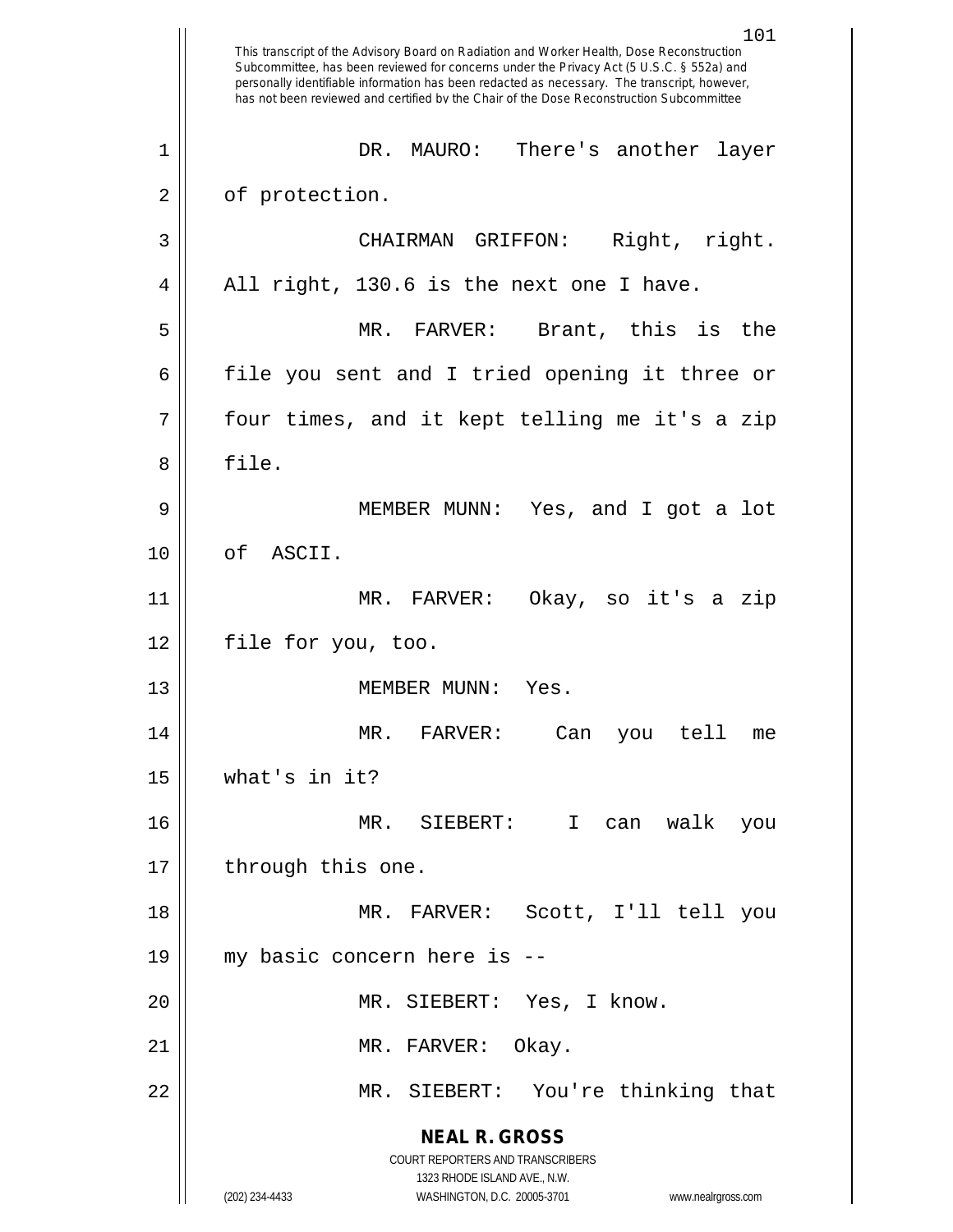This transcript of the Advisory Board on Radiation and Worker Health, Dose Reconstruction Subcommittee, has been reviewed for concerns under the Privacy Act (5 U.S.C. § 552a) and personally identifiable information has been redacted as necessary. The transcript, however, has not been reviewed and certified by the Chair of the Dose Reconstruction Subcommittee 1 | originally it was 46 rem, and then when we do 2 all our reworks and responses and discussions, 3 we were around 23 rem after adding the extra 3 4 || rem for the fission product. 5 MR. FARVER: Right. I agree with  $6 \parallel$  the 3 rem. That's good. 7 MR. SIEBERT: Okay. 8 MR. FARVER: I just don't know how 9 you got from 46 to 23. 10 MR. SIEBERT: Yes. The bottom 11 line is the original assessment you guys were 12 doing findings on was approximately 46 rem. 13 Once we started looking at responses, we had 14 || already reworked the case by that point for I 15 believe it was Super S plutonium, if I 16 | remember right. 17 || But when it was reworked, it was 18 determined that plutonium was not needed to be 19 assessed and assigned in the claim. Now, the 20 || original assessment had it assigned, however 21 it was all based on a single termination urine  $22 \parallel$  sample, and a single termination chest count.

> COURT REPORTERS AND TRANSCRIBERS 1323 RHODE ISLAND AVE., N.W. (202) 234-4433 WASHINGTON, D.C. 20005-3701 www.nealrgross.com

**NEAL R. GROSS**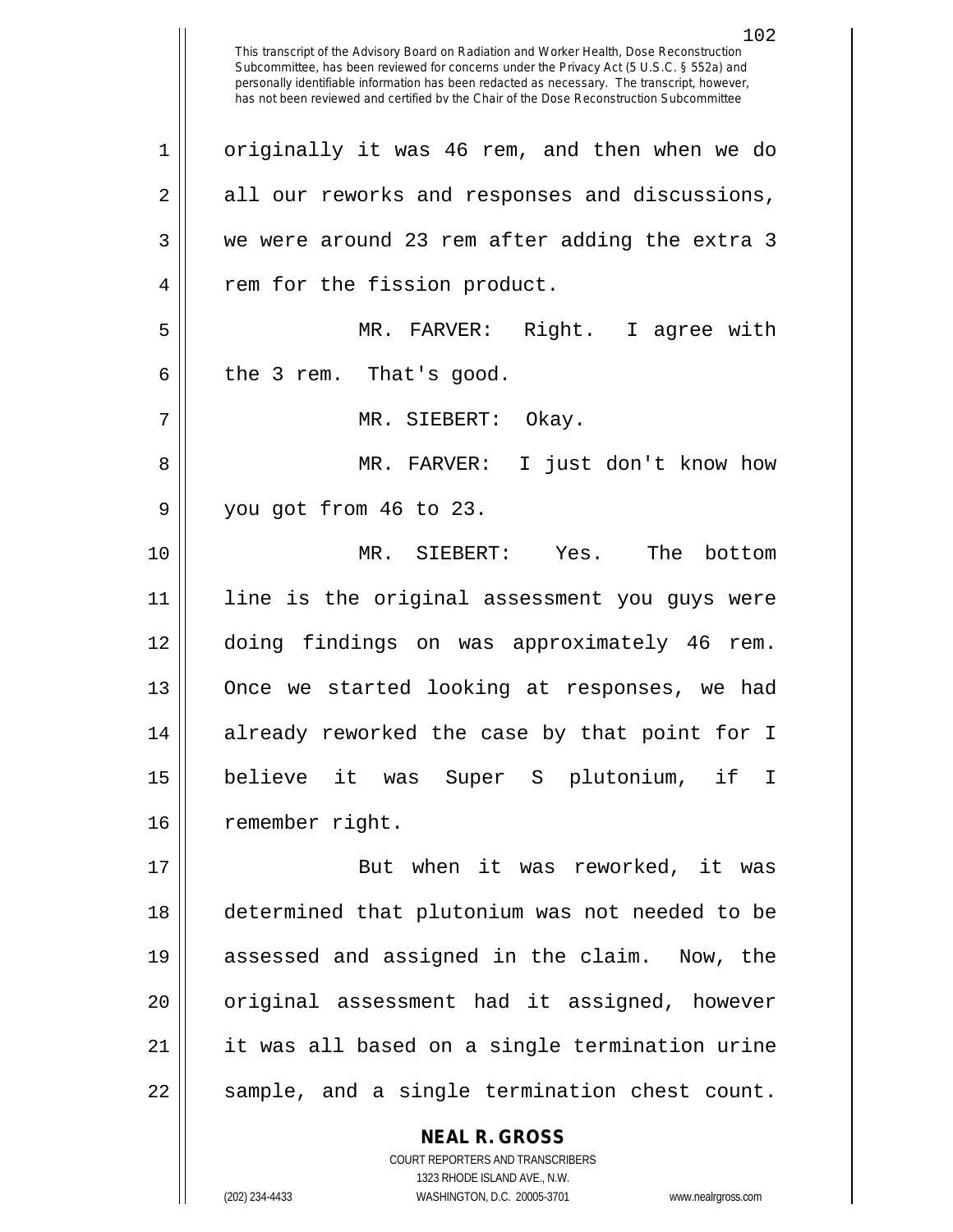1 || And in normal processes, if we were doing a 2 better estimate, as opposed to a huge 3 | overestimate, we would not be assigning 4 plutonium based solely on a termination 5 || sample, especially this individual who worked 6 || in the D area and reactors.

7 || So, tritium and fission products 8 makes perfectly good sense. Plutonium does 9 || not. So, when we rework the claim, we assumed 10 that that was more of a procedural termination 11 sample, rather than exposure potential, which 12 you guys are well aware that is not uncommon 13 || for us to deal with that.

 DR. MAURO: And a negative result? MR. SIEBERT: Correct. And once you pull -- that was about 25 rem of plutonium dose. It was in an original assessment that was not in further assessments because of that. When you throw that out, you're down 20 || around the 23 rem. That's where that 23 rem is coming from.

22 I did actually throw that back

**NEAL R. GROSS** COURT REPORTERS AND TRANSCRIBERS 1323 RHODE ISLAND AVE., N.W. (202) 234-4433 WASHINGTON, D.C. 20005-3701 www.nealrgross.com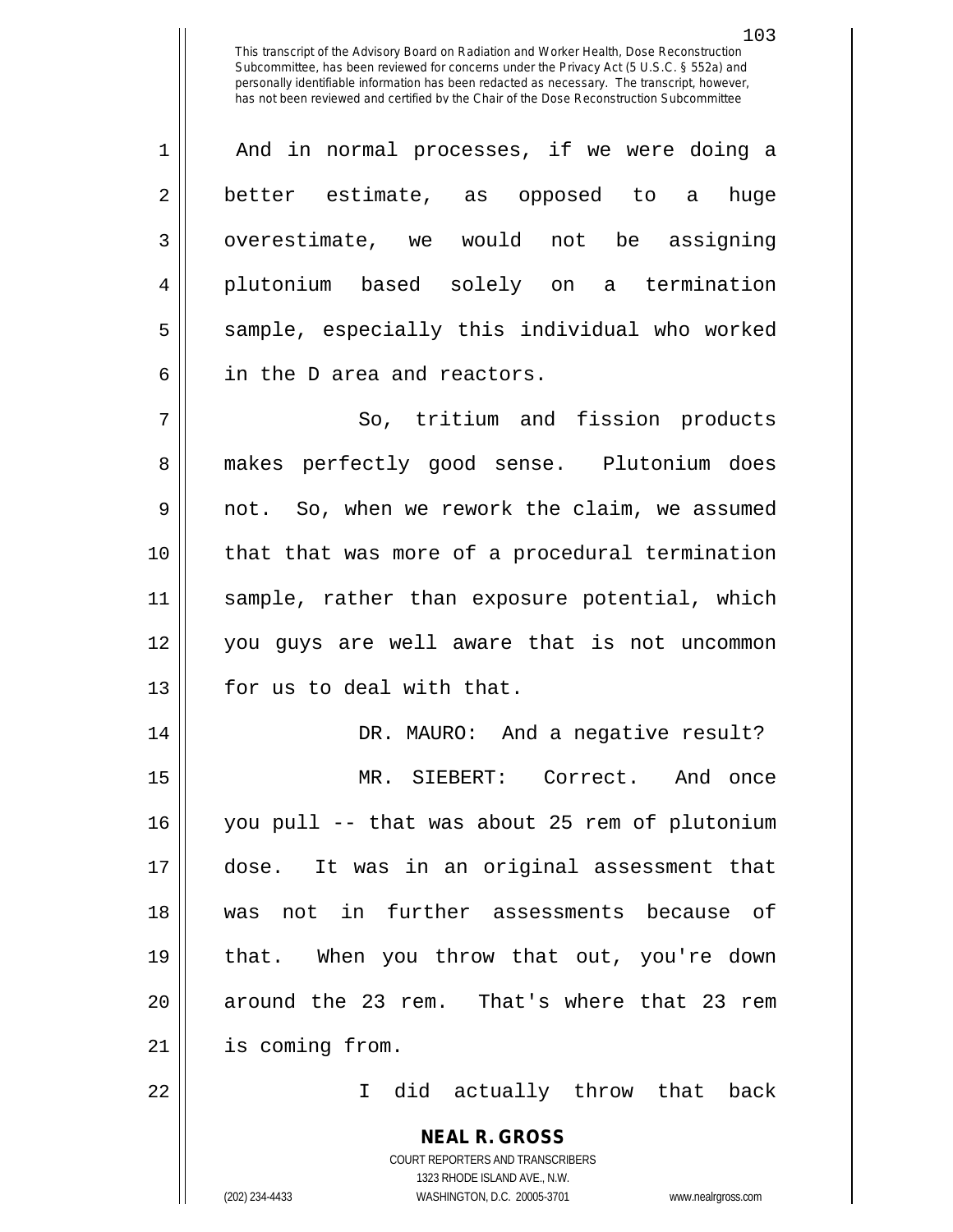**NEAL R. GROSS** COURT REPORTERS AND TRANSCRIBERS 1323 RHODE ISLAND AVE., N.W. (202) 234-4433 WASHINGTON, D.C. 20005-3701 www.nealrgross.com This transcript of the Advisory Board on Radiation and Worker Health, Dose Reconstruction Subcommittee, has been reviewed for concerns under the Privacy Act (5 U.S.C. § 552a) and personally identifiable information has been redacted as necessary. The transcript, however, has not been reviewed and certified by the Chair of the Dose Reconstruction Subcommittee 1 into the assessment where we included the 2 additional fission product, and put that 3 || additional plutonium in, just to see what our 4 difference in PoC was, and the PoC stayed  $5 \parallel$  almost virtually the same. It went to 42.74 6 | percent. 7 CHAIRMAN GRIFFON: So, it's still 8 well below, yes. 9 MR. SIEBERT: No change in 10 compensation decision. 11 MR. FARVER: So, you put the 25 12 back in, the plutonium back in? 13 MR. SIEBERT: Right. Just for 14 seeing what the difference is for our 15 | purposes. 16 DR. ULSH: Just so we can discuss  $17 \parallel$  it. 18 || MR. SIEBERT: Right. 19 MR. FARVER: And it didn't change  $20$   $\parallel$  the PoC? 21 || DR. ULSH: Well, it didn't change  $22$  | the compensation.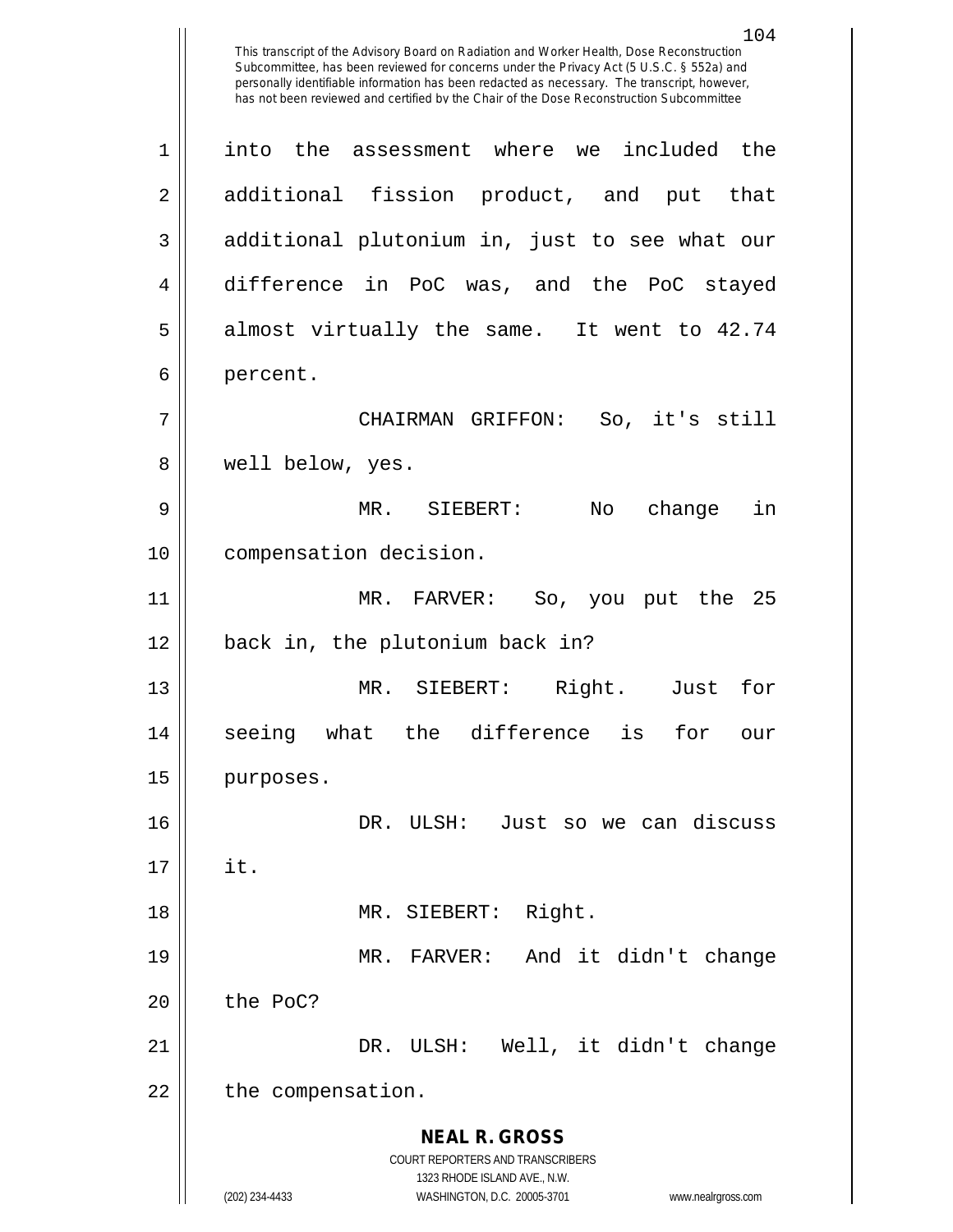|    | 105<br>This transcript of the Advisory Board on Radiation and Worker Health, Dose Reconstruction<br>Subcommittee, has been reviewed for concerns under the Privacy Act (5 U.S.C. § 552a) and<br>personally identifiable information has been redacted as necessary. The transcript, however,<br>has not been reviewed and certified by the Chair of the Dose Reconstruction Subcommittee |
|----|------------------------------------------------------------------------------------------------------------------------------------------------------------------------------------------------------------------------------------------------------------------------------------------------------------------------------------------------------------------------------------------|
| 1  | Okay, it didn't<br><b>FARVER:</b><br>MR.                                                                                                                                                                                                                                                                                                                                                 |
| 2  | change the PoC.                                                                                                                                                                                                                                                                                                                                                                          |
| 3  | CHAIRMAN GRIFFON: It's still well                                                                                                                                                                                                                                                                                                                                                        |
| 4  | below 2. It wasn't like it's 49.                                                                                                                                                                                                                                                                                                                                                         |
| 5  | the 25<br>MR.<br>HINNEFELD:<br>It was<br>$ -$                                                                                                                                                                                                                                                                                                                                            |
| 6  | added<br>originally, and<br>three<br>in<br>we<br>was                                                                                                                                                                                                                                                                                                                                     |
| 7  | additional.<br>Is that right? By having the                                                                                                                                                                                                                                                                                                                                              |
| 8  | fission --                                                                                                                                                                                                                                                                                                                                                                               |
| 9  | It didn't<br>MR. SIEBERT: Yes.                                                                                                                                                                                                                                                                                                                                                           |
| 10 | change the original PoC, which was based on                                                                                                                                                                                                                                                                                                                                              |
| 11 | the 46 rem.                                                                                                                                                                                                                                                                                                                                                                              |
| 12 | DR. MAURO:<br>then<br>it<br>So,<br>even                                                                                                                                                                                                                                                                                                                                                  |
| 13 | didn't change.                                                                                                                                                                                                                                                                                                                                                                           |
| 14 | MR. FARVER: The original 3 rem                                                                                                                                                                                                                                                                                                                                                           |
| 15 | would not change that, correct?                                                                                                                                                                                                                                                                                                                                                          |
| 16 | MR. SIEBERT: Correct.                                                                                                                                                                                                                                                                                                                                                                    |
| 17 | MR. FARVER: I agree.                                                                                                                                                                                                                                                                                                                                                                     |
| 18 | CHAIRMAN GRIFFON:<br>As<br>long as                                                                                                                                                                                                                                                                                                                                                       |
| 19 | you're okay with the additional three, I think                                                                                                                                                                                                                                                                                                                                           |
| 20 | we're okay on that. The rationale for not                                                                                                                                                                                                                                                                                                                                                |
| 21 | including the plutonium sounds reasonable to                                                                                                                                                                                                                                                                                                                                             |
| 22 | me. And you couldn't open the document.                                                                                                                                                                                                                                                                                                                                                  |
|    | <b>NEAL R. GROSS</b><br>COURT REPORTERS AND TRANSCRIBERS<br>1323 RHODE ISLAND AVE., N.W.                                                                                                                                                                                                                                                                                                 |
|    | (202) 234-4433<br>WASHINGTON, D.C. 20005-3701<br>www.nealrgross.com                                                                                                                                                                                                                                                                                                                      |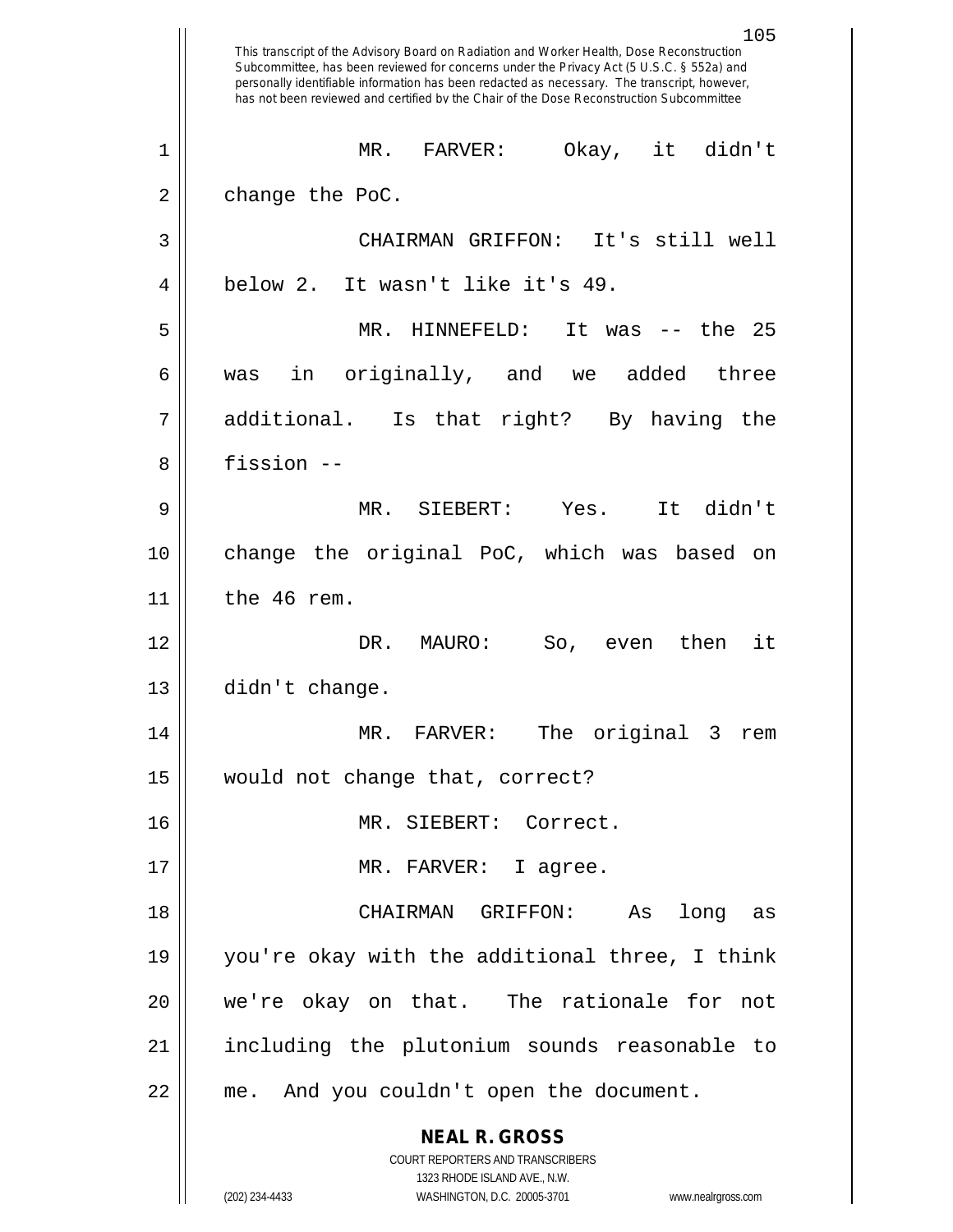|             | 106<br>This transcript of the Advisory Board on Radiation and Worker Health, Dose Reconstruction<br>Subcommittee, has been reviewed for concerns under the Privacy Act (5 U.S.C. § 552a) and<br>personally identifiable information has been redacted as necessary. The transcript, however,<br>has not been reviewed and certified by the Chair of the Dose Reconstruction Subcommittee |
|-------------|------------------------------------------------------------------------------------------------------------------------------------------------------------------------------------------------------------------------------------------------------------------------------------------------------------------------------------------------------------------------------------------|
| $\mathbf 1$ | MR.<br>Are you using<br>$\texttt{SIEBERT}$ :                                                                                                                                                                                                                                                                                                                                             |
| 2           | anything before Office 2007?                                                                                                                                                                                                                                                                                                                                                             |
| 3           | CHAIRMAN GRIFFON: Yes, because I                                                                                                                                                                                                                                                                                                                                                         |
| 4           | could open it. So, it wasn't a problem on my                                                                                                                                                                                                                                                                                                                                             |
| 5           | end.                                                                                                                                                                                                                                                                                                                                                                                     |
| 6           | MR. SIEBERT: Yes, it's a .docx                                                                                                                                                                                                                                                                                                                                                           |
| 7           | file. So, I may have to save those things in                                                                                                                                                                                                                                                                                                                                             |
| 8           | Office 97 through 2003 so everyone can use it.                                                                                                                                                                                                                                                                                                                                           |
| 9           | That's my fault.                                                                                                                                                                                                                                                                                                                                                                         |
| 10          | MR. FARVER: I don't know. I went                                                                                                                                                                                                                                                                                                                                                         |
| 11          | into my CVC account and tried to open it from                                                                                                                                                                                                                                                                                                                                            |
| 12          | there, and it just won't let me do it.<br>It                                                                                                                                                                                                                                                                                                                                             |
| 13          | just told me it was a zip file.                                                                                                                                                                                                                                                                                                                                                          |
| 14          | MEMBER MUNN:<br>Yes,<br>and<br>.docx                                                                                                                                                                                                                                                                                                                                                     |
| 15          | sometimes works and sometimes doesn't on<br>my                                                                                                                                                                                                                                                                                                                                           |
| 16          | system. I don't know why.                                                                                                                                                                                                                                                                                                                                                                |
| 17          | MR. SIEBERT: Call Bill Gates.                                                                                                                                                                                                                                                                                                                                                            |
| 18          | Sending him an email<br>MR. FARVER:                                                                                                                                                                                                                                                                                                                                                      |
| 19          | now.                                                                                                                                                                                                                                                                                                                                                                                     |
| 20          | CHAIRMAN GRIFFON: So, this one is                                                                                                                                                                                                                                                                                                                                                        |
| 21          | completely closed. No referring to Wanda's                                                                                                                                                                                                                                                                                                                                               |
| 22          | group or anything?                                                                                                                                                                                                                                                                                                                                                                       |
|             | <b>NEAL R. GROSS</b>                                                                                                                                                                                                                                                                                                                                                                     |
|             | COURT REPORTERS AND TRANSCRIBERS<br>1323 RHODE ISLAND AVE., N.W.                                                                                                                                                                                                                                                                                                                         |
|             | (202) 234-4433<br>WASHINGTON, D.C. 20005-3701<br>www.nealrgross.com                                                                                                                                                                                                                                                                                                                      |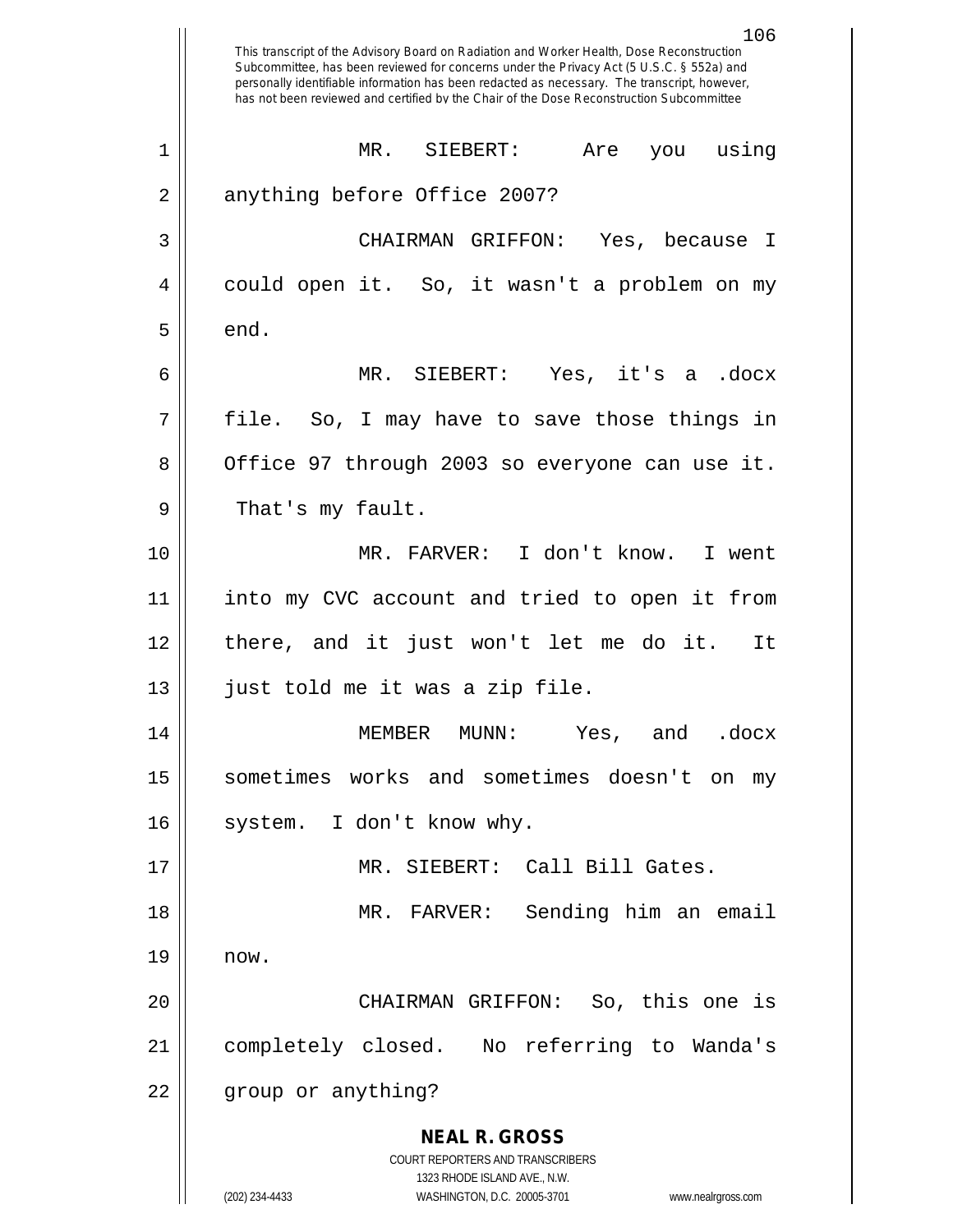|    | 107<br>This transcript of the Advisory Board on Radiation and Worker Health, Dose Reconstruction<br>Subcommittee, has been reviewed for concerns under the Privacy Act (5 U.S.C. § 552a) and<br>personally identifiable information has been redacted as necessary. The transcript, however,<br>has not been reviewed and certified by the Chair of the Dose Reconstruction Subcommittee |
|----|------------------------------------------------------------------------------------------------------------------------------------------------------------------------------------------------------------------------------------------------------------------------------------------------------------------------------------------------------------------------------------------|
| 1  | MR. FARVER:<br>No.                                                                                                                                                                                                                                                                                                                                                                       |
| 2  | Sometimes with these<br>MR.<br>KATZ:                                                                                                                                                                                                                                                                                                                                                     |
| 3  | kind of files, you have to save them first,                                                                                                                                                                                                                                                                                                                                              |
| 4  | and then open them.                                                                                                                                                                                                                                                                                                                                                                      |
| 5  | I couldn't even<br>MR. FARVER:<br>save                                                                                                                                                                                                                                                                                                                                                   |
| 6  | it.                                                                                                                                                                                                                                                                                                                                                                                      |
| 7  | I could save it, but<br>MEMBER MUNN:                                                                                                                                                                                                                                                                                                                                                     |
| 8  | I came up all ASCII.                                                                                                                                                                                                                                                                                                                                                                     |
| 9  | Okay, 131.4.<br>CHAIRMAN GRIFFON:                                                                                                                                                                                                                                                                                                                                                        |
| 10 | Is this the one you have a response for, or                                                                                                                                                                                                                                                                                                                                              |
| 11 | No, that's 136. So, 131.4 remains<br>no?<br>- a                                                                                                                                                                                                                                                                                                                                          |
| 12 | NIOSH action item: electron dose calculation.                                                                                                                                                                                                                                                                                                                                            |
| 13 | I believe in this<br>MS. BEHLING:                                                                                                                                                                                                                                                                                                                                                        |
| 14 | case, we just didn't -- we couldn't reproduce                                                                                                                                                                                                                                                                                                                                            |
| 15 | their number, and we just -- we weren't sure.                                                                                                                                                                                                                                                                                                                                            |
| 16 | I think this is prior to OTIB-17, and we                                                                                                                                                                                                                                                                                                                                                 |
| 17 | really weren't sure how they went about                                                                                                                                                                                                                                                                                                                                                  |
| 18 | calculating the electron dose.                                                                                                                                                                                                                                                                                                                                                           |
| 19 | MR. HINNEFELD: We'll have to                                                                                                                                                                                                                                                                                                                                                             |
| 20 | provide it then.                                                                                                                                                                                                                                                                                                                                                                         |
| 21 | MEMBER MUNN: That's why it's                                                                                                                                                                                                                                                                                                                                                             |
| 22 | still open.                                                                                                                                                                                                                                                                                                                                                                              |
|    | <b>NEAL R. GROSS</b><br>COURT REPORTERS AND TRANSCRIBERS                                                                                                                                                                                                                                                                                                                                 |
|    | 1323 RHODE ISLAND AVE., N.W.<br>(202) 234-4433<br>WASHINGTON, D.C. 20005-3701<br>www.nealrgross.com                                                                                                                                                                                                                                                                                      |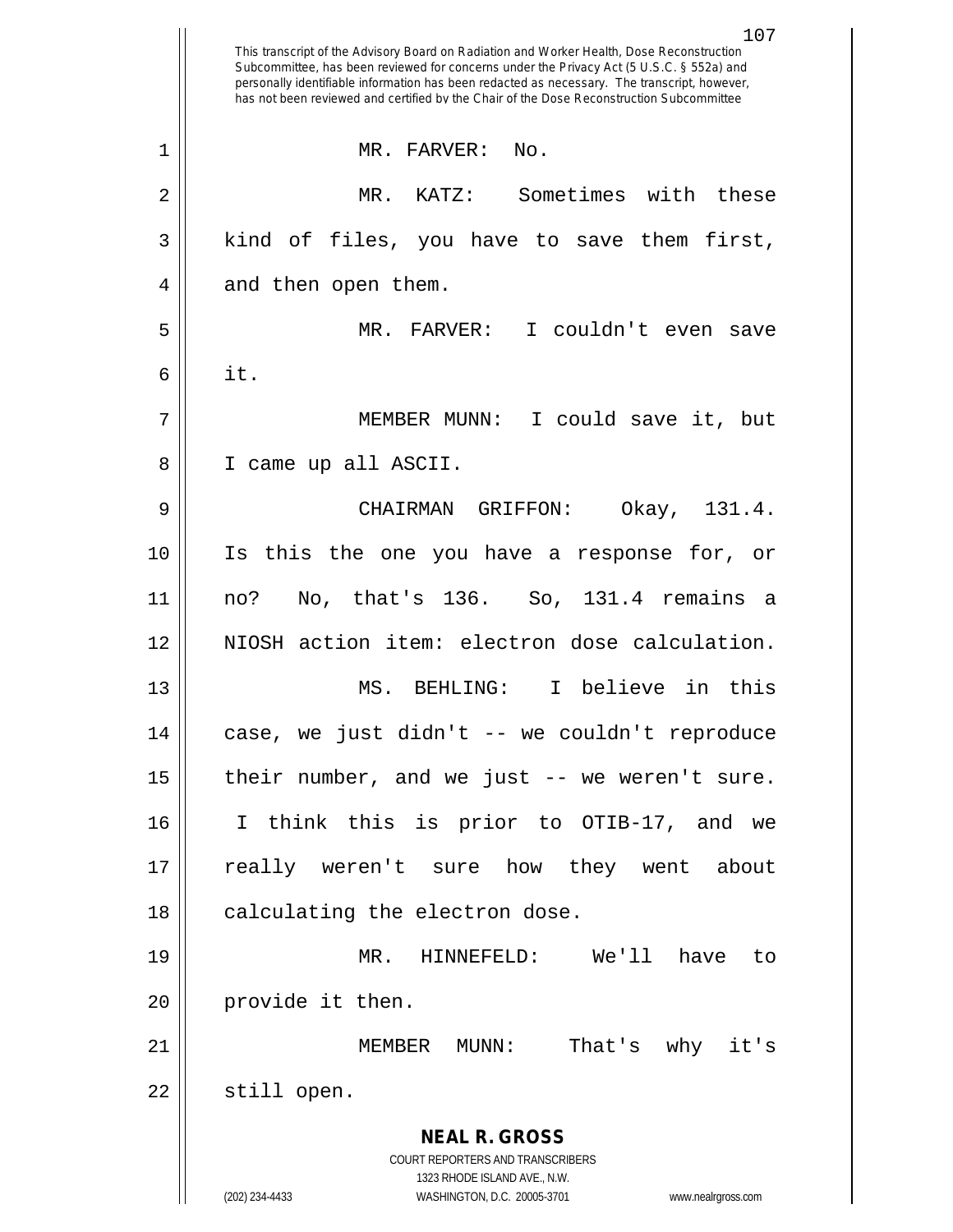**NEAL R. GROSS** COURT REPORTERS AND TRANSCRIBERS 1323 RHODE ISLAND AVE., N.W. (202) 234-4433 WASHINGTON, D.C. 20005-3701 www.nealrgross.com This transcript of the Advisory Board on Radiation and Worker Health, Dose Reconstruction Subcommittee, has been reviewed for concerns under the Privacy Act (5 U.S.C. § 552a) and personally identifiable information has been redacted as necessary. The transcript, however, has not been reviewed and certified by the Chair of the Dose Reconstruction Subcommittee 1 CHAIRMAN GRIFFON: Okay, 131.6. 2 MS. BEHLING: This is again the 3 | same fission product question. 4 CHAIRMAN GRIFFON: Yes. Is there  $5 \parallel$  any difference on this one, Kathy? Or, is it  $6$  || the exact same kind of thing? 7 || MS. BEHLING: Exact same thing. 8 CHAIRMAN GRIFFON: Okay, so we 9 || should defer again, I believe. 10 MS. BEHLING: Yes, right, the  $11$  | OTIB-54. 12 CHAIRMAN GRIFFON: Okay. This is 13 not a borderline PoC or anything like that? 14 MS. BEHLING: Let me look. This 15 is Savannah River, 46.4. 16 CHAIRMAN GRIFFON: What kind of 17 cancer? 18 || MS. BEHLING: Breast and kidney. 19 MR. HINNEFELD: Kidney could 20 probably. Thorium, well, I won't swear there  $21$  | are any fission products --22 CHAIRMAN GRIFFON: Do we have any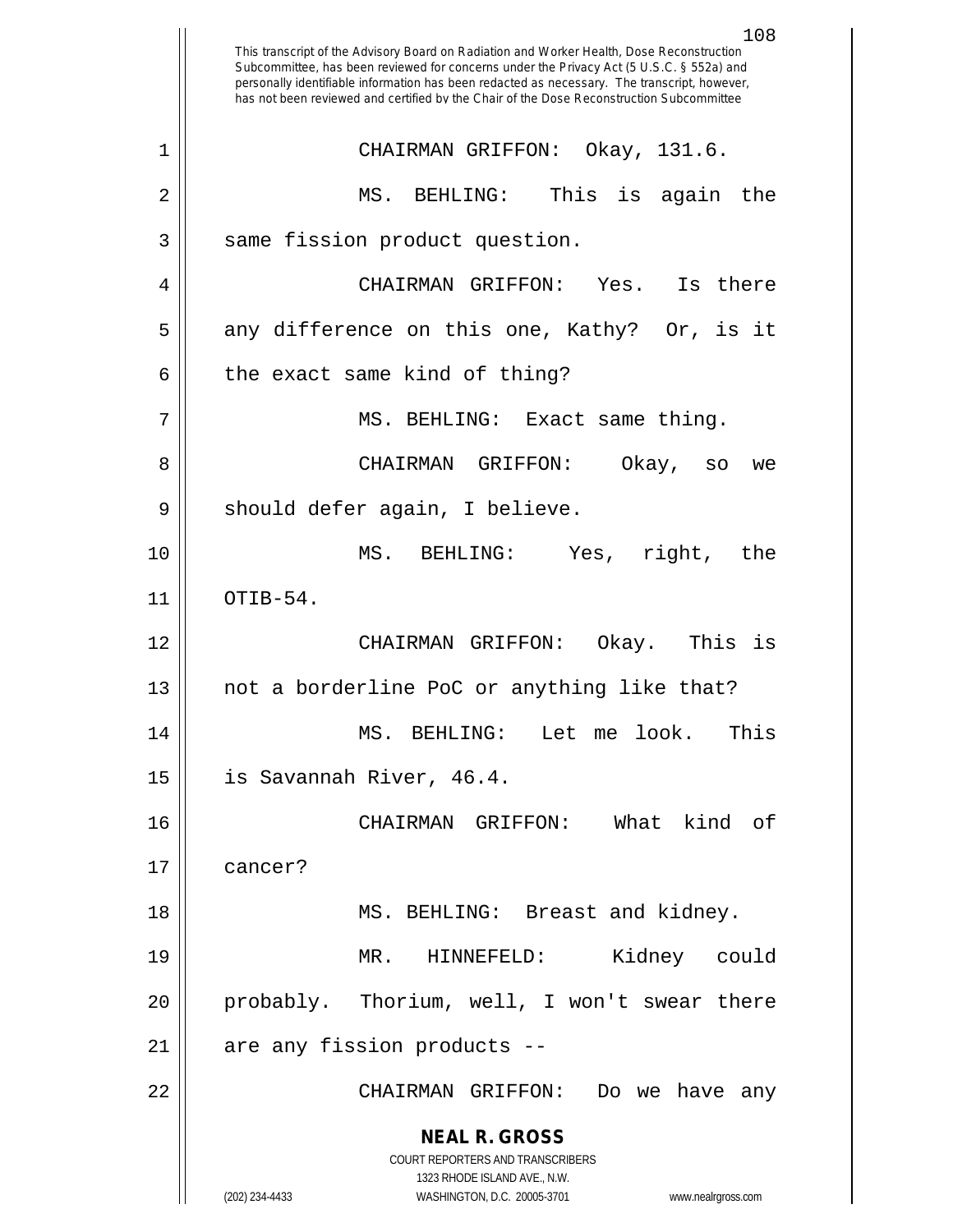**NEAL R. GROSS** COURT REPORTERS AND TRANSCRIBERS 1323 RHODE ISLAND AVE., N.W. (202) 234-4433 WASHINGTON, D.C. 20005-3701 www.nealrgross.com This transcript of the Advisory Board on Radiation and Worker Health, Dose Reconstruction Subcommittee, has been reviewed for concerns under the Privacy Act (5 U.S.C. § 552a) and personally identifiable information has been redacted as necessary. The transcript, however, has not been reviewed and certified by the Chair of the Dose Reconstruction Subcommittee 1 || others? I'm just finding those right now.  $2 \parallel$  Well, I mean we have our  $-$ 3 MR. SIEBERT: Yes. Once again 4 || regardless sum up in a PER. 5 CHAIRMAN GRIFFON: Right. That's  $6 \parallel$  what I was just saying. We have our backdrop, 7 which is the PER. I think we can still close 8 || it and refer to Procedures. I might put a 9 note that -- well, I don't know if I want to 10 put that note. Well, if it's modified -- yes, 11 || if anything comes of the review on procedures,  $12$  || then it's an action for the PER, right? 13 MEMBER MUNN: Should be. 14 CHAIRMAN GRIFFON: So, this won't 15 be missed. 16 MEMBER MUNN: Can't see how. 17 CHAIRMAN GRIFFON: I don't see a 18 problem with closing it. Does anyone else? 19 Okay, then, it's closed. All right, 135.1. 20 MR. SIEBERT: I believe both 135.1 21 and .4 are in our house, and no action has  $22$  || been taken on them so far.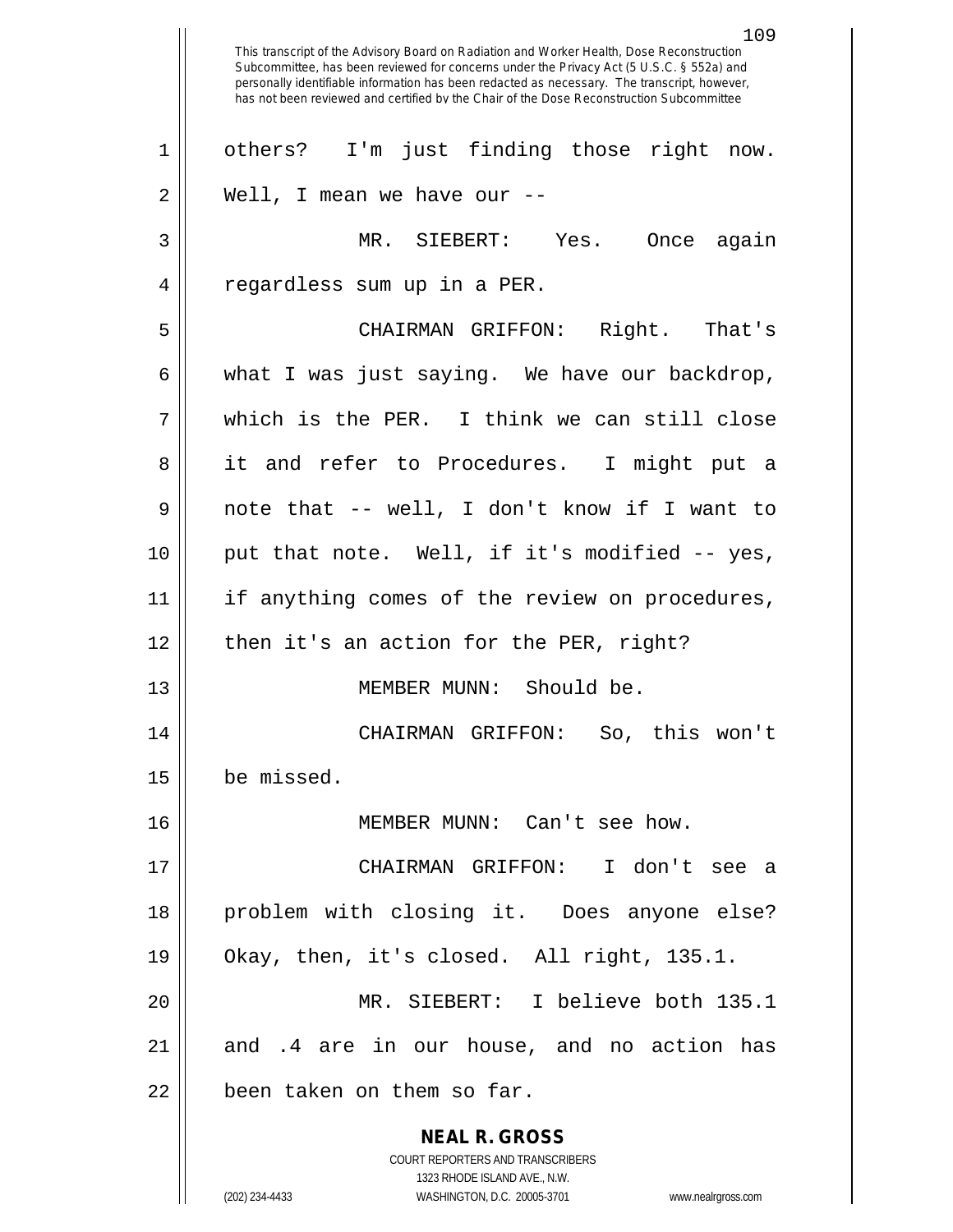**NEAL R. GROSS** COURT REPORTERS AND TRANSCRIBERS 1323 RHODE ISLAND AVE., N.W. (202) 234-4433 WASHINGTON, D.C. 20005-3701 www.nealrgross.com 110 This transcript of the Advisory Board on Radiation and Worker Health, Dose Reconstruction Subcommittee, has been reviewed for concerns under the Privacy Act (5 U.S.C. § 552a) and personally identifiable information has been redacted as necessary. The transcript, however, has not been reviewed and certified by the Chair of the Dose Reconstruction Subcommittee 1 CHAIRMAN GRIFFON: All right. And  $2 \parallel 136.3$ , I think you sent something for that, 3 | right, Scott? 4 MR. SIEBERT: That's correct. 5 CHAIRMAN GRIFFON: Are you able to  $6 \parallel$  open that? 7 MR. FARVER: Yes. 8 MR. SIEBERT: Yes, that one I  $9 \parallel$  saved as a `97-2003 file. 10 MEMBER MUNN: Thank you very much. 11 MR. FARVER: The question I had 12 was we had already determined that the bills 13 matched the paper. That was down in the 41609 14 || response, I believe. 15 MR. SIEBERT: Yes. After looking 16 at the responses, I thought we had actually 17 closed this out. But I redid the analysis to 18 be sure. 19 CHAIRMAN GRIFFON: Okay. 20 MS. BEHLING: Is this a situation 21 where you received more films or X-rays from  $22$   $\parallel$  the site?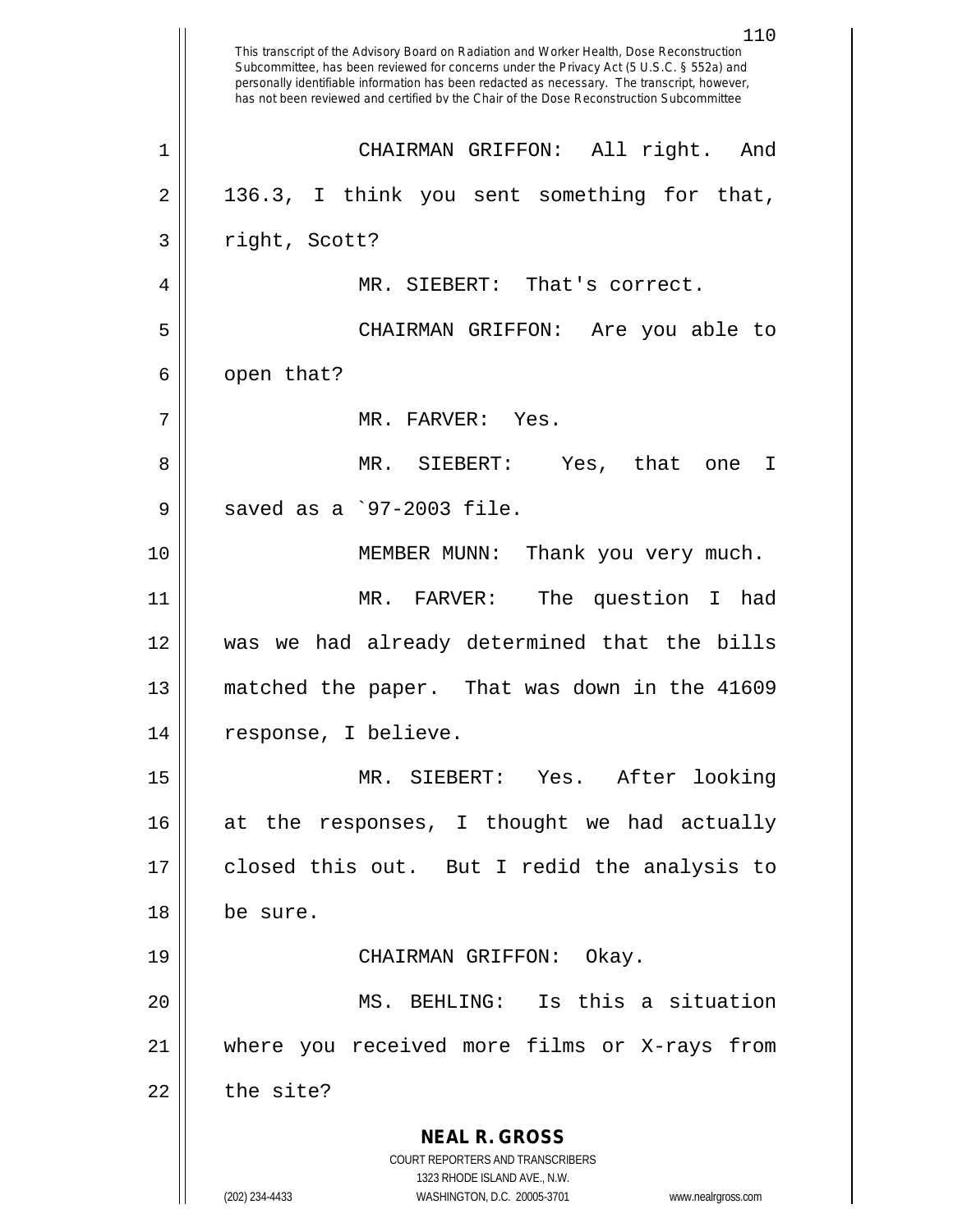**NEAL R. GROSS** COURT REPORTERS AND TRANSCRIBERS 1323 RHODE ISLAND AVE., N.W. This transcript of the Advisory Board on Radiation and Worker Health, Dose Reconstruction Subcommittee, has been reviewed for concerns under the Privacy Act (5 U.S.C. § 552a) and personally identifiable information has been redacted as necessary. The transcript, however, has not been reviewed and certified by the Chair of the Dose Reconstruction Subcommittee 1 MR. FARVER: That's what it looks 2 || like, according to the September response. 3 MR. SIEBERT: Yes, this is the  $4 \parallel$  issue that Rocky Flats -- we found that in the 5 || film folders, there were actually more X-rays 6 for some claims than the paper record that  $7 \parallel$  they had sent us. And now, they are giving us  $8 \parallel$  all film -- they're going through all the film 9 || records instead of just the paper records. 10 In this specific case, the film 11 records that they sent us was identical to the 12 paper records that it was originally assessed 13 | against. 14 || MR. FARVER: Okay. 15 MR. SIEBERT: So, this one was 16 pretty much -- well, it should be closed out. 17 || MR. FARVER: Should be closed. 18 CHAIRMAN GRIFFON: And you're in 19 agreement with that, right? 20 || MR. FARVER: Yes. 21 CHAIRMAN GRIFFON: Okay. All  $22$  || right, give me a second. 136.4?

(202) 234-4433 WASHINGTON, D.C. 20005-3701 www.nealrgross.com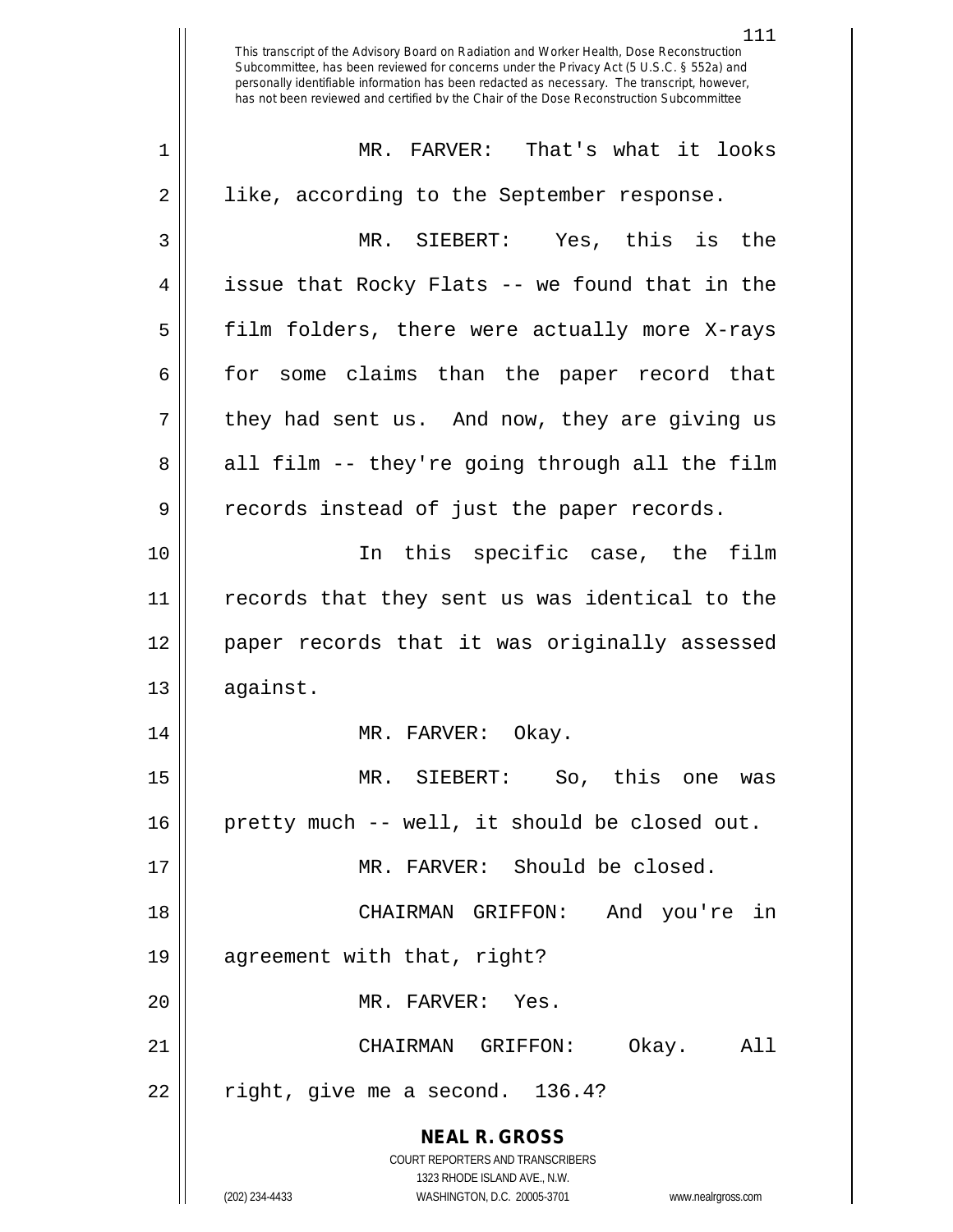| where we initially felt that NIOSH should've<br>used a Type S absorption for their calculation<br>for uranium. However, I did go back through<br>all of Scott's files, and when you -- when you<br>look at Type S versus Type M, and you plot it,<br>and then compare it also to the lung count<br>data, I do understand why the Type M was used,<br>and that's more reasonable. So, I agree with |
|---------------------------------------------------------------------------------------------------------------------------------------------------------------------------------------------------------------------------------------------------------------------------------------------------------------------------------------------------------------------------------------------------|
|                                                                                                                                                                                                                                                                                                                                                                                                   |
|                                                                                                                                                                                                                                                                                                                                                                                                   |
|                                                                                                                                                                                                                                                                                                                                                                                                   |
|                                                                                                                                                                                                                                                                                                                                                                                                   |
|                                                                                                                                                                                                                                                                                                                                                                                                   |
|                                                                                                                                                                                                                                                                                                                                                                                                   |
|                                                                                                                                                                                                                                                                                                                                                                                                   |
|                                                                                                                                                                                                                                                                                                                                                                                                   |
|                                                                                                                                                                                                                                                                                                                                                                                                   |
| CHAIRMAN GRIFFON: Okay. And .05.                                                                                                                                                                                                                                                                                                                                                                  |
|                                                                                                                                                                                                                                                                                                                                                                                                   |
| CHAIRMAN GRIFFON: Yes, four is                                                                                                                                                                                                                                                                                                                                                                    |
|                                                                                                                                                                                                                                                                                                                                                                                                   |
| MS. BEHLING: Again, 136.5 is sort                                                                                                                                                                                                                                                                                                                                                                 |
| of a follow up on this Type S. But after                                                                                                                                                                                                                                                                                                                                                          |
| reviewing things again, as I said, we do agree                                                                                                                                                                                                                                                                                                                                                    |
|                                                                                                                                                                                                                                                                                                                                                                                                   |
| CHAIRMAN GRIFFON: Okay. What was                                                                                                                                                                                                                                                                                                                                                                  |
| the difference with the CATI? This talks                                                                                                                                                                                                                                                                                                                                                          |
| about follow up on the CATI. Was there                                                                                                                                                                                                                                                                                                                                                            |
| something specifically noted in the CATI that                                                                                                                                                                                                                                                                                                                                                     |
|                                                                                                                                                                                                                                                                                                                                                                                                   |
|                                                                                                                                                                                                                                                                                                                                                                                                   |
|                                                                                                                                                                                                                                                                                                                                                                                                   |
|                                                                                                                                                                                                                                                                                                                                                                                                   |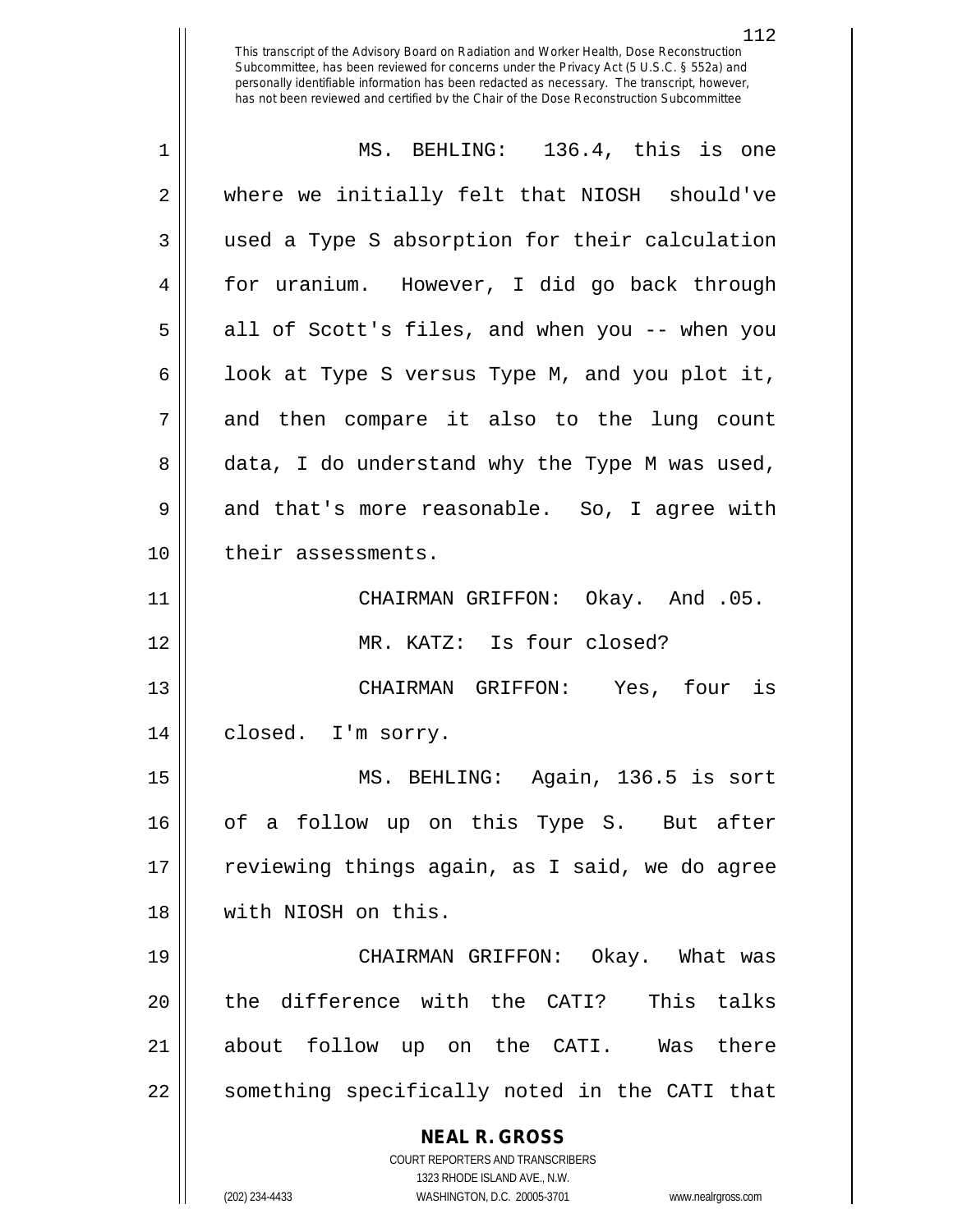113 This transcript of the Advisory Board on Radiation and Worker Health, Dose Reconstruction Subcommittee, has been reviewed for concerns under the Privacy Act (5 U.S.C. § 552a) and personally identifiable information has been redacted as necessary. The transcript, however, has not been reviewed and certified by the Chair of the Dose Reconstruction Subcommittee  $1 \parallel - -$ 2 MS. BEHLING: The individual in  $3 \parallel$  the CATI indicated that he was in a building  $4 \parallel$  that caught fire, and  $-$ 5 MR. FARVER: Between that and the 6 TBD list, that same building has had depleted 7 || uranium and beryllium. You would suspect that 8 || the uranium would be Type S from the fire, but 9 || not a Type M. 10 MS. BEHLING: But as we said when 11 we went back and looked at the bioassay data, 12 || and looked at the plots in the set, I do agree  $13$  | that the M is more appropriate. 14 CHAIRMAN GRIFFON: Okay, 137.6 15 MS. BEHLING: Okay, 137.6. 16 MR. SIEBERT: I believe all the 17 137's still stay in our house, and we just 18 have not given responses on them yet. I 19 believe that's correct. Stu? 20 MR. HINNEFELD: I don't recall. I 21 don't know what the latest -- I'm not sure I'm

22 || looking at the latest matrix. Is SC&A on our

COURT REPORTERS AND TRANSCRIBERS 1323 RHODE ISLAND AVE., N.W. (202) 234-4433 WASHINGTON, D.C. 20005-3701 www.nealrgross.com

**NEAL R. GROSS**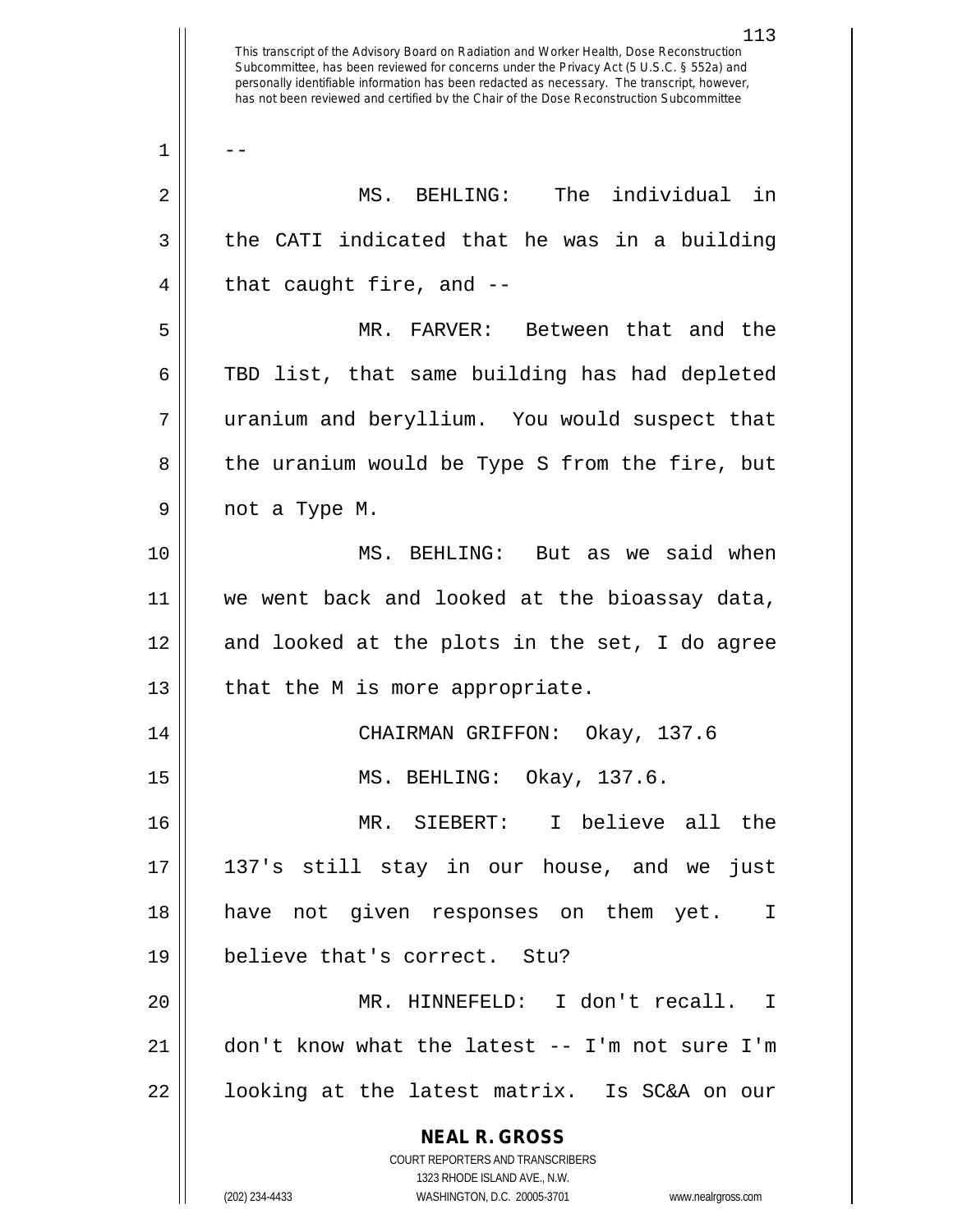**NEAL R. GROSS** COURT REPORTERS AND TRANSCRIBERS 1323 RHODE ISLAND AVE., N.W. (202) 234-4433 WASHINGTON, D.C. 20005-3701 www.nealrgross.com This transcript of the Advisory Board on Radiation and Worker Health, Dose Reconstruction Subcommittee, has been reviewed for concerns under the Privacy Act (5 U.S.C. § 552a) and personally identifiable information has been redacted as necessary. The transcript, however, has not been reviewed and certified by the Chair of the Dose Reconstruction Subcommittee  $1 \parallel$  April 15<sup>th</sup>, 2009 response? 2 MEMBER MUNN: Well, they said in 3 | November they agreed with your determination  $4 \parallel$  on probability -- you were going to add the 5 || MDA. I was going to ask for the case file. 6 | It probably should've been included. 7 MR. SIEBERT: Yes, the first one 8 is that we didn't -- I believe we didn't 9 include the other IMBA runs to demonstrate 10 || that we ran everything. 11 || MR. HINNEFELD: Yes. 12 MR. SIEBERT: And selected the one 13 || that was claimant favorable. 14 CHAIRMAN GRIFFON: Yes, I don't 15 know that there's necessarily follow up on 16 that, is there? It's just to show the worker  $17$   $\parallel$  -- or save all the runs or whatever. 18 DR. MAURO: This is the one that 19 || Kathy ran on her own --20 || MS. BEHLING: No. 21 DR. MAURO: I misunderstood then,  $22 \parallel$  Kathy.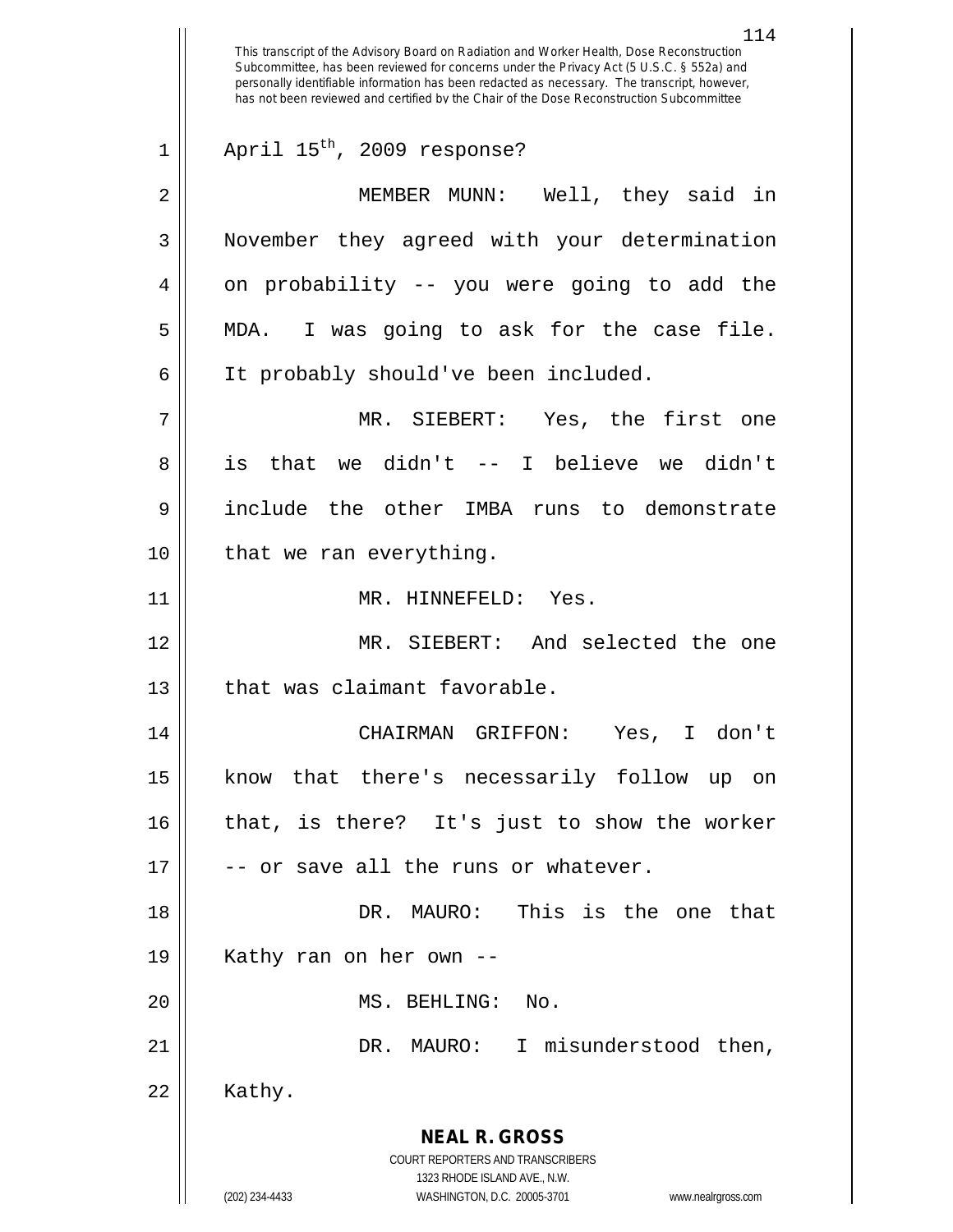**NEAL R. GROSS** COURT REPORTERS AND TRANSCRIBERS 1323 RHODE ISLAND AVE., N.W. (202) 234-4433 WASHINGTON, D.C. 20005-3701 www.nealrgross.com 115 This transcript of the Advisory Board on Radiation and Worker Health, Dose Reconstruction Subcommittee, has been reviewed for concerns under the Privacy Act (5 U.S.C. § 552a) and personally identifiable information has been redacted as necessary. The transcript, however, has not been reviewed and certified by the Chair of the Dose Reconstruction Subcommittee 1 MS. BEHLING: Yes, this is the  $2 \parallel$  Paducah case. This is different. Again, this 3 || is what Mark was saying. It's a show your 4 work type of thing. 5 CHAIRMAN GRIFFON: For the first 6 || one, for 137.6. The other ones might be 7 different. 8 DR. MAURO: Correct. 9 MS. BEHLING: The other one is 10 different. 11 CHAIRMAN GRIFFON: Yes. So, let's  $12 \parallel$  -- for that one, I think we can close .6 out, 13 || right? If NIOSH is in agreement with that. 14 || MR. SIEBERT: That's .4? 15 || MEMBER MUNN: No, .6. 16 MR. SIEBERT: Oh, .6. 17 || CHAIRMAN GRIFFON: I mean it 18 || sounds to me like NIOSH can see that, yes, we 19  $\parallel$  should've showed a different run from  $-$ -20 || MR. SIEBERT: Correct. 21 MR. FARVER: And then they talk  $22 \parallel$  about  $-$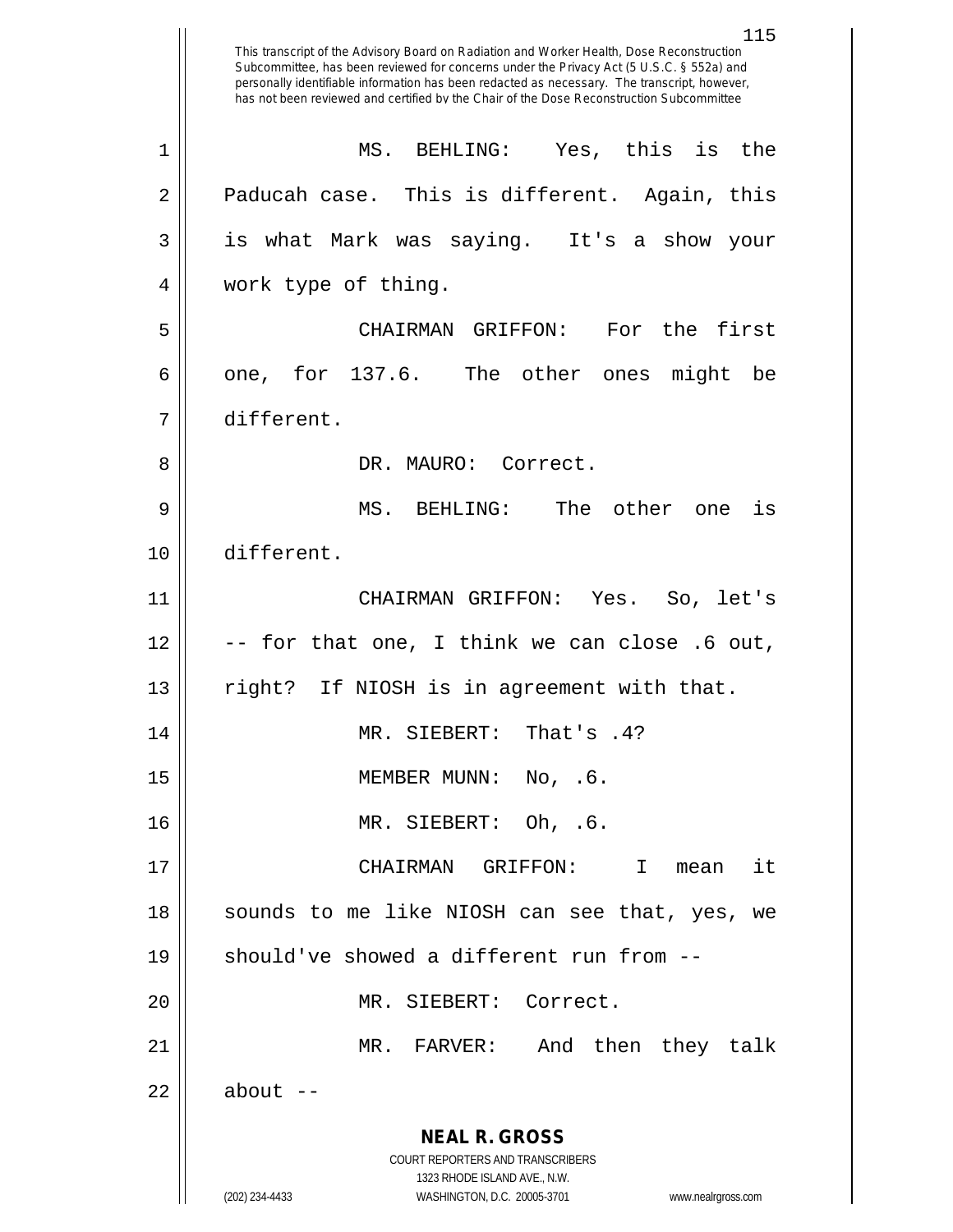|                | 116<br>This transcript of the Advisory Board on Radiation and Worker Health, Dose Reconstruction<br>Subcommittee, has been reviewed for concerns under the Privacy Act (5 U.S.C. § 552a) and<br>personally identifiable information has been redacted as necessary. The transcript, however,<br>has not been reviewed and certified by the Chair of the Dose Reconstruction Subcommittee |
|----------------|------------------------------------------------------------------------------------------------------------------------------------------------------------------------------------------------------------------------------------------------------------------------------------------------------------------------------------------------------------------------------------------|
| $\mathbf 1$    | CHAIRMAN GRIFFON: Yes.                                                                                                                                                                                                                                                                                                                                                                   |
| $\overline{2}$ | MR.<br>procedure<br>FARVER:<br>and                                                                                                                                                                                                                                                                                                                                                       |
| 3              | things of that nature.                                                                                                                                                                                                                                                                                                                                                                   |
| 4              | I'11<br>CHAIRMAN GRIFFON:<br>$\mathbf I$<br>mean                                                                                                                                                                                                                                                                                                                                         |
| 5              | just leave it there for now because the whole                                                                                                                                                                                                                                                                                                                                            |
| 6              | case is still open. But when we come back to                                                                                                                                                                                                                                                                                                                                             |
| 7              | it, I think the idea was that you're going to                                                                                                                                                                                                                                                                                                                                            |
| 8              | add these other draft runs into the case file.                                                                                                                                                                                                                                                                                                                                           |
| 9              | Right?                                                                                                                                                                                                                                                                                                                                                                                   |
| 10             | MR. HINNEFELD: Yes.                                                                                                                                                                                                                                                                                                                                                                      |
| 11             | So, it means an action<br>DR. ULSH:                                                                                                                                                                                                                                                                                                                                                      |
| 12             | item for --                                                                                                                                                                                                                                                                                                                                                                              |
| 13             | MR. HINNEFELD: Yes.                                                                                                                                                                                                                                                                                                                                                                      |
| 14             | CHAIRMAN GRIFFON: And then like                                                                                                                                                                                                                                                                                                                                                          |
| 15             | Scott said, the whole case 137 is still an                                                                                                                                                                                                                                                                                                                                               |
| 16             | open NIOSH action.                                                                                                                                                                                                                                                                                                                                                                       |
| 17             | MS. BEHLING: I think 137.8, and I                                                                                                                                                                                                                                                                                                                                                        |
| 18             | realize NIOSH -- it sounds like is not in a                                                                                                                                                                                                                                                                                                                                              |
| 19             | position maybe to address this today, but                                                                                                                                                                                                                                                                                                                                                |
| 20             | again, this might become one of those                                                                                                                                                                                                                                                                                                                                                    |
| 21             | overarching issues with the<br>skin                                                                                                                                                                                                                                                                                                                                                      |
| 22             | contamination, and how to deal with potential                                                                                                                                                                                                                                                                                                                                            |
|                | <b>NEAL R. GROSS</b>                                                                                                                                                                                                                                                                                                                                                                     |
|                | COURT REPORTERS AND TRANSCRIBERS                                                                                                                                                                                                                                                                                                                                                         |
|                | 1323 RHODE ISLAND AVE., N.W.<br>(202) 234-4433<br>WASHINGTON, D.C. 20005-3701<br>www.nealrgross.com                                                                                                                                                                                                                                                                                      |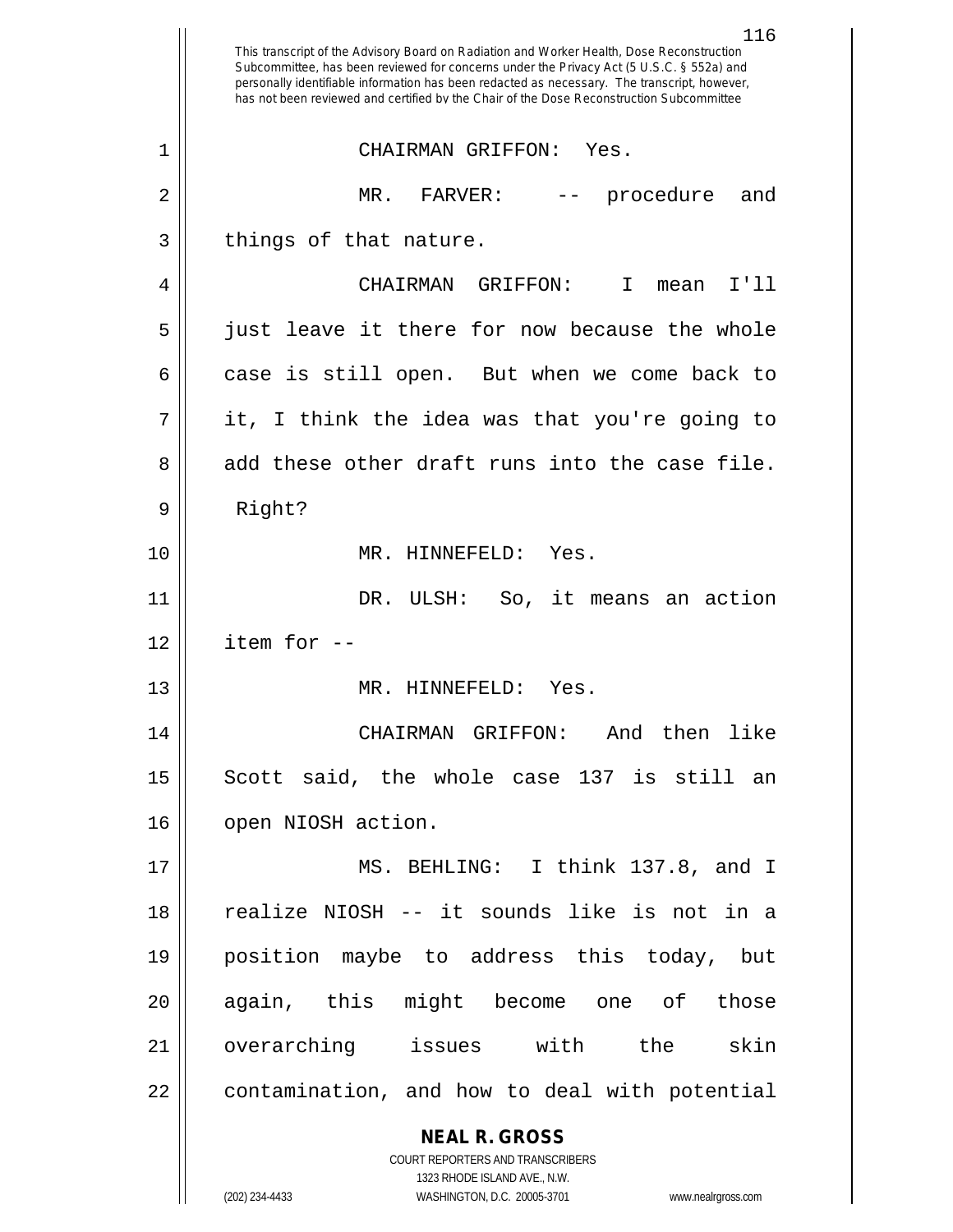1 || skin contamination, even though there weren't  $2 \parallel$  any records that indicated that this 3 individual has skin contamination -- skin 4 contamination.

 There was a lot of other evidence  $\parallel$  that would suggest that, and again for 7 || consistency, we did have a case in the  $8^{\text{th}}$  set 8 where just based on information that was provided in the CATI report, NIOSH did calculate a skin dose, assuming skin contamination. And in this particular case, | they didn't.

 The other thing I noticed about 14 || this was as I went back and looked at these 15 || records very closely, as there were a lot of bioassays that were marked as special. So, they indicate that there was some concern there, some problems that he had a lot of special -- just something to consider when we 20 | look at this case.

21 CHAIRMAN GRIFFON: Okay. 22 MR. SIEBERT: Yes, it does refer

> **NEAL R. GROSS** COURT REPORTERS AND TRANSCRIBERS 1323 RHODE ISLAND AVE., N.W. (202) 234-4433 WASHINGTON, D.C. 20005-3701 www.nealrgross.com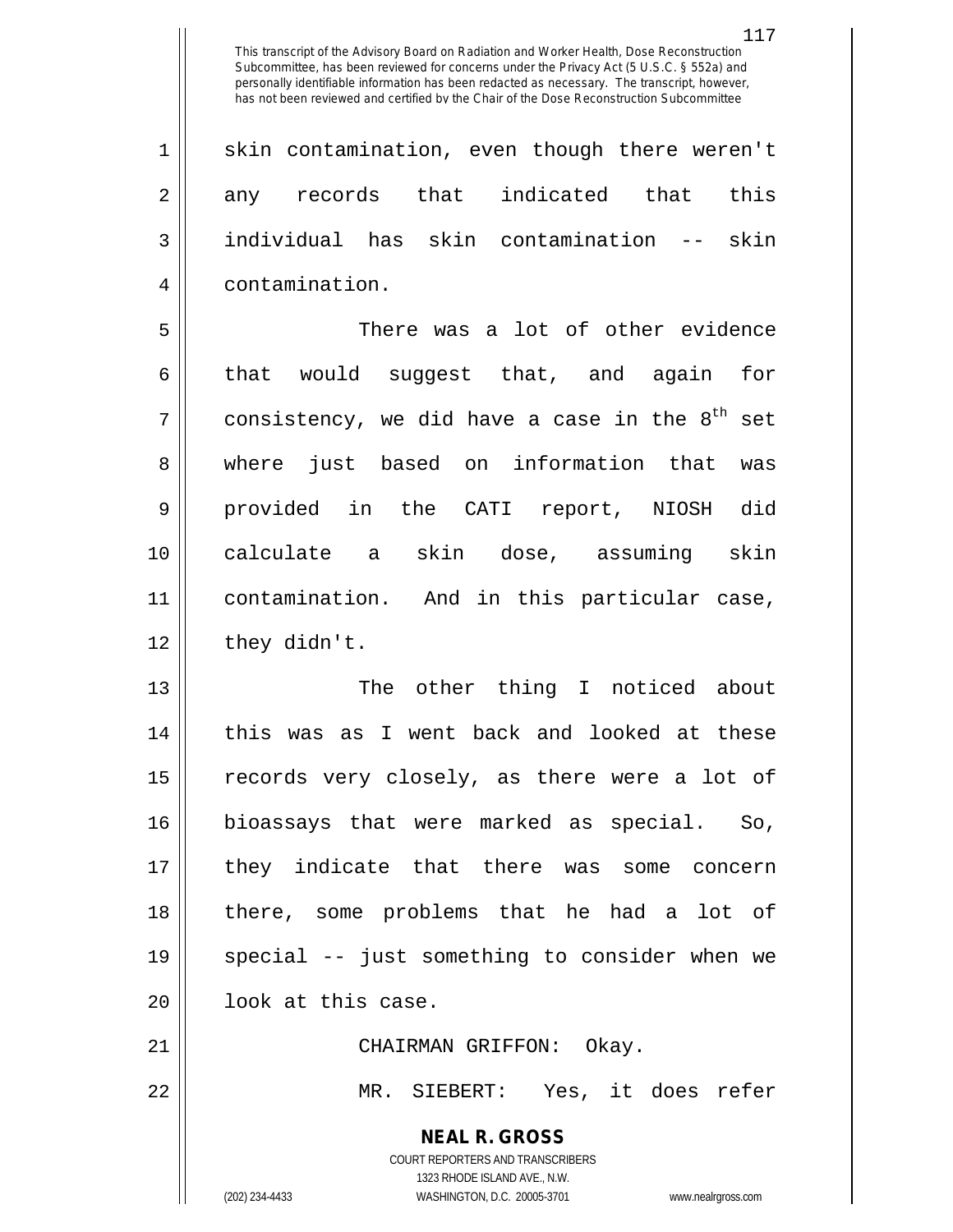**NEAL R. GROSS** COURT REPORTERS AND TRANSCRIBERS 1323 RHODE ISLAND AVE., N.W. This transcript of the Advisory Board on Radiation and Worker Health, Dose Reconstruction Subcommittee, has been reviewed for concerns under the Privacy Act (5 U.S.C. § 552a) and personally identifiable information has been redacted as necessary. The transcript, however, has not been reviewed and certified by the Chair of the Dose Reconstruction Subcommittee  $1 \parallel$  back to .4, but .4 itself is closed, saying 2 || it's an overarching issue. So, I'm not sure 3 || what you want to do with it. 4 CHAIRMAN GRIFFON: Yes, I think 5 we'll just see what you come back with with  $6 \parallel$  the overall case next time, and if we can  $7 \parallel$  close parts of it out, we'll do that. Does 8 || that make sense, Scott? 9 MR. SIEBERT: Yes, that's fine 10 with me. 11 CHAIRMAN GRIFFON: All right. I 12 || think that brings us through the end of this 13 matrix, actually. Even though we didn't -- we 14 made some headway. 15 DR. MAURO: Six is off the table 16 now, right? Sixth set is done? 17 CHAIRMAN GRIFFON: Yes. 18 DR. MAURO: So, that's a 19 milestone. We have some residue on 7, but -- 20 || CHAIRMAN GRIFFON: Right. 21 MEMBER MUNN: And so, even though 22 || you still have 137.8 highlighted, you consider

(202) 234-4433 WASHINGTON, D.C. 20005-3701 www.nealrgross.com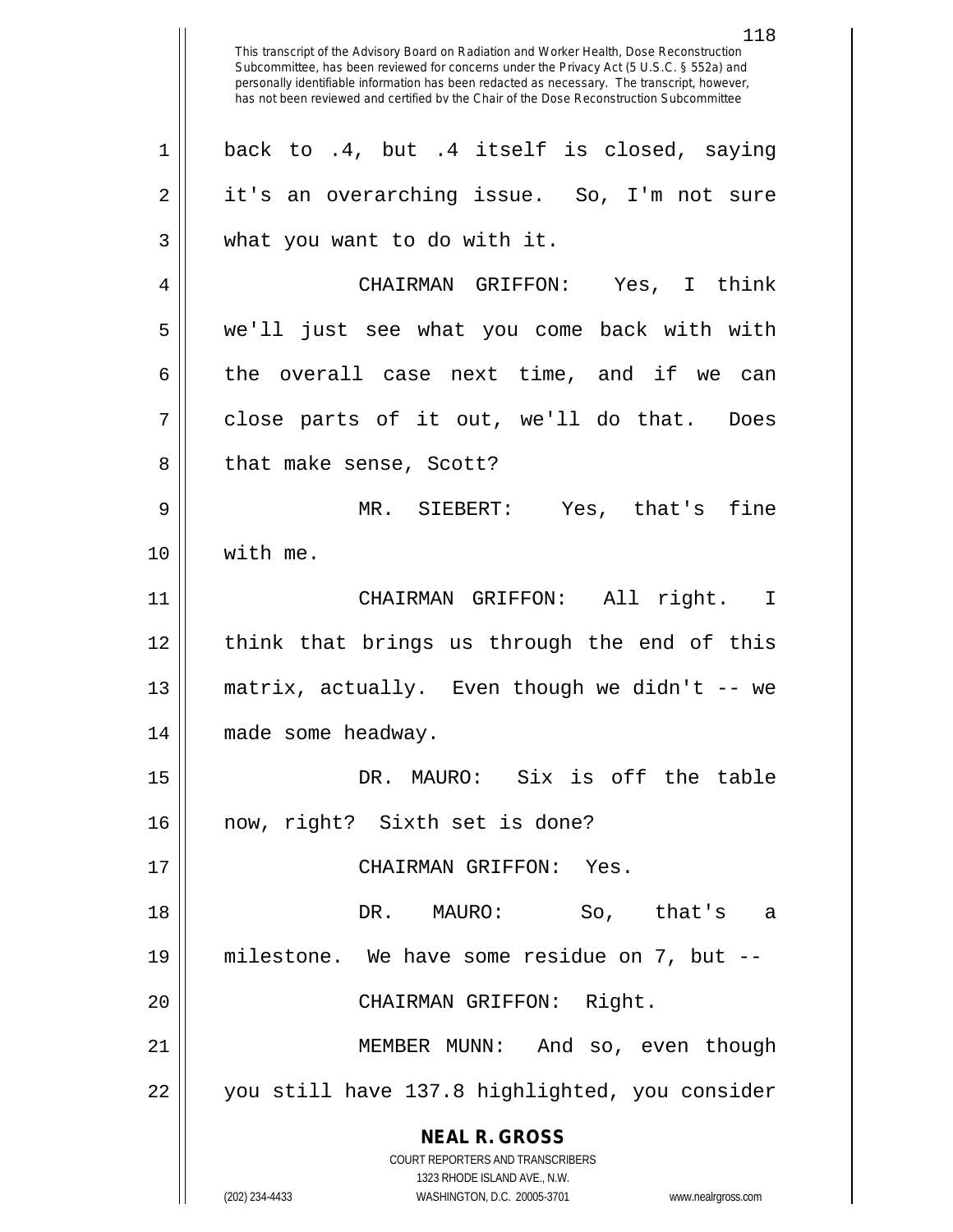**NEAL R. GROSS** COURT REPORTERS AND TRANSCRIBERS 119 This transcript of the Advisory Board on Radiation and Worker Health, Dose Reconstruction Subcommittee, has been reviewed for concerns under the Privacy Act (5 U.S.C. § 552a) and personally identifiable information has been redacted as necessary. The transcript, however, has not been reviewed and certified by the Chair of the Dose Reconstruction Subcommittee  $1 \parallel$  that closed because it's an overarching issue, 2 || right? 3 CHAIRMAN GRIFFON: Well, I think I 4 indicated that at least part of it is an  $5 \parallel$  overarching issue, but I wanted to see their 6 Tuns first before we decided whether it was 7 || solely an overarching issue. 8 MR. HINNEFELD: I think we came in 9 || thinking we owed something. 10 CHAIRMAN GRIFFON: Yes, yes. I 11 think we wanted to see the data first on the 12 case, and then decide whether it was just an 13 overarching issue, or if we need the results 14 from this case, too. That's why I wrote it  $15$  | that way. All right. 16 DR. ULSH: So, we've reached the 17 || end of the seventh set. I mean there's a 18 number of different criteria you could use to 19 prioritize these things, but it sounds to me 20 || like the remaining open items from the seventh  $21$  | set are the highest priority. 22 CHAIRMAN GRIFFON: I would think

1323 RHODE ISLAND AVE., N.W.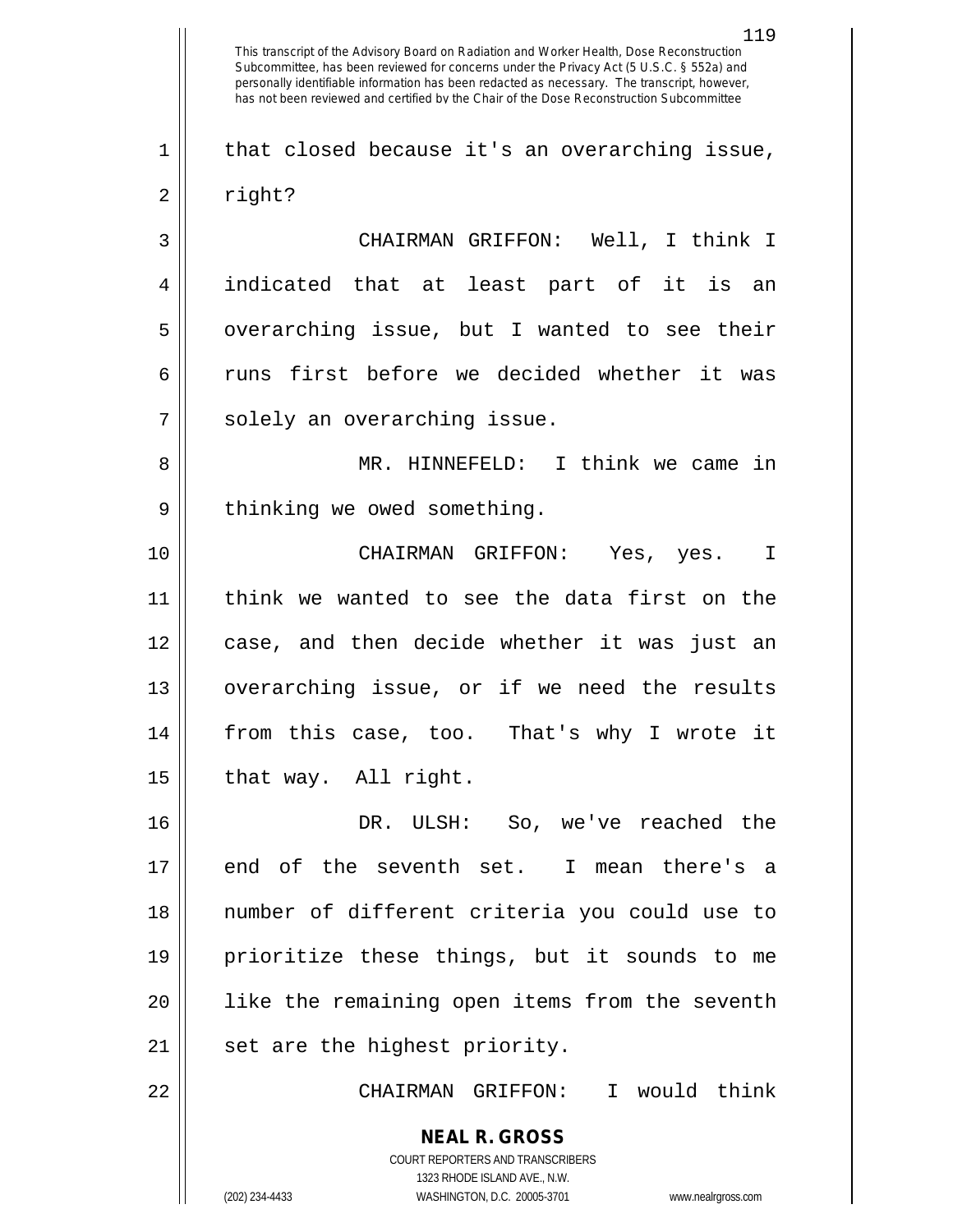**NEAL R. GROSS** COURT REPORTERS AND TRANSCRIBERS 1323 RHODE ISLAND AVE., N.W. (202) 234-4433 WASHINGTON, D.C. 20005-3701 www.nealrgross.com 120 This transcript of the Advisory Board on Radiation and Worker Health, Dose Reconstruction Subcommittee, has been reviewed for concerns under the Privacy Act (5 U.S.C. § 552a) and personally identifiable information has been redacted as necessary. The transcript, however, has not been reviewed and certified by the Chair of the Dose Reconstruction Subcommittee  $1 \parallel$  so because we've been on the seventh set for a 2 while. Yes, yes. 3 DR. ULSH: Okay, we'll work 4 || towards that. 5 CHAIRMAN GRIFFON: Yes. If we  $6 \parallel$  want to take a minute just to get our bearings  $7 ||$  for the eighth set, if you wouldn't mind going 8 to the eight set, let's open it up and see 9 where we're at. Also, maybe we can lay out 10 how we want to approach it because like for 11 instance, I think Hans is on the line mainly 12 | for those three. 13 DR. MAURO: So, let's move those  $14 \parallel \quad \text{out.}$ 15 CHAIRMAN GRIFFON: Let's figure 16 || out where we want to schedule those. So, the 17 most recent matrix first. 18 DR. MAURO: Mark, I got a 19 || question. I know there are three of them. 20 | There's Bridgeport Brass, Harshaw --21 || MS. BEHLING: Huntington. 22 DR. MAURO: -- and Huntington.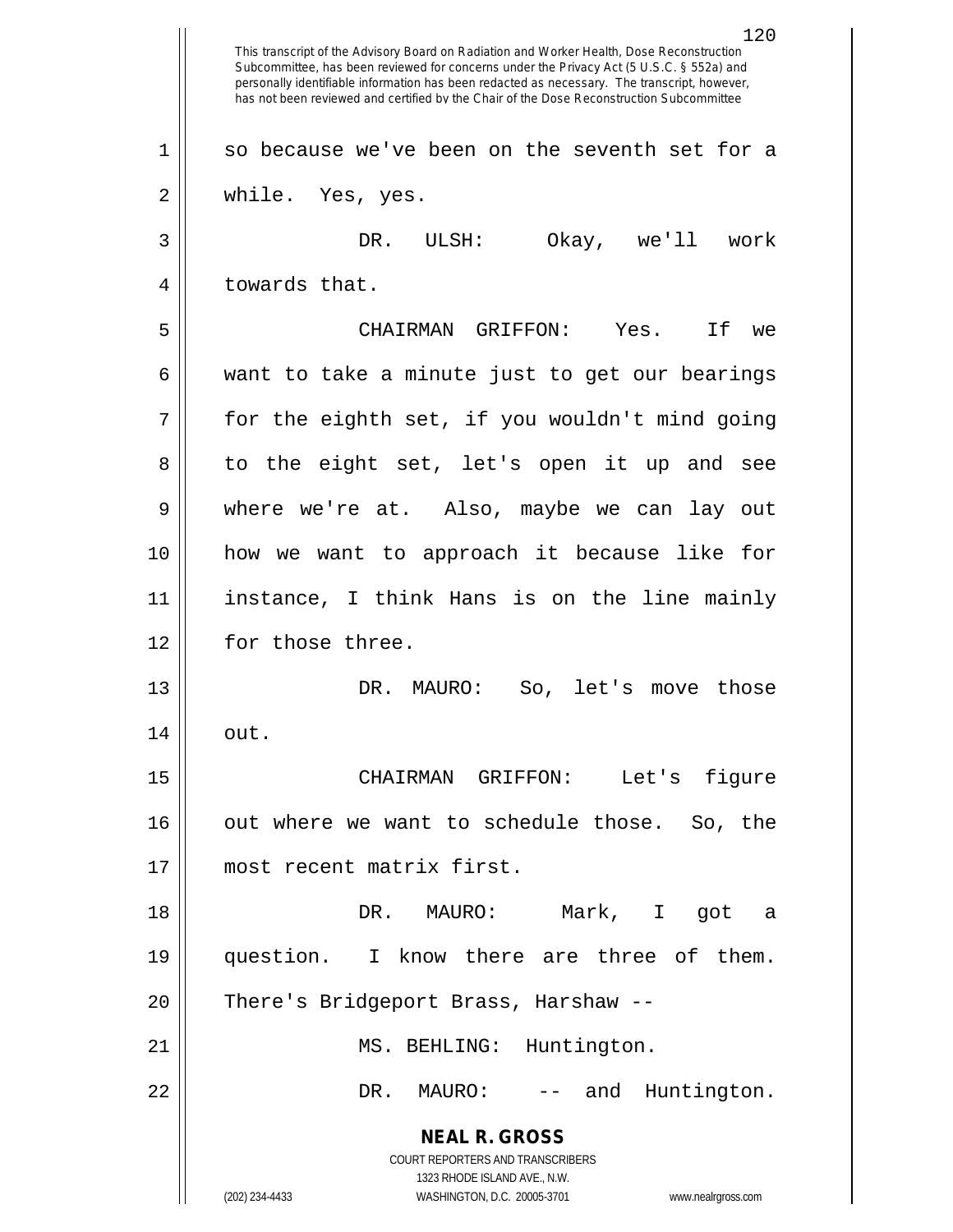| $\mathbf 1$ | Now, I know we went pretty far down the road                            |
|-------------|-------------------------------------------------------------------------|
| 2           | on Harshaw because we provided an estimate to                           |
| 3           | the responses, and then we, Hans, provided a                            |
| 4           | response to those responses. So,<br>I know                              |
| 5           | Harshaw special Site Profile is very mature.                            |
| 6           | I'm not quite sure where we are with regard to                          |
| 7           | Bridgeport Brass or Huntington, whether or not                          |
| 8           | there's been a response for those or not. I                             |
| 9           | have to say I don't recall whether you've                               |
| 10          | written a response to those the way you did                             |
| 11          | for Harshaw.                                                            |
| 12          | CHAIRMAN GRIFFON: Well, let me                                          |
| 13          | ask this. For Harshaw, you said you provided                            |
| 14          | a response to NIOSH's response.                                         |
| 15          | DR. MAURO: Yes.                                                         |
| 16          | CHAIRMAN GRIFFON: Is NIOSH in a                                         |
| 17          | position to discuss that today, or --                                   |
| 18          | DR. MAURO: Have you seen it?                                            |
| 19          | -- did<br>CHAIRMAN GRIFFON:<br>you                                      |
| 20          | recently get it?                                                        |
| 21          | DR. MAURO: This goes back a ways.                                       |
| 22          | April. Well, I got it here. Hold on. Let                                |
|             | <b>NEAL R. GROSS</b>                                                    |
|             | <b>COURT REPORTERS AND TRANSCRIBERS</b><br>1323 RHODE ISLAND AVE., N.W. |
|             | (202) 234-4433<br>WASHINGTON, D.C. 20005-3701<br>www.nealrgross.com     |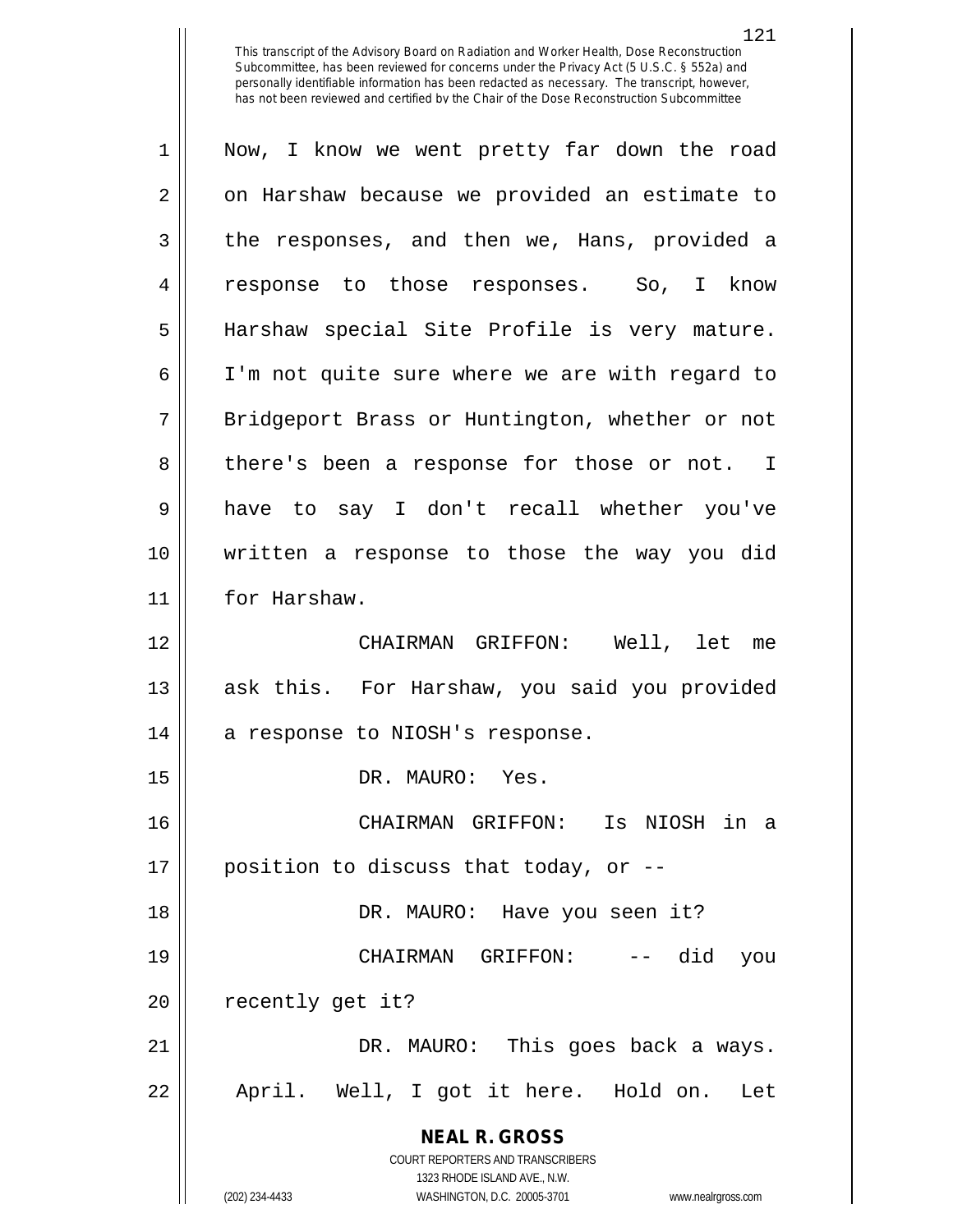**NEAL R. GROSS** COURT REPORTERS AND TRANSCRIBERS 1323 RHODE ISLAND AVE., N.W. (202) 234-4433 WASHINGTON, D.C. 20005-3701 www.nealrgross.com 122 This transcript of the Advisory Board on Radiation and Worker Health, Dose Reconstruction Subcommittee, has been reviewed for concerns under the Privacy Act (5 U.S.C. § 552a) and personally identifiable information has been redacted as necessary. The transcript, however, has not been reviewed and certified by the Chair of the Dose Reconstruction Subcommittee 1 || me see. 2 DR. ULSH: Scott, does this ring  $3 \parallel$  any bells while John is looking? 4 MR. SIEBERT: Harshaw stuff? 5 Honestly, I don't know if that's in your guy's  $6 \parallel$  -- not off the top of my head. Sorry. 7 CHAIRMAN GRIFFON: John, I have a 8 direct response to SC&A comments. That's the 9 NIOSH -- 10 MR. SIEBERT: Yes, and we 11 | responded to that. 12 CHAIRMAN GRIFFON: It's dated  $13 \parallel 11/5/09$ . Or no, maybe that's when I saved it. 14 I shouldn't say that. When did you send it  $15$  | because I'm not sure I have that. 16 DR. MAURO: Let's see. 17 || MEMBER MUNN: We got Harshaw. 18 DR. MAURO: Okay, April 2009. I 19 have a report here called, "SC&A follow up, 20 || NIOSH's responses to Harshaw Site Profile 21 || review findings." That is my understanding of  $22$  || the last place we left it, where we  $-$ - you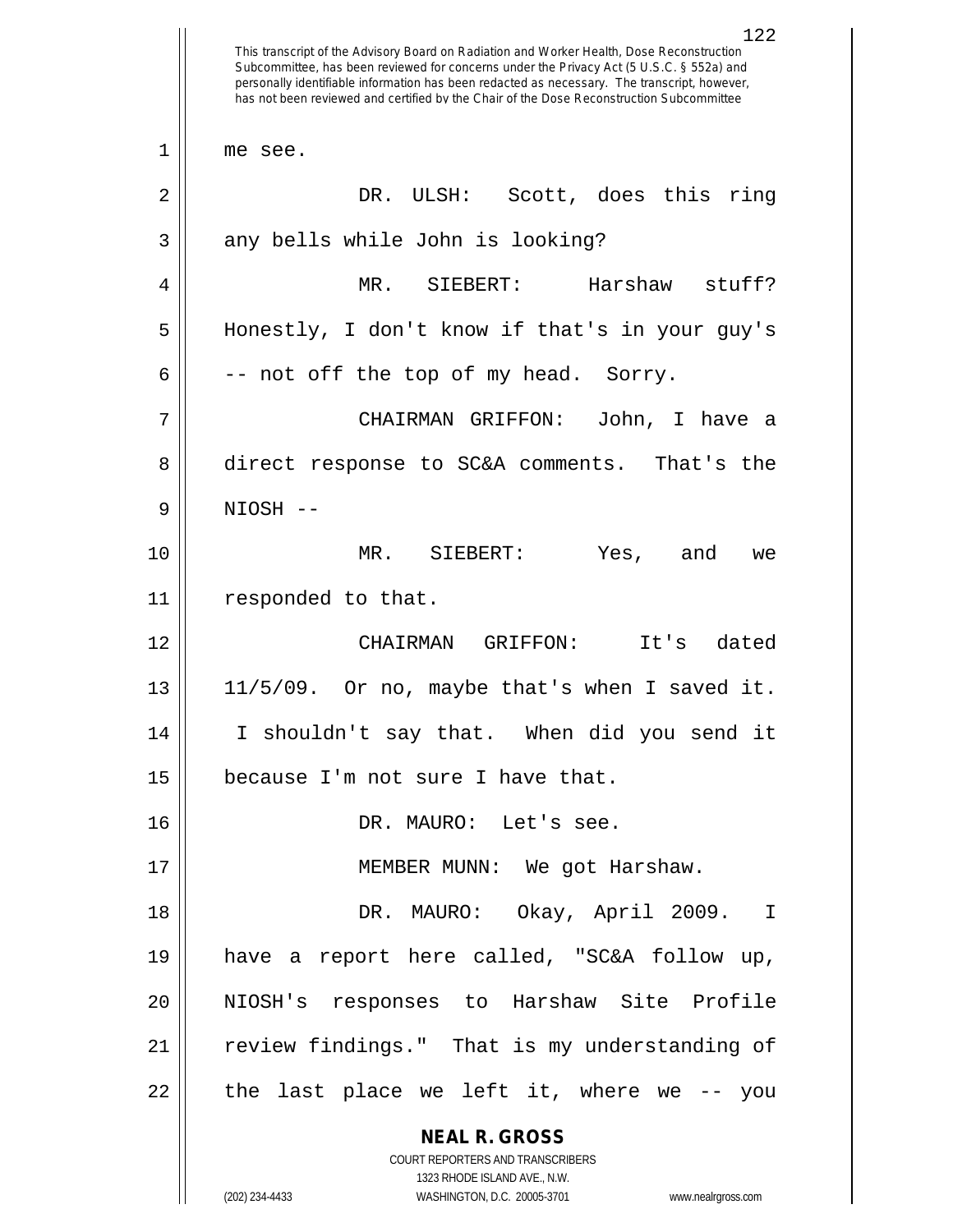1 || folks provided us with formal responses to all  $2 \parallel$  of the issues we raised on our Harshaw mini 3 Site Profile review, and then we reviewed 4 || that, and submitted a White Paper dated April  $5 \parallel 2009.$ 

6 And Hans, I believe wrote that. I 7 || reviewed it again. Several issues have been 8 || resolved, as far as our report goes, but there  $9 \parallel$  are several still on the table. That might be 10 a good place to start. If you folks don't  $11$  | have it -- Kathy, do you have the --

12 CHAIRMAN GRIFFON: It may not be 13 worth starting if nobody has looked at it.

14 DR. MAURO: Yes, yes. But this 15 isn't one we put to bed because there's some 16 | that have been resolved.

17 CHAIRMAN GRIFFON: Well, we may 18 want to all look at it, though.

19 || DR. MAURO: Okay.

20 CHAIRMAN GRIFFON: Maybe I can ask 21 for one set. Can you bring it around again  $22$  | because I can't seem to find it.

> **NEAL R. GROSS** COURT REPORTERS AND TRANSCRIBERS 1323 RHODE ISLAND AVE., N.W.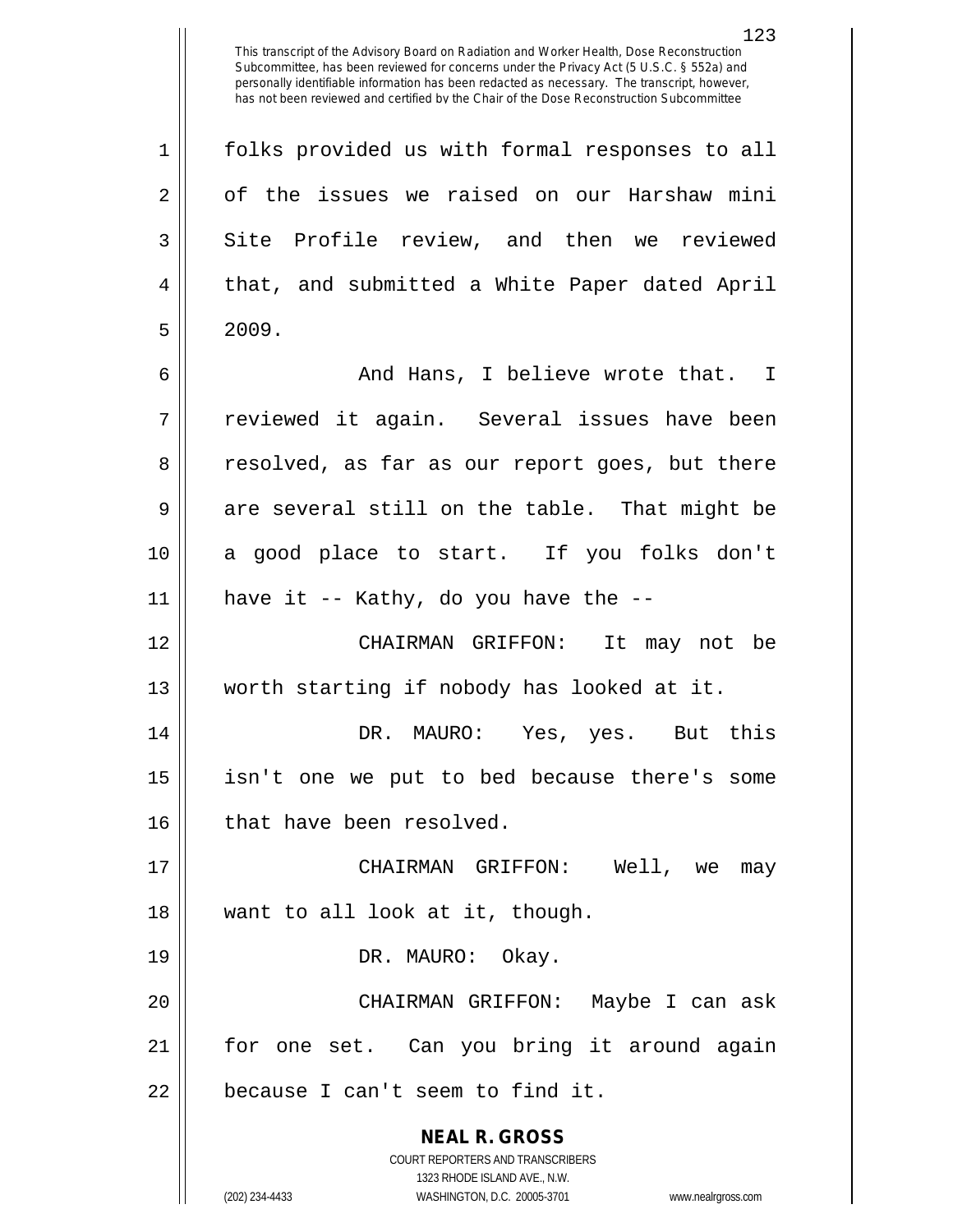**NEAL R. GROSS** COURT REPORTERS AND TRANSCRIBERS 1323 RHODE ISLAND AVE., N.W. (202) 234-4433 WASHINGTON, D.C. 20005-3701 www.nealrgross.com 124 This transcript of the Advisory Board on Radiation and Worker Health, Dose Reconstruction Subcommittee, has been reviewed for concerns under the Privacy Act (5 U.S.C. § 552a) and personally identifiable information has been redacted as necessary. The transcript, however, has not been reviewed and certified by the Chair of the Dose Reconstruction Subcommittee 1 MEMBER MUNN: I've got it. 2 DR. MAURO: You've got it? Great. 3 MEMBER MUNN: Yes, I've got it. 4 || And if I've got it, I know everybody else has  $5 \parallel$  it. 6 CHAIRMAN GRIFFON: Somewhere. 7 MEMBER MUNN: Let me show you 8 || where I got it from. It was sent on the date  $9 \parallel$  of  $11/5$ . 10 CHAIRMAN GRIFFON: It is a Word or  $11$ 12 MEMBER MUNN: It is a zip file. 13 It has three files in it. The first 100 14 cases, Bridgeport review follow up, and a 15 while paper. 16 CHAIRMAN GRIFFON: White Paper 17 Harshaw? 18 MEMBER MUNN: Harshaw TBD review. 19 CHAIRMAN GRIFFON: Okay, I do have  $20$  | that one.  $21$  || DR. ULSH: Did you say  $11/5$ ? 22 || MEMBER MUNN: 11/5/2009.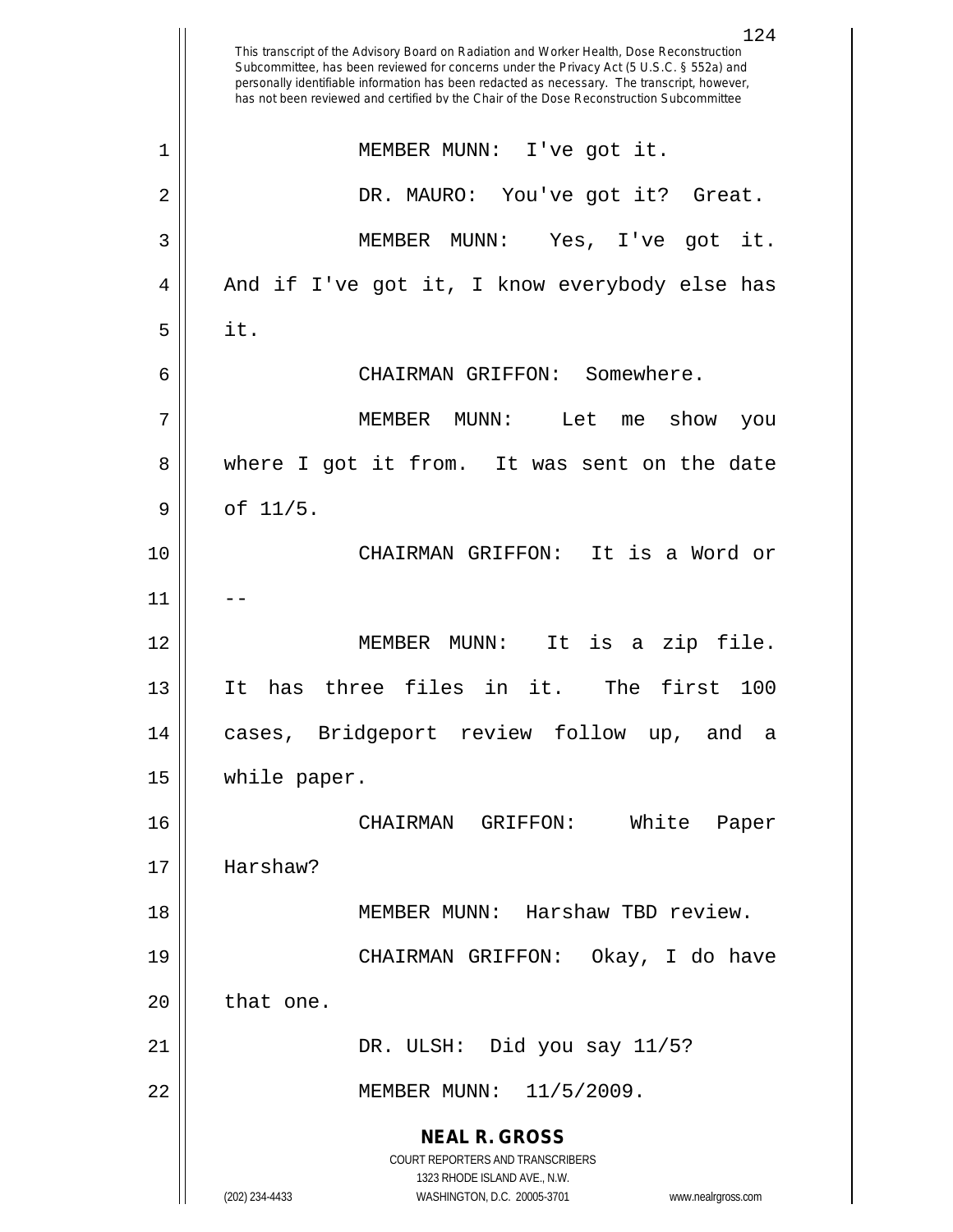**NEAL R. GROSS** COURT REPORTERS AND TRANSCRIBERS 1323 RHODE ISLAND AVE., N.W. (202) 234-4433 WASHINGTON, D.C. 20005-3701 www.nealrgross.com 125 This transcript of the Advisory Board on Radiation and Worker Health, Dose Reconstruction Subcommittee, has been reviewed for concerns under the Privacy Act (5 U.S.C. § 552a) and personally identifiable information has been redacted as necessary. The transcript, however, has not been reviewed and certified by the Chair of the Dose Reconstruction Subcommittee 1 CHAIRMAN GRIFFON: April 2009 is 2 | dated on the paper. 3 MEMBER MUNN: The paper is dated 4 || April. It was sent to us in November. 5 MR. HINNEFELD: It may have been 6 || sent earlier too. 7 || MEMBER MUNN: It probably was. 8 DR. ULSH: We might've gone 9 || through this exercise before. 10 CHAIRMAN GRIFFON: Okay, I do have 11 it. It is a PDF document. 12 || MEMBER MUNN: Right. 13 CHAIRMAN GRIFFON: I have it, but  $14 \parallel$  it's -- maybe we can start this. 15 DR. MAURO: We could tell our 16 | story. 17 || MEMBER MUNN: It's only 28 pages 18 long. 19 CHAIRMAN GRIFFON: Let's do that 20 briefly, and then we'll break for lunch. 21 | Let's do that. 22 DR. MAURO: Understand the issues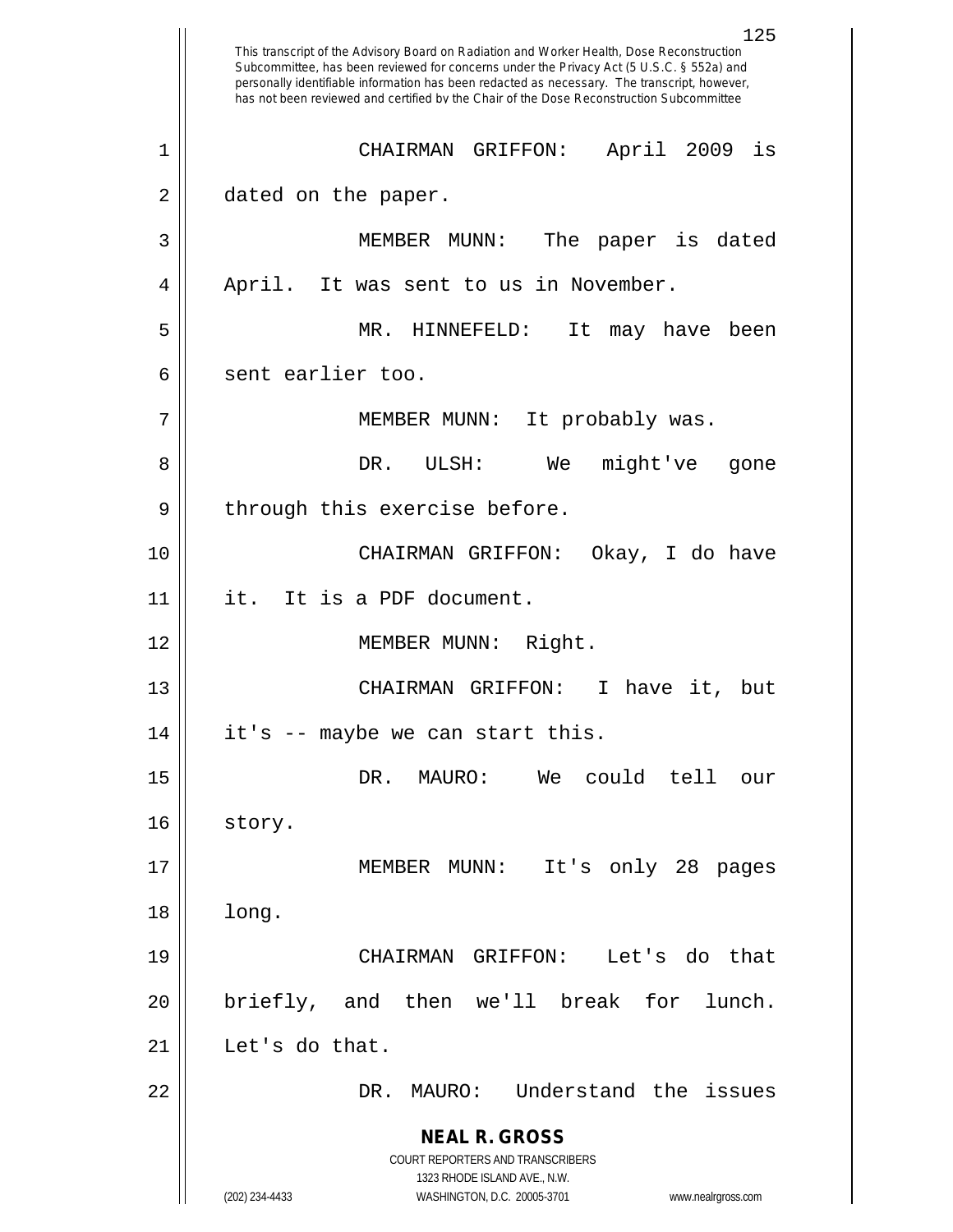**NEAL R. GROSS** COURT REPORTERS AND TRANSCRIBERS 1323 RHODE ISLAND AVE., N.W. (202) 234-4433 WASHINGTON, D.C. 20005-3701 www.nealrgross.com This transcript of the Advisory Board on Radiation and Worker Health, Dose Reconstruction Subcommittee, has been reviewed for concerns under the Privacy Act (5 U.S.C. § 552a) and personally identifiable information has been redacted as necessary. The transcript, however, has not been reviewed and certified by the Chair of the Dose Reconstruction Subcommittee 1 || where we are. 2 || CHAIRMAN GRIFFON: All right. 3 DR. MAURO: In fact, if Hans is on  $4 \parallel$  the phone, I mean he's -- don't want to take 5 it from Hans. He did all the hard work. Is 6 Hans there? 7 DR. BEHLING: Yes, I'm here. 8 DR. MAURO: You want to tell your 9 || story? Or, do you want me to do it? 10 DR. BEHLING: Can you tell me 11 exactly? I just picked up where we are here. 12 DR. MAURO: Okay, yes. Hans, I 13 || have in front of me a report that you drafted. 14 I seem to recall you drafted. It's dated 15 April 2009, where there -- there were a number  $16$   $\vert$  -- it turns out that -- we had originally, 17 when we reviewed the mini review of the 18 Harshaw Site Profile, which was attached to 19 | Appendix 2 to the  $8^{th}$  set, we had a total of 20 || six findings in that original review. 21 || Then -- and NIOSH then submitted - $22$   $\vert$  - on January  $22^{nd}$ , 2009, NIOSH submitted a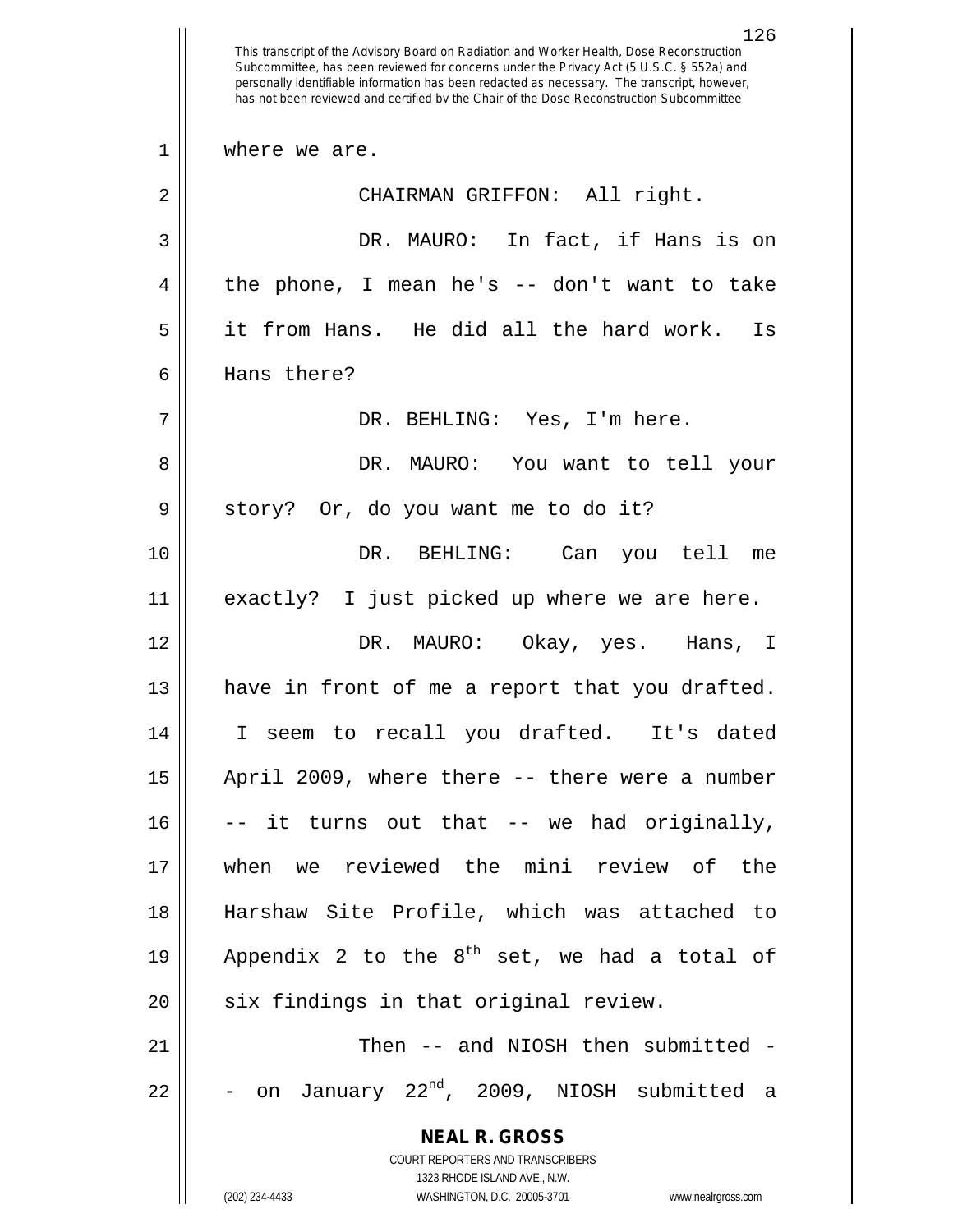| $\mathbf{1}$ | White Paper responding to our six comments,                         |
|--------------|---------------------------------------------------------------------|
| 2            | okay? And the bottom line is when they came                         |
| 3            | back to us, we review that, and then we                             |
| 4            | submitted this report dated April 9, 2009. In                       |
| 5            | the 30-second sound bite, where we are is we                        |
| 6            | consider findings 2 and 3 out of the 6                              |
| 7            | conditionally resolved. In other words, we                          |
| 8            | feel the response is satisfactory.                                  |
| 9            | DR. BEHLING: Yes.                                                   |
| 10           | DR. MAURO: Finding 6, we found a                                    |
| 11           | five-fold mathematical error. NIOSH looked at                       |
| 12           | it and agrees, and they have to fix that.                           |
| 13           | However, the issues that still remain where I                       |
| 14           | guess we agree to disagree is findings numbers                      |
| 15           | 1, 4 and 5.                                                         |
| 16           | DR.<br>BEHLING: That's what I have                                  |
| 17           | too, John.                                                          |
| 18           | DR. MAURO: Yes. So, that's where                                    |
| 19           | I -- that's where I am right now. Do you want                       |
| 20           | to talk about $1, 4, 5$ ?                                           |
| 21           | CHAIRMAN GRIFFON: That's a good                                     |
| 22           | summary, I think, at this point. Because                            |
|              | <b>NEAL R. GROSS</b>                                                |
|              | COURT REPORTERS AND TRANSCRIBERS<br>1323 RHODE ISLAND AVE., N.W.    |
|              | (202) 234-4433<br>WASHINGTON, D.C. 20005-3701<br>www.nealrgross.com |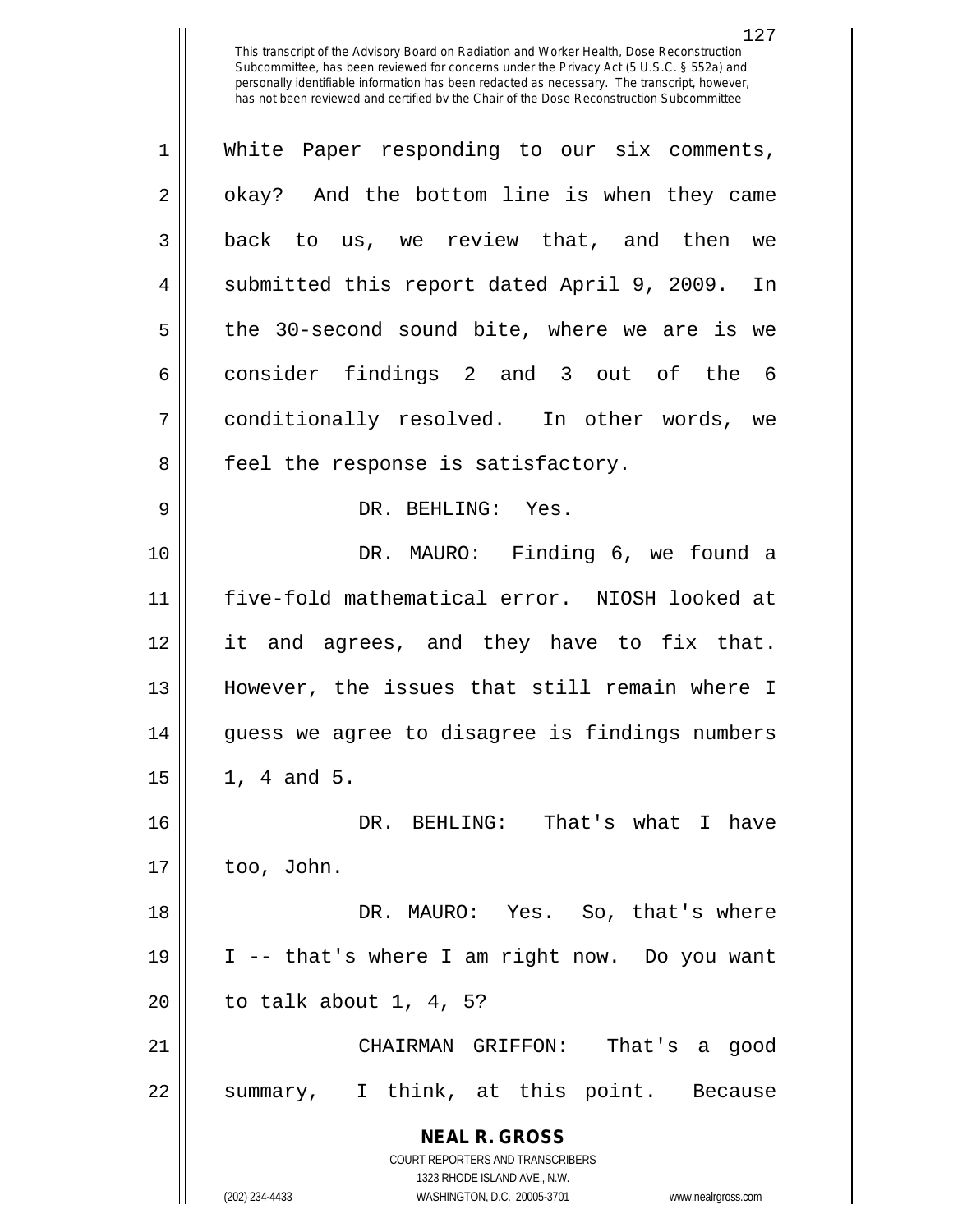1 Brant, you guys aren't ready to discuss the 2 || response to the response. So, let's just take  $3 \parallel$  good notes on this on what we have to -- the 4 main things I think you should focus on is 5 || where there's disagreement obviously. DR.  $6$  || MAURO: And that's 1, 4 and 5.

7 CHAIRMAN GRIFFON: I mean work 8 group members may also look at those and think 9 || you closed, and not agree. But for now, we'll 10 focus on this disagreement. So, 1, 4, and 5. 11 MEMBER MUNN: It really starts at 12 | section 3.

13 CHAIRMAN GRIFFON: Yes.

14 MEMBER MUNN: Page 3.

**NEAL R. GROSS** CHAIRMAN GRIFFON: Yes, and I see 16 || Brant making notes. So, for Harshaw, focus on 1, 4 and 5 for the next meeting. I'm not sure there's much reason to go into it, because we'll do the same thing next meeting, right? DR. MAURO: Yes, we'll regroup  $\parallel$  again. CHAIRMAN GRIFFON: Do you want to

> COURT REPORTERS AND TRANSCRIBERS 1323 RHODE ISLAND AVE., N.W.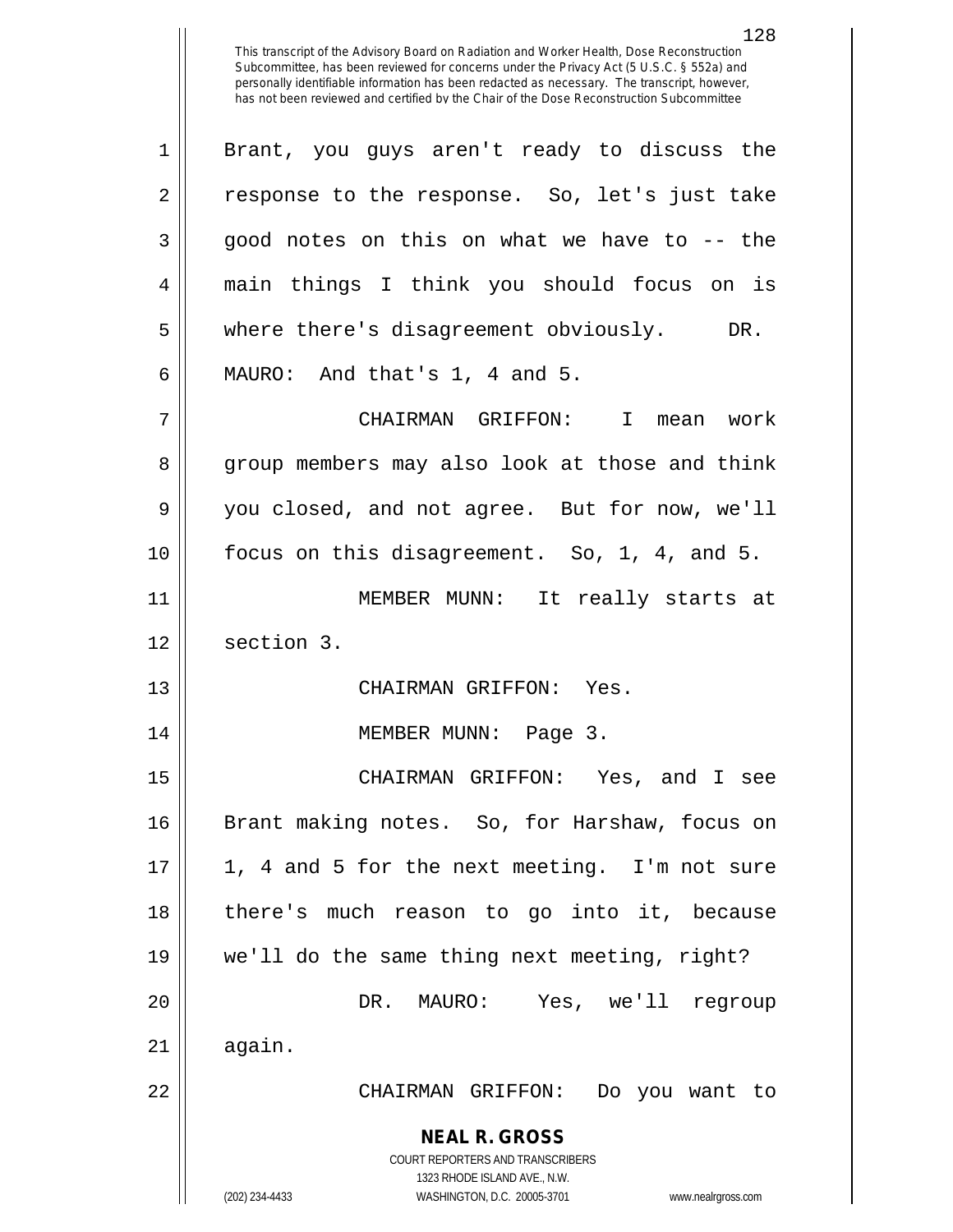**NEAL R. GROSS** COURT REPORTERS AND TRANSCRIBERS 1323 RHODE ISLAND AVE., N.W. (202) 234-4433 WASHINGTON, D.C. 20005-3701 www.nealrgross.com 129 This transcript of the Advisory Board on Radiation and Worker Health, Dose Reconstruction Subcommittee, has been reviewed for concerns under the Privacy Act (5 U.S.C. § 552a) and personally identifiable information has been redacted as necessary. The transcript, however, has not been reviewed and certified by the Chair of the Dose Reconstruction Subcommittee 1 start either the Bridgeport Brass or the 2 || Huntington? 3 DR. ULSH: Mark, before we do 4 || that, if I could just ask a quick question? 5 CHAIRMAN GRIFFON: Yes. 6 DR. ULSH: It sounds from John's 7 summary like there's at least agreement 8 || between NIOSH and SC&A on 2, 3 and 6. 9 DR. MAURO: Right. 10 DR. ULSH: But is there agreement 11 || from the subcommittee on 2, 3 and 6? 12 CHAIRMAN GRIFFON: Well, that's 13 what I'm saying. I don't think we've had a 14 || chance to do all of that. But I said at least 15 || for now, focus on where there's disagreement 16 between SC&A and NIOSH. 17 || DR. ULSH: Now I'm with you. 18 DR. MAURO: That doesn't mean -- 19 CHAIRMAN GRIFFON: That doesn't 20 mean that -- yes, you'll necessarily agree. 21 || DR. ULSH: I understand. 22 CHAIRMAN GRIFFON: I'm not going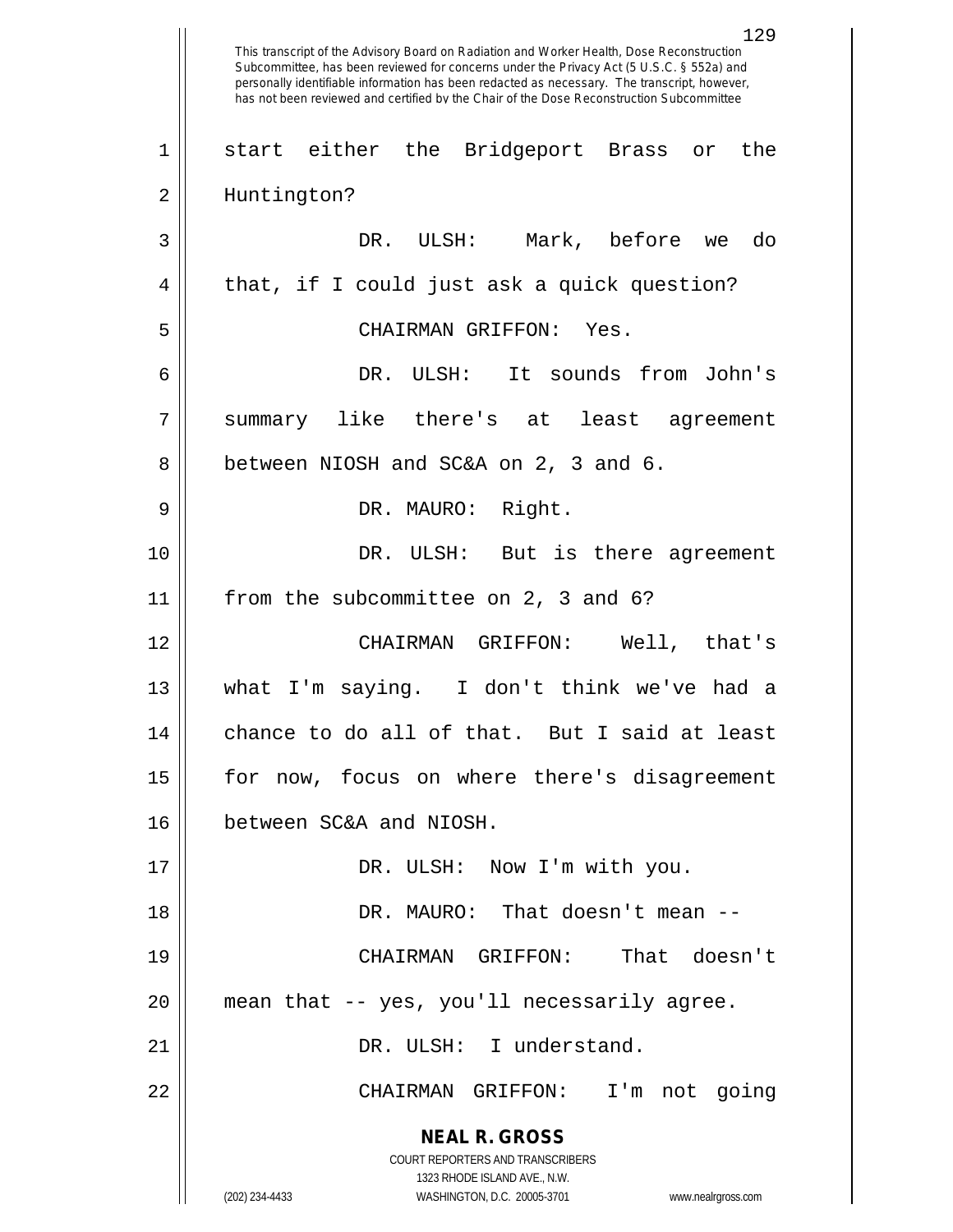**NEAL R. GROSS** COURT REPORTERS AND TRANSCRIBERS 1323 RHODE ISLAND AVE., N.W. (202) 234-4433 WASHINGTON, D.C. 20005-3701 www.nealrgross.com This transcript of the Advisory Board on Radiation and Worker Health, Dose Reconstruction Subcommittee, has been reviewed for concerns under the Privacy Act (5 U.S.C. § 552a) and personally identifiable information has been redacted as necessary. The transcript, however, has not been reviewed and certified by the Chair of the Dose Reconstruction Subcommittee 1 || to try to sit here and read now. I think it's  $2 \parallel$  fair to say we -- let's just hold on for now  $3 \parallel$  because it's likely they'll be closed. 4 DR. ULSH: Okay, thanks. 5 CHAIRMAN GRIFFON: All right. Do 6 | you want to go to Bridgeport or Huntington? 7 DR. MAURO: I'm ready. 8 CHAIRMAN GRIFFON: Or, do you want  $9 \parallel$  to  $-$ 10 DR. MAURO: I understanding is we 11 have never engaged those. 12 CHAIRMAN GRIFFON: I don't think  $13 \parallel$  so. 14 DR. MAURO: I'm not sure. And it 15 || turns out there are a number of findings, and 16 I could -- we can buzz through them. There 17 are only five on Bridgeport Brass, and I can 18 give you the essence of each of them, if that  $19 \parallel$  helps. 20 CHAIRMAN GRIFFON: That would be  $21$  | great. 22 DR. MAURO: All right, finding 1.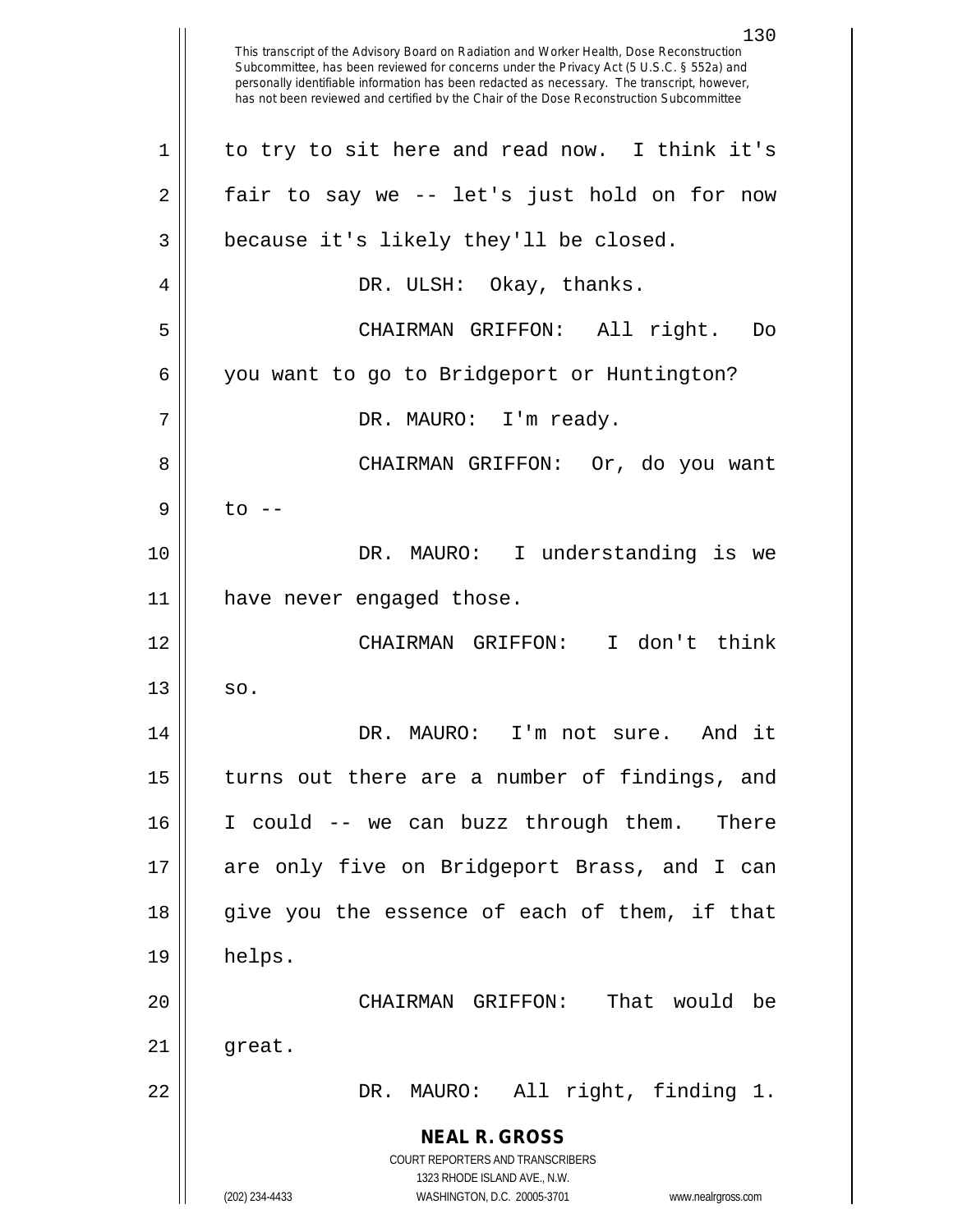**NEAL R. GROSS** COURT REPORTERS AND TRANSCRIBERS 1323 RHODE ISLAND AVE., N.W. (202) 234-4433 WASHINGTON, D.C. 20005-3701 www.nealrgross.com 131 This transcript of the Advisory Board on Radiation and Worker Health, Dose Reconstruction Subcommittee, has been reviewed for concerns under the Privacy Act (5 U.S.C. § 552a) and personally identifiable information has been redacted as necessary. The transcript, however, has not been reviewed and certified by the Chair of the Dose Reconstruction Subcommittee  $1 \parallel$  Okay --2 CHAIRMAN GRIFFON: Hold on. Let's  $3 \parallel$  just get that. 4 DR. MAURO: Okay, you want to find  $5 \parallel$  it? 6 CHAIRMAN GRIFFON: Let me find the 7 document that you're talking about. Is this 8 || Bridgeport review follow up doc? 9 || MEMBER MUNN: Right. 10 DR. MAURO: Yes. 11 || MEMBER MUNN: Correct. 12 DR. MAURO: It should be 13  $\parallel$  attachment 1 to the 8<sup>th</sup> set. 14 CHAIRMAN GRIFFON: It's the White 15 Paper, but it's not in a PDF form. Okay. 16 Right, okay. Go ahead, John. 17 || DR. MAURO: Okay, if you recall, 18 || the Bridgeport Brass is really two. 19 CHAIRMAN GRIFFON: One second. 20 I'm sorry. Brant, do you guys have this 21 document? 22 DR. ULSH: No, I'm sorry.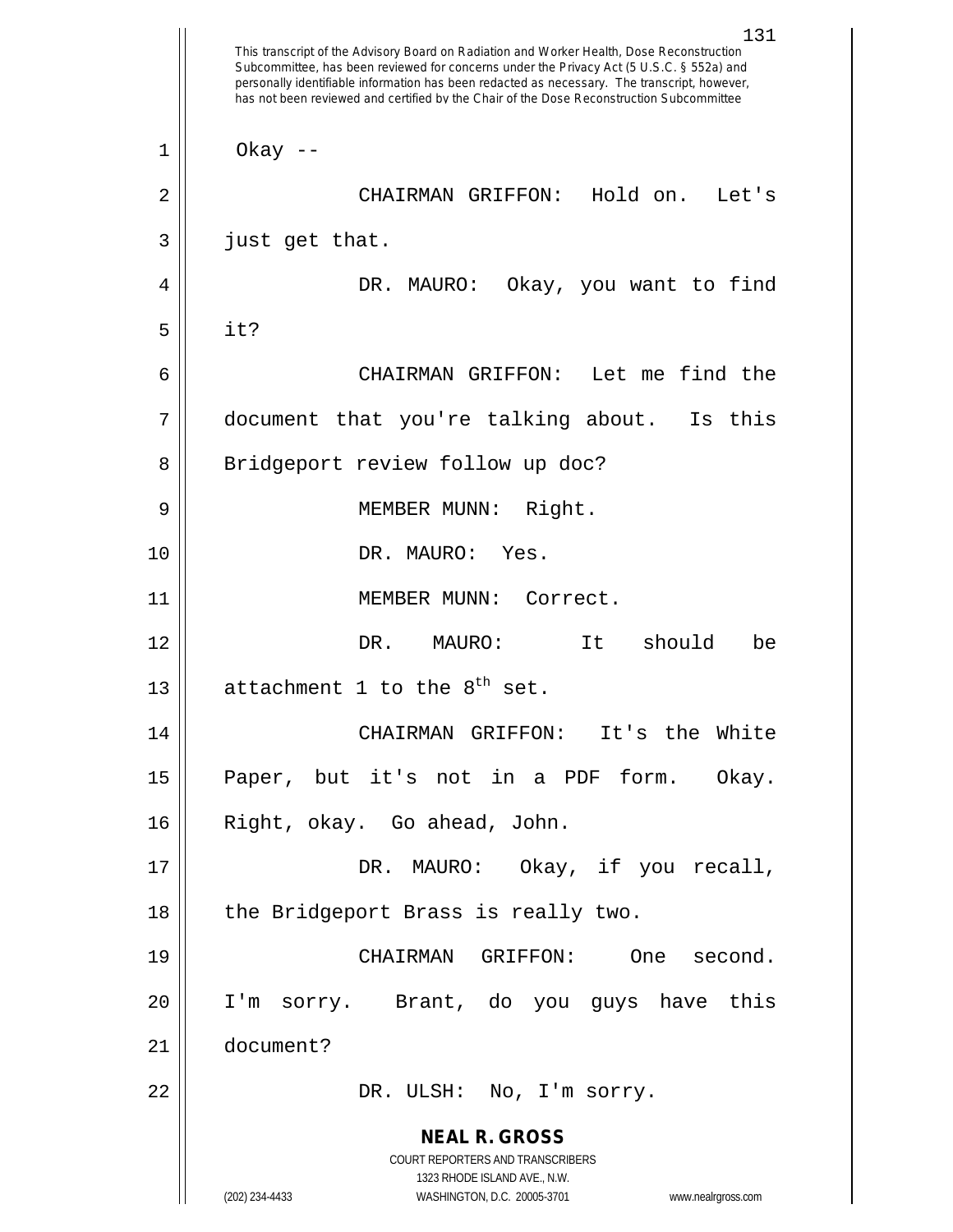|    | 132<br>This transcript of the Advisory Board on Radiation and Worker Health, Dose Reconstruction<br>Subcommittee, has been reviewed for concerns under the Privacy Act (5 U.S.C. § 552a) and<br>personally identifiable information has been redacted as necessary. The transcript, however,<br>has not been reviewed and certified by the Chair of the Dose Reconstruction Subcommittee |
|----|------------------------------------------------------------------------------------------------------------------------------------------------------------------------------------------------------------------------------------------------------------------------------------------------------------------------------------------------------------------------------------------|
| 1  | CHAIRMAN GRIFFON:<br>I want to make                                                                                                                                                                                                                                                                                                                                                      |
| 2  | sure NIOSH has these pieces before we --                                                                                                                                                                                                                                                                                                                                                 |
| 3  | This is SC&A's report<br>DR. ULSH:                                                                                                                                                                                                                                                                                                                                                       |
| 4  | on Bridgeport Brass dated April 2009?                                                                                                                                                                                                                                                                                                                                                    |
| 5  | CHAIRMAN GRIFFON:<br>Yes.                                                                                                                                                                                                                                                                                                                                                                |
| 6  | DR. MAURO: Well, our Bridgeport                                                                                                                                                                                                                                                                                                                                                          |
| 7  | Brass is in our -- delivered to the Board has                                                                                                                                                                                                                                                                                                                                            |
| 8  | a date of May 2008.                                                                                                                                                                                                                                                                                                                                                                      |
| 9  | CHAIRMAN GRIFFON:<br>No, I<br>see<br>а                                                                                                                                                                                                                                                                                                                                                   |
| 10 | document prepared by SC&A, April 2009.                                                                                                                                                                                                                                                                                                                                                   |
| 11 | DR. BEHLING:<br>John,<br>the<br>White                                                                                                                                                                                                                                                                                                                                                    |
| 12 | Paper was April 2009.                                                                                                                                                                                                                                                                                                                                                                    |
| 13 | CHAIRMAN GRIFFON:<br>Yes.                                                                                                                                                                                                                                                                                                                                                                |
| 14 | DR. BEHLING: We're talking                                                                                                                                                                                                                                                                                                                                                               |
| 15 | Bridgeport Brass now.                                                                                                                                                                                                                                                                                                                                                                    |
| 16 | MEMBER MUNN: Yes, we are.                                                                                                                                                                                                                                                                                                                                                                |
| 17 | CHAIRMAN GRIFFON: Yes.                                                                                                                                                                                                                                                                                                                                                                   |
| 18 | DR. MAURO: Okay. Now, looking at                                                                                                                                                                                                                                                                                                                                                         |
| 19 | -- I'm looking at the attachment. I actually                                                                                                                                                                                                                                                                                                                                             |
| 20 | have the hard copy in front of me that I took                                                                                                                                                                                                                                                                                                                                            |
| 21 | out of my three-ring binder. And the front                                                                                                                                                                                                                                                                                                                                               |
| 22 | page, on the bottom of the front page, the                                                                                                                                                                                                                                                                                                                                               |
|    | <b>NEAL R. GROSS</b>                                                                                                                                                                                                                                                                                                                                                                     |
|    | COURT REPORTERS AND TRANSCRIBERS<br>1323 RHODE ISLAND AVE., N.W.                                                                                                                                                                                                                                                                                                                         |
|    | (202) 234-4433<br>WASHINGTON, D.C. 20005-3701<br>www.nealrgross.com                                                                                                                                                                                                                                                                                                                      |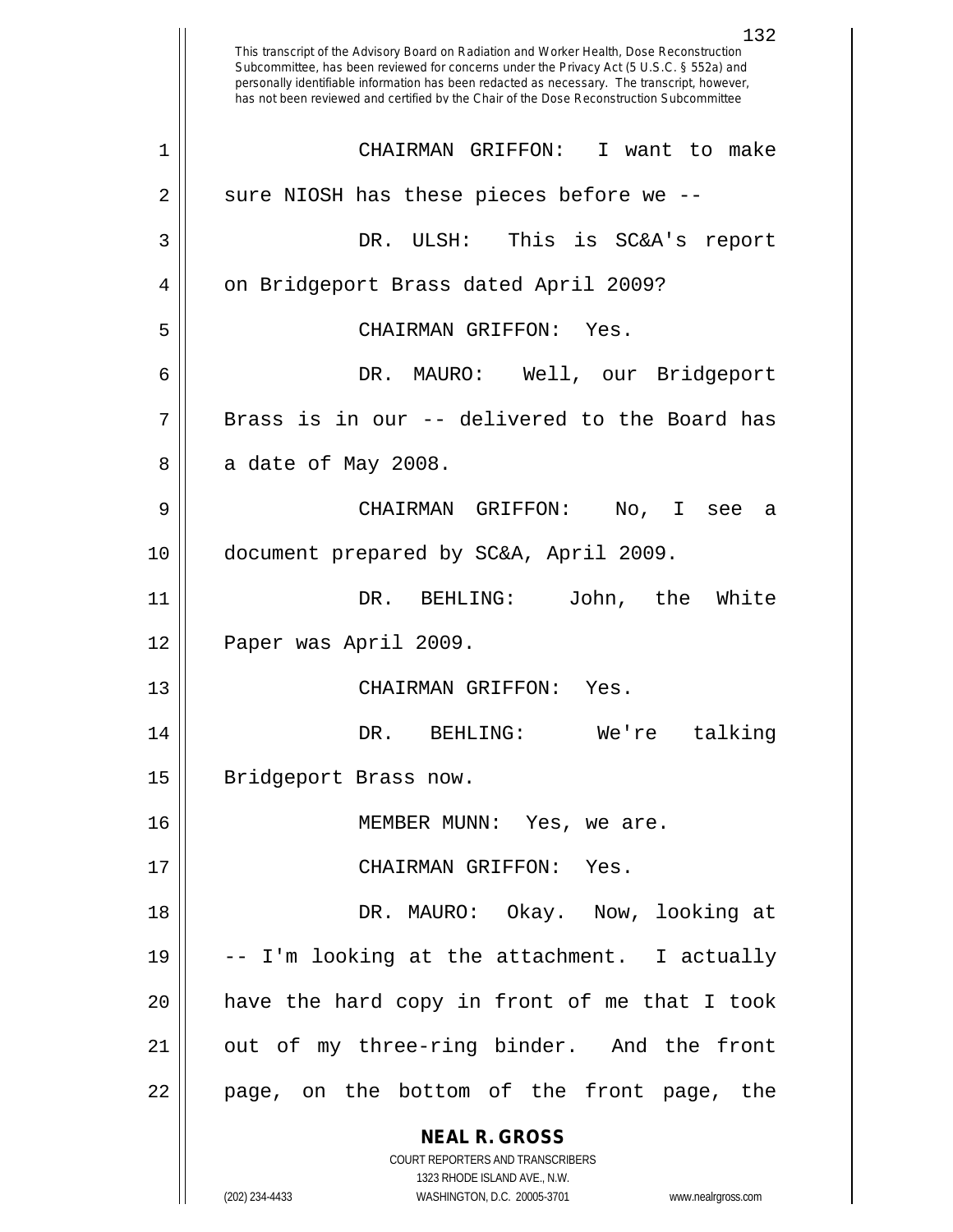This transcript of the Advisory Board on Radiation and Worker Health, Dose Reconstruction Subcommittee, has been reviewed for concerns under the Privacy Act (5 U.S.C. § 552a) and personally identifiable information has been redacted as necessary. The transcript, however, has not been reviewed and certified by the Chair of the Dose Reconstruction Subcommittee 1 || cover page, says, "May 2008." Let's see if  $2 \parallel$  the footnote says something different. No. I  $3 \parallel$  mean  $-$ 4 DR. BEHLING: John, I think we're 5 really talking about the White Paper that I  $6$  | prepared that supplements the 2008 --7 DR. MAURO: Oh, well, then you're 8 ahead of me. I'm off base then, because I was 9 working from the actual original mini Site  $10$  || Profile review that was attachment --11 CHAIRMAN GRIFFON: Let me just get 12 our bearings here. In the White Paper that 13 Hans was talking about, on page 2, right 14 before finding number 1, it says, "Under task  $15 \parallel$  4, the Board directed SC&A to conduct a more 16 comprehensive review of ORAUT-TKBS-30, SC&A 17 issued its report entitled, `Review of 18 Bridgeport Brass Technical Basis Document, 19 Havens Lab and Adrian Plant,' to the Board's 20 || Subcommittee on Dose Reconstruction and NIOSH  $21$  || in May of 2008, as attachment 1 to the eighth 22 || set of the dose reconstruction audit reports."

**NEAL R. GROSS**

COURT REPORTERS AND TRANSCRIBERS 1323 RHODE ISLAND AVE., N.W. (202) 234-4433 WASHINGTON, D.C. 20005-3701 www.nealrgross.com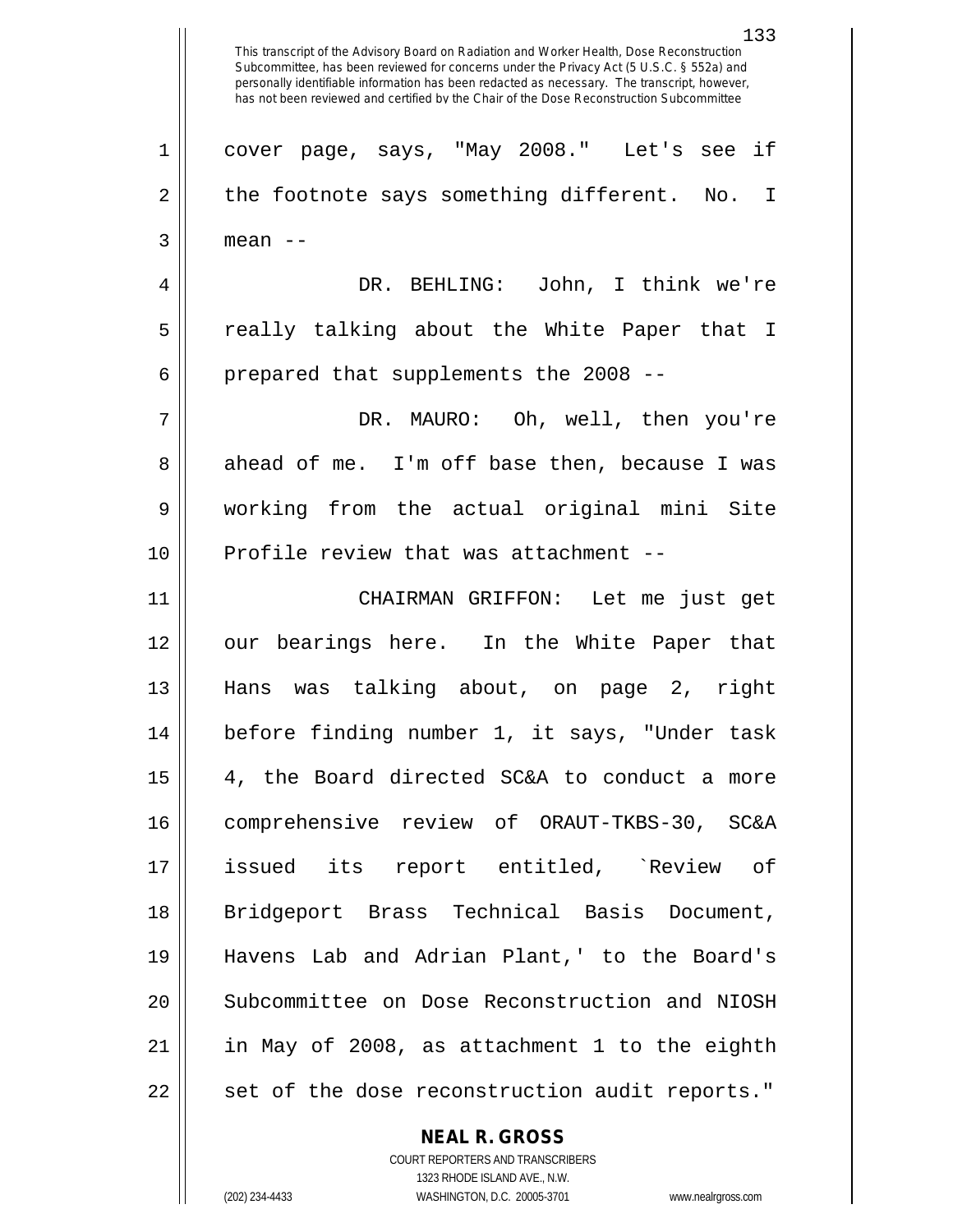**NEAL R. GROSS** COURT REPORTERS AND TRANSCRIBERS 1323 RHODE ISLAND AVE., N.W. (202) 234-4433 WASHINGTON, D.C. 20005-3701 www.nealrgross.com 1 "In our review, SC&A identified 2 five findings, which are briefly summarized 3 below." So, I think you went further into  $4 \parallel$  this. 5 DR. MAURO: I'm dated then. Hans, 6 you got it. I'm -- I'm behind the time on  $7 \parallel$  this one. So, thanks for correcting that. 8 CHAIRMAN GRIFFON: Okay, so, Hans, 9 if you could, give us an overview, maybe at 10 least five findings. 11 DR. BEHLING: Yes. Contrary to 12 what was stated earlier, we did review those. 13 || And I think we resolved a good number of the 14 five. I think it's really finding number 2 15 | that remains unresolved. And I think a couple 16 of those were really Harry Chmelynski's 17 issues. 18 DR. MAURO: Oh, the correlation  $19$  | issue? 20 || DR. BEHLING: Yes. 21 DR. MAURO: Yes. I know it well. 22 We could use Harry on the line to help.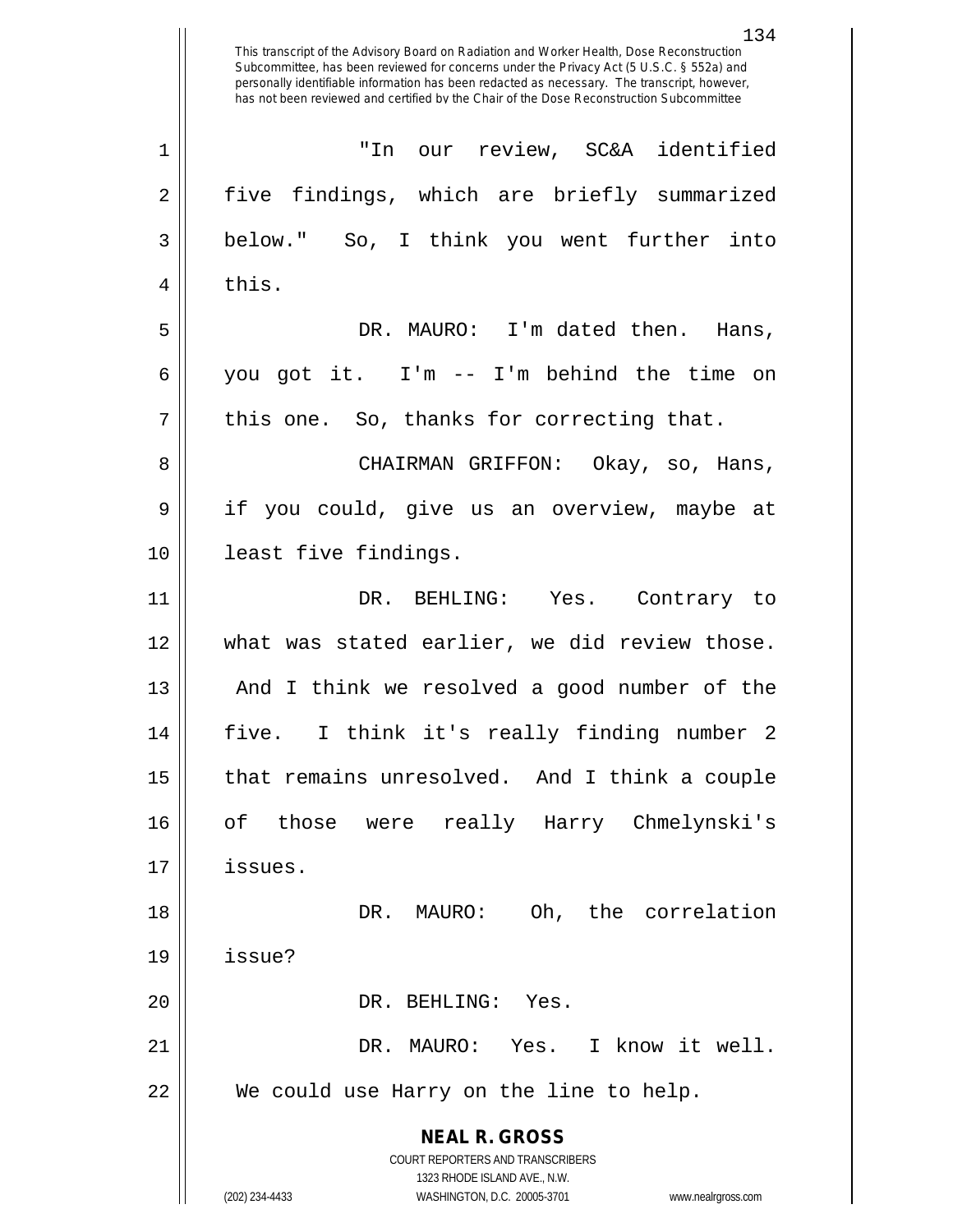**NEAL R. GROSS** COURT REPORTERS AND TRANSCRIBERS 1323 RHODE ISLAND AVE., N.W. 135 This transcript of the Advisory Board on Radiation and Worker Health, Dose Reconstruction Subcommittee, has been reviewed for concerns under the Privacy Act (5 U.S.C. § 552a) and personally identifiable information has been redacted as necessary. The transcript, however, has not been reviewed and certified by the Chair of the Dose Reconstruction Subcommittee 1 CHAIRMAN GRIFFON: Maybe we could  $2 \parallel$  get him for after lunch. 3 MR. KATZ: He's here. He's here. 4 DR. ULSH: Okay, hold on. 5 || Findings 1 through 5, all of them except  $6 \parallel$  number 2 are resolved. Is that what you said? 7 MEMBER MUNN: Well, you can see 8 that under paragraph 2.1. Finding 1, NIOSH 9 || agrees with the finding and will conduct --10 DR. ULSH: Okay. 11 DR. BEHLING: I have -- just in my 12 notes, I think we have conditionally resolved 13 findings 1, 4 and 5. And I guess number 2 is 14 the one that's an issue that Harry needs to 15 discuss. 16 MEMBER MUNN: That was the only  $17$  | one that NIOSH rejected and  $-$ 18 CHAIRMAN GRIFFON: Yes, the only 19 problem is that when you say -- I mean we 20 have -- we have agreement. Here's the problem 21 when you're -- this is kind of a mini-Site 22 || Profile question, but I'm looking at the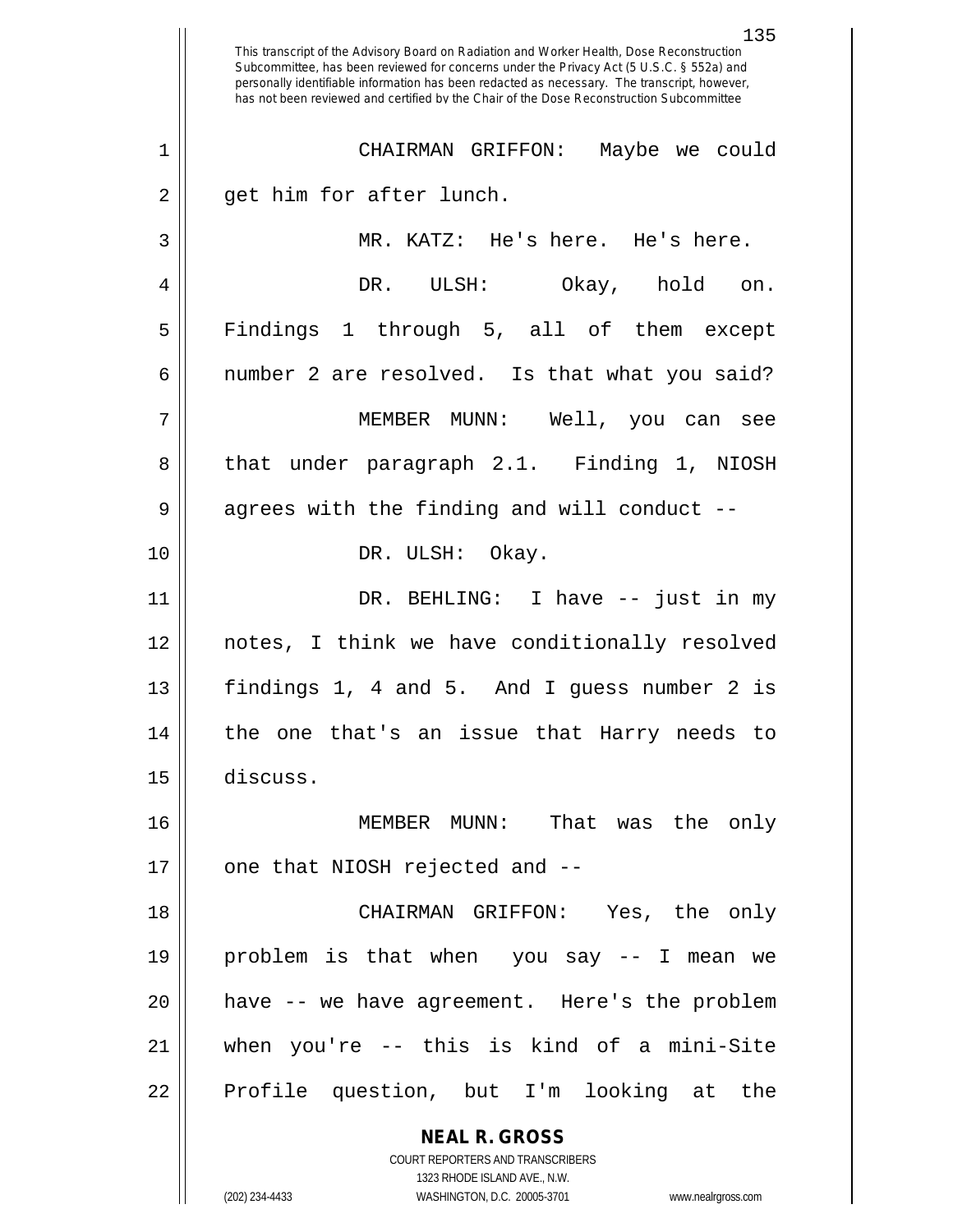| $\mathbf 1$ | bottom of the matrix, and actually we did it.    |
|-------------|--------------------------------------------------|
| 2           | Hans is right. We did discuss this at one        |
| 3           | point, actually on 11/5/09. There's some         |
| 4           | highlighted things in the matrix.                |
| 5           | And on finding 5, just for                       |
| б           | example, it says, "NIOSH agrees, and will        |
| 7           | modify the site matrix table 5.1." But we        |
| 8           | haven't heard how -- I'm not sure we've heard    |
| 9           | how NIOSH will modify the table.                 |
| 10          | MR. HINNEFELD: Yes, I don't                      |
| 11          | believe we have.                                 |
|             |                                                  |
| 12          | CHAIRMAN GRIFFON: So, if this is                 |
| 13          | like a mini site, I think we have to see that    |
| 14          | through, and understand what -- what are you     |
| 15          | going to do to it. So, there's several items     |
| 16          | down there. Maybe that's the place we start      |
| 17          | when we $-$ - I think we might want to break for |
| 18          | lunch, and come back and start at the bottom     |
| 19          | of the matrix, finding numbers 1, 2, 3, 4, 5     |
| 20          | for Bridgeport Brass, supplement it with the     |
| 21          | White Paper that Hans is talking from, and       |

**NEAL R. GROSS** COURT REPORTERS AND TRANSCRIBERS

1323 RHODE ISLAND AVE., N.W. (202) 234-4433 WASHINGTON, D.C. 20005-3701 www.nealrgross.com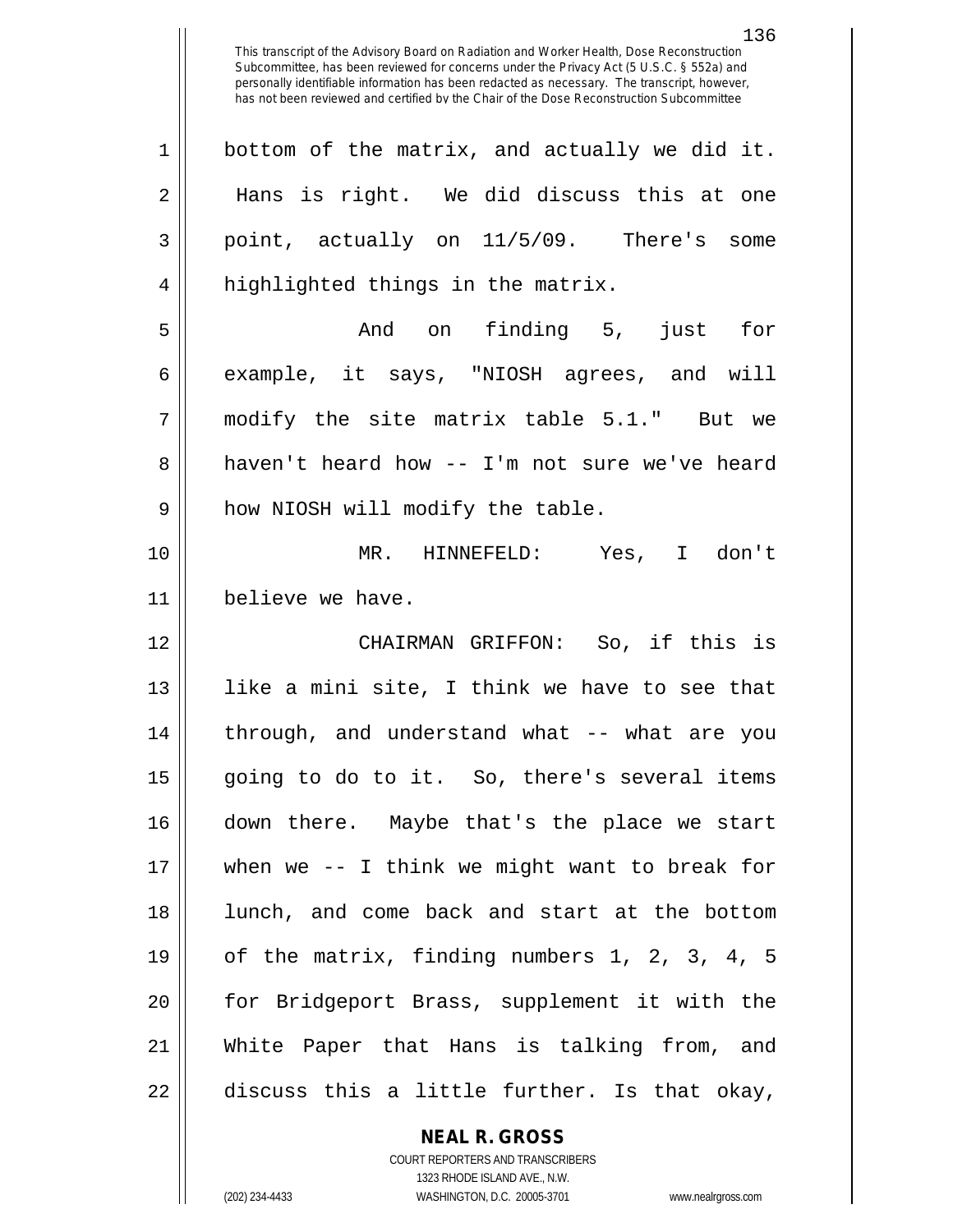This transcript of the Advisory Board on Radiation and Worker Health, Dose Reconstruction Subcommittee, has been reviewed for concerns under the Privacy Act (5 U.S.C. § 552a) and personally identifiable information has been redacted as necessary. The transcript, however, has not been reviewed and certified by the Chair of the Dose Reconstruction Subcommittee 1 Hans? 2 || DR. BEHLING: Yes. 3 CHAIRMAN GRIFFON: Can you join us 4  $\parallel$  at 1:00? 5 DR. BEHLING: Okay. 6 CHAIRMAN GRIFFON: All right, 7 || let's -- if it's okay with everyone, let's 8 take our recess now, and reconvene at 1:00. 9 We'll start with Bridgeport Brass, and then 10 we'll do Huntington, and then we'll go back 11 into the regular findings. 12 (Whereupon, the above-entitled 13 matter went off the record at 11:52 a.m., and 14 || resumed at 1:13 p.m.) 15 MR. KATZ: Okay, so Dose 16 Reconstruction Subcommittee, and we're 17 || reconvening after lunch. We're on the eighth 18 || set. Sorry for being a few minute late coming 19 back. I think we'd like to pick up on the -- 20 at the bottom of the matrix, or the end of the 21 matrix, there's Bridgeport Brass findings, 1  $22 \parallel$  through 5.

> **NEAL R. GROSS** COURT REPORTERS AND TRANSCRIBERS 1323 RHODE ISLAND AVE., N.W.

(202) 234-4433 WASHINGTON, D.C. 20005-3701 www.nealrgross.com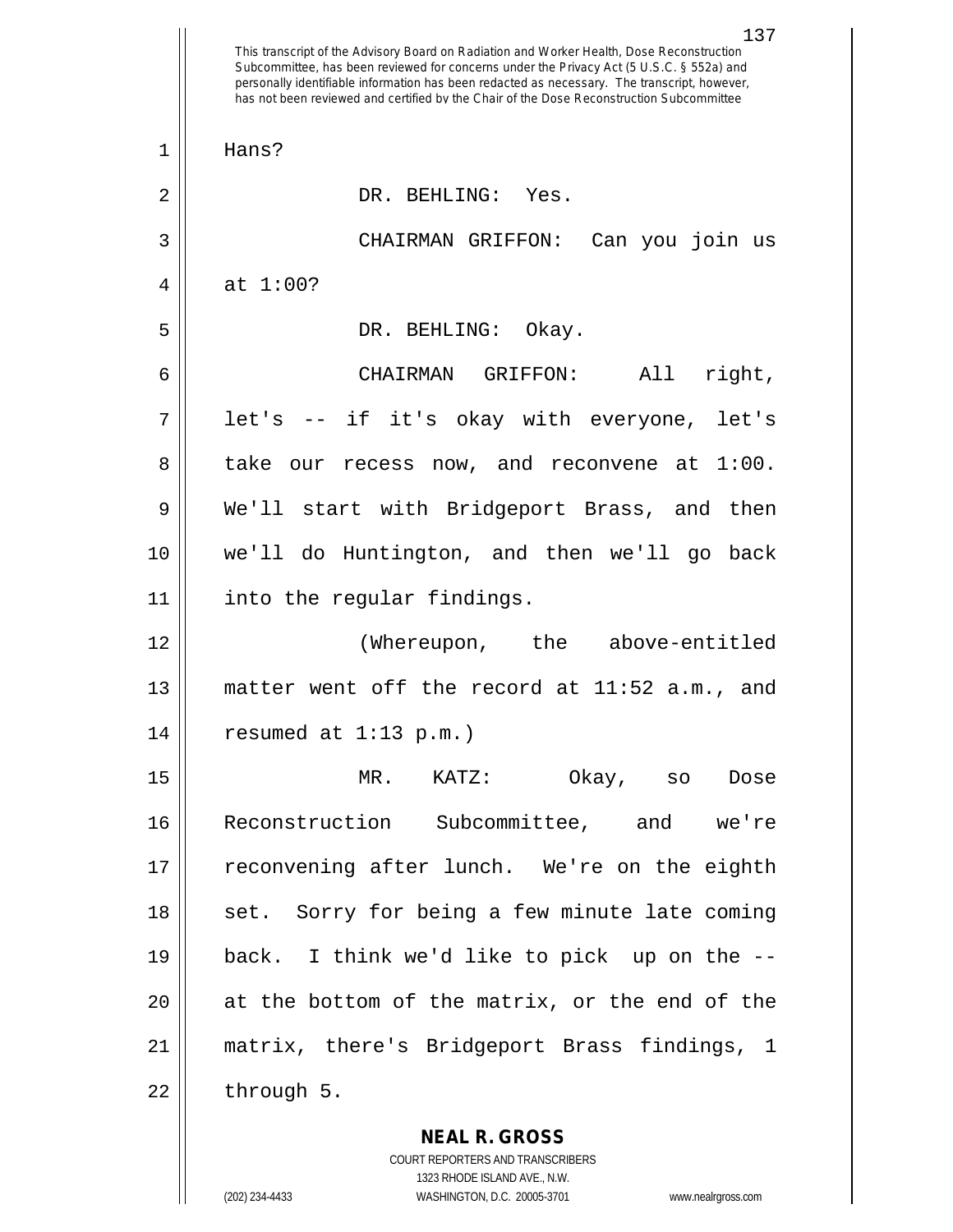**NEAL R. GROSS** COURT REPORTERS AND TRANSCRIBERS 1323 RHODE ISLAND AVE., N.W. (202) 234-4433 WASHINGTON, D.C. 20005-3701 www.nealrgross.com 1 Maybe we can take our discussion 2 || from there, and as the White Paper pertains to  $3 \parallel$  that, I think we can discuss that. John? 4 DR. MAURO: Yes. So, you want to 5 go through the Bridgeport Brass White Paper, 6 and close out those five  $-$  where we are?  $7 \parallel$  Then we can go through the cases. Or, do you 8 || want to go through the cases first? I 9 misunderstood. 10 CHAIRMAN GRIFFON: Bridgeport 11 | Brass first. 12 DR. MAURO: Right. The attachment 13 || as opposed to any cases that are -- I don't 14 know, there may be some Bridgeport Brass  $15$  cases. Yes, in fact the first one is -- the 16 first case in the  $8^{th}$  set is a Bridgeport  $17$  | Brass. 18 CHAIRMAN GRIFFON: Okay. I was 19 looking at the attachments. So, let's start  $20$  || with that. 21 || DR. MAURO: Yes. 22 CHAIRMAN GRIFFON: So, either you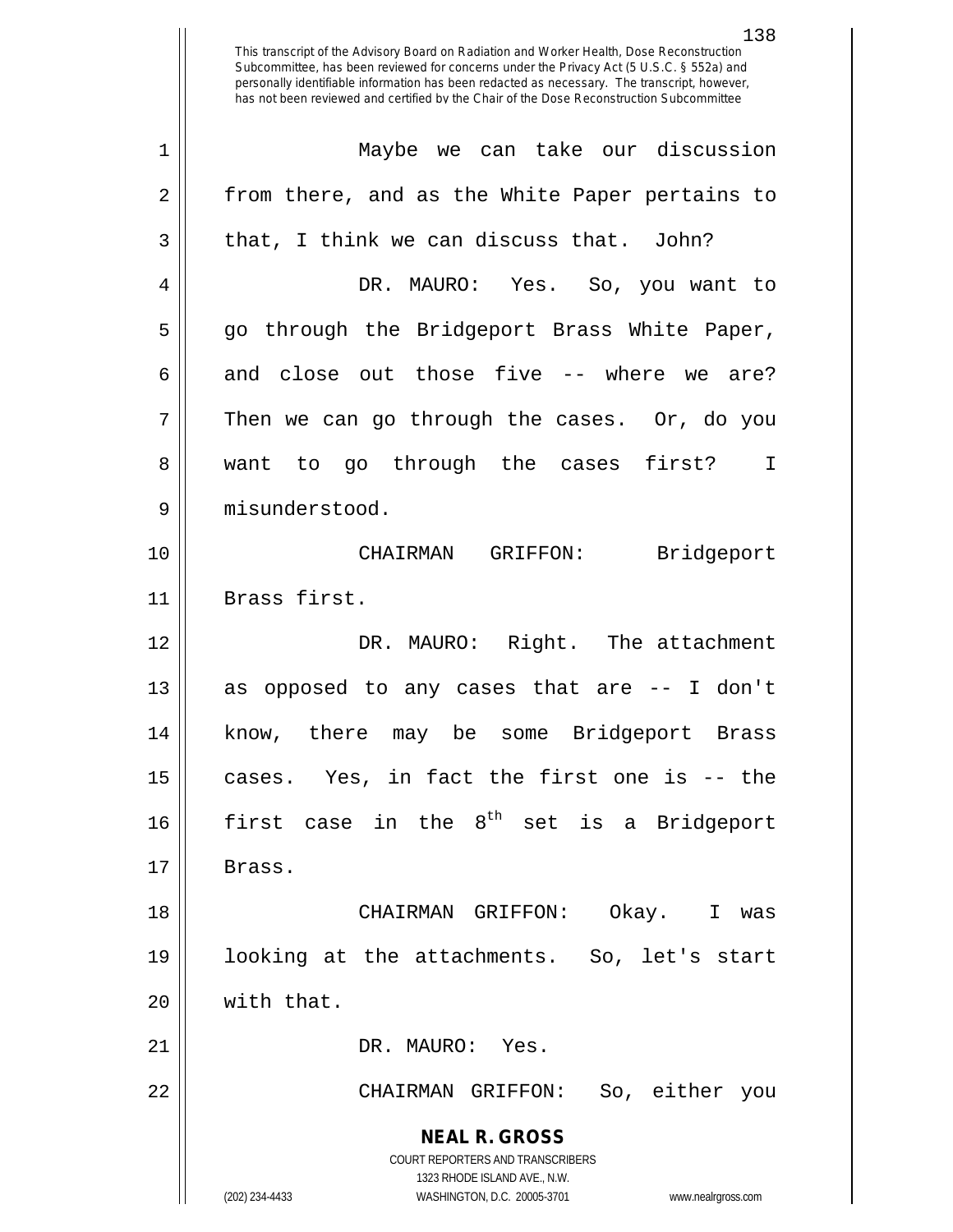**NEAL R. GROSS** COURT REPORTERS AND TRANSCRIBERS 139 This transcript of the Advisory Board on Radiation and Worker Health, Dose Reconstruction Subcommittee, has been reviewed for concerns under the Privacy Act (5 U.S.C. § 552a) and personally identifiable information has been redacted as necessary. The transcript, however, has not been reviewed and certified by the Chair of the Dose Reconstruction Subcommittee 1 || or Hans. 2 DR. MAURO: Hans sounds like he's  $3 \parallel$  out in front of me on this because he has that 4 update. Hans, are you there? 5 DR. BEHLING: I think for those 6 who have either the White Paper on their  $7 \parallel$  computer, or in hard copy, I think we can just 8 || look at page 3. I think Mark had referenced 9 || before we had -- we broke for lunch. 10 I think on page 3, or section 2, 11 that is entitled, "Draft Responses," I think 12 we've come to closure on a number of these, 13 and I think the first one that I believe still 14 remain an open issue is the response to 15 finding 2, that NIOSH has rejected. I think 16 || that really belongs to Harry Chmelynski. If 17 he is on the line, I think Harry should 18 | comment on that. 19 CHAIRMAN GRIFFON: Hans, if you 20 wouldn't mind, could you just start from 21 number 1? Because I don't have any resolution  $22$  || in the matrix at this point for number 1.

1323 RHODE ISLAND AVE., N.W.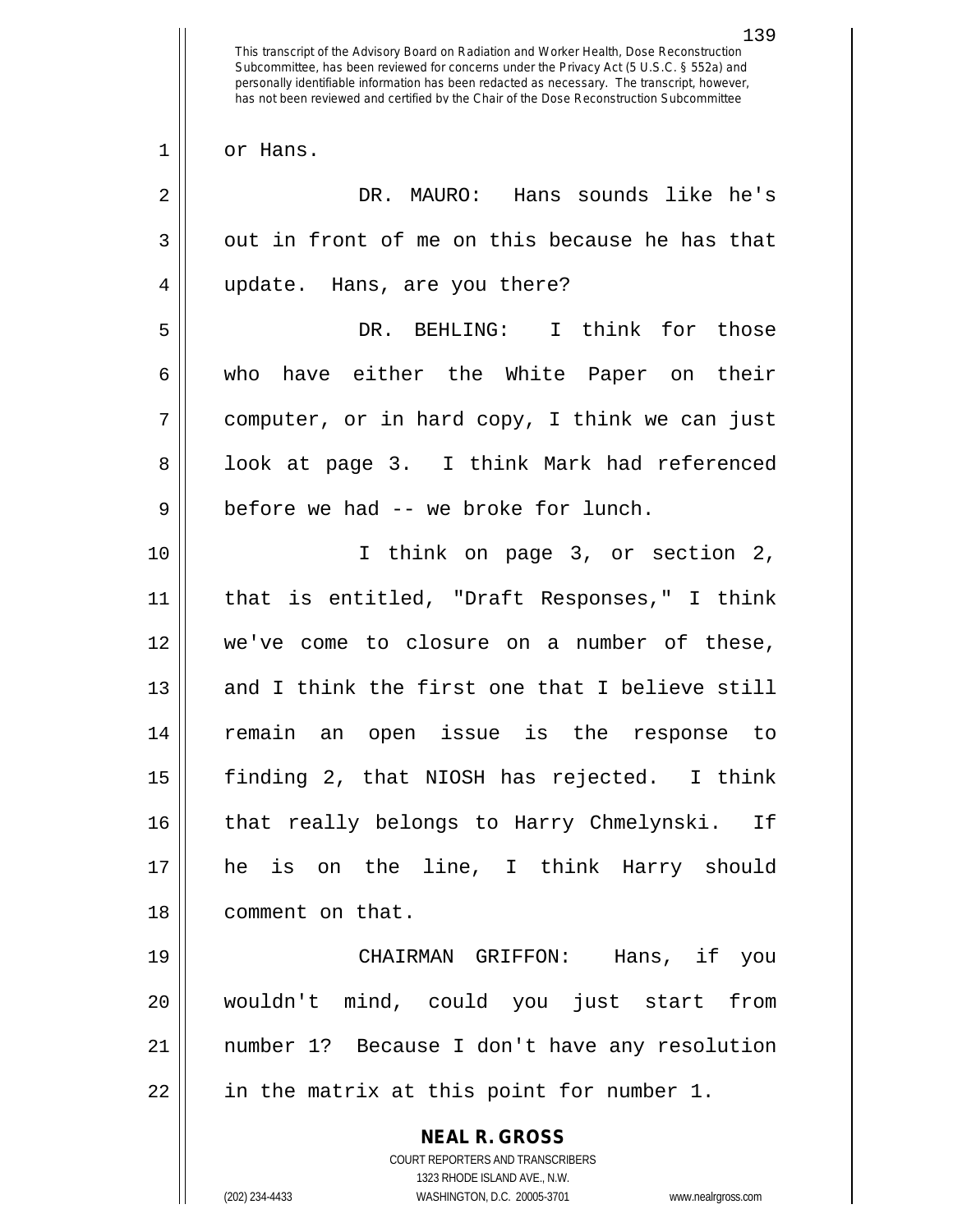**NEAL R. GROSS** COURT REPORTERS AND TRANSCRIBERS This transcript of the Advisory Board on Radiation and Worker Health, Dose Reconstruction Subcommittee, has been reviewed for concerns under the Privacy Act (5 U.S.C. § 552a) and personally identifiable information has been redacted as necessary. The transcript, however, has not been reviewed and certified by the Chair of the Dose Reconstruction Subcommittee 1 DR. BEHLING: Okay. 2 CHAIRMAN GRIFFON: So, maybe we 3 discussed it, but I didn't have it down. 4 DR. BEHLING: For number 1, the 5 Summary finding was that the Site Profile 6 || would benefit from additional analysis that 7 demonstrate that the fault intake rates 8 adopted in the exposure matrix are claim 9 favorable for early operational time period in 10 different job categories, and the NIOSH 11 response to that was additional analysis of 12 this finding is necessary, and will be 13 || provided upon completion. 14 So, I take that NIOSH is going to 15 obviously provide some additional data for  $16$  | that. 17 CHAIRMAN GRIFFON: Okay, so it's 18 not really closed. And you say down further 19 on page 4, "Findings 1, 4 and 5 are 20 || conditionally resolved, pending data analysis 21 || by NIOSH that address those findings and meet 22 || the approval of the DR Subcommittee." So, I

1323 RHODE ISLAND AVE., N.W.

(202) 234-4433 WASHINGTON, D.C. 20005-3701 www.nealrgross.com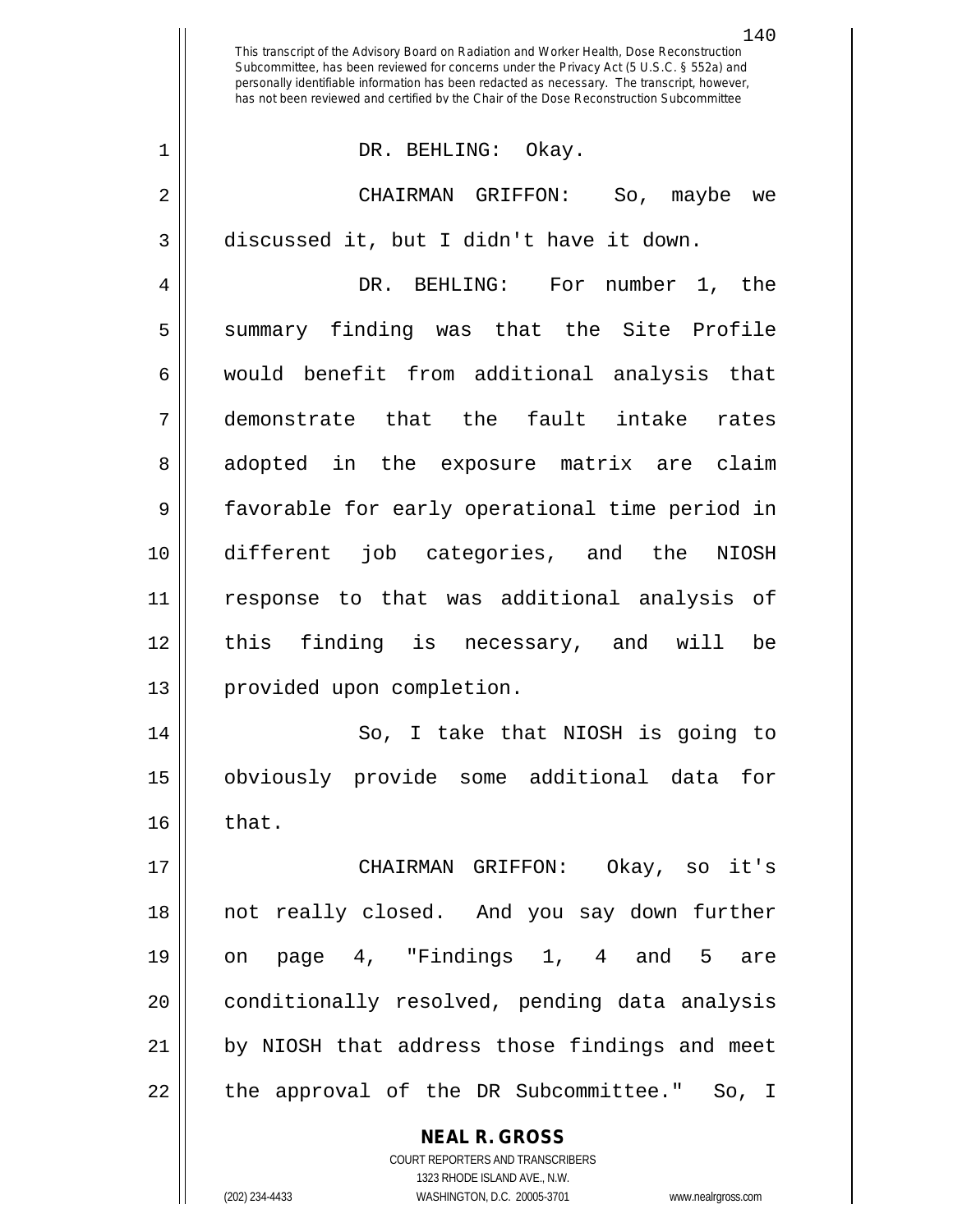**NEAL R. GROSS** COURT REPORTERS AND TRANSCRIBERS 141 This transcript of the Advisory Board on Radiation and Worker Health, Dose Reconstruction Subcommittee, has been reviewed for concerns under the Privacy Act (5 U.S.C. § 552a) and personally identifiable information has been redacted as necessary. The transcript, however, has not been reviewed and certified by the Chair of the Dose Reconstruction Subcommittee  $1 \parallel$  think that -- from that standpoint, we need to  $2 \parallel$  see that analysis. 3 DR. MAURO: The key was the data 4 || seemed to be pretty rich internal, post-1960.  $5 \parallel$  Pre-1960, it's a lot more limited. And the 6 question becomes can you use the richer data  $7 \parallel$  set for internal post-1960 for both Havens and 8 | Adrian, to reconstruct the earlier dates. 9 MR. HINNEFELD: Right. 10 || DR. MAURO: I think that's where 11 we go with that. 12 CHAIRMAN GRIFFON: And I'm 13 || assuming that NIOSH is just looking at -- I 14 mean you don't have necessarily a response. 15 Okay. So, I'm just -- Hans, I'm 16 not in disagreement with you. I'm just  $17 \parallel$  putting it --18 DR. BEHLING: No, I'm sorry when I 19 spoke to the effect that it might already be 20 || closed. I wasn't really aware if NIOSH had 21 || actually provided with the additional data  $22$  || that they had promised, and also the closure.

1323 RHODE ISLAND AVE., N.W.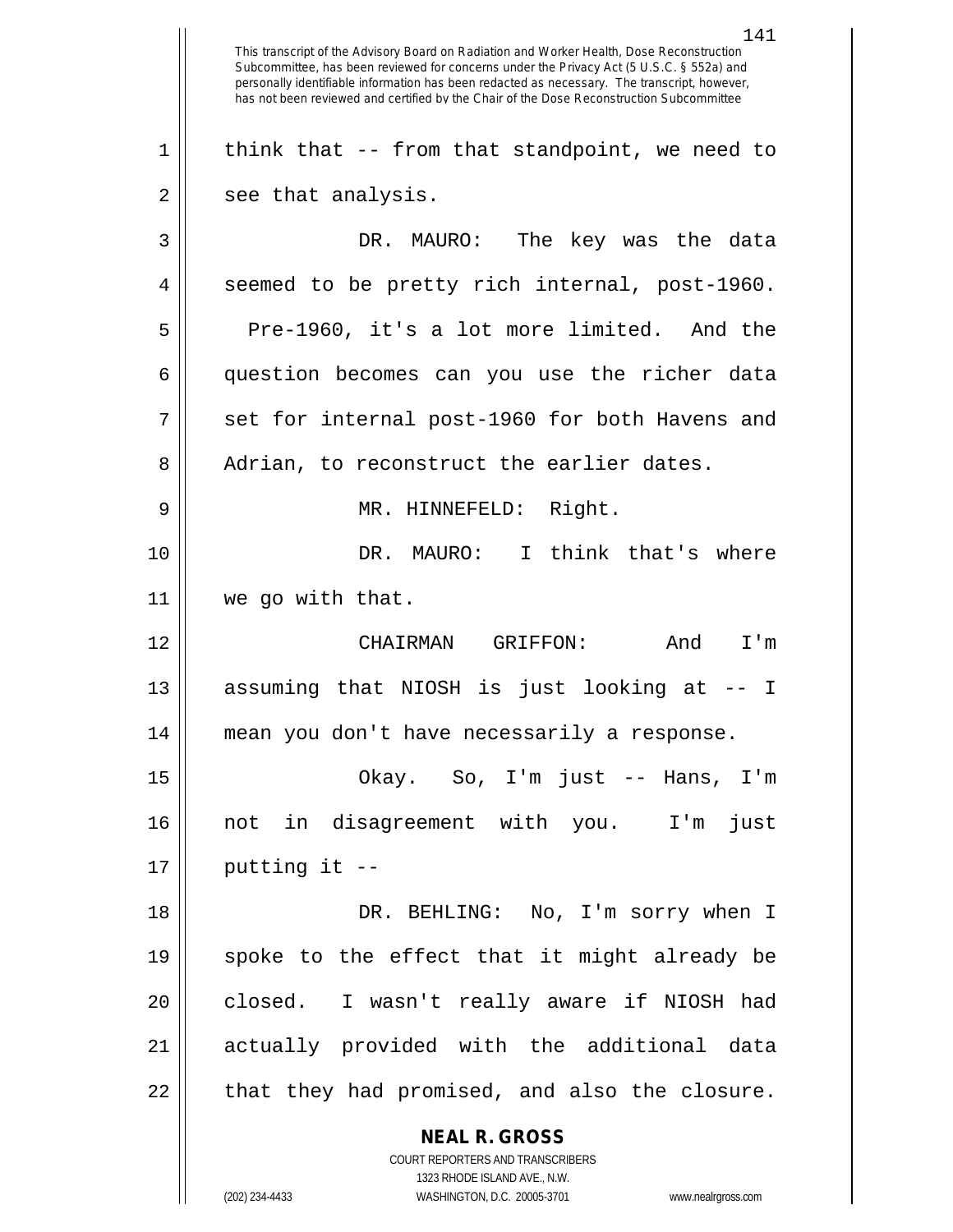**NEAL R. GROSS** COURT REPORTERS AND TRANSCRIBERS 1323 RHODE ISLAND AVE., N.W. 142 This transcript of the Advisory Board on Radiation and Worker Health, Dose Reconstruction Subcommittee, has been reviewed for concerns under the Privacy Act (5 U.S.C. § 552a) and personally identifiable information has been redacted as necessary. The transcript, however, has not been reviewed and certified by the Chair of the Dose Reconstruction Subcommittee 1 But as you just mentioned that's not the  $2 \parallel$  case. 3 CHAIRMAN GRIFFON: Yes, that's 4 fine. Okay, so we can move onto finding 5 || number 2 if you want now. 6 DR. BEHLING: Is Harry on the 7 line? 8 MR. CHMELYNSKI: Yes, I'm here, 9 Hans. 10 DR. BEHLING: Okay, I guess this 11 is yours, Harry. 12 MR. CHMELYNSKI: Okay, this 13 || started many years ago. I don't remember. 14 || But I was reading the technical basis document 15 || on page 48, for Bridgeport Brass. And it has 16 two sentences, one referring to Adrian, and 17 || one referring to Havens. 18 And these sentences say that when 19 the dose was simulated for the workers that 20 || the 26 two-week period doses were simulated 21 using crystal ball and assuming correlation. 22 || And the same sentence is repeated again for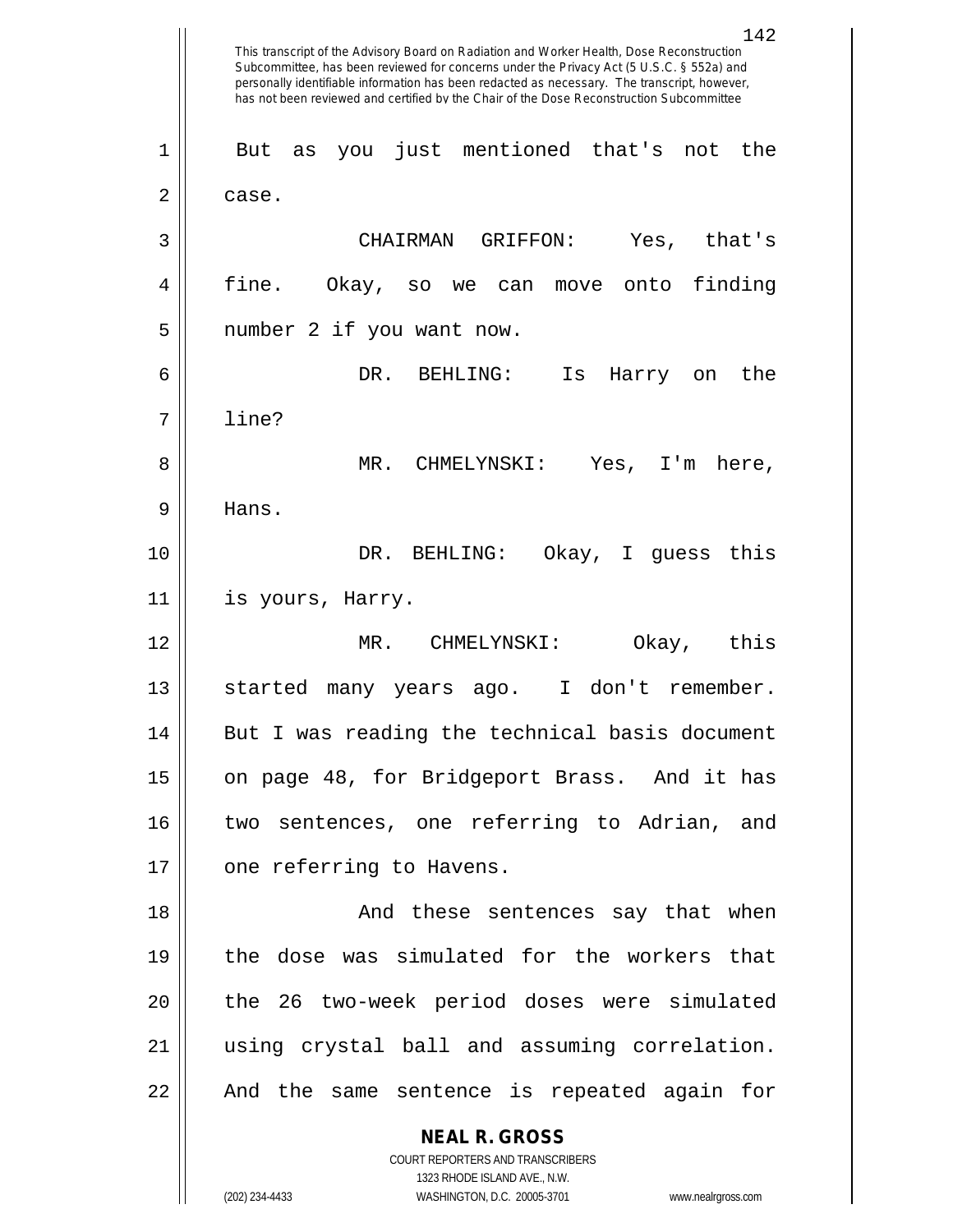Havens on page 48.

| $\overline{2}$ | And I was interested<br>in that                |
|----------------|------------------------------------------------|
| 3              | because when you do a crystal ball simulation, |
| $\overline{4}$ | first you want -- you can specify the          |
| 5              | correlation, but right here it never tells you |
| 6              | what the correlation is that they used. So,    |
| 7              | that raised my curiosity. And what I did was   |
| 8              | I reconstructed the simulation, and what I     |
| 9              | found was they didn't use any correlation.     |
| 10             | What they did was they took 26                 |
| 11             | measurements, and they summed them up using    |
| 12             |                                                |
|                | the assumption that they were all independent. |
| 13             | And that's -- and I could reproduce the        |
| 14             | numbers in the table, and the technical basis  |
| 15             | document using that assumption, that assuming  |
| 16             | correlation.                                   |

17 || So, that's where this all started. || The -- the answers differ by a factor of 2 when you do the simulations. The factor of 2 20 || assuming 100 percent correlation, which I know is unreasonable, but it's the highest you can  $22 \parallel$  get, so it's an upper bound, and the answer

> **NEAL R. GROSS** COURT REPORTERS AND TRANSCRIBERS 1323 RHODE ISLAND AVE., N.W. (202) 234-4433 WASHINGTON, D.C. 20005-3701 www.nealrgross.com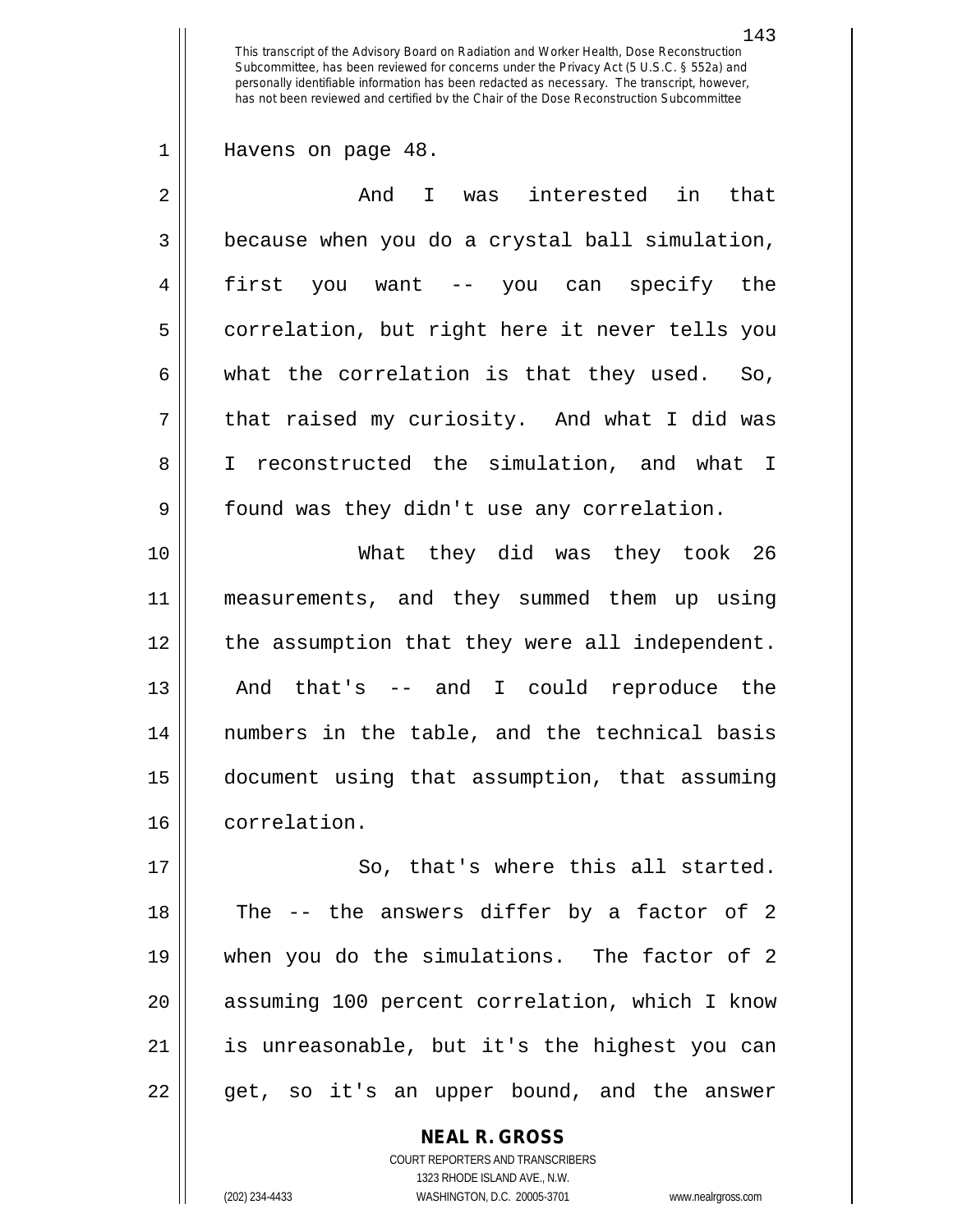1 that was presented in the technical basis 2 document was half of that. It's the one you 3 || get with you have no correlation.

4 And the response that NIOSH gave  $5 \parallel$  was essentially to repeat what I just said, 6 although they never mentioned the word 7 correlation. They said that we used 26 two-8 || week measurements, and we added them up in the  $9 \parallel$  simulation, and this is the answer you get. 10 And that's where, as far as I remember, it was 11 left. I don't know if anyone has any more 12 that has been said since then, but I'm not  $13$  || aware of it.

 MR. HINNEFELD: No, I think we were next in line to owe something on this. I don't believe we added anything since we had it, since we got this -- this review. So, I don't know if anything additional was prepared. But think about this just a minute. Remind me here again on the correlation, the correlation being that a 22 || particular individual is likely to be higher

## **NEAL R. GROSS**

COURT REPORTERS AND TRANSCRIBERS 1323 RHODE ISLAND AVE., N.W. (202) 234-4433 WASHINGTON, D.C. 20005-3701 www.nealrgross.com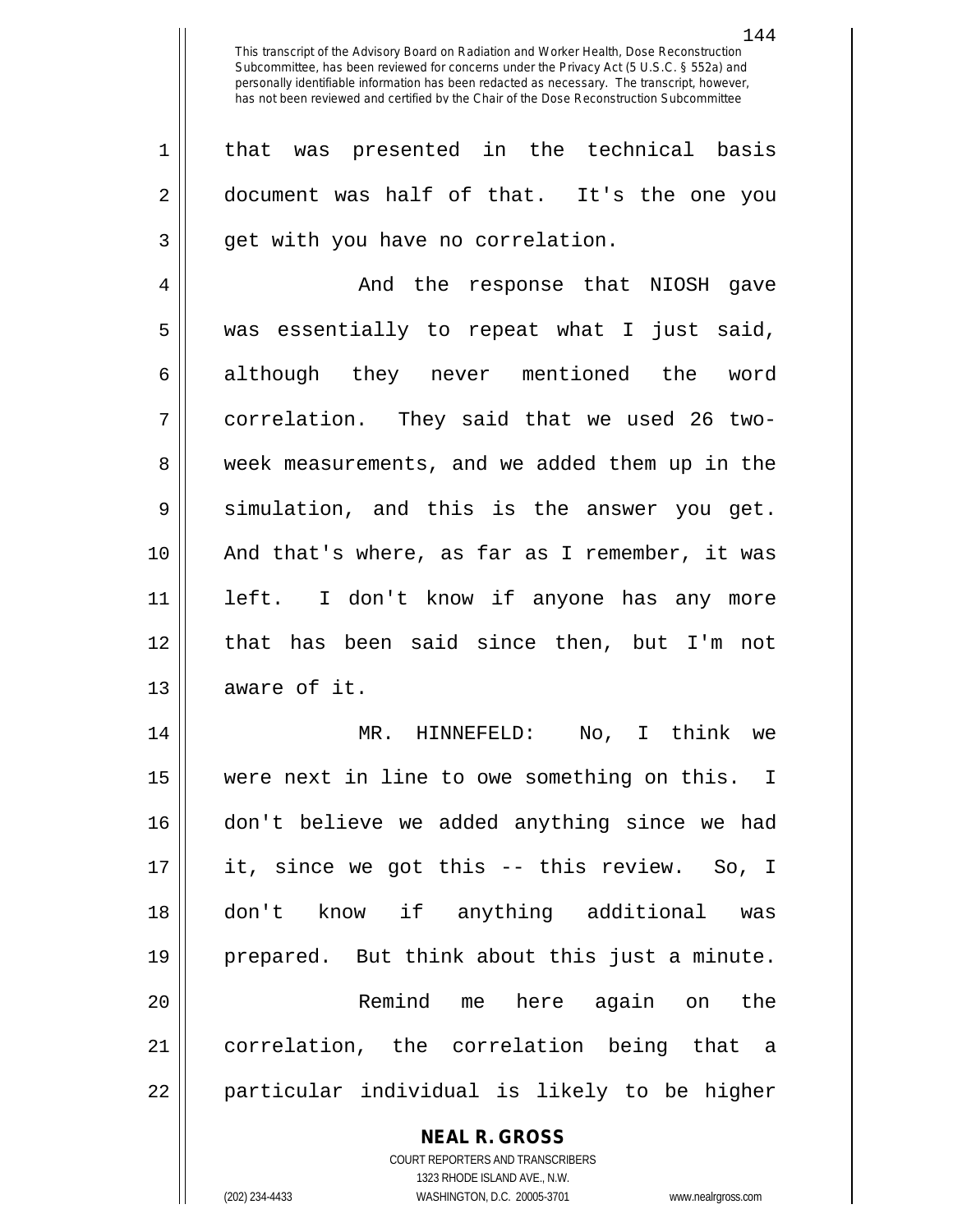1 in the population in general, as opposed to 2 || randomly distributed in the population of 3 doses for a given read out period. Is that 4 | the correlation? 5 MR. CHMELYNSKI: Yes, from one  $6 \parallel$  read out period to another, if that worker is  $7 ||$  remaining in the same job, it's likely that he 8 will remain relatively high or relatively low 9 || during the next reading period also. 10 MR. HINNEFELD: Okay, and the 11 treatment of the data influences the 12 distribution of the -- or the total 13 distribution is later on then. 14 || MR. CHMELYNSKI: Right. 15 MR. HINNEFELD: Okay, all right. 16 I am a babe in the woods in statistics. I'm 17 just trying to make sure I got an idea of the 18 issue. MR. CHMELYNSKI: And all 19 I'm pointing out here is it was stated that 20 || the correlation was used, but we couldn't 21 verify that it was. And indeed, it looks like 22 | none was used.

> **NEAL R. GROSS** COURT REPORTERS AND TRANSCRIBERS

1323 RHODE ISLAND AVE., N.W. (202) 234-4433 WASHINGTON, D.C. 20005-3701 www.nealrgross.com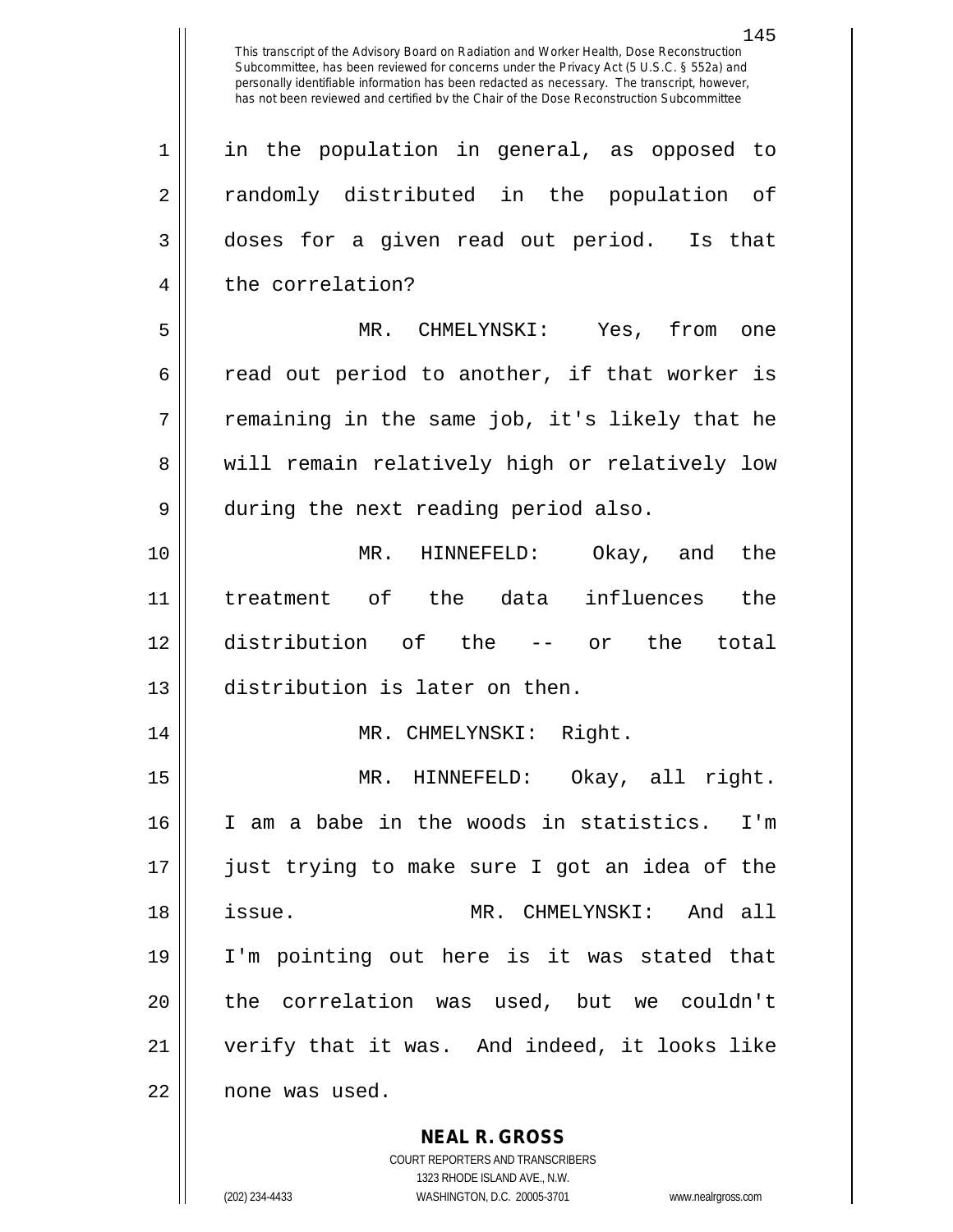|              | 146<br>This transcript of the Advisory Board on Radiation and Worker Health, Dose Reconstruction<br>Subcommittee, has been reviewed for concerns under the Privacy Act (5 U.S.C. § 552a) and<br>personally identifiable information has been redacted as necessary. The transcript, however,<br>has not been reviewed and certified by the Chair of the Dose Reconstruction Subcommittee |
|--------------|------------------------------------------------------------------------------------------------------------------------------------------------------------------------------------------------------------------------------------------------------------------------------------------------------------------------------------------------------------------------------------------|
| $\mathbf{1}$ | MR. HINNEFELD: Yes.                                                                                                                                                                                                                                                                                                                                                                      |
| 2            | MR.<br>So, that's where<br>CHMELYNSKI:                                                                                                                                                                                                                                                                                                                                                   |
| 3            | it's been since then, I think.                                                                                                                                                                                                                                                                                                                                                           |
| 4            | MR. HINNEFELD: Okay.                                                                                                                                                                                                                                                                                                                                                                     |
| 5            | DR.<br>ULSH: Is that pretty much the                                                                                                                                                                                                                                                                                                                                                     |
| 6            | basis of the finding is the treatment<br>of                                                                                                                                                                                                                                                                                                                                              |
| 7            | correlation? Is that the issue?                                                                                                                                                                                                                                                                                                                                                          |
| 8            | <b>CHAIRMAN</b><br>Yes.<br>GRIFFON:                                                                                                                                                                                                                                                                                                                                                      |
| 9            | Reluctantly, I'm pursuing this question,<br>but                                                                                                                                                                                                                                                                                                                                          |
| 10           | opinion<br>do<br>on whether<br>you have<br>an<br>а                                                                                                                                                                                                                                                                                                                                       |
| 11           | correlation should've been applied, or not?                                                                                                                                                                                                                                                                                                                                              |
| 12           | MR. CHMELYNSKI: Yes.<br>Personally,                                                                                                                                                                                                                                                                                                                                                      |
| 13           | believe that<br>I have had<br>I<br>$--$<br>some<br>years                                                                                                                                                                                                                                                                                                                                 |
| 14           | working in a factory back when I was a young                                                                                                                                                                                                                                                                                                                                             |
| 15           | man, and generally, you worked at the same                                                                                                                                                                                                                                                                                                                                               |
| 16           | place day after day, week after week, maybe                                                                                                                                                                                                                                                                                                                                              |
| 17           | year after year.                                                                                                                                                                                                                                                                                                                                                                         |
| 18           | CHAIRMAN GRIFFON: Yes.                                                                                                                                                                                                                                                                                                                                                                   |
| 19           | MR. CHMELYNSKI: Luckily, I didn't                                                                                                                                                                                                                                                                                                                                                        |
| 20           | have to stay there very long, but that's been                                                                                                                                                                                                                                                                                                                                            |
| 21           | my experience.                                                                                                                                                                                                                                                                                                                                                                           |
| 22           | CHAIRMAN GRIFFON:<br>Okay, so<br>for                                                                                                                                                                                                                                                                                                                                                     |
|              | <b>NEAL R. GROSS</b><br>COURT REPORTERS AND TRANSCRIBERS<br>1323 RHODE ISLAND AVE., N.W.<br>(202) 234-4433<br>WASHINGTON, D.C. 20005-3701<br>www.nealrgross.com                                                                                                                                                                                                                          |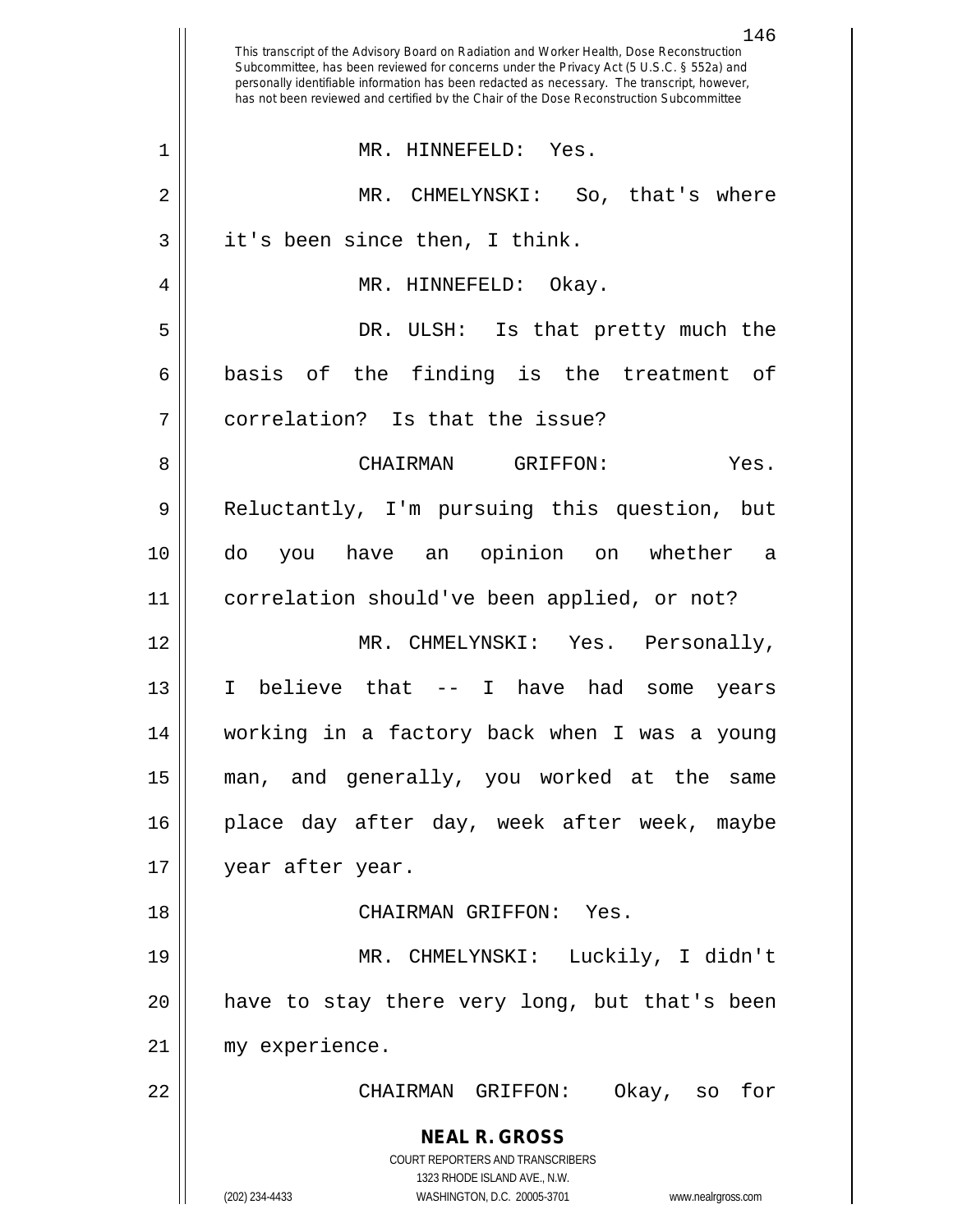**NEAL R. GROSS** COURT REPORTERS AND TRANSCRIBERS 1323 RHODE ISLAND AVE., N.W. 147 This transcript of the Advisory Board on Radiation and Worker Health, Dose Reconstruction Subcommittee, has been reviewed for concerns under the Privacy Act (5 U.S.C. § 552a) and personally identifiable information has been redacted as necessary. The transcript, however, has not been reviewed and certified by the Chair of the Dose Reconstruction Subcommittee  $1 \parallel$  the data set too, you believe that it probably  $2 \parallel$  should have. 3 MR. HINNEFELD: I'd say that's 4 || probably not an unreasonable position, yes. 5 CHAIRMAN GRIFFON: Okay. All 6 || right, I think we have enough for now. NIOSH  $7 \parallel$  has to look at that, and give us further 8 assessment on that. Go ahead onto finding 3, 9 Hans. 10 DR. BEHLING: Yes. Finding 3, 11 just for those who may not have the document 12 in hand. Finding 3 dealt with exposures to 13 || localized parts of the body, such as the hands 14 || and forearm from non-penetrating radiation for 15 || some workers, which would possibly not be 16 properly assessed by film badges worn on the 17 | chest. That was our finding. 18 And NIOSH's response to Finding 3 19 was, "In principle, NIOSH agrees with the 20 basic concerns, but believes that the dose 21 || reconstructor will recognize the need for 22 making necessary dose adjustments."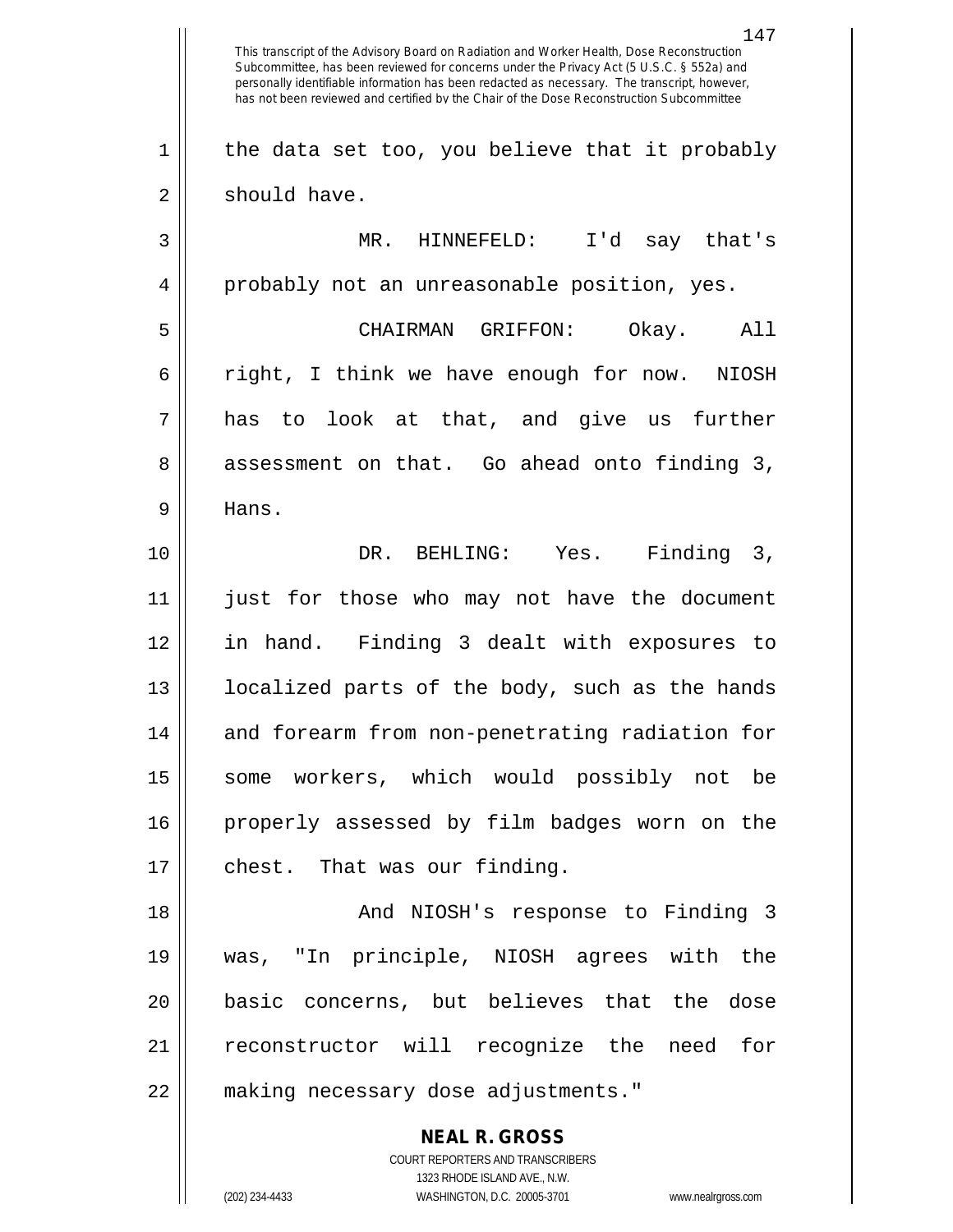| $\mathbf 1$ | I guess that is perhaps not as                 |
|-------------|------------------------------------------------|
| 2           | obvious to SC&A as it is to NIOSH. And I       |
| 3           | think in our write up, we talked about the     |
| 4           | fact that these people may have handled        |
| 5           | uranium metal, and of course contact doses for |
| 6           | doing so to -- to the hands might be as high   |
| 7           | as 230 milligrams per hour, and so forth, and  |
| 8           | would potentially not be necessarily           |
| 9           | documented by a film badge worn on the chest.  |
| 10          | So, at this point, I'm not sure                |
| 11          | what NIOSH intends to do, if anything in       |
| 12          | raising that to a higher level of awareness.   |
| 13          | CHAIRMAN GRIFFON: If you notice,               |
| 14          | in the matrix, there is a resolution. At       |
| 15          | least indicated something on 11/5/09, that     |
| 16          | NIOSH will check to see where/if the approach  |
| 17          | is outlined within NIOSH procedures. And I     |
| 18          | think someone said that possibly TIB-13 may    |
| 19          | address this issue.                            |
| 20          | So, I think you were going to                  |
| 21          | check back to see if there was actually enough |
| 22          | guidance out there for the dose reconstructor  |

**NEAL R. GROSS** COURT REPORTERS AND TRANSCRIBERS 1323 RHODE ISLAND AVE., N.W.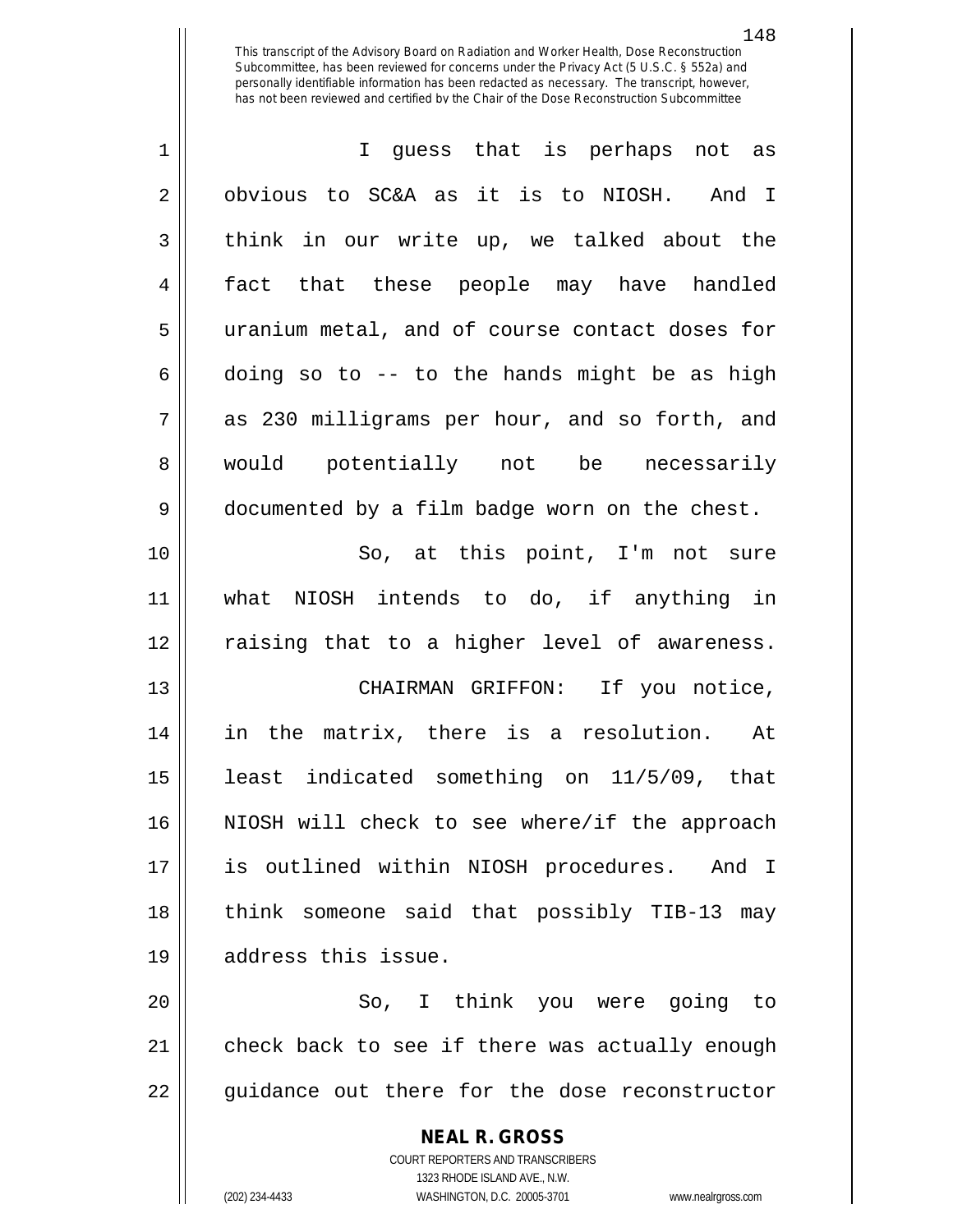149 This transcript of the Advisory Board on Radiation and Worker Health, Dose Reconstruction Subcommittee, has been reviewed for concerns under the Privacy Act (5 U.S.C. § 552a) and personally identifiable information has been redacted as necessary. The transcript, however, has not been reviewed and certified by the Chair of the Dose Reconstruction Subcommittee to -- at least that seems -- based on what Hans said, that seems like what that's saying  $3 \parallel$  there. So, I think it would remain a NIOSH 4 || action item check. MR. HINNEFELD: Yes, it is. CHAIRMAN GRIFFON: Okay, if || there's adequate procedures to give the dose 8 | reconstructor direction on how to proceed. DR. MAURO: I'd like to add a little to that. Two things I want to report. NIOSH -- the strategy NIOSH has opted is to take two data of non-penetrating film badge 13 || readings, and pick off the upper  $95<sup>th</sup>$  percentile, and came up with something: the || fault value as the surrogate, which I believe is 1.8 milligrams per hour. There are two aspects to that we want to keep in mind. One is of course that value represents we believe uncorrelated data, because the comment Harry made about penetrating, but also non-penetrating. And

**NEAL R. GROSS**

 $22 \parallel$  second, we found that 1.8 milligrams per hour,

COURT REPORTERS AND TRANSCRIBERS

1323 RHODE ISLAND AVE., N.W. (202) 234-4433 WASHINGTON, D.C. 20005-3701 www.nealrgross.com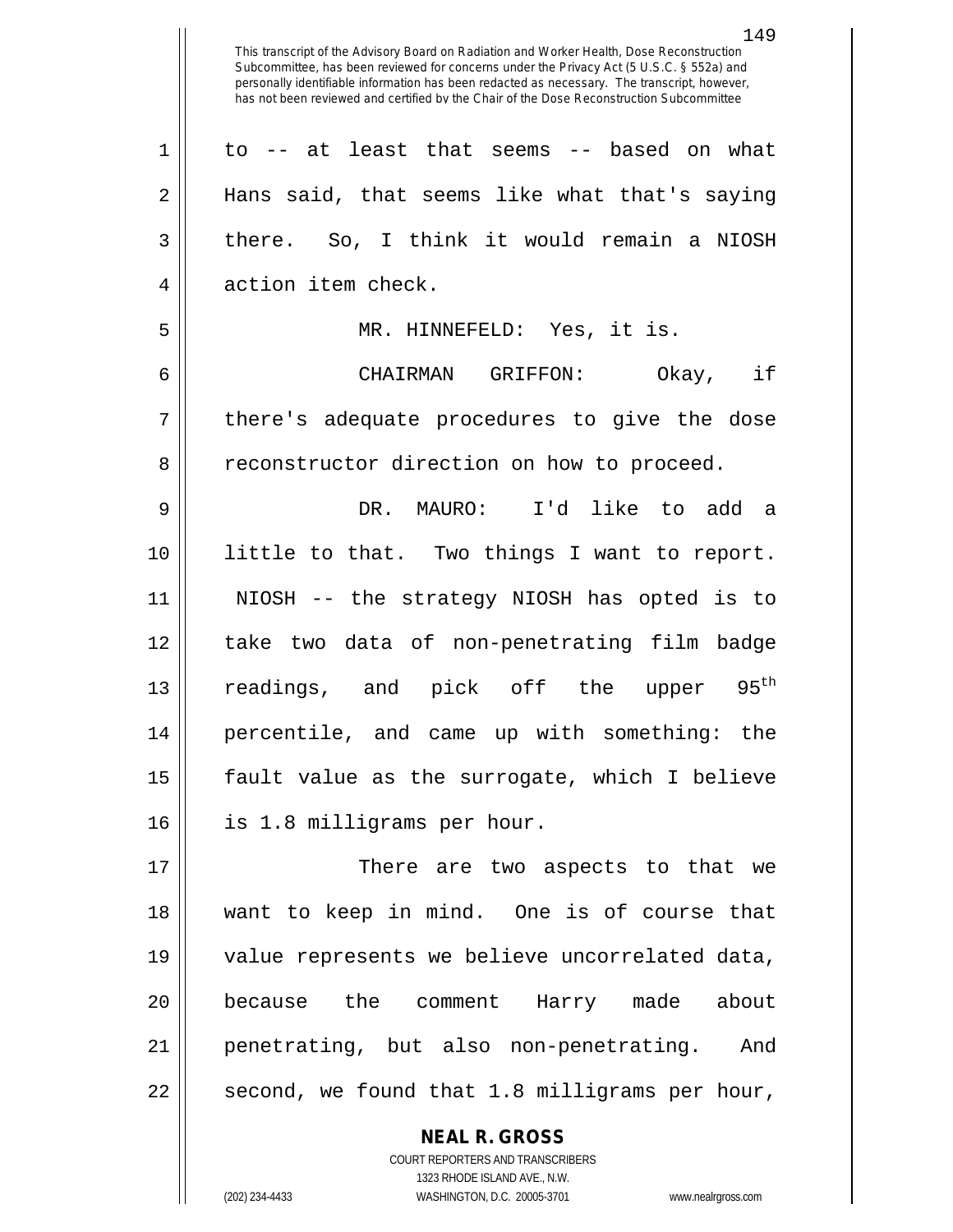**NEAL R. GROSS** COURT REPORTERS AND TRANSCRIBERS 1323 RHODE ISLAND AVE., N.W. 150 This transcript of the Advisory Board on Radiation and Worker Health, Dose Reconstruction Subcommittee, has been reviewed for concerns under the Privacy Act (5 U.S.C. § 552a) and personally identifiable information has been redacted as necessary. The transcript, however, has not been reviewed and certified by the Chair of the Dose Reconstruction Subcommittee 1 || when you compare that to a contact skin dose 2 || of over 200 milligrams per hour, is a big 3 difference. 4 So, by not taking into 5 consideration the possibility of, you know,  $6 \parallel$  only use the added distance reading on a film 7 badge, the person may very well handle 8 || material, even for a relatively short period 9 || of time. 10 || So, it's not a small difference. 11 It's a big difference. There was another 12 point I wanted to bring up. It's during our 13 || one-on-one session when we had these meetings, 14 one of the things that came up, which was 15 unusual but we included, had to do with a 16 particle settling -- when you're working in an 17 || environment where there's lot different 18 particles, material settling on the skin, on 19 || the neck, around the ears, and whether or not 20 you'd want to try to factor that into your  $21 \parallel$  dose. 22 || Because the 1.8, you know, you got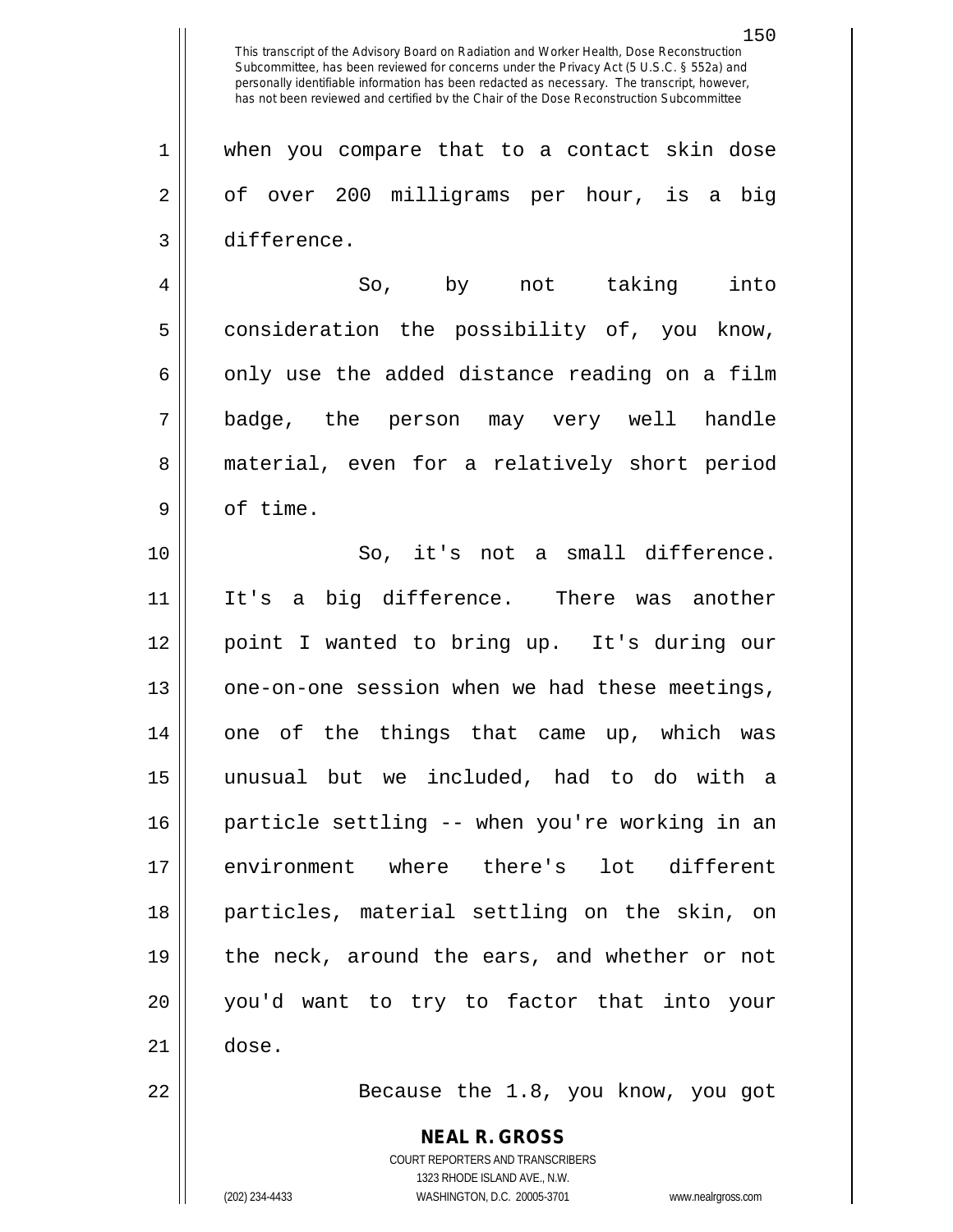**NEAL R. GROSS** COURT REPORTERS AND TRANSCRIBERS 1323 RHODE ISLAND AVE., N.W. (202) 234-4433 WASHINGTON, D.C. 20005-3701 www.nealrgross.com 1 || particles of uranium. It may only be there 2 for the day, because then you shower. But  $3 \parallel$  this is one of those places near Paducah where 4 || they had these kind of -- where there's 5 || evidence that airborne particles of uranium. 6  $\parallel$  A lot of these AWE facilities have that at 7 || issue, and I don't think we've ever really 8 engaged that. You know, the direct deposition 9 || of particles on bear skin. 10 And I think in some cases, you may 11 have looked at that. You see things like bar 12 || skin. In other cases, you haven't. I think 13 || that may be a generic issue that needs to be 14 || cut across the board, and how that can be 15 dealt with. It's a big deal when it comes to  $16$  skin dose. 17 DR. ULSH: Okay, is that a part of 18 Finding 3? 19 DR. MAURO: It is part of Finding  $20 \parallel 3$ . Finding 3, if you  $-1$  have the report in 21 front of me. That's why I brought it up. 22 It's mentioned in Finding 3.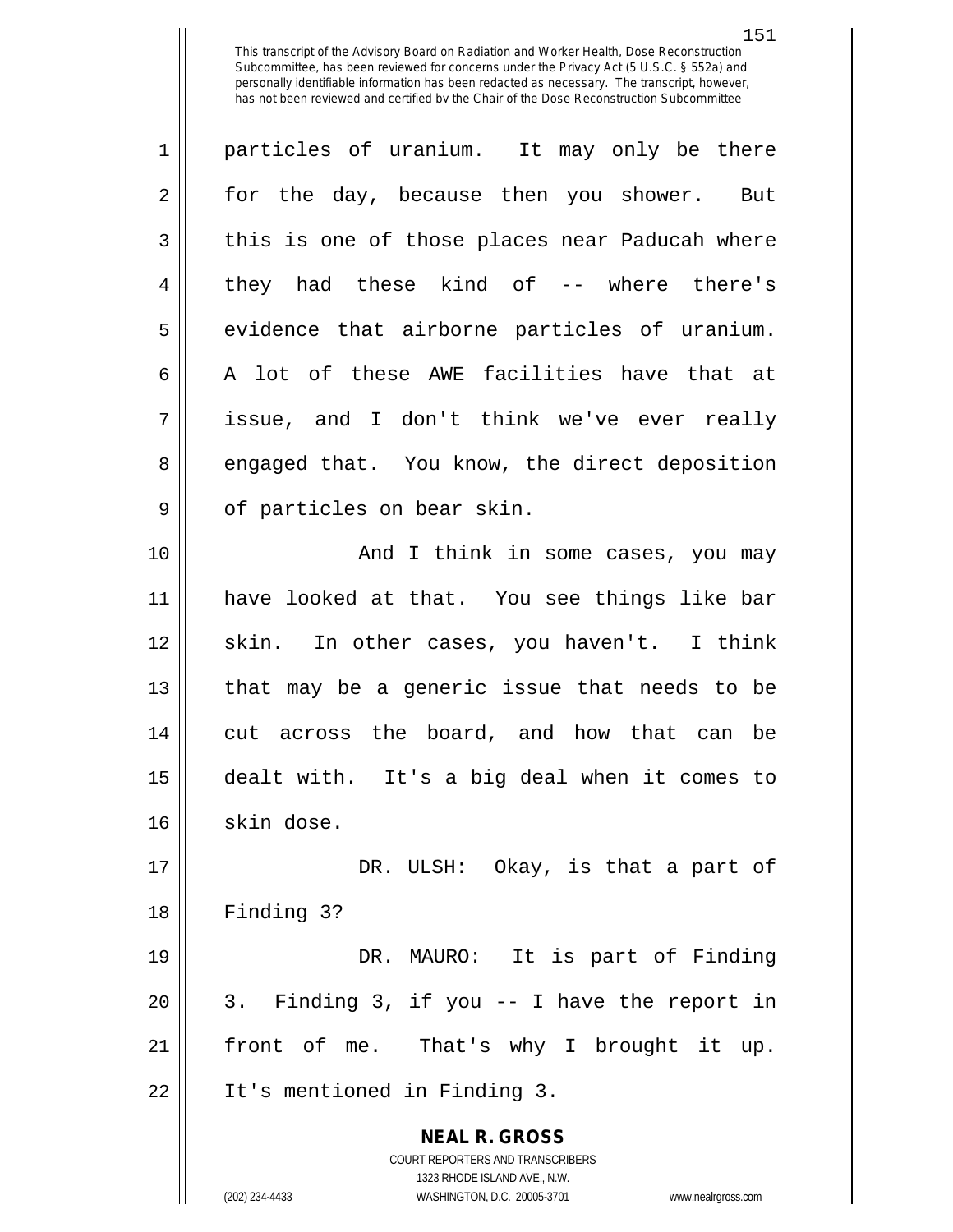1 DR. ULSH: Okay.

2 CHAIRMAN GRIFFON: And I know we  $3 \parallel$  at least raised this last meeting, because I 4 can remember the discussion about it can be 5 difficult to -- yes, especially if you don't  $6 \parallel$  know, it can be difficult to quantify.

 DR. MAURO: We did some generic -- 8 || in another venue, we ran some calculations if you had different size particles, relatively small particles, of uranium deposit on skin. So, I mean this is -- you can -- in theory, one could argue if the situation exists, the 13 || only thing I'm not sure of -- let's say a person has skin cancer on the back of his hand, all right?

16 I'm not sure how you deal with 17 this. Do you assume that, "All right, I'm 18 || going to reconstruct the dose through skin?" 19 Okay, and the way you normally do it is using 20 || OTIB-17, which is based on a full over here. 21 || So, you come up with your number, and you got 22 | your dose, and you do your calculation.

**NEAL R. GROSS**

COURT REPORTERS AND TRANSCRIBERS 1323 RHODE ISLAND AVE., N.W. (202) 234-4433 WASHINGTON, D.C. 20005-3701 www.nealrgross.com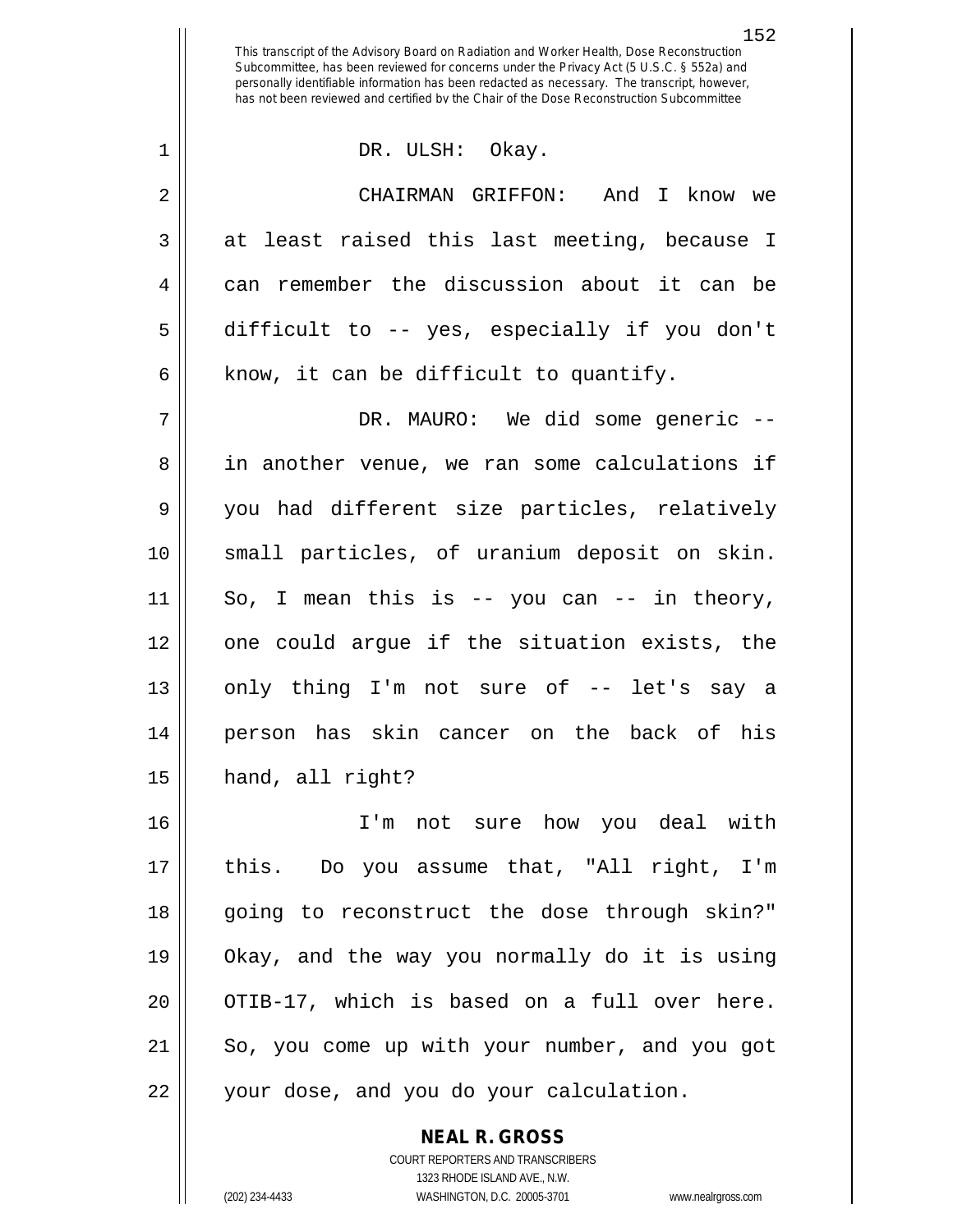1 || But now you say, "Wait a minute.  $2 \parallel$  Wait a minute. At this site, it's not unusual  $3 \parallel$  that he's doing grinding, and he doesn't have 4 gloves or whatever, that you can get some 5 maybe on your face. And if the cancer is  $6 \parallel$  there now, what do you do?"

7 I assume that particle of uranium 8 || is what did it. That particle landed here,  $9 \parallel$  sat there for a day, delivered whatever dose 10 that might be, and you reconstructed those -- 11 that little spot. I'm not sure, and I owe it 12 -- it's sort of like one of these problems 13 || that turn your brain into a knot. How do you 14 deal with that? Do you assume that that  $15$  | cancer was due to that dust particle that went 16 | right there?

17 || And I'm not -- and we really never 18 || engaged this conversation. How do you deal 19 with that kind of problem. I'm not even sure 20 || how the risk coefficient for skin works.

21 DR. ULSH: Well, actually, that's 22 || an interesting point. When you said that, the

> **NEAL R. GROSS** COURT REPORTERS AND TRANSCRIBERS 1323 RHODE ISLAND AVE., N.W. (202) 234-4433 WASHINGTON, D.C. 20005-3701 www.nealrgross.com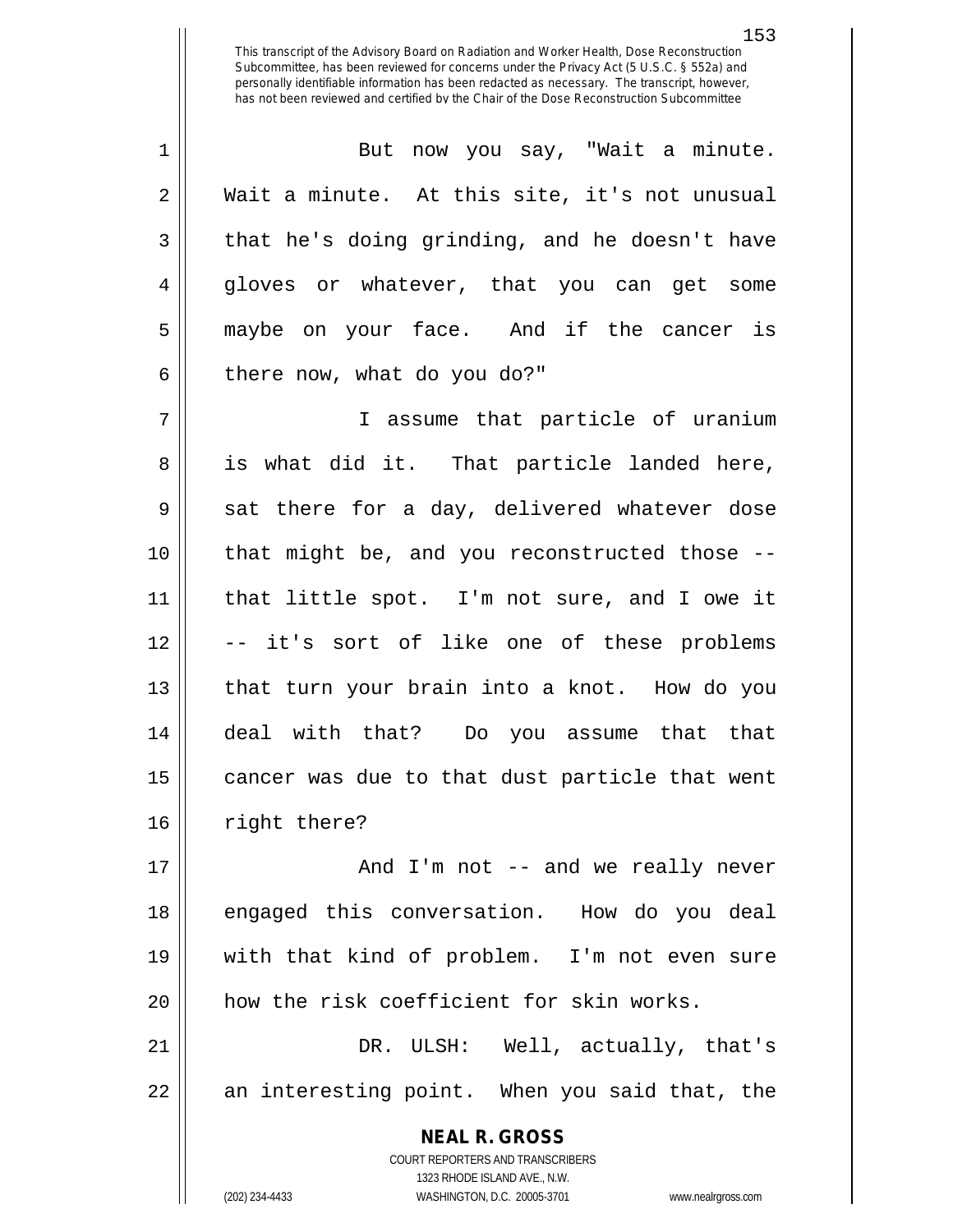**NEAL R. GROSS** COURT REPORTERS AND TRANSCRIBERS 1323 RHODE ISLAND AVE., N.W. (202) 234-4433 WASHINGTON, D.C. 20005-3701 www.nealrgross.com 1 || thing that I was thinking of was hands and 2 | face. I mean the skin background rate doesn't  $3 \parallel$  break it down to different areas of the body. 4 DR. MAURO: Yes, for good reason. 5 || For good reason. How does the risk 6 coefficient work for skin cancer? And  $7 \parallel$  apparently, there's -- it's treated a very 8 special way in Iraq, and quite frankly, I 9 don't fully understand it. And it goes toward 10 this issue. So, anyway, this has been 11 | troubling me for some time. 12 CHAIRMAN GRIFFON: Okay, now, what 13 you just said, John, also reminds me that 14 sometimes in the matrix we can lose sight of 15 || some of the details in the full report. You 16 || know? 17 DR. MAURO: Oh, yes. 18 CHAIRMAN GRIFFON: We often got to 19 remind ourselves to go back to the full body 20 || of the report. Because I would've missed that 21 | one completely, yes. 22 DR. MAURO: That might be one of

154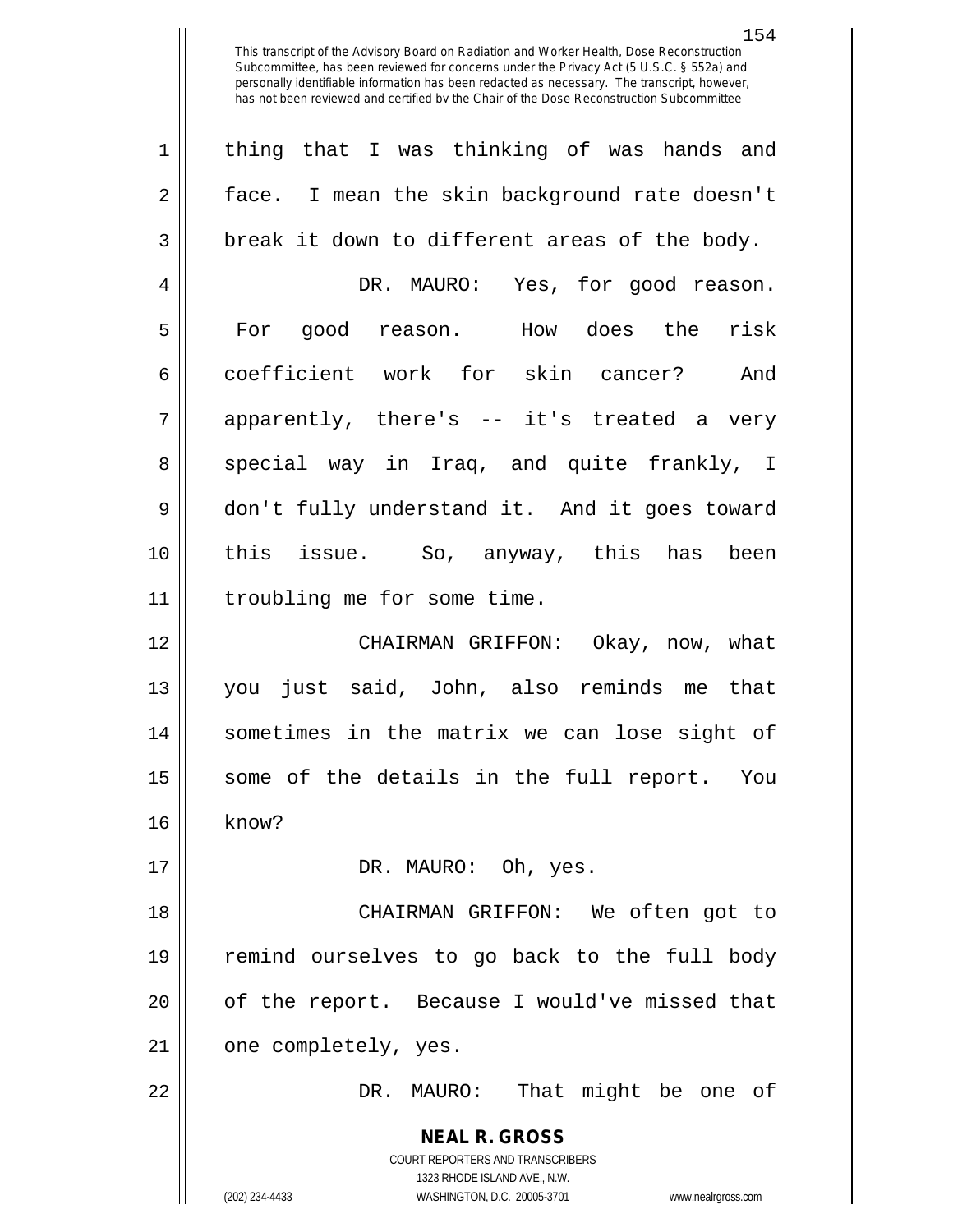**NEAL R. GROSS** COURT REPORTERS AND TRANSCRIBERS 1323 RHODE ISLAND AVE., N.W. (202) 234-4433 WASHINGTON, D.C. 20005-3701 www.nealrgross.com This transcript of the Advisory Board on Radiation and Worker Health, Dose Reconstruction Subcommittee, has been reviewed for concerns under the Privacy Act (5 U.S.C. § 552a) and personally identifiable information has been redacted as necessary. The transcript, however, has not been reviewed and certified by the Chair of the Dose Reconstruction Subcommittee  $1 \parallel$  the generic issues, because we discussed this  $2 \parallel$  before, and I think you may -- it may be in  $3$  | the box of generic issues. 4 CHAIRMAN GRIFFON: At least that  $5 \parallel$  part may be. 6 DR. MAURO: Yes, that part. Oh,  $7 \parallel$  yes, that part. 8 || MEMBER MUNN: It really ought to  $9 \parallel$  be because we're not going to find any sites 10 where you don't have exposed hands and skin. 11 DR. MAURO: Well, you don't always 12 have particles settling. I mean no doubt a  $13$  || lot of these AWE's this -- these parts apply. 14 MEMBER MUNN: Anywhere there's any 15 kind of machining, grinding or any kind of 16 | fuel activity going on. 17 || DR. MAURO: Yes. 18 MEMBER MUNN: But then the big 19 question then becomes but is it any different 20 || than if that person were my uncle, who had 21 || significant amounts of skin cancer all the  $22$  | time, and didn't have anything to do with  $-$ 

155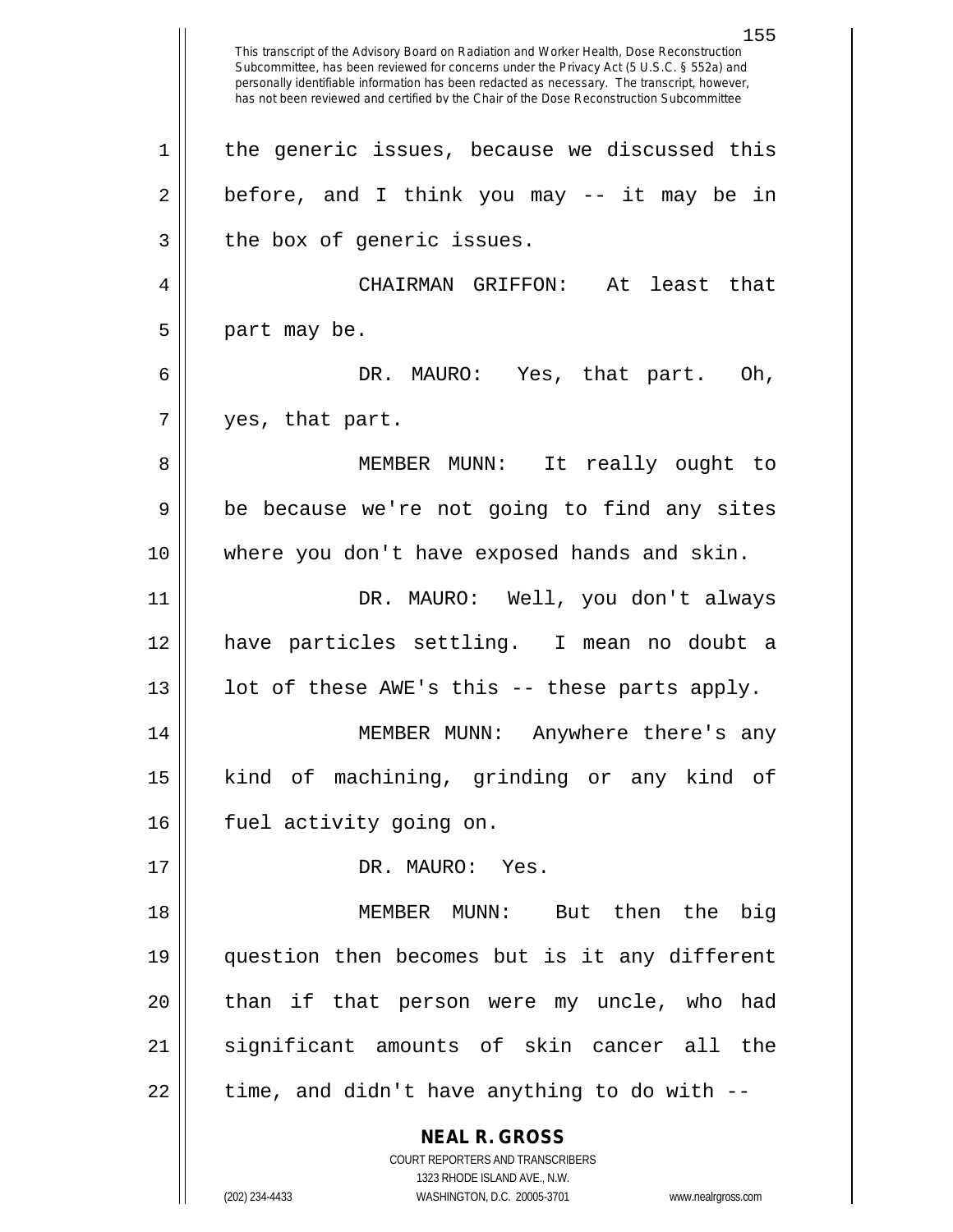**NEAL R. GROSS** COURT REPORTERS AND TRANSCRIBERS 1323 RHODE ISLAND AVE., N.W. (202) 234-4433 WASHINGTON, D.C. 20005-3701 www.nealrgross.com 156 This transcript of the Advisory Board on Radiation and Worker Health, Dose Reconstruction Subcommittee, has been reviewed for concerns under the Privacy Act (5 U.S.C. § 552a) and personally identifiable information has been redacted as necessary. The transcript, however, has not been reviewed and certified by the Chair of the Dose Reconstruction Subcommittee 1 || DR. MAURO: It's like smoking. 2 || MEMBER MUNN: Yes. 3 CHAIRMAN GRIFFON: All right,  $4 \parallel$  let's look at number 7 -- or is it 4. Did I  $5 \parallel$  skip over 4? Sorry. 6 DR. BEHLING: Are we on number 4? 7 CHAIRMAN GRIFFON: Yes. 8 DR. BEHLING: That is probably on 9 || par with Finding number 2. The -- the finding 10 was that the Site Profile would benefit from a 11 "leave one out," analysis of the data, and 12 || that again goes back to Harry. And there 13 response, NIOSH's response, was that NIOSH 14 agrees with the finding, will conduct 15 | additional analysis. 16 || So, Harry and NIOSH I quess need  $17 \parallel$  to -- to weigh in on that issue. 18 MR. HINNEFELD: Yes, we don't have 19 | anymore to provide. 20 CHAIRMAN GRIFFON: Yes. 21 DR. MAURO: This is -- 22 CHAIRMAN GRIFFON: I remember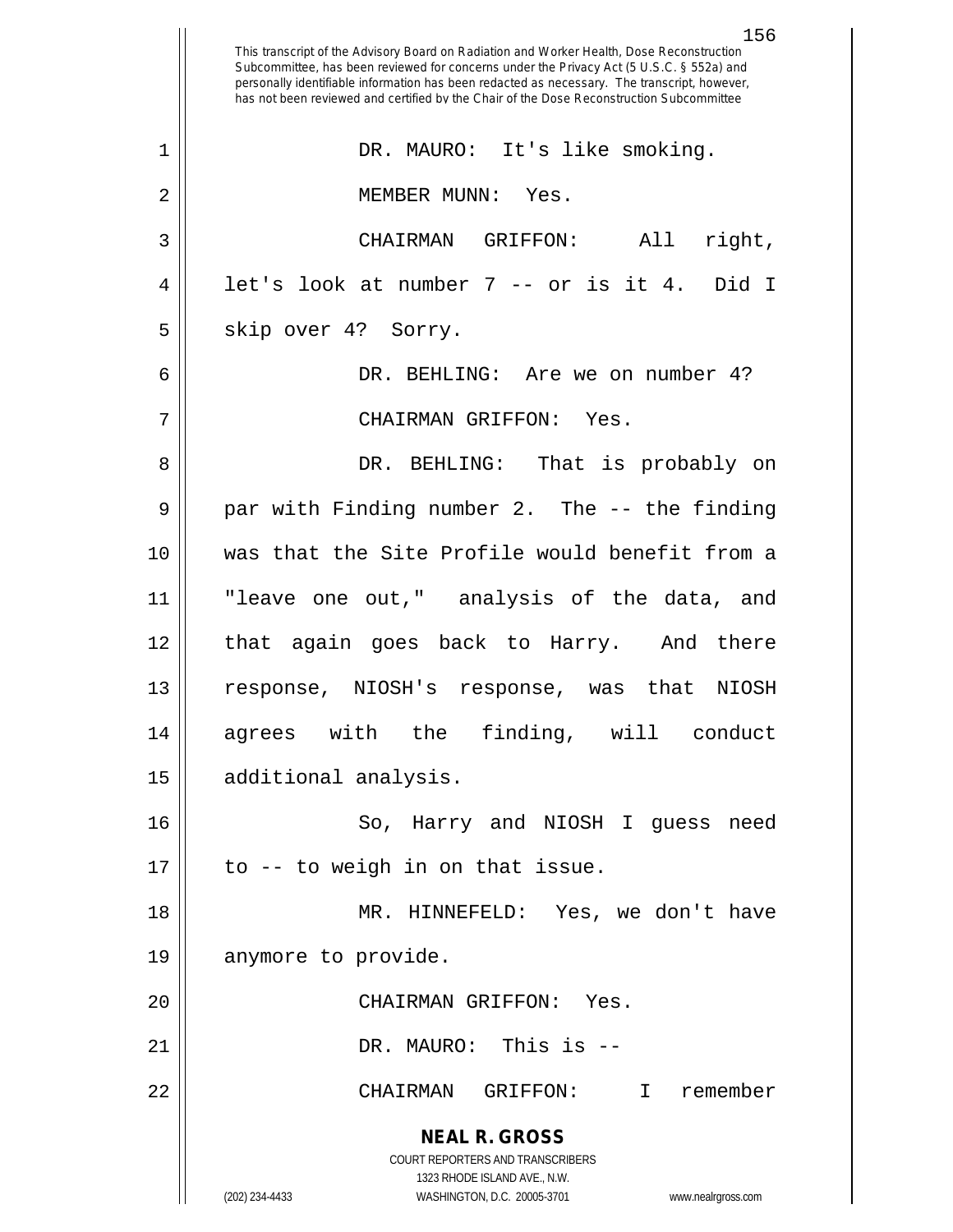1 || this discussion.

| $\overline{2}$ | DR. MAURO: This is an important                |
|----------------|------------------------------------------------|
| 3              | and interesting idea because it goes to the    |
| 4              | coworker models. One of the biggest problems   |
| 5              | we always encounter is you got a group of work |
| 6              | groups that have data. Let's say it's          |
| 7              | internal data. And then you're going to use    |
| 8              | that data set to build a coworker model, which |
| 9              | is going to apply to other workers that may    |
| 10             | have had different jobs, or to other time      |
| 11             | periods.                                       |
| 12             | And always the question is what                |
| 13             | makes you think that that group of workers     |
| 14             | uses surrogate in its narrow sense, for that   |
| 15             | site, those workers, to another group of       |
| 16             | workers? And Harry basically came up with an   |
| 17             | answer.                                        |
| 18             | It says there are ways of dealing              |
| 19             | with that kind of problem, and it's called the |
| 20             | leave one out approach. And Harry certainly    |
| 21             | could explain it, but I found it very valuable |
| 22             | because what it does is it strengthens the     |

**NEAL R. GROSS** COURT REPORTERS AND TRANSCRIBERS 1323 RHODE ISLAND AVE., N.W.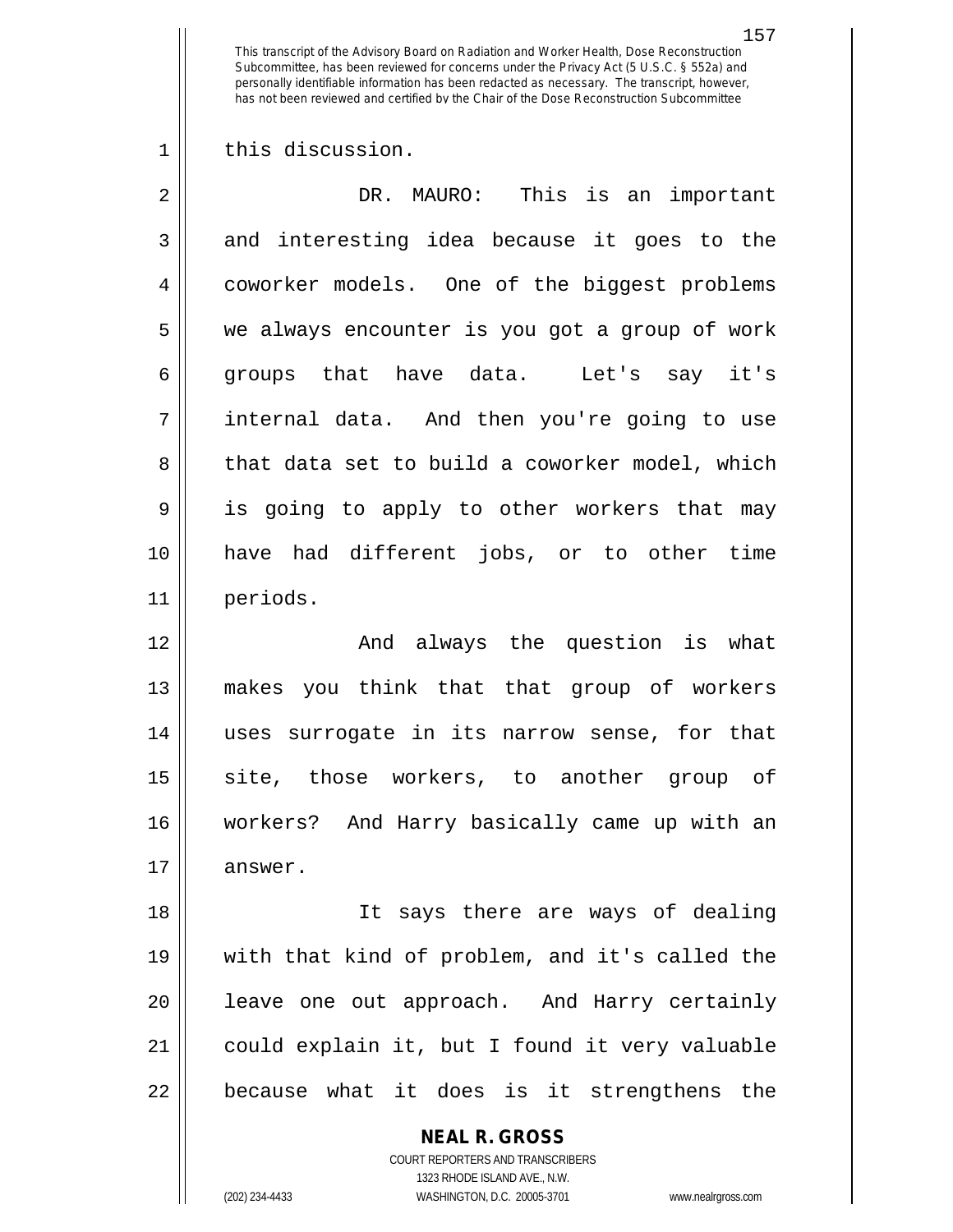158

**NEAL R. GROSS** COURT REPORTERS AND TRANSCRIBERS 1323 RHODE ISLAND AVE., N.W. 1 ability to build a coworker model that is 2 compelling; that you considered, explicitly 3 considered, yes, we're going to apply that 4 data to perhaps a group of workers that might  $5 \parallel$  be a little different, and perhaps a little 6 different time period at the same facility. 7 And the leave one out approach 8 that Harry describes in some detail in the  $9 \parallel$  report is a way to get at that, and try for a 10 more -- give you a stronger case that you can 11 do what you're doing. 12 MR. HINNEFELD: Yes. 13 CHAIRMAN GRIFFON: Okay, do you 14 need any further description of Harry's -- 15 || MR. HINNEFELD: No. 16 CHAIRMAN GRIFFON: He went over it 17 last time. 18 MR. HINNEFELD: He went over it 19 last time, and you go back to the original 20 write up. Just like everything else, it's 21 written pretty clear. 22 CHAIRMAN GRIFFON: Okay. So,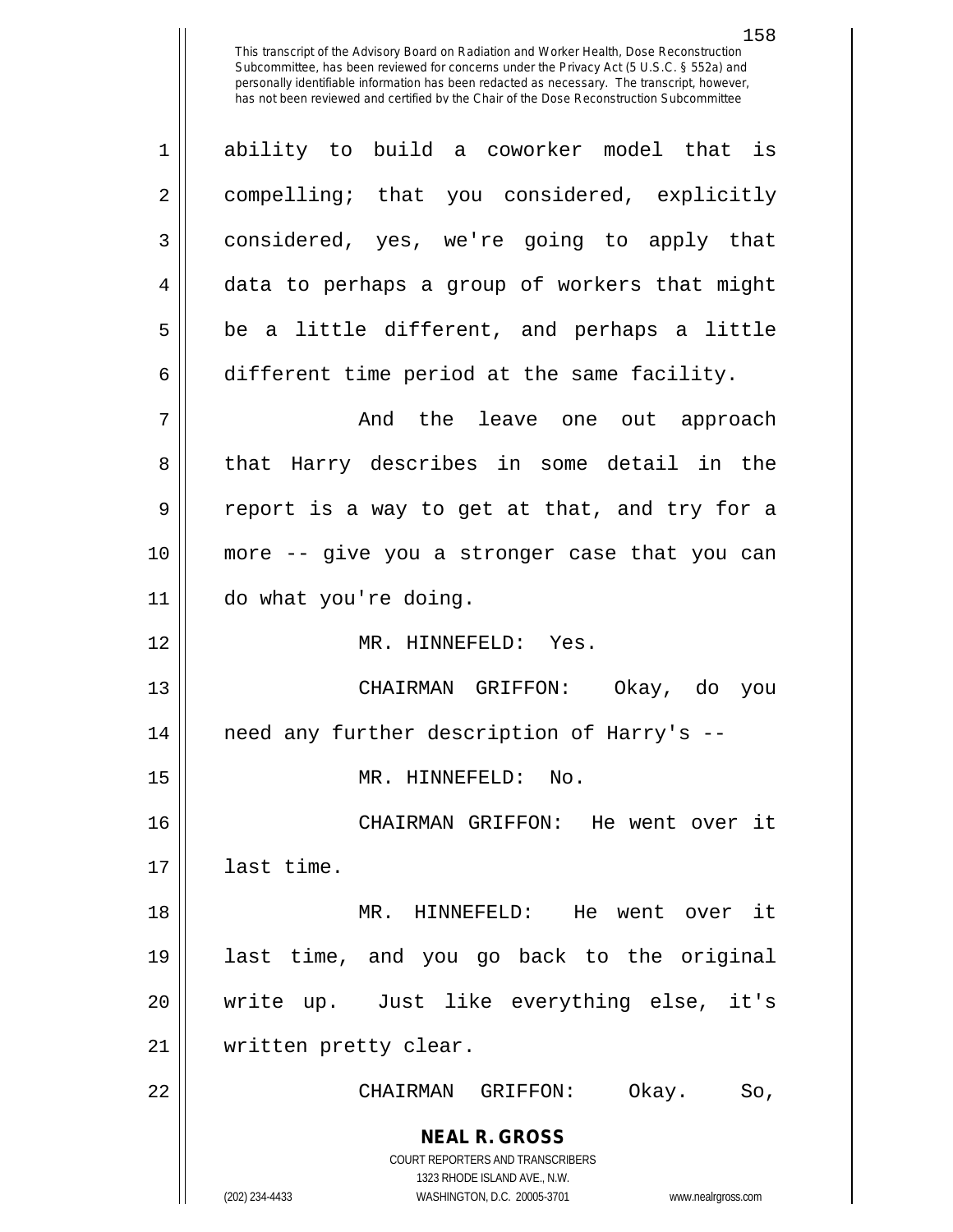we'll look at number 5.

| $\overline{2}$ | DR. BEHLING: Okay, number 5, I                 |
|----------------|------------------------------------------------|
| 3              | think we have a partial resolution and a       |
| 4              | partial outstanding issue. Number 5 deals      |
| 5              | with residual contamination levels and         |
| 6              | inhalation exposures. And in Table 5.1 in the  |
| 7              | write up TBD, there was a 100-fold error,      |
| 8              | which I believe NIOSH has fully acknowledged.  |
| 9              | But in addition to that particular             |
| 10             | error, which I assume was perhaps a type       |
| 11             | error, I also have identified a couple issues  |
| 12             | that are discussed in section 3 of my White    |
| 13             | Paper, called, "A New Issue Concerning Finding |

 Number 5." And one of the things that I identified was the original or the corrected 16 || value of approximately 7 picocuries per day as an inhalation was based on a resuspension factor of 1E minus 6.

 And I raised that as an issue because in another document, I questioned that generic resuspension factor 1E minus 6, and 22 || concluded that for many facilities such as

> **NEAL R. GROSS** COURT REPORTERS AND TRANSCRIBERS

> > 1323 RHODE ISLAND AVE., N.W.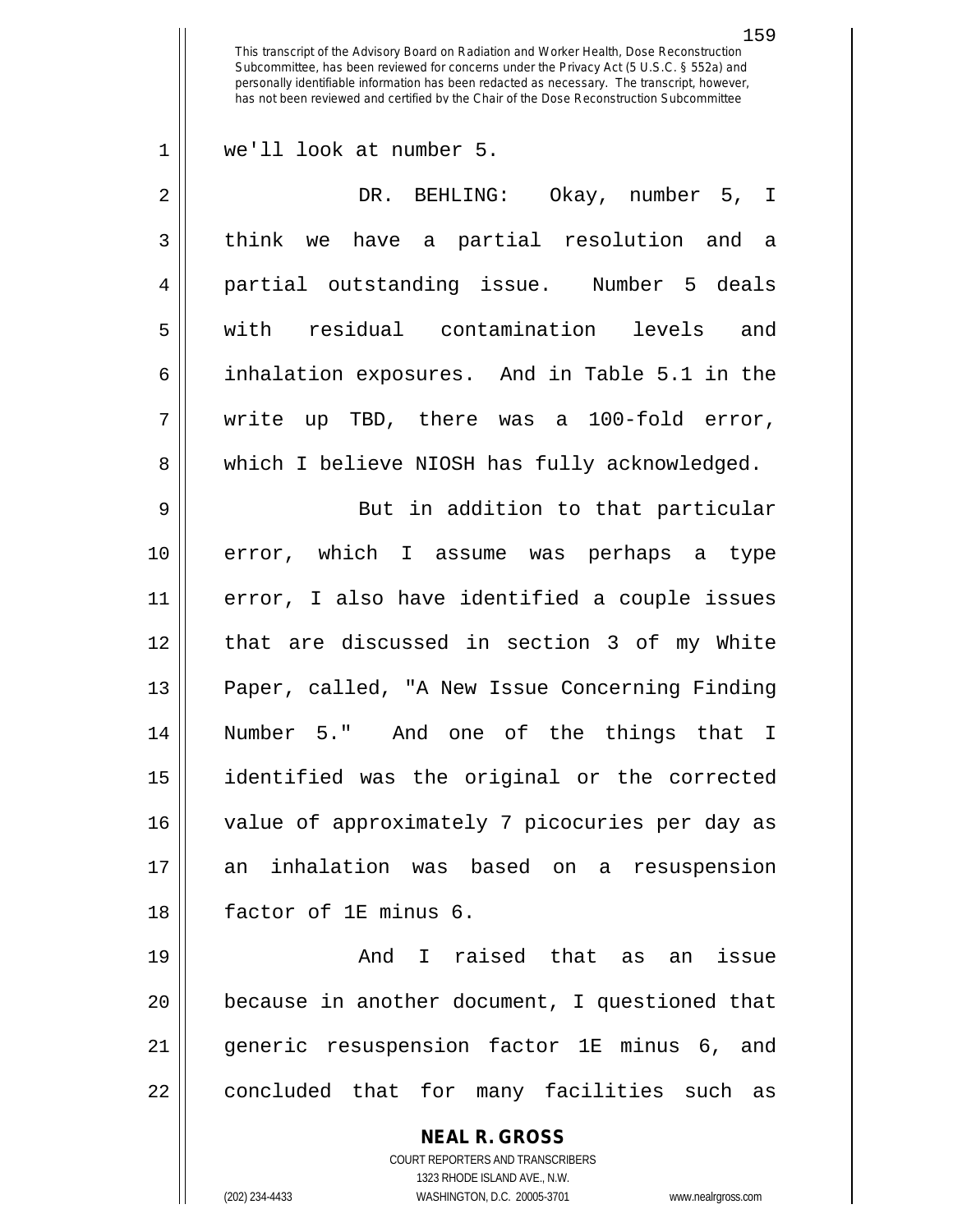1 this, perhaps an E minus 4 might be  $2 \parallel$  appropriate, and I support that in  $--$  in  $--$  on  $3 \parallel$  page 5, by talking about the reason number 2, 4 || for those of you who have it.

 And if you look at the actual  $6 \parallel$  data, you find that the estimates that were derived in -- or the measurements that were 8 || taken in -- let me quickly read here. In 1976 were -- 15 years later were actually three times higher than the predicted dose, the predicted air concentration, in 1961, meaning 12 || that among other things, the decay factor of 1 percent per day was totally ignored in the value because it applies for all times around 15 | a time dependent air concentration.

16 And I believe NIOSH did 17 acknowledge this, and promised to look into  $18 \parallel$  that.

19 MR. HINNEFELD: Yes, this is 20 || actually kind of part and partial of the 21 general resuspension question that's out 22 || there. The generic resuspension.

> **NEAL R. GROSS** COURT REPORTERS AND TRANSCRIBERS 1323 RHODE ISLAND AVE., N.W. (202) 234-4433 WASHINGTON, D.C. 20005-3701 www.nealrgross.com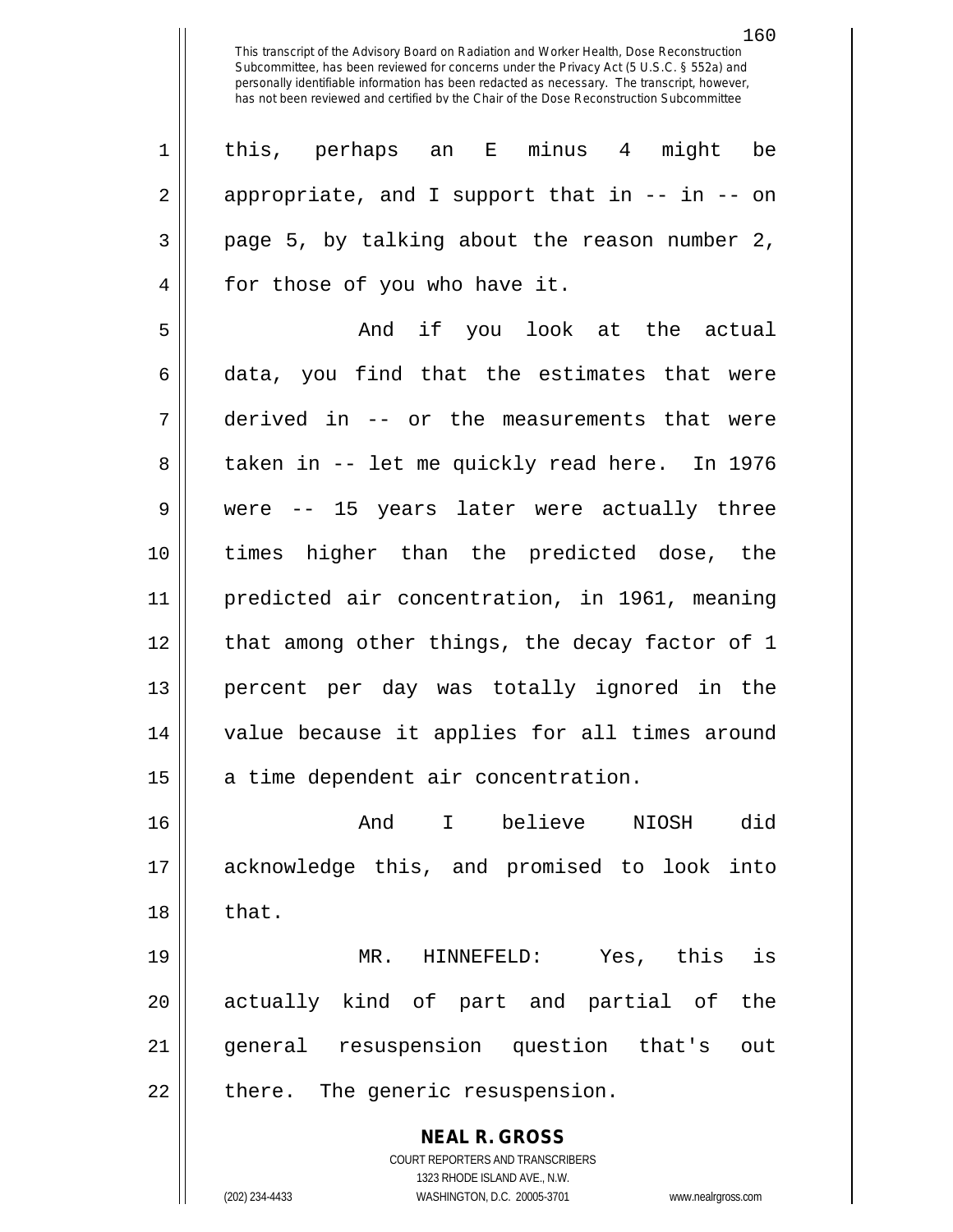1 DR. MAURO: Regarding the -- this 2 || goes to our TBD-6000. We've really made some 3 || very important progress in one regard. When  $4 \parallel$  all is said and done for the residual period, 5 || there were two big questions that we were  $6 \parallel$  struggling with, and it cuts across the board 7 || for every residual theory that is worked on at  $8 \parallel$  any site.

 One is calculating how much material has deposited on the surface, and then once it's deposited on the surface, which of course will contribute to your direct 13 || radiation exposure, but also to resuspension, we originally took a position that, and this has an across the board affect, the way in which you calculate the amount of activity that is deposited on the surface, so you get your Becquerels per meter squared, was based on a model where you had a certain dust loading, and you had this .0075 meters per 21 | second.

22 I was always critical of that

## **NEAL R. GROSS**

COURT REPORTERS AND TRANSCRIBERS 1323 RHODE ISLAND AVE., N.W. (202) 234-4433 WASHINGTON, D.C. 20005-3701 www.nealrgross.com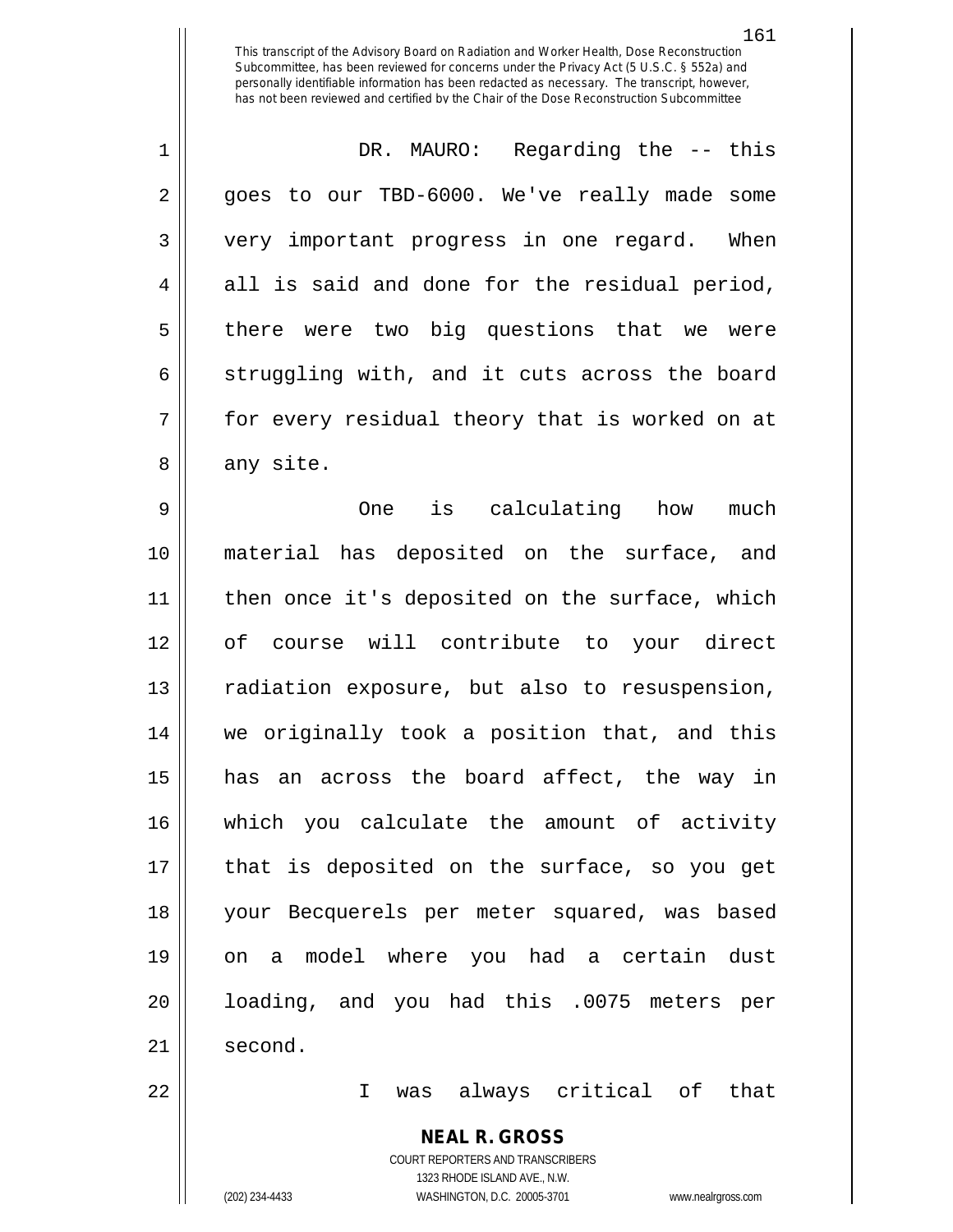| $\mathbf 1$    | because I felt that the stuff that's on        |
|----------------|------------------------------------------------|
| $\overline{2}$ | surfaces is not from that. It's from these     |
| 3              | lost particles that are always flowing out.    |
| 4              | But you -- in our last TBD-6000 meeting, the - |
| 5              | - the -- we found that that works. That works  |
| 6              | when you allow a year's worth of that stuff    |
| 7              | falling to the surface, you get Becquerels per |
| 8              | meters squared that is borne out by actual     |
| 9              | material measurements at many places we were   |
| 10             | in.                                            |
| 11             | CHAIRMAN GRIFFON: This<br>is the               |
| 12             | Adley report?                                  |
| 13             | MAURO: The Adley report,<br>DR.                |
| 14             | right, exactly. They had the plates laid out,  |
| 15             | and son of a gun. I have to say, I was         |
| 16             | surprised that it worked. But we still have -  |
| 17             | - so, that issue at so many places has been    |
| 18             | resolved. But the resuspension factor that     |
| 19             | you folks continue to use: 10 to the minus 6   |
| 20             | per meter, and that's not good enough. Five    |
| 21             | or 10 to minus 5, or maybe even higher 10 to   |
| 22             | minus 4 is much more appropriate, unless you   |

**NEAL R. GROSS**

COURT REPORTERS AND TRANSCRIBERS 1323 RHODE ISLAND AVE., N.W. (202) 234-4433 WASHINGTON, D.C. 20005-3701 www.nealrgross.com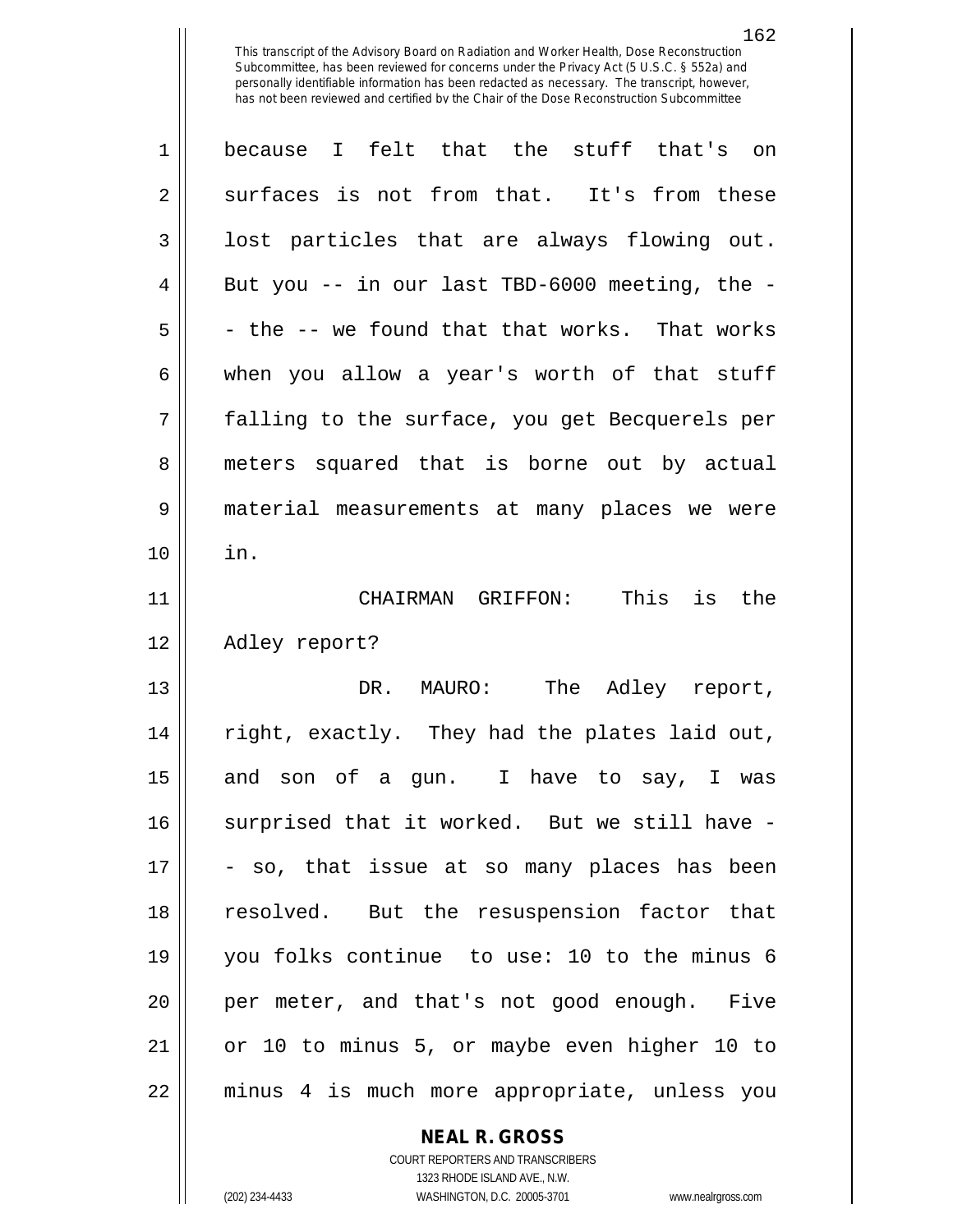**NEAL R. GROSS** COURT REPORTERS AND TRANSCRIBERS 1323 RHODE ISLAND AVE., N.W. This transcript of the Advisory Board on Radiation and Worker Health, Dose Reconstruction Subcommittee, has been reviewed for concerns under the Privacy Act (5 U.S.C. § 552a) and personally identifiable information has been redacted as necessary. The transcript, however, has not been reviewed and certified by the Chair of the Dose Reconstruction Subcommittee 1 || know for sure that the site is clean. 2 In other words, you know there's 3 || not contamination. But that's not the case. 4 Most of the AWE sites we're dealing with some  $5 \parallel$  -- you know, there's activity on the sites. 6  $\parallel$  And people are moving around, kicking it up,  $7 \parallel$  and 10 to minus 6 doesn't work there. 8 MR. HINNEFELD: Okay. It's just 9 || part of the broader response that we owe. 10 DR. BEHLING: And then as I said, 11 I'm not sure to what extent the other issue 12 that I addressed on page 5 and 6 is really 13 || remedied by revising the resuspension factor. 14 It could be, but the resuspension factor and 15 the value that was cited there has to be a 16 dynamic value because obviously we have to 17 || take into consideration the vacation factor, 18 whatever that may be. And there, we also had 19 previously mentioned our concern about a 1 20 || percent removal rate as a generic value. 21 || But in the particular cases we're 22 || talking about here, on page 5, I quote

(202) 234-4433 WASHINGTON, D.C. 20005-3701 www.nealrgross.com

163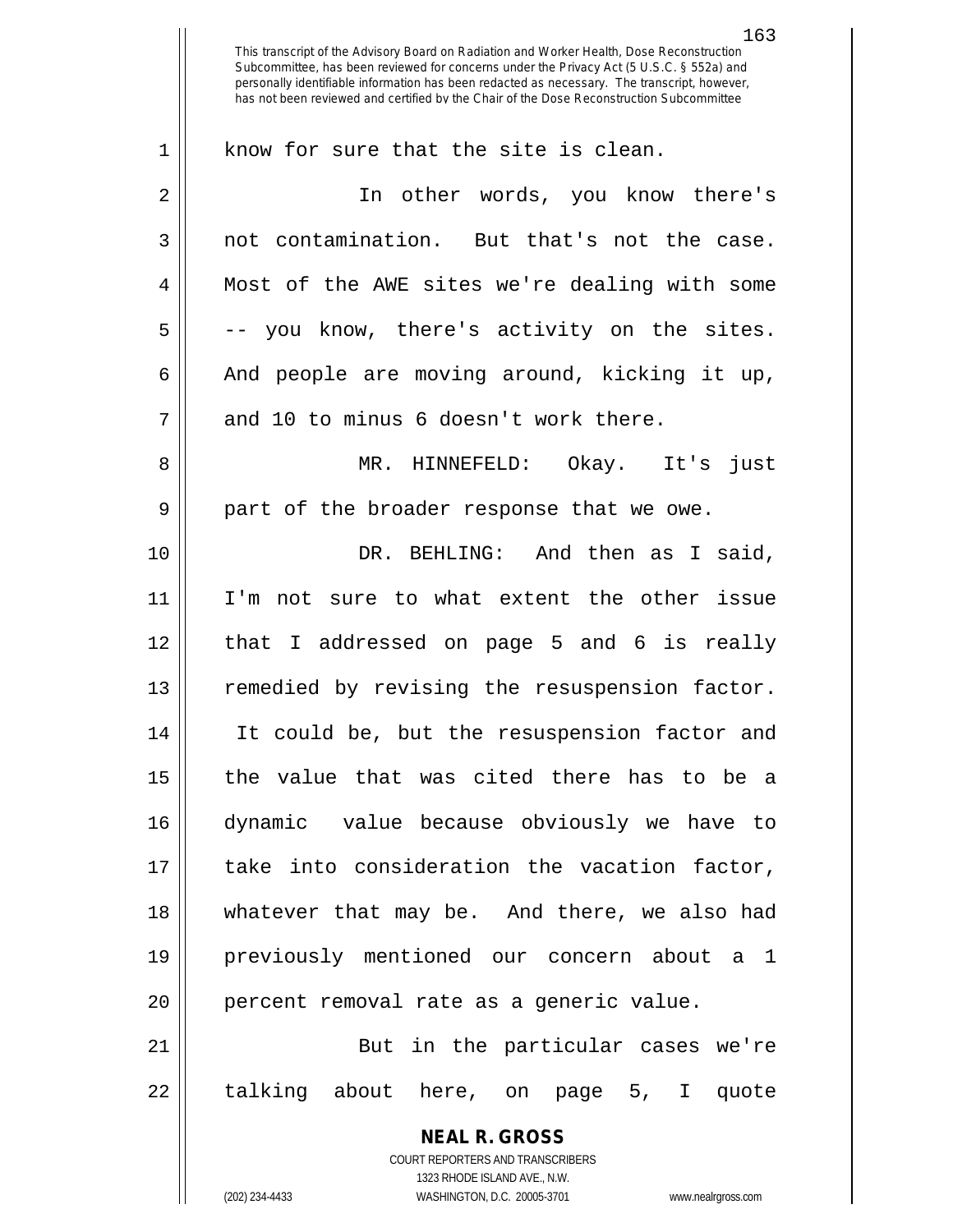**NEAL R. GROSS** COURT REPORTERS AND TRANSCRIBERS 1323 RHODE ISLAND AVE., N.W. (202) 234-4433 WASHINGTON, D.C. 20005-3701 www.nealrgross.com 1 directly from the document. And we ended up  $2 \parallel$  with a 1961 air concentration that is three-3 fold lower than the one in empirical value 4 | that we estimated in 1976. 5 So, obviously, we have a problem  $6 \parallel$  here with regard to the absence of a dictation 7 value. 8 CHAIRMAN GRIFFON: Okay, I mean 9 || I'm not sure on this one whether it just falls 10 on the generic issue yet, or if it's still a 11 question as it pertains to this particular  $12 \parallel$  site. 13 MR. HINNEFELD: Yes. We already  $14$   $\vert$  owe several  $-$ 15 CHAIRMAN GRIFFON: Yes. 16 MR. HINNEFELD: So, I mean if we -  $17$ 18 CHAIRMAN GRIFFON: I'll just keep 19 it on here for you now. 20 DR. MAURO: In general, a lot of 21 || the work that we're doing now was done before 22 || OTIB-70. OTIB-70 is -- whereby you know the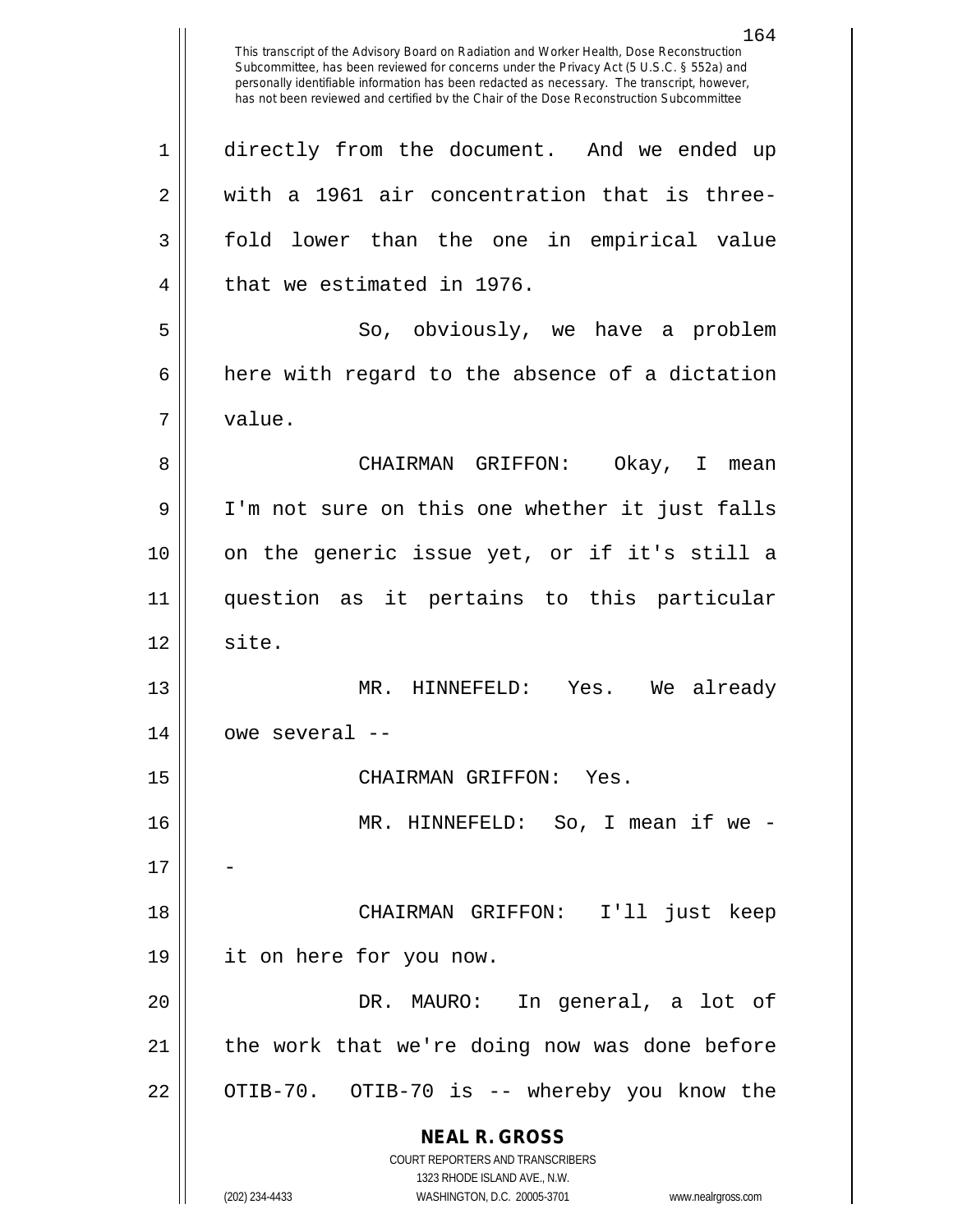$1 \parallel$  story.

| $\overline{2}$ | MR. HINNEFELD: Right.                                    |
|----------------|----------------------------------------------------------|
| 3              | DR. MAURO: There is a lot of                             |
| $\overline{4}$ | granularity to OTIB-70. There's one                      |
| 5              | particular strategy that you've adopted in               |
| 6              | there that I think is -- solves an awful lot             |
| 7              | of hills regarding residual period. And if --            |
| 8              | and if that approach is used, which we talked            |
| $\mathsf 9$    | about on the phone, the details, it's the                |
| 10             | perfect solution to just so many of these                |
| 11             | residual questions.                                      |
| 12             | Rather than going to the flush                           |
| 13             | route measurements that were taken in 1978,              |
| 14             | 1980, and assuming that represents the                   |
| 15             | airborne and dust -- for the entire residual             |
| 16             | period, go -- go to the end of the operations            |
| 17             | period. Take a look early in the residual                |
| 18             | period. See what you got there, and let that             |
| 19             | start it, and then let it drop down to the               |
| 20             | period, and there's a solution.<br>It's a                |
| 21             | universal fix.                                           |
| 22             | CHAIRMAN GRIFFON: Can I ask -                            |
|                | <b>NEAL R. GROSS</b><br>COURT REPORTERS AND TRANSCRIBERS |

1323 RHODE ISLAND AVE., N.W.

 $\mathop{\text{||}}$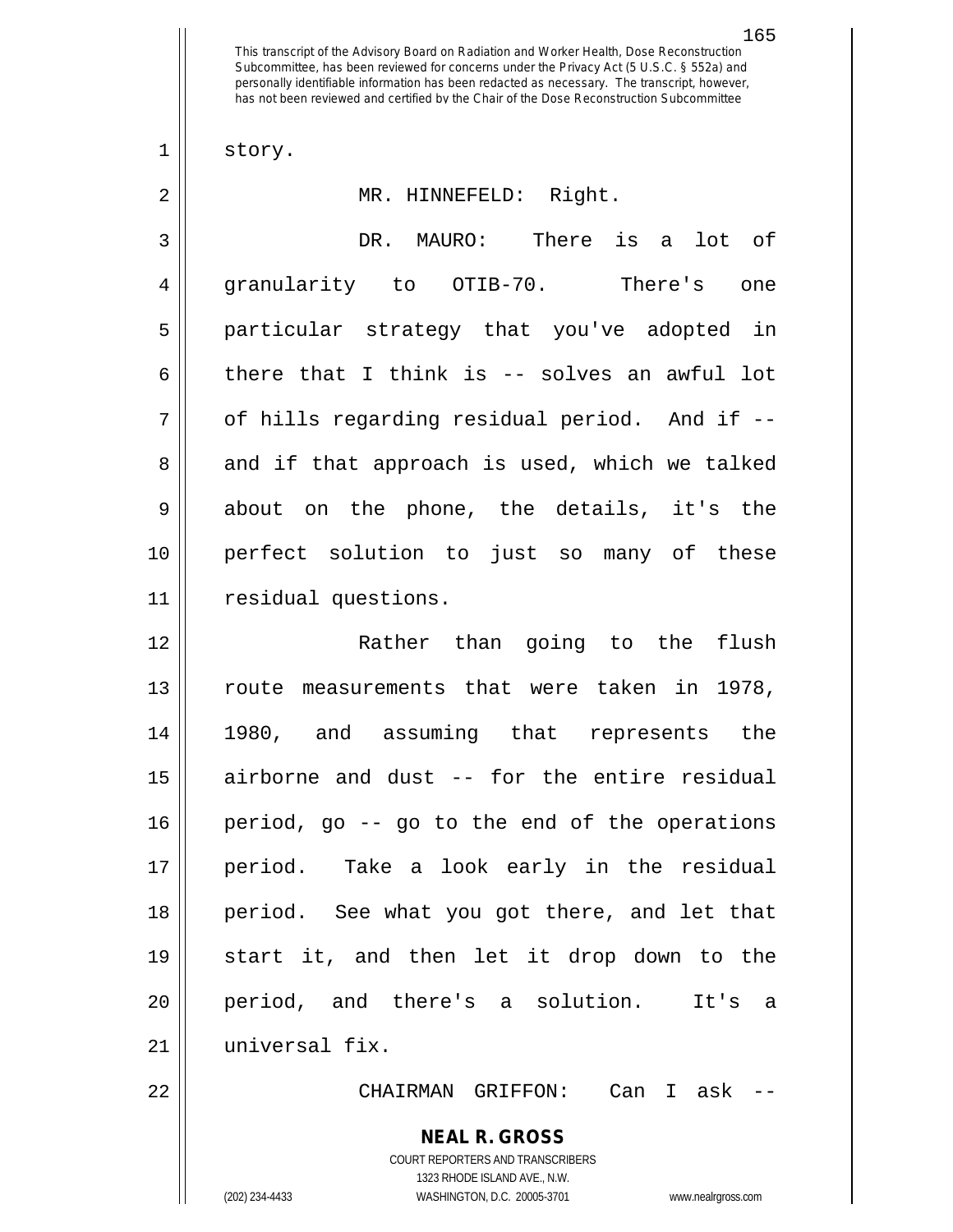**NEAL R. GROSS** COURT REPORTERS AND TRANSCRIBERS 1323 RHODE ISLAND AVE., N.W. (202) 234-4433 WASHINGTON, D.C. 20005-3701 www.nealrgross.com This transcript of the Advisory Board on Radiation and Worker Health, Dose Reconstruction Subcommittee, has been reviewed for concerns under the Privacy Act (5 U.S.C. § 552a) and personally identifiable information has been redacted as necessary. The transcript, however, has not been reviewed and certified by the Chair of the Dose Reconstruction Subcommittee 1 we're going to Finding number 6, and that  $2 \parallel$  speaks directly to the resuspension of  $-$ - is  $3 \parallel$  that different than number 5 that we're 4 || talking about? 5 MEMBER MUNN: Are we back on the 6 matrix? 7 CHAIRMAN GRIFFON: Yes. 8 || MEMBER MUNN: Okay, I'm not there. 9 CHAIRMAN GRIFFON: Maybe if it's 10 || just broken out. 11 || MEMBER MUNN: The original --12 CHAIRMAN GRIFFON: That's the 13 || second part of 5 or something. I don't know. 14 MEMBER MUNN: The original 15 attachment matrix, or our matrix? The matrix 16 you're working on -- 17 CHAIRMAN GRIFFON: It's the 18 || summary -- it's the matrix with the attachment 19  $\parallel$  that says at the tail end of it --20 MR. HINNEFELD: I don't see a  $21$  | Finding 6. 22 CHAIRMAN GRIFFON: Attachment 1.

166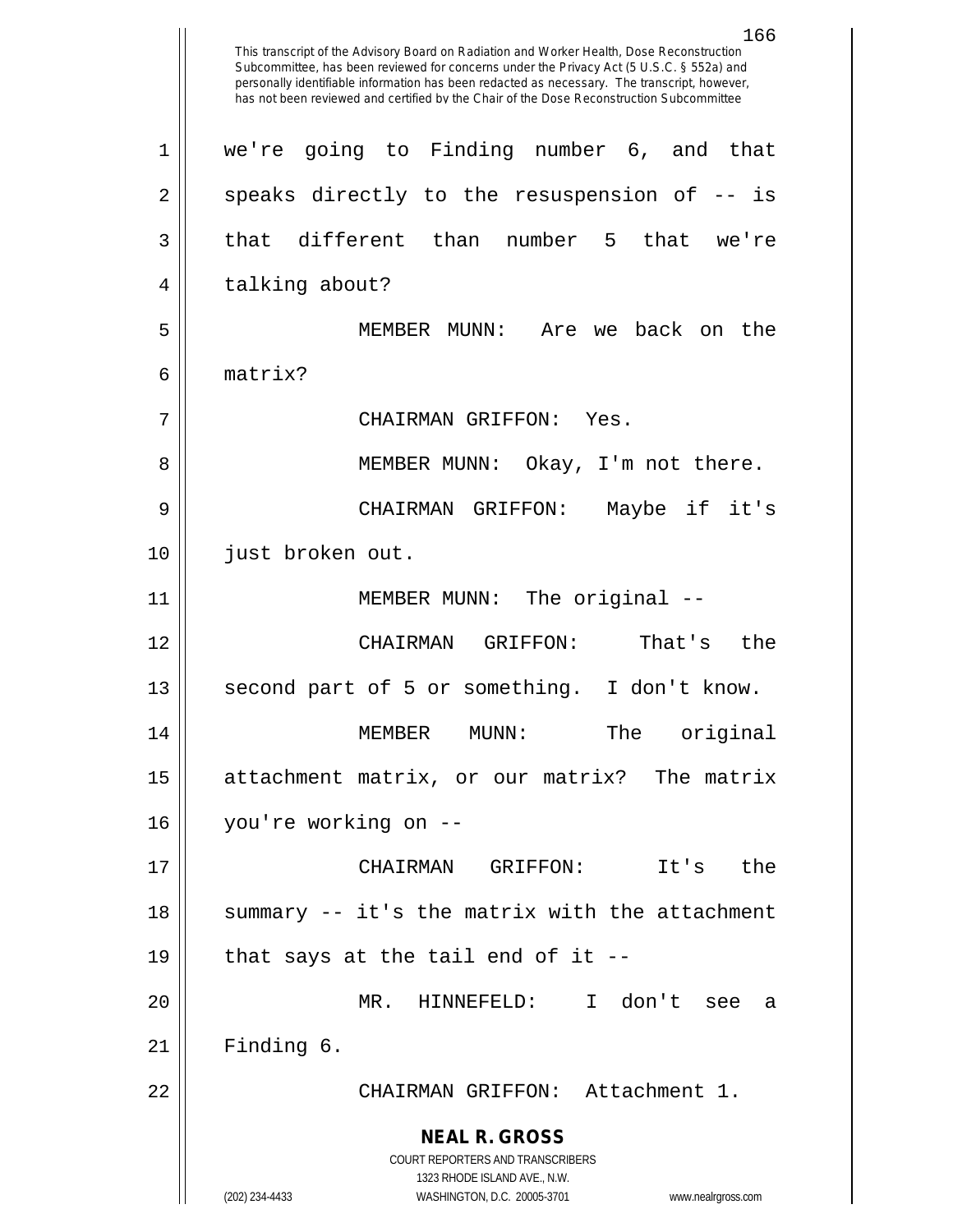**NEAL R. GROSS** COURT REPORTERS AND TRANSCRIBERS 1323 RHODE ISLAND AVE., N.W. (202) 234-4433 WASHINGTON, D.C. 20005-3701 www.nealrgross.com 167 This transcript of the Advisory Board on Radiation and Worker Health, Dose Reconstruction Subcommittee, has been reviewed for concerns under the Privacy Act (5 U.S.C. § 552a) and personally identifiable information has been redacted as necessary. The transcript, however, has not been reviewed and certified by the Chair of the Dose Reconstruction Subcommittee 1 || MEMBER MUNN: I have attachment 1,  $2 \parallel$  but I only have five findings. 3 CHAIRMAN GRIFFON: I don't know if 4 you're working from -- what I might've done is 5 taken that second part of 5 and made it a 6 separate finding. It's a new 5, because I 7 || think Hans was calling it, "New finding 8 || related to 5." And I might've put it in the 9 matrix as number 6, because it's a separate 10 finding. 11 DR. MAURO: So, on to 5. My 12 understanding of the original 5 was this is a  $13$  ||  $100$ -fold -- I lost track here. 14 DR. BEHLING: Yes, that's correct, 15 John. I think NIOSH acknowledged that 100- 16 | fold error. 17 DR. MAURO: On the second half of  $18$  || that now, let's call it 5A or whatever. 19 CHAIRMAN GRIFFON: I called it 6.  $20$  || That's where the confusion  $21 \parallel$  DR. MAURO: And  $-$  and  $-$ 22 CHAIRMAN GRIFFON: And that would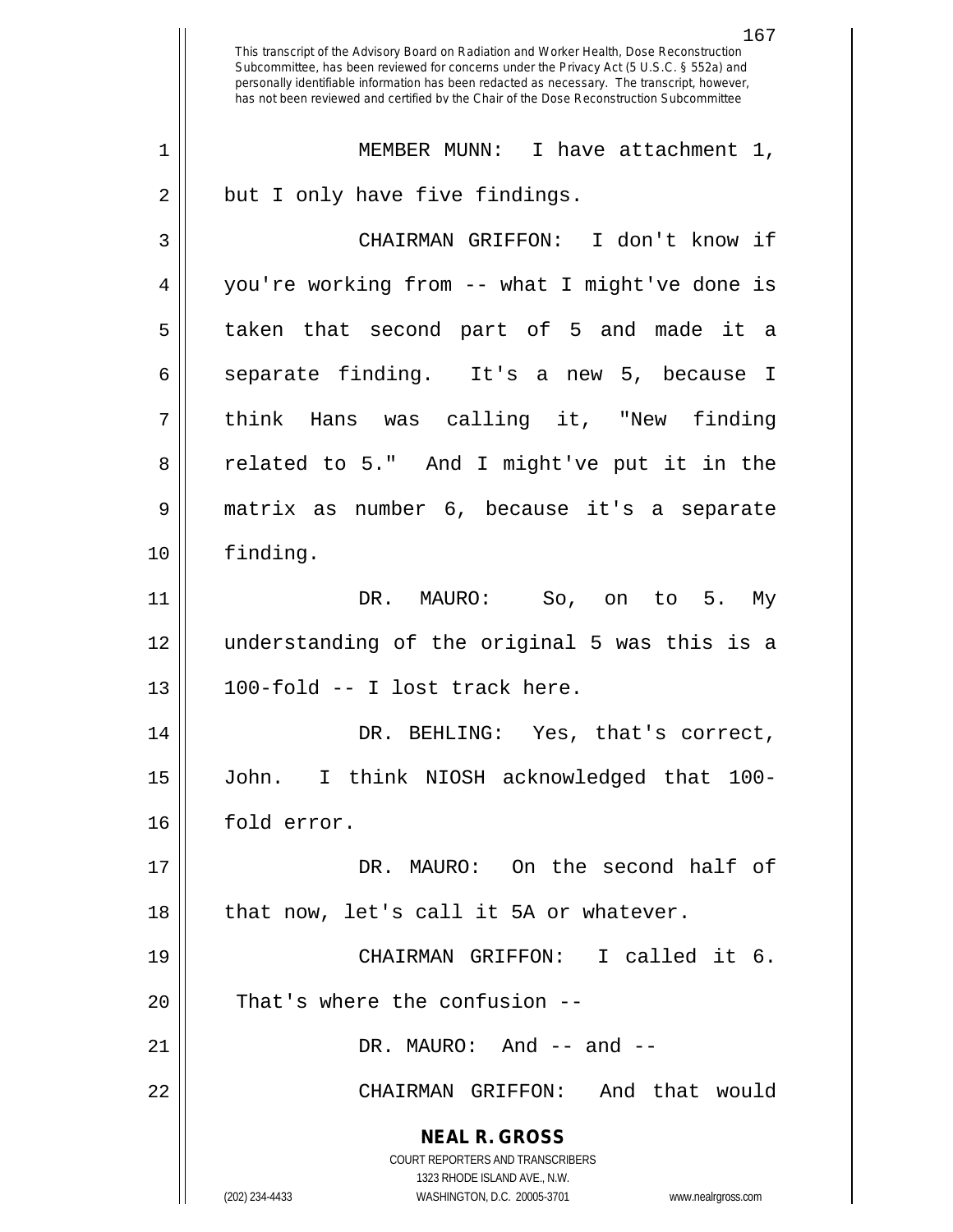1 | be the resuspension factor.

| $\overline{2}$ | DR. MAURO: Yes, and Hans, could                |
|----------------|------------------------------------------------|
| 3              | you give it to us again, the essence of this?  |
| 4              | DR. BEHLING: Yes. The essence is               |
| 5              | that if you apply the 1E minus 62 suspension   |
| 6              | factor, which was used to derive the air       |
| 7              | concentration for 1961, you end up with one    |
| 8              | picocuries per cubic meter, but then there was |
| 9              | an empirical measurement 15 years later, that  |
| 10             | has it 3 picocuries per cubic meter, and of    |
| 11             | course you have not only a three-fold          |
| 12             | difference between what was assumed for 1961   |
| 13             | based on the resuspension value that is        |
| 14             | basically an assumption, and an empirical      |
| 15             | measurement taken 15 years later, which is     |
| 16             | three times higher, but you also -- that       |
| 17             | discrepancy between one versus three, and      |
| 18             | being separated by 15 years doesn't even       |
| 19             | account for the depletion values.              |
| 20             | So, you realize that you have to               |
| 21             | come to the conclusion that the resuspension   |
| 22             | factor 1E minus 6 may be off by several orders |

**NEAL R. GROSS** COURT REPORTERS AND TRANSCRIBERS 1323 RHODE ISLAND AVE., N.W.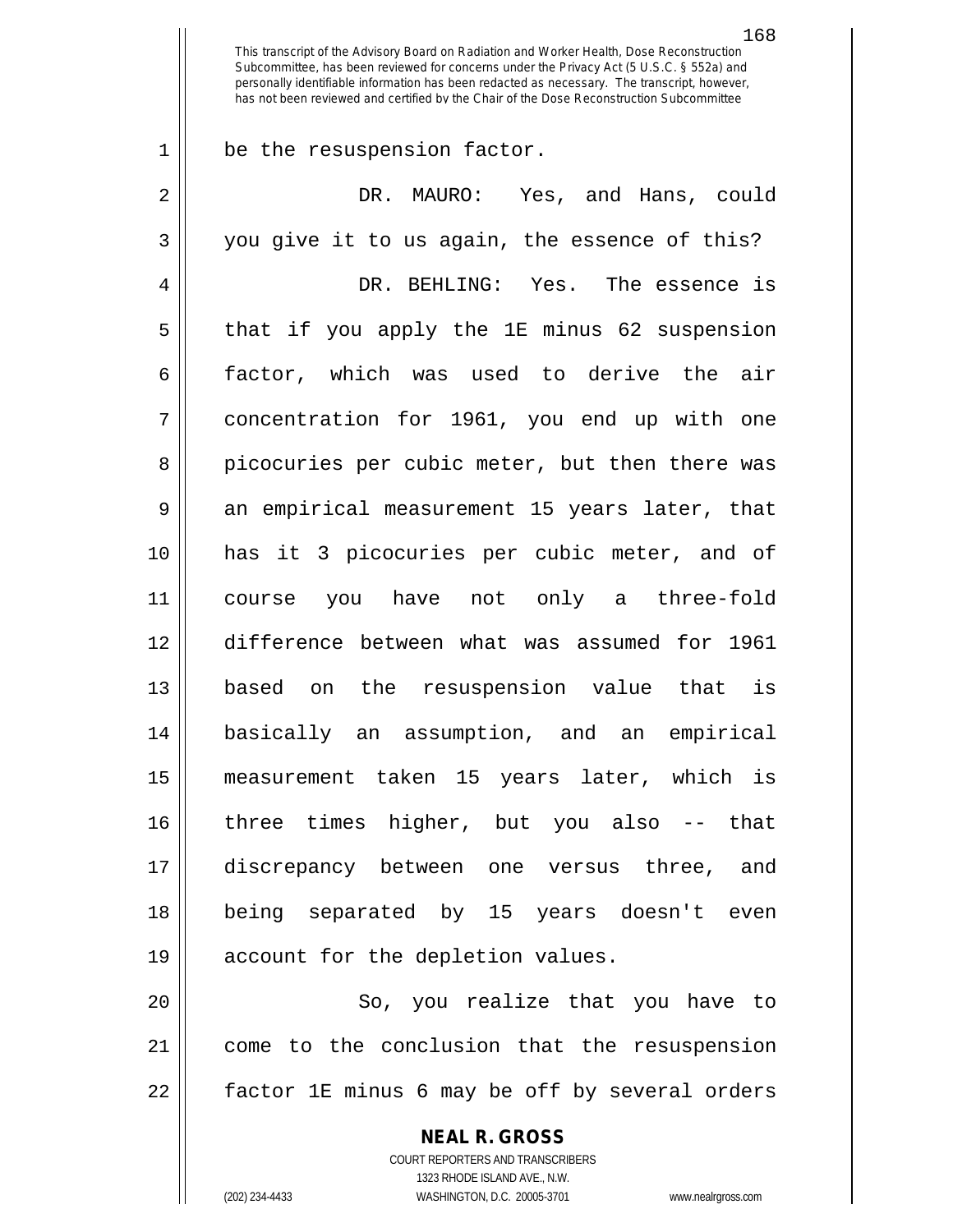**NEAL R. GROSS** COURT REPORTERS AND TRANSCRIBERS 1323 RHODE ISLAND AVE., N.W. (202) 234-4433 WASHINGTON, D.C. 20005-3701 www.nealrgross.com This transcript of the Advisory Board on Radiation and Worker Health, Dose Reconstruction Subcommittee, has been reviewed for concerns under the Privacy Act (5 U.S.C. § 552a) and personally identifiable information has been redacted as necessary. The transcript, however, has not been reviewed and certified by the Chair of the Dose Reconstruction Subcommittee 1 | of magnitude to make those two values match.  $2 \parallel$  Am I --3 || DR. MAURO: I got it. In fact,  $4 \parallel$  what we really have is the marriage of two  $-$ 5 || DR. BEHLING: Yes. 6 DR. MAURO: One generic, and one 7 || applicable to this particular problem. 8 DR. BEHLING: Right. The use of 9 1E minus 6 is -- I think here you have 10 empirical data that suggests that the 1E minus 11 6 resuspension factor cannot be correct 12 because you have an air measurement 15 years 13 || later that suggests the value that is three 14 times higher, without even considering the 15 depletion rate. 16 But NIOSH's use of 1 percent per 17 day, if you were to apply that, you would 18 probably end up with a resuspension factor 19 that instead of 1E minus 6 would be 1,000- 20 || fold or even greater. 21 CHAIRMAN GRIFFON: And this is  $22 \parallel$  exactly where, in the resolution I have now,

169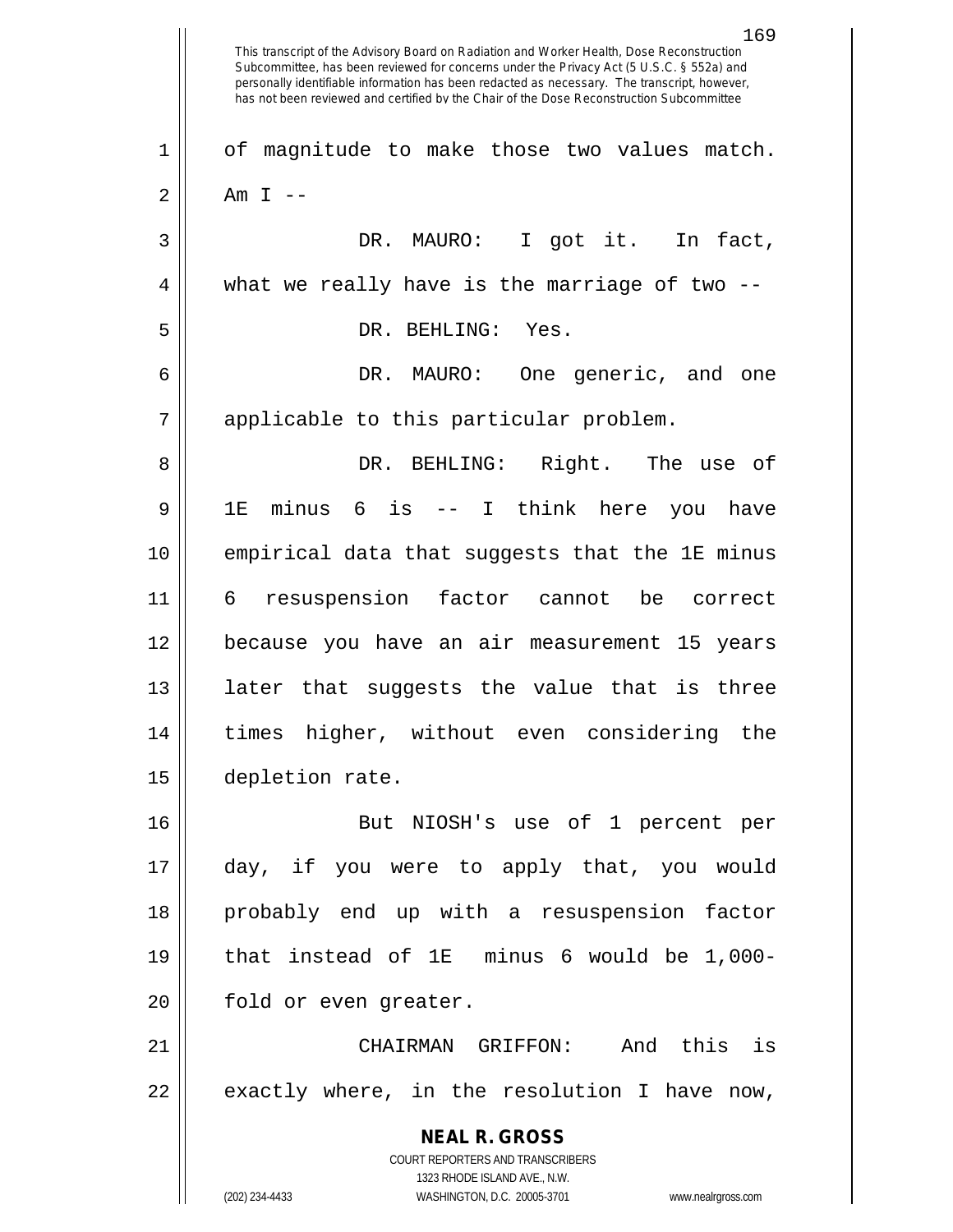1 || it's kind of come together. I think that 2 || factor of 100 thing is resolved. I think  $3 \parallel$  NIOSH agreed with that, and then this is like 4 the 5A. In the resolution, we say, "Global 5 || issue regarding the use of the resuspension 6 | factor, and NIOSH will follow up on the use of  $7 \parallel$  the site specific information to derive a site 8 || specific resuspension factor." 9 So, I think that's the two parts 10 you were talking about. One is the generic, 11 and one is site specific. So, that is in this 12 || current matrix. It's the one that I emailed. 13 || People aren't working from the same one. 14 DR. MAURO: You could almost think 15 || of the example as it applies to this problem 16 as a demonstration that that basic strategy 17 was adopted really doesn't hold up. And it's 18 || one of those places where we actually have 19 data that shows the 10 to the minus 6 doesn't 20 work, the 1 percent per day doesn't work. It  $21$  | seems like real world, didn't work here.

22 CHAIRMAN GRIFFON: So, for

**NEAL R. GROSS** COURT REPORTERS AND TRANSCRIBERS

1323 RHODE ISLAND AVE., N.W.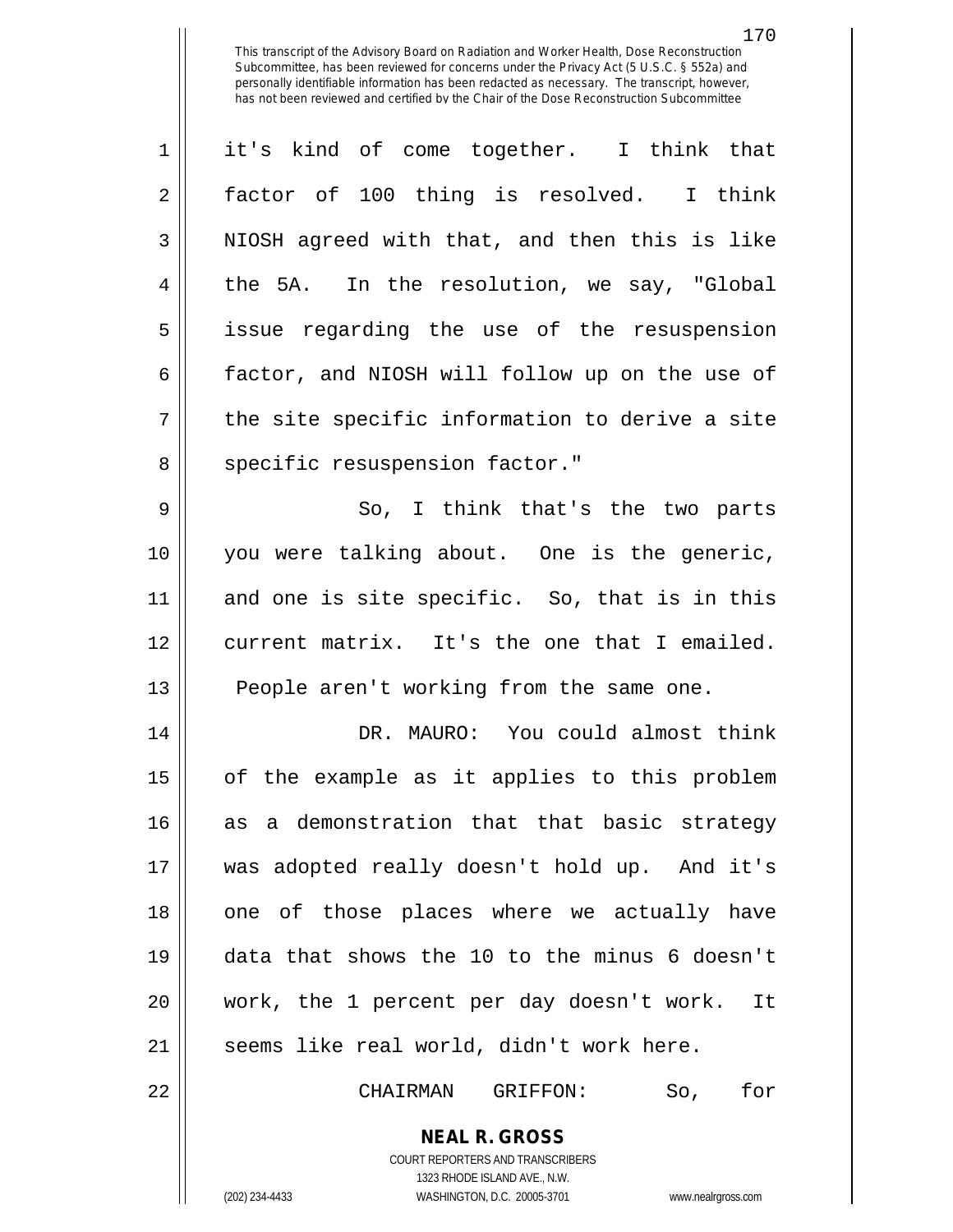| $\mathbf 1$    | purposes of our matrix here, going back to the                      |
|----------------|---------------------------------------------------------------------|
| $\overline{2}$ | matrix for the attachment, I'm showing that                         |
| 3              | the one $-$ for Finding 5, I'm showing that                         |
| $\overline{4}$ | NIOSH agrees and will modify site matrix table                      |
| 5              | 5.1. That's the factor --                                           |
| 6              | DR. MAURO: That's the 100 --                                        |
| 7              | CHAIRMAN GRIFFON: And then I'm                                      |
| 8              | calling the next one 5A, because I think                            |
| 9              | that's easier to correlate back to the White                        |
| 10             | Paper, instead of calling it 6. And that's                          |
| 11             | the resuspension factor, and the site specific                      |
| 12             | and generic. And especially for this -- for                         |
| 13             | our purposes here, I think you need to look                         |
| 14             | into the site specific one. We had all these                        |
| 15             | generic issues that we are going to have to                         |
| 16             | send down the line, but at least address that                       |
| 17             | site specific question that Hans is outlining.                      |
| 18             | Does that make sense?                                               |
| 19             | All right, then we are onto                                         |
| 20             | well, I'd like to go to the final set, the                          |
| 21             | main Site Profile.                                                  |
| 22             | DR. MAURO: Huntington?                                              |
|                |                                                                     |
|                | <b>NEAL R. GROSS</b><br>COURT REPORTERS AND TRANSCRIBERS            |
|                | 1323 RHODE ISLAND AVE., N.W.                                        |
|                | (202) 234-4433<br>WASHINGTON, D.C. 20005-3701<br>www.nealrgross.com |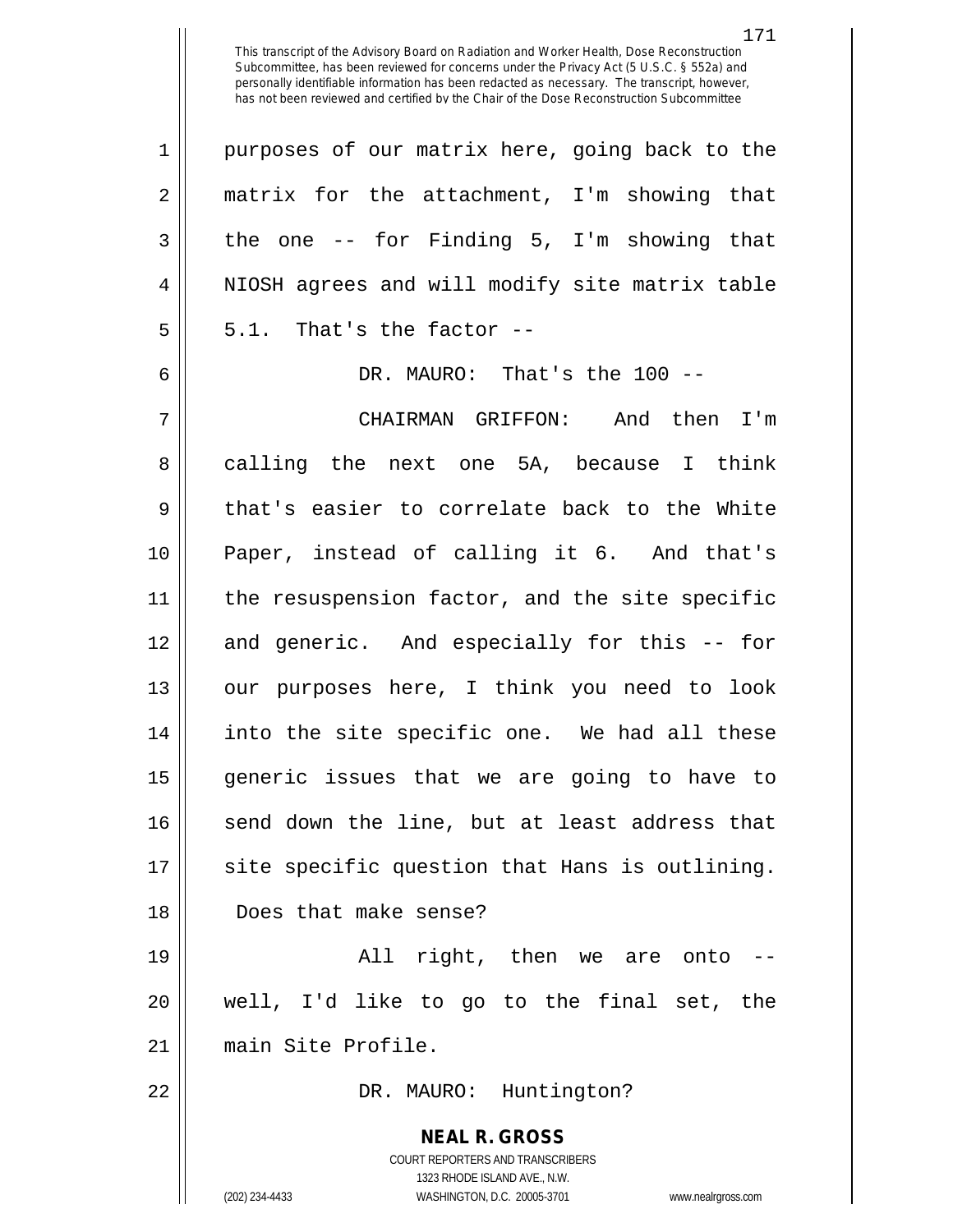**NEAL R. GROSS** COURT REPORTERS AND TRANSCRIBERS 1323 RHODE ISLAND AVE., N.W. (202) 234-4433 WASHINGTON, D.C. 20005-3701 www.nealrgross.com 172 This transcript of the Advisory Board on Radiation and Worker Health, Dose Reconstruction Subcommittee, has been reviewed for concerns under the Privacy Act (5 U.S.C. § 552a) and personally identifiable information has been redacted as necessary. The transcript, however, has not been reviewed and certified by the Chair of the Dose Reconstruction Subcommittee 1 CHAIRMAN GRIFFON: This is 2 || Huntington, right? Yes. 3 DR. MAURO: That's the last one. 4 I don't think we've ever engaged that one at  $5 \parallel$  all. I'm assuming this is unlike the last  $6 \parallel$  two, where we did have a chance to discuss. 7 Did we ever discuss Huntington? I don't have 8 || it. I guess that's a question for everyone. 9 Do you recall? Is that in your matrix? Were 10 there some responses? I don't have -- I don't 11 || have it if there are. 12 It turns out in our report, we had 13 11 comments. No, 12 comments. I don't know 14 || if we've ever talked about those before. 15 MR. HINNEFELD: I don't know that 16 we've had any conversations. I'm trying to 17 recall. I know that that document has been 18 revised. I think it was sent for review. 19 Maybe not. I know there was an early on dose 20 | reconstruction. 21 DR. MAURO: Oh, yes. We've 22 discussed this --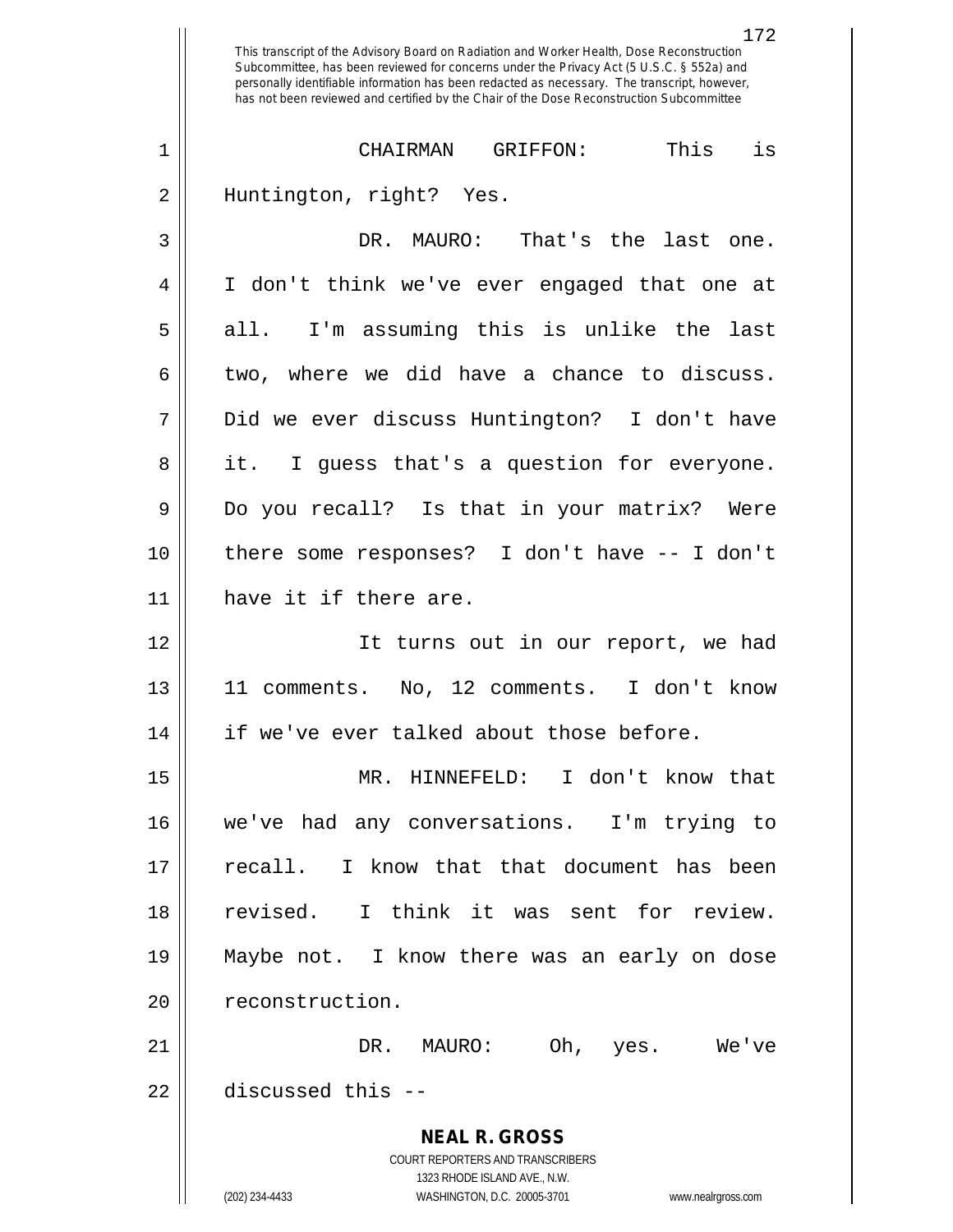|    | 173<br>This transcript of the Advisory Board on Radiation and Worker Health, Dose Reconstruction<br>Subcommittee, has been reviewed for concerns under the Privacy Act (5 U.S.C. § 552a) and<br>personally identifiable information has been redacted as necessary. The transcript, however,<br>has not been reviewed and certified by the Chair of the Dose Reconstruction Subcommittee |
|----|------------------------------------------------------------------------------------------------------------------------------------------------------------------------------------------------------------------------------------------------------------------------------------------------------------------------------------------------------------------------------------------|
| 1  | MR. HINNEFELD: And there has been                                                                                                                                                                                                                                                                                                                                                        |
| 2  | -- and there has been some stuff on that.<br>To                                                                                                                                                                                                                                                                                                                                          |
| 3  | me, it hasn't been done -- let me see what I                                                                                                                                                                                                                                                                                                                                             |
| 4  | can find.                                                                                                                                                                                                                                                                                                                                                                                |
| 5  | CHAIRMAN GRIFFON: So, where do we                                                                                                                                                                                                                                                                                                                                                        |
| 6  | stand with Huntington? Are you going to --                                                                                                                                                                                                                                                                                                                                               |
| 7  | DR. MAURO:<br>I could give you the                                                                                                                                                                                                                                                                                                                                                       |
| 8  | $30$ seconds $-$                                                                                                                                                                                                                                                                                                                                                                         |
| 9  | CHAIRMAN GRIFFON:<br>Yes.                                                                                                                                                                                                                                                                                                                                                                |
| 10 | DR. MAURO: -- of where the issues                                                                                                                                                                                                                                                                                                                                                        |
| 11 | are, and you guys could -- there's 12 of them,                                                                                                                                                                                                                                                                                                                                           |
| 12 | but we could buzz through them very quickly.                                                                                                                                                                                                                                                                                                                                             |
| 13 | right,<br>CHAIRMAN<br>GRIFFON:<br>All                                                                                                                                                                                                                                                                                                                                                    |
| 14 | let's go through Huntington, and then<br>I'm                                                                                                                                                                                                                                                                                                                                             |
| 15 | going to ask to go back through Harshaw                                                                                                                                                                                                                                                                                                                                                  |
| 16 | because I found Harshaw on the matrix.                                                                                                                                                                                                                                                                                                                                                   |
| 17 | DR. MAURO: Do you want to --                                                                                                                                                                                                                                                                                                                                                             |
| 18 | CHAIRMAN GRIFFON: And I just want                                                                                                                                                                                                                                                                                                                                                        |
| 19 | to review that because I looked --                                                                                                                                                                                                                                                                                                                                                       |
| 20 | DR. MAURO: Do you want us to go                                                                                                                                                                                                                                                                                                                                                          |
| 21 | back?                                                                                                                                                                                                                                                                                                                                                                                    |
| 22 | CHAIRMAN GRIFFON: Before we just                                                                                                                                                                                                                                                                                                                                                         |
|    | <b>NEAL R. GROSS</b>                                                                                                                                                                                                                                                                                                                                                                     |
|    | COURT REPORTERS AND TRANSCRIBERS                                                                                                                                                                                                                                                                                                                                                         |
|    | 1323 RHODE ISLAND AVE., N.W.<br>(202) 234-4433<br>WASHINGTON, D.C. 20005-3701<br>www.nealrgross.com                                                                                                                                                                                                                                                                                      |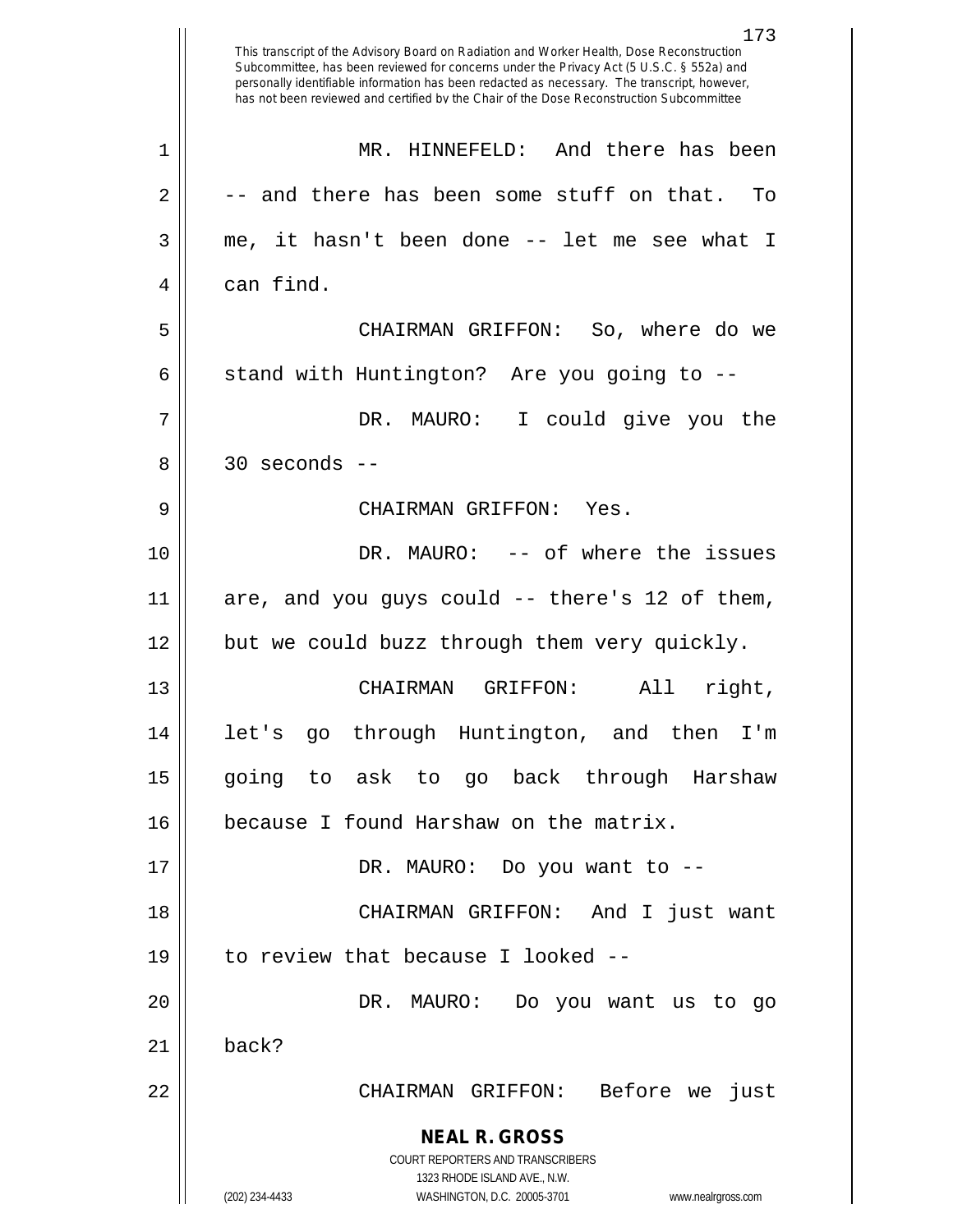174

**NEAL R. GROSS** COURT REPORTERS AND TRANSCRIBERS  $1 \parallel$  said Harshaw 1, 4 and 5, I told Brant the 2 focus should be there. But then when I'm 3 || looking back, Finding 2 in Harshaw, my 4 || resolution says NIOSH should further assess 5 || the data. So, I want to go back through  $6 \parallel$  those, but do Huntington first. 7 DR. MAURO: Okay. I'm looking at 8 | our Huntington report, and I have the summary 9 in front of me. I don't know if everyone has  $10$  || it, but I'll -- I'll boil it down. 11 MEMBER MUNN: Do you have a clue  $12$  || as to what page  $-$ 13 DR. MAURO: Well, it's part of the 14  $\parallel$  8<sup>th</sup> set, and it's attachment 3 to the 8<sup>th</sup> set 15  $\parallel$  of dose reconstructions, if that helps any. 16 CHAIRMAN GRIFFON: So, it's on the 17 I tail end of the matrix? 18 DR. MAURO: The end of the -- yes. 19 CHAIRMAN GRIFFON: Like page 60 20 | I'm showing, but that could vary. 21 MEMBER MUNN: Go ahead. 22 DR. MAURO: Okay, I'm going to

1323 RHODE ISLAND AVE., N.W.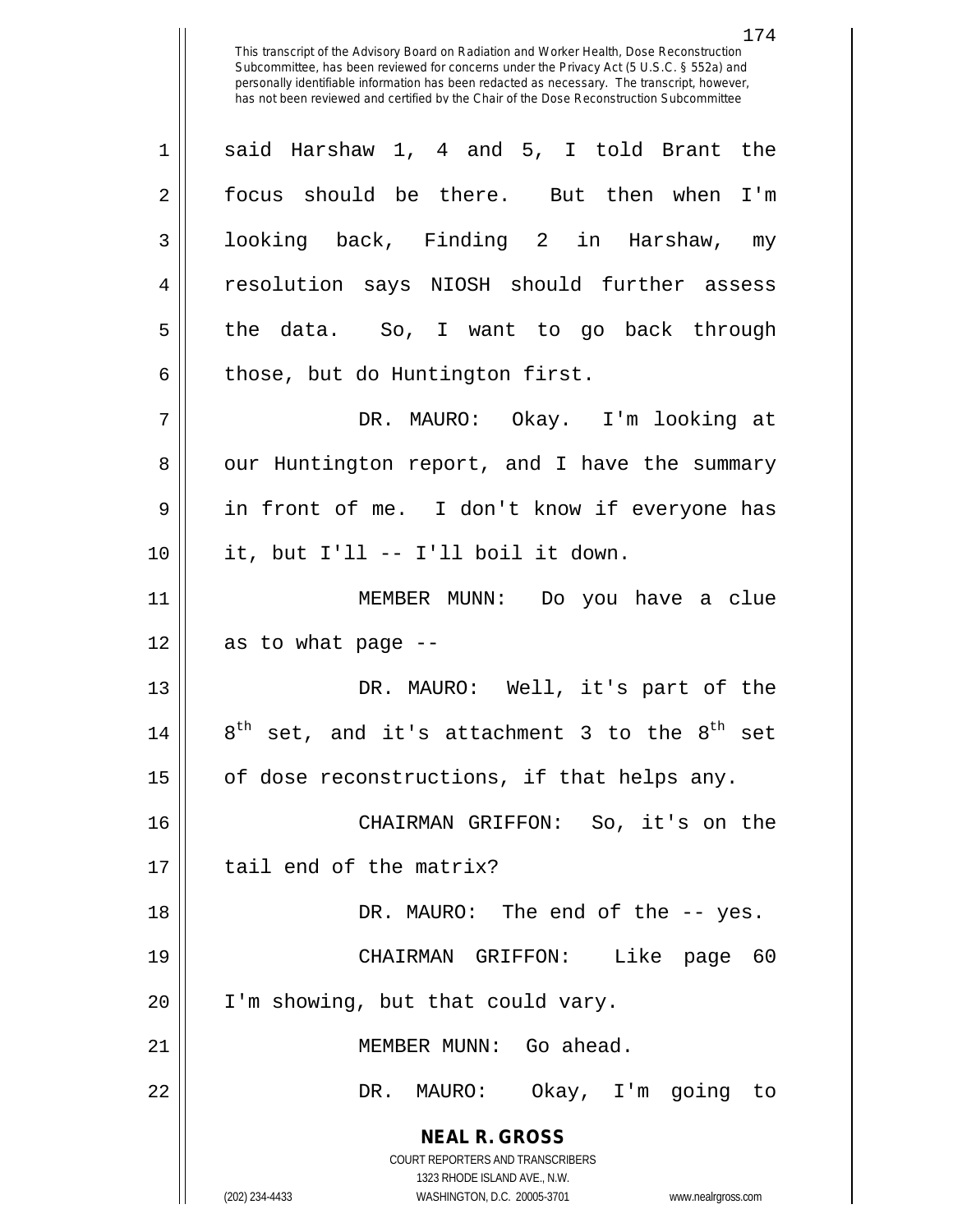| $\mathbf 1$    | group them a little bit to make things go      |
|----------------|------------------------------------------------|
| $\overline{2}$ | quicker. The first two comments have to do     |
| 3              | with when -- when this was done, this work was |
| 4              | developed. The data that was used I believe    |
| 5              | came from Oak Ridge Gas Distribution<br>all    |
| 6              | Plant. In other words -- let me back up a      |
| 7              | little bit.                                    |

 What the Huntington Pilot Plant did was it received nickel barriers, diffusion barriers, from Oak Ridge Gaseous Diffusion Plant, shifted to Huntington, where they processed those barriers to separate out the 13 || enriched uranium because there was plenty of uranium sort of embedded in this permeable barrier that was used as part of the 16 | enrichment process.

 And they would separate out the 18 || enriched uranium, and return it back in again for use because there was a lot of valuable material. Now, the -- so, therefore, the whole process was, "Okay, let's reconstruct 22 || the doses to workers who were involved in

> **NEAL R. GROSS** COURT REPORTERS AND TRANSCRIBERS 1323 RHODE ISLAND AVE., N.W. (202) 234-4433 WASHINGTON, D.C. 20005-3701 www.nealrgross.com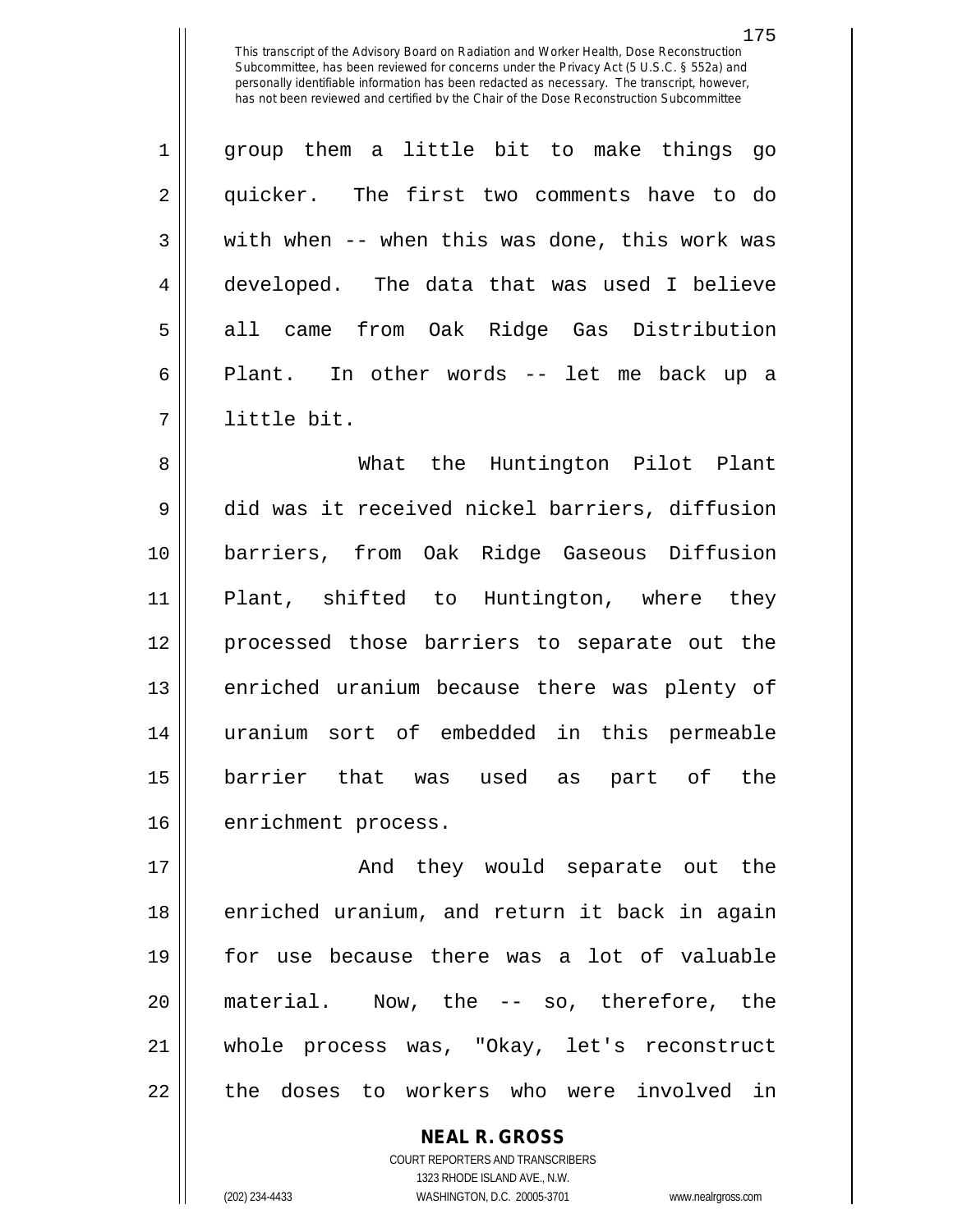$2 \parallel$  to separate out the enriched uranium." 3 Now, the first comment -- the 4 first two comments we have really go toward  $5 \parallel$  the only -- the information that was used and  $6 \parallel$  the amount of material that was processed was 7 based on looking at the records of Oak Ridge 8 Gaseous Diffusion Plant. So, I'm looking at 9 degee the records of the Oak Ridge Gaseous Diffusion 10 Plant, and what was shipped from there, 11 barriers from there, to Huntington Pilot 12 || Plant.

 The first question we have is we believe that both Portsmouth and Paducah also 15 || sent barriers there for processing, which 16 || changes the throughput. To the degree which that might or might not affect the Dose Reconstruction Matrix? Perhaps not, and perhaps it does.

20 || So, I guess 1 and 2 go toward the 21 document. I guess 1 really goes to -- gives  $22$  || us a little bit more of the story of what they

**NEAL R. GROSS**

COURT REPORTERS AND TRANSCRIBERS 1323 RHODE ISLAND AVE., N.W. (202) 234-4433 WASHINGTON, D.C. 20005-3701 www.nealrgross.com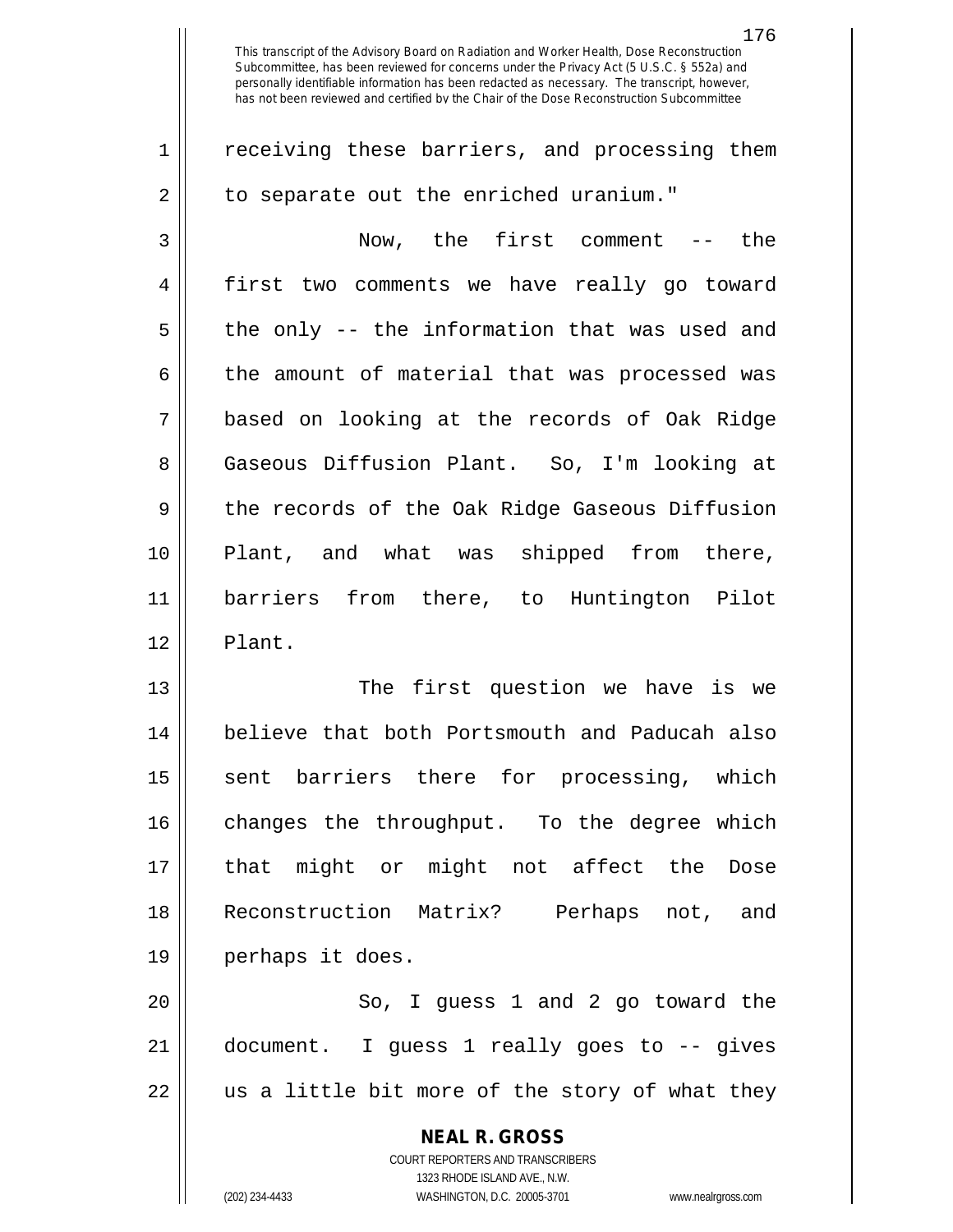1 did, and where they received their material 2 | from, and how much and why do you know that.  $3 \parallel$  And second, what about Paducah and Portsmouth, 4 | in addition to Oak Ridge.

 $5 \parallel$  So, 1 and 2 are sort of like  $6 \parallel$  coupled. I want to hear more about the story,  $7 \parallel$  and is a richer story, and whether or not it 8 may have some bearing on the exposure matrix. 9 It may not. It may turn out the way in which 10 you've done it doesn't really change, the 11 throughput doesn't change anything. It's hard 12 to say, but that's the first -- those two 13 coupled issues, 1 and 2. Simple as that. I'd 14 like to hear a little bit more about that, and 15 whether you think it might change anything if 16 | vou factor in the others.

 CHAIRMAN GRIFFON: John, do you have evidence that the material went from Paducah and Portsmouth, or are you just saying  $20$  DR. MAURO: We have -- no. CHAIRMAN GRIFFON: Okay.

> COURT REPORTERS AND TRANSCRIBERS 1323 RHODE ISLAND AVE., N.W. (202) 234-4433 WASHINGTON, D.C. 20005-3701 www.nealrgross.com

**NEAL R. GROSS**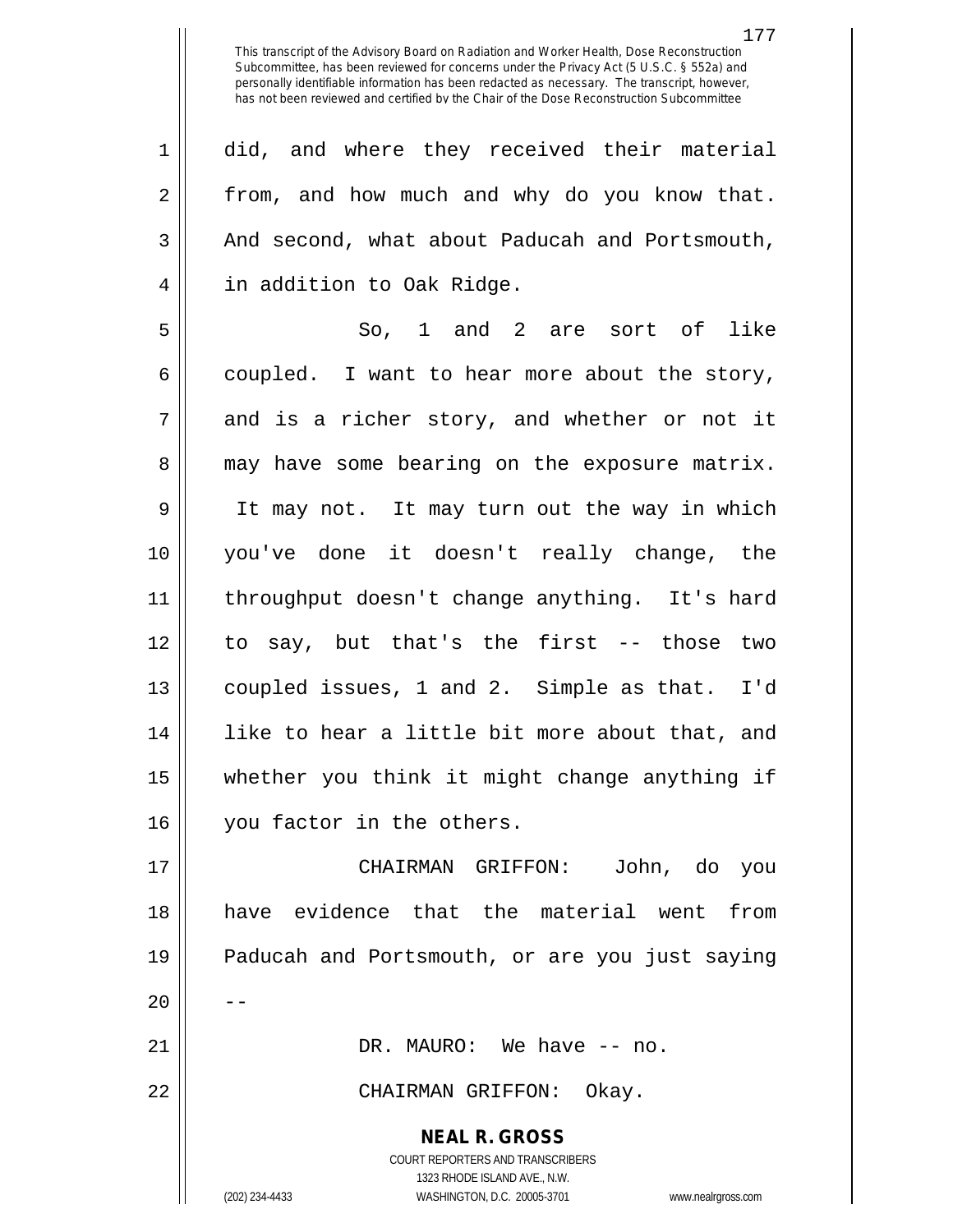**NEAL R. GROSS** COURT REPORTERS AND TRANSCRIBERS 1323 RHODE ISLAND AVE., N.W. (202) 234-4433 WASHINGTON, D.C. 20005-3701 www.nealrgross.com 178 This transcript of the Advisory Board on Radiation and Worker Health, Dose Reconstruction Subcommittee, has been reviewed for concerns under the Privacy Act (5 U.S.C. § 552a) and personally identifiable information has been redacted as necessary. The transcript, however, has not been reviewed and certified by the Chair of the Dose Reconstruction Subcommittee 1 || DR. MAURO: In the write up, we  $2 \parallel$  have information that shows that we believe,  $3 \parallel$  but it may not change anything. 4 CHAIRMAN GRIFFON: Right, I 5 understand. I just wondered if that was  $6 \parallel$  hypothetical, or if you have  $-$ 7 DR. MAURO: Well, I'd have to go  $8 \parallel$  look at the wording. 9 || CHAIRMAN GRIFFON: That's fine. 10 DR. MAURO: Yes. 11 MEMBER MUNN: You have some reason 12 || to believe that this happened. 13 DR. MAURO: We have some reason to  $14$  || believe that they were because --15 MEMBER MUNN: Whether it's hard 16 data or not. 17 || DR. MAURO: Yes. 18 CHAIRMAN GRIFFON: Yes. 19 || DR. MAURO: And even if they did,  $20$  || the  $-$  and if it didn't, it didn't. If it 21 did, whether or not it could have an affect on 22 | your exposure matrix.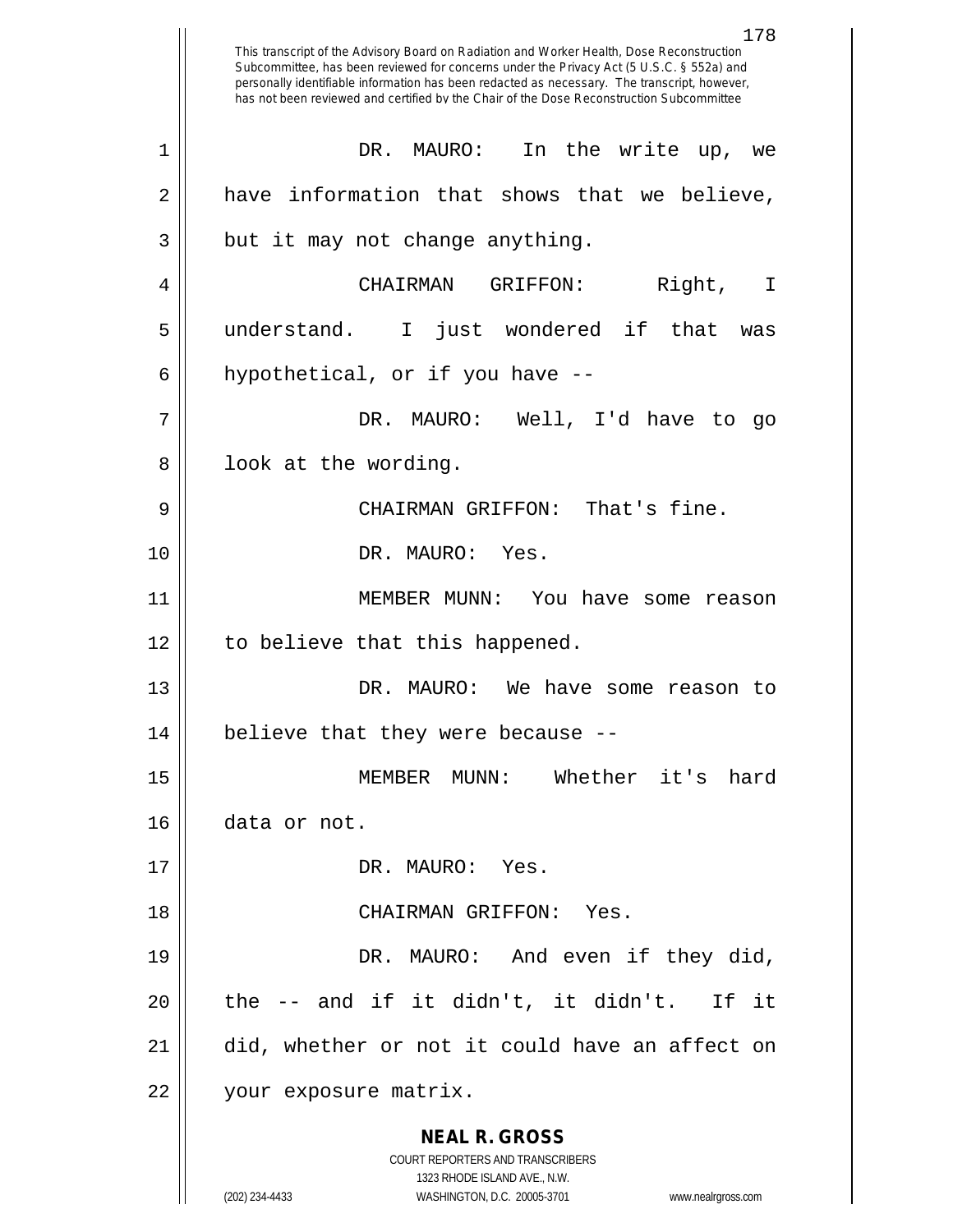1 CHAIRMAN GRIFFON: Got you. Okay. 2 DR. MAURO: Number 3, Number 3 is  $3 \parallel$  one that could have a pretty significant 4 || affect on your exposure matrix for internal 5 || exposure. The way in which the internal dose  $6 \parallel$  is calculated is knowledge of the dust loading  $7 \parallel$  of nickel in the air.

 Think of it like this. The reason 9 || there's airborne radioactivity at this facility is nickel, with it's associated enriched uranium, becomes airborne. And 12 ll there's lot of measurements made at this facility, where they measured the number of milligrams per cubic meter of nickel with airborne dust loading of nickel in the air.

16 || They know the specific activity of how much uranium is associated with the nickel. So, now you know how many milligrams of uranium there is in the air, and what happens is that the -- when you look at the data of the measurements made, you have it as | a function of time.

> **NEAL R. GROSS** COURT REPORTERS AND TRANSCRIBERS 1323 RHODE ISLAND AVE., N.W. (202) 234-4433 WASHINGTON, D.C. 20005-3701 www.nealrgross.com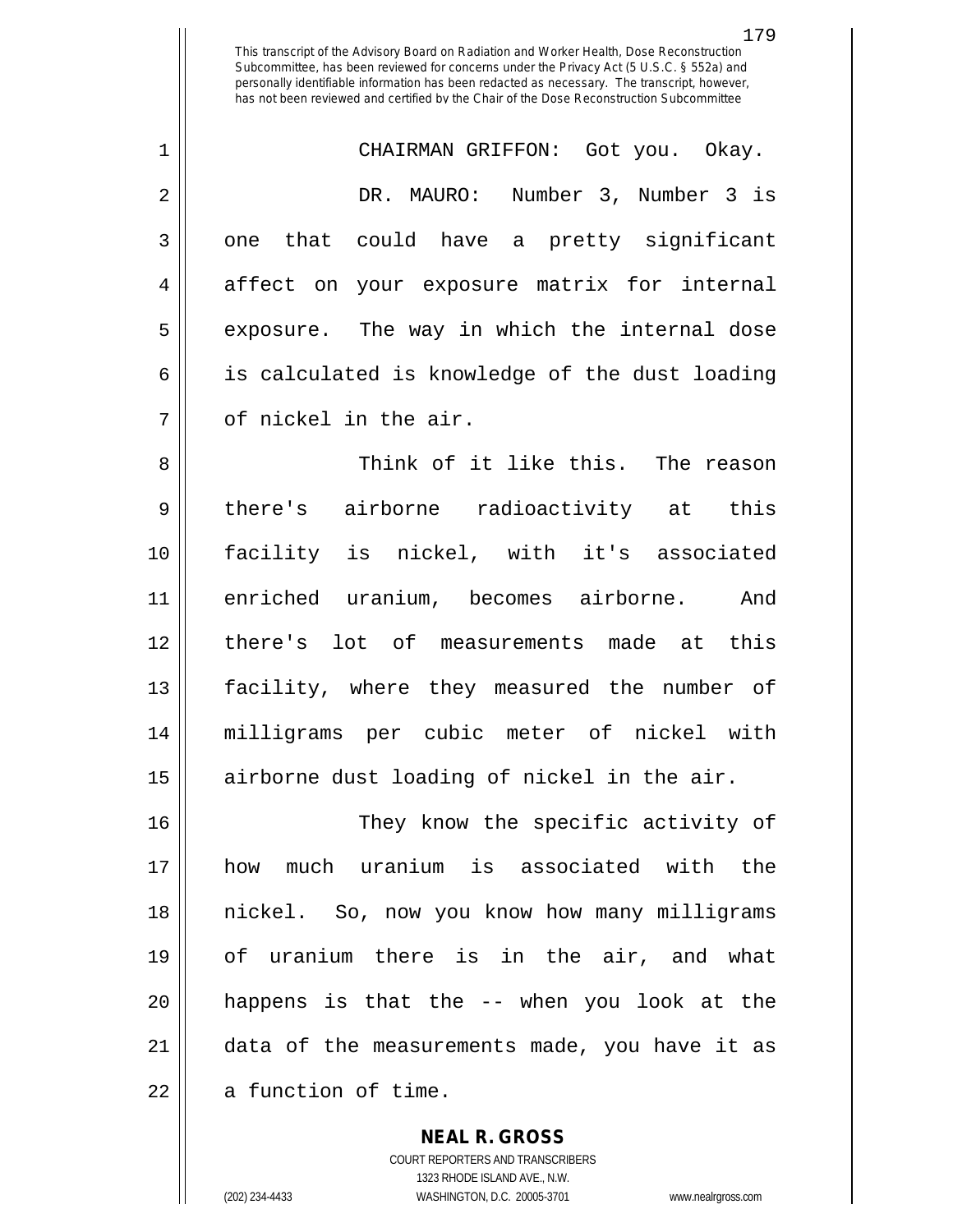1 Okay, now, it turns out that they 2 || used all the data from early in operations to 3 all later in operations to come up with the 4 || average dust level of nickel in milligrams per 5 cubic meter. Now, it turns out the time  $6 \parallel$  period that this applies to is really the 7 || earlier years, and you look at the data and 8 find out the dust loading was much higher in 9 || the early years. 10 Our recommendation was that rather

 than use the overall average dust loading that was experienced over the entire life of the facility, which turns out to be 0.05 milligrams per cubic meter, nickel, you probably want to use the dust loading that is applicable to the time period of interest of 17 || this site profile, where it's 0.2 milligrams 18 || per cubic meter, which is four times higher.

19 So, our finding is that you 20 probably want to increase potential internal 21 || exposure from uranium by a factor of 4 because  $22 \parallel$  -- for that reason. That's what number 3 is.

> **NEAL R. GROSS** COURT REPORTERS AND TRANSCRIBERS 1323 RHODE ISLAND AVE., N.W.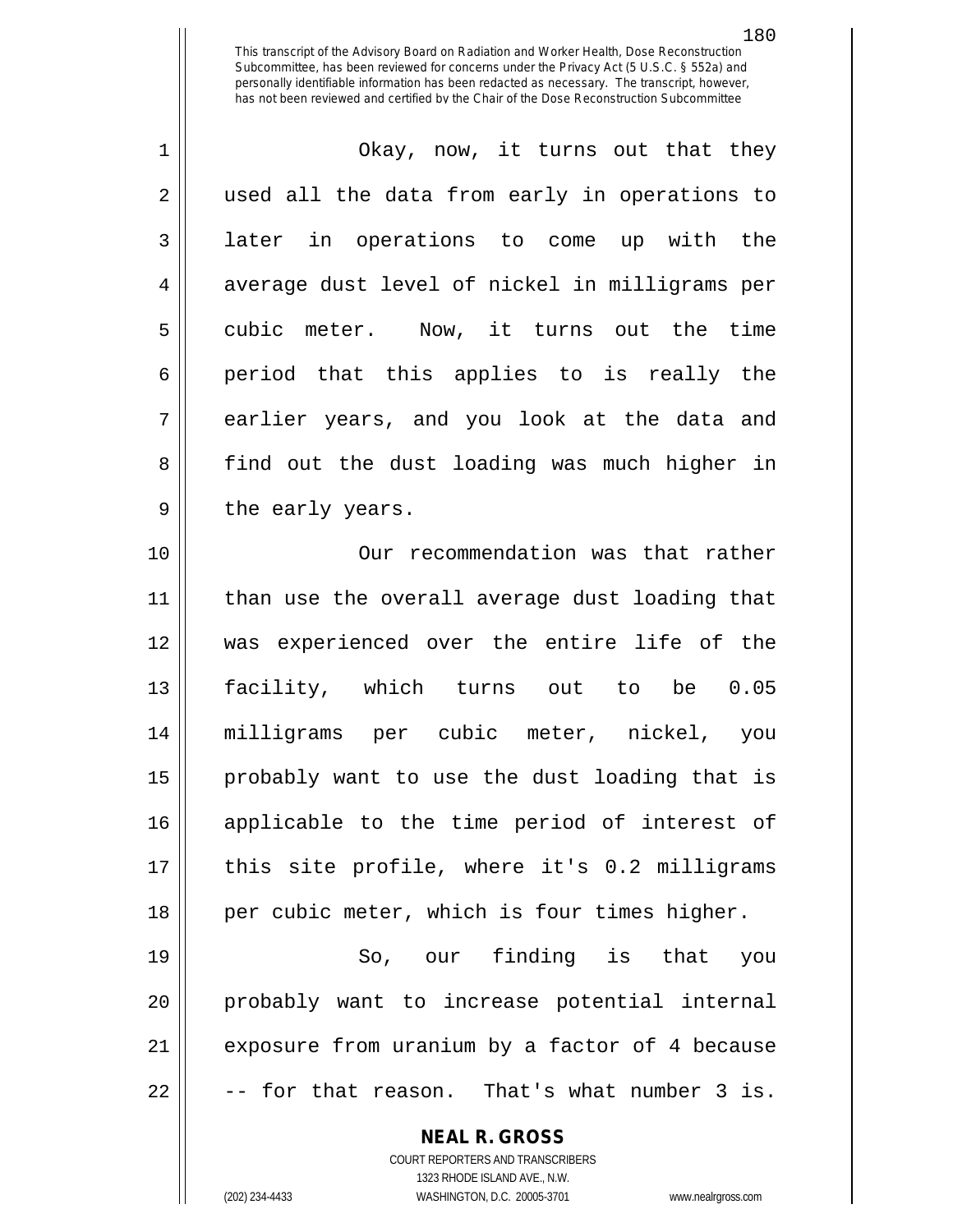181

1 So, in other words, the universe of numbers  $2 \parallel$  that you use to derive the dust loading 3 | included recent data, and old data.

4 The recent data really doesn't  $5 \parallel$  apply to this. It's the old data that applies 6 to this dose reconstruction because it's Site 7 Profiled, and if you do that, the dust 8 || loadings were higher in the earlier years.  $9 \parallel$  So, there you go. That's the nature of the 10 finding. Now, you go and take a look at that.

11 MEMBER MUNN: And we know it was 12 higher in the earlier years because we have 13 | readings?

 DR. MAURO: we have readings. We actually have it by date, and it's in the 16 || report. The measurements made by date, and we point out where the break point is, and this break point is the time period you should be using. Not the later ones. Okay, and it makes a four-fold difference. And you can 21 || take a look. It's all laid out. Take a look  $22 \parallel$  at it and see if you agree.

> **NEAL R. GROSS** COURT REPORTERS AND TRANSCRIBERS

> > 1323 RHODE ISLAND AVE., N.W.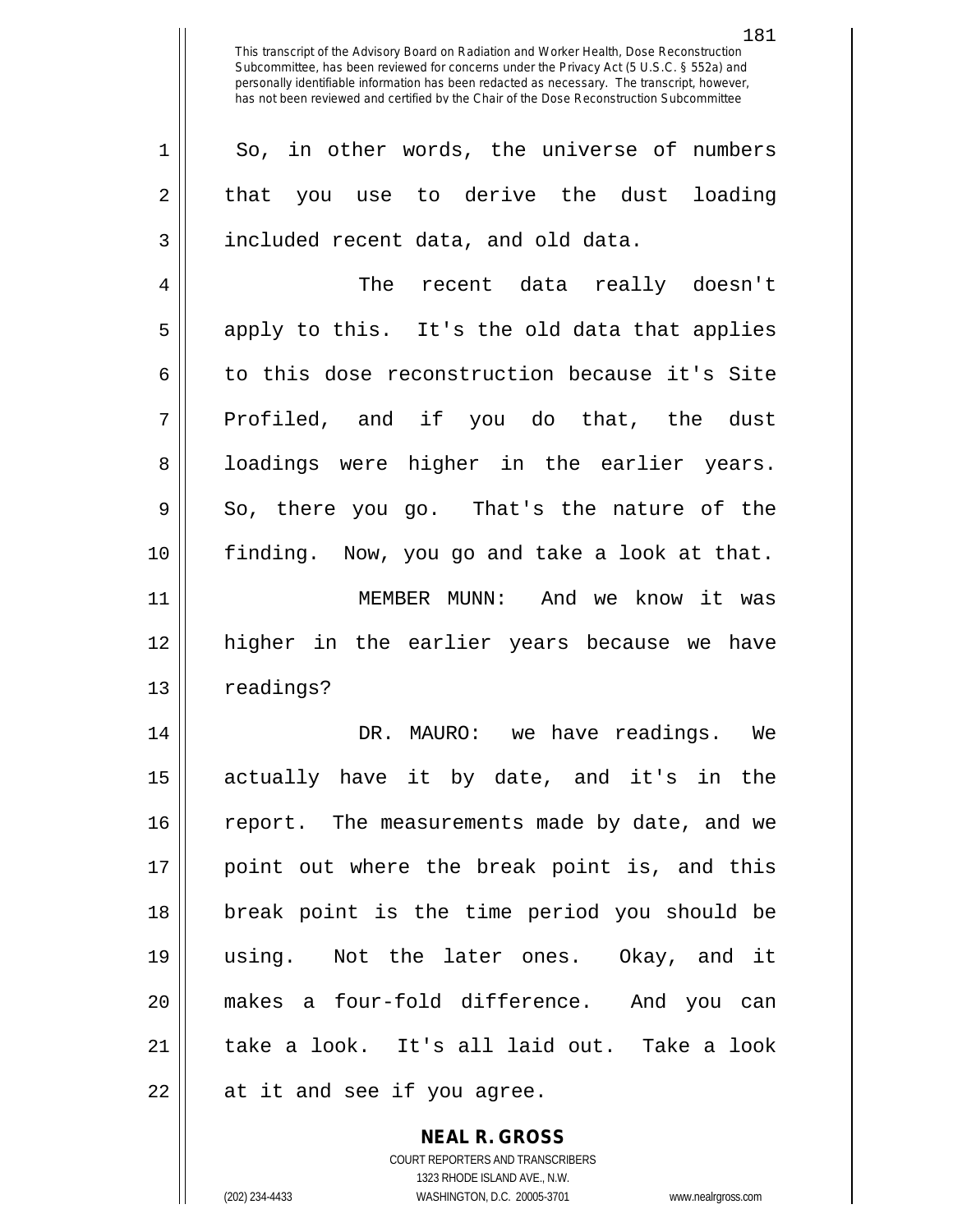1 The next one, item number 4: The  $2 \parallel$  dust loading that is -- once you come to your 3 dust load, milligrams or whatever number you 4 decide you're going to use, that's the general  $5 \parallel$  air sample. And we all know that general air  $6 \parallel$  samples are different than breathing zone  $7 \parallel$  samples, and I don't think you have breathing 8 || zone samples here.

9 || So, there may be a need for an 10 adjustment factor to go from general air -- 11 underestimate by several fold. This is 12 | certainly something that should be aired out.

 Now, it may turn out the nature of || the operations here is -- you see, this is the difference between breathing zone and general 16 | air samples.

 MEMBER MUNN: Which do you prefer. DR. MAURO: Yes, that's right. Now, you see, this whole business in IRCP 20 || Publication 3575 where they make a distinction between breathing zone and air samples: that 22 || experience occurs mainly because very often

> **NEAL R. GROSS** COURT REPORTERS AND TRANSCRIBERS 1323 RHODE ISLAND AVE., N.W.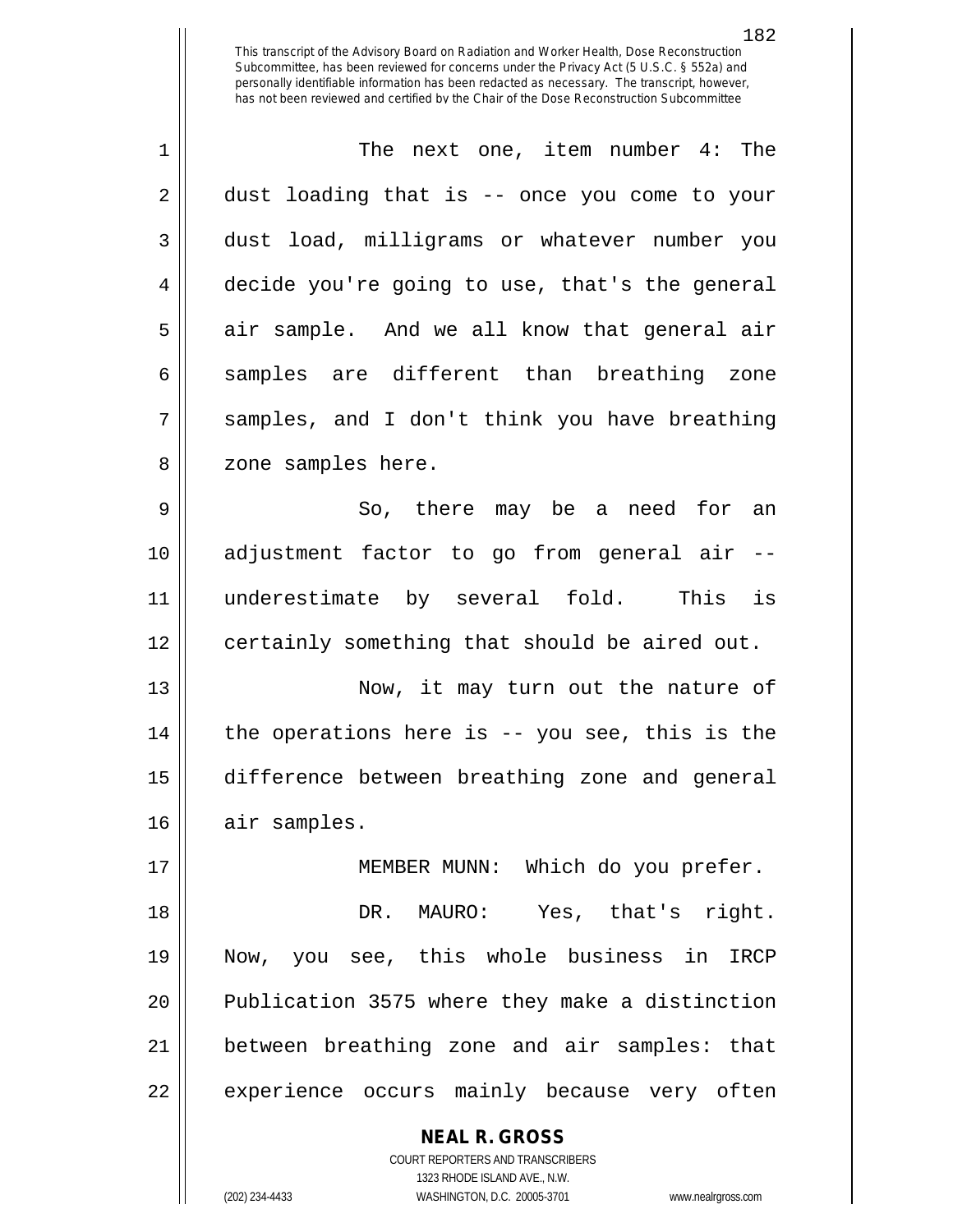1 || the dust that's being generate is the workers 2 || working with these machines something, and the  $3 \parallel$  dust that is over here is a lot different than 4 what the air sampler over there is reading. 5 || And you see some big differences.

6 The nature of the work here may  $7 \parallel$  not be like that, and it may turn out the 8 general air sample is a pretty good measure of 9 || the breathing zone sample. I don't know the 10 answer to that.

11 || MEMBER MUNN: Or higher.

 DR. MAURO: I would say I don't know. I don't know. But I think it needs to be looked at is all I'm saying, and that could have an affect. The case needs to be made wide so it's okay to use general air samples, as opposed to maybe -- we have in the past, by 18 || the way, when we ran into this problem; there is a lot of literature on the difference between general air and breathing zone. And so, there are adjustments that could be made || that might counter that.

**NEAL R. GROSS**

COURT REPORTERS AND TRANSCRIBERS 1323 RHODE ISLAND AVE., N.W. (202) 234-4433 WASHINGTON, D.C. 20005-3701 www.nealrgross.com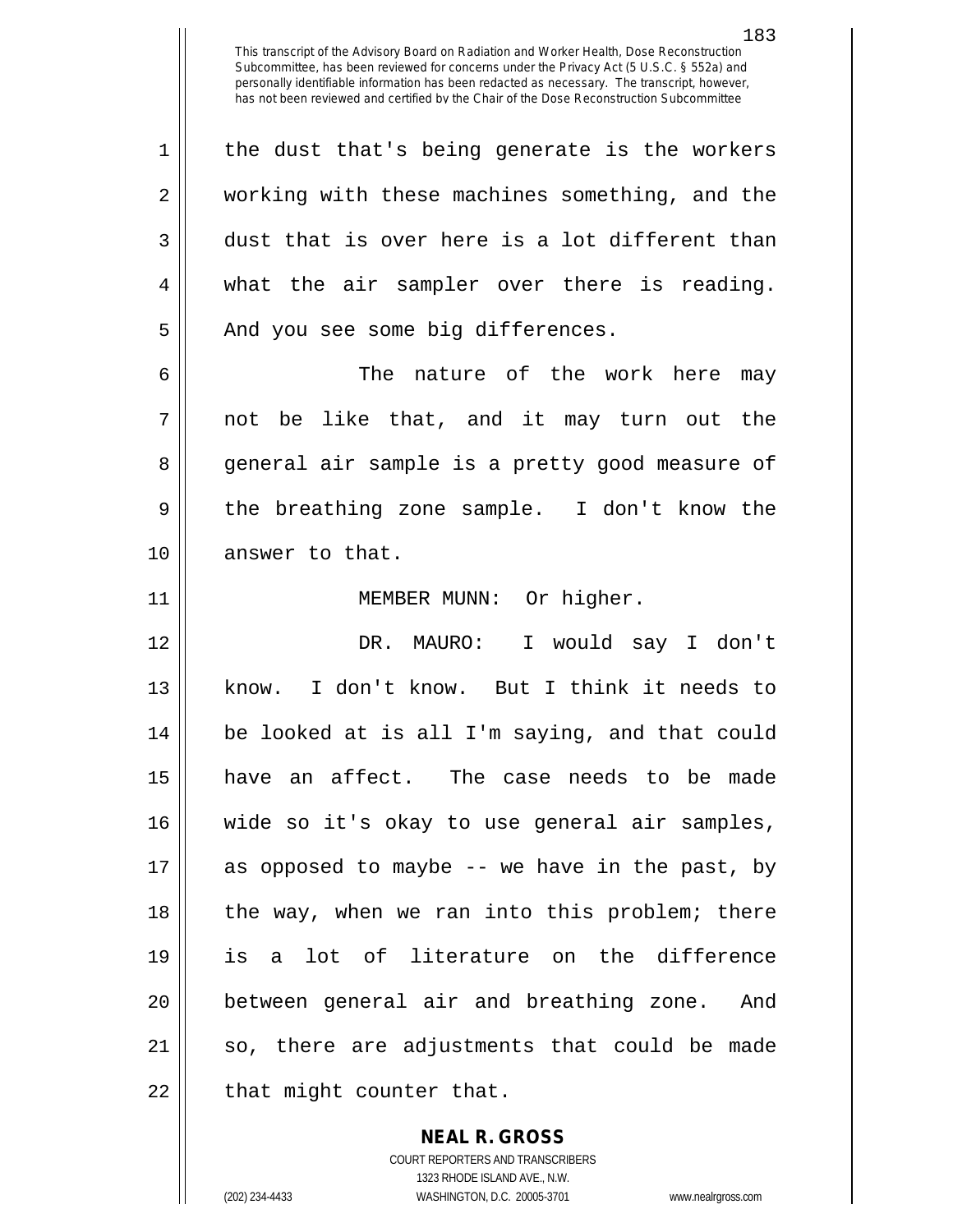| $\mathbf{1}$   | But all of a sudden, we're talking             |
|----------------|------------------------------------------------|
| $\overline{2}$ | some big changes, though. Because if you do    |
| 3              | apply the factor of 4, the difference because  |
| 4              | of the nickel dust loading for the older       |
| 5              | years, and then you also apply another factor  |
| 6              | of whatever for -- now we're talking maybe a   |
| 7              | factor of 10 there. Could be as much as a      |
| 8              | factor of 10. We're talking some pretty big    |
| 9              | changes in the internal dose.                  |
| 10             | Let me keep going. We're not done              |
| 11             | yet. We're on number 5 now. No, 5 confounds    |
| 12             | it further. You worked with the median         |
| 13             | numbers, the dust levels. I always argue that  |
| 14             | -- let's say you had good numbers for nickel   |
| 15             | loading, and you accounted for breathing zone. |
| 16             | Okay, let's say you thought it was all taken   |
|                |                                                |
| 17             | care of.                                       |

 Next question is once you have  $\parallel$  that information, do you use -- do you use the median of all that data, or do you use some high end value? All I could say is that the 22 difference between -- the number -- the

> **NEAL R. GROSS** COURT REPORTERS AND TRANSCRIBERS

1323 RHODE ISLAND AVE., N.W. (202) 234-4433 WASHINGTON, D.C. 20005-3701 www.nealrgross.com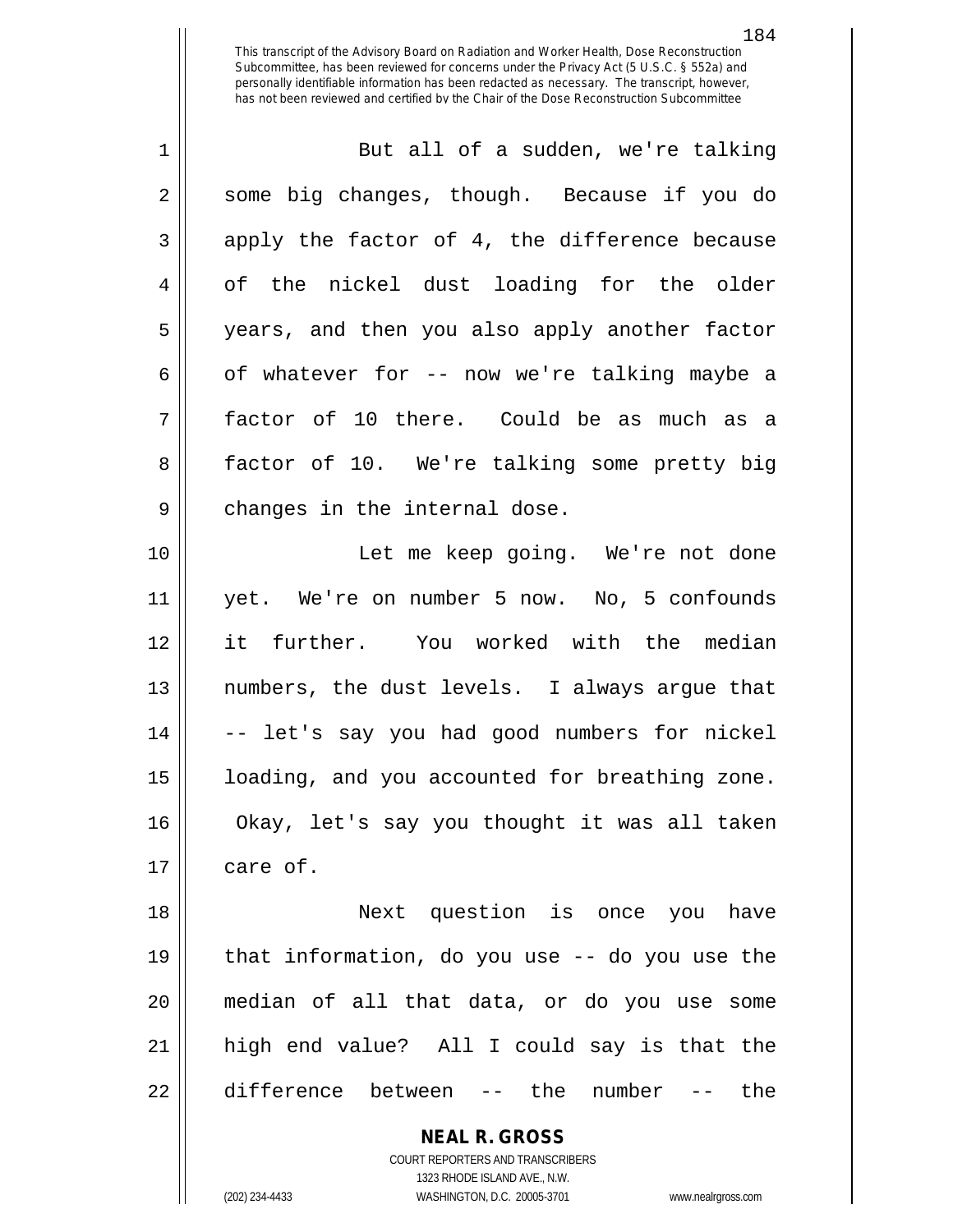1 difference between using a median and the,  $2 \parallel$  let's say, 95<sup>th</sup> percentile is another factor. 3 || If you want to be claiming favorable, you 4 || really want to use the median of your airborne 5 dust level.

6 I will add though that -- so, I 7 mean I just laid out three layers, and that 8 || was number 5 I just mentioned. You know, 9 || whether you use the median or the  $95<sup>th</sup>$ . Three 10 days of places where, in theory, you could 11 substantially increase the doses, internal 12 doses.

13 On the other hand, NIOSH elected 14 to use -- assumed the uranium that's in that 15 nickel was 39 percent enriched uranium, when 16 || in fact the evidence shows that it really was 17 || only 4 percent enriched uranium.

18 Now, the reason that's important 19 is because everything is on a milligram basis. 20 || So, I mean if it was a DPM basis, then it 21 would make no difference. So, in that regard, 22 || you're extremely conservative by a factor of 4

> **NEAL R. GROSS** COURT REPORTERS AND TRANSCRIBERS

> > 1323 RHODE ISLAND AVE., N.W.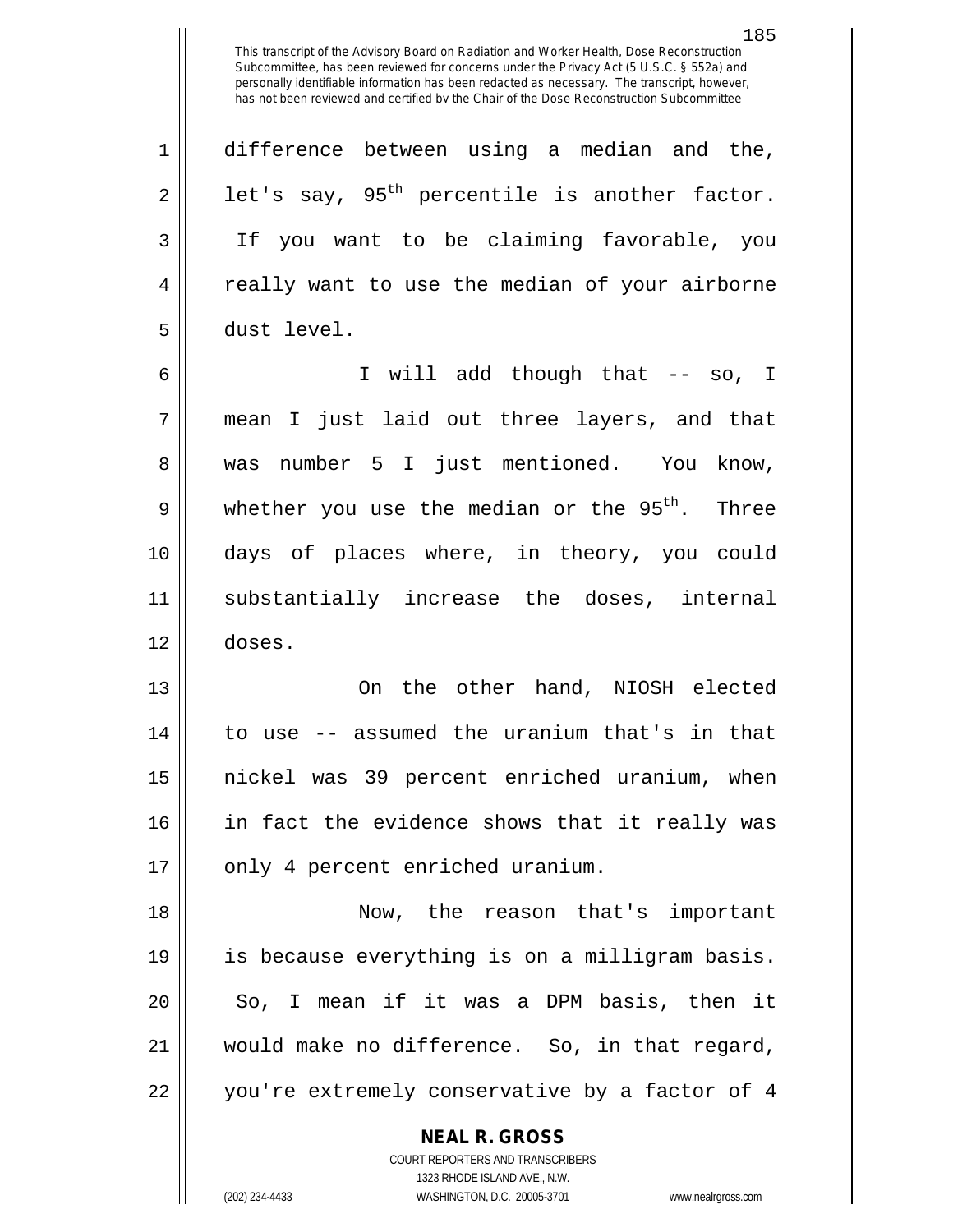**NEAL R. GROSS** COURT REPORTERS AND TRANSCRIBERS 1323 RHODE ISLAND AVE., N.W. 186 This transcript of the Advisory Board on Radiation and Worker Health, Dose Reconstruction Subcommittee, has been reviewed for concerns under the Privacy Act (5 U.S.C. § 552a) and personally identifiable information has been redacted as necessary. The transcript, however, has not been reviewed and certified by the Chair of the Dose Reconstruction Subcommittee  $1 \parallel$  at the bottom of 39, ten-fold. So, there are 2 || some more setting effects here. So, if you 3 were to go with the 4 percent, you got the 4 | idea. I wanted to make sure that's laid out. 5 Let me keep going. 6 CHAIRMAN GRIFFON: Why did NIOSH  $7 \parallel$  think 39 percent as opposed to --8 DR. MAURO: I think that was the 9 || highest number that was ever handed, but the 10 overall average over the long period turned 11 out to be closer to 4. And they will be claim 12 favorable -- 13 CHAIRMAN GRIFFON: The 39 number  $14$  | came from  $-$ 15 DR. MAURO: Yes, 39 came from -- 16 || that was the highest. Now, this has some play  $17 \parallel$  -- I forgot to mention --18 CHAIRMAN GRIFFON: At case 25, is  $19 \parallel$  that right? 20 DR. MAURO: I think it was the Oak 21 || Ridge Gas Diffusion plant was --22 CHAIRMAN GRIFFON: Case 125?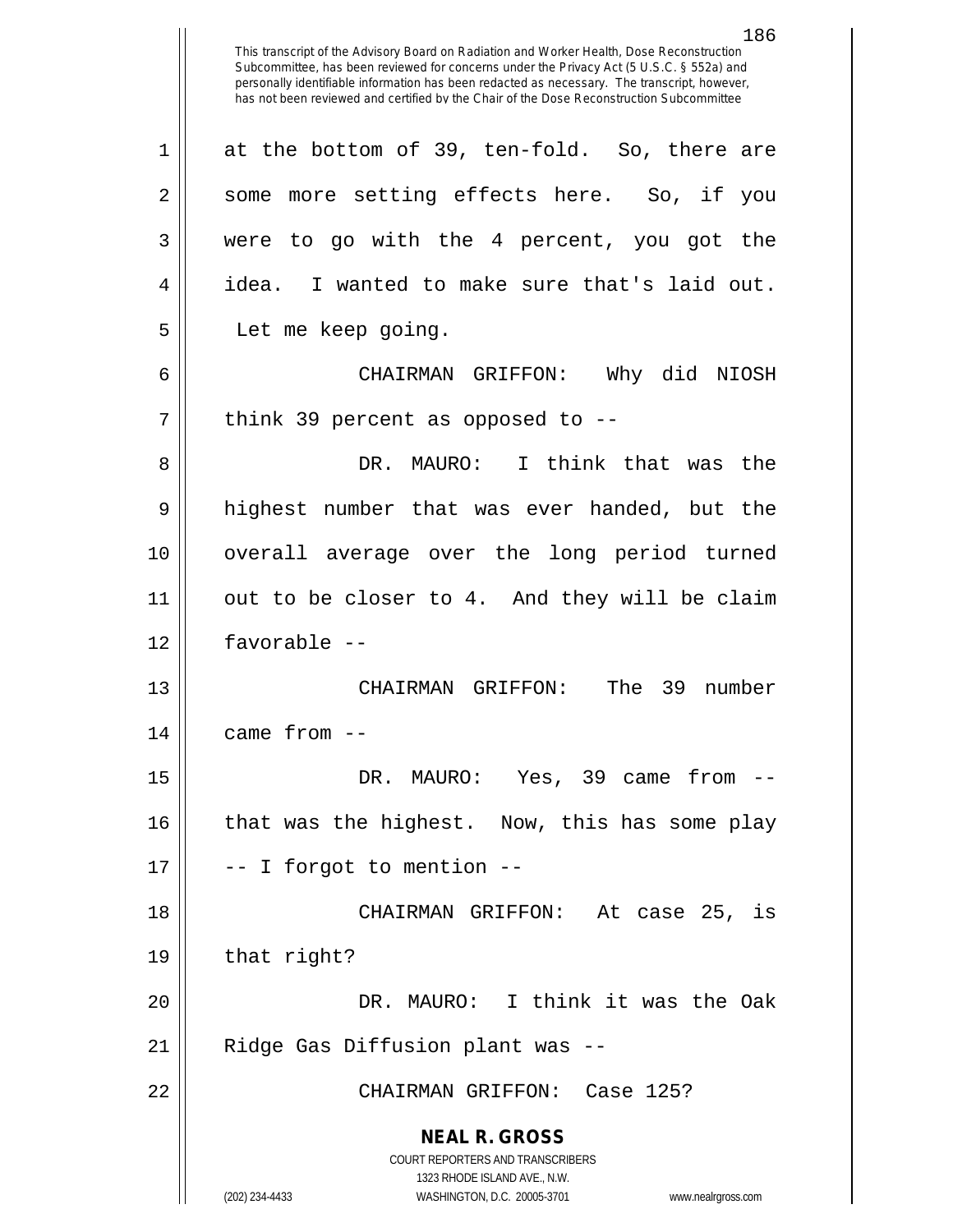|    | 187<br>This transcript of the Advisory Board on Radiation and Worker Health, Dose Reconstruction<br>Subcommittee, has been reviewed for concerns under the Privacy Act (5 U.S.C. § 552a) and<br>personally identifiable information has been redacted as necessary. The transcript, however,<br>has not been reviewed and certified by the Chair of the Dose Reconstruction Subcommittee |
|----|------------------------------------------------------------------------------------------------------------------------------------------------------------------------------------------------------------------------------------------------------------------------------------------------------------------------------------------------------------------------------------------|
| 1  | Okay, there you go.<br>DR. MAURO:                                                                                                                                                                                                                                                                                                                                                        |
| 2  | GRIFFON:<br>CHAIRMAN<br>But<br>not<br>at                                                                                                                                                                                                                                                                                                                                                 |
| 3  | Paducah or Portsmouth, by the way.                                                                                                                                                                                                                                                                                                                                                       |
| 4  | DR. MAURO: Is that right?                                                                                                                                                                                                                                                                                                                                                                |
| 5  | GRIFFON:<br>Portsmouth<br>CHAIRMAN                                                                                                                                                                                                                                                                                                                                                       |
| 6  | could run higher.                                                                                                                                                                                                                                                                                                                                                                        |
| 7  | DR. MAURO: Is that right?                                                                                                                                                                                                                                                                                                                                                                |
| 8  | MR.<br>HINNEFELD:<br>Portsmouth<br>could                                                                                                                                                                                                                                                                                                                                                 |
| 9  | run.                                                                                                                                                                                                                                                                                                                                                                                     |
| 10 | CHAIRMAN<br>GRIFFON:<br>Yes,<br>not                                                                                                                                                                                                                                                                                                                                                      |
| 11 | Paducah.                                                                                                                                                                                                                                                                                                                                                                                 |
| 12 | don't<br>think<br>MR.<br>HINNEFELD:<br>$\mathsf{T}$                                                                                                                                                                                                                                                                                                                                      |
| 13 | Paducah.                                                                                                                                                                                                                                                                                                                                                                                 |
| 14 | DR. MAURO:<br>Okay, well, then                                                                                                                                                                                                                                                                                                                                                           |
| 15 | so, therefore there's commingling of issues                                                                                                                                                                                                                                                                                                                                              |
| 16 | here.                                                                                                                                                                                                                                                                                                                                                                                    |
| 17 | CHAIRMAN GRIFFON:<br>Yes, yes.                                                                                                                                                                                                                                                                                                                                                           |
| 18 | Okay, but on average, I don't think any of                                                                                                                                                                                                                                                                                                                                               |
| 19 | them would approach the 39.                                                                                                                                                                                                                                                                                                                                                              |
| 20 | MR. HINNEFELD: Yes. I hear more                                                                                                                                                                                                                                                                                                                                                          |
| 21 | and more as we have done revisions. So, it                                                                                                                                                                                                                                                                                                                                               |
| 22 | would be a matter for us to go through those                                                                                                                                                                                                                                                                                                                                             |
|    | <b>NEAL R. GROSS</b><br>COURT REPORTERS AND TRANSCRIBERS                                                                                                                                                                                                                                                                                                                                 |
|    | 1323 RHODE ISLAND AVE., N.W.<br>(202) 234-4433<br>WASHINGTON, D.C. 20005-3701<br>www.nealrgross.com                                                                                                                                                                                                                                                                                      |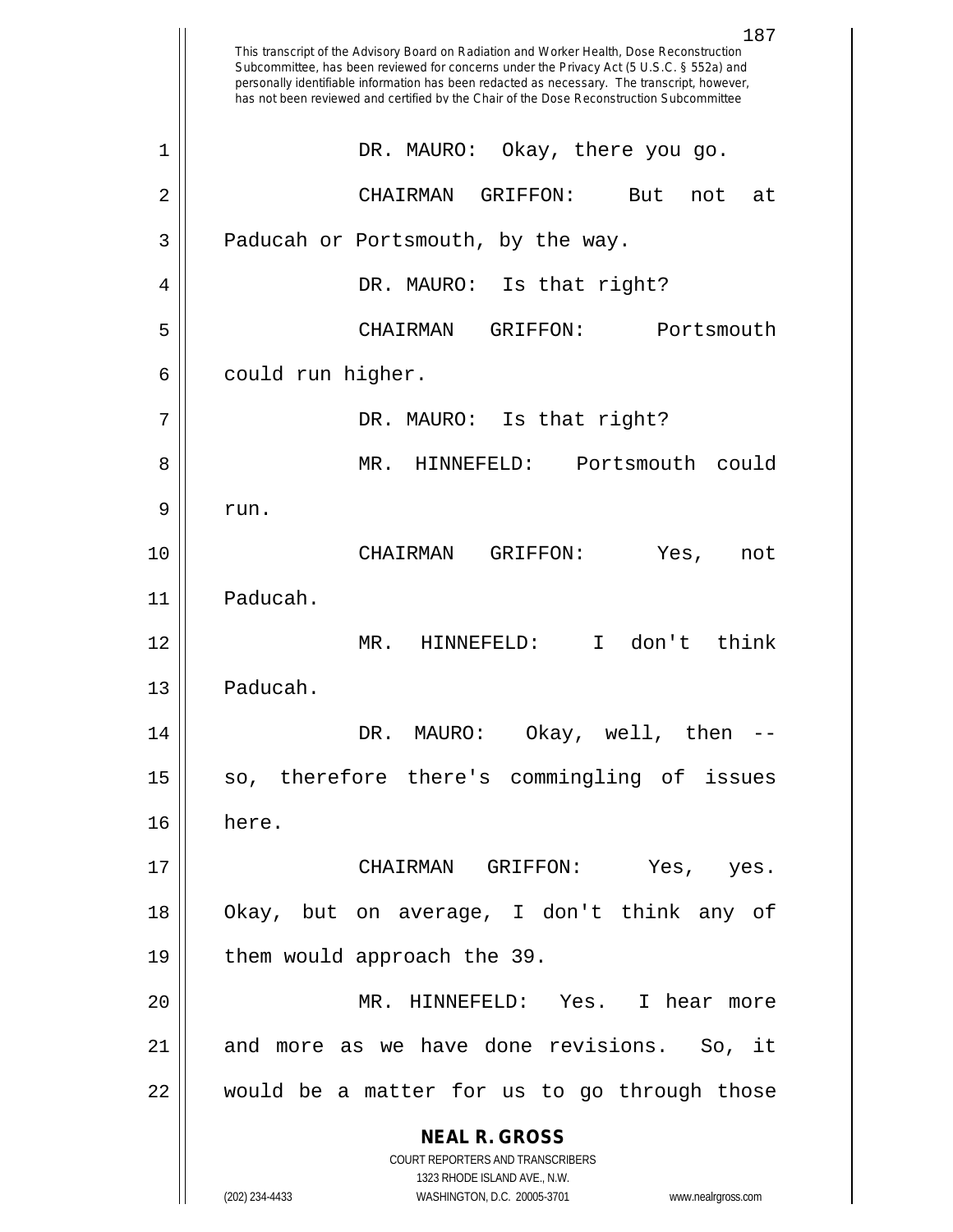**NEAL R. GROSS** COURT REPORTERS AND TRANSCRIBERS 188 This transcript of the Advisory Board on Radiation and Worker Health, Dose Reconstruction Subcommittee, has been reviewed for concerns under the Privacy Act (5 U.S.C. § 552a) and personally identifiable information has been redacted as necessary. The transcript, however, has not been reviewed and certified by the Chair of the Dose Reconstruction Subcommittee 1 || revisions. Hopefully, we've addressed these 2 | findings. 3 CHAIRMAN GRIFFON: You're right. 4 At the end of the day, these pluses and 5 minuses may balance out, but they should be 6 | sorted out. 7 DR. MAURO: Oh, number 6. Six is 8 a separate one. I don't think you explicitly 9 addressed ingestion. I'll be the first to 10 agree that ingestion there isn't important. 11 || It should be the dose, but most of the other 12 || Site Profiles talk about ingestion pathway. I 13 don't think this one did at 6. Can we go onto 14 7? Number 7 goes to surface -- 15 CHAIRMAN GRIFFON: Can I just back 16 you up on 6 again? 17 || DR. MAURO: Sure. 18 CHAIRMAN GRIFFON: I'm catching  $19 \parallel$  up. What was 6? 20 DR. MAURO: I'll read it. "The 21 TBD does not mention possible exposure through 22 || ingestion pathways, nor justify why they may

1323 RHODE ISLAND AVE., N.W. (202) 234-4433 WASHINGTON, D.C. 20005-3701 www.nealrgross.com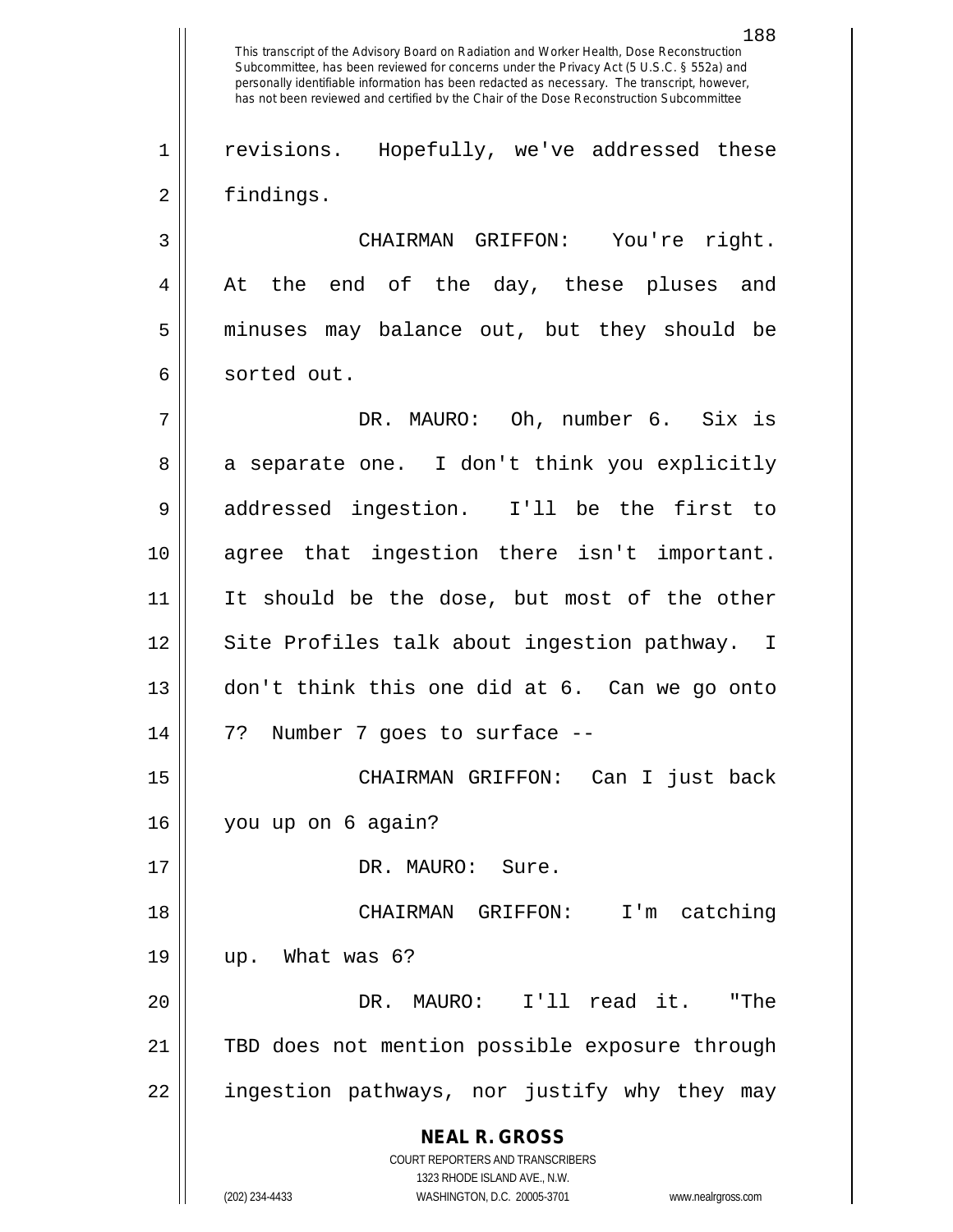1 || not be significant compared to the inhalation 2 | pathway."

 The second half of that phrase I 4 || know that the ingestion pathway is never 5 significant compared to the inhalation pathway. But you always do include the ingestion pathway in all your exposure 8 || matrices. Apparently, you didn't do that. CHAIRMAN GRIFFON: Okay. DR. MAURO: Seven: This goes

 toward residual exposures. Basically use -- the TBD uses 1980 post decontamination radiation survey data to estimate exposures from surface contamination during plant 15 | operations, which was 18 years earlier.

16 || So, I'm sort of like troubled by 17 why would you -- there's no reason to believe 18 || that host decontamination measurements would 19 be meaningful to -- to reconstruct doses 18 20 years earlier during operations. So, there's  $21$  a disconnect here that you may want to take a  $22 \parallel$  look at.

> COURT REPORTERS AND TRANSCRIBERS 1323 RHODE ISLAND AVE., N.W. (202) 234-4433 WASHINGTON, D.C. 20005-3701 www.nealrgross.com

**NEAL R. GROSS**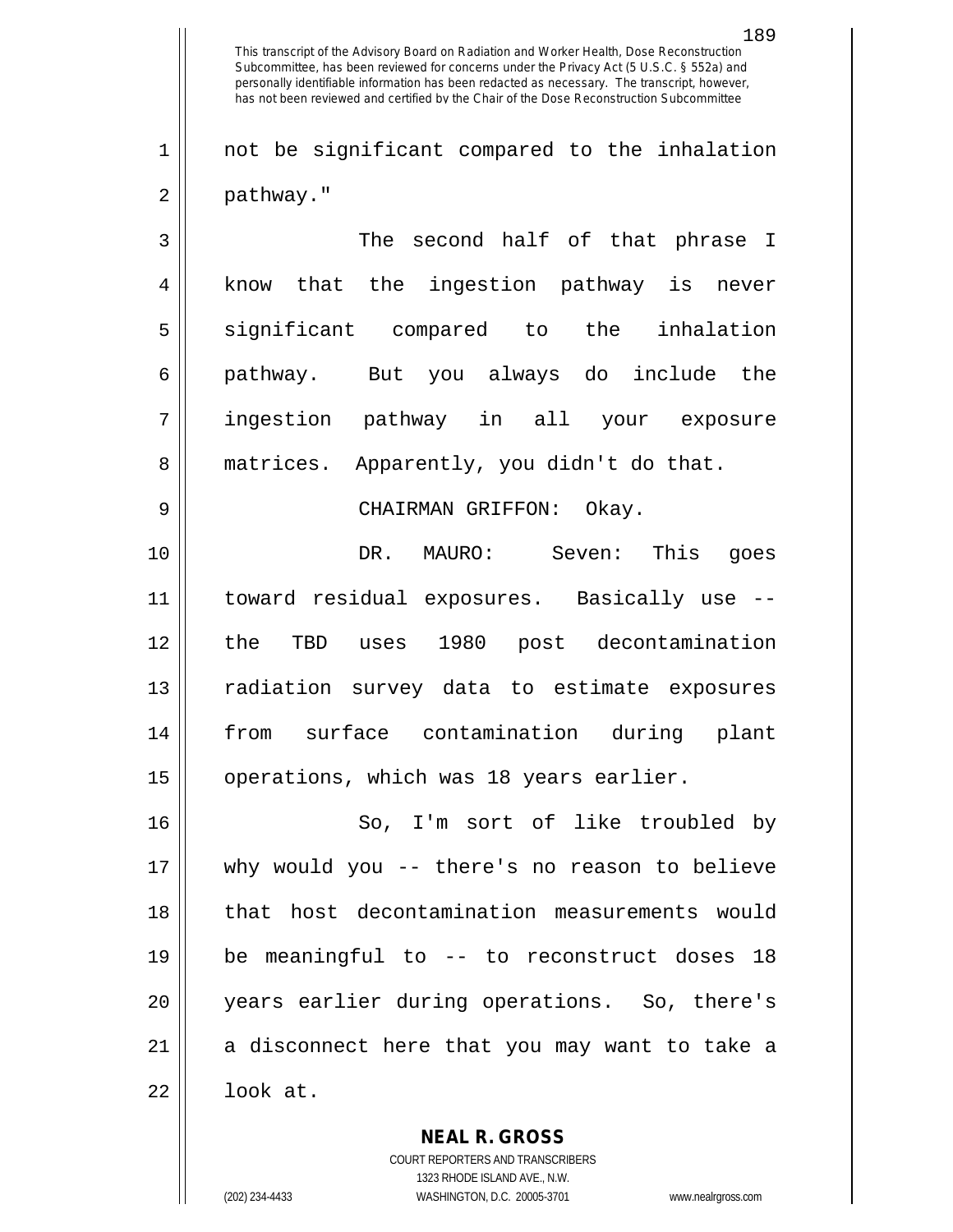1 || T would make a suggestion, by the  $2 \parallel$  way. I don't think you had -- I don't think 3 there was any data on surface contamination 4 || levels during operations at this facility, or 5 maybe even immediately thereafter, of nickel, 6 milligrams per square meter of nickel on 7 | surfaces.

8 || Our suggestion would be to either 9 || run your deposition model, using the dust loading that's appropriate to determine what the build up might've been on surfaces, or go to other -- other nickel melt refining operations where you may have data, rather than using the 1981 post DND data to try to come up with it. There's probably better places to go to get good numbers, or at least 17 | claim favorable.

18 Bird cages, number 8. One of the 19 things they did there was they -- once they 20 || separated out the enriched uranium, they put 21  $\parallel$  them into these little containers that  $-$  I 22 || forget what size they were, and put them into

> **NEAL R. GROSS** COURT REPORTERS AND TRANSCRIBERS 1323 RHODE ISLAND AVE., N.W. (202) 234-4433 WASHINGTON, D.C. 20005-3701 www.nealrgross.com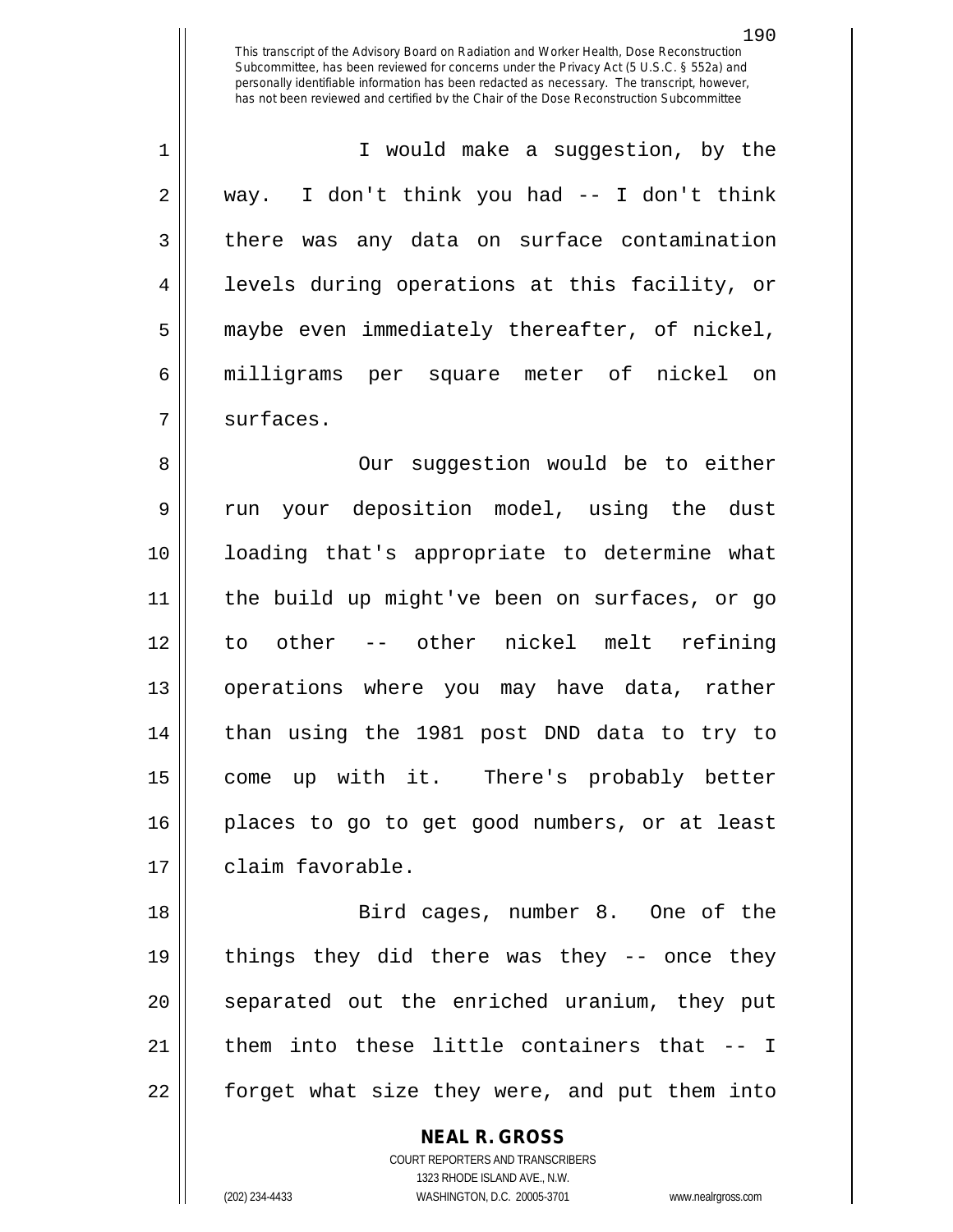1 || bird cages. These were little devices to keep 2 || the critical mass under control, and there  $3 \parallel$  were these arrays. I think five  $-$ - five by 4 || five, two deep.

 $5 \parallel$  So, one, two, three, four, five. 6 || You know, five by five, and then there were 7 maybe 25 of them altogether. And you came up 8 || with, "Okay, that has a potential to cause 9 external exposure." And I think you made some 10 calculations to determine, okay, if a person 11 were to stand one foot away or one meter away 12 from these bird cages what his internal 13 exposure might be from this enriched uranium  $14$  || that's sitting in there.

 We ran the numbers, and we got different values that you do. A big higher. Not that much higher. Maybe a factor of five- fold higher, but we got higher numbers than you did. And it's all laid out. All our 20 || calculations are in our report.

21 || So, for some reason, we're getting 22 || numbers different. It may be because our

> **NEAL R. GROSS** COURT REPORTERS AND TRANSCRIBERS 1323 RHODE ISLAND AVE., N.W. (202) 234-4433 WASHINGTON, D.C. 20005-3701 www.nealrgross.com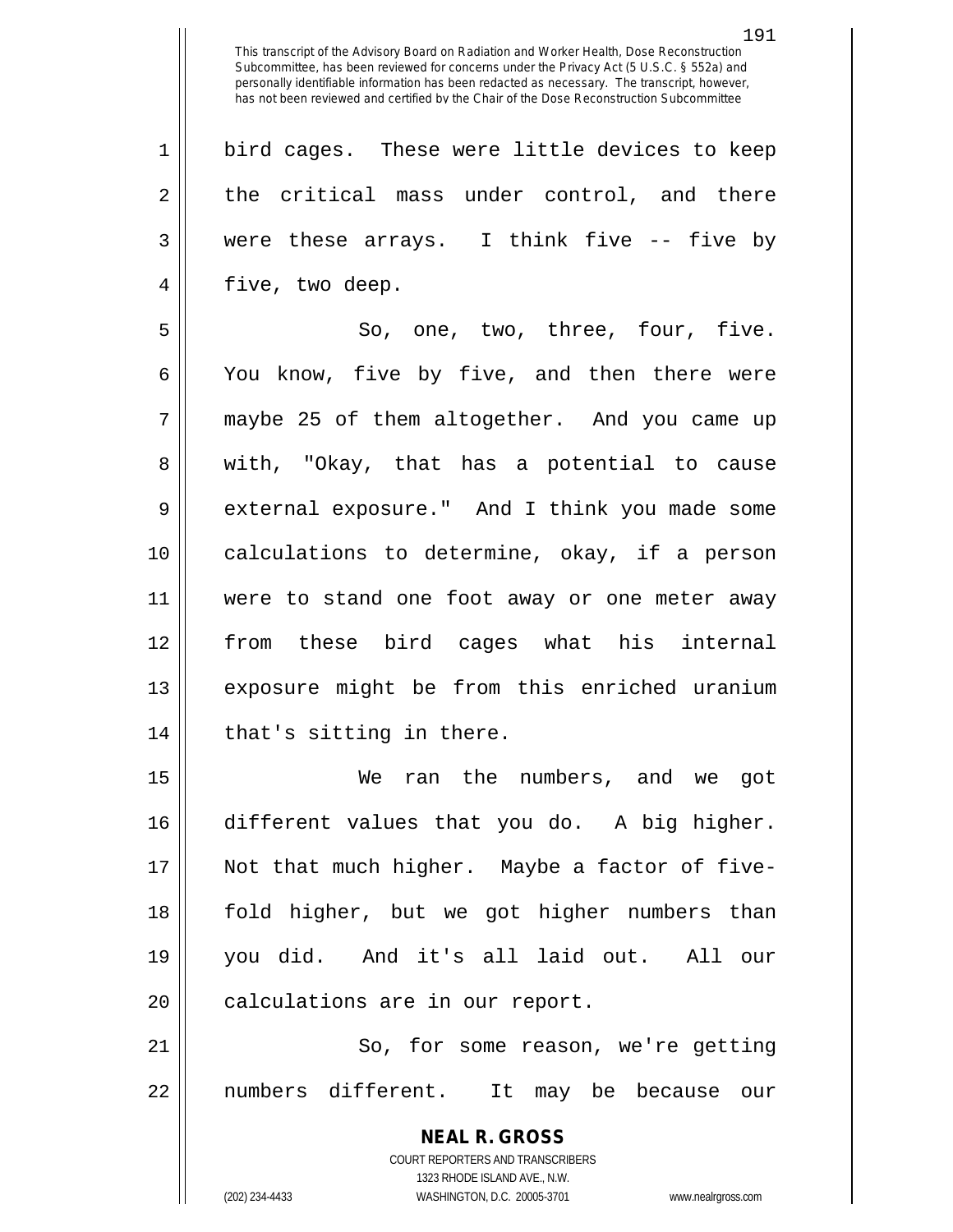1 experience has been that often we use 2 microshield or MCNP. Microshield and MCNP get 3 || the same numbers when you're dealing with 4 || strong gammas. Well, when you're dealing with 5 weak gammas weak photons, MCNP gives you much 6 better results than microshield.

7 || So, if you ran microshield, maybe 8 || that's what happened here. Something goes 9 wrong with microshield when the energy is 10 alone.

11 || MEMBER MUNN: What do you mean? DR. MAURO: The microshield underestimates the doses from low energy photons. It does not model it well, yes. But it does -- but MCNP does, and we've seen it 16 | time and again.

**NEAL R. GROSS** CHAIRMAN GRIFFON: Is that 18 || acknowledged in the literature in any way? DR. MAURO: Yes. CHAIRMAN GRIFFON: Yes? Okay. DR. MAURO: Yes. CHAIRMAN GRIFFON: I mean it's not

> COURT REPORTERS AND TRANSCRIBERS 1323 RHODE ISLAND AVE., N.W.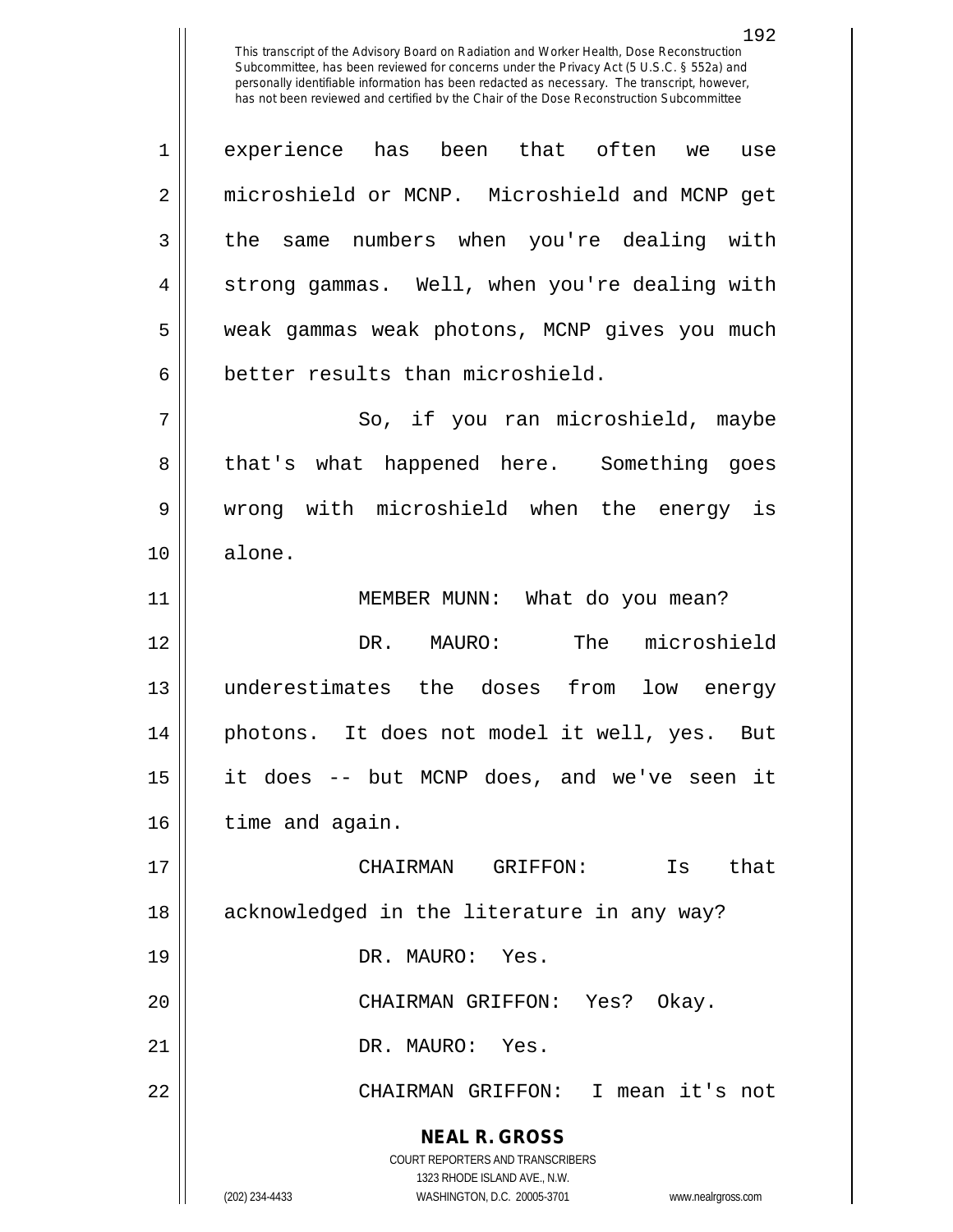**NEAL R. GROSS** COURT REPORTERS AND TRANSCRIBERS 1323 RHODE ISLAND AVE., N.W. (202) 234-4433 WASHINGTON, D.C. 20005-3701 www.nealrgross.com This transcript of the Advisory Board on Radiation and Worker Health, Dose Reconstruction Subcommittee, has been reviewed for concerns under the Privacy Act (5 U.S.C. § 552a) and personally identifiable information has been redacted as necessary. The transcript, however, has not been reviewed and certified by the Chair of the Dose Reconstruction Subcommittee 1 just your impression? 2 DR. MAURO: No, no. This is our 3 acknowledgment in the literature. Not only 4 || that, we've run it so many times, and we see 5 it all the time. It's a flow out with 6 microshield low Ns and photons, X-rays. It 7 | falls apart. 8 CHAIRMAN GRIFFON: Okay. 9 DR. MAURO: Nine: let me take a 10 look at that and see where we are. Well, I 11 don't know if this really applies here. We -- 12 we reviewed a case in number 9. We talk about 13 || an actual couple of cases that we reviewed as 14 part of the DR process. You know, we're on 15 || the DR Subcommittee, and we noticed that 16 there's a three-fold difference between the 17 dose reconstructions for medical exposures 18 || that are -- were performed in those cases, and 19 those that are in OTIB-6. You know, 20 || Katherine's OTIB on X-rays. 21 || I think that you might be higher. 22 || Let me see. Three times greater. So, there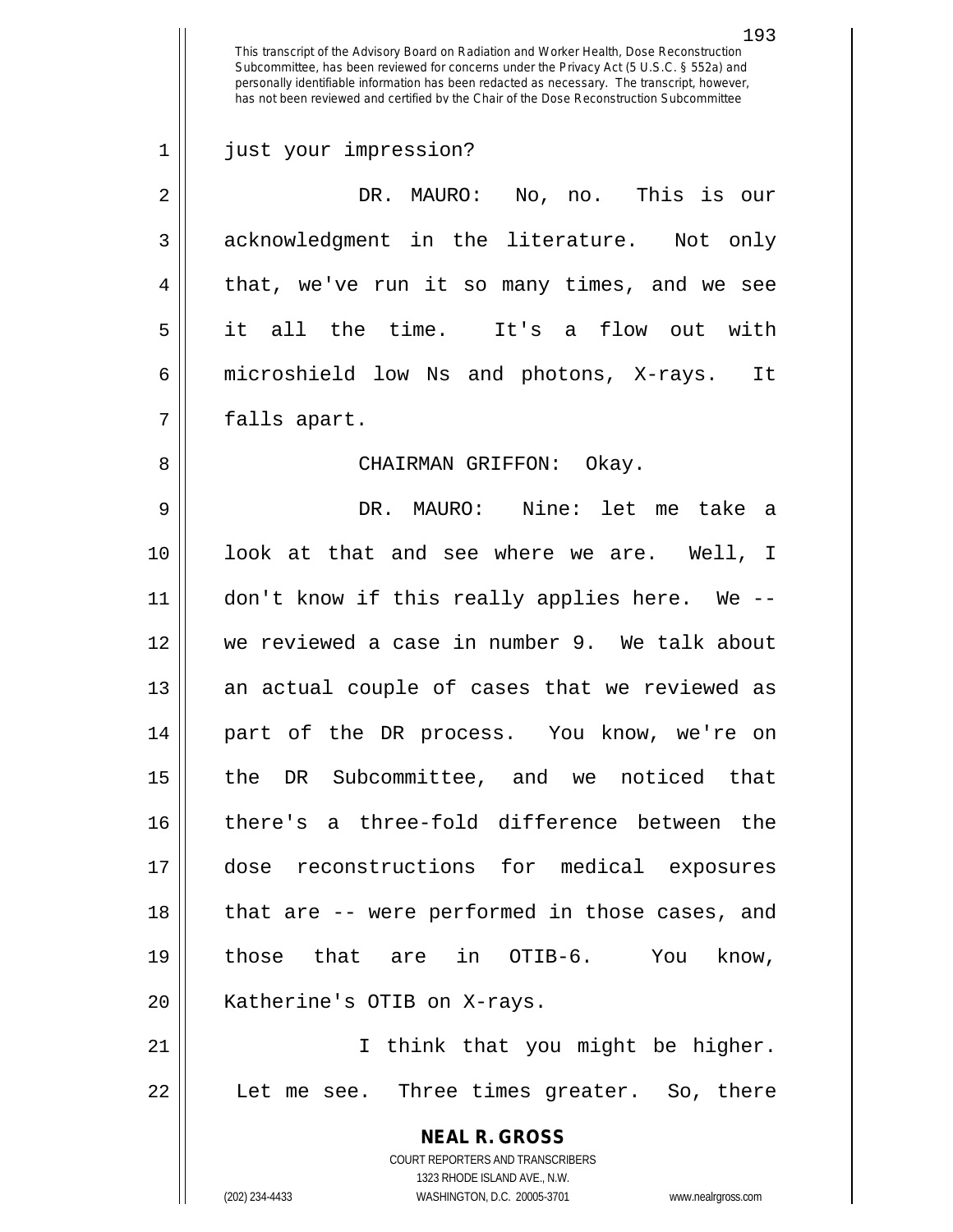| 1              | -- you're coming in -- now, there may be good                       |
|----------------|---------------------------------------------------------------------|
|                |                                                                     |
| $\overline{2}$ | reason for it. It may turn out that the --                          |
| 3              | for the type of X-rays that were being                              |
| 4              | delivered at that time, the workers at                              |
| 5              | Huntington were different than what's the                           |
| 6              | default values in OTIB-6, and there's good                          |
| 7              | reason why you're coming in with three times                        |
| 8              | higher X-ray doses for specific cases than                          |
| 9              | what OTIB-6 would give you.                                         |
| 10             | But anyway, I was just bringing                                     |
| 11             | that to your attention. This case was maybe                         |
| 12             | overestimated.                                                      |
| 13             | Move onto number 10. Oh, number                                     |
| 14             | 10 is related to that, and this is a recurring                      |
| 15             | thing that when it comes to AWE facilities,                         |
| 16             | you usually don't assume photofluorography                          |
| 17             | examinations. If it's pre-1970, the OTIB-6                          |
| 18             | records recommends<br>that you assume                               |
| 19             | photofluorographic examinations did occur once                      |
| 20             | a year to DOE facilities, specifically.                             |
| 21             | When it comes to AWE facilities,                                    |
| 22             | we're not -- we noticed that you typically                          |
|                | <b>NEAL R. GROSS</b>                                                |
|                | COURT REPORTERS AND TRANSCRIBERS                                    |
|                | 1323 RHODE ISLAND AVE., N.W.                                        |
|                | WASHINGTON, D.C. 20005-3701<br>(202) 234-4433<br>www.nealrgross.com |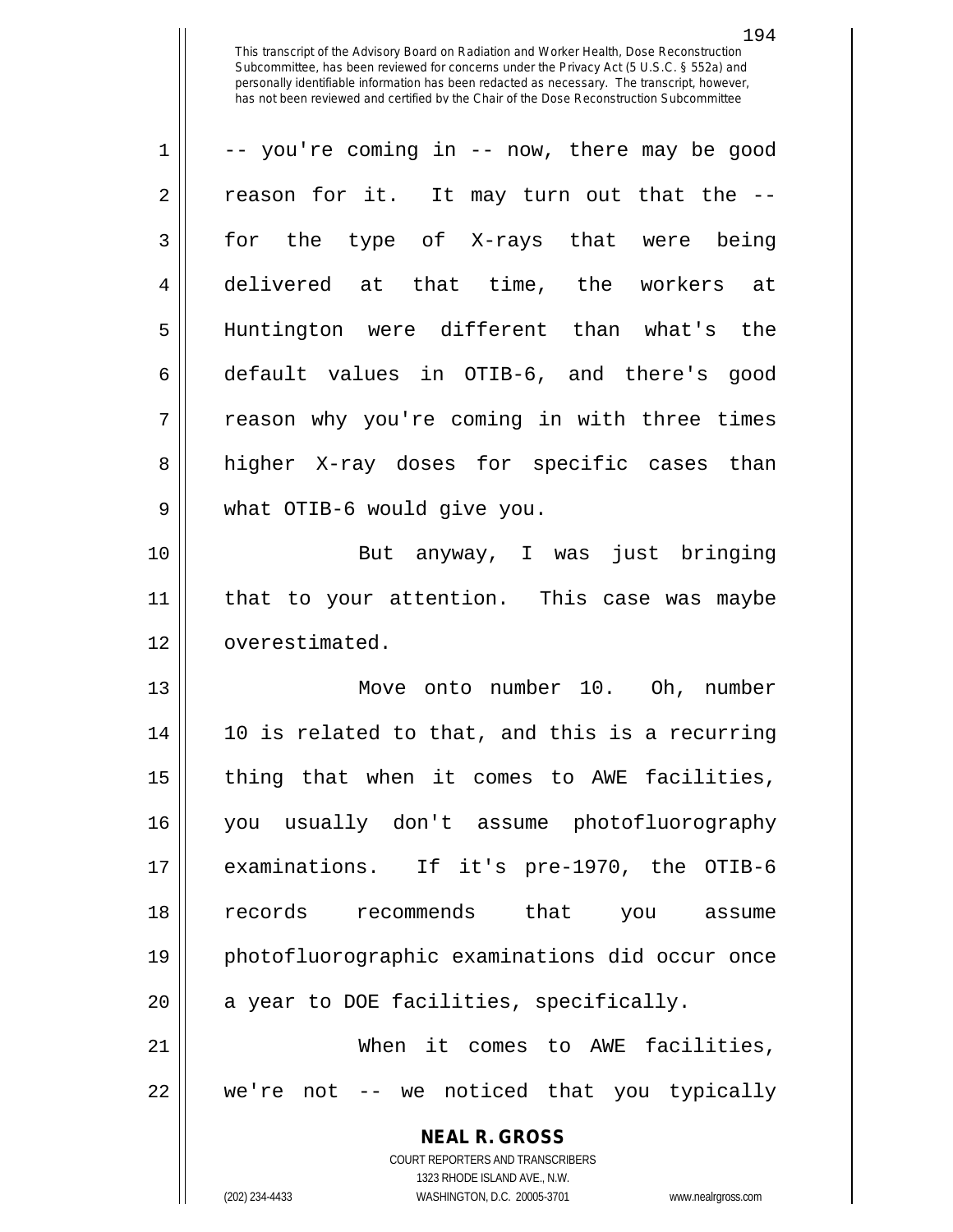| $1 \parallel$  | don't do that. You typically assume there's a |
|----------------|-----------------------------------------------|
| 2 <sup>1</sup> | chest X-ray, and not a -- and that turns out  |
| 3 <sup>1</sup> | of be a big difference. We're talking about   |
| $\overline{4}$ | anywhere from tens of milligrams<br>per       |
| 5              | examination versus rems for examination.      |

6 There may be good reason. I don't  $7 \parallel$  know if we talked about this before, but there 8 || may be good reason why you don't automatically 9 || assume the AWE's using photofluorography, 10 where in DOE, we did. But right now, you'll 11 see a recurring theme in every one of our dose 12 || reconstruction audits for AWE facilities when 13 you use just chest X-rays for reconstructing 14 medical exposure.

15 We always say, "Why didn't you 16 also assume photofluorographic?" And usually, 17 they're silent on that. Now, there may be 18 || good reason for it.

 MR. HINNEFELD: The thought process is that at DOE facilities where | there's  $-$  there was this need to go through a 22 || large number of people with some regularity,

> **NEAL R. GROSS** COURT REPORTERS AND TRANSCRIBERS 1323 RHODE ISLAND AVE., N.W. (202) 234-4433 WASHINGTON, D.C. 20005-3701 www.nealrgross.com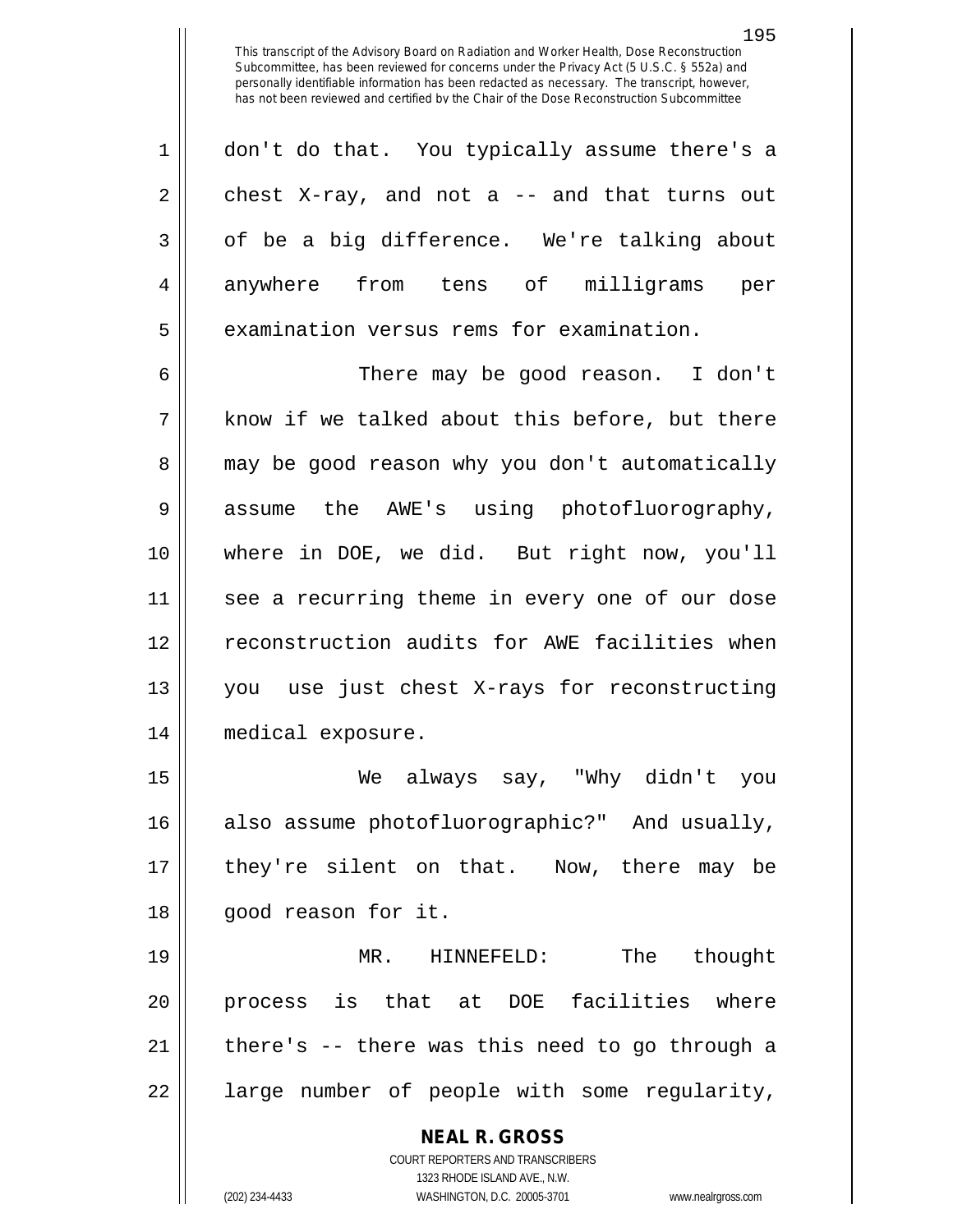| $\mathbf 1$    | and they would have these high volume                            |
|----------------|------------------------------------------------------------------|
| $\overline{2}$ | photofluorography machines, which were done --                   |
| 3              | they were done to generate high volume things,                   |
| 4              | and if an AWE even had a chest screening                         |
| 5              | program, they were likely done at a local                        |
| 6              | clinic, which would be like they shoot a chest                   |
| 7              | X-ray. That's the reason why the defaults are                    |
| 8              | different for the two. I can't really defend                     |
| $\mathsf 9$    | it anymore than having said that.                                |
| 10             | DR. MAURO: Well, I mean there's -                                |
| 11             | - at least -- because we haven't heard that                      |
| 12             | before.                                                          |
|                |                                                                  |
| 13             | MR. SIEBERT: That's correct. I                                   |
| 14             | talked to Elise about this, and we are                           |
| 15             | planning on updating some of our documentation                   |
| 16             | to clearly state that. There actually is a                       |
| 17             | back door discussion of it in OTIB-52,                           |
| 18             | construction workers, that gives that general                    |
| 19             | direction, but we are updating<br>some                           |
| 20             | documentation to get that a little<br>more                       |
| 21             | clearly defined.                                                 |
| 22             | Okay. We're almost<br>DR.<br>MAURO:                              |
|                | <b>NEAL R. GROSS</b>                                             |
|                | COURT REPORTERS AND TRANSCRIBERS<br>1323 RHODE ISLAND AVE., N.W. |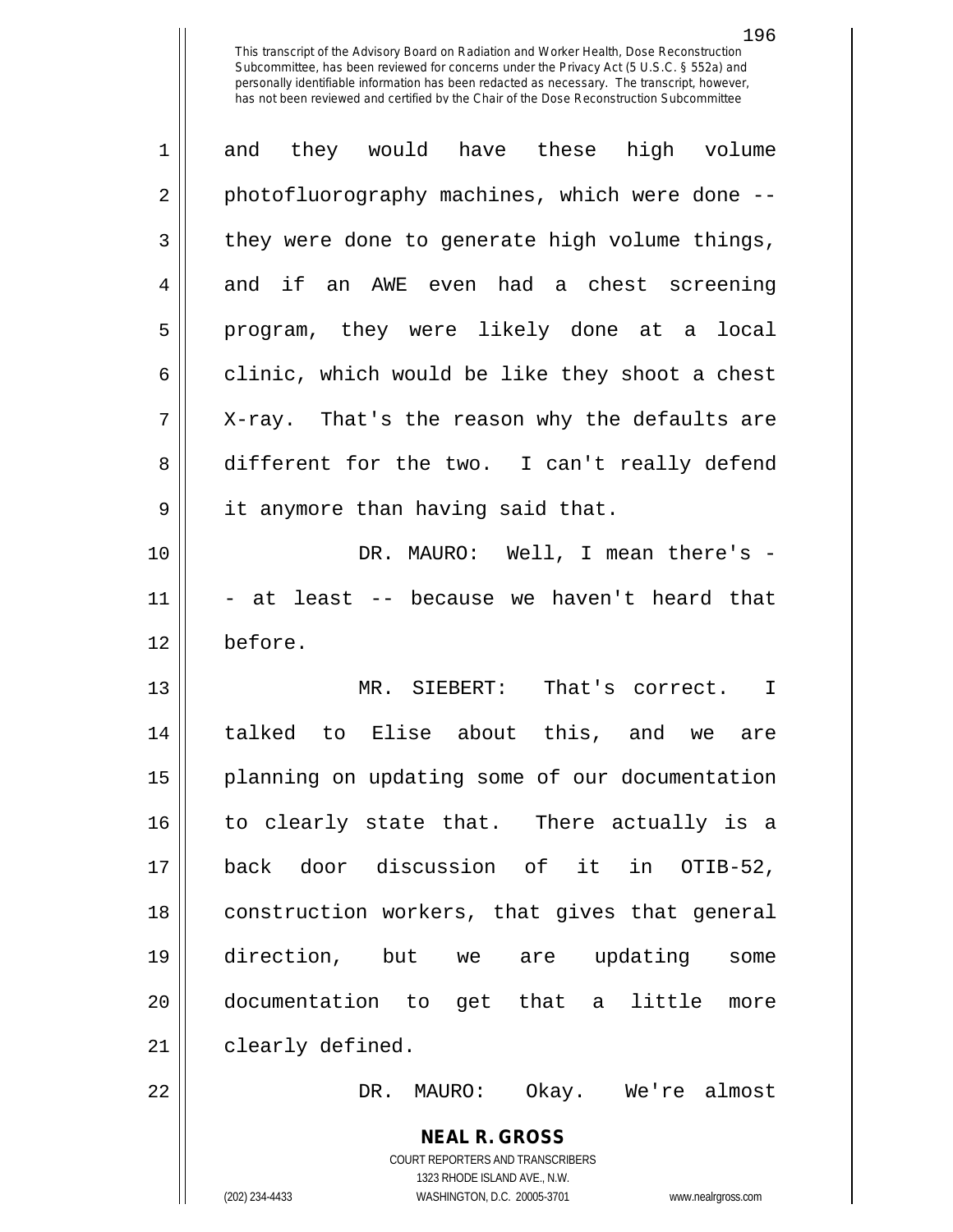1 done. Number 11: The TBD estimates residual 2 | contamination exposure in the standby period. 3 The standby period is post operations but 4 before decontamination. But you use the 1980 5 | host decontamination measurement data for dose 6 | reconstruction.

 It goes -- it's sort of similar to 8 what you talked about earlier. It doesn't 9|| seem like you should be using post decontamination measurements to reconstruct doses pre-decontamination, even though they're both during the post operation period. Okay?

13 Last, number 12: Same thing. I 14 don't know what the distinction is, quite 15 || frankly. We're talking about the same subject 16 here.

17 || MEMBER MUNN: Make that 3 that are 18 || really talking about the same thing.

19 DR. MAURO: It looks that way, 20 doesn't it?

21 MEMBER MUNN: Yes. The bottom 22 || line question is why use the post

> **NEAL R. GROSS** COURT REPORTERS AND TRANSCRIBERS

> > 1323 RHODE ISLAND AVE., N.W.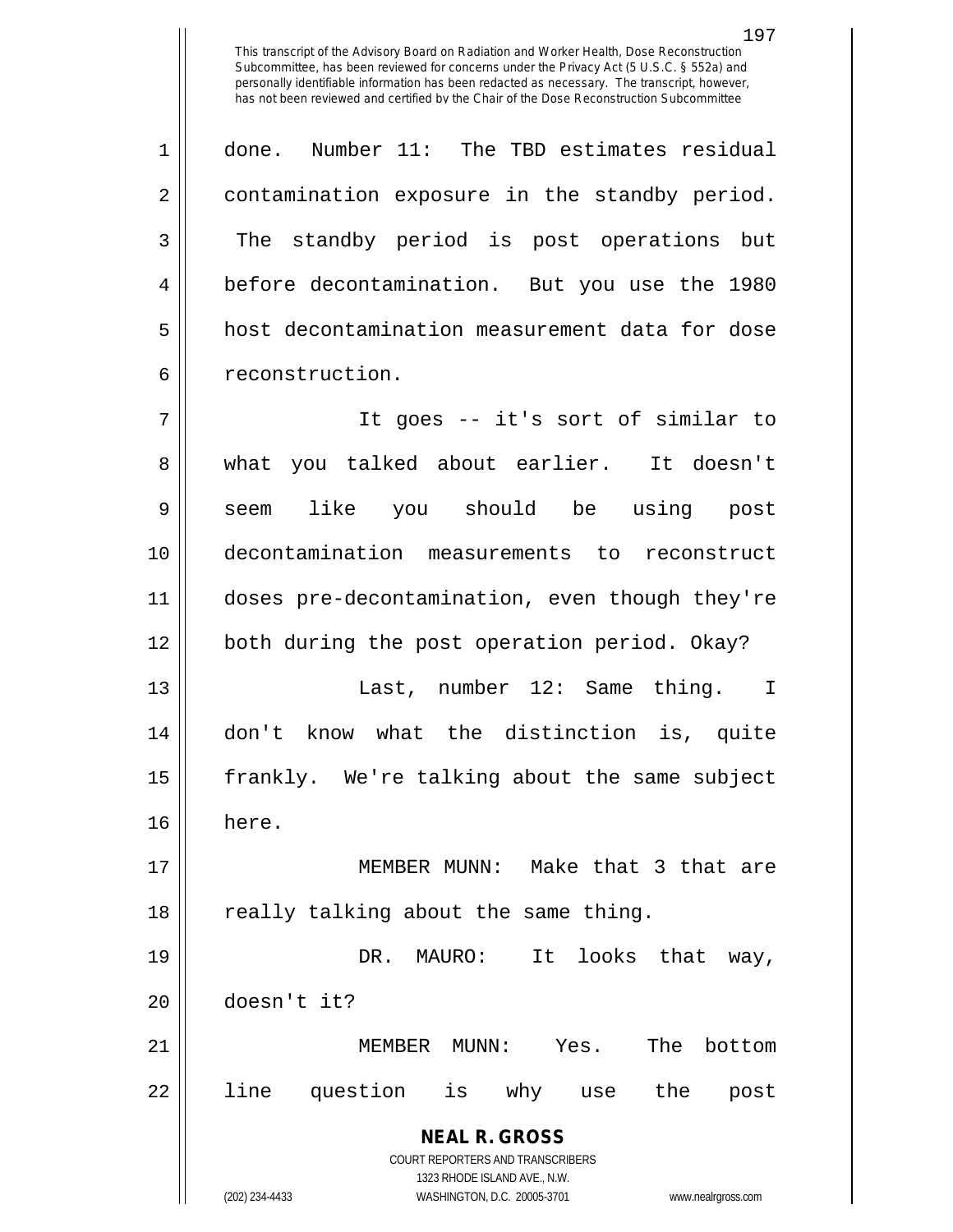1 decontamination data --

| $\mathbf{3}$<br>4<br>5<br>6<br>7<br>8<br>9<br>at that when we're working through that.<br>10<br>11<br>12<br>certainly more detailed than the others.<br>13<br>DR. MAURO: Sure is.<br>14<br>15<br>the same issue three times.<br>16<br>DR. MAURO: Yes.<br>17<br>to ask if Hans or Kathy would know that.<br>18<br>DR. MAURO: Don't know.<br>19<br>20<br>CHAIRMAN GRIFFON:<br>with -- I mean this is more yours, right?<br>21<br>22<br><b>NEAL R. GROSS</b><br>COURT REPORTERS AND TRANSCRIBERS<br>1323 RHODE ISLAND AVE., N.W. | $\overline{2}$ | DR. MAURO: I got to say off the                                     |
|-------------------------------------------------------------------------------------------------------------------------------------------------------------------------------------------------------------------------------------------------------------------------------------------------------------------------------------------------------------------------------------------------------------------------------------------------------------------------------------------------------------------------------|----------------|---------------------------------------------------------------------|
|                                                                                                                                                                                                                                                                                                                                                                                                                                                                                                                               |                | top of my head, I can't tell the distinction                        |
|                                                                                                                                                                                                                                                                                                                                                                                                                                                                                                                               |                | why. I recall 111 and 112. They're both                             |
|                                                                                                                                                                                                                                                                                                                                                                                                                                                                                                                               |                | external, and they both deal with residual                          |
|                                                                                                                                                                                                                                                                                                                                                                                                                                                                                                                               |                | decontamination. There might be some                                |
|                                                                                                                                                                                                                                                                                                                                                                                                                                                                                                                               |                | distinction here, but I have to go read the                         |
|                                                                                                                                                                                                                                                                                                                                                                                                                                                                                                                               |                | main body to see why we made these two                              |
|                                                                                                                                                                                                                                                                                                                                                                                                                                                                                                                               |                | separate ones. But we may want to take a look                       |
|                                                                                                                                                                                                                                                                                                                                                                                                                                                                                                                               |                |                                                                     |
|                                                                                                                                                                                                                                                                                                                                                                                                                                                                                                                               |                | MEMBER MUNN: Well, Finding 12 is                                    |
|                                                                                                                                                                                                                                                                                                                                                                                                                                                                                                                               |                |                                                                     |
|                                                                                                                                                                                                                                                                                                                                                                                                                                                                                                                               |                |                                                                     |
|                                                                                                                                                                                                                                                                                                                                                                                                                                                                                                                               |                | MEMBER MUNN: It looks like it's                                     |
|                                                                                                                                                                                                                                                                                                                                                                                                                                                                                                                               |                |                                                                     |
|                                                                                                                                                                                                                                                                                                                                                                                                                                                                                                                               |                |                                                                     |
|                                                                                                                                                                                                                                                                                                                                                                                                                                                                                                                               |                | CHAIRMAN GRIFFON: And I was going                                   |
|                                                                                                                                                                                                                                                                                                                                                                                                                                                                                                                               |                |                                                                     |
|                                                                                                                                                                                                                                                                                                                                                                                                                                                                                                                               |                |                                                                     |
|                                                                                                                                                                                                                                                                                                                                                                                                                                                                                                                               |                | Did you work                                                        |
|                                                                                                                                                                                                                                                                                                                                                                                                                                                                                                                               |                |                                                                     |
|                                                                                                                                                                                                                                                                                                                                                                                                                                                                                                                               |                | DR. MAURO: Yes. I mean if I -- I                                    |
|                                                                                                                                                                                                                                                                                                                                                                                                                                                                                                                               |                | (202) 234-4433<br>WASHINGTON, D.C. 20005-3701<br>www.nealrgross.com |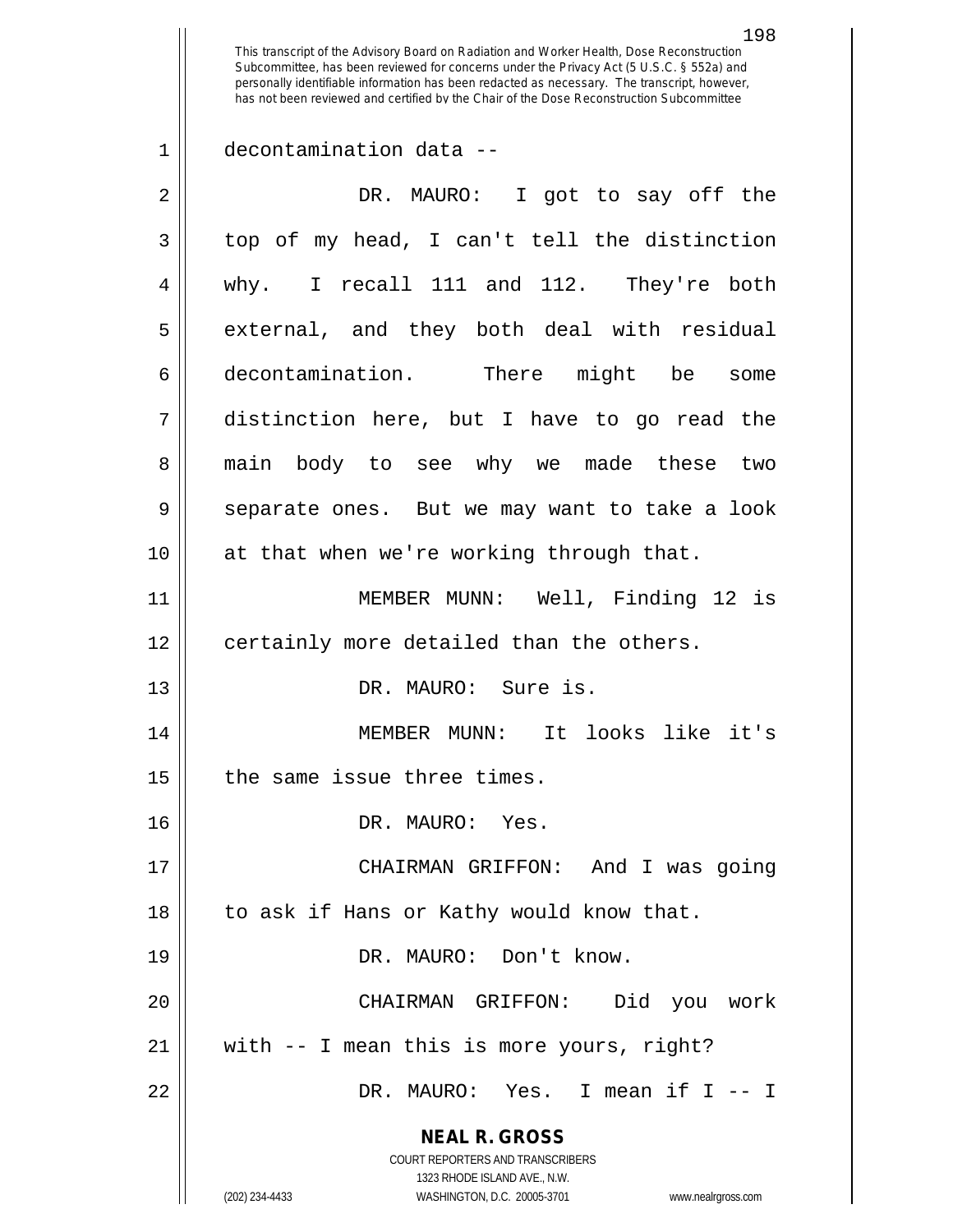| $\mathbf{1}$   | got to tell you, if I went back and read the -    |
|----------------|---------------------------------------------------|
| 2              | - read -- I did read all this before, but it      |
| 3              | also gets to be a blur after a while. The         |
| 4              | difference between $11$ and $12$ , there is --    |
| 5              | there is some $-$ - I'm looking at the summary on |
| 6              | 12, and there's a lot more granularity to it:     |
| $\overline{7}$ | comparing tables and inconsistencies.             |
| 8              | MEMBER MUNN: Yes.                                 |

 DR. MAURO: So, I think maybe 11 could be looked at more as a general overarching concern regarding the use of post decontamination data for pre decontamination 13 || time periods. And then 12 actually gets into some specifics regarding tables that are in | the report that don't seem to make sense, and it's related to that issue. And that's it for Huntington Pilot Plant.

 MEMBER MUNN: You might as well throw Finding 7 in there when you're looking || at that, if that really is the same. The same | issues, but  $-$ 

DR. MAURO: You know what happened

**NEAL R. GROSS** COURT REPORTERS AND TRANSCRIBERS 1323 RHODE ISLAND AVE., N.W. (202) 234-4433 WASHINGTON, D.C. 20005-3701 www.nealrgross.com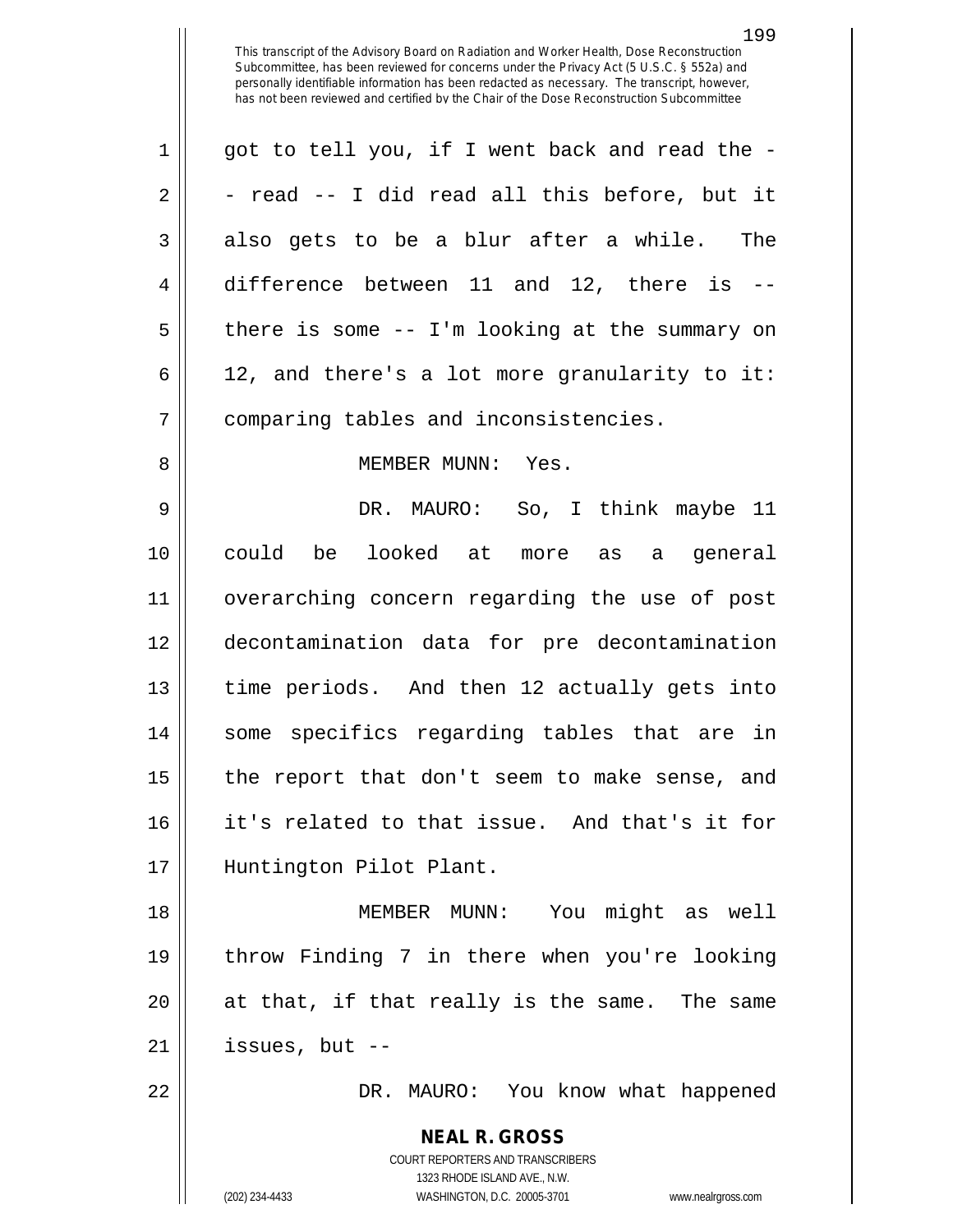**NEAL R. GROSS** COURT REPORTERS AND TRANSCRIBERS 1323 RHODE ISLAND AVE., N.W. (202) 234-4433 WASHINGTON, D.C. 20005-3701 www.nealrgross.com 200 This transcript of the Advisory Board on Radiation and Worker Health, Dose Reconstruction Subcommittee, has been reviewed for concerns under the Privacy Act (5 U.S.C. § 552a) and personally identifiable information has been redacted as necessary. The transcript, however, has not been reviewed and certified by the Chair of the Dose Reconstruction Subcommittee 1 When we reviewed this document? 2 CHAIRMAN GRIFFON: Yes. 3 DR. MAURO: I remember I just 4 would go chapter by chapter, and say, "Oh,  $5 \parallel$  here's this chapter. What do I have to say 6 about this?" Sometimes, later chapters are  $7 \parallel$  related to the previous, and you'll have the  $8 \parallel$  same thing come out again. 9 CHAIRMAN GRIFFON: Yes. 10 MEMBER MUNN: They could be 11 combined. 12 CHAIRMAN GRIFFON: Okay, at this 13 || point, I wanted to go back to Harshaw and the 14 matrix. Let's just run down these. I don't 15 want to discuss them in any depth, but before 16 we had said that based on Hans' discussion and 17 the -- the SC&A White Paper that the main 18 areas of difference between SC&A and NIOSH 19 were findings 1, 4 and 5. I believe I wrote  $20$  | that down correctly. 21 When I looked back at the matrix, 22 I wasn't quite -- wasn't quite in agreement,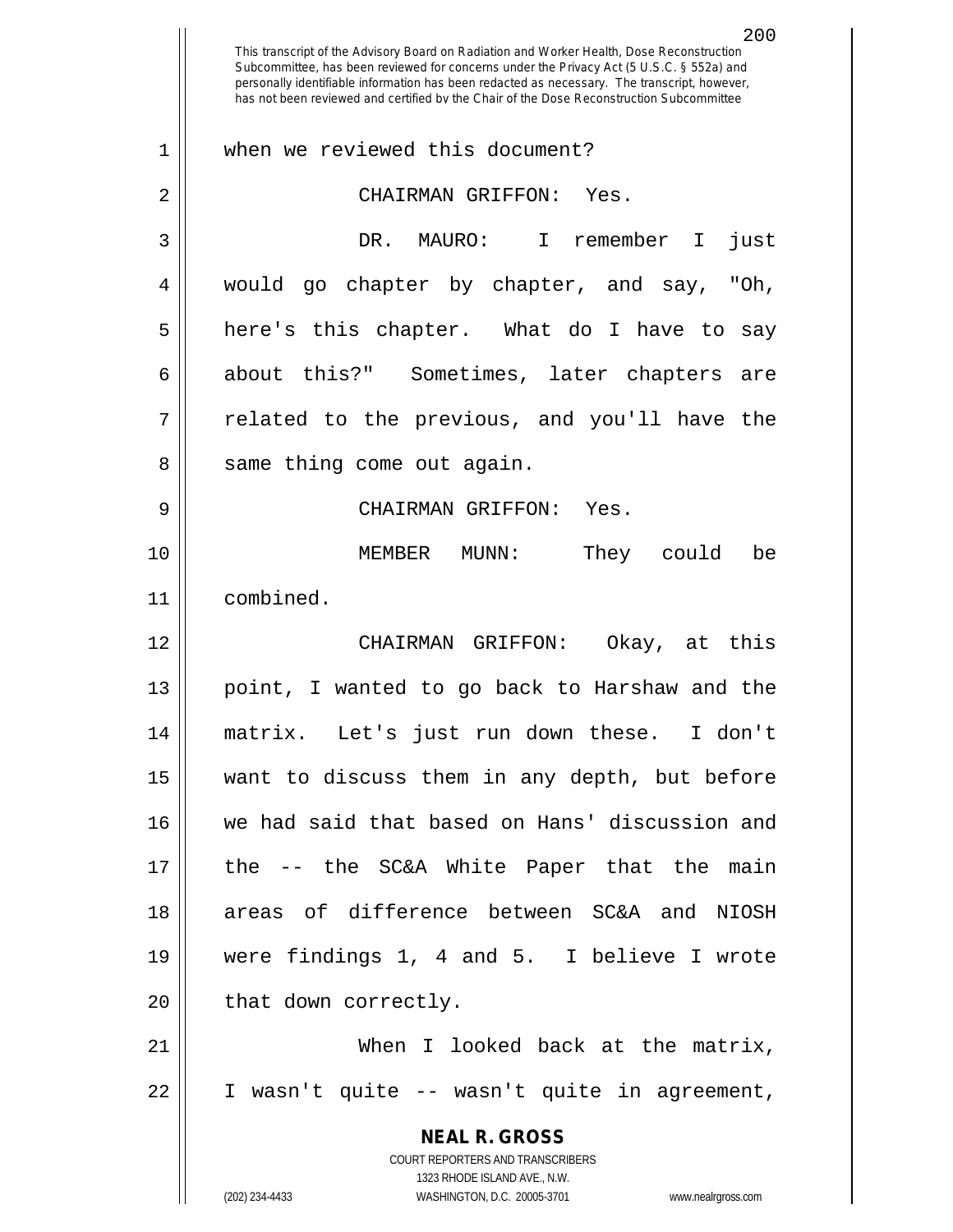$1 \parallel$  and I just wanted to step through this one at 2 || a time, just to make sure we have some 3 || consistency. So, this might be a little 4 || redundant from what we just talked about, but 5 I just want to make sure I have the most 6 current version of the matrix.  $7 \parallel$  So, Attachment 2 is in the matrix,

8 | Attachment 2, Finding 1 for Harshaw. And 9 || this says NIOSH will further consider SC&A 10 concerns. I have that updated from -- as of  $11$  | today.

 Then for Attachment 2, Finding number 2, apparently based on what Hans said, SC&A is sort of in agreement now, but this matrix says as of 11/5/09, we were asking NIOSH to further consider the data set. Is it 17 || reasonable and representative? Now, is that -18 DR. BEHLING: Mark are you talking | to me, or  $-$ CHAIRMAN GRIFFON: Yes, I'm asking

22 in general.

**NEAL R. GROSS** COURT REPORTERS AND TRANSCRIBERS

1323 RHODE ISLAND AVE., N.W.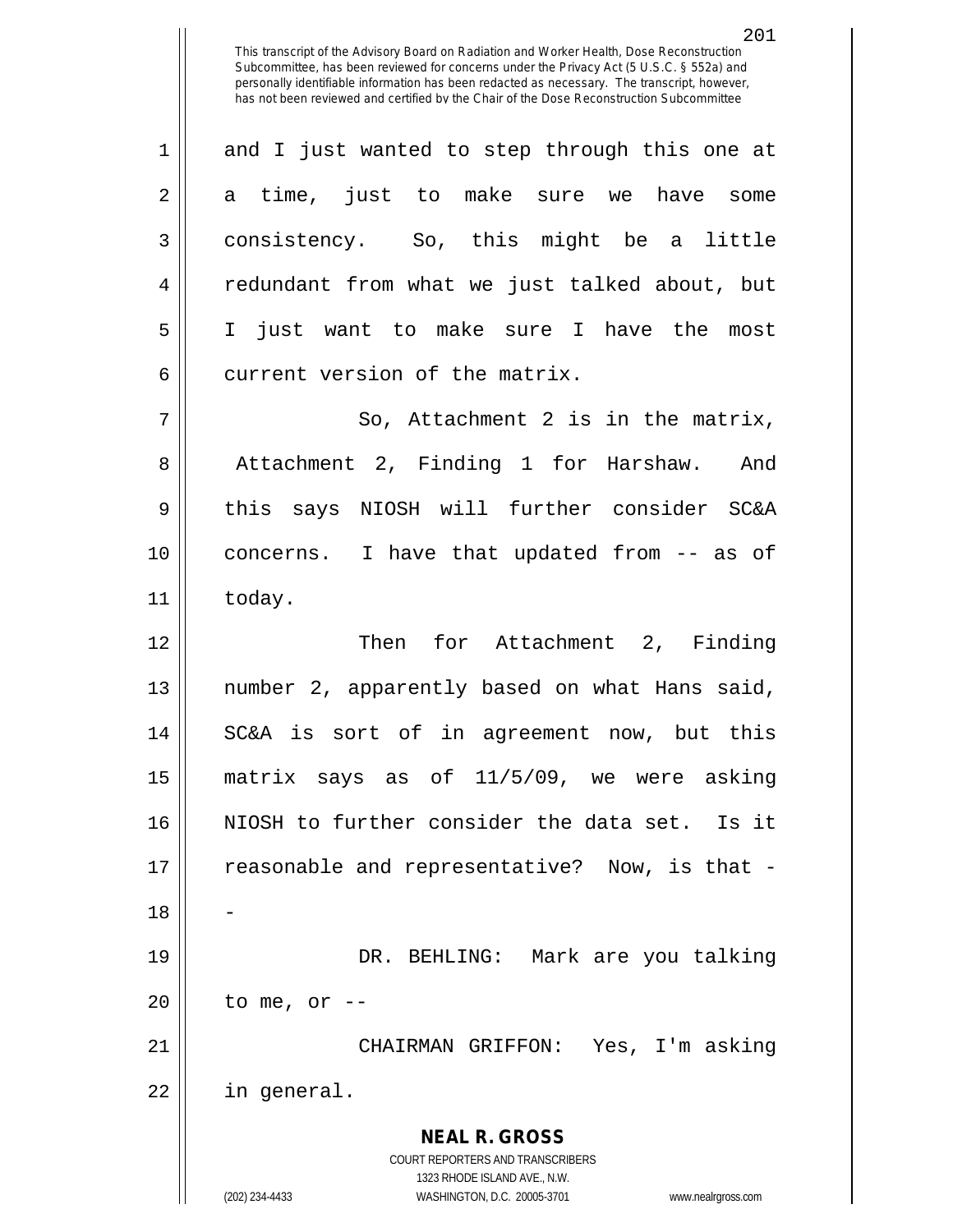| $\mathbf 1$    | DR. BEHLING: This goes back to                 |
|----------------|------------------------------------------------|
| $\overline{2}$ | what we had -- I had erroneously misstated in  |
| 3              | -- in the previous case. We came to some       |
| 4              | conclusion, but not the remedy itself. I       |
| 5              | think on behalf of Finding 1, it was not       |
| 6              | resolved, but for Finding 2, we had at least   |
| 7              | verbally come to some agreement as -- or on my |
| 8              | hand written scribbles on the margin, I put    |
| 9              | down, "Conditionally resolved."                |
| 10             | But I think again it depends on                |
| 11             | the response that NIOSH will provide the       |
| 12             | Board, or the Board -- that will determine     |
| 13             | whether or not we can close it out.            |
| 14             | CHAIRMAN GRIFFON: Okay, so, I                  |
| 15             | think it still stands as $a -1$ don't think    |
| 16             | the priorities will change for -- Brant, just  |
| 17             | to clarify for you. I mean I think the main    |
| 18             | sort of I guess points of contention are still |
| 19             | going to be 1, 4, and 5, but number 2, I think |
| 20             | w still did want to see this assessment at     |
| 21             | least the subcommittee did, as to whether      |
| 22             | coworker model is representative, right?       |

**NEAL R. GROSS** COURT REPORTERS AND TRANSCRIBERS

1323 RHODE ISLAND AVE., N.W. (202) 234-4433 WASHINGTON, D.C. 20005-3701 www.nealrgross.com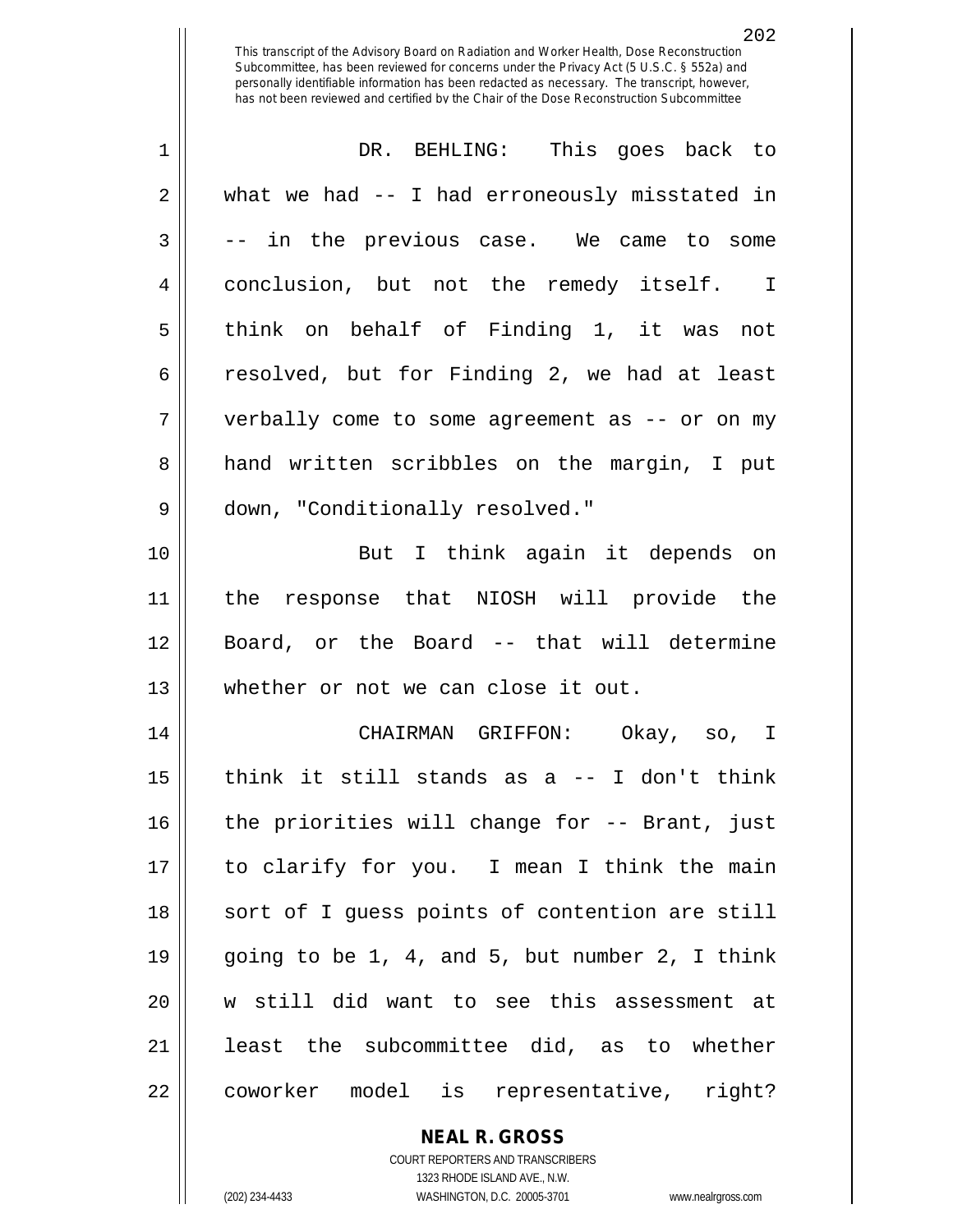**NEAL R. GROSS** COURT REPORTERS AND TRANSCRIBERS 1323 RHODE ISLAND AVE., N.W. (202) 234-4433 WASHINGTON, D.C. 20005-3701 www.nealrgross.com This transcript of the Advisory Board on Radiation and Worker Health, Dose Reconstruction Subcommittee, has been reviewed for concerns under the Privacy Act (5 U.S.C. § 552a) and personally identifiable information has been redacted as necessary. The transcript, however, has not been reviewed and certified by the Chair of the Dose Reconstruction Subcommittee 1 || Covers all the workers of concern. 2 || MEMBER MUNN: Yes. 3 CHAIRMAN GRIFFON: Right. So, 4 I'll leave it on the matrix as an open item. 5 || But as far as prioritizing, I would focus more 6 || on the  $-$  the 1, 4 and 5 still. Does that 7 make sense to everyone? 8 MEMBER MUNN: Yes. 9 CHAIRMAN GRIFFON: And that goes 10 for 3 as well. I can see that. Now some of 11 || this comes back to me. SC&A agrees Mark 12 Griffon wants more time. I know I put a place 13 holder in there somewhere. And this is a 14 radon surrogate model. So, obviously, we've 15 been batting a few of these around over the 16 || last several years. Months, years. 17 MEMBER MUNN: Years. 18 CHAIRMAN GRIFFON: Okay, years. 19 Time flies when we're having fun. You know? 20 MEMBER MUNN: I know. You're just 21 | enjoying yourself too much. 22 CHAIRMAN GRIFFON: Yes, exactly.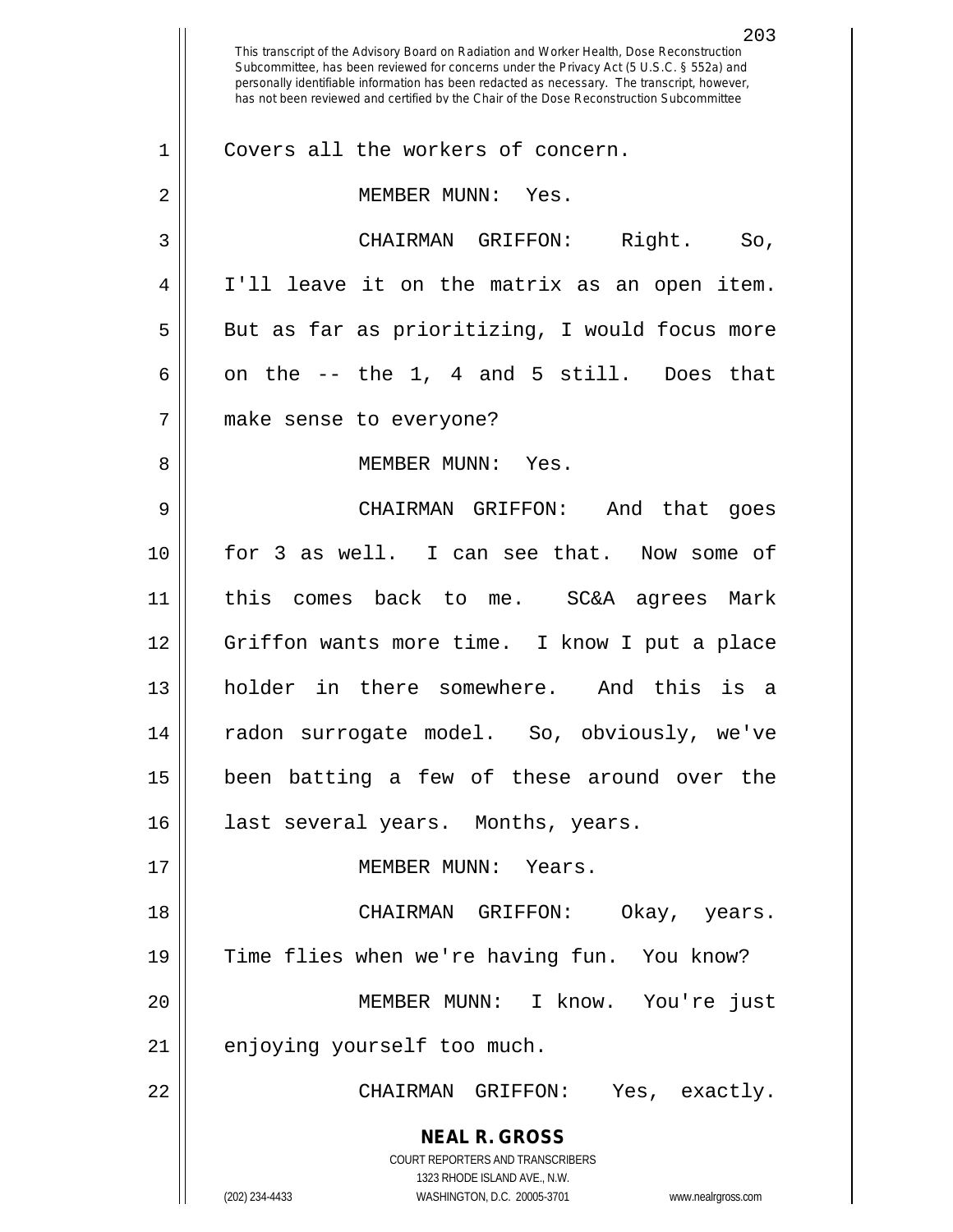**NEAL R. GROSS** COURT REPORTERS AND TRANSCRIBERS 1323 RHODE ISLAND AVE., N.W. (202) 234-4433 WASHINGTON, D.C. 20005-3701 www.nealrgross.com This transcript of the Advisory Board on Radiation and Worker Health, Dose Reconstruction Subcommittee, has been reviewed for concerns under the Privacy Act (5 U.S.C. § 552a) and personally identifiable information has been redacted as necessary. The transcript, however, has not been reviewed and certified by the Chair of the Dose Reconstruction Subcommittee  $1 \parallel$  So, again -- and -- and this -- let me refresh 2 || my memory. This is a surrogate -- complete  $3 \parallel$  surrogate set, right, that you're using for 4 || the radon model? Does anyone know? 5 MR. HINNEFELD: Let me think a 6 minute. 7 DR. BEHLING: It's from the 8 H Mallinckrodt data. 9 MEMBER MUNN: We used the 10 Mallinckrodt data. 11 CHAIRMAN GRIFFON: Mallinckrodt? 12 MR. HINNEFELD: That would be a 13 | surrogate. 14 CHAIRMAN GRIFFON: Which I wonder 15 if that even meets the criteria. I don't 16 know. So, I think I want to look at that. 17 MR. HINNEFELD: I don't know what 18 they had at Harshaw. I don't know what their 19 feed material was. 20 || MEMBER MUNN: Both of them. 21 MR. HINNEFELD: Well, it's going 22 | to get worse.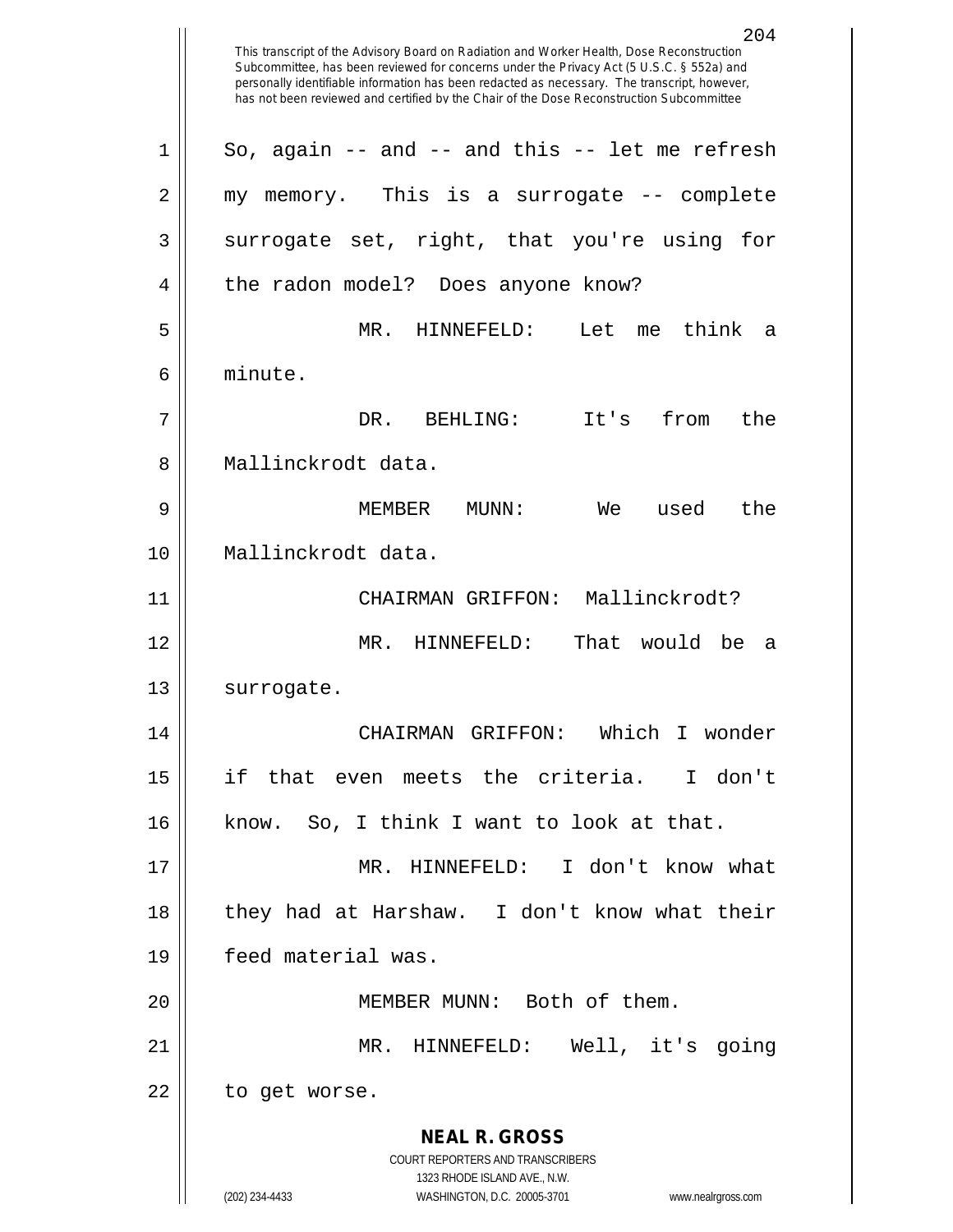|        | 205<br>This transcript of the Advisory Board on Radiation and Worker Health, Dose Reconstruction<br>Subcommittee, has been reviewed for concerns under the Privacy Act (5 U.S.C. § 552a) and<br>personally identifiable information has been redacted as necessary. The transcript, however,<br>has not been reviewed and certified by the Chair of the Dose Reconstruction Subcommittee |
|--------|------------------------------------------------------------------------------------------------------------------------------------------------------------------------------------------------------------------------------------------------------------------------------------------------------------------------------------------------------------------------------------------|
| 1      | CHAIRMAN<br>GRIFFON:<br>Yes, that's                                                                                                                                                                                                                                                                                                                                                      |
| 2      | what I was just going to say.                                                                                                                                                                                                                                                                                                                                                            |
| 3      | MR. HINNEFELD:<br>I forget what                                                                                                                                                                                                                                                                                                                                                          |
| 4      | their material was. Harshaw<br>was a mess, but                                                                                                                                                                                                                                                                                                                                           |
| 5      | you know that.                                                                                                                                                                                                                                                                                                                                                                           |
| 6      | Jim<br>CHATRMAN<br>GRIFFON:<br>$\mathbf{I}$<br>mean                                                                                                                                                                                                                                                                                                                                      |
| 7      | Neton constantly uses Mallinckrodt.                                                                                                                                                                                                                                                                                                                                                      |
| 8      | MR. HINNEFELD: Yes. Well, I mean                                                                                                                                                                                                                                                                                                                                                         |
| 9      | if you go back to surrogate, the things that                                                                                                                                                                                                                                                                                                                                             |
| 10     | determine that kind of thing into play is the                                                                                                                                                                                                                                                                                                                                            |
| 11     | generation rate. So, how much radium was in                                                                                                                                                                                                                                                                                                                                              |
| 12     | stuff you were handling -- and so those<br>the                                                                                                                                                                                                                                                                                                                                           |
| 13     | are things that come into play, and whether                                                                                                                                                                                                                                                                                                                                              |
| 14     | Mallinckrodt is sufficiently similar, or                                                                                                                                                                                                                                                                                                                                                 |
| 15     | yes, that's a good question.                                                                                                                                                                                                                                                                                                                                                             |
| 16     | DR. BEHLING: I don't know if                                                                                                                                                                                                                                                                                                                                                             |
| 17     | anybody has the document, but the issue really                                                                                                                                                                                                                                                                                                                                           |
| $18\,$ | centers around something that was resolved at                                                                                                                                                                                                                                                                                                                                            |
| 19     | least in our minds. By using Mallinckrodt                                                                                                                                                                                                                                                                                                                                                |
| 20     | data, they excluded certain data that were                                                                                                                                                                                                                                                                                                                                               |
| 21     | considered inappropriate, namely the scale                                                                                                                                                                                                                                                                                                                                               |
| 22     | house data that had some very high radon                                                                                                                                                                                                                                                                                                                                                 |
|        | <b>NEAL R. GROSS</b>                                                                                                                                                                                                                                                                                                                                                                     |

COURT REPORTERS AND TRANSCRIBERS 1323 RHODE ISLAND AVE., N.W.

 $\mathbf{\mathsf{I}}$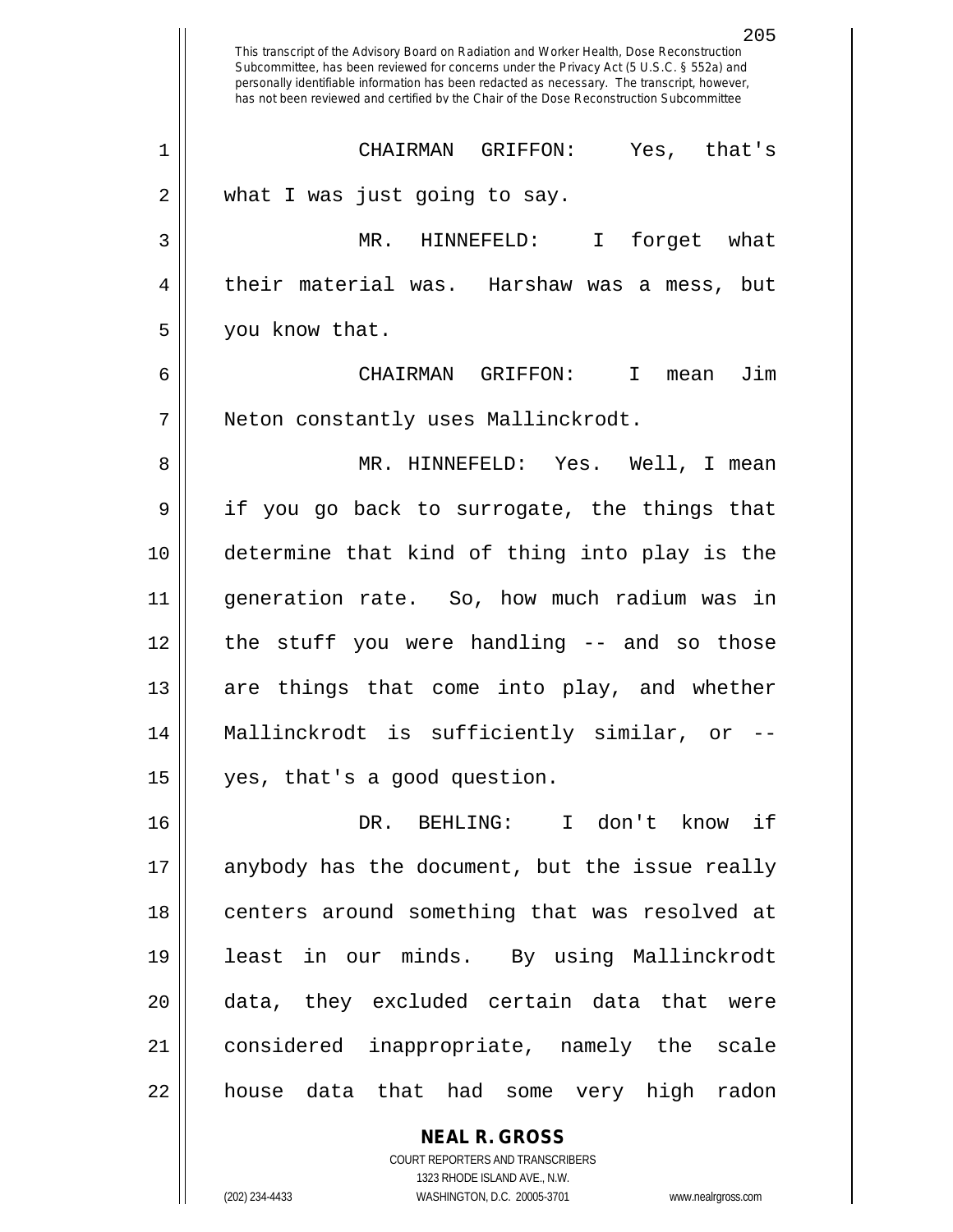This transcript of the Advisory Board on Radiation and Worker Health, Dose Reconstruction Subcommittee, has been reviewed for concerns under the Privacy Act (5 U.S.C. § 552a) and personally identifiable information has been redacted as necessary. The transcript, however, has not been reviewed and certified by the Chair of the Dose Reconstruction Subcommittee 1 levels. 2 And so, the justification on the 3 || part of NIOSH was that because they were 4 facing processing, those high values could be  $5 \parallel$  excluded because that -- that issue was not 6 || appropriate here for Harshaw, and we did not  $7$  | process. 8 MR. HINNEFELD: So, in other

9 words, it's essentially surrogate use. Not 10 || really the model use.

11 || DR. BEHLING: Yes, surrogate use.

 DR. MAURO: Yes, I remember. We 13 || originally were concerned that you left -- there was certain data left out when you -- Mallinckrodt, but later on you justified --

 CHAIRMAN GRIFFON: So, there was good rationale. We didn't have -- they didn't use Congo at Harshaw, but they did at Mallinckrodt.

20 DR. BEHLING: And all we actually 21 asked was to remedy the TBD itself by 22 || rewriting it, and I think in my -- my White

> **NEAL R. GROSS** COURT REPORTERS AND TRANSCRIBERS 1323 RHODE ISLAND AVE., N.W. (202) 234-4433 WASHINGTON, D.C. 20005-3701 www.nealrgross.com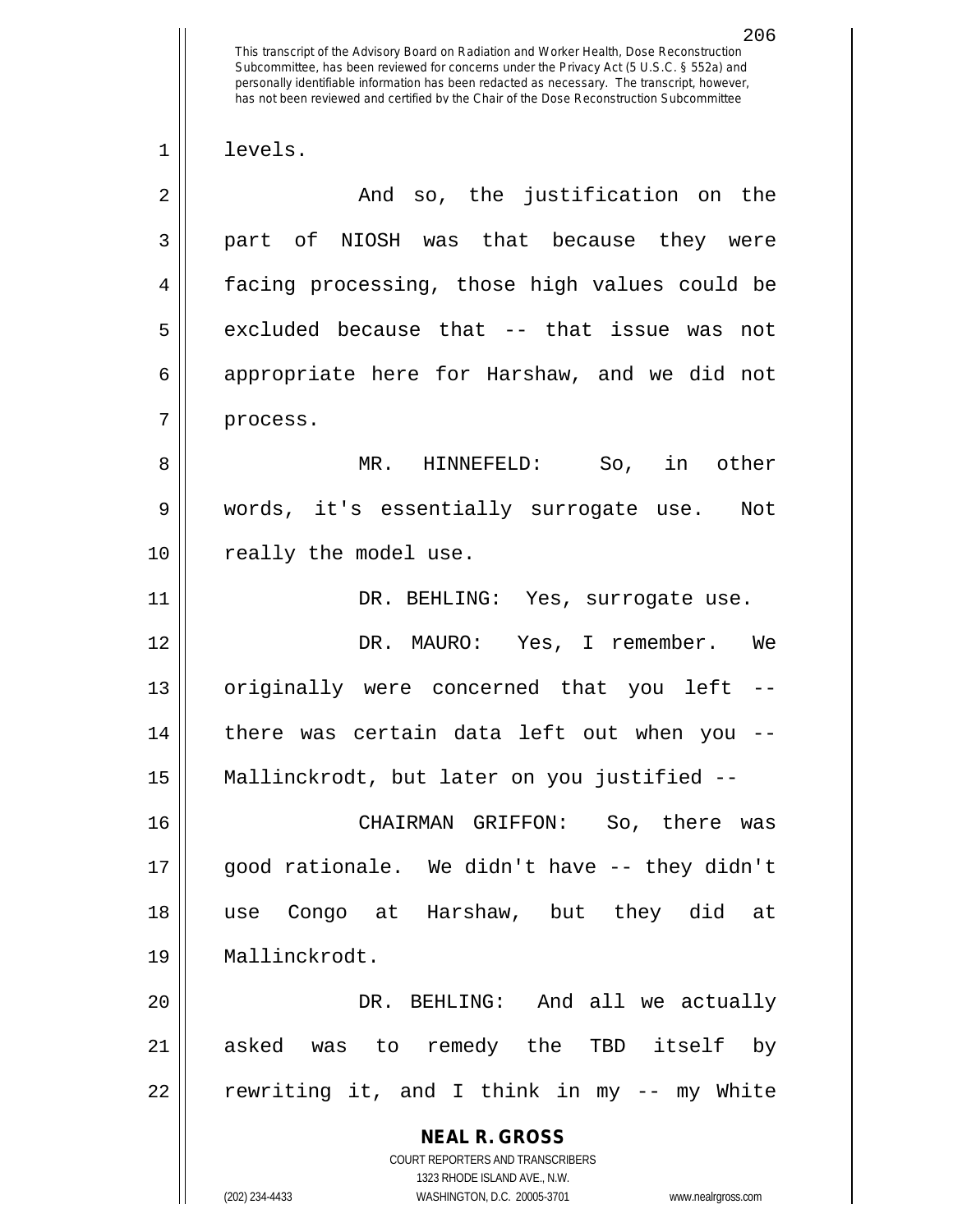**NEAL R. GROSS** COURT REPORTERS AND TRANSCRIBERS 1323 RHODE ISLAND AVE., N.W. (202) 234-4433 WASHINGTON, D.C. 20005-3701 www.nealrgross.com This transcript of the Advisory Board on Radiation and Worker Health, Dose Reconstruction Subcommittee, has been reviewed for concerns under the Privacy Act (5 U.S.C. § 552a) and personally identifiable information has been redacted as necessary. The transcript, however, has not been reviewed and certified by the Chair of the Dose Reconstruction Subcommittee 1 || Paper, I had quoted the original statement, 2 and suggested a revised statement that 3 || addresses that particular issue. 4 MR. HINNEFELD: Okay. 5 DR. BEHLING: But otherwise, I  $6 \parallel$  think we're in agreement. 7 DR. ULSH: So, Mark, does this one  $8 \parallel$  -- number 3, does this stand that SC&A and 9 NIOSH are in tentative agreement, but you 10 would like -- 11 CHAIRMAN GRIFFON: Yes. I think 12 it stands that -- 13 || DR. ULSH: Yes. 14 MEMBER MUNN: I think it's very  $15 \parallel$  clear the way it's written. 16 CHAIRMAN GRIFFON: All right,  $17 \parallel$  then. 18 DR. ULSH: And that relates 19 specifically to the appropriateness of using 20 Mallinckrodt surrogate data at Harshaw. Okay. 21 CHAIRMAN GRIFFON: Then Finding 4, 22 I just have a very brief NIOSH follow up on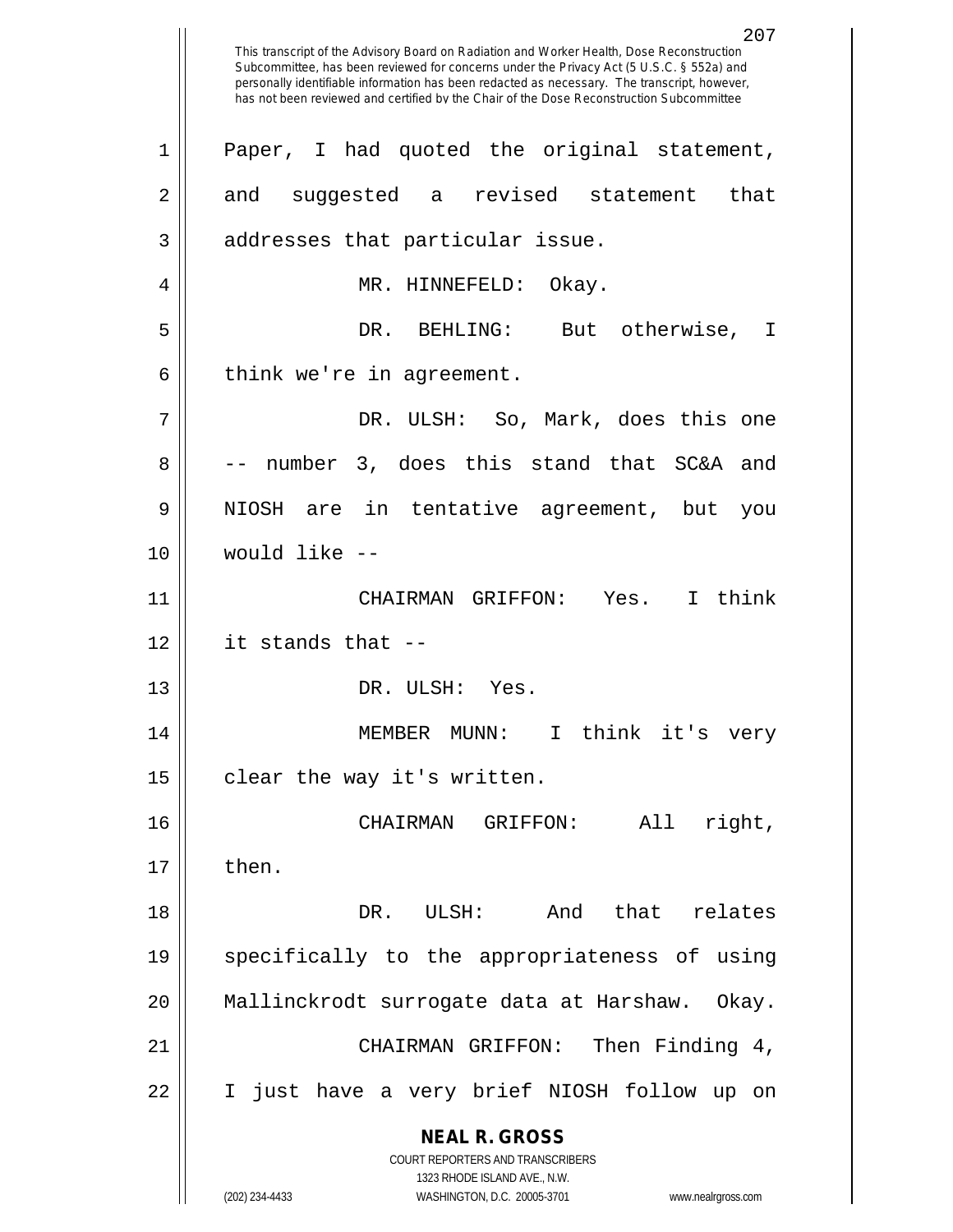**NEAL R. GROSS** COURT REPORTERS AND TRANSCRIBERS 1323 RHODE ISLAND AVE., N.W. (202) 234-4433 WASHINGTON, D.C. 20005-3701 www.nealrgross.com This transcript of the Advisory Board on Radiation and Worker Health, Dose Reconstruction Subcommittee, has been reviewed for concerns under the Privacy Act (5 U.S.C. § 552a) and personally identifiable information has been redacted as necessary. The transcript, however, has not been reviewed and certified by the Chair of the Dose Reconstruction Subcommittee  $1 \parallel$  this. And this is one, Hans, that you still - $2 \parallel -4$  and 5 you still have outstanding concerns. 3 DR. BEHLING: Yes. I think really 4 what it comes down to is the complexity by 5 which Tables B-5 through B-8 are to be used  $6$  | for doing dose assessments. 7 CHAIRMAN GRIFFON: Can you repeat 8 || that, Hans? I'm sorry. 9 DR. BEHLING: Well, the 10 recommendation for the dose reconstruction is 11 to make use of Tables B-5 through B-8, and 12 they're quite complex and very difficult to 13 work with. And I personally believe that some 14 || clarification needs to be made in making them 15 | more functionally usable. 16 CHAIRMAN GRIFFON: Okay. 17 DR. ULSH: So, what were those 18 || tables again, please? 19 CHAIRMAN GRIFFON: 3-5 and 3-8. 20 || DR. BEHLING: B, B as in Boy-5. 21 CHAIRMAN GRIFFON: Oh, B-5. 22 DR. BEHLING: Yes, through B-8.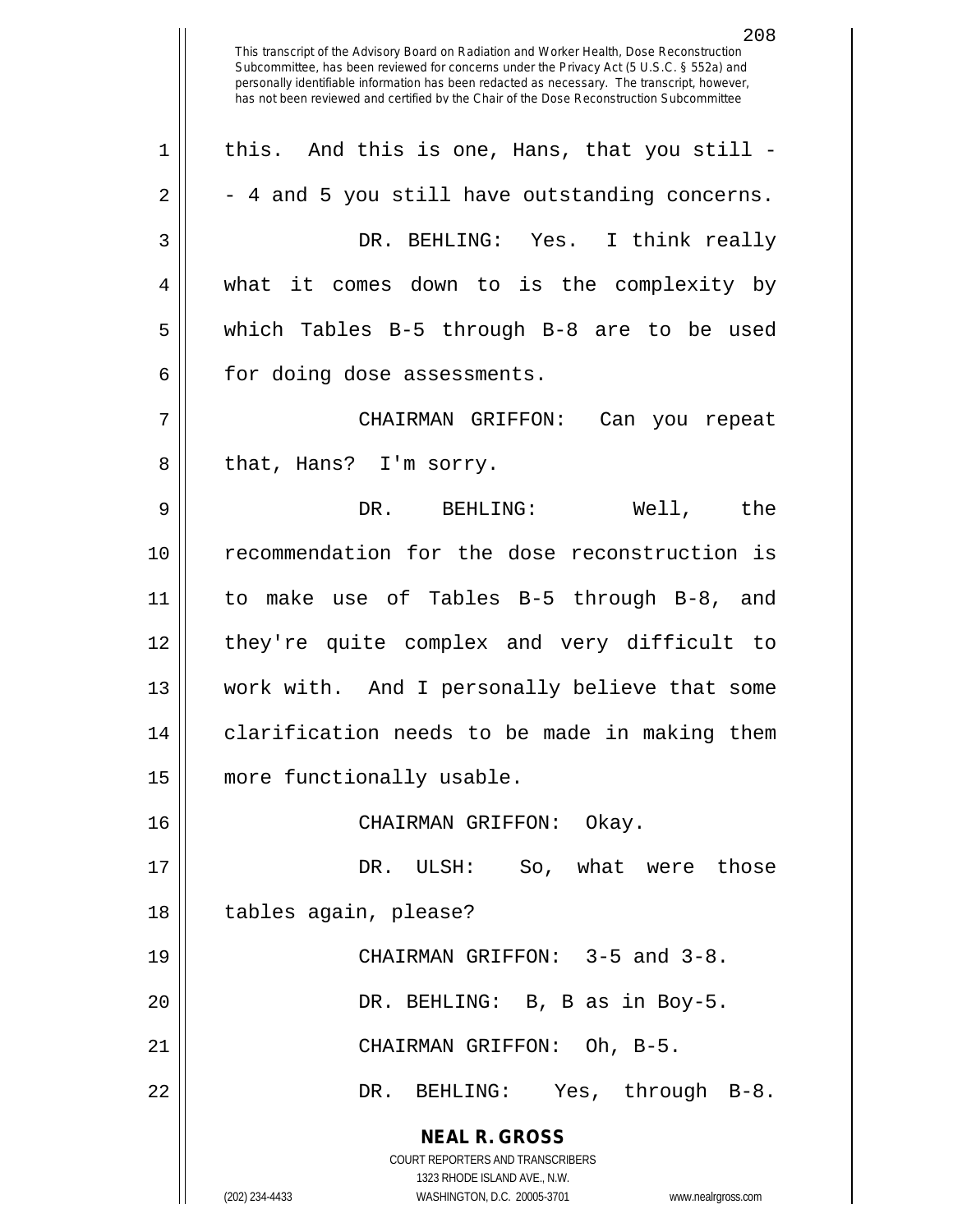$1 \parallel$  And there's a lot of subjective interpretation  $2 \parallel$  in the use of those tables, and again, I have 3 certain sympathy for the dose reconstructors 4 || if they are being asked to actually make use  $5 \parallel$  of those tables. I think they could stand  $6 \parallel$  some clarification or simplification to make 7 it less subjective.

 CHAIRMAN GRIFFON: Okay. Thank you, Hans. Now, let's see. I have Finding 5, but then I also have 6 and 7 on this matrix. You only go up to 5 apparently. Anyway, let's do 5 first here. This I deriving beta photon doses from the film badges. I guess this 14 || still remains a NIOSH action, right?

15 || DR. MAURO: Is this the betas, the 16 | packaging and the tenuation?

17 CHAIRMAN GRIFFON: I don't know. 18 || Ask Hans. 19 DR. BEHLING: Yes, I'm trying to

20 || catch up here myself to refresh my memory

 $21$   $h$  here.

22 DR. MAURO: I think it had to do

**NEAL R. GROSS** COURT REPORTERS AND TRANSCRIBERS

1323 RHODE ISLAND AVE., N.W.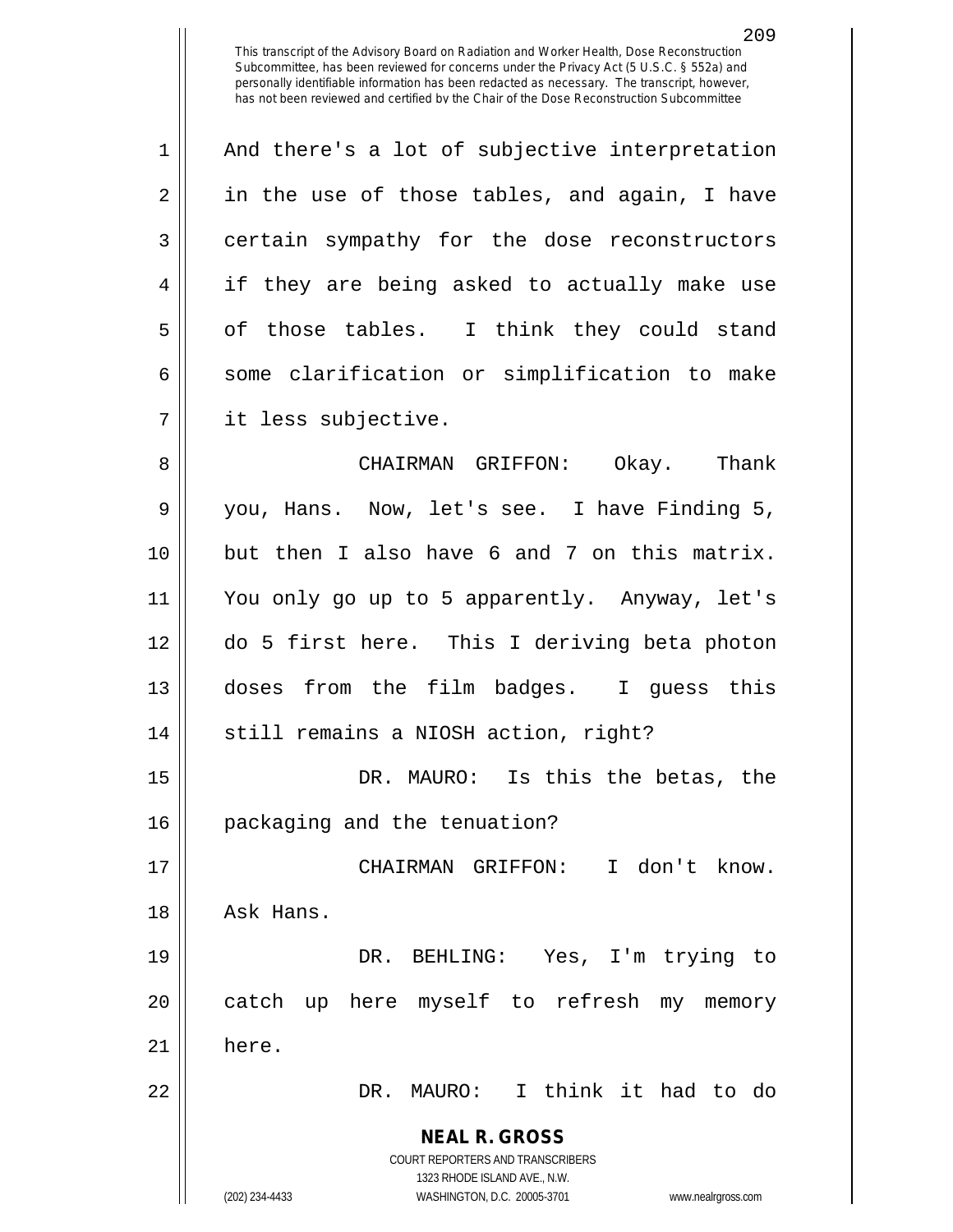**NEAL R. GROSS** COURT REPORTERS AND TRANSCRIBERS 1323 RHODE ISLAND AVE., N.W. (202) 234-4433 WASHINGTON, D.C. 20005-3701 www.nealrgross.com 210 This transcript of the Advisory Board on Radiation and Worker Health, Dose Reconstruction Subcommittee, has been reviewed for concerns under the Privacy Act (5 U.S.C. § 552a) and personally identifiable information has been redacted as necessary. The transcript, however, has not been reviewed and certified by the Chair of the Dose Reconstruction Subcommittee 1 || with calibrating the film badges, and the fact  $2 \parallel$  that the  $-$ 3 DR. BEHLING: That's correct. 4 Yes, John, go ahead. 5 DR. MAURO: I'm recollecting the 6 packaging was such that you might have 7 shielded out more of the betas than you  $8 \parallel$  thought, and I'm not sure about soft X-rays. 9 CHAIRMAN GRIFFON: Yes, it does 10 say, "Follow up on the adequacy of the beta 11 dosimetry calibration at the site." 12 DR. MAURO: And that has to do 13 with the -- we currently looked at the kinds 14 of film badges that were used, and the -- I  $15$  guess we really got into the details of this 16 || thing, and it looked like they were unusual in 17 that they shielded out more beta than we 18 | thought. 19 || In other words, it was not -- the 20 || adjustment factors for a tenuation of the 21 betas were not taken into consideration for  $22$  || this particular type of film badge.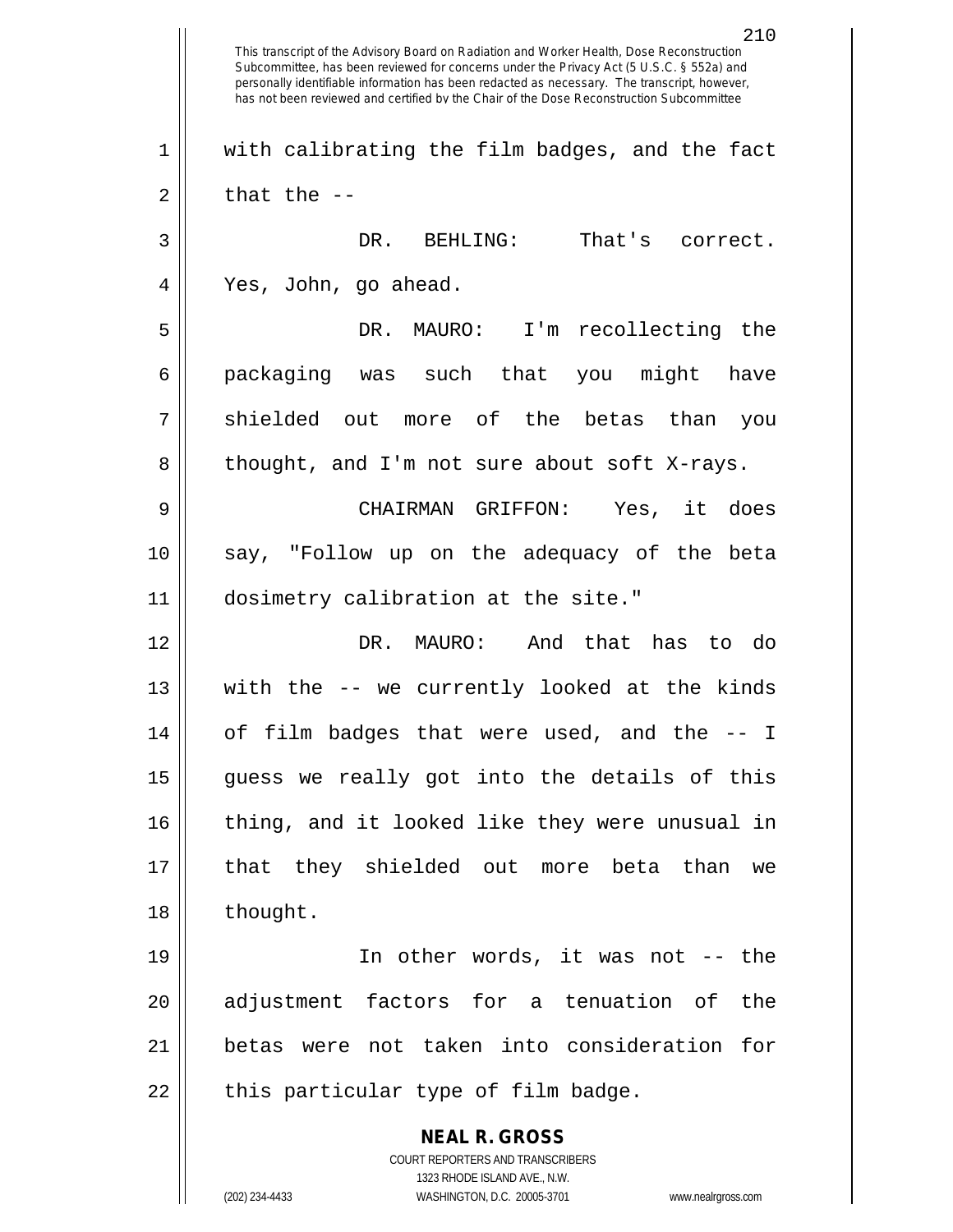**NEAL R. GROSS** COURT REPORTERS AND TRANSCRIBERS 1323 RHODE ISLAND AVE., N.W. This transcript of the Advisory Board on Radiation and Worker Health, Dose Reconstruction Subcommittee, has been reviewed for concerns under the Privacy Act (5 U.S.C. § 552a) and personally identifiable information has been redacted as necessary. The transcript, however, has not been reviewed and certified by the Chair of the Dose Reconstruction Subcommittee 1 MEMBER MUNN: How significant are  $2 \parallel$  the  $-$ 3 | DR. MAURO: I don't know. 4 CHAIRMAN GRIFFON: And then here's 5 where, John, we have a couple more in the 6  $\parallel$  matrix that are not -- I think you -- I don't 7 know if you only went through five in the 8 White Paper, but there is a sixth here, and 9 actually, this says, "NIOSH agrees and will 10 modify the said matrix. NIOSH needs to review 11 it's calculations of inhalation intakes of 12 Type S range throughout the bioassay data. We 13 believe the important numbers are low by about  $14$  || a factor of 5." 15 || This is a question of the intakes 16 derived from the urinalysis. 17 DR. MAURO: Yes, I think. My 18 notes say they agree, and they were going to  $19 \parallel$  fix that. 20 CHAIRMAN GRIFFON: Yes, it says, 21 "NIOSH agrees, and will modify the site 22 matrix." So, I think that was closed, but we

(202) 234-4433 WASHINGTON, D.C. 20005-3701 www.nealrgross.com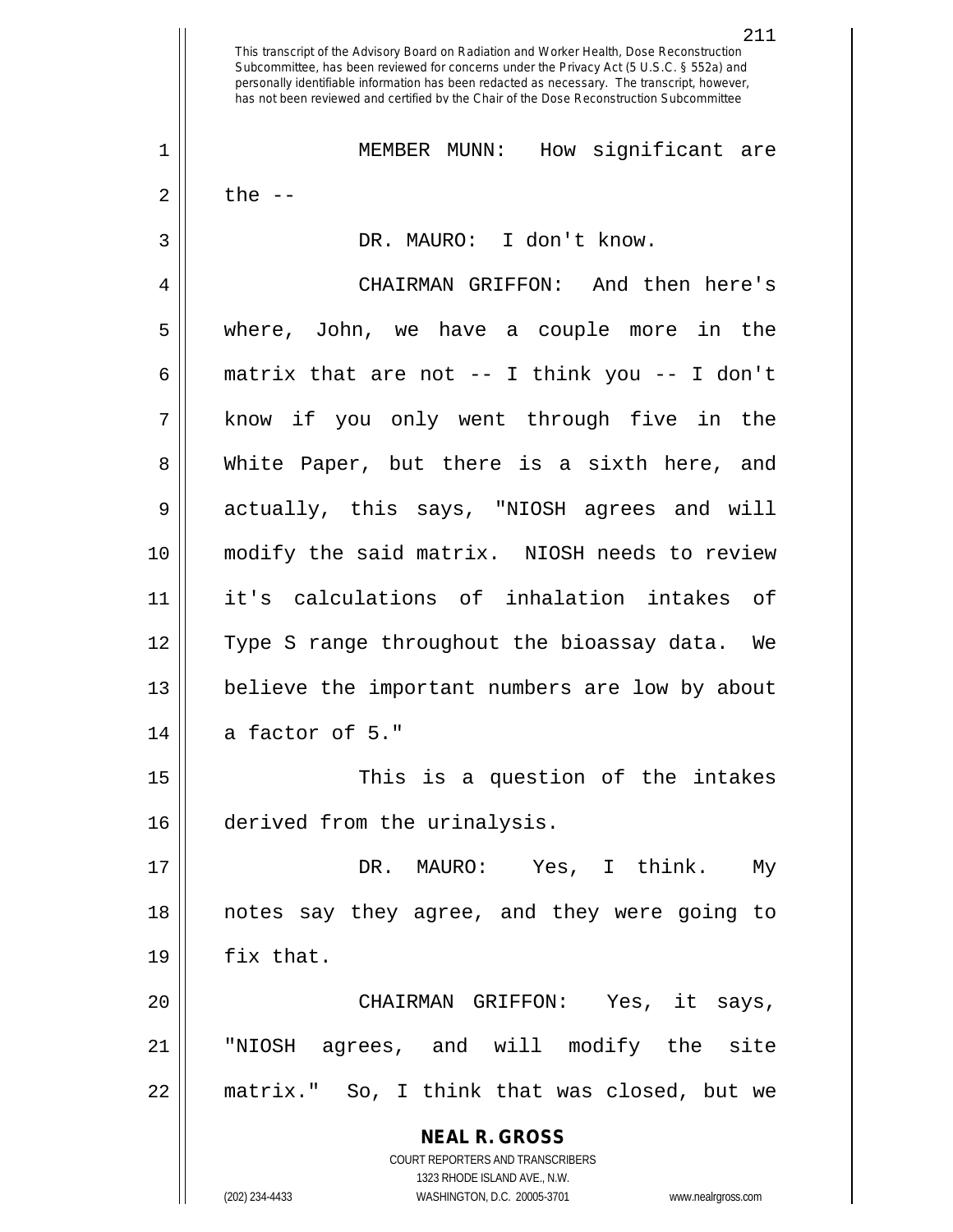**NEAL R. GROSS** COURT REPORTERS AND TRANSCRIBERS 1323 RHODE ISLAND AVE., N.W. (202) 234-4433 WASHINGTON, D.C. 20005-3701 www.nealrgross.com This transcript of the Advisory Board on Radiation and Worker Health, Dose Reconstruction Subcommittee, has been reviewed for concerns under the Privacy Act (5 U.S.C. § 552a) and personally identifiable information has been redacted as necessary. The transcript, however, has not been reviewed and certified by the Chair of the Dose Reconstruction Subcommittee 1 || need -- I guess we need to see the numbers if 2 || we're going to see the modification. But at 3 least in abeyance, I guess to use the 4 || Procedures Work Group terminology. 5 DR. ULSH: Okay, I got behind. 6 Sorry. Tell me that again real quick, Mark. 7 CHAIRMAN GRIFFON: It was a 8 question of -- there was a question of the 9 || intakes derived from urinalysis data? 10 DR. ULSH: Okay, and this is 11 number -- 12 CHAIRMAN GRIFFON: It's table -- 13 || Finding number 6. 14 DR. ULSH: Okay, got you. 15 CHAIRMAN GRIFFON: And NIOSH had 16 agreed at the previous meeting, the 11/5/09 17 meeting. 18 DR. ULSH: Got it. Thanks. 19 CHAIRMAN GRIFFON: And then the  $20$  || last one I have is the  $-$ - Finding 7 is the 21 | Monday morning sampling, which --22 DR. BEHLING: Yes, that was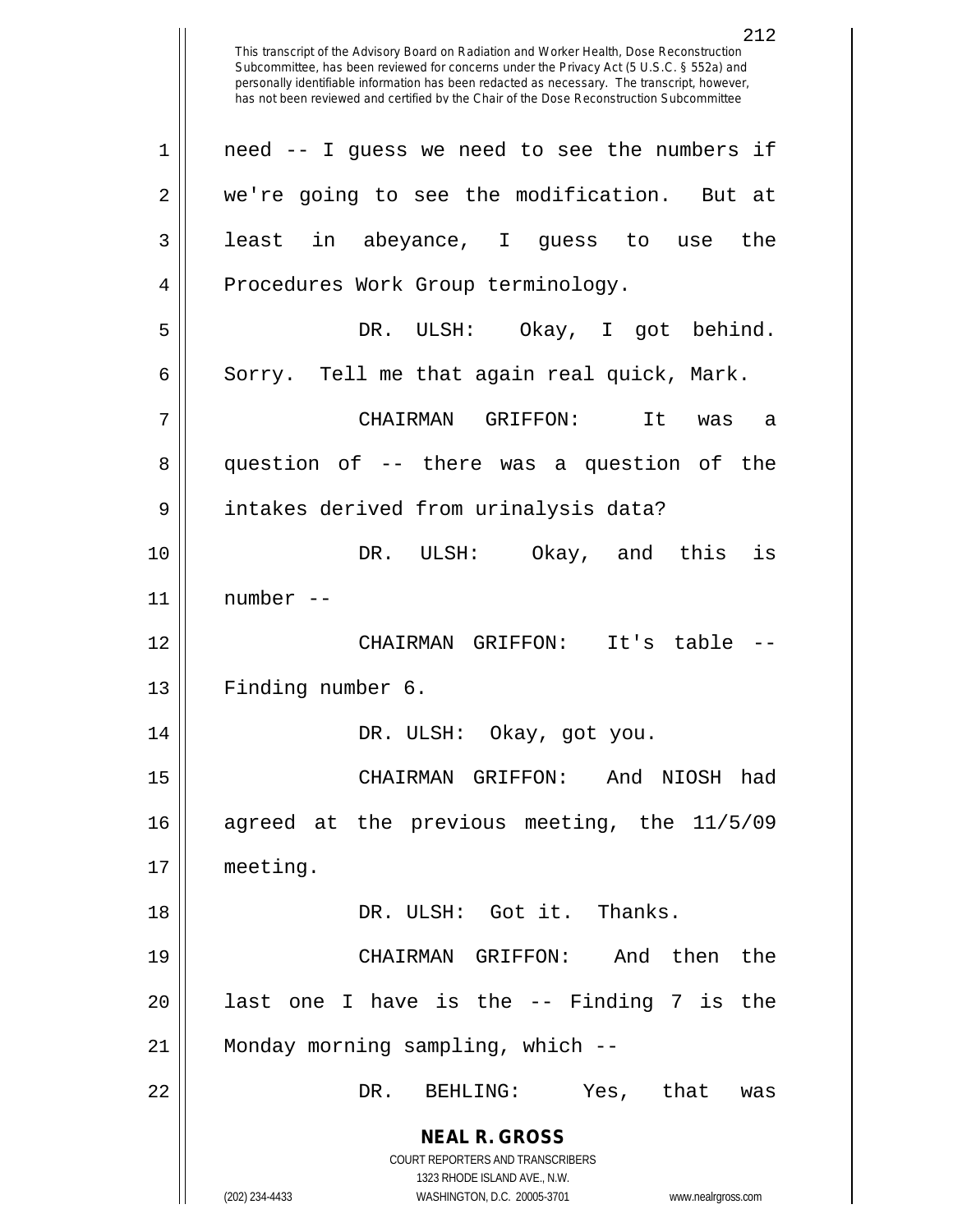213

1 actually identified as a new finding in  $2 \parallel$  section 3.2 of the White Paper, and again, we 3 | talked about this one on many other instances 4 where the Monday morning versus Friday 5 afternoon prove to be obviously some very 6 different values. And in viewing several Site  $7 \parallel$  Profiles, the values in the case here, I quote 8 a ten-fold, and other documents were similar 9 assessments made between Friday and Monday 10 morning. 11 || The difference is less drastic, 12 but still it leaves a factor of 2 to 3. So, 13 || that's an issue that was brought up as a new 14 || finding in the White Paper. 15 MEMBER MUNN: For all of those 16 discussions we've had about this issue and 17 procedure, do you have site specific about -- 18 DR. MAURO: It does sound like 19 something we talked about in the procedures. 20 || And it really comes home to a roost here 21 because they deal with Type F, S and F at 22 Harshaw.

> **NEAL R. GROSS** COURT REPORTERS AND TRANSCRIBERS

> > 1323 RHODE ISLAND AVE., N.W.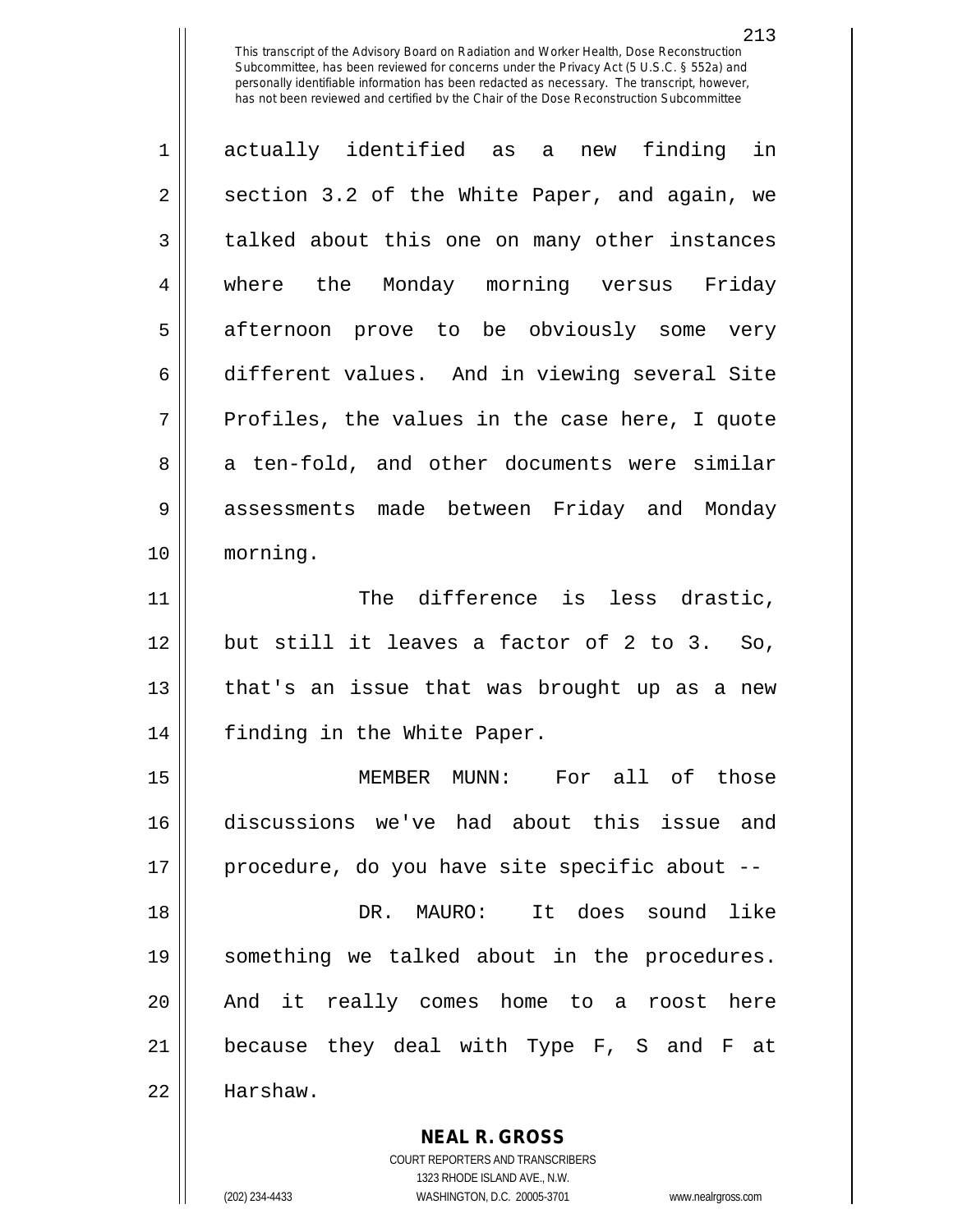**NEAL R. GROSS** COURT REPORTERS AND TRANSCRIBERS 1323 RHODE ISLAND AVE., N.W. (202) 234-4433 WASHINGTON, D.C. 20005-3701 www.nealrgross.com This transcript of the Advisory Board on Radiation and Worker Health, Dose Reconstruction Subcommittee, has been reviewed for concerns under the Privacy Act (5 U.S.C. § 552a) and personally identifiable information has been redacted as necessary. The transcript, however, has not been reviewed and certified by the Chair of the Dose Reconstruction Subcommittee 1 || MEMBER MUNN: I thought --2 DR. MAURO: And if you were doing 3 the Monday-Friday problem, you got a real 4 || problem with F. 5 MEMBER MUNN: I thought -- well, 6 | that's why I asked the question. Was all that 7 discussion that we had only site specific? 8 || Because we were --9 DR. MAURO: We did. It just came 10 back to me. 11 || DR. BEHLING: Yes. 12 DR. MAURO: What happened was  $13$  | this: there was a generic issue. 14 CHAIRMAN GRIFFON: It's not so 15 much the Monday/Friday thing either. It's the  $16$  | two days off. 17 || DR. MAURO: Yes. 18 CHAIRMAN GRIFFON: We got hung up 19 | on the Monday analysis. 20 DR. MAURO: Yes. And where we 21 || left it is NIOSH's argument was, "No, no, no, 22 || no." We have lots of evidence, and this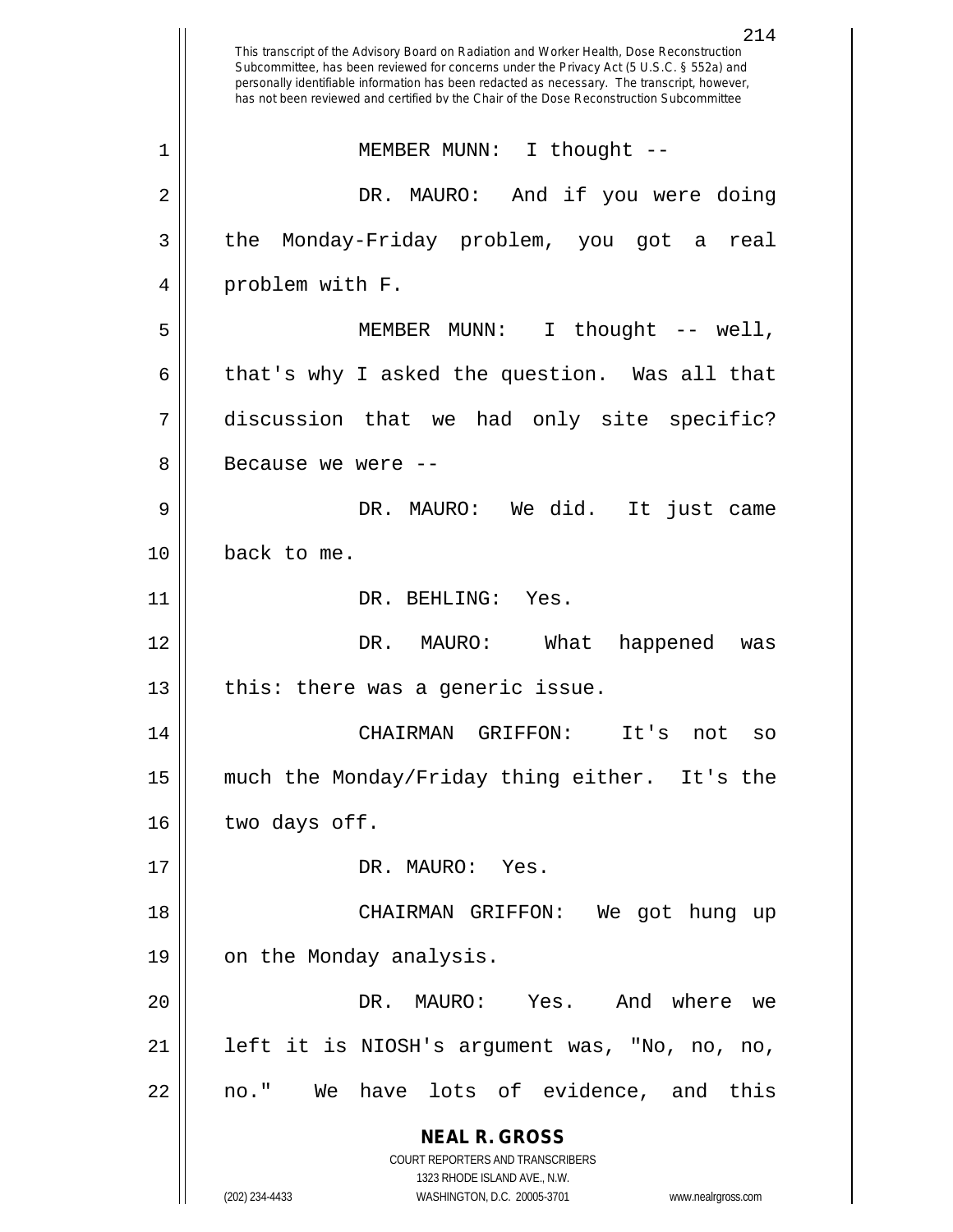|    | 215<br>This transcript of the Advisory Board on Radiation and Worker Health, Dose Reconstruction<br>Subcommittee, has been reviewed for concerns under the Privacy Act (5 U.S.C. § 552a) and<br>personally identifiable information has been redacted as necessary. The transcript, however,<br>has not been reviewed and certified by the Chair of the Dose Reconstruction Subcommittee |
|----|------------------------------------------------------------------------------------------------------------------------------------------------------------------------------------------------------------------------------------------------------------------------------------------------------------------------------------------------------------------------------------------|
| 1  | This<br>might've been from another site.                                                                                                                                                                                                                                                                                                                                                 |
| 2  | actually might've been like a Y-12 thing or                                                                                                                                                                                                                                                                                                                                              |
| 3  | something.                                                                                                                                                                                                                                                                                                                                                                               |
| 4  | CHAIRMAN GRIFFON: Yes.                                                                                                                                                                                                                                                                                                                                                                   |
| 5  | DR. MAURO: I don't know, but --                                                                                                                                                                                                                                                                                                                                                          |
| 6  | MEMBER MUNN:<br>That's why I was                                                                                                                                                                                                                                                                                                                                                         |
| 7  | asking the question. I think it was --                                                                                                                                                                                                                                                                                                                                                   |
| 8  | DR. MAURO: Yes, we did talk about                                                                                                                                                                                                                                                                                                                                                        |
| 9  | it, and the place where I remember is, "Well,                                                                                                                                                                                                                                                                                                                                            |
| 10 | no, we have lots of records that show people                                                                                                                                                                                                                                                                                                                                             |
| 11 | have their bioassay taken on<br>Tuesday,                                                                                                                                                                                                                                                                                                                                                 |
| 12 | Wednesday, Thursday, Friday, and it wasn't                                                                                                                                                                                                                                                                                                                                               |
| 13 | just the Monday/Friday thing."                                                                                                                                                                                                                                                                                                                                                           |
| 14 | MEMBER MUNN: No.                                                                                                                                                                                                                                                                                                                                                                         |
| 15 | DR. MAURO: And then we look into                                                                                                                                                                                                                                                                                                                                                         |
| 16 | that, and I remember Bob Barton saying,                                                                                                                                                                                                                                                                                                                                                  |
| 17 | "Well," and here's where things get a little                                                                                                                                                                                                                                                                                                                                             |
| 18 | fuzzy. There was still the two day hiatus.                                                                                                                                                                                                                                                                                                                                               |
| 19 | Person may have taken Monday and Tuesday off,                                                                                                                                                                                                                                                                                                                                            |
| 20 | and went back to work on Wednesday. So, you                                                                                                                                                                                                                                                                                                                                              |
| 21 | still had the hiatus. And I think we left it                                                                                                                                                                                                                                                                                                                                             |
| 22 | that we agreed to disagree. They -- there was                                                                                                                                                                                                                                                                                                                                            |
|    | <b>NEAL R. GROSS</b>                                                                                                                                                                                                                                                                                                                                                                     |

COURT REPORTERS AND TRANSCRIBERS 1323 RHODE ISLAND AVE., N.W.

 $\prod$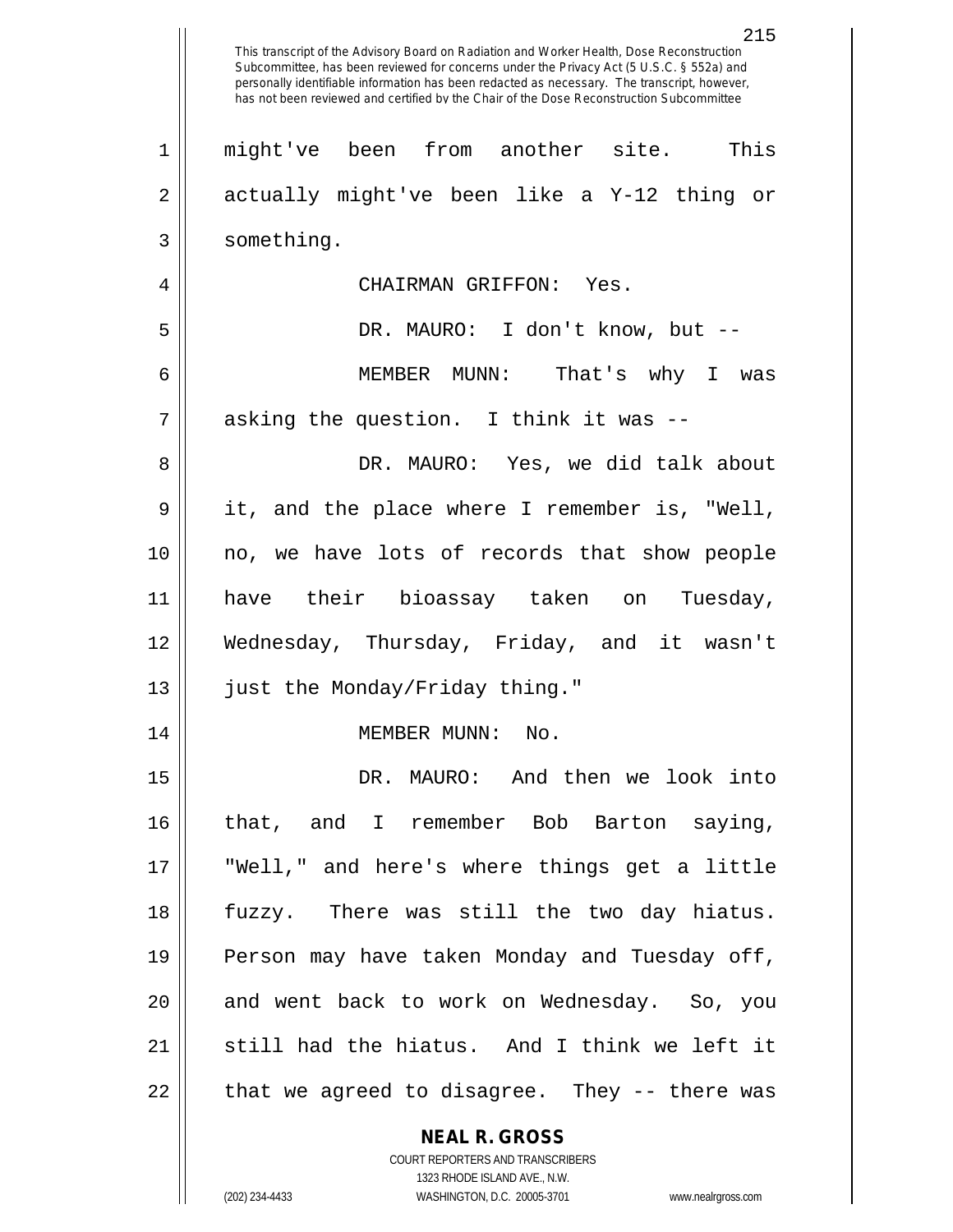216 This transcript of the Advisory Board on Radiation and Worker Health, Dose Reconstruction Subcommittee, has been reviewed for concerns under the Privacy Act (5 U.S.C. § 552a) and personally identifiable information has been redacted as necessary. The transcript, however, has not been reviewed and certified by the Chair of the Dose Reconstruction Subcommittee 1 a time period where everyone agreed the 2 | Monday/Friday was real. 3 || But then later on as time went on, 4 | they may have gotten away from that. 5 MR. HINNEFELD: What I  $6 \parallel$  acknowledged was, when I started working with  $7 \parallel$  the uranium plant in the early `80s or the mid 8 || ^80s, a sample that was taken with less than 9 || two days off was considered suspect because of 10 the interpretation that was used at the time 11 kind of figured more sampling that quickly 12 | after exposure. 13 || DR. MAURO: Right. 14 MR. HINNEFELD: But where I 15 worked, the capacity was such that you 16 || couldn't collect all your samples after people 17 had two days off. So, you collected everyday, 18 and you would have reinvestigation levels. 19 And so, if you got an early sample and you 20 || reinvestigate, you would get a later sample, 21 or you would get a two-day off sample. 22 | Something like that.

> **NEAL R. GROSS** COURT REPORTERS AND TRANSCRIBERS 1323 RHODE ISLAND AVE., N.W. (202) 234-4433 WASHINGTON, D.C. 20005-3701 www.nealrgross.com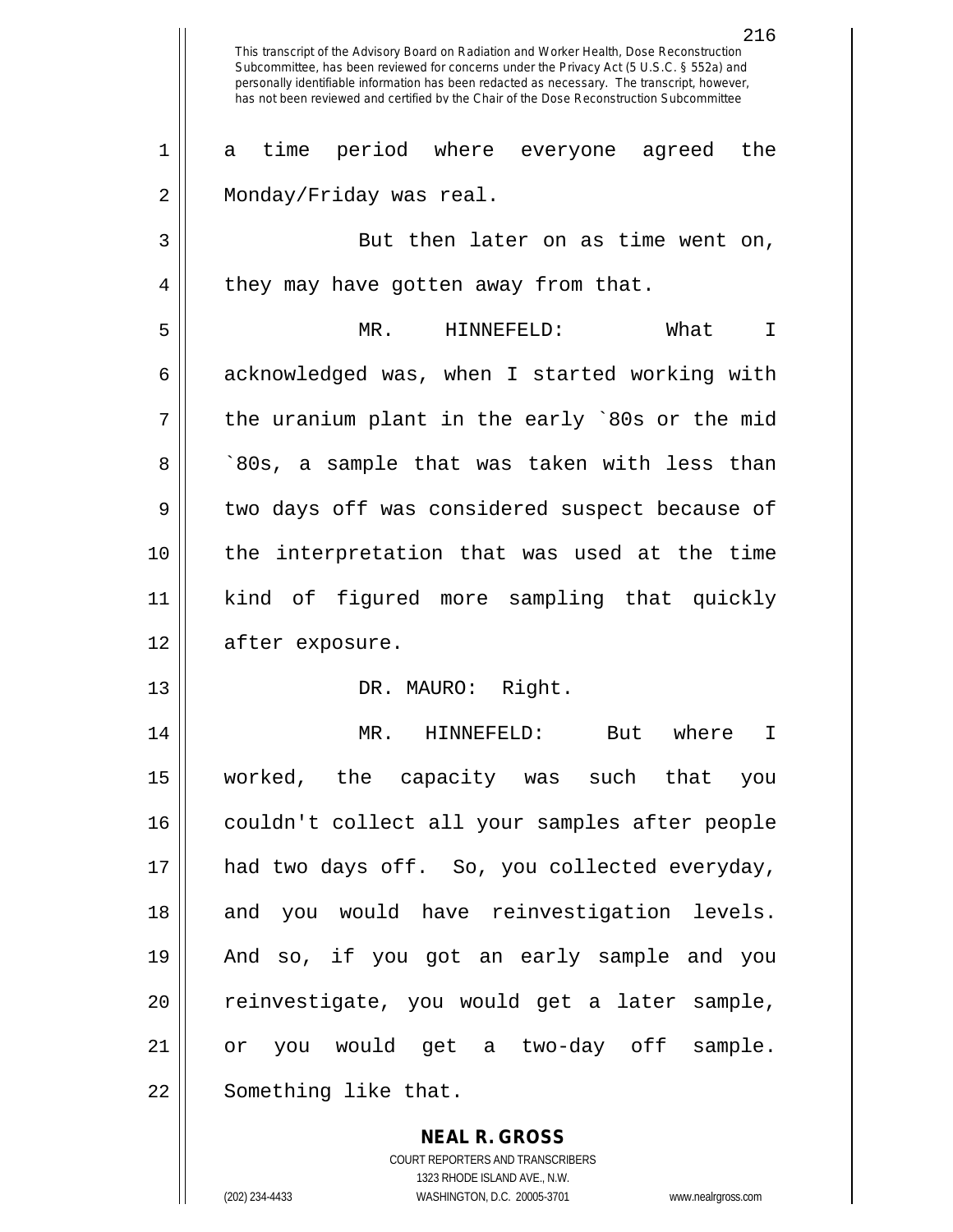**NEAL R. GROSS** COURT REPORTERS AND TRANSCRIBERS 1323 RHODE ISLAND AVE., N.W. (202) 234-4433 WASHINGTON, D.C. 20005-3701 www.nealrgross.com This transcript of the Advisory Board on Radiation and Worker Health, Dose Reconstruction Subcommittee, has been reviewed for concerns under the Privacy Act (5 U.S.C. § 552a) and personally identifiable information has been redacted as necessary. The transcript, however, has not been reviewed and certified by the Chair of the Dose Reconstruction Subcommittee 1 || So, that's what we did where I 2 || worked. Now, I don't know about all uranium  $3 \parallel$  plants, what they did. 4 CHAIRMAN GRIFFON: And it is kind  $5 \parallel$  of a generic issue, but I think we have 6 discussed it on  $-$ - because we have to sort of 7 look at -- 8 DR. MAURO: Well, you could almost  $9 \parallel$  -- as far as a site that's mostly S --10 DR. BEHLING: John and Mark, I 11 think the real question that NIOSH needs to 12 answer is how does IREP deal with that 13 particular data input when you have urine data 14 that you don't identify as either -- excuse 15 me, as either being a Monday or a Friday 16 || sample, and -- and if it turns out that you're  $17 || - -$  you're  $-$ 18 CHAIRMAN GRIFFON: Or upper end. 19 Yes, okay, I was going to say. 20 DR. BEHLING: If it turns out that 21 IMBA interprets all samples as end of day, or  $22 \parallel$  end of a work day sample, when in fact it was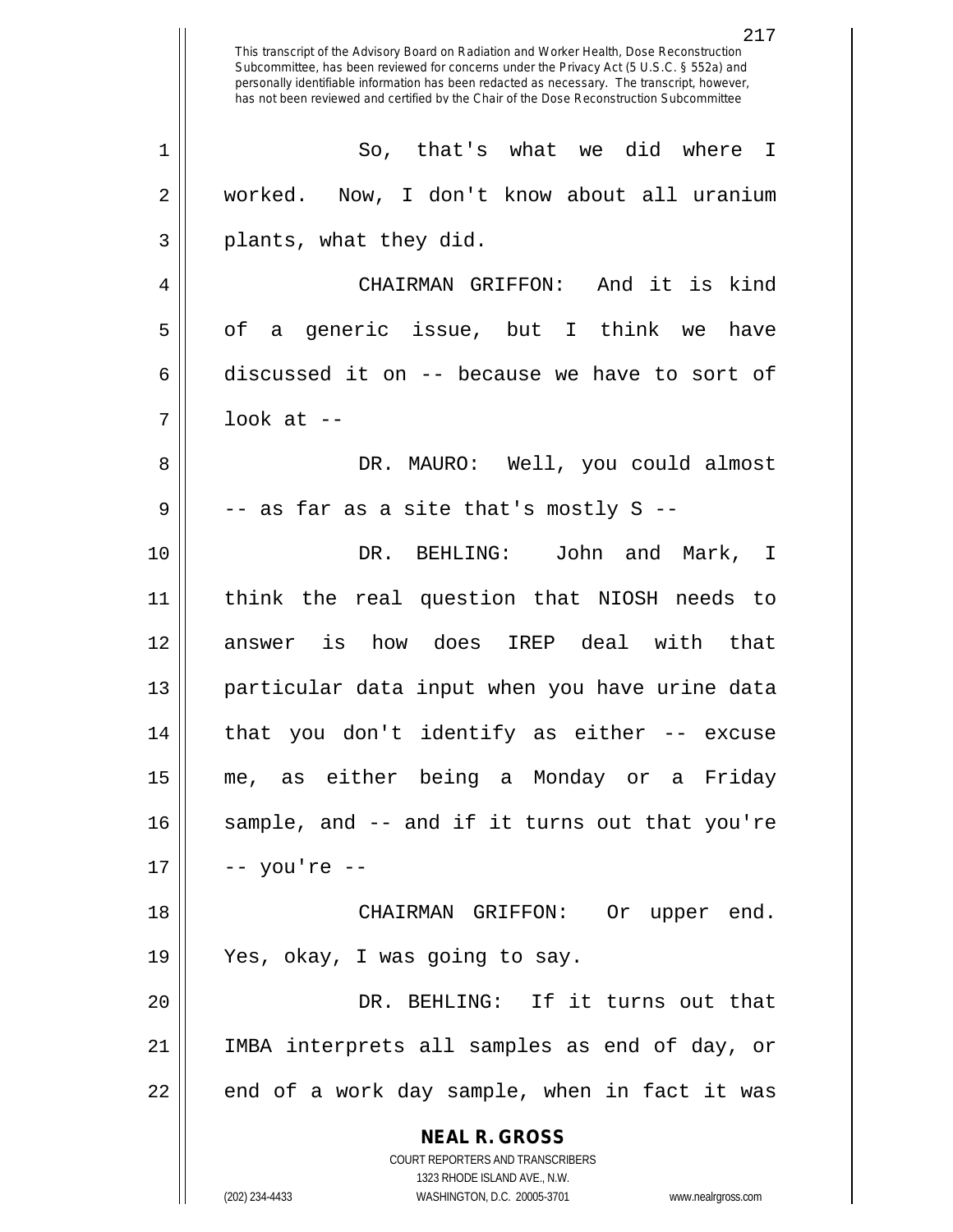**NEAL R. GROSS** COURT REPORTERS AND TRANSCRIBERS 1323 RHODE ISLAND AVE., N.W. (202) 234-4433 WASHINGTON, D.C. 20005-3701 www.nealrgross.com 1 a two-day hiatus, then it's obviously going to 2 || misinterpret the actual body burden. I think  $3 \parallel$  that's the real crux of the question. 4 MS. BRACKETT: This is Liz 5 || Brackett. IMBA assumes a constant chronic 6 intake when you -- when you run a chronic 7 exposure. So, it doesn't have the ability, 8 || unless you put in five days a week. You know, 9 unless you keep putting in multiple intake 10 periods, it assumes constant chronic over 24  $11$  | hours a day, seven days a week. 12 We did do some calculation on what 13 it would be if it were five days a week, and 14 two day's break. And in fact, Type S, as in  $15$  | the longest, retained. If gives you the least  $16$  | problem. There's only a factor of 1.2 that  $-$ -17 that you'd be off for a constant chronic 18 intake. 19 || DR. MAURO: F as in Frank? 20 MS. BRACKETT: S as in Sam. 21 || DR. MAURO: Okay. 22 || MS. BRACKETT: F as in Frank that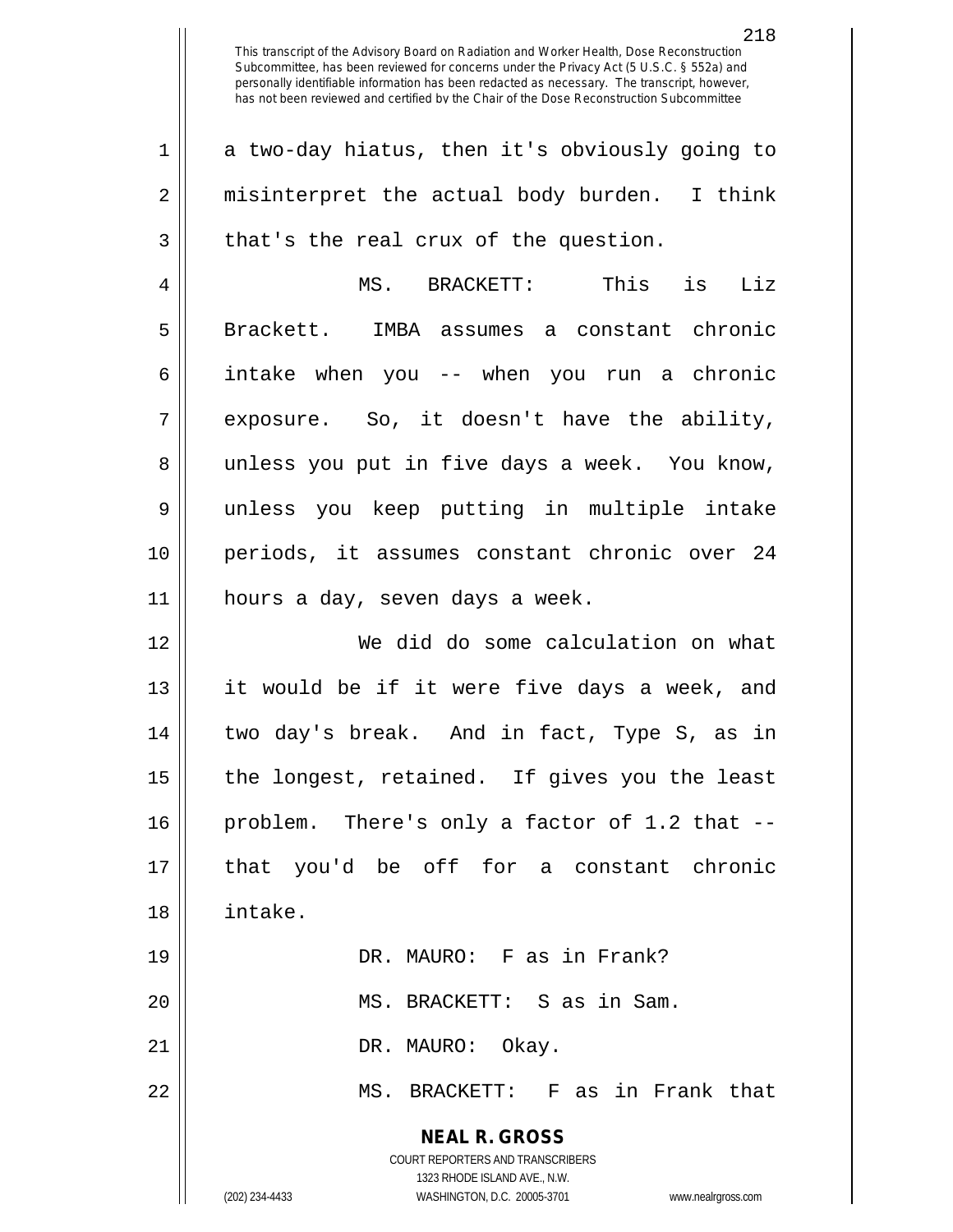**NEAL R. GROSS** COURT REPORTERS AND TRANSCRIBERS 219 This transcript of the Advisory Board on Radiation and Worker Health, Dose Reconstruction Subcommittee, has been reviewed for concerns under the Privacy Act (5 U.S.C. § 552a) and personally identifiable information has been redacted as necessary. The transcript, however, has not been reviewed and certified by the Chair of the Dose Reconstruction Subcommittee  $1 \parallel$  the adjusting factor is 2.9. That's the 2 || largest one. 3 CHAIRMAN GRIFFON: Do you have  $4 \parallel$  that analysis? That might be useful for  $-$  to  $5 \parallel$  put into this discussion. 6 MS. BRACKETT: Yes. 7 || MR. HINNEFELD: We may have it. 8 DR. MAURO: We did it also, but I 9 cemember F had a factor of 10, or 3. M was 3, 10 F was 10. 11 MR. HINNEFELD: When we discussed  $12$  | this, and this was in our Y-12 discussion  $-$ 13 I'm sure this was in the Y-12 discussion. I 14 don't think it was Fernald. It was Y-12. I 15 think it was a Y-12 discussion. We talked 16 || about it, and at that time, we identified that 17 || we had different numbers than you guys. 18 We've never gone back to resolve 19 || that. "How come we got one number and you got  $20$  || another?" That would be something we could do, 21 || and we could pull out those files that we ran. 22 || THere's what we did. This is how come we

1323 RHODE ISLAND AVE., N.W.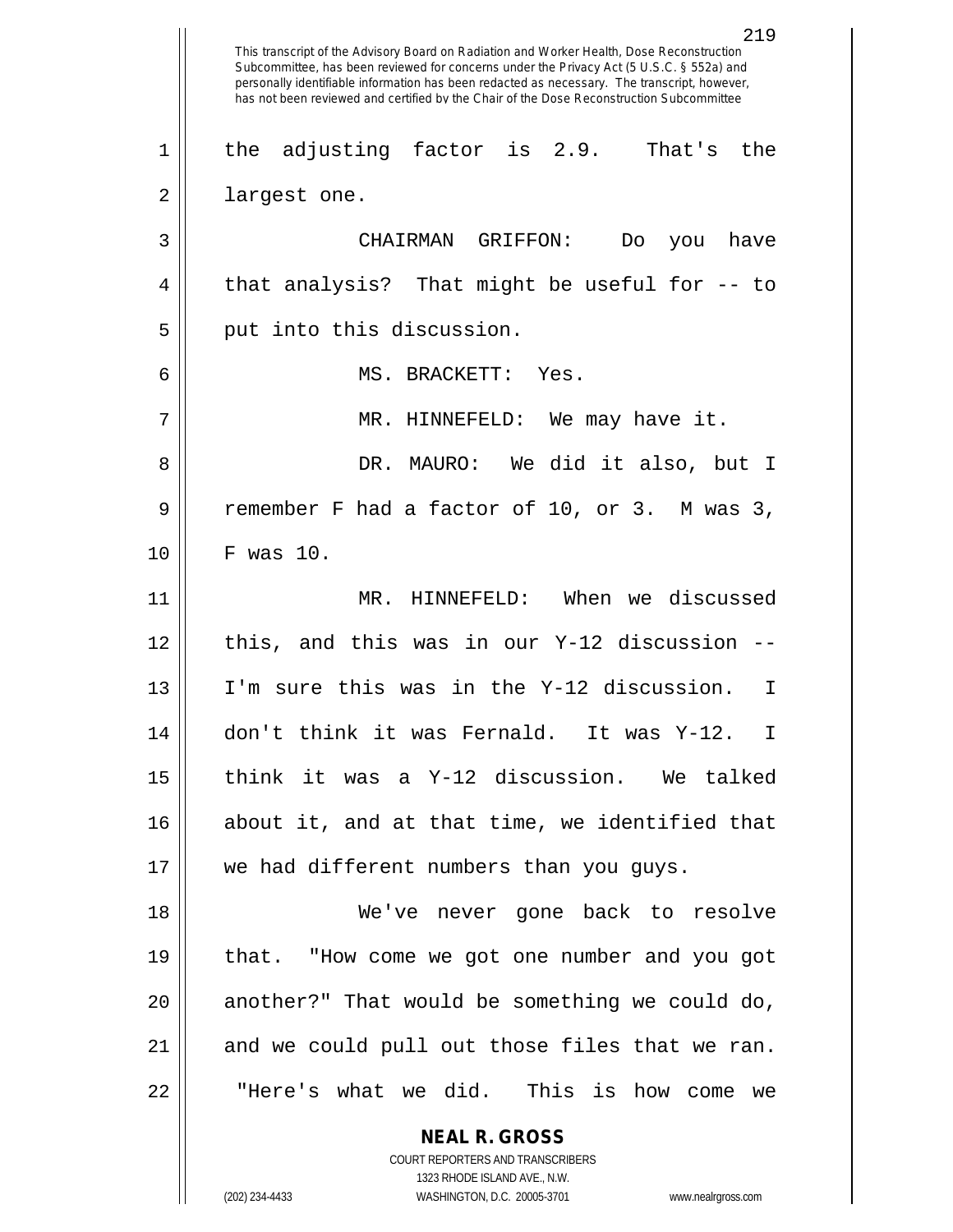**NEAL R. GROSS** COURT REPORTERS AND TRANSCRIBERS 1323 RHODE ISLAND AVE., N.W. This transcript of the Advisory Board on Radiation and Worker Health, Dose Reconstruction Subcommittee, has been reviewed for concerns under the Privacy Act (5 U.S.C. § 552a) and personally identifiable information has been redacted as necessary. The transcript, however, has not been reviewed and certified by the Chair of the Dose Reconstruction Subcommittee think the number is this." I mean we can do  $2 \parallel$  that. CHAIRMAN GRIFFON: I think that  $4 \parallel$  might be useful, if you can talk to Liz and  $-$  MR. HINNEFELD: Yes, I mean the magnitude question: does it fix the original question, which was -- CHAIRMAN GRIFFON: Right, right. DR. MAURO: And another on the -- that started to come back is the reality is the intakes are not chronic. The intakes are 12 || episodic that occur. So, though it's modeled as it was uniform, the reality in the real || world is that  $-$  CHAIRMAN GRIFFON: You're 16 | smoothing. DR. MAURO: Yes. And then the question becomes, "Okay, so, if the intake was on a Monday, or maybe another one on Wednesday, and then you took a sample on Friday, or you took your sample on Monday," in || other words, I think that the argument was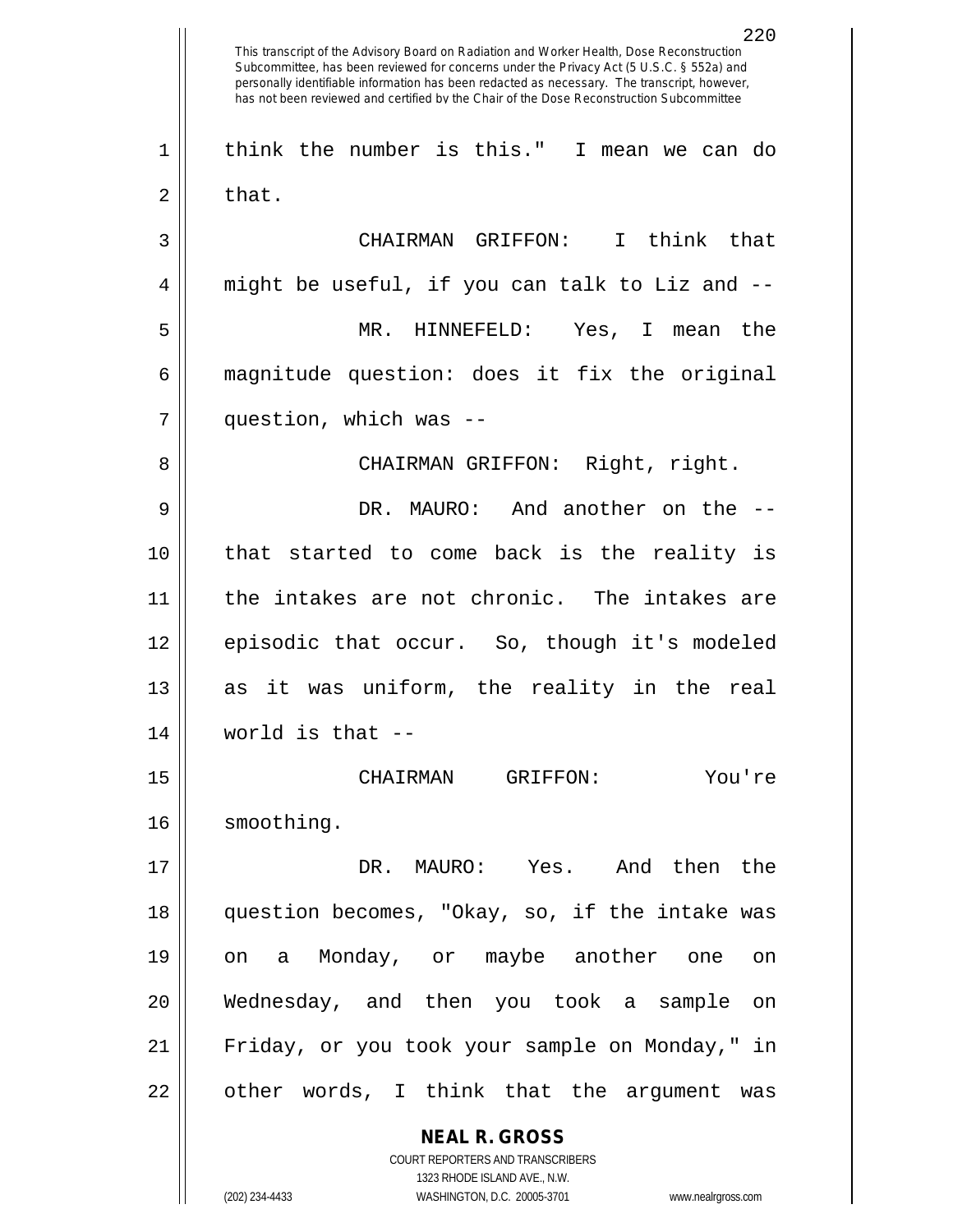1 | being made that the concerns that we raised  $2 \parallel$  are buffered by the fact that the reality of  $3 \parallel$  the current situation is that it is not a 4 || chronic situation. It's really erratic. And 5 || it's really not trackable, so you have to make  $6 \parallel$  simplifying assumption.

 $7 \parallel$  The question is are the 8 || simplifying assumptions claim favorable?

 DR. BEHLING: John, I think they would be because throughout the -- the various 11 || time periods when this was done, sometimes at 12 || the end of the shift, sometimes with two day hiatus, that was recognized by the AEC, and 14 || they came across with strong recommendations as to implement a two-day hiatus in order to | put -- to standardize this whole protocol.

17 || Now, if -- if IMBA does not take 18 || that into consideration, then perhaps at least 19  $\parallel$  a Type F; you may be off by at least a factor  $20$  || of 3, as Liz Brackett has just mentioned.

21 MS. BRACKETT: Well, one thing to 22 || remember is that if you're doing missed dose,

> **NEAL R. GROSS** COURT REPORTERS AND TRANSCRIBERS 1323 RHODE ISLAND AVE., N.W. (202) 234-4433 WASHINGTON, D.C. 20005-3701 www.nealrgross.com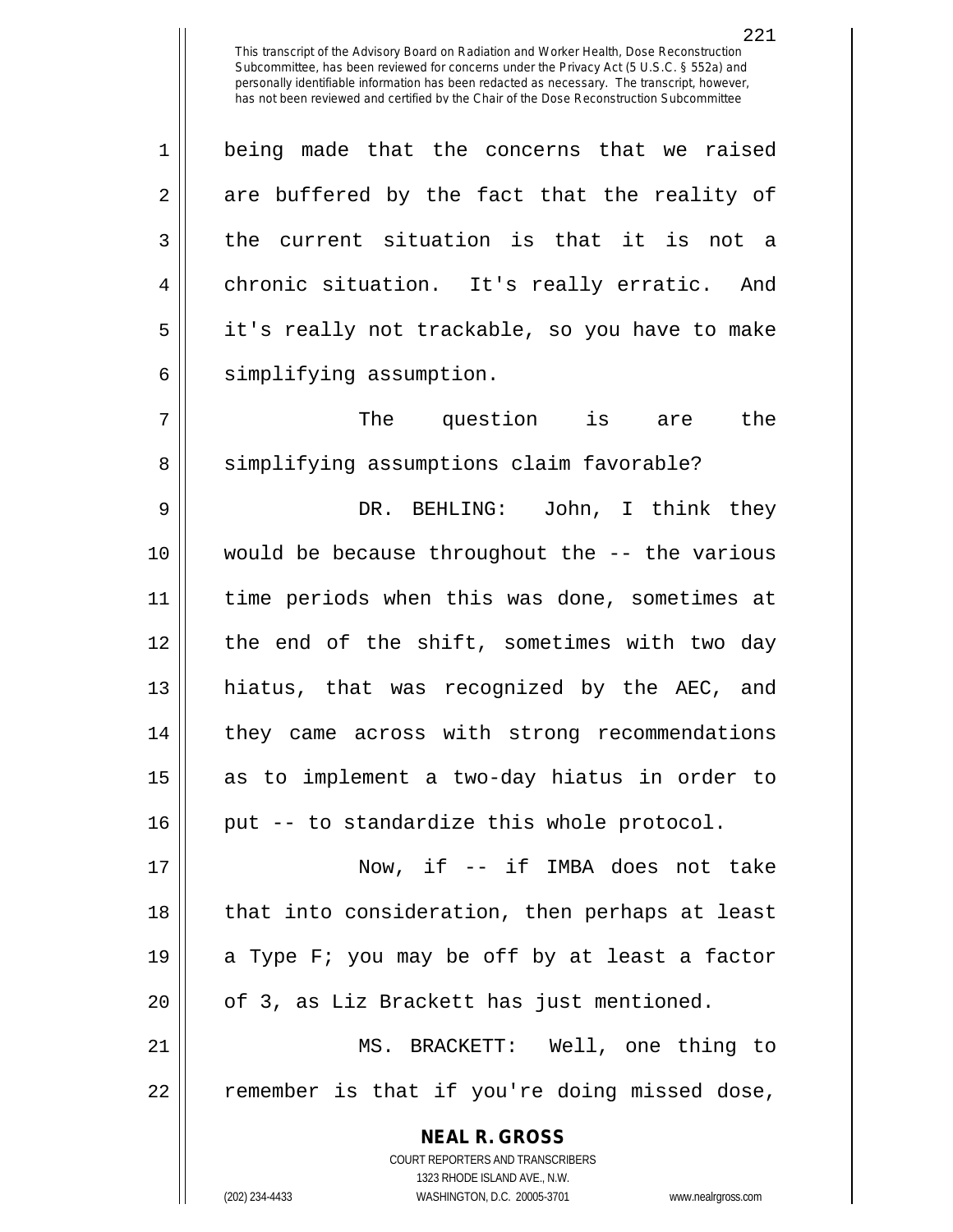| $\mathbf{1}$   | for example, this wouldn't apply for positive |
|----------------|-----------------------------------------------|
| $\overline{2}$ | But missed dose, the dose<br>results.         |
| 3              | reconstructor only used the last sample       |
| $\overline{4}$ | result. So, it would only make a difference   |
| 5              | as to whether that one result that is used to |
| 6              | do the calculation was collected after a few  |
| 7              | days period of time off.                      |

 So, that's something that would have to be looked at. It's very specific to the case. But we do have calculations, and I agree we do need to figure out why the difference. I think it might be because you 13 || come to some equilibrium after a while, and I think if you looked at just one week, if you 15 || looked at five days versus seven days, I think 16 || in that one week, the factors probably would be larger.

18 Then, as you went out in time a 19 year or two years, it's going to come down to 20 || a smaller difference, and I believe that's 21 where our values come in is assuming it's been 22 || a relatively lengthy chronic intake, as

> **NEAL R. GROSS** COURT REPORTERS AND TRANSCRIBERS 1323 RHODE ISLAND AVE., N.W. (202) 234-4433 WASHINGTON, D.C. 20005-3701 www.nealrgross.com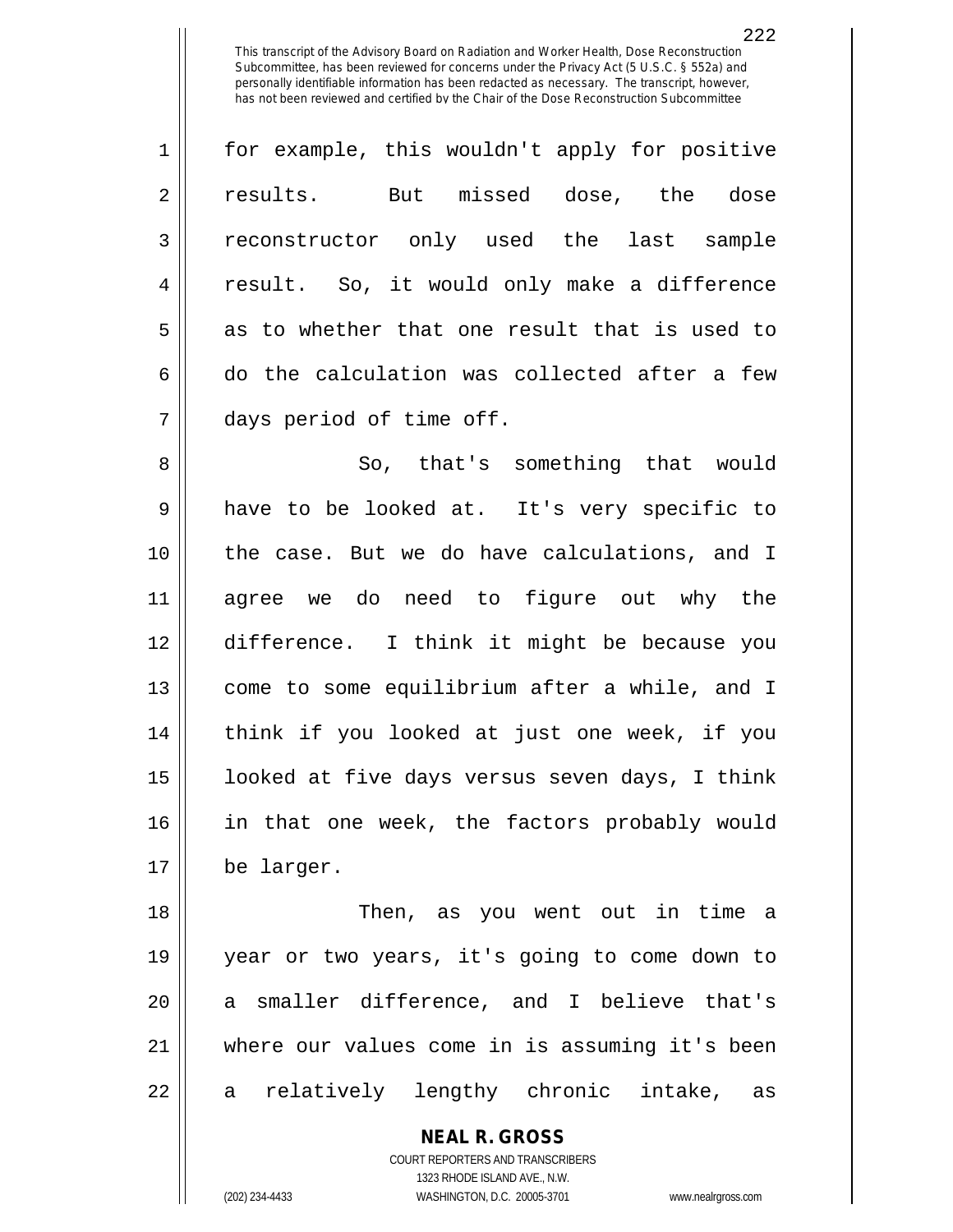**NEAL R. GROSS** COURT REPORTERS AND TRANSCRIBERS 1323 RHODE ISLAND AVE., N.W. 223 This transcript of the Advisory Board on Radiation and Worker Health, Dose Reconstruction Subcommittee, has been reviewed for concerns under the Privacy Act (5 U.S.C. § 552a) and personally identifiable information has been redacted as necessary. The transcript, however, has not been reviewed and certified by the Chair of the Dose Reconstruction Subcommittee 1 || opposed to a one-week one. I'm not certain,  $2 \parallel$  but that would be my guess. 3 DR. BEHLING: Yes. And I agree, 4 || Liz, because obviously if you have a very  $5 \parallel$  large sizeable body burden that contributes to 6 the urine excretion after a certain number of 7 years of employment, the difference between an 8 end of shift or two day hiatus would be 9 mitigated by that larger body burden. 10 MS. BRACKETT: Right. 11 CHAIRMAN GRIFFON: Okay. I mean 12 || the best I can capture that is that NIOSH will 13 be -- provide their analysis files for us, and 14 we'll move the description along that way.  $15$  There might still be a site specific question 16 || of whether there's any indication that this 17 || type of sampling was prevalent at the site. 18 || But I mean the other option may be 19 in the absence of knowledge is there a way to 20 || correct for it? Or, I've done a favorable 21 | correction factor or whatever. 22 MR. HINNEFELD: I just comment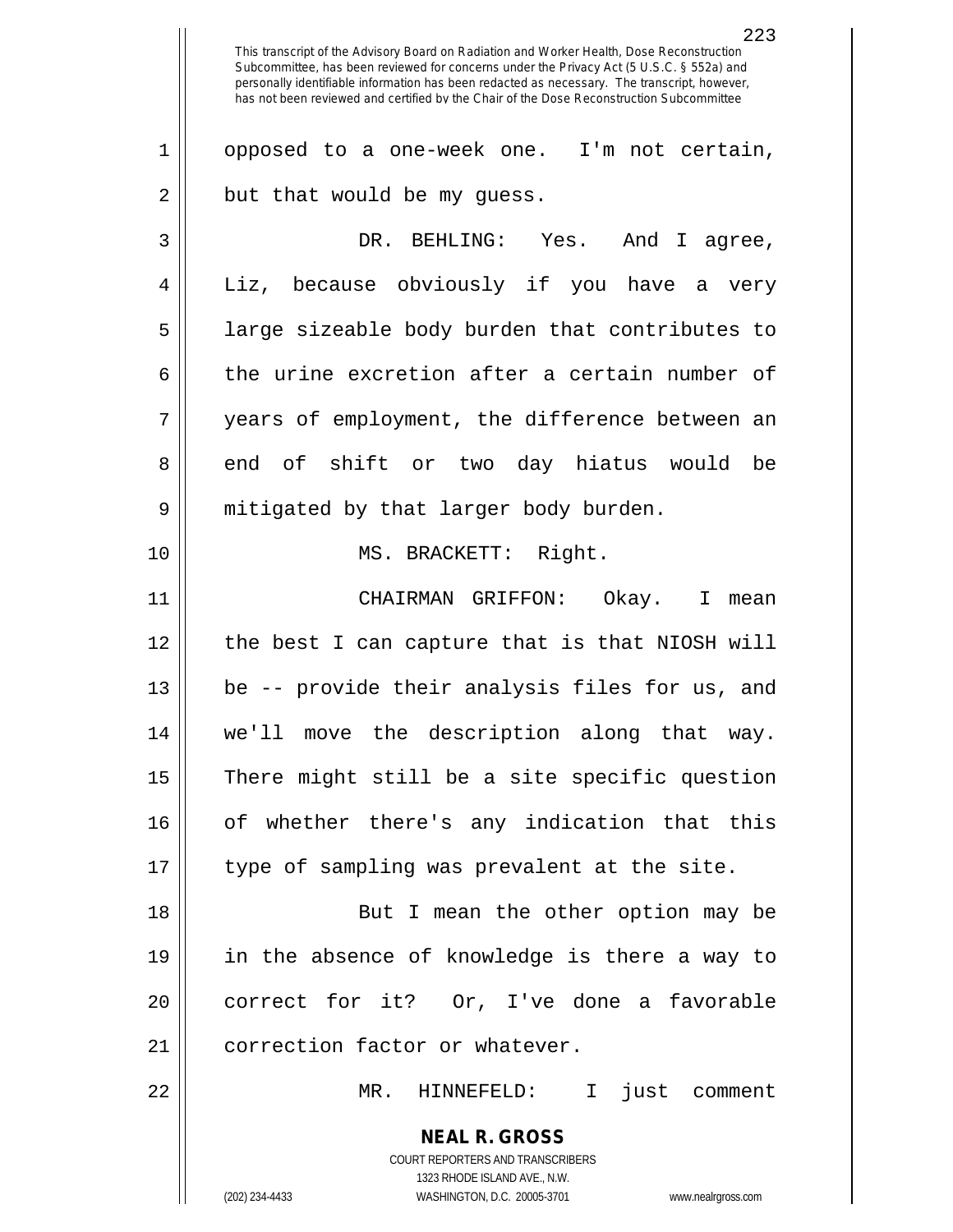1 with respect to -- Hans made a point, and I 2|| think this -- I don't remember this 3 || specifically, but it sounds like it could've 4 very well been ADC said, "Hey, you guys maybe 5 || should use two day off samples." I think  $6 \parallel$  that's what Hans said.

7 CHAIRMAN GRIFFON: Right.

 MR. HINNEFELD: If your lab can't do that, if you don't have the capacity in your lab to do that, you still wouldn't do it. You would collect samples when you could take 12 || them. You'd consider them screening. And if you have a reinvestigation level -- reinvestigation level, you would make sure you | collected a two-day off sample stat.

 DR. ULSH: Okay, I have down that we're going to provide the analyses that Liz 18 || referred to, and that might speak to why SC&A and NIOSH have different numbers. But my understanding that that analyses wouldn't || address the larger issue of this time off  $-$ -MR. HINNEFELD: I think that we

> **NEAL R. GROSS** COURT REPORTERS AND TRANSCRIBERS 1323 RHODE ISLAND AVE., N.W. (202) 234-4433 WASHINGTON, D.C. 20005-3701 www.nealrgross.com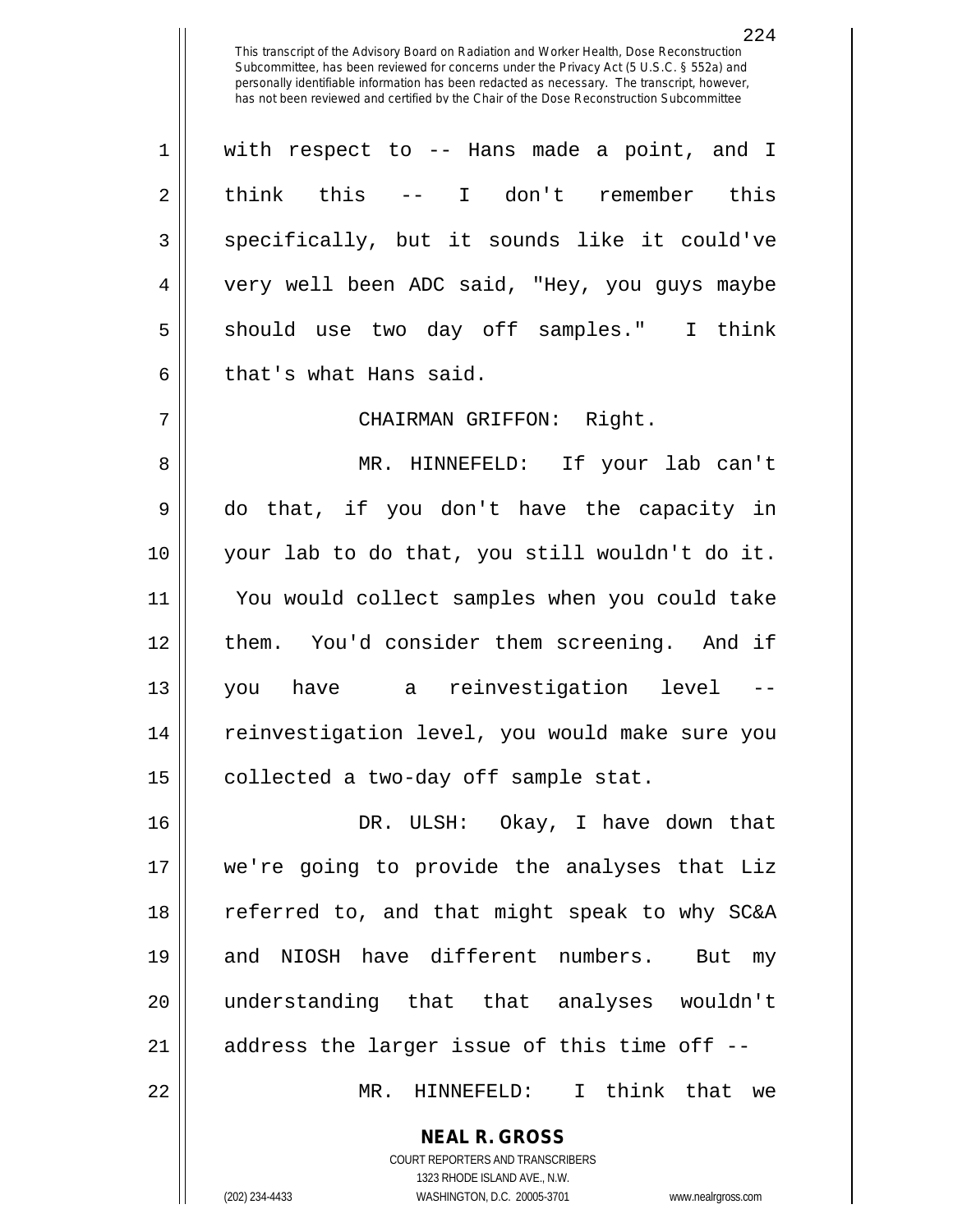**NEAL R. GROSS** COURT REPORTERS AND TRANSCRIBERS 1323 RHODE ISLAND AVE., N.W. This transcript of the Advisory Board on Radiation and Worker Health, Dose Reconstruction Subcommittee, has been reviewed for concerns under the Privacy Act (5 U.S.C. § 552a) and personally identifiable information has been redacted as necessary. The transcript, however, has not been reviewed and certified by the Chair of the Dose Reconstruction Subcommittee 1 came in here owing a response. 2 || CHAIRMAN GRIFFON: Right, right. 3 MR. HINNEFELD: So, we still owe 4 || that response. 5 MEMBER MUNN: And because this  $6 \parallel$  keeps coming up again and again in different 7 venues, it's the same issue, the same problem, 8 and we have the same people who are going to  $9 \parallel$  have to address it one way or another. It is 10 feasible to ask that we put together not an 11 extensive but a brief White Paper that 12 addresses these primary issues that do seem to 13 come up again and again? First at one place 14 || and then another. 15 If we -- is it feasible? I'm not 16 asking for an action item. I just am asking 17 | the question. 18 MR. HINNEFELD: I don't know, but 19 I think the proper vehicle to do that would be 20 || in our response that we already owe on Finding 21 || number 6 or 7, or whatever it is. Seven. 22 || MEMBER MUNN: I agree.

(202) 234-4433 WASHINGTON, D.C. 20005-3701 www.nealrgross.com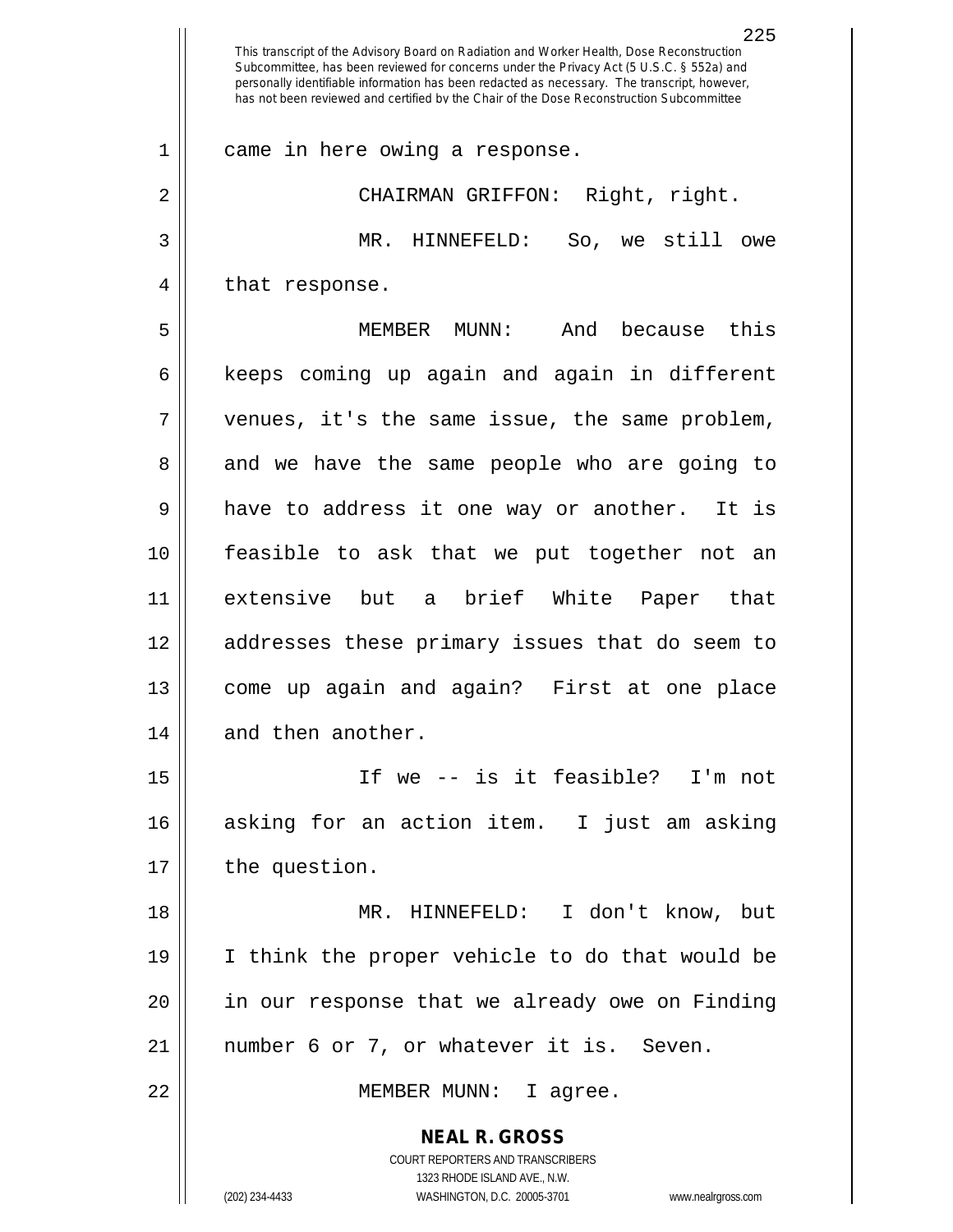**NEAL R. GROSS** COURT REPORTERS AND TRANSCRIBERS 1323 RHODE ISLAND AVE., N.W. This transcript of the Advisory Board on Radiation and Worker Health, Dose Reconstruction Subcommittee, has been reviewed for concerns under the Privacy Act (5 U.S.C. § 552a) and personally identifiable information has been redacted as necessary. The transcript, however, has not been reviewed and certified by the Chair of the Dose Reconstruction Subcommittee 1 || MR. HINNEFELD: And if --2 || MEMBER MUNN: I'm just asking. 3 MR. HINNEFELD: And rather that 4 || just write a few lines here, we could write a 5 White Paper and provide it in that response. 6 I think that could take place, if we can do  $7$  || that. I'll have to go back and  $-$ 8 MEMBER MUNN: Yes, yes. And it 9 would -- I know it would certainly be simpler 10 if we had a single focal point for addressing 11 | the question. 12 MR. HINNEFELD: Yes. 13 || DR. MAURO: Not to stretch it out, 14 but it seems to me this is really a play, and  $15$  | it's F - we're dealing with UF6. 16 CHAIRMAN GRIFFON: Right. 17 DR. MAURO: You're not dealing 18 with UF6. Even if you're dealing with M, and 19 there's a protracted exposure to M, you're 20 || going to build up a body burden, and the 21 difference between Monday and Friday because 22 || of the protractor build up is not going to

(202) 234-4433 WASHINGTON, D.C. 20005-3701 www.nealrgross.com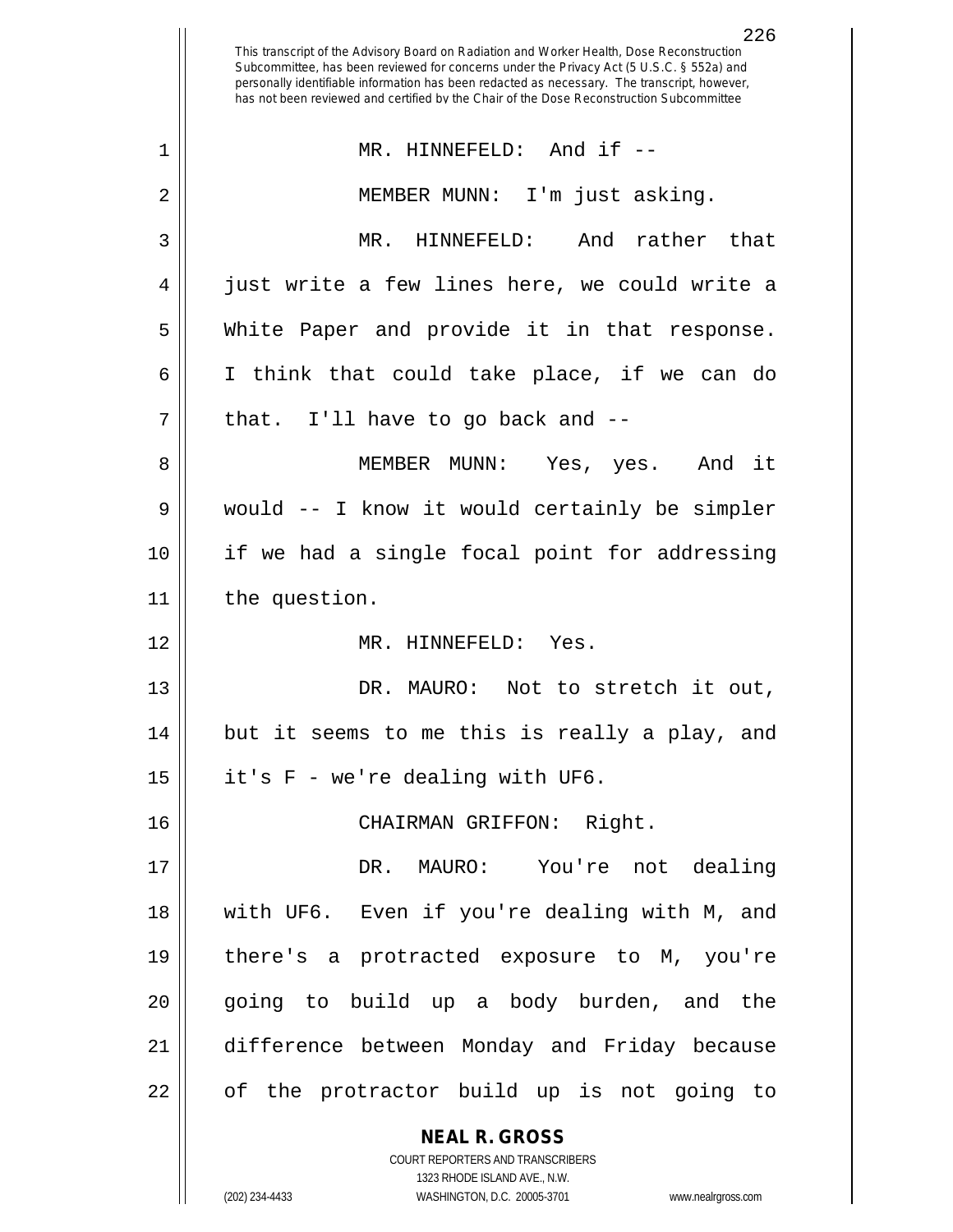**NEAL R. GROSS** COURT REPORTERS AND TRANSCRIBERS 1323 RHODE ISLAND AVE., N.W. (202) 234-4433 WASHINGTON, D.C. 20005-3701 www.nealrgross.com This transcript of the Advisory Board on Radiation and Worker Health, Dose Reconstruction Subcommittee, has been reviewed for concerns under the Privacy Act (5 U.S.C. § 552a) and personally identifiable information has been redacted as necessary. The transcript, however, has not been reviewed and certified by the Chair of the Dose Reconstruction Subcommittee  $1 \parallel$  really change things that much. 2 || So, the antennae should go up when  $3 \parallel$  we have a site where people have been working  $4 \parallel$  with F, and there are sites like that, Harshaw  $5 \parallel$  being one of them. I know that they -- there  $6 \parallel$  are a couple of them that their whole job was 7 | to convert from UF4 to UF6. 8 MEMBER MUNN: Yes. 9 DR. MAURO: And there are people 10 whose job was to work with the UF6 when I 11 guess it evaporates off. 12 MEMBER MUNN: Yes. 13 CHAIRMAN GRIFFON: Okay, I think 14 we're at a good break point. Take ten 15 minutes. We're through the three mini Site 16 Profiles, for lack of a better word. I think 17 we'll step back into the matrix and sort of  $18$  || plug away for a little while. 19 (Whereupon, the above-entitled 20 matter went off the record at 2:43 p.m., and  $21$  | resumed at 2:56 p.m.) 22 MR. KATZ: Okay, this is the Dose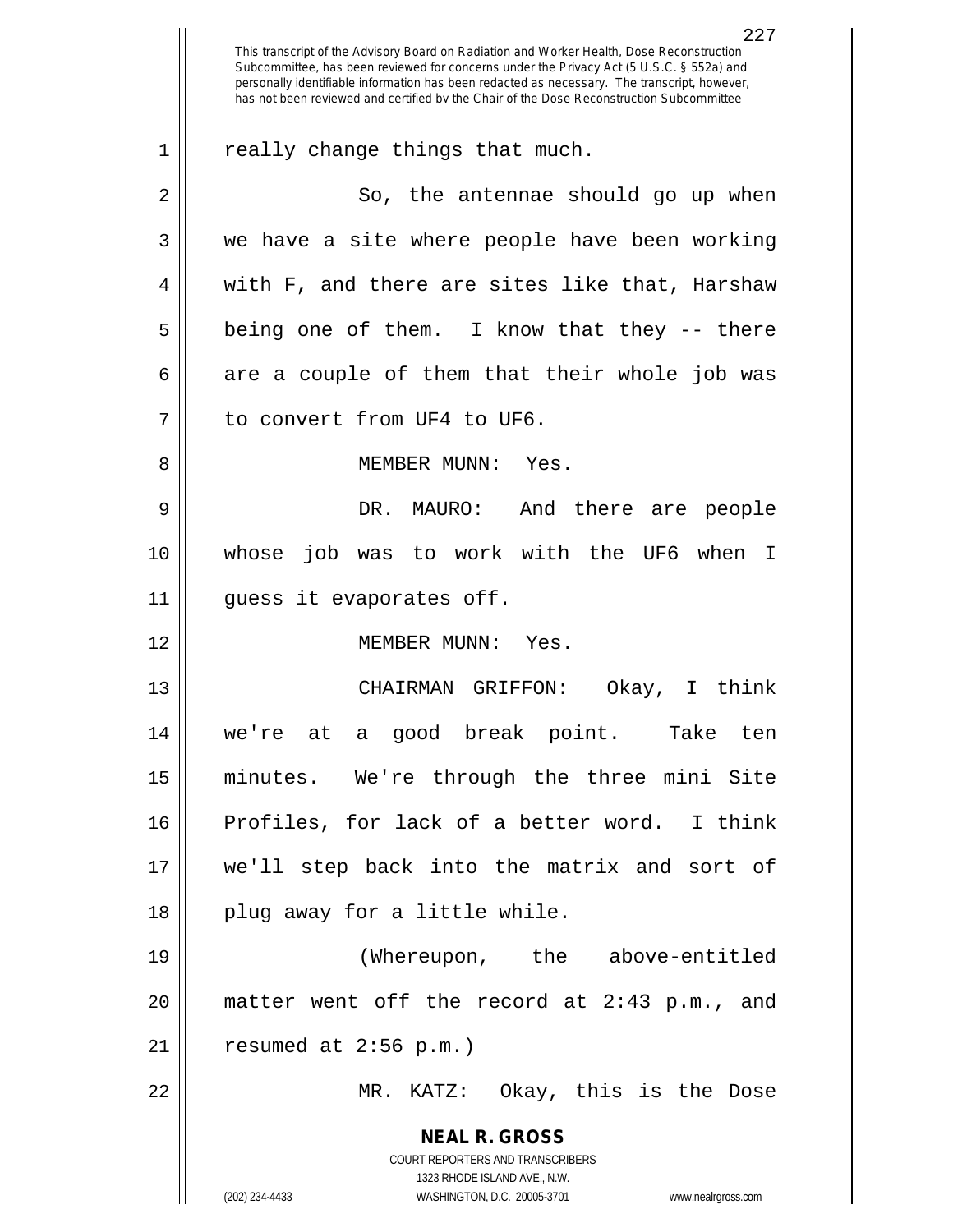**NEAL R. GROSS** COURT REPORTERS AND TRANSCRIBERS 1323 RHODE ISLAND AVE., N.W. (202) 234-4433 WASHINGTON, D.C. 20005-3701 www.nealrgross.com This transcript of the Advisory Board on Radiation and Worker Health, Dose Reconstruction Subcommittee, has been reviewed for concerns under the Privacy Act (5 U.S.C. § 552a) and personally identifiable information has been redacted as necessary. The transcript, however, has not been reviewed and certified by the Chair of the Dose Reconstruction Subcommittee Reconstruction Subcommittee. We're getting 2 | started back up again. CHAIRMAN GRIFFON: All right, I'm impressed that five people are still on the line hanging. Anyway, we're going to go for  $6 \parallel$  about one more hour here, and we're not going  $7 \parallel$  to get through the eighth matrix, but I figure  $8 \parallel$  we could continue our progress on the  $8^{\text{th}}$  matrix. I just asked NIOSH this, but Scott, are you on the line? MR. SIEBERT: I am. CHAIRMAN GRIFFON: I'm assuming | that  $-$  and Steve said he doesn't think that | you had any responses to some of the early  $-$  we went up to 155 in the matrix, and I don't know if you had forwarded any response from NIOSH to us. I don't think I've seen any, but I just wanted to check. MR. SIEBERT: That would be the  $\vert$  beginning of the 8<sup>th</sup> set, right? CHAIRMAN GRIFFON: Yes.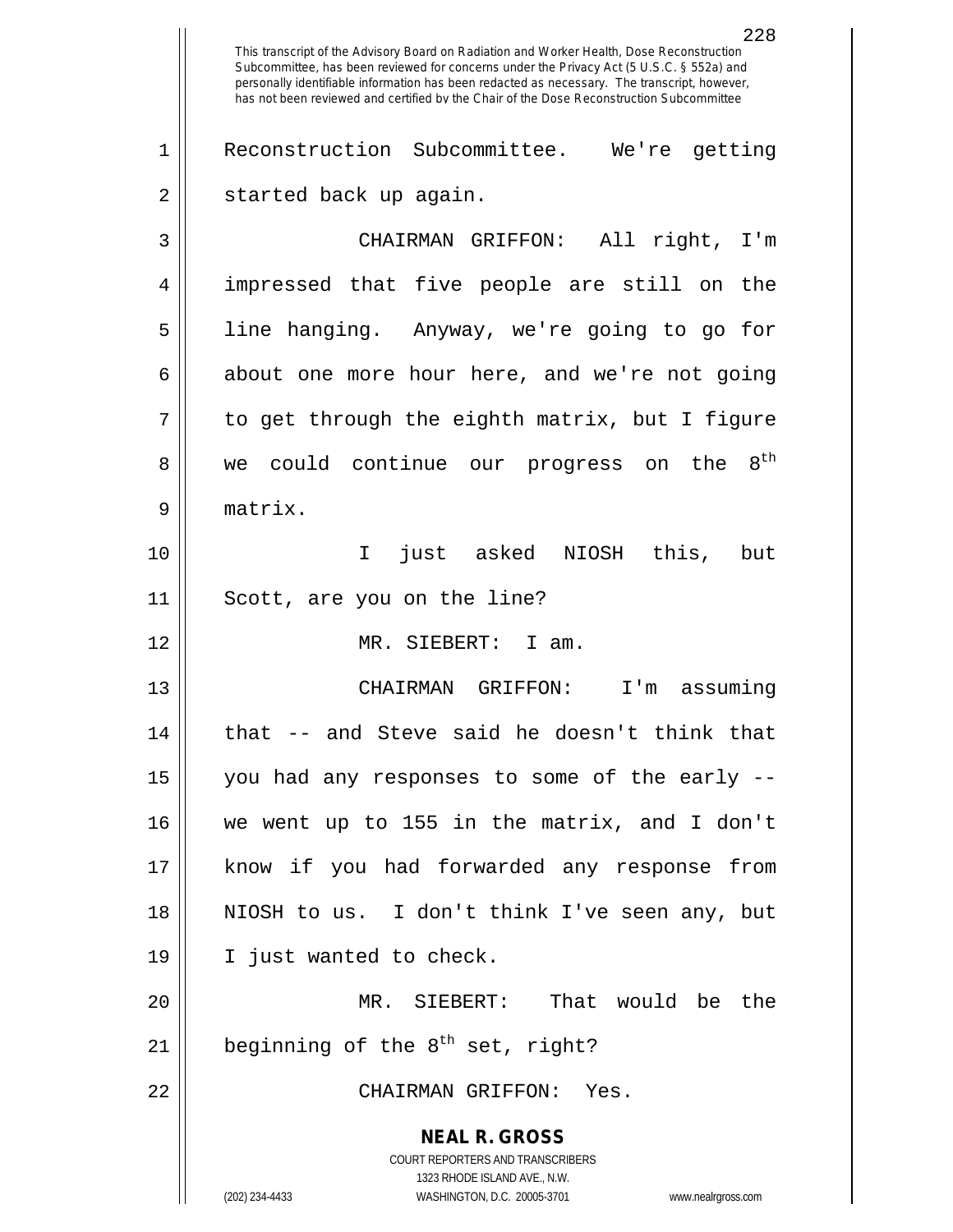|                | 229<br>This transcript of the Advisory Board on Radiation and Worker Health, Dose Reconstruction<br>Subcommittee, has been reviewed for concerns under the Privacy Act (5 U.S.C. § 552a) and<br>personally identifiable information has been redacted as necessary. The transcript, however,<br>has not been reviewed and certified by the Chair of the Dose Reconstruction Subcommittee |
|----------------|------------------------------------------------------------------------------------------------------------------------------------------------------------------------------------------------------------------------------------------------------------------------------------------------------------------------------------------------------------------------------------------|
| $\mathbf 1$    | MR. SIEBERT:<br>Let me check.<br>I'm                                                                                                                                                                                                                                                                                                                                                     |
| $\overline{2}$ | pretty sure there have not been.                                                                                                                                                                                                                                                                                                                                                         |
| 3              | CHAIRMAN GRIFFON: Okay.                                                                                                                                                                                                                                                                                                                                                                  |
| 4              | MR. SIEBERT: I'd have to check to                                                                                                                                                                                                                                                                                                                                                        |
| 5              | be sure, but I'm -- off the top of my head,                                                                                                                                                                                                                                                                                                                                              |
| 6              | I'd say probably you are correct.                                                                                                                                                                                                                                                                                                                                                        |
| 7              | Okay, that's<br>CHAIRMAN GRIFFON:                                                                                                                                                                                                                                                                                                                                                        |
| 8              | fine. That's fine. So, what we'll assume is                                                                                                                                                                                                                                                                                                                                              |
| 9              | everything highlighted in my matrix is<br>that                                                                                                                                                                                                                                                                                                                                           |
| 10             | still an open action up until 156. And then I                                                                                                                                                                                                                                                                                                                                            |
| 11             | wanted to take -- instead of starting<br>just                                                                                                                                                                                                                                                                                                                                            |
| 12             | over again and rehashing those ones we've been                                                                                                                                                                                                                                                                                                                                           |
| 13             | through already, let's take the first<br>– cut                                                                                                                                                                                                                                                                                                                                           |
| 14             | through from 156 on.                                                                                                                                                                                                                                                                                                                                                                     |
| 15             | And so, that would start with                                                                                                                                                                                                                                                                                                                                                            |
| 16             | Finding 156.1. Maybe we can do the same                                                                                                                                                                                                                                                                                                                                                  |
| 17             | approach. Have Doug sort of give an overview                                                                                                                                                                                                                                                                                                                                             |
| 18             | of the finding, and then just so NIOSH has an                                                                                                                                                                                                                                                                                                                                            |
| 19             | idea.                                                                                                                                                                                                                                                                                                                                                                                    |
| 20             | DR. MAURO: While Doug is looking                                                                                                                                                                                                                                                                                                                                                         |
| 21             | for that, could I make three requests?                                                                                                                                                                                                                                                                                                                                                   |
| 22             | CHAIRMAN GRIFFON: Three?                                                                                                                                                                                                                                                                                                                                                                 |
|                | <b>NEAL R. GROSS</b>                                                                                                                                                                                                                                                                                                                                                                     |
|                | COURT REPORTERS AND TRANSCRIBERS<br>1323 RHODE ISLAND AVE., N.W.                                                                                                                                                                                                                                                                                                                         |
|                | (202) 234-4433<br>WASHINGTON, D.C. 20005-3701<br>www.nealrgross.com                                                                                                                                                                                                                                                                                                                      |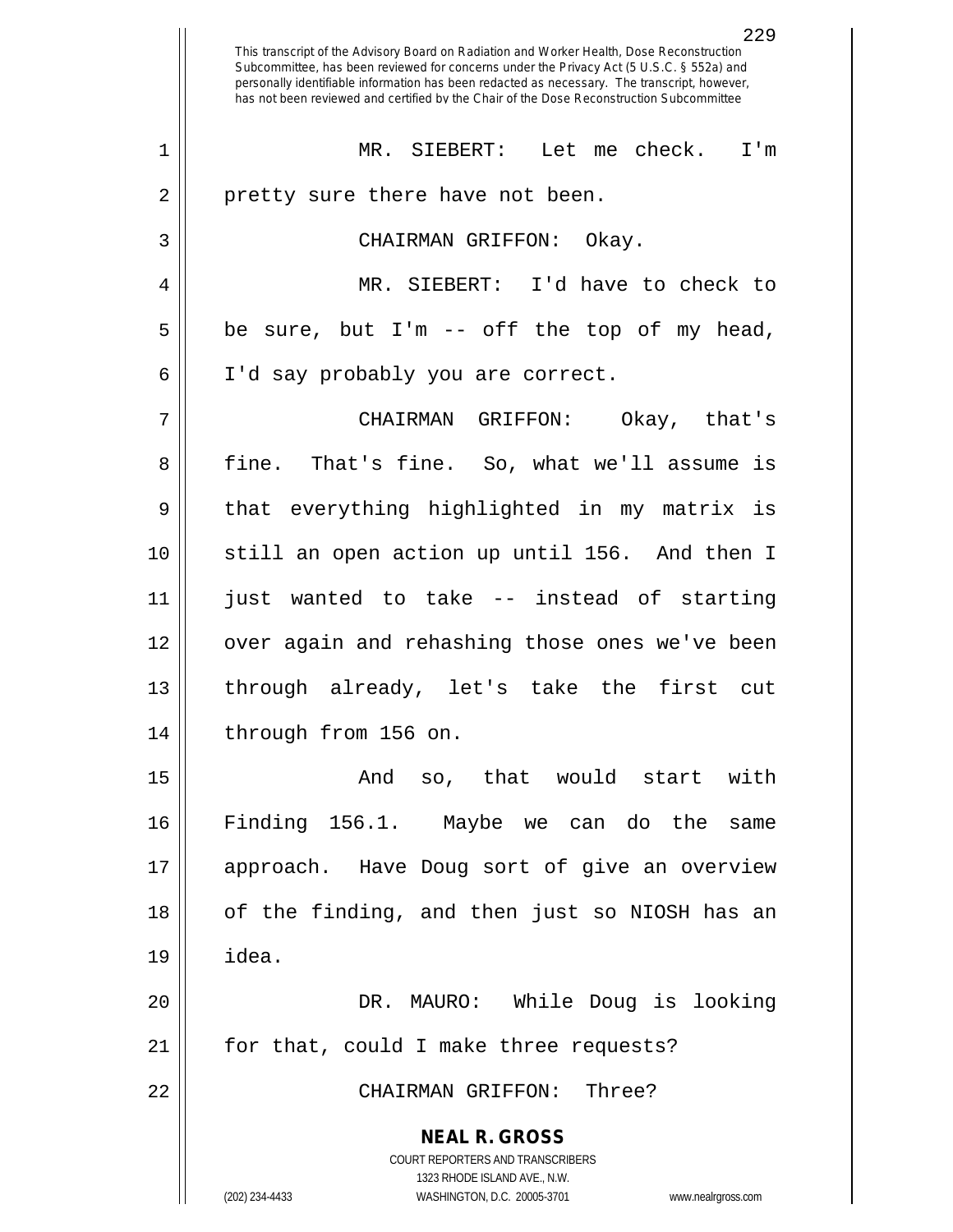230 This transcript of the Advisory Board on Radiation and Worker Health, Dose Reconstruction Subcommittee, has been reviewed for concerns under the Privacy Act (5 U.S.C. § 552a) and personally identifiable information has been redacted as necessary. The transcript, however, has not been reviewed and certified by the Chair of the Dose Reconstruction Subcommittee DR. MAURO: One-on-one for the 13th 1 2 || set we are  $-$ - I'm sorry the  $12^{th}$  set. The  $12^{th}$ 3 set of dose reconstruction audits reviews are  $4 \parallel$  in the pipeline, and ready -- we're not far 5 || away from being ready to do our one-on-ones. 6 I just want to alert. Maybe you could alert  $7$  | the Board at the 31<sup>st</sup> meeting. 8 CHAIRMAN GRIFFON: Yes. Did we 9 get team assignments? That would be up to the 10 Chair. 11 DR. MAURO: No. I wanted to 12 ll remind. 13 CHAIRMAN GRIFFON: I'll take that  $14$  || as an --15 DR. MAURO: Number two: for the 16  $\parallel$  May meeting, we're ready for the 13<sup>th</sup> set of  $17 \parallel 30$ . In other words, the next set of 30; by 18 May we should be pretty well cleared of our 47 19 we're moving out right now, and we're ready  $20$  | for a new set of 30. 21 CHAIRMAN GRIFFON: So, we should 22 || start our selection?

> **NEAL R. GROSS** COURT REPORTERS AND TRANSCRIBERS 1323 RHODE ISLAND AVE., N.W.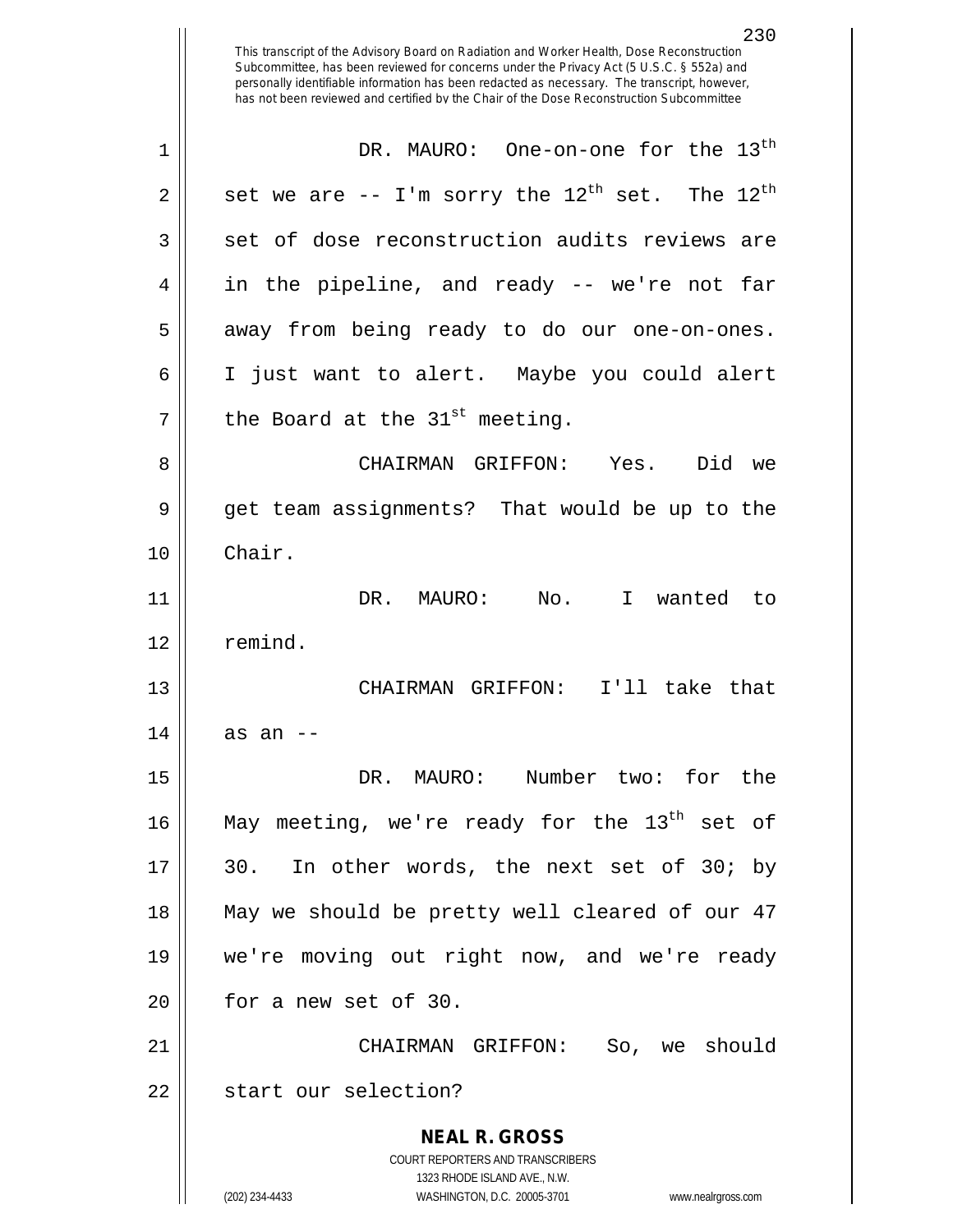| $\mathbf 1$    | DR. MAURO: And<br>finally, a                   |
|----------------|------------------------------------------------|
| $\overline{2}$ | troublesome problem: PERs. We delivered a      |
| 3              | procedure -- and the reason I'm bringing this  |
| $\overline{4}$ | up here is because there's a crossover between |
| 5              | the procedure and the DR Subcommittee. We      |
| 6              | have submitted to the board a while back our   |
| 7              | procedure for reviewing PERs. It never was     |
| 8              | formally reviewed by the Procedure             |
| 9              | Subcommittee, and approved and recommended or  |
| 10             | whatever to the Board.                         |
| 11             | As a result, we sort of have been              |
| 12             | in limbo in terms of getting new PER reviews.  |
| 13             | We really can't move forward with new PER      |
| 14             | reviews without our PER procedure being        |
| 15             | approved. Does that seem to make sense?        |
| 16             | Now, the way to do that is we did              |
|                |                                                |

17 || deliver, though, a PER review on PER-12. But  $\vert$  -- and the report went out. It's in the hands of everyone. But the problem is the last part 20 || of that review is to review some selected  $\parallel$  cases.

We recommend that -- I believe

**NEAL R. GROSS** COURT REPORTERS AND TRANSCRIBERS

1323 RHODE ISLAND AVE., N.W.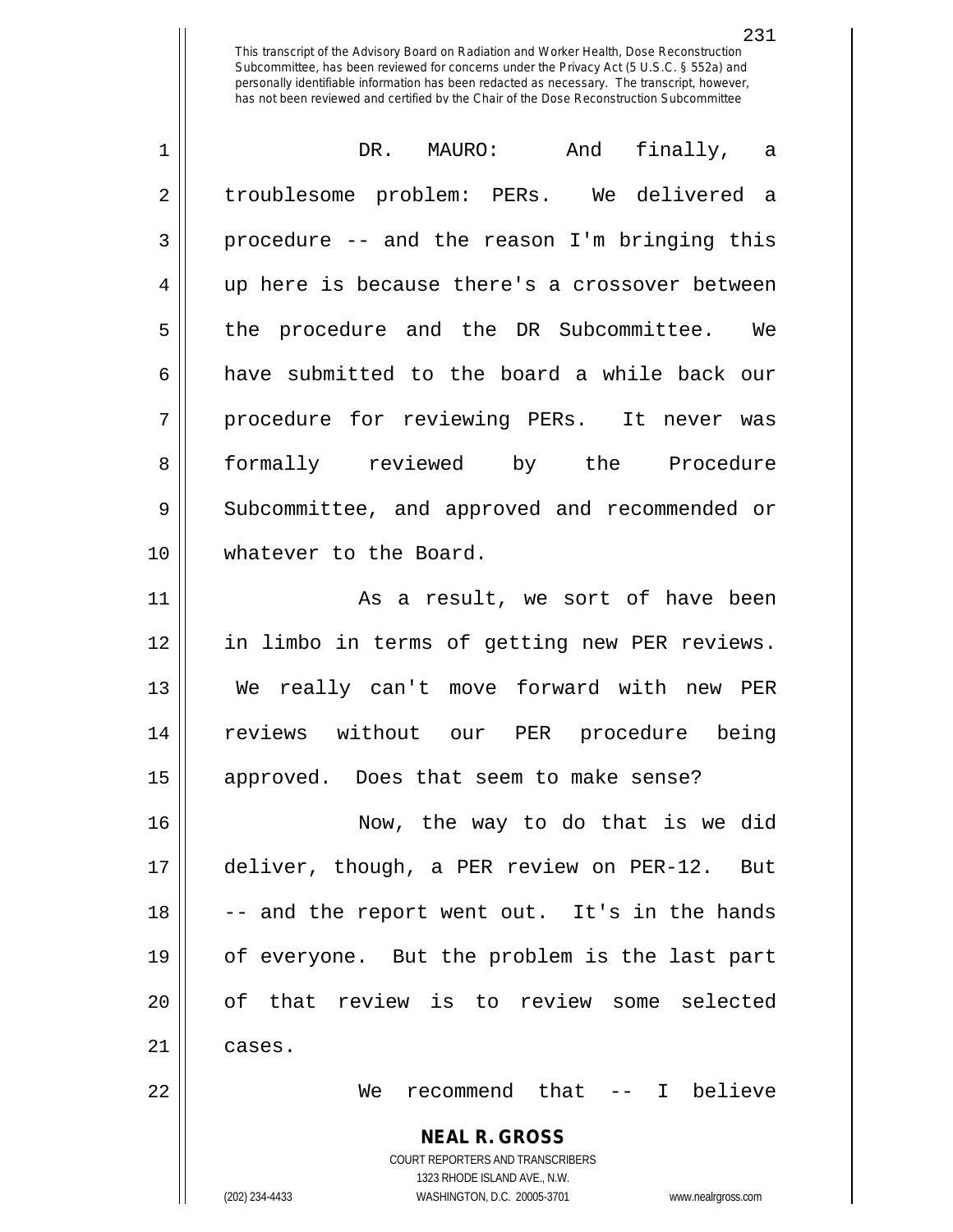| $\mathbf 1$ | Hans recommended at least seven, maybe 11                                                                                                                       |
|-------------|-----------------------------------------------------------------------------------------------------------------------------------------------------------------|
| 2           | cases, to represent the complete cross section                                                                                                                  |
| 3           | of all the different kinds of things that need                                                                                                                  |
| 4           | to be looked at from PER 12, and the question                                                                                                                   |
| 5           | becomes is that -- the selection of those                                                                                                                       |
| 6           | cases, is that a Procedure selection, or is                                                                                                                     |
| 7           | that a DR Subcommittee --                                                                                                                                       |
| 8           | CHAIRMAN GRIFFON: I thought we                                                                                                                                  |
| 9           | said the DR Subcommittee.                                                                                                                                       |
| 10          | DR. MAURO: Okay. So, then we --                                                                                                                                 |
| 11          | CHAIRMAN GRIFFON: But I -- I'm                                                                                                                                  |
| 12          | not sure.                                                                                                                                                       |
| 13          | DR. MAURO: That's another thing                                                                                                                                 |
| 14          | we need to know, but right now that's sitting                                                                                                                   |
| 15          | in limbo, and we'd sure like to get to work on                                                                                                                  |
| 16          | that.                                                                                                                                                           |
| 17          | Do you recall,<br>CHAIRMAN GRIFFON:                                                                                                                             |
| 18          | Wanda, what $--$                                                                                                                                                |
| 19          | MEMBER MUNN: We did not reach                                                                                                                                   |
| 20          | that decision actually.                                                                                                                                         |
| 21          | CHAIRMAN GRIFFON: Right.                                                                                                                                        |
| 22          | But the purpose<br>MEMBER MUNN:<br>of                                                                                                                           |
|             | <b>NEAL R. GROSS</b><br>COURT REPORTERS AND TRANSCRIBERS<br>1323 RHODE ISLAND AVE., N.W.<br>(202) 234-4433<br>WASHINGTON, D.C. 20005-3701<br>www.nealrgross.com |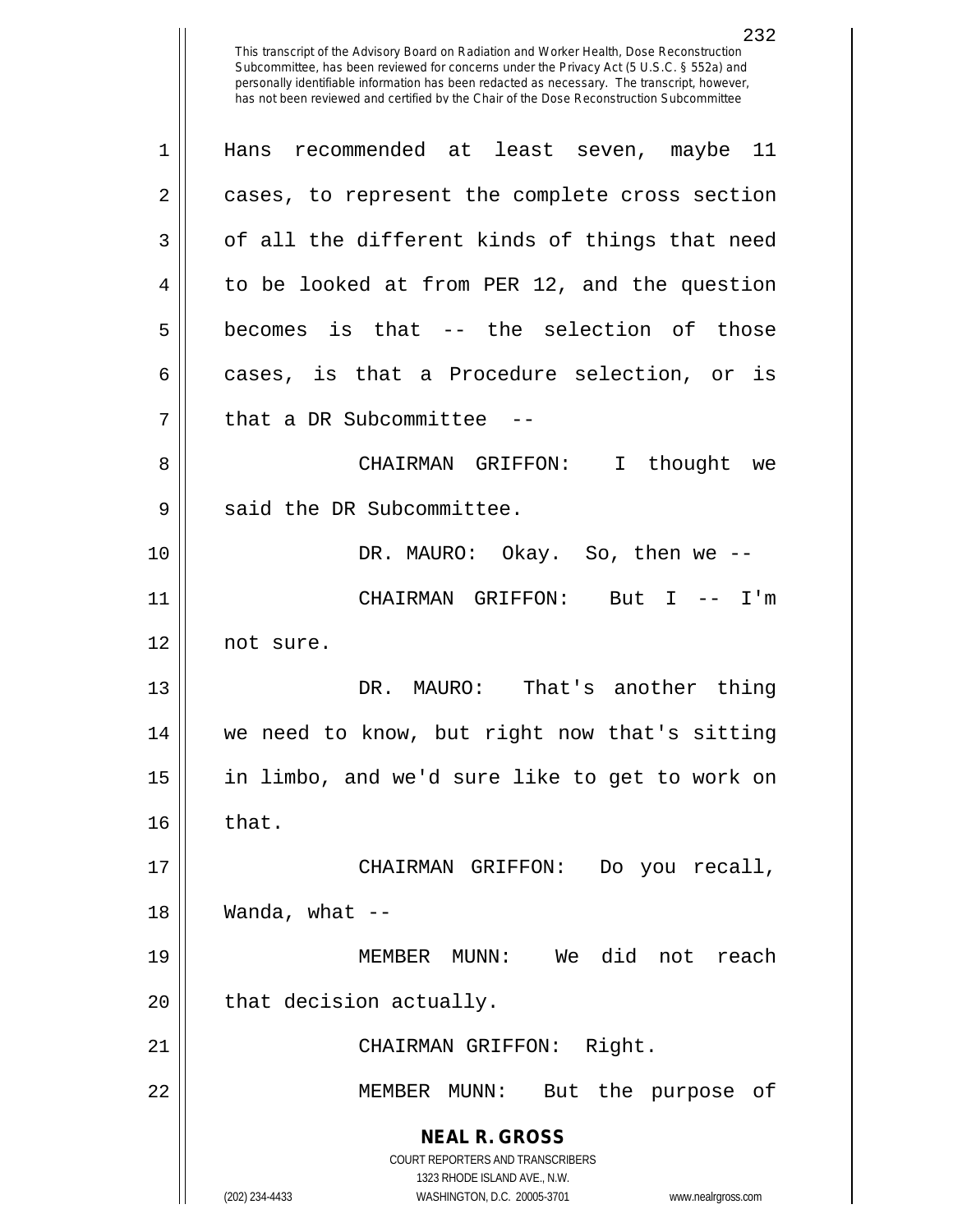This transcript of the Advisory Board on Radiation and Worker Health, Dose Reconstruction Subcommittee, has been reviewed for concerns under the Privacy Act (5 U.S.C. § 552a) and personally identifiable information has been redacted as necessary. The transcript, however, has not been reviewed and certified by the Chair of the Dose Reconstruction Subcommittee 1 | the time that we have set aside for PERs 2 | tomorrow is specifically to identify what we  $3 \parallel$  have to do, who is going to do it, and how 4 we're going to do it. 5 CHAIRMAN GRIFFON: That's fine. 6 We'll discuss it tomorrow. 7 MR. KATZ: The overall procedure, 8 || including that issue. 9 CHAIRMAN GRIFFON: Can I ask one 10 thing though? Didn't you -- when you were 11 describing the PERs, you first said that you 12 couldn't do any reviews until you got the 13 || approval on the procedure. And then you said 14 you did one. 15 DR. MAURO: Yes. What happened is 16 we started our reviews. In fact, the first 17 || thing we did was we wrote the procedure, and 18 || then implemented it. So, we reviewed PER-12, 19 and simultaneously delivered to you what we 20 || believe to be a good procedure to the review 21 PERs. So, we actually did one using our draft 22 | procedures.

> COURT REPORTERS AND TRANSCRIBERS 1323 RHODE ISLAND AVE., N.W. (202) 234-4433 WASHINGTON, D.C. 20005-3701 www.nealrgross.com

**NEAL R. GROSS**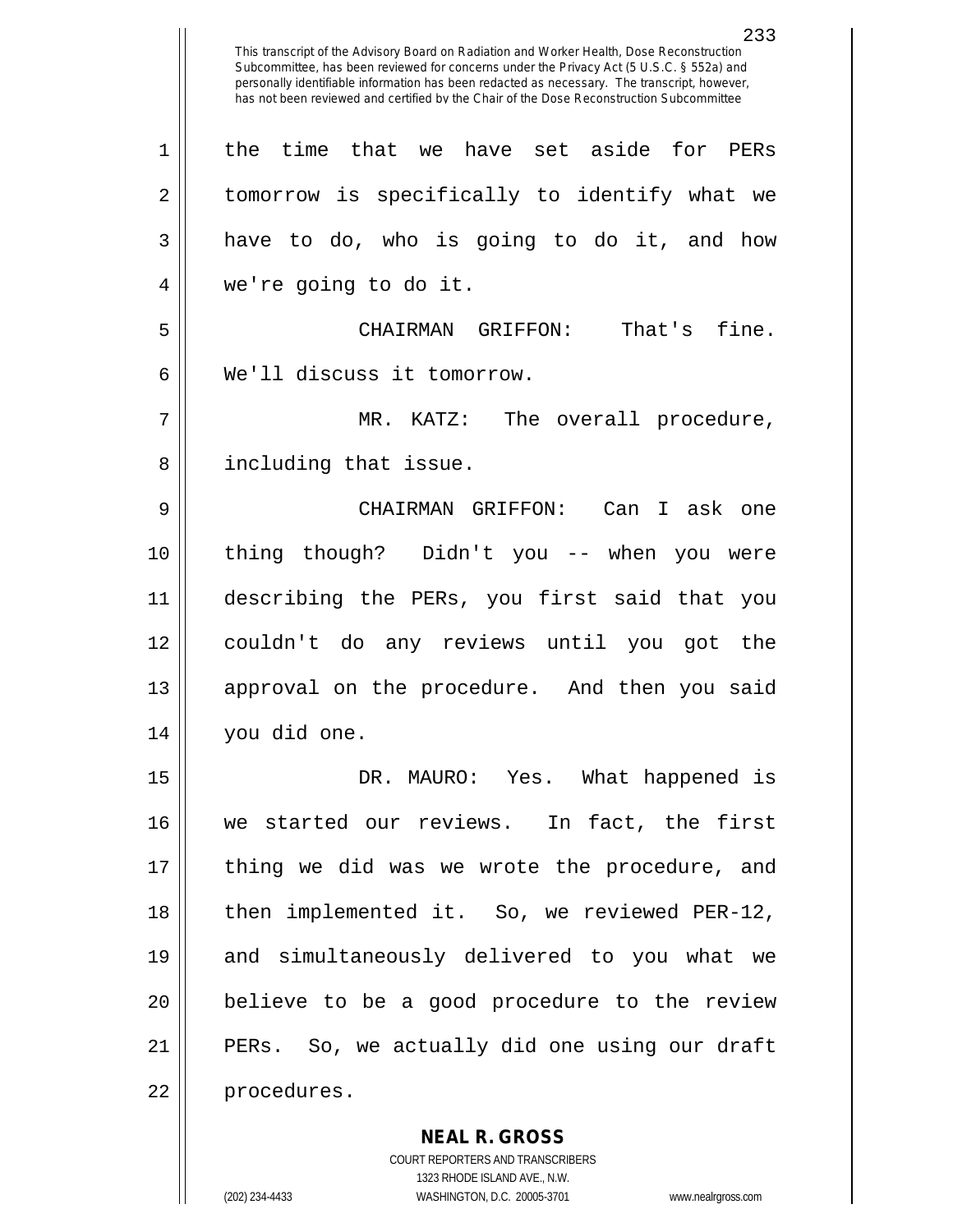**NEAL R. GROSS** COURT REPORTERS AND TRANSCRIBERS 1323 RHODE ISLAND AVE., N.W. (202) 234-4433 WASHINGTON, D.C. 20005-3701 www.nealrgross.com 234 This transcript of the Advisory Board on Radiation and Worker Health, Dose Reconstruction Subcommittee, has been reviewed for concerns under the Privacy Act (5 U.S.C. § 552a) and personally identifiable information has been redacted as necessary. The transcript, however, has not been reviewed and certified by the Chair of the Dose Reconstruction Subcommittee 1 CHAIRMAN GRIFFON: Okay. 2 DR. MAURO: But the reality is,  $3 \parallel$  and it was unintentional, to see what really 4 | works. 5 CHAIRMAN GRIFFON: Okay. 6 DR. MAURO: Like we always do. 7 || CHAIRMAN GRIFFON: That's fine. 8 DR. MAURO: But now we're at the 9 || point where we hold off until you guys are 10 | happy with the procedure. 11 CHAIRMAN GRIFFON: So, the short 12 || answer is we'll discuss it tomorrow at length? 13 || DR. MAURO: Okay. 14 MEMBER MUNN: The short answer is 15 || I hope we resolve it tomorrow. That was my 16 intention. 17 CHAIRMAN GRIFFON: Resolve, not 18 discuss. 19 MR. KATZ: To recommend to the  $20$  | Board? 21 MEMBER MUNN: Yes. 22 MR. KATZ: And you could be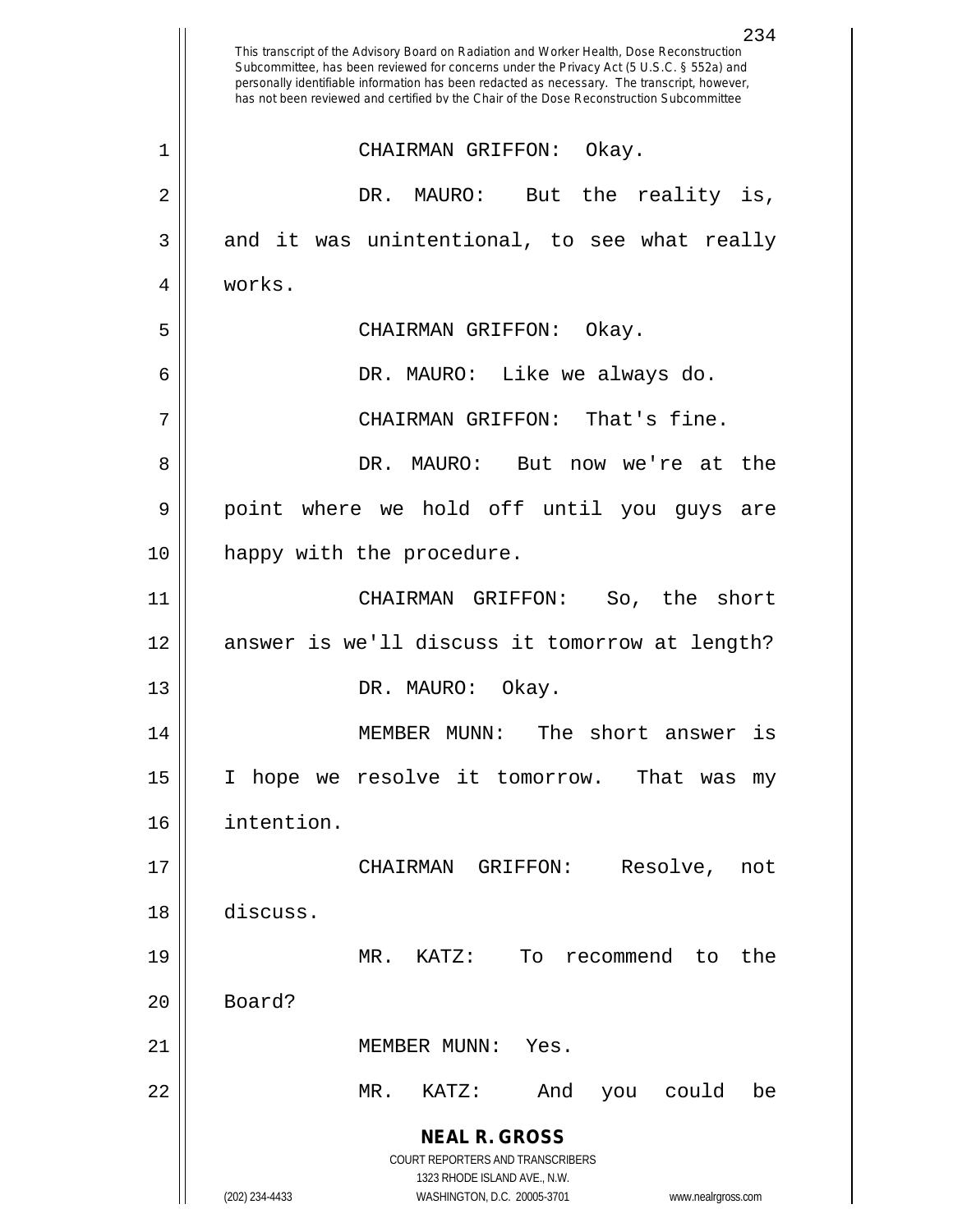**NEAL R. GROSS** COURT REPORTERS AND TRANSCRIBERS 1323 RHODE ISLAND AVE., N.W. 235 This transcript of the Advisory Board on Radiation and Worker Health, Dose Reconstruction Subcommittee, has been reviewed for concerns under the Privacy Act (5 U.S.C. § 552a) and personally identifiable information has been redacted as necessary. The transcript, however, has not been reviewed and certified by the Chair of the Dose Reconstruction Subcommittee 1 || recommending at the end of the month. 2 || MEMBER MUNN: Hopefully. 3 CHAIRMAN GRIFFON: Okay. 4 DR. MAURO: Thank you. 5 CHAIRMAN GRIFFON: Now, back to  $6 \parallel$  156.1. Can you tell us the site when you  $7 \parallel$  start, too? 8 MR. FARVER: Savannah River Site. 9 CHAIRMAN GRIFFON: All right. 10 MR. FARVER: Worker was a laborer. 11 Worker worked at several facilities including 12 773A, 200F, 221 FB line, and the finding has 13 || to do with work location. Failed to properly 14 address all work locations, documented 15 || records. Really this talks more about neutron 16 exposure. 17 MEMBER MUNN: Yes. 18 CHAIRMAN GRIFFON: Yes. Was it a 19 neutron area? Is that the kind of question -- 20 || MR. FARVER: Yes. They do a qood 21 summary in their response. Basically, the  $22$  || concern was they used 200 F area which uses a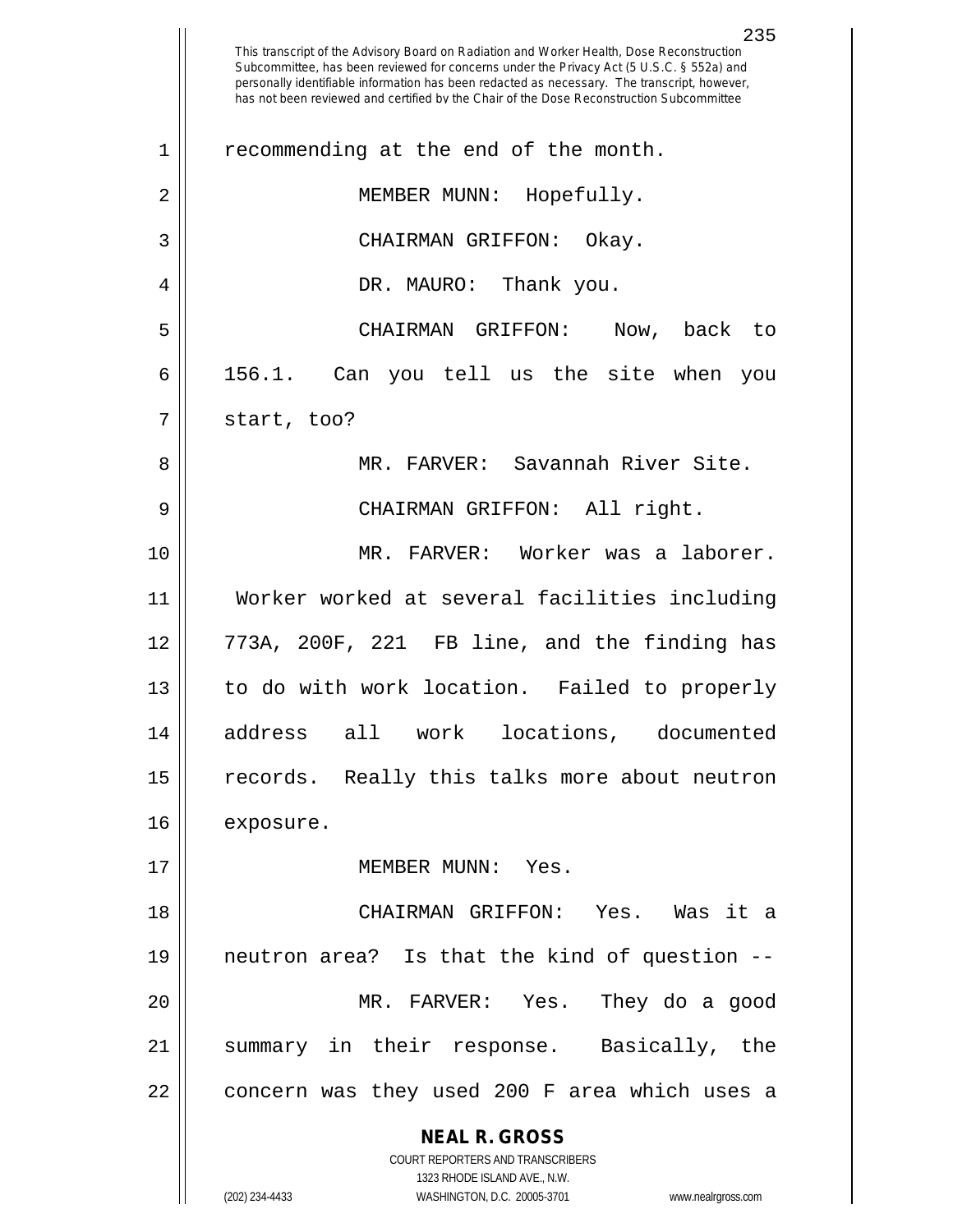This transcript of the Advisory Board on Radiation and Worker Health, Dose Reconstruction Subcommittee, has been reviewed for concerns under the Privacy Act (5 U.S.C. § 552a) and personally identifiable information has been redacted as necessary. The transcript, however, has not been reviewed and certified by the Chair of the Dose Reconstruction Subcommittee 1 || representative facility in 1998 and `99. The employee was monitored for neutrons in 1998 and `99, and all zeros. Really, this comes back to 156.5, where it 5 || talks about failure to explain/account for missed neutron dose. CHAIRMAN GRIFFON: Okay, so they overlap. MR. FARVER: Really, 9 || if you close one you close the other. CHAIRMAN GRIFFON: Well, the question is -- I don't know if you had time to 12 || review their response enough to make a -- MR. FARVER: Yes. First, I disagree with revision 1 TLD, revision 2 TLDs; beta gamma and also separate neutron dosimetry. Because if you look back at the records, it's a separate dosimeter number -- 18 and it's issued for 1998, cycle 11 and 12. It's November-December. Whereas the other dosimeters were -- it looks like 1, 4, 7, 10 and then approximately a monthly one in 11 and  $22 \parallel 12$ .

> **NEAL R. GROSS** COURT REPORTERS AND TRANSCRIBERS

> > 1323 RHODE ISLAND AVE., N.W.

(202) 234-4433 WASHINGTON, D.C. 20005-3701 www.nealrgross.com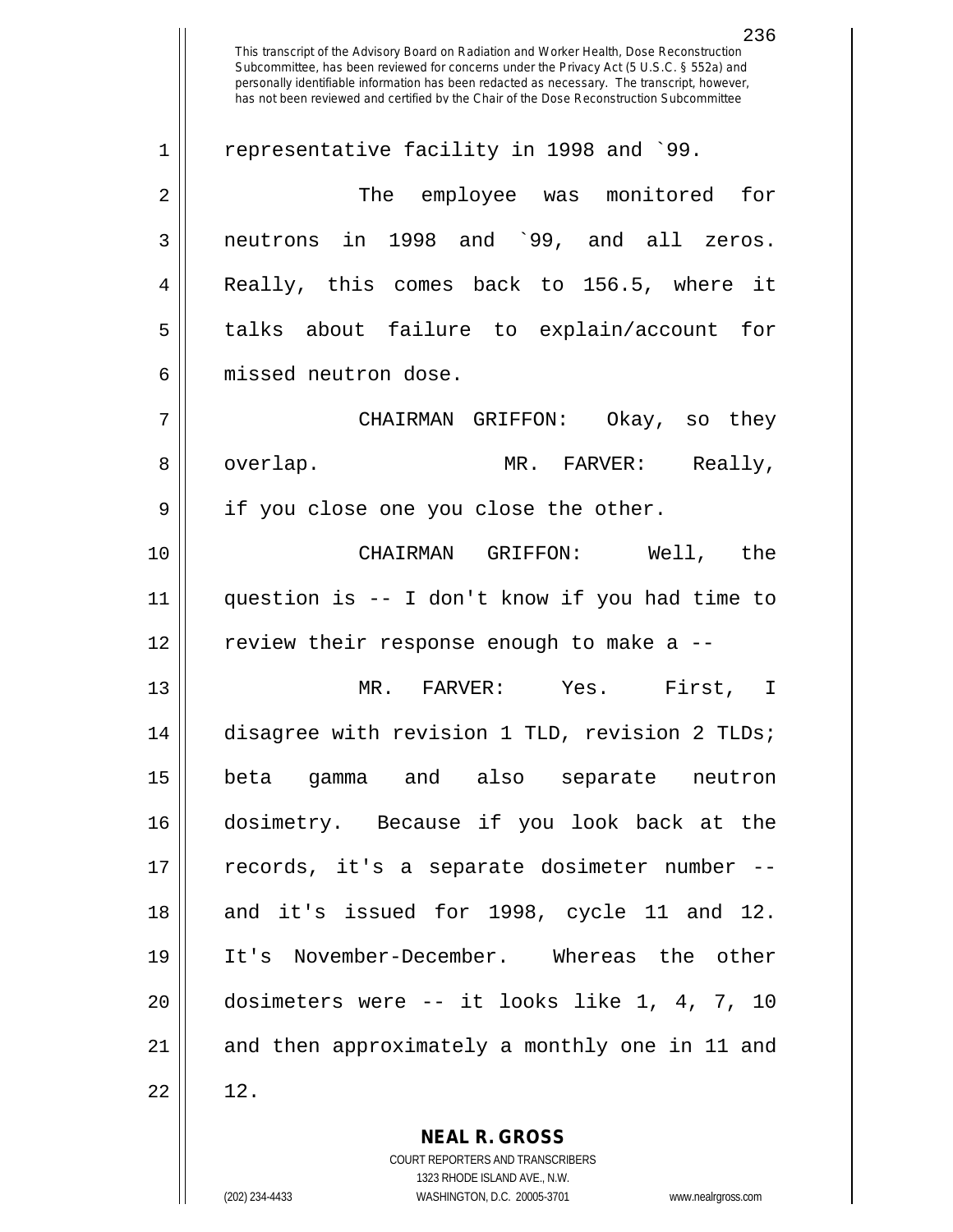| $\mathbf 1$ | And for those years, according to                                                                   |
|-------------|-----------------------------------------------------------------------------------------------------|
| 2           | the TBD, the beta gamma was issued quarterly,                                                       |
| 3           | and the neutron issued monthly, and it was two                                                      |
| 4           | separate dosimeters, beginning in 1995. This                                                        |
| 5           | goes back to the original finding down there                                                        |
| 6           | on -- on this neutron dose, missed neutron                                                          |
| 7           | exposure, when he obviously was monitored for                                                       |
| 8           | neutrons --                                                                                         |
| 9           | CHAIRMAN GRIFFON: And I wonder if                                                                   |
| 10          | this -- I'm looking at 156.2, and it looks                                                          |
| 11          | like this is a compensable case. I wonder if                                                        |
| 12          | that's why they sort of didn't dig any                                                              |
| 13          | further. I don't know.                                                                              |
| 14          | MR. FARVER: Well, they didn't                                                                       |
| 15          | know it was compensable at the time.                                                                |
| 16          | CHAIRMAN GRIFFON: Sure.                                                                             |
| 17          | MR. FARVER: Are we going to talk                                                                    |
| 18          | about the PoC later on?                                                                             |
| 19          | CHAIRMAN GRIFFON: Okay.                                                                             |
| 20          | NIOSH determined a<br>MR. FARVER:                                                                   |
| 21          | PoC of 40 -- high 40's. I don't remember                                                            |
| 22          | exactly what it was.                                                                                |
|             | <b>NEAL R. GROSS</b>                                                                                |
|             | <b>COURT REPORTERS AND TRANSCRIBERS</b>                                                             |
|             | 1323 RHODE ISLAND AVE., N.W.<br>(202) 234-4433<br>WASHINGTON, D.C. 20005-3701<br>www.nealrgross.com |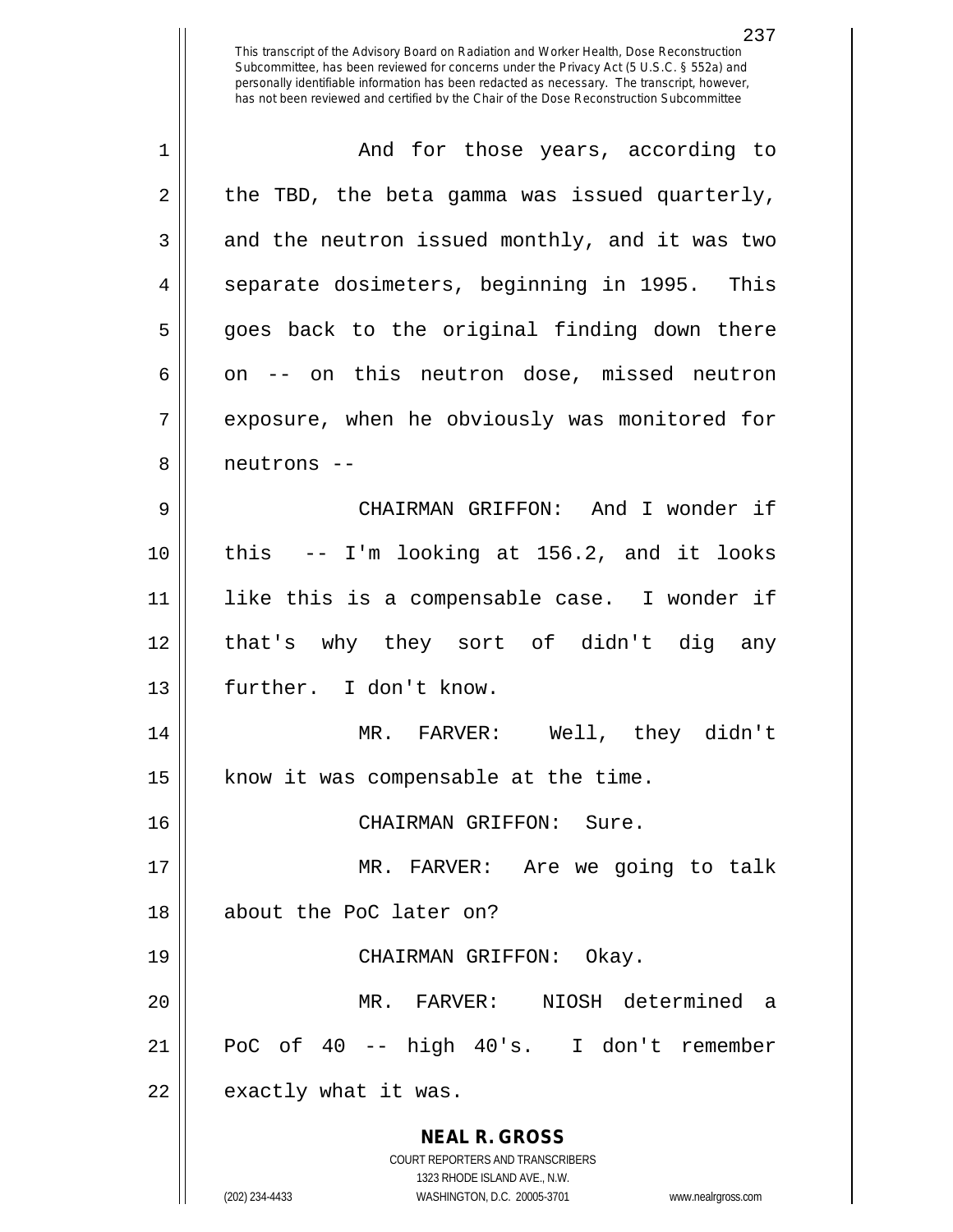**NEAL R. GROSS** COURT REPORTERS AND TRANSCRIBERS 1323 RHODE ISLAND AVE., N.W. (202) 234-4433 WASHINGTON, D.C. 20005-3701 www.nealrgross.com 238 This transcript of the Advisory Board on Radiation and Worker Health, Dose Reconstruction Subcommittee, has been reviewed for concerns under the Privacy Act (5 U.S.C. § 552a) and personally identifiable information has been redacted as necessary. The transcript, however, has not been reviewed and certified by the Chair of the Dose Reconstruction Subcommittee 1 CHAIRMAN GRIFFON: Okay, so, it 2 || was a closed site. 3 MR. FARVER: But then DOL came up 4 || with a different number, pushed it over 50.  $5 \parallel$  That finding has -- and that has to do with 6 apparently two different versions of the IREP 7 | software. 8 CHAIRMAN GRIFFON: Okay. 9 MR. FARVER: So, they didn't know 10 || it was compensable at the time. 11 CHAIRMAN GRIFFON: So, they were  $12 \parallel$  assuming 13 MR. FARVER: They came up with 14 46.144, and then DOL's final decision was  $15 \parallel 50.95.$ 16 MEMBER MUNN: I'm still not sure 17 exactly what you're saying here. You're -- is 18 || SC&A's position that in 1998 and 1999, there 19  $\parallel$  should be some neutron dose incorporated in --20 MR. FARVER: Well, number one, he 21 Was monitored for neutrons. 22 MEMBER MUNN: Yes.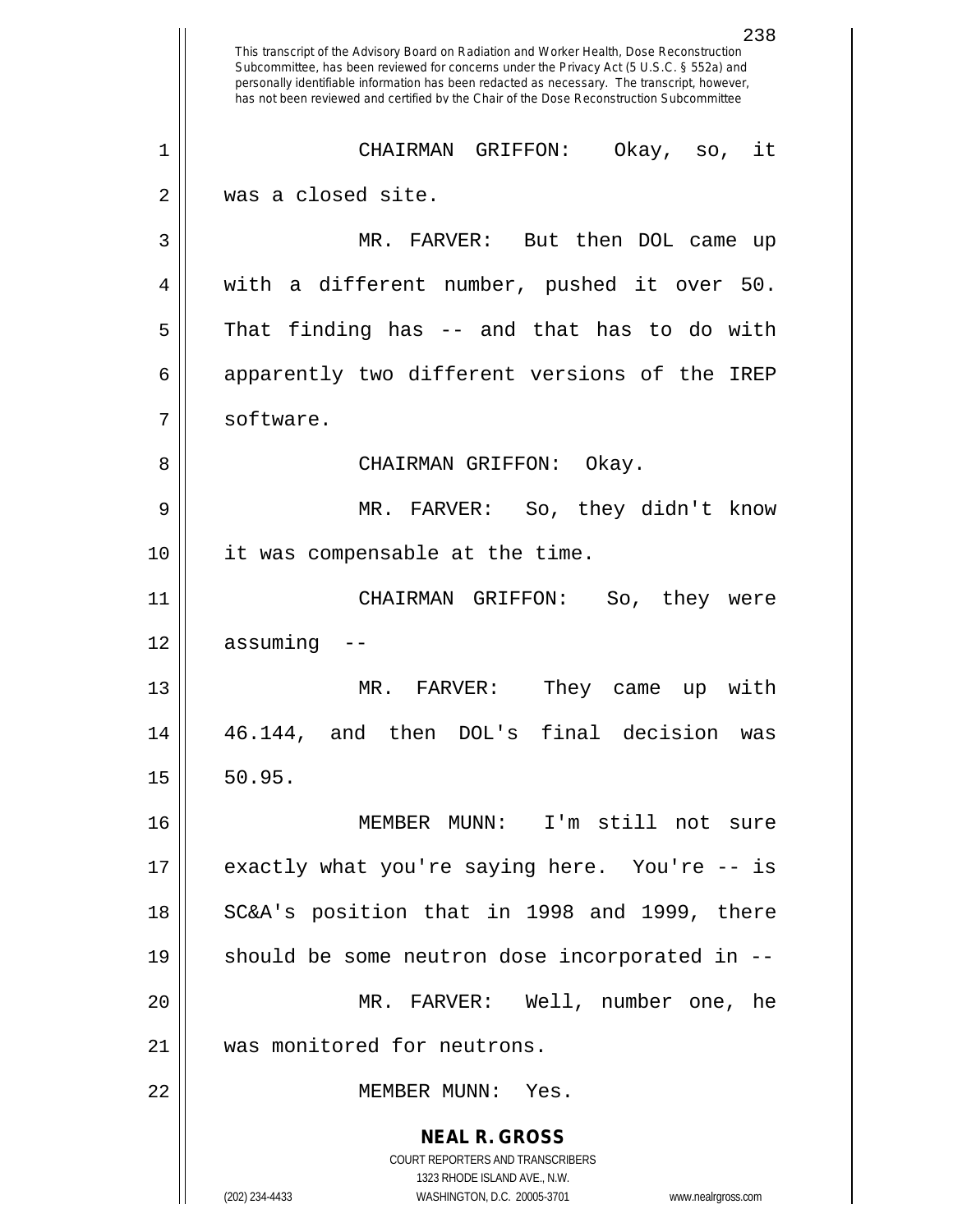|    | 239<br>This transcript of the Advisory Board on Radiation and Worker Health, Dose Reconstruction<br>Subcommittee, has been reviewed for concerns under the Privacy Act (5 U.S.C. § 552a) and<br>personally identifiable information has been redacted as necessary. The transcript, however,<br>has not been reviewed and certified by the Chair of the Dose Reconstruction Subcommittee |
|----|------------------------------------------------------------------------------------------------------------------------------------------------------------------------------------------------------------------------------------------------------------------------------------------------------------------------------------------------------------------------------------------|
| 1  | MR. FARVER:<br>So, there should at                                                                                                                                                                                                                                                                                                                                                       |
| 2  | a missed<br>the<br>least be<br>dose,<br>very<br>Оr                                                                                                                                                                                                                                                                                                                                       |
| 3  | unmonitored dose for over here.                                                                                                                                                                                                                                                                                                                                                          |
| 4  | CHAIRMAN GRIFFON:<br>I think that's                                                                                                                                                                                                                                                                                                                                                      |
| 5  | the essence of it, right?                                                                                                                                                                                                                                                                                                                                                                |
| 6  | MR. FARVER: Yes.                                                                                                                                                                                                                                                                                                                                                                         |
| 7  | Even though he<br>MEMBER MUNN:<br>may                                                                                                                                                                                                                                                                                                                                                    |
| 8  | not have been in a neutron area at that time?                                                                                                                                                                                                                                                                                                                                            |
| 9  | Your position is if he was badged for neutron                                                                                                                                                                                                                                                                                                                                            |
| 10 | than he should be receiving that, whether he                                                                                                                                                                                                                                                                                                                                             |
| 11 | was -- he should be receiving that dose --                                                                                                                                                                                                                                                                                                                                               |
| 12 | MR. FARVER:<br>Yes.                                                                                                                                                                                                                                                                                                                                                                      |
| 13 | Whether<br>he<br>MEMBER<br>MUNN:<br>was                                                                                                                                                                                                                                                                                                                                                  |
| 14 | actually in that area --                                                                                                                                                                                                                                                                                                                                                                 |
| 15 | MR. FARVER: Yes. He was badged,                                                                                                                                                                                                                                                                                                                                                          |
| 16 | so, we're going to assume that he was in those                                                                                                                                                                                                                                                                                                                                           |
| 17 | areas. He was badged for neutrons.                                                                                                                                                                                                                                                                                                                                                       |
| 18 | MR. HINNEFELD: The response says                                                                                                                                                                                                                                                                                                                                                         |
| 19 | that although there's -- essentially, it says                                                                                                                                                                                                                                                                                                                                            |
| 20 | even though there was a neutron number there,                                                                                                                                                                                                                                                                                                                                            |
| 21 | it was all one badge, and a neutron badge.                                                                                                                                                                                                                                                                                                                                               |
| 22 | And what you're saying is that's not the case.                                                                                                                                                                                                                                                                                                                                           |
|    | <b>NEAL R. GROSS</b>                                                                                                                                                                                                                                                                                                                                                                     |
|    | COURT REPORTERS AND TRANSCRIBERS                                                                                                                                                                                                                                                                                                                                                         |
|    | 1323 RHODE ISLAND AVE., N.W.<br>(202) 234-4433<br>WASHINGTON, D.C. 20005-3701<br>www.nealrgross.com                                                                                                                                                                                                                                                                                      |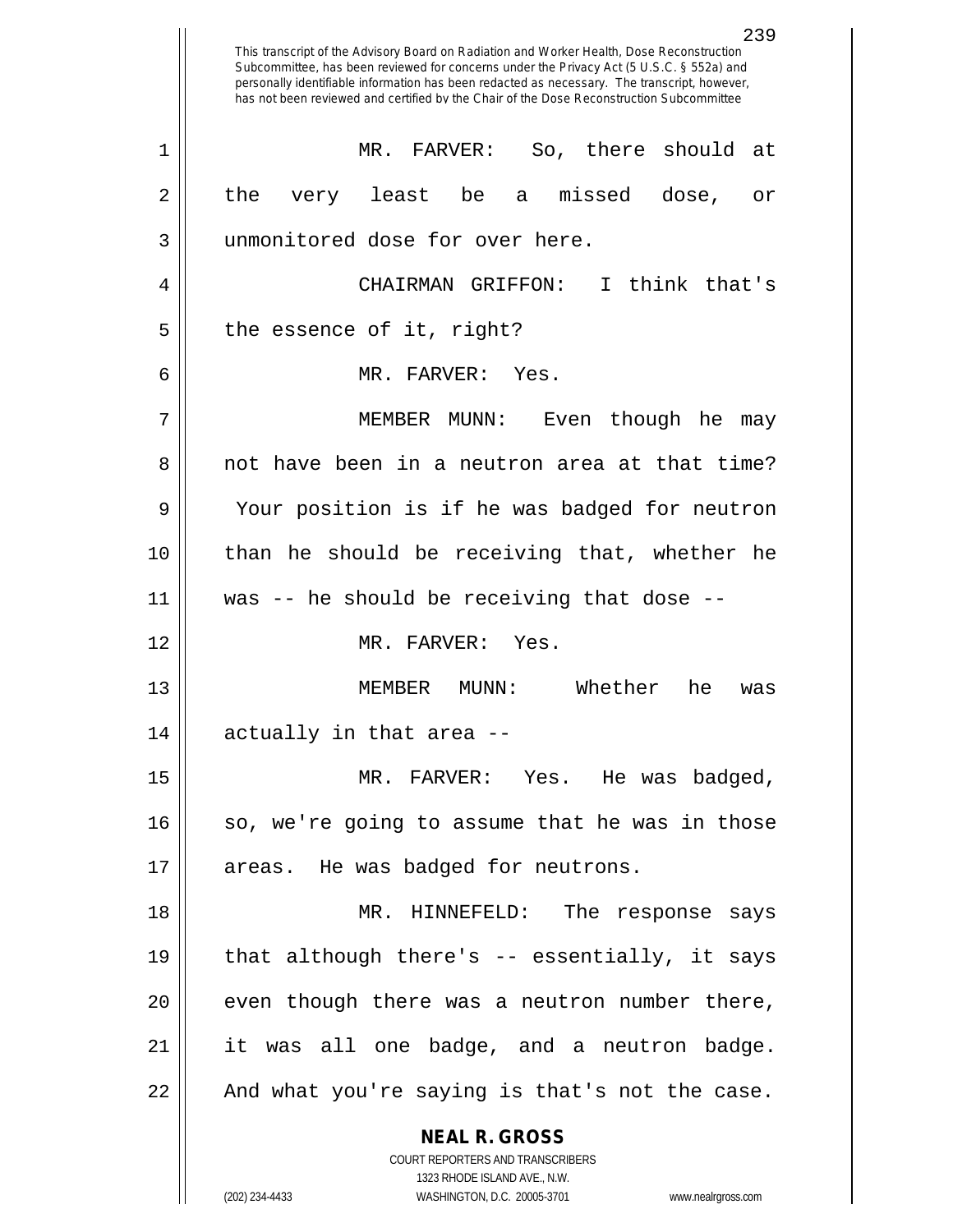**NEAL R. GROSS** COURT REPORTERS AND TRANSCRIBERS 1323 RHODE ISLAND AVE., N.W. (202) 234-4433 WASHINGTON, D.C. 20005-3701 www.nealrgross.com 240 This transcript of the Advisory Board on Radiation and Worker Health, Dose Reconstruction Subcommittee, has been reviewed for concerns under the Privacy Act (5 U.S.C. § 552a) and personally identifiable information has been redacted as necessary. The transcript, however, has not been reviewed and certified by the Chair of the Dose Reconstruction Subcommittee 1 MR. FARVER: That's not the case. 2 | There were two dosimeters. 3 MR. HINNEFELD: There were two 4 Separate badges, and since he wore a neutron 5 || badge, he was specifically badged for 6 neutrons. 7 MR. FARVER: Yes. 8 MR. HINNEFELD: Okay, so that's 9 your point. 10 MR. FARVER: Yes. 11 MR. HINNEFELD: Have you submitted 12 your write up of what you just -- 13 || MR. FARVER: No. It's the first 14 || time we've talked about it. 15 MR. HINNEFELD: Okay, all right. 16 || So, then, you will send that to us so we can 17 || kind of clip it in there. 18 || MR. FARVER: Okay. 19 MR. HINNEFELD: I mean Mark can 20  $\vert$  capture it, but  $-$  I mean Mark can capture it, 21 || but if you've got something written. 22 CHAIRMAN GRIFFON: I missed some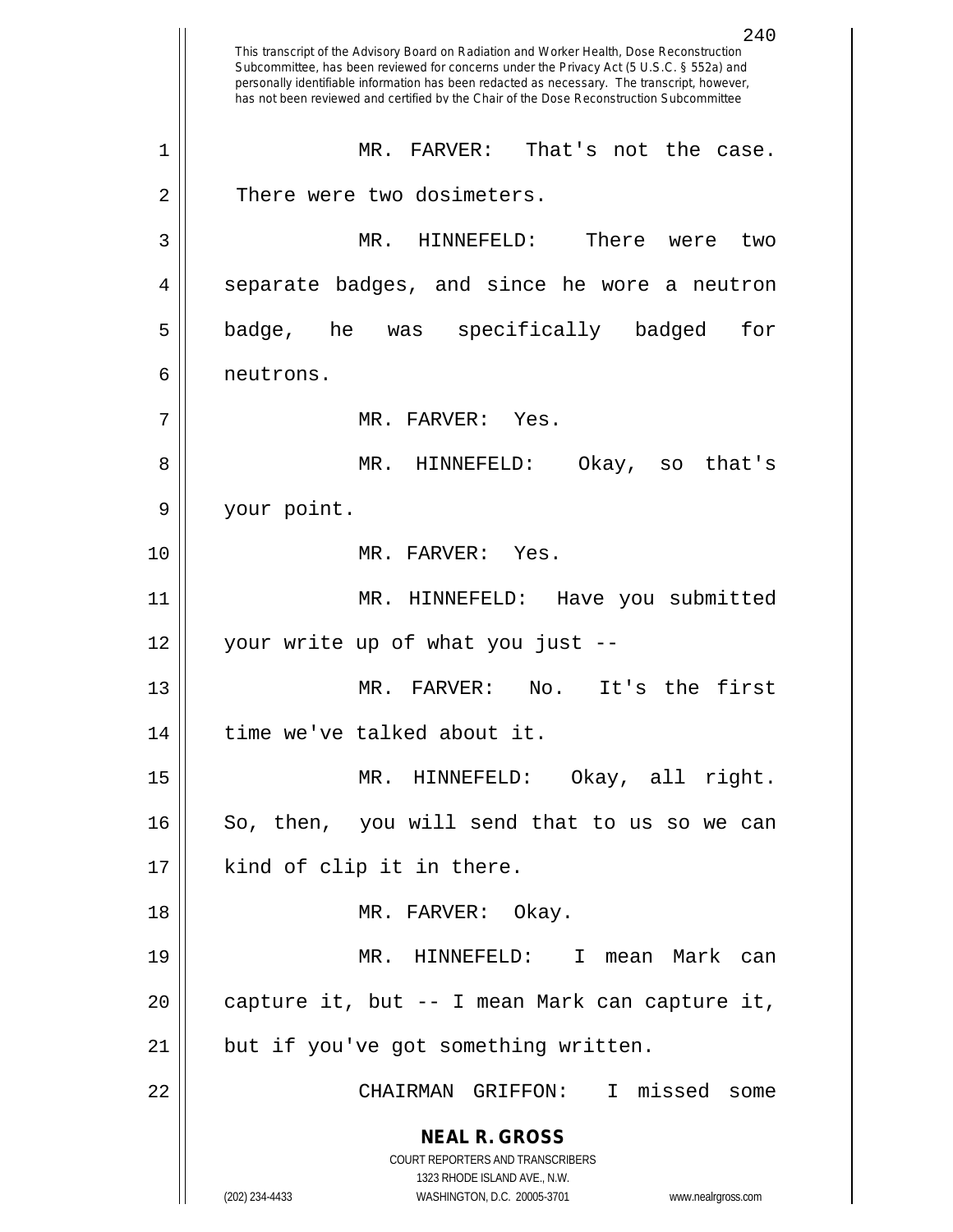**NEAL R. GROSS** COURT REPORTERS AND TRANSCRIBERS 1323 RHODE ISLAND AVE., N.W. (202) 234-4433 WASHINGTON, D.C. 20005-3701 www.nealrgross.com This transcript of the Advisory Board on Radiation and Worker Health, Dose Reconstruction Subcommittee, has been reviewed for concerns under the Privacy Act (5 U.S.C. § 552a) and personally identifiable information has been redacted as necessary. The transcript, however, has not been reviewed and certified by the Chair of the Dose Reconstruction Subcommittee 1 | details in my little summary here, yes. 2 MR. FARVER: I probably have a 3 | better version on my computer. 4 MR. HINNEFELD: Whenever, but it's 5 just -- we'll have to go back. I mean that's 6 information where there currently wasn't -- we 7 didn't see it was available to us when we 8 || wrote the original response. 9 CHAIRMAN GRIFFON: Yes, especially 10 for something like this where we're trying to 11 track the details. I think a response would  $12 \parallel$  be good. 13 MR. FARVER: I can send you 14 | responses. 15 CHAIRMAN GRIFFON: I'll do the 16 || resolution stuff here, but I'll count on you 17 || to provide the details. 18 MR. FARVER: Yes. And in our case 19 write up, we even show a copy of the dose 20 || report that has the different dosimeter 21 numbers, cycle numbers. 22 CHAIRMAN GRIFFON: Go on to the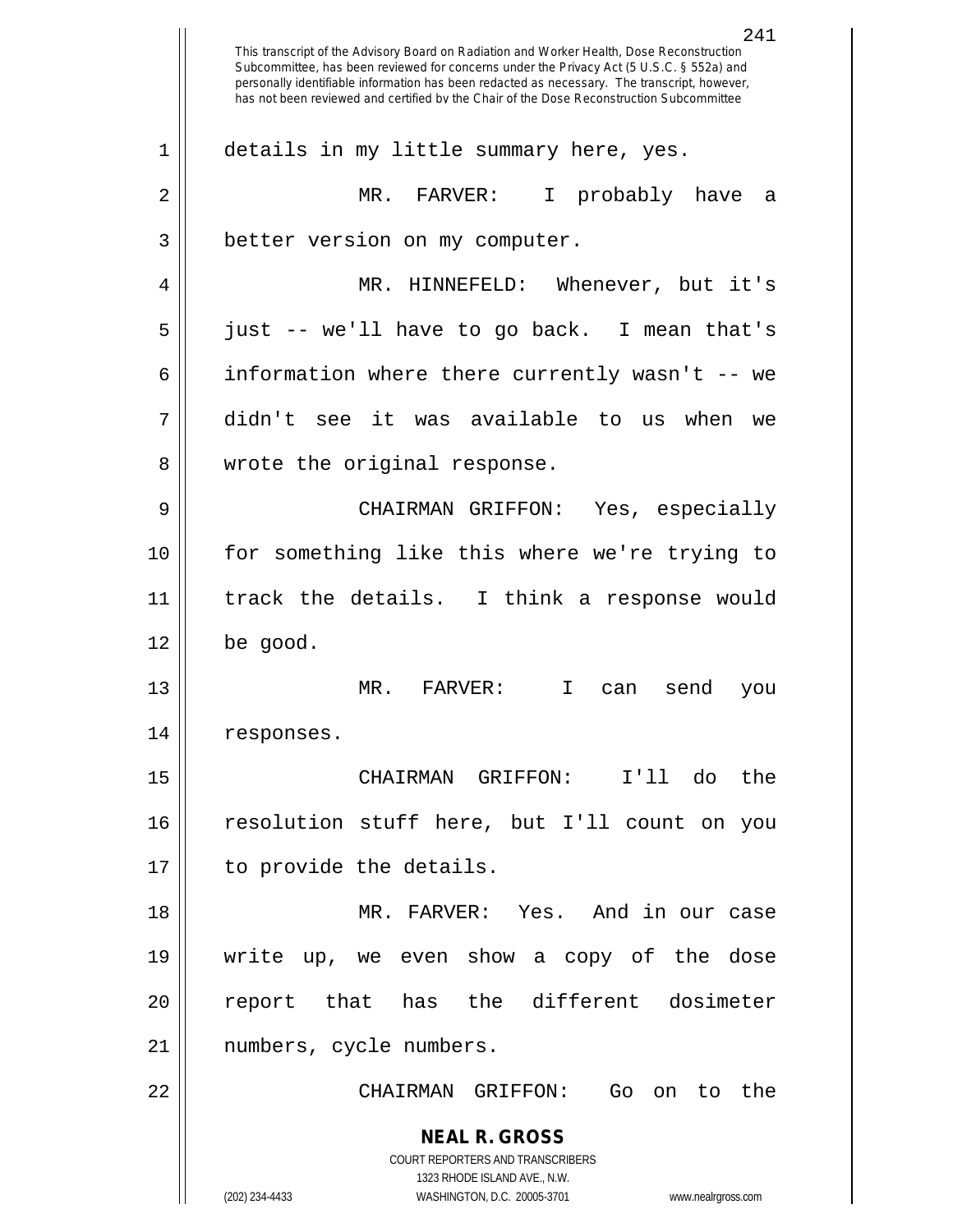**NEAL R. GROSS** COURT REPORTERS AND TRANSCRIBERS 1323 RHODE ISLAND AVE., N.W. (202) 234-4433 WASHINGTON, D.C. 20005-3701 www.nealrgross.com 242 This transcript of the Advisory Board on Radiation and Worker Health, Dose Reconstruction Subcommittee, has been reviewed for concerns under the Privacy Act (5 U.S.C. § 552a) and personally identifiable information has been redacted as necessary. The transcript, however, has not been reviewed and certified by the Chair of the Dose Reconstruction Subcommittee 1 || next one. 2 MR. FARVER: That will take care  $3 \parallel$  of 1 and 5. Now I'll go on to number 2. 4 || Properly covert a photon dose to organ dose.  $5 \parallel$  Okay, 2 and 3 are essentially the same thing,  $6 \parallel 56.2$  and  $56.3$ . And this was the spreadsheet  $7 \parallel$  issue that we've discussed before, and they 8 fixed that. So, those two findings are 9 closed. 10 CHAIRMAN GRIFFON: Say that 11 again? 12 MR. FARVER: It was a workbook -- 13 CHAIRMAN GRIFFON: All right, 14 || NIOSH corrected the workbook? 15 || MR. FARVER: Yes. 16 CHAIRMAN GRIFFON: NIOSH corrected 17 workbook error, and -- 18 || MEMBER MUNN: Geometry? 19 CHAIRMAN GRIFFON: -- no further 20 modification on the case because there was -- 21 | it was eventually approved. 22 MR. FARVER: Right. This was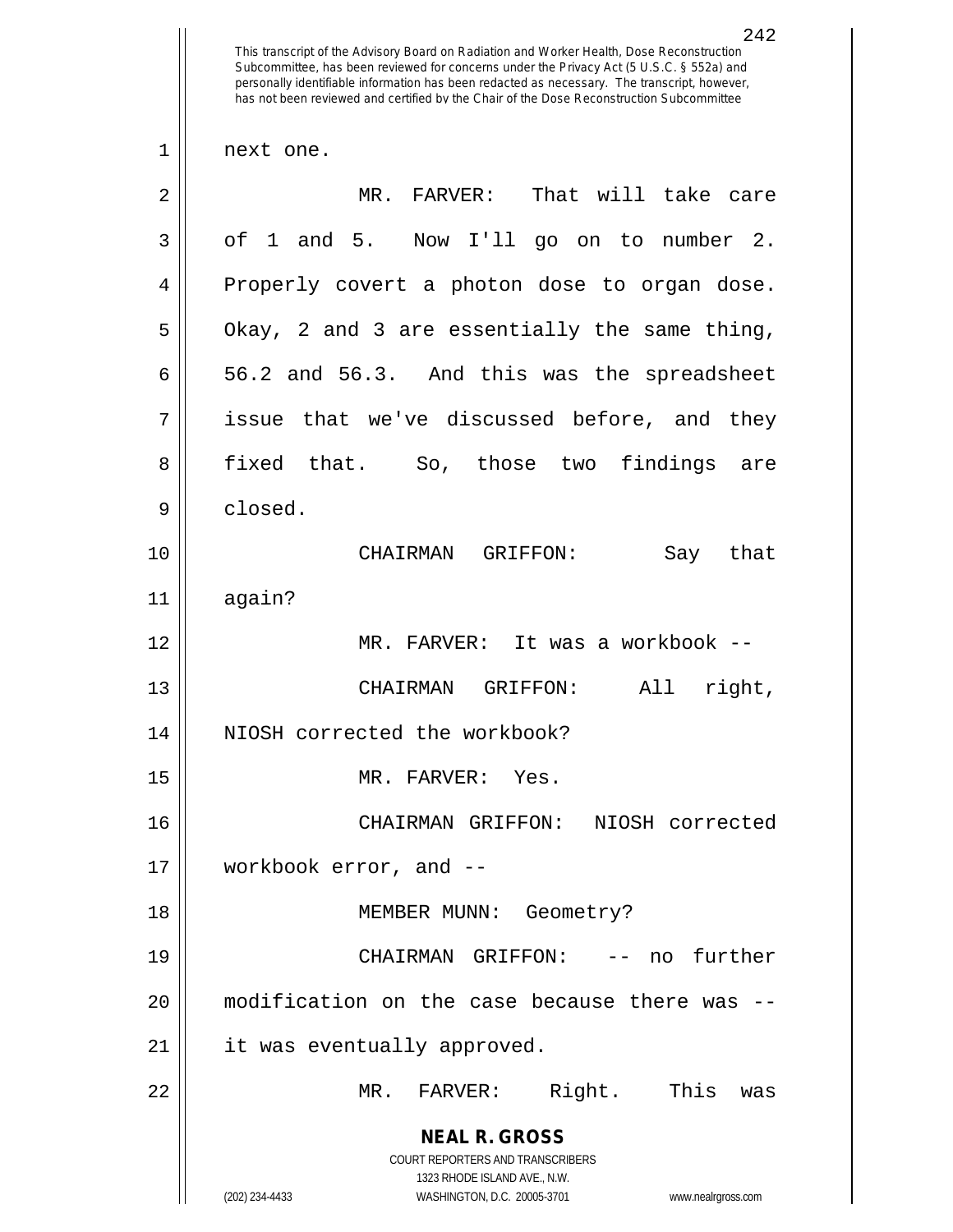**NEAL R. GROSS** COURT REPORTERS AND TRANSCRIBERS 1323 RHODE ISLAND AVE., N.W. (202) 234-4433 WASHINGTON, D.C. 20005-3701 www.nealrgross.com 243 This transcript of the Advisory Board on Radiation and Worker Health, Dose Reconstruction Subcommittee, has been reviewed for concerns under the Privacy Act (5 U.S.C. § 552a) and personally identifiable information has been redacted as necessary. The transcript, however, has not been reviewed and certified by the Chair of the Dose Reconstruction Subcommittee 1 || compensable. 2 CHAIRMAN GRIFFON: Compensable, 3 sorry. 4 MR. FARVER: But these are old  $5$  || actions because this was a -- one of the 6 earlier problems with the Savannah River with 7 | the workbooks. 8 || MEMBER MUNN: Point 2 and point 3. 9 CHAIRMAN GRIFFON: All right and 10 || that applies for 156.2 and 156.3? 11 || MEMBER MUNN: Correct. 12 CHAIRMAN GRIFFON: Okay, 156.4? 13 MR. FARVER: NIOSH may not have 14 used appropriate data for determining PoC has  $15$  | to do with -- there's different reports when 16 you start looking at the Savannah River 17 dosimetry data. They don't all have the same 18 numbers on the reports. Basically, that was 19  $\parallel$  one of the concerns, and --20 CHAIRMAN GRIFFON: So, NIOSH, 21 you're saying that you selected a one because 22 it was supported by the individual cycle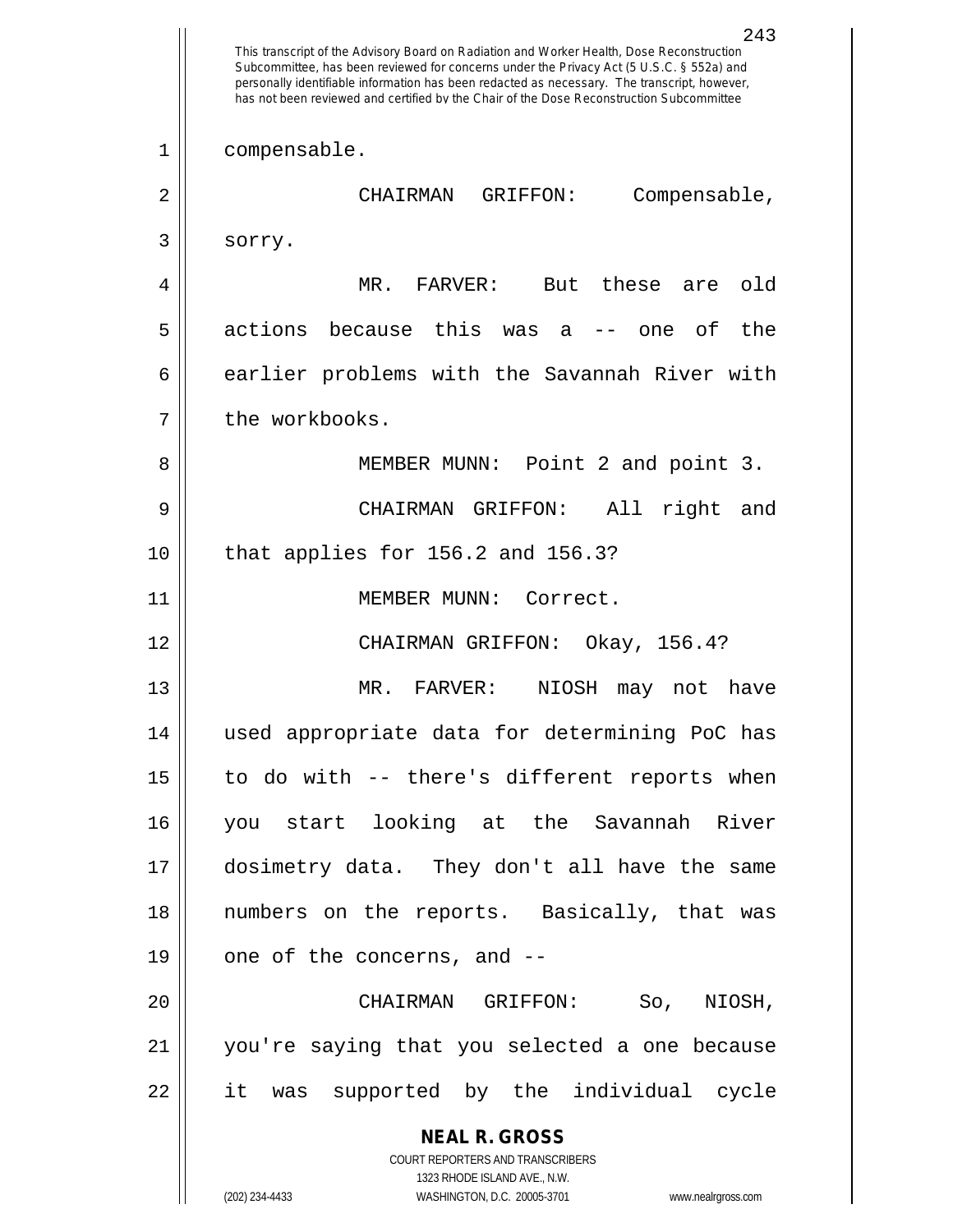**NEAL R. GROSS** COURT REPORTERS AND TRANSCRIBERS 1323 RHODE ISLAND AVE., N.W. (202) 234-4433 WASHINGTON, D.C. 20005-3701 www.nealrgross.com This transcript of the Advisory Board on Radiation and Worker Health, Dose Reconstruction Subcommittee, has been reviewed for concerns under the Privacy Act (5 U.S.C. § 552a) and personally identifiable information has been redacted as necessary. The transcript, however, has not been reviewed and certified by the Chair of the Dose Reconstruction Subcommittee 1 || reports and it was claimant favorable, right? 2 MR. FARVER: Yes. After looking 3 || back at that, we agreed. 4 CHAIRMAN GRIFFON: But I guess my  $5 \parallel$  -- the bigger question I would have is this a 6 broader Savannah River problem? I mean it's a 7 minor issue here for this case. It doesn't 8 even affect it because it's compensable, but 9 it is an ongoing concern on the use of this 10 data, especially where we're using this data 11 for coworker models. I mean that may come up 12 in the Savannah River Work Group, too. So, 13 || that may be more of a Site Profile issue. 14 MEMBER MUNN: Well, it wouldn't  $15$  affect this. 16 CHAIRMAN GRIFFON: No, it 17 wouldn't. That's what I'm saying. It doesn't 18 affect this case. 19 MEMBER MUNN: And SC&A agrees, so  $20$ 21 CHAIRMAN GRIFFON: Agrees with 22 what?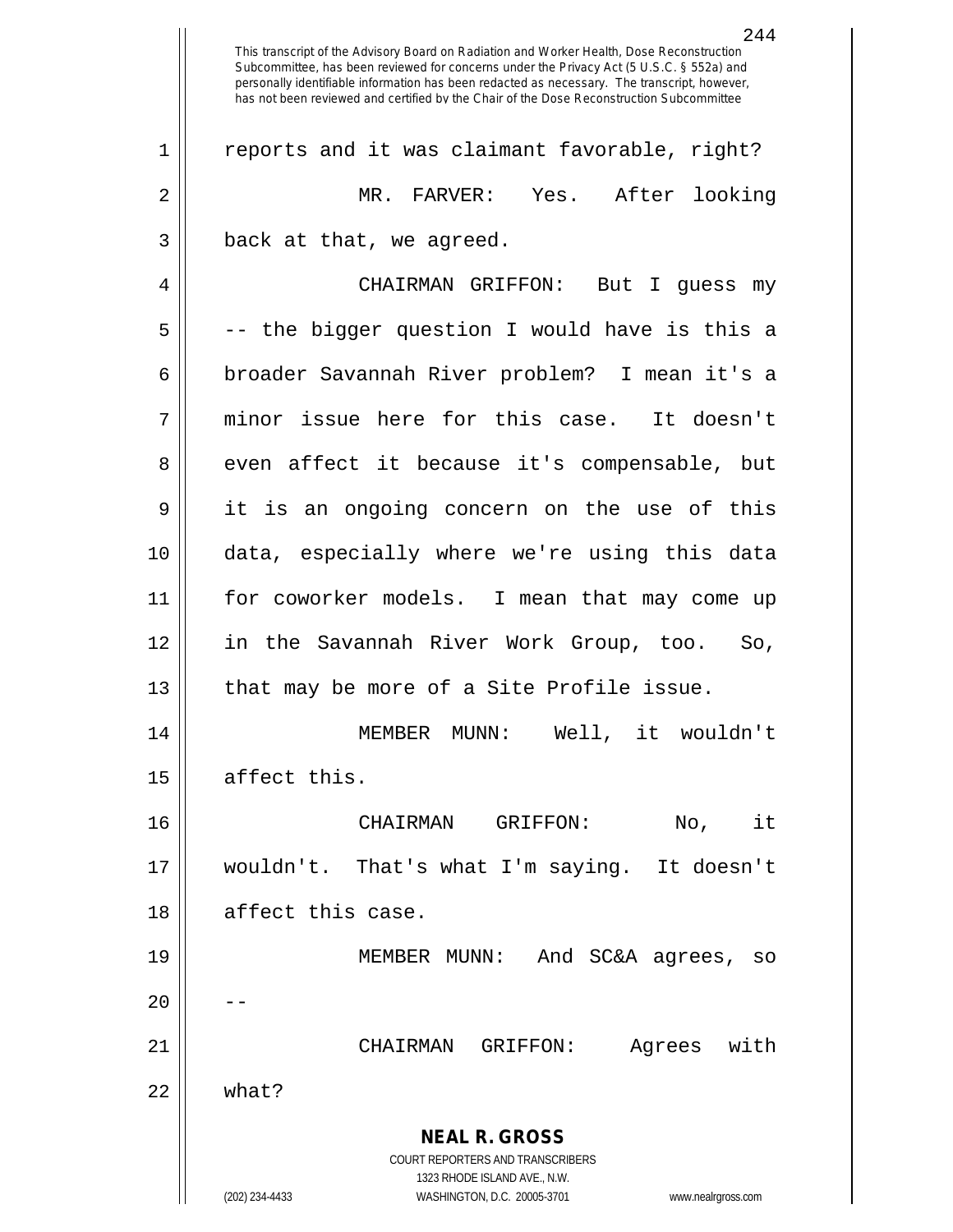**NEAL R. GROSS** COURT REPORTERS AND TRANSCRIBERS 1323 RHODE ISLAND AVE., N.W. (202) 234-4433 WASHINGTON, D.C. 20005-3701 www.nealrgross.com 245 This transcript of the Advisory Board on Radiation and Worker Health, Dose Reconstruction Subcommittee, has been reviewed for concerns under the Privacy Act (5 U.S.C. § 552a) and personally identifiable information has been redacted as necessary. The transcript, however, has not been reviewed and certified by the Chair of the Dose Reconstruction Subcommittee 1 MEMBER MUNN: With the NIOSH  $2 \parallel$  point. 3 CHAIRMAN GRIFFON: Agree with what 4 I just said? 5 MEMBER MUNN: Well, they just said  $6$  || they agreed with the NIOSH  $-$ -7 MR. FARVER: We have questioned 8 || this before about the different types of 9 || records. 10 CHAIRMAN GRIFFON: I mean has this 11 come up before with Savannah, though? 12 MR. FARVER: Yes. 13 CHAIRMAN GRIFFON: I'm trying to 14 || remember. Yes. That's my point. 15 MR. FARVER: Those are consistent 16 with what they use. Some of it is because 17  $\parallel$  some of the external data includes tritium 18 doses. 19 CHAIRMAN GRIFFON: Yes, right. 20 MR. FARVER: And when we brought 21 up about the tritium doses. But as long as  $22 \parallel$  you're using a - I forget which record it is -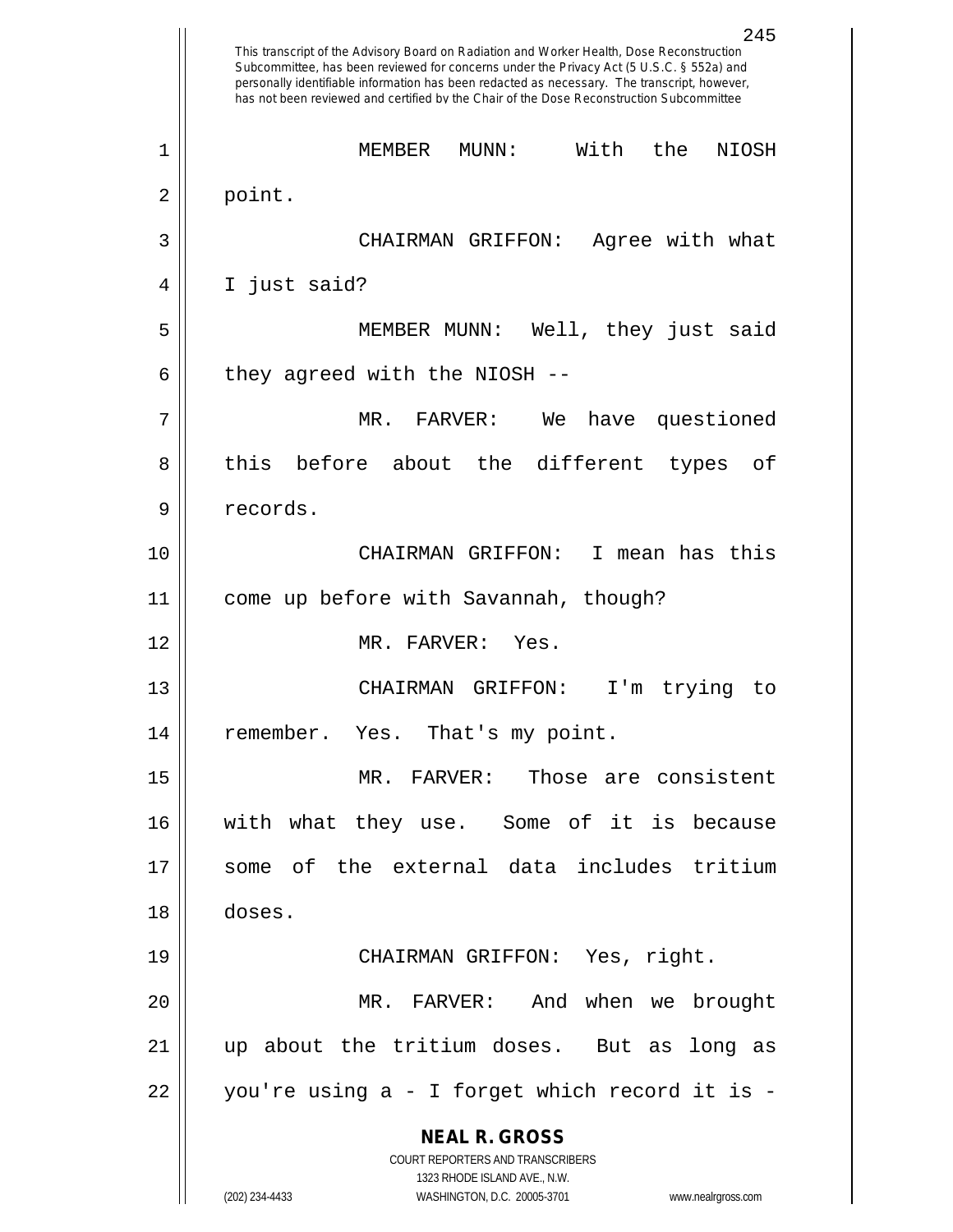**NEAL R. GROSS** COURT REPORTERS AND TRANSCRIBERS 246 This transcript of the Advisory Board on Radiation and Worker Health, Dose Reconstruction Subcommittee, has been reviewed for concerns under the Privacy Act (5 U.S.C. § 552a) and personally identifiable information has been redacted as necessary. The transcript, however, has not been reviewed and certified by the Chair of the Dose Reconstruction Subcommittee 1 || you're okay. 2 CHAIRMAN GRIFFON: I guess I just 3 don't want to lose track of this when we look  $4 \parallel$  at the broader like -- you know, how it's used 5 | in coworkers models and stuff. 6 MR. HINNEFELD: Well, it might be 7 something to make sure gets specifically on  $8$  || the plate of the Savannah River --9 CHAIRMAN GRIFFON: Site Profile? 10 MR. HINNEFELD: Yes. 11 CHAIRMAN GRIFFON: Yes, okay. 12 MR. FARVER: Just want to 13 || recognize that the different records contain 14 | the different values. 15 MS. BEHLING: Excuse me, this is 16 || Kathy. I've seen this many times, and every 17 time I've seen it, usually the dose 18 reconstructor goes in and compares the two 19 records, and even in the workbooks under the 20 individual year, if one disagrees with the 21 other, they will highlight it or put it in 22 || red, and they've always used the most claimant

1323 RHODE ISLAND AVE., N.W.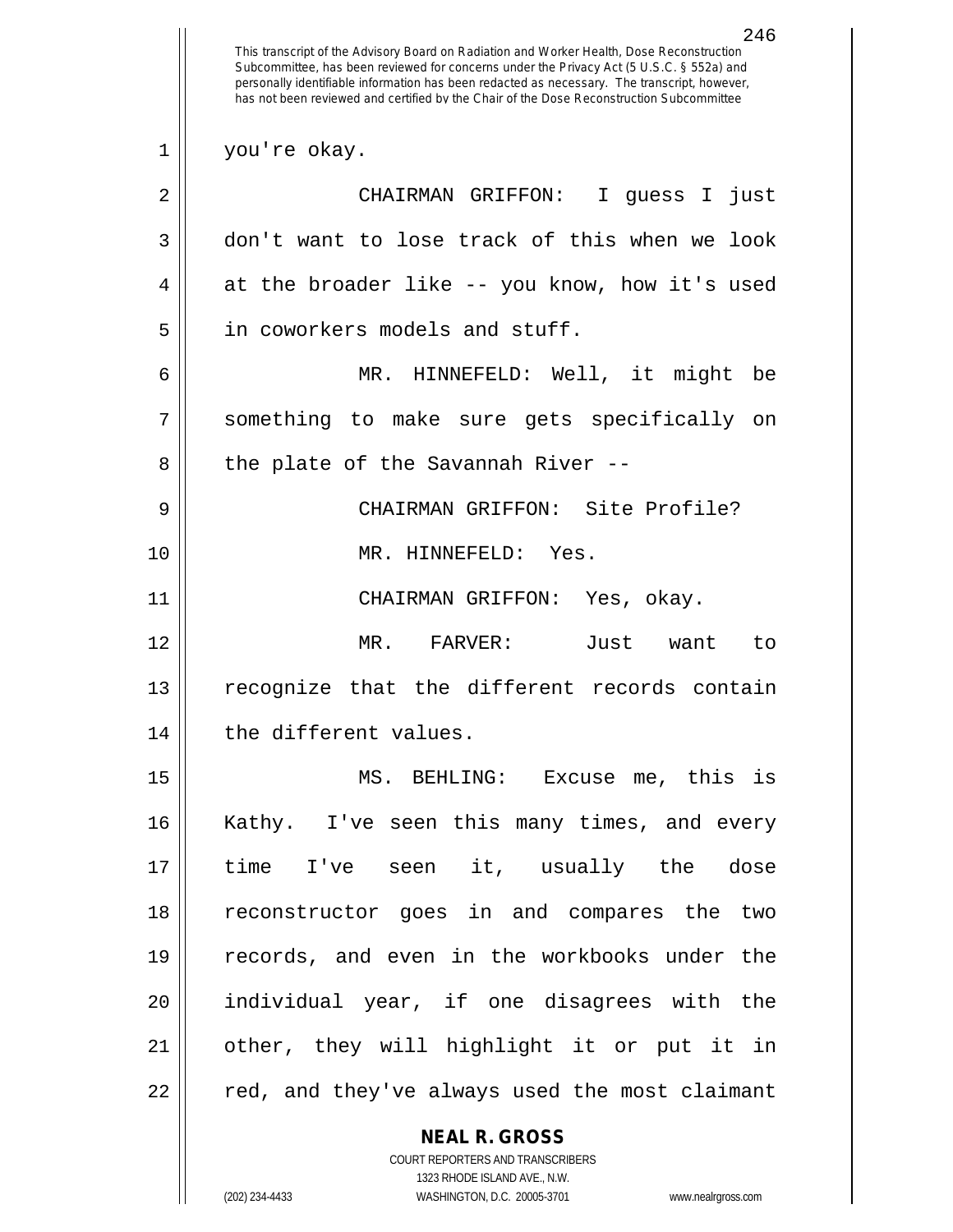**NEAL R. GROSS** COURT REPORTERS AND TRANSCRIBERS 1323 RHODE ISLAND AVE., N.W. (202) 234-4433 WASHINGTON, D.C. 20005-3701 www.nealrgross.com 247 This transcript of the Advisory Board on Radiation and Worker Health, Dose Reconstruction Subcommittee, has been reviewed for concerns under the Privacy Act (5 U.S.C. § 552a) and personally identifiable information has been redacted as necessary. The transcript, however, has not been reviewed and certified by the Chair of the Dose Reconstruction Subcommittee 1 favorable values. 2 MR. SIEBERT: That is correct,  $3 \parallel$  Kathy. 4 MR. FARVER: Yes, usually that's 5 done. Correct. Okay, so we can close that. 6 156.6: improperly converting the assigned 7 neutron dose to organ dose. This is the 8 || workbook problem, similar to the photons, 9 converting the organ dose. And that was 10 corrected in the workbook update. That one we 11 can close also. 12 CHAIRMAN GRIFFON: You're saying 13 N NIOSH made the correction in the workbook? 14 MR. FARVER: Yes, the workbook is 15 correct. 16 MR. HINNEFELD: And this is the 17 || same geometry for neutrons. 18 MR. FARVER: Yes. 19 CHAIRMAN GRIFFON: Okay, and  $20$  || that's closed. Okay, 156.7? 21 || MR. FARVER: Fission products: 22 || calculation of method underestimates fission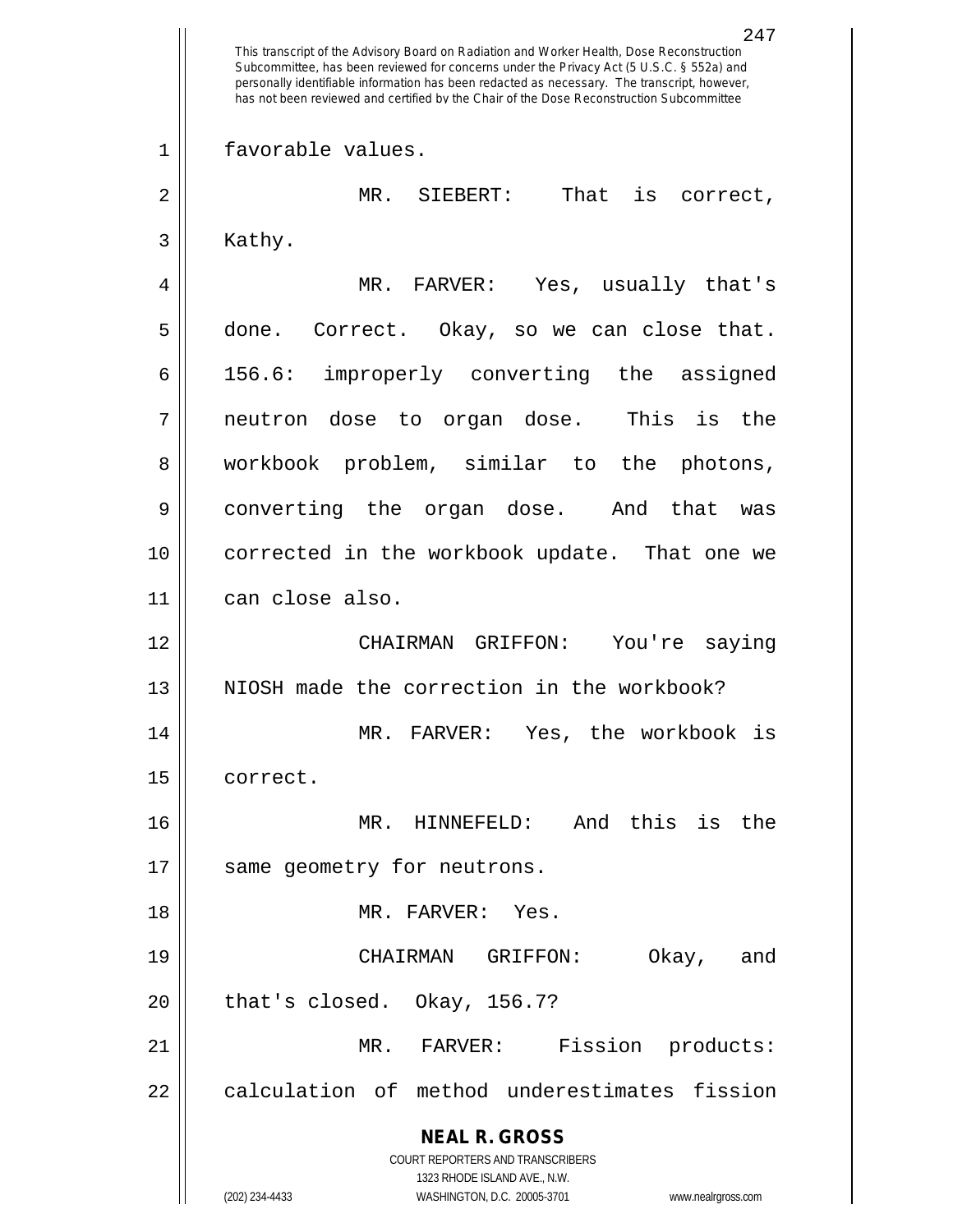**NEAL R. GROSS** COURT REPORTERS AND TRANSCRIBERS 1323 RHODE ISLAND AVE., N.W. (202) 234-4433 WASHINGTON, D.C. 20005-3701 www.nealrgross.com 248 This transcript of the Advisory Board on Radiation and Worker Health, Dose Reconstruction Subcommittee, has been reviewed for concerns under the Privacy Act (5 U.S.C. § 552a) and personally identifiable information has been redacted as necessary. The transcript, however, has not been reviewed and certified by the Chair of the Dose Reconstruction Subcommittee 1 || product dose. This is the -- expect the 2 || ongoing full body count fission product 3 question. 4 MR. SIEBERT: That's correct. 5 || It's the same issue. 6 DR. ULSH: Is the resolution the 7 || same? I think it was OTIB-0054, right? 8 CHAIRMAN GRIFFON: So, this 9 predates the 54, right? They used the 10 || radionuclide chooser. 11 MR. FARVER: Right. This was the 12 | chooser, radionuclide chooser. 13 MR. SIEBERT: Well, that doesn't 14 necessarily mean it pre-dates OTIB-0054. Once 15 again, OTIB-0054 does not presently apply to 16 | whole body counts. 17 CHAIRMAN GRIFFON: Oh, okay. I 18 apologize. Okay. 19 MR. FARVER: It's the same one 20 | from the seventh set. 21 CHAIRMAN GRIFFON: Okay, so it's 22 || being deferred to TIB-0054, and its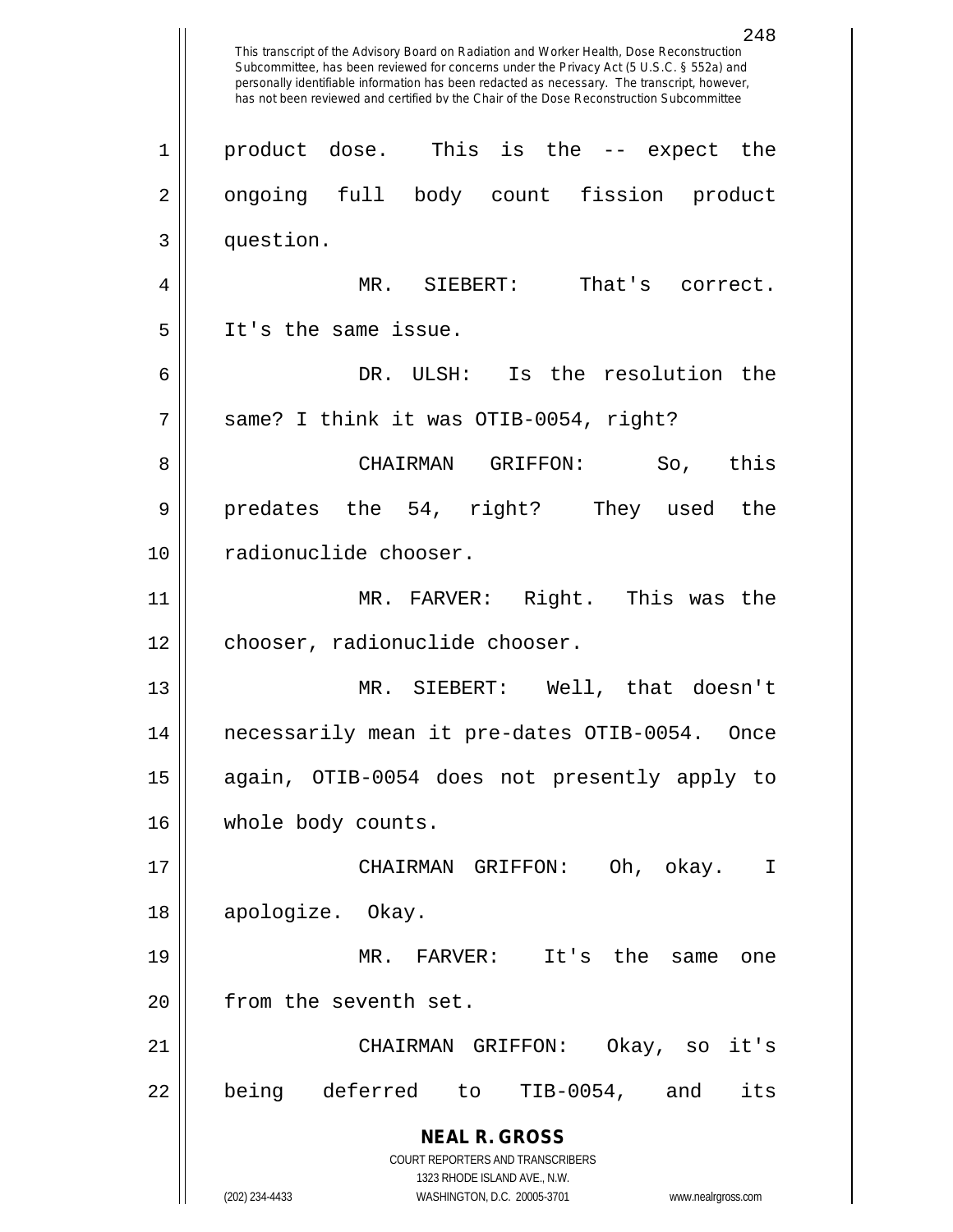**NEAL R. GROSS** COURT REPORTERS AND TRANSCRIBERS 1323 RHODE ISLAND AVE., N.W. (202) 234-4433 WASHINGTON, D.C. 20005-3701 www.nealrgross.com 249 This transcript of the Advisory Board on Radiation and Worker Health, Dose Reconstruction Subcommittee, has been reviewed for concerns under the Privacy Act (5 U.S.C. § 552a) and personally identifiable information has been redacted as necessary. The transcript, however, has not been reviewed and certified by the Chair of the Dose Reconstruction Subcommittee 1 || application 2, whole body count results; is  $2 \parallel$  that correct? 3 MR. SIEBERT: I believe so. 4 MS. BEHLING: Yes. 5 CHAIRMAN GRIFFON: So, is this  $6 \parallel$  being moved to the  $-$  like we did before, 7 moved to the Procedures Committee for OTIB-8 0054? It's the same findings so it won't add 9 work load, Wanda. 10 MEMBER MUNN: Yes. Got it. 11 CHAIRMAN GRIFFON: All right, 12 || transfer to Procedures. 13 MR. FARVER: And then for 156.8, 14 this is where we questioned the -- did NIOSH 15 derive and the DOL derive PoC? They're 16 different. NIOSH gives a good explanation, or 17 gives an explanation. I wouldn't say it's 18 || good one. It's an explanation. 19 MR. SIEBERT: Dang, Doug. 20 MR. FARVER: I'll give you an 21 || inch. I have to be tough on you, Scott. 22 CHAIRMAN GRIFFON: So, where are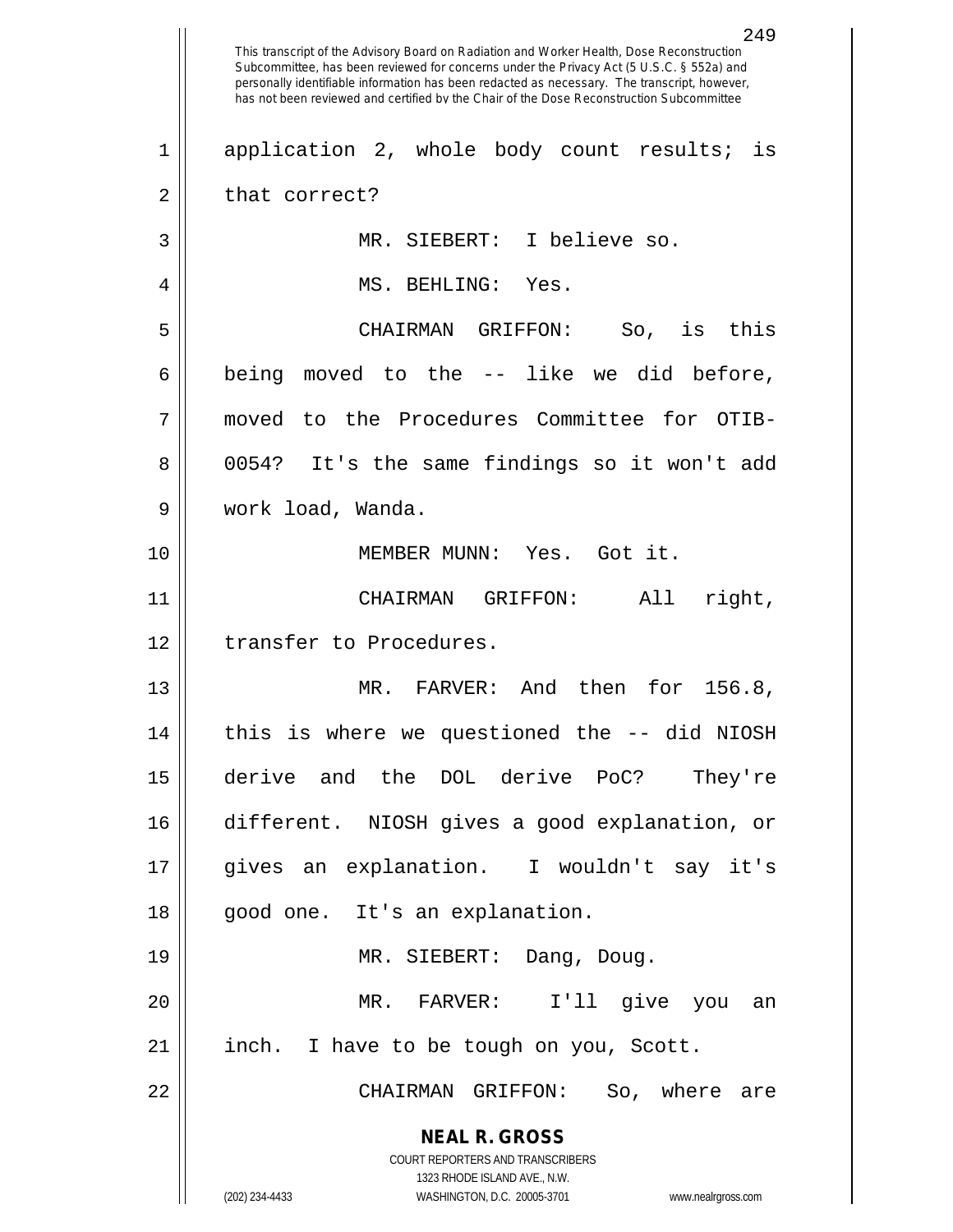**NEAL R. GROSS** COURT REPORTERS AND TRANSCRIBERS 1323 RHODE ISLAND AVE., N.W. (202) 234-4433 WASHINGTON, D.C. 20005-3701 www.nealrgross.com 250 This transcript of the Advisory Board on Radiation and Worker Health, Dose Reconstruction Subcommittee, has been reviewed for concerns under the Privacy Act (5 U.S.C. § 552a) and personally identifiable information has been redacted as necessary. The transcript, however, has not been reviewed and certified by the Chair of the Dose Reconstruction Subcommittee 1 We at with that? 2 MR. FARVER: Okay, it's okay.  $3 \parallel$  They explain why there's a difference. 4 MEMBER MUNN: Acceptable response. 5 MR. FARVER: Yes. It's almost  $6 \parallel$  good. 7 CHAIRMAN GRIFFON: Because NIOSH 8 || isn't even supposed to be calculating PoCs, 9 || right? 10 MR. HINNEFELD: Anything we do 11 doesn't count. Yes, a lot of that change in 12 || lung model was where we adopted the NIH change 13 when it was more favorable to the claimant, 14 || and when it wasn't, and the NIH change wasn't 15 more favorable then we stuck with the old 16 version. 17 CHAIRMAN GRIFFON: Okay, and then 18 we have an observation. Doug, would you like 19 to make an observation? 20 MR. FARVER: I'll make an 21 observation. This should be reevaluated for 22 | insoluble plutonium.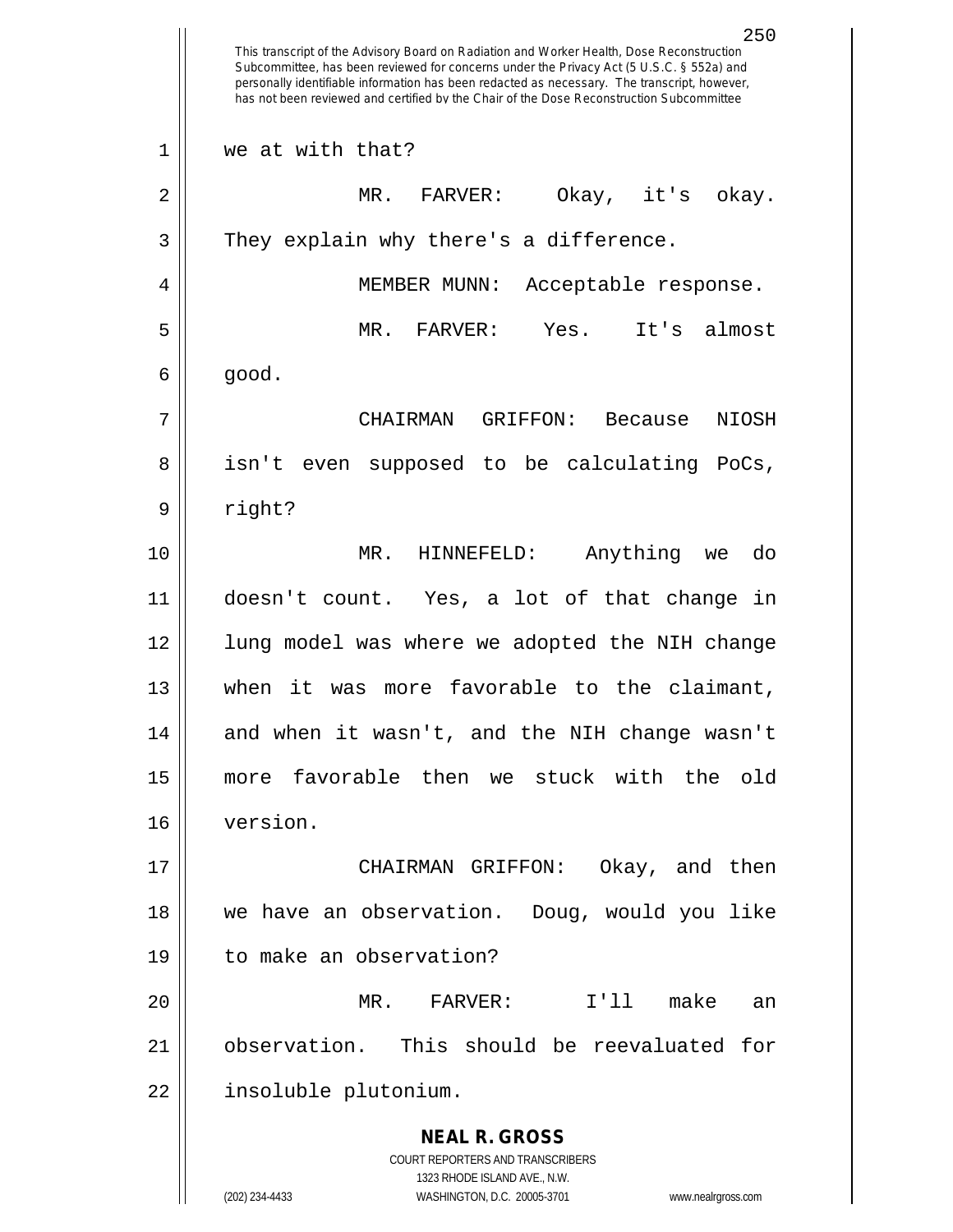**NEAL R. GROSS** COURT REPORTERS AND TRANSCRIBERS 1323 RHODE ISLAND AVE., N.W. (202) 234-4433 WASHINGTON, D.C. 20005-3701 www.nealrgross.com 251 This transcript of the Advisory Board on Radiation and Worker Health, Dose Reconstruction Subcommittee, has been reviewed for concerns under the Privacy Act (5 U.S.C. § 552a) and personally identifiable information has been redacted as necessary. The transcript, however, has not been reviewed and certified by the Chair of the Dose Reconstruction Subcommittee 1 DR. ULSH: Wait. Is this still on  $2 \parallel 156.8?$ 3 MR. HINNEFELD: Well, it's 156 4 | observation. 5 DR. ULSH: All right. 6 MR. FARVER: Since NIOSH was  $7 \parallel$  overruled, and the case was compensated, 8 || there's no need to rework it. So, closed. 9 CHAIRMAN GRIFFON: Okay. I guess 10 that's closed. It's an observation anyway. 11 || MR. FARVER: Yes. 12 CHAIRMAN GRIFFON: Yes, I'm just 13 wondering. It might be relevant in terms of 14 our PER reviews. I mean are you basically 15 making a claim that in their PER review they 16 || kind of missed one, right? 17 || MR. FARVER: No. 18 || CHAIRMAN GRIFFON: No? 19 || MR. FARVER: No. 20 MEMBER MUNN: I think one could  $21$  easily make the case that  $-$ - that the issue 22 || should've been stated that the case should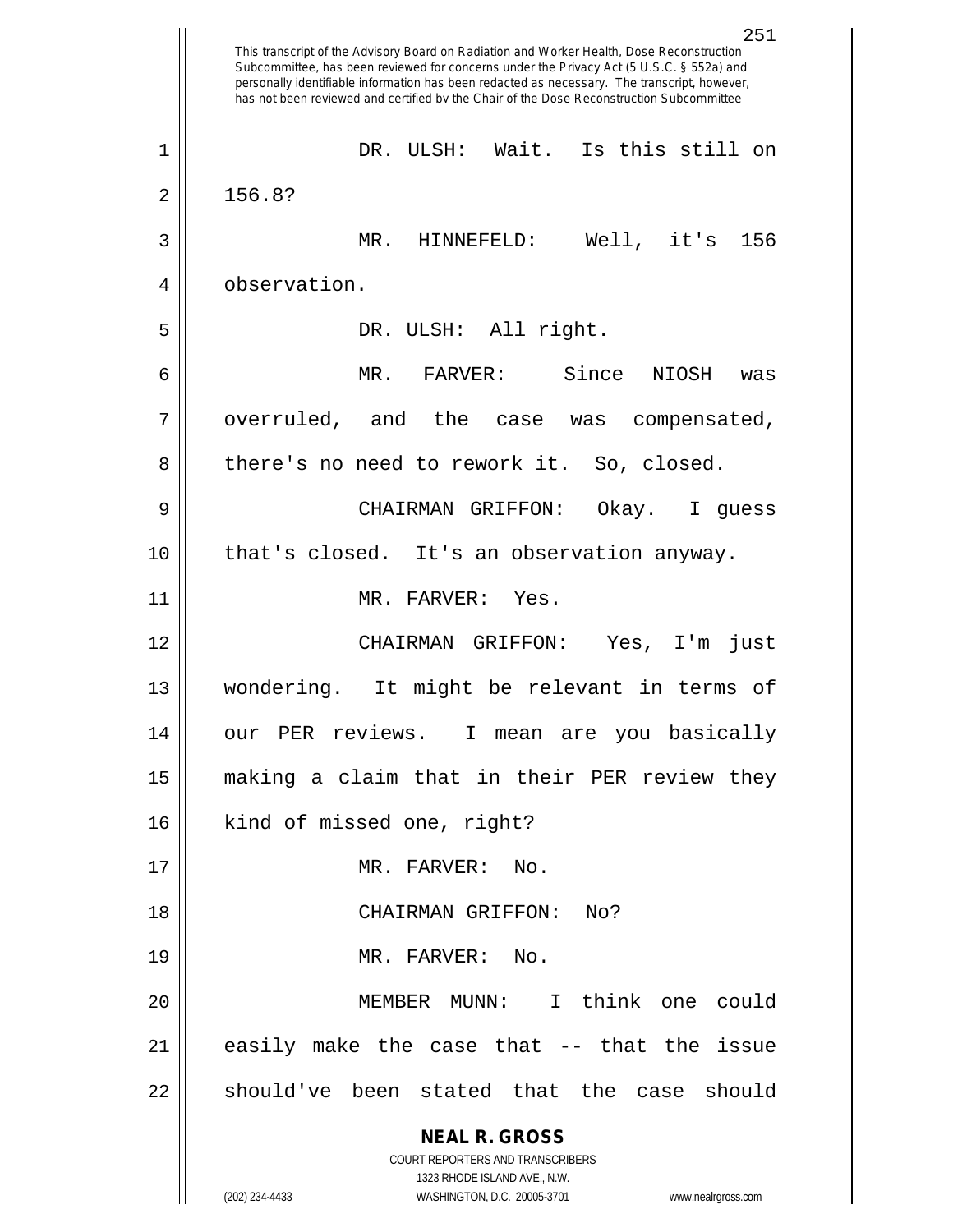**NEAL R. GROSS** COURT REPORTERS AND TRANSCRIBERS 1323 RHODE ISLAND AVE., N.W. (202) 234-4433 WASHINGTON, D.C. 20005-3701 www.nealrgross.com 252 This transcript of the Advisory Board on Radiation and Worker Health, Dose Reconstruction Subcommittee, has been reviewed for concerns under the Privacy Act (5 U.S.C. § 552a) and personally identifiable information has been redacted as necessary. The transcript, however, has not been reviewed and certified by the Chair of the Dose Reconstruction Subcommittee 1 || have included evaluation for exposure to Super  $2 \parallel$  S rather than reevaluate it. 3 MR. HINNEFELD: Well, when the 4 | case was done, Super S wasn't developed. 5 MR. FARVER: I believe that's 6 correct. 7 CHAIRMAN GRIFFON: There's already 8 || over 50 --9 MR. HINNEFELD: There was already  $10$  | over 50, and so we wouldn't --11 CHAIRMAN GRIFFON: Right. I just 12 wanted to be clear on that. 13 MR. FARVER: That is typically one 14 of the standard observations we'll put in the 15 | Savannah River. 16 MR. HINNEFELD: Yes, and pretty 17 much all of them have it. 18 CHAIRMAN GRIFFON: Okay, 157.1? 19 Now, there's no NIOSH response. 20 MR. HINNEFELD: I don't think we 21 || provided anything on that yet. 22 CHAIRMAN GRIFFON: Right. Do we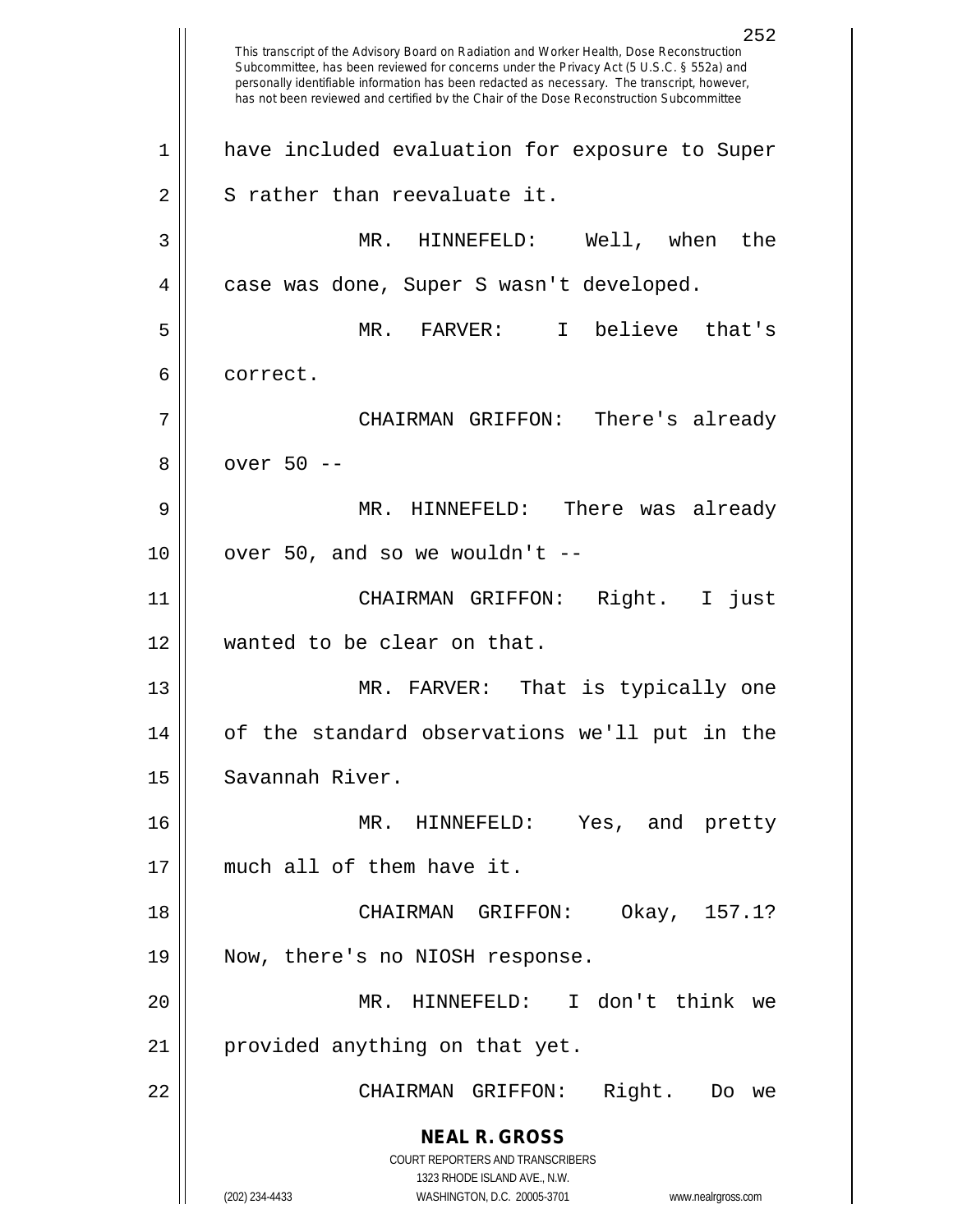**NEAL R. GROSS** COURT REPORTERS AND TRANSCRIBERS 1323 RHODE ISLAND AVE., N.W. (202) 234-4433 WASHINGTON, D.C. 20005-3701 www.nealrgross.com 253 This transcript of the Advisory Board on Radiation and Worker Health, Dose Reconstruction Subcommittee, has been reviewed for concerns under the Privacy Act (5 U.S.C. § 552a) and personally identifiable information has been redacted as necessary. The transcript, however, has not been reviewed and certified by the Chair of the Dose Reconstruction Subcommittee 1 want to move ahead? Are there other ones that  $2 \parallel$  have - yes, there are. 3 MR. HINNEFELD: Yes. 4 CHAIRMAN GRIFFON: 157.1, 157.2, I 5 || think you owe initial response on those. I  $6 \parallel$  mean do you want to restate the finding, Doug, 7 || so we're at least all on the same page? Might  $8 \parallel$  be helpful to Brandt, especially. 9 MR. FARVER: On 157? 10 || **MEMBER MUNN:** Point 1 and 2. 11 MR. FARVER: Oh, 1 and 2? We'll 12 do that. 13 CHAIRMAN GRIFFON: Seems like one 14 where you're going to have to have the data in  $15$  | front of you --16 MR. FARVER: Yes. I want to get 17 || the right case number. Hang on a second. 18 || Sorry, I lost my spot. 19 || DR. ULSH: Page 20 if that helps. 20 || Twenty out of 66. 21 MR. FARVER: Okay, well, what I'll 22 || do is I'll pull up our case report.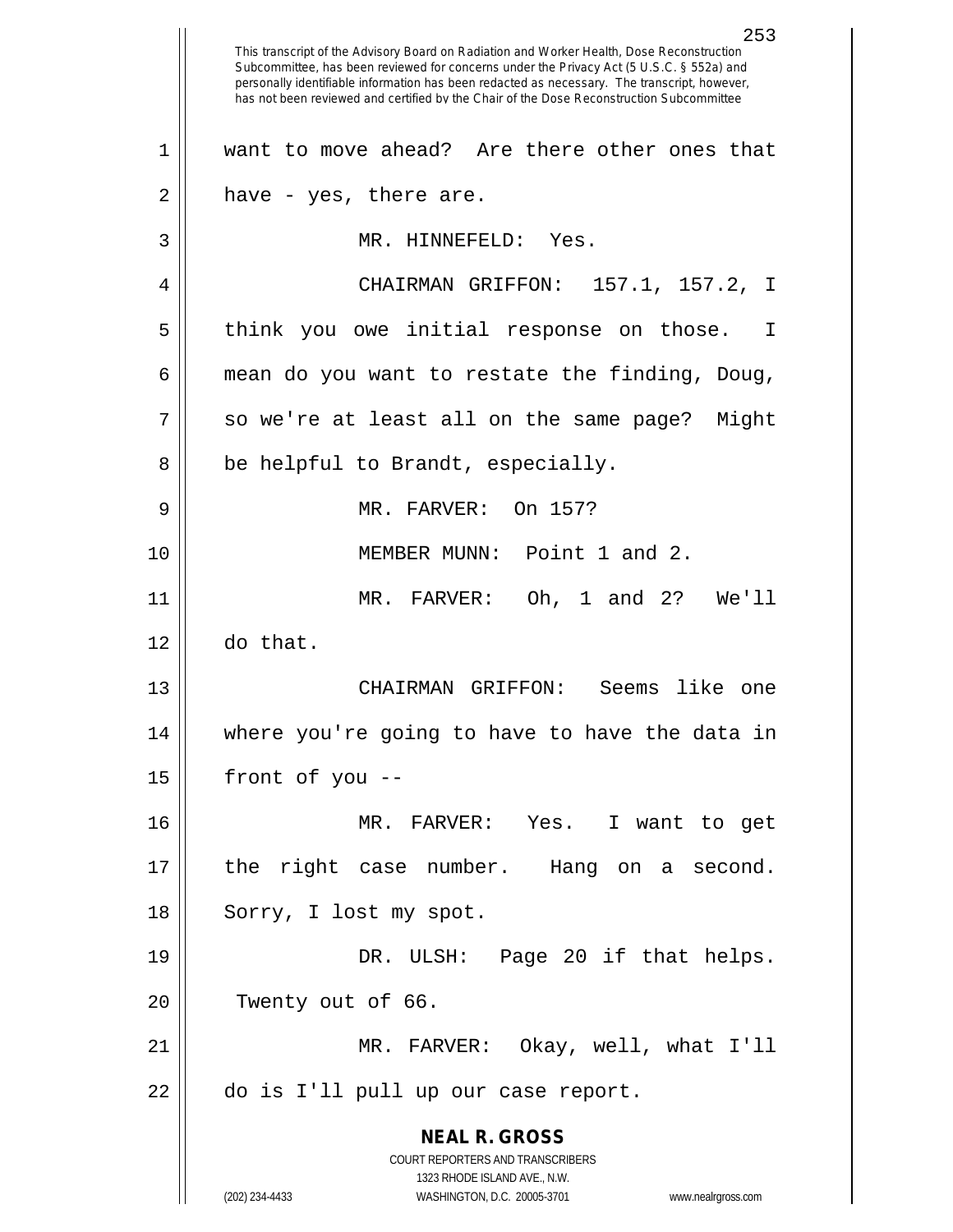|    | 254<br>This transcript of the Advisory Board on Radiation and Worker Health, Dose Reconstruction<br>Subcommittee, has been reviewed for concerns under the Privacy Act (5 U.S.C. § 552a) and<br>personally identifiable information has been redacted as necessary. The transcript, however,<br>has not been reviewed and certified by the Chair of the Dose Reconstruction Subcommittee |
|----|------------------------------------------------------------------------------------------------------------------------------------------------------------------------------------------------------------------------------------------------------------------------------------------------------------------------------------------------------------------------------------------|
| 1  | MR. SIEBERT:<br>On the PDF, it's                                                                                                                                                                                                                                                                                                                                                         |
| 2  | page 39 of 245, Doug.                                                                                                                                                                                                                                                                                                                                                                    |
| 3  | MR. FARVER: Thank you. After<br>а                                                                                                                                                                                                                                                                                                                                                        |
| 4  | while, they all start looking alike.                                                                                                                                                                                                                                                                                                                                                     |
| 5  | MR. SIEBERT: Oh, I know.                                                                                                                                                                                                                                                                                                                                                                 |
| 6  | MEMBER MUNN: Only after 3:00.                                                                                                                                                                                                                                                                                                                                                            |
| 7  | Okay, found<br>it,<br>$MR$ .<br>FARVER:                                                                                                                                                                                                                                                                                                                                                  |
| 8  | 157.1, failure to properly account<br>for                                                                                                                                                                                                                                                                                                                                                |
| 9  | external photon dose for all years<br>оf                                                                                                                                                                                                                                                                                                                                                 |
| 10 | employment. I couldn't tell you offhand.<br>- I                                                                                                                                                                                                                                                                                                                                          |
| 11 | mean I'd have to go back and then look at                                                                                                                                                                                                                                                                                                                                                |
| 12 | this.                                                                                                                                                                                                                                                                                                                                                                                    |
| 13 | CHAIRMAN GRIFFON:<br>Okay.                                                                                                                                                                                                                                                                                                                                                               |
| 14 | MR. FARVER: But it has to do with                                                                                                                                                                                                                                                                                                                                                        |
| 15 | those years they did account for, and then                                                                                                                                                                                                                                                                                                                                               |
| 16 | there's years they didn't account for. We                                                                                                                                                                                                                                                                                                                                                |
| 17 | believe there's years they should've accounted                                                                                                                                                                                                                                                                                                                                           |
| 18 | for. And that's what it comes down to.                                                                                                                                                                                                                                                                                                                                                   |
| 19 | MR. SIEBERT: Right. It's the                                                                                                                                                                                                                                                                                                                                                             |
| 20 | counting of missed badges, and badges that are                                                                                                                                                                                                                                                                                                                                           |
| 21 | in the record, and badges that are blank in                                                                                                                                                                                                                                                                                                                                              |
| 22 | the record and things like that.                                                                                                                                                                                                                                                                                                                                                         |
|    | <b>NEAL R. GROSS</b><br>COURT REPORTERS AND TRANSCRIBERS<br>1323 RHODE ISLAND AVE., N.W.<br>(202) 234-4433<br>WASHINGTON, D.C. 20005-3701<br>www.nealrgross.com                                                                                                                                                                                                                          |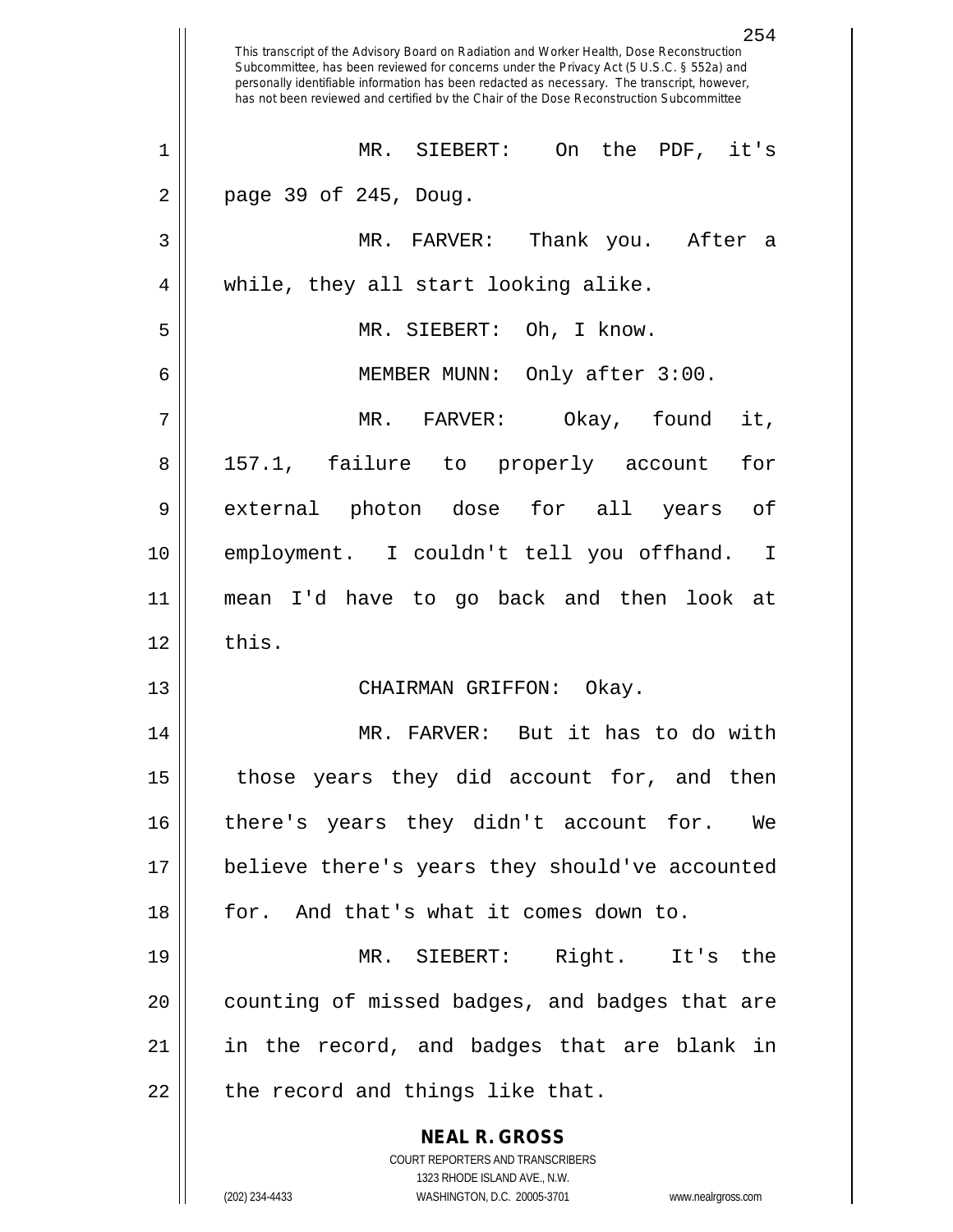255 This transcript of the Advisory Board on Radiation and Worker Health, Dose Reconstruction Subcommittee, has been reviewed for concerns under the Privacy Act (5 U.S.C. § 552a) and personally identifiable information has been redacted as necessary. The transcript, however, has not been reviewed and certified by the Chair of the Dose Reconstruction Subcommittee 1 MS. BEHLING: Also, I believe, 2 Doug, that there were some medical records  $3 \parallel$  that we found for years when we -- he was 4 either a part-time employee at that point,  $5 \parallel$  like in 1952, and we were curious as to that 6 | he should've probably been monitored during

 $7 \parallel$  that period also.

8 So, there's several years of his 9 employment here that we're questioning. 10 Should he have been monitored during those 11 years?

12 MR. FARVER: Yes. Actually, 13 || that's down at the 157.4, medical dose. But 14 yes. So, for 157.1, 157.2, those are still  $15$  | open.

16 CHAIRMAN GRIFFON: Yes.

 MR. FARVER: 157.3, failure to provide or define the system assignment of  $\parallel$  neutron dose, and -- oh, this goes to -- after 1970 neutron doses are assigned based on neutron dosimetry. So, yes, we agree with 22 | NIOSH's response.

> **NEAL R. GROSS** COURT REPORTERS AND TRANSCRIBERS 1323 RHODE ISLAND AVE., N.W. (202) 234-4433 WASHINGTON, D.C. 20005-3701 www.nealrgross.com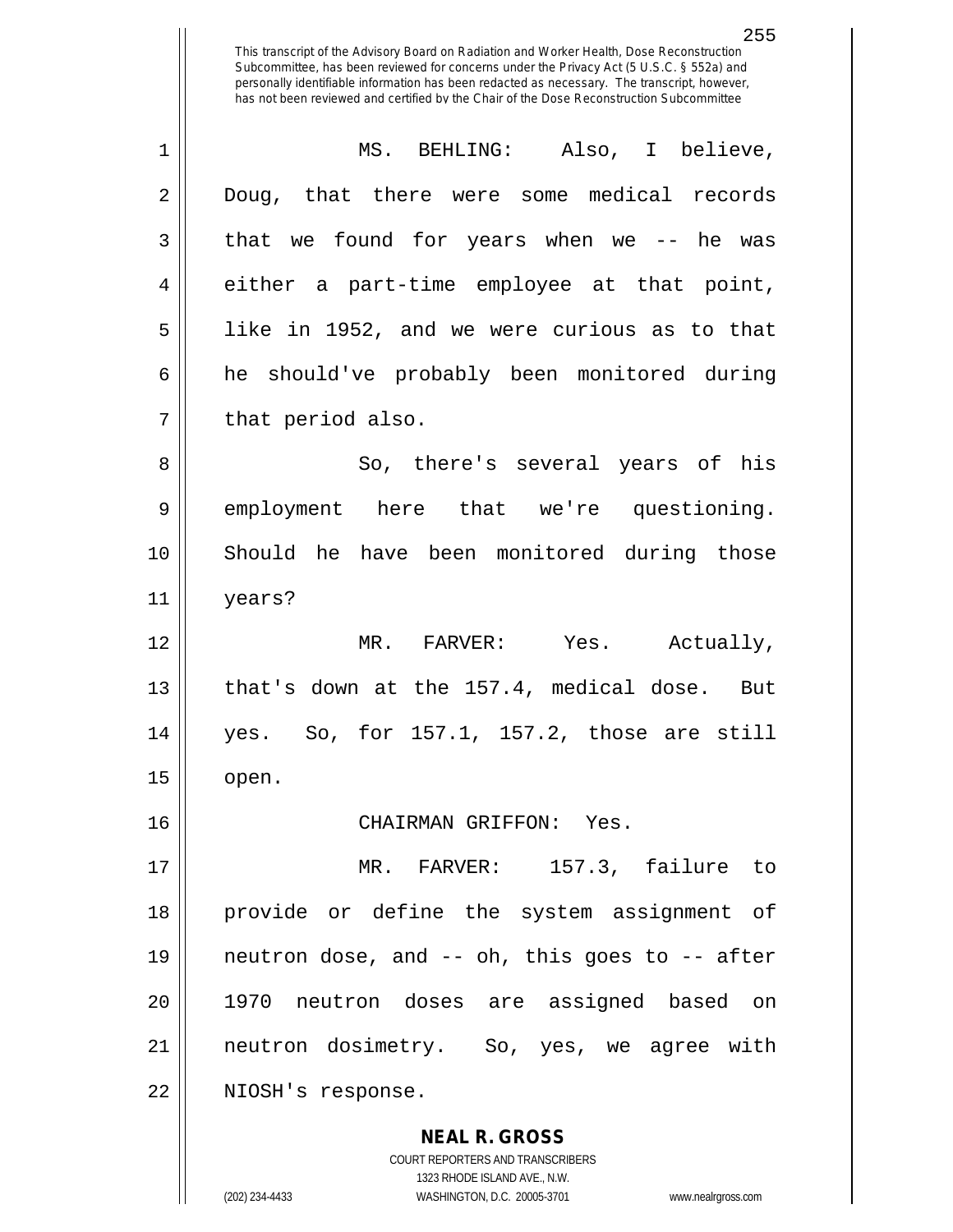**NEAL R. GROSS** COURT REPORTERS AND TRANSCRIBERS 1323 RHODE ISLAND AVE., N.W. (202) 234-4433 WASHINGTON, D.C. 20005-3701 www.nealrgross.com This transcript of the Advisory Board on Radiation and Worker Health, Dose Reconstruction Subcommittee, has been reviewed for concerns under the Privacy Act (5 U.S.C. § 552a) and personally identifiable information has been redacted as necessary. The transcript, however, has not been reviewed and certified by the Chair of the Dose Reconstruction Subcommittee 1 Well, what the findings was saying  $2 \parallel$  is that just because -- after 1970, they 3 || should've been assigned neutrons based on an 4 || N/P ratio. But no, there is a document that  $5 \parallel$  says, after 1970 for Savannah River, it's  $6 \parallel$  based on neutron dosimetry. 7 CHAIRMAN GRIFFON: So, it's 8 ll consistent with all the other --9 MR. FARVER: Yes. 10 CHAIRMAN GRIFFON: Okay, so SC&A 11 agrees with NIOSH? 12 MR. FARVER: Yes. 13 MR. KATZ: So, 157.4 is closed? 14 CHAIRMAN GRIFFON: Yes, closed. 15 || MR. FARVER: 157.4 is where Kathy 16 mentioned about the medical exposure, and I 17 believe NIOSH agrees, but it doesn't affect  $18$  || the compensability. 19 MR. SIEBERT: This was the year, 20 || the changeover year, of 1970. And the 21 || original assessment used the later version, 22 which would've been the later -- the post `70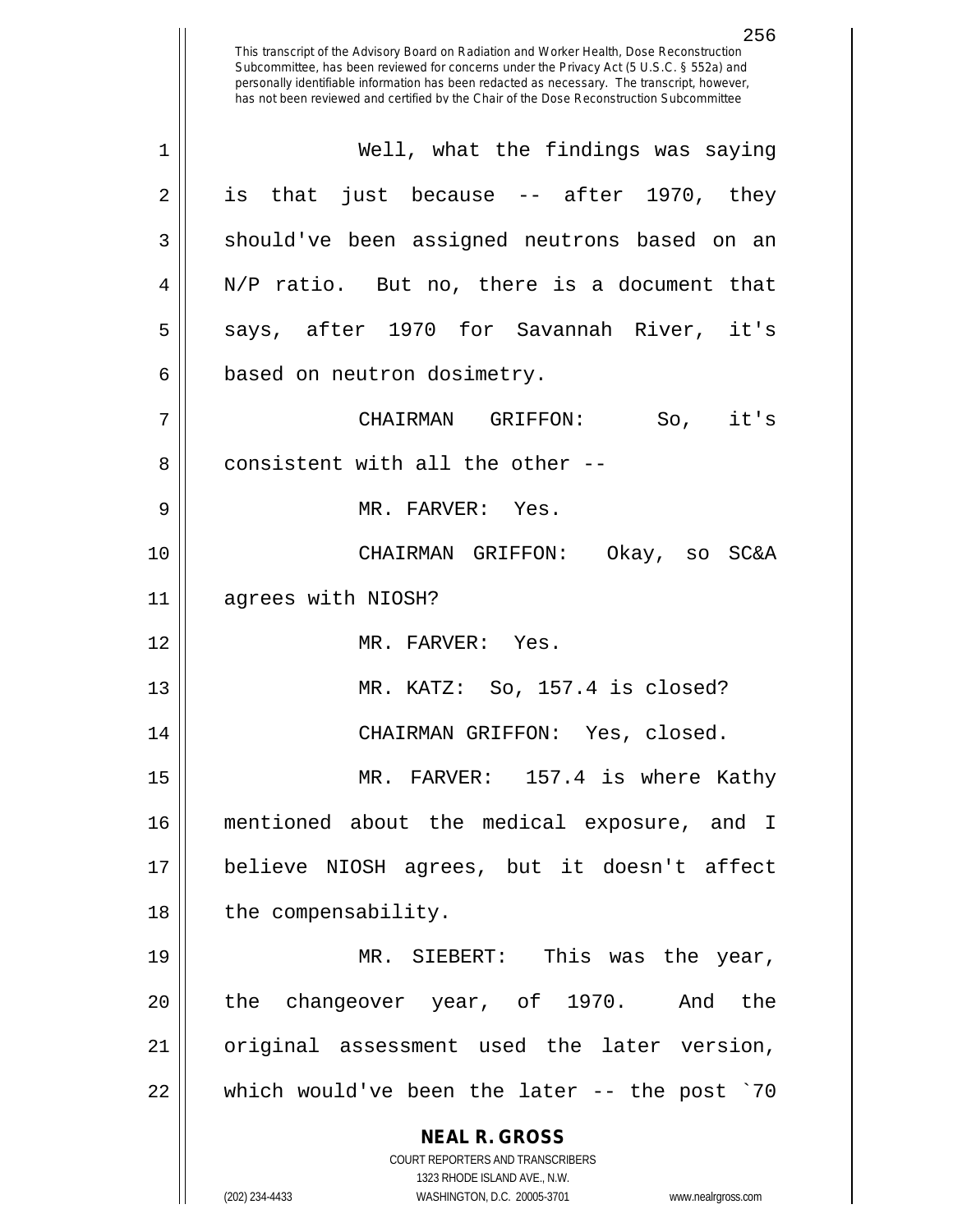**NEAL R. GROSS** COURT REPORTERS AND TRANSCRIBERS 1323 RHODE ISLAND AVE., N.W. (202) 234-4433 WASHINGTON, D.C. 20005-3701 www.nealrgross.com This transcript of the Advisory Board on Radiation and Worker Health, Dose Reconstruction Subcommittee, has been reviewed for concerns under the Privacy Act (5 U.S.C. § 552a) and personally identifiable information has been redacted as necessary. The transcript, however, has not been reviewed and certified by the Chair of the Dose Reconstruction Subcommittee 1 || value, which would've been six millirem versus 2 || the pre and `70 value, which would've been 100 3 millirem. 4 CHAIRMAN GRIFFON: Okay, so it  $5$  | doesn't affect the  $-$ 6 MR. FARVER: It doesn't, but this  $7 \parallel$  is  $-$ 8 CHAIRMAN GRIFFON: That's fine. 9 MR. FARVER: Well, it's -- it kind 10 of relates back to, should this have been 11 | caught or not? 12 CHAIRMAN GRIFFON: Yes, but NIOSH 13 || agrees with the finding, and it's closed for 14 | our purposes. 15 MR. FARVER: Yes, it is. 16 CHAIRMAN GRIFFON: All right,  $17 \parallel 157.5?$ 18 MR. FARVER: Very similar, extract 19 || the uncertainty value in the X-ray dose, and 20 it's also -- that's closed. We agree with 21 | that and their response. 22 CHAIRMAN GRIFFON: And moving on?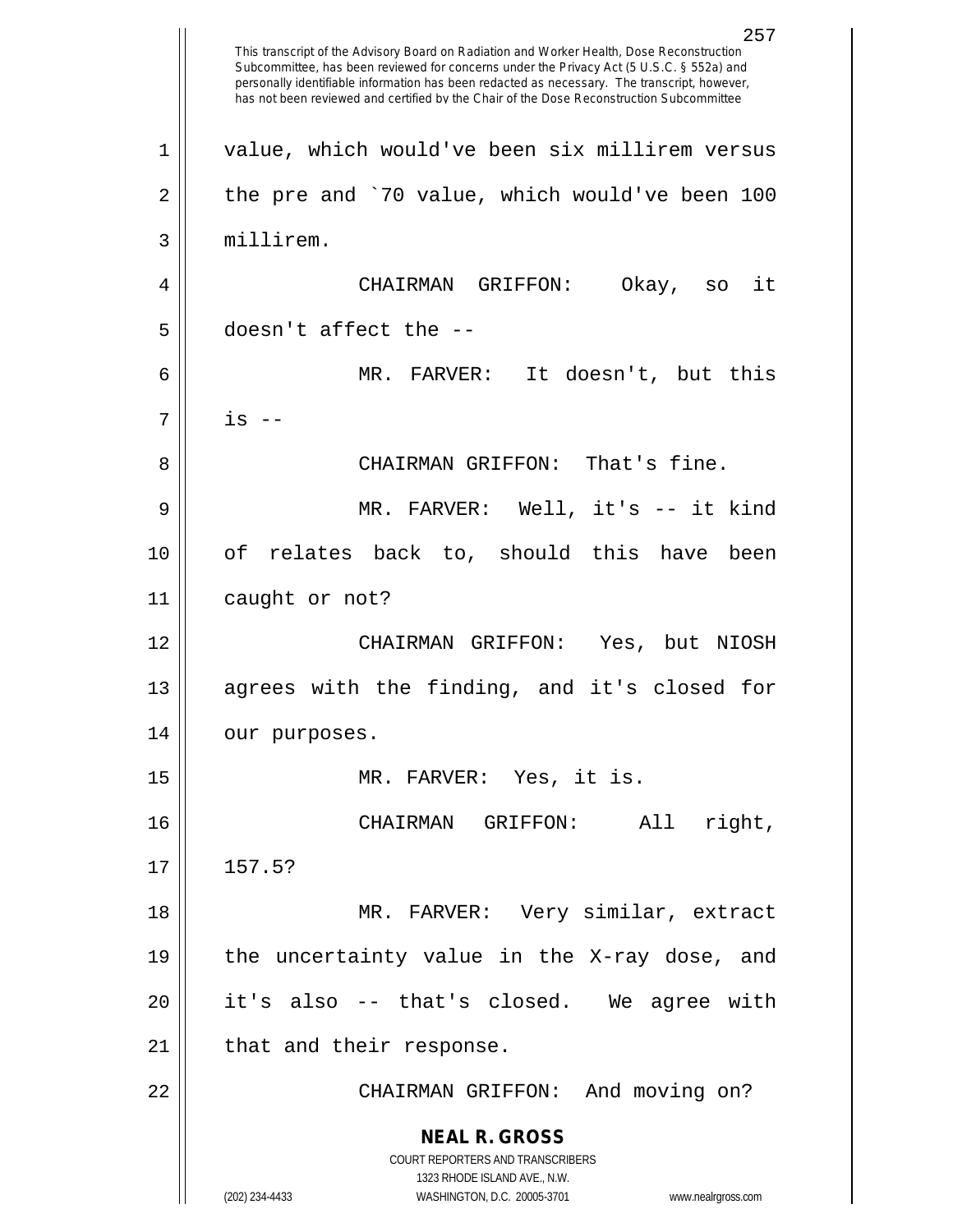**NEAL R. GROSS** COURT REPORTERS AND TRANSCRIBERS 1323 RHODE ISLAND AVE., N.W. (202) 234-4433 WASHINGTON, D.C. 20005-3701 www.nealrgross.com 258 This transcript of the Advisory Board on Radiation and Worker Health, Dose Reconstruction Subcommittee, has been reviewed for concerns under the Privacy Act (5 U.S.C. § 552a) and personally identifiable information has been redacted as necessary. The transcript, however, has not been reviewed and certified by the Chair of the Dose Reconstruction Subcommittee 1 MR. FARVER: 157.6: this is 2 failure to account for internal dose from all 3 | fission products. This is the ongoing fission 4 product issue, OTIB-0054. 5 CHAIRMAN GRIFFON: Right. 6 MR. FARVER: I think it's closed. 7 CHAIRMAN GRIFFON: Got it. Let's 8 ll transfer to --9 MR. FARVER: And then the one 10 observation talks about the highly insoluble 11 | plutonium, standard observation. 12 CHAIRMAN GRIFFON: So, NIOSH's 13 || response on this observation this time says, 14 || since it wasn't over 50, you expect the case 15 will be returned." Right? 16 MR. SIEBERT: Yes, I can look it 17 up real quick and determine if -- 18 CHAIRMAN GRIFFON: Yes. Has it 19 been? I mean I'd like to -- it'd be nice to  $20$   $\parallel$  know. 21 MR. SIEBERT: Let's see. 22 || Considering we just turned in a version of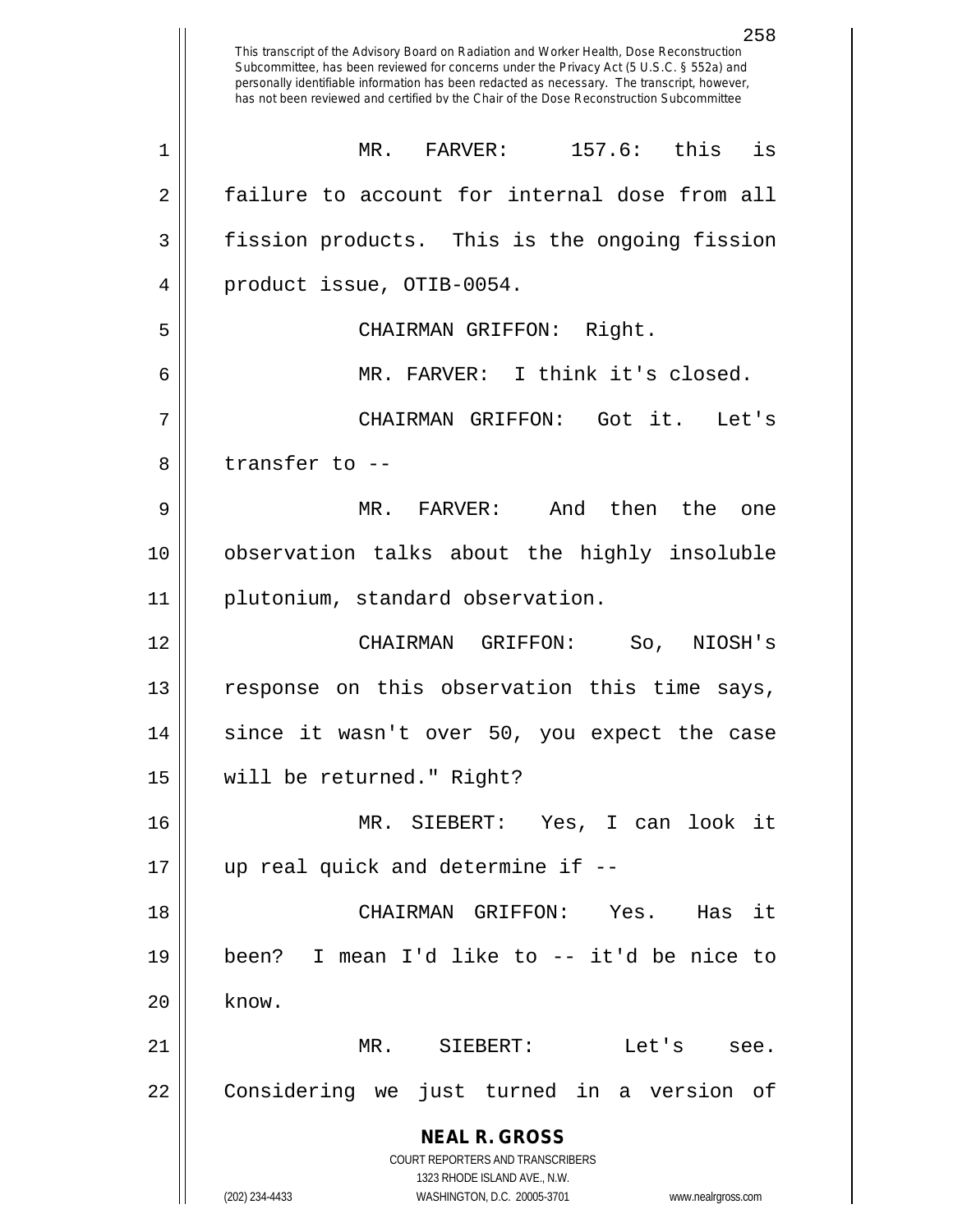**NEAL R. GROSS** COURT REPORTERS AND TRANSCRIBERS 1323 RHODE ISLAND AVE., N.W. (202) 234-4433 WASHINGTON, D.C. 20005-3701 www.nealrgross.com 259 This transcript of the Advisory Board on Radiation and Worker Health, Dose Reconstruction Subcommittee, has been reviewed for concerns under the Privacy Act (5 U.S.C. § 552a) and personally identifiable information has been redacted as necessary. The transcript, however, has not been reviewed and certified by the Chair of the Dose Reconstruction Subcommittee 1 this case 20 days ago, I'm going say it 2 || includes Super S plutonium. So, yes, it has 3 been reworked. 4 DR. ULSH: Scott, are you saying  $5 \parallel$  that you verified in fact that it did include  $6 \parallel$  Super S plutonium, or are you just --7 MR. SIEBERT: Well, based on the 8 || fact that we did it 20 days ago, I'm sure it  $9 \parallel$  did. 10 MR. HINNEFELD: What we'll do is 11 since we've asked for SC&A to submit a written 12 input, we'll provide written input on this. 13 || We'll actually go verify it, see what's been 14 done. 15 CHAIRMAN GRIFFON: And we don't 16 know the PoC status after Super S was 17 incorporated. I mean I'm just wondering 18 because the -- we usually say it's not going 19 to contribute a lot, but did this bring it 20 || real close? Or, what's the case? Do we know? 21 MR. HINNEFELD: Well, I mean we 22 | need to figure it out.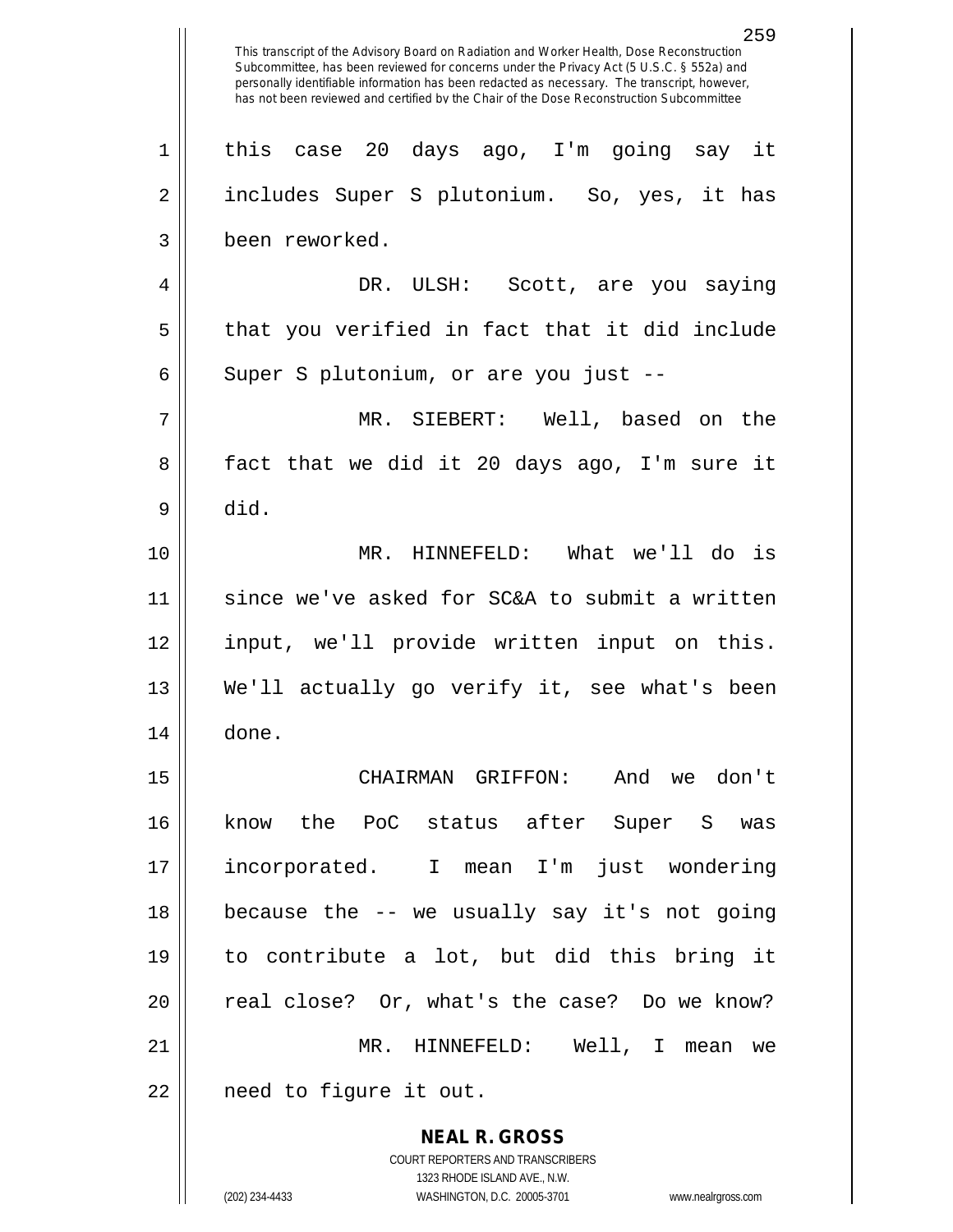**NEAL R. GROSS** COURT REPORTERS AND TRANSCRIBERS 1323 RHODE ISLAND AVE., N.W. (202) 234-4433 WASHINGTON, D.C. 20005-3701 www.nealrgross.com 260 This transcript of the Advisory Board on Radiation and Worker Health, Dose Reconstruction Subcommittee, has been reviewed for concerns under the Privacy Act (5 U.S.C. § 552a) and personally identifiable information has been redacted as necessary. The transcript, however, has not been reviewed and certified by the Chair of the Dose Reconstruction Subcommittee 1 MR. SIEBERT: That's kind of hard 2 to say if that's not the only thing that  $3 \parallel$  changed. 4 MR. HINNEFELD: Yes. 5 DR. MAURO: What is it now, 6 | though? Is it  $43.4$ ? I mean  $46.4$ . 7 MR. HINNEFELD: At the time it was 8 done, it was 46.4. 9 DR. MAURO: So, you didn't knock 10 it out of the park. 11 CHAIRMAN GRIFFON: Yes. 12 DR. MAURO: Was the internal dose  $13$  | a dominant  $-$ 14 MR. FARVER: Yes. That was 41-42. 15 DR. MAURO: Out of the 42? 16 || MR. FARVER: Out of 45. 17 DR. ULSH: Do you know what the 18 || target was? I mean what kind of cancer. 19 MR. FARVER: Yes, pulmonary. 20 || DR. ULSH: Lung cancer. 21 CHAIRMAN GRIFFON: All right, so, 22 we'll leave it at that for now. Okay, 159.1?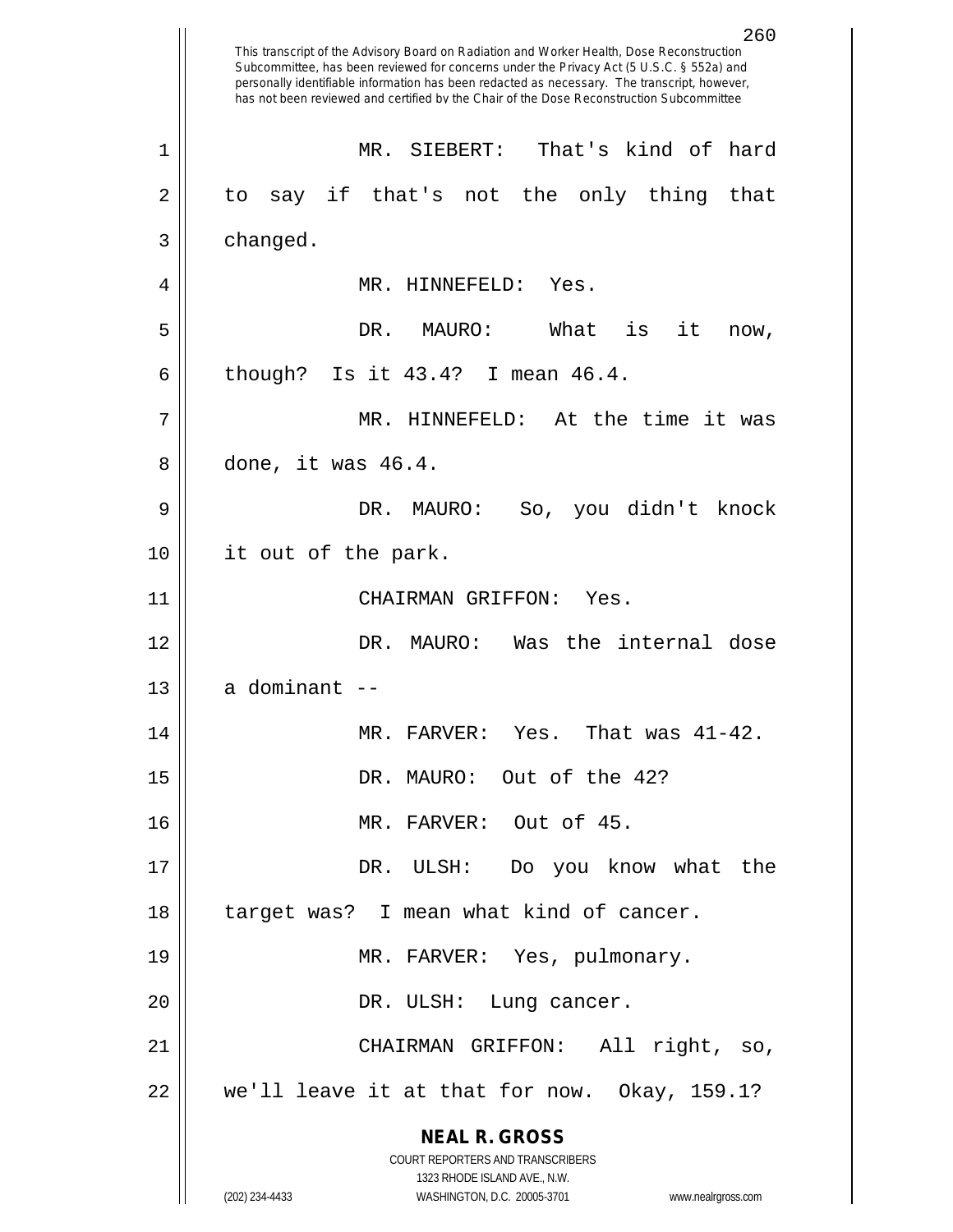261 This transcript of the Advisory Board on Radiation and Worker Health, Dose Reconstruction Subcommittee, has been reviewed for concerns under the Privacy Act (5 U.S.C. § 552a) and personally identifiable information has been redacted as necessary. The transcript, however, has not been reviewed and certified by the Chair of the Dose Reconstruction Subcommittee 1 MR. FARVER: 159 was your question  $2 \parallel$  on DOE dose record, and this is another  $3 \parallel$  Savannah River case, and it has to do with the 4 different dose records, previous ones. And in 5 || NIOSH's response, they say they used the 3HP 6 EAH because it's claimant favorable. 7 And all we do is we point out the 8 different dose records in here in our report; 9 as long as they choose the one that's most 10 || claimant favorable, that's okay. 11 CHAIRMAN GRIFFON: Okay, so it's  $12$  | the same regulation as before. 13 MR. FARVER: Yes, we closed that

 $14 \parallel$  one.

15 CHAIRMAN GRIFFON: Closed, and  $16$  || then --

 MR. FARVER: The only comment I have is have the records been compared for accuracy? We've got different records with different values. Have you looked at them? CHAIRMAN GRIFFON: There was no | further action for this  $-$ 

> **NEAL R. GROSS** COURT REPORTERS AND TRANSCRIBERS 1323 RHODE ISLAND AVE., N.W. (202) 234-4433 WASHINGTON, D.C. 20005-3701 www.nealrgross.com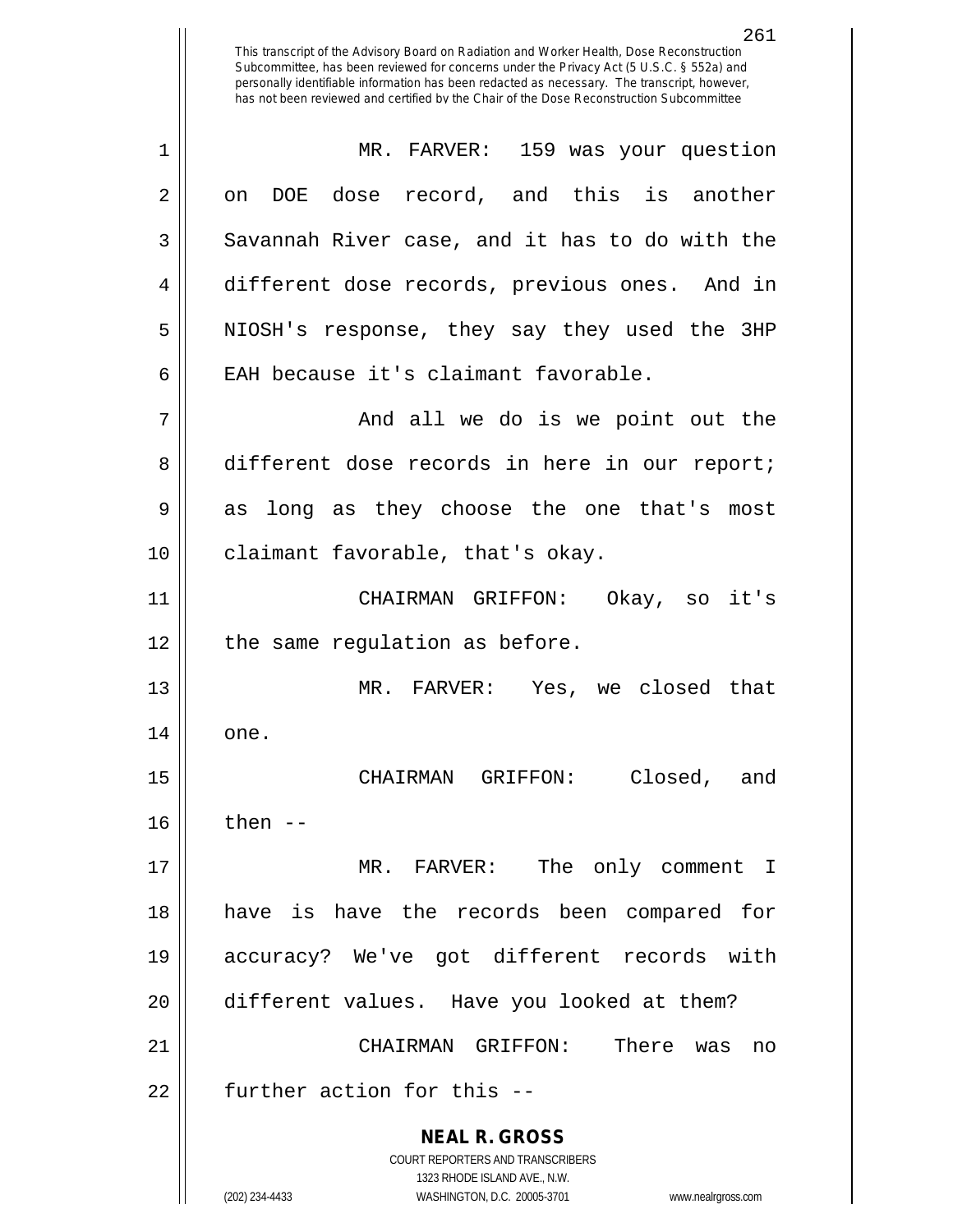**NEAL R. GROSS** COURT REPORTERS AND TRANSCRIBERS 1323 RHODE ISLAND AVE., N.W. (202) 234-4433 WASHINGTON, D.C. 20005-3701 www.nealrgross.com 262 This transcript of the Advisory Board on Radiation and Worker Health, Dose Reconstruction Subcommittee, has been reviewed for concerns under the Privacy Act (5 U.S.C. § 552a) and personally identifiable information has been redacted as necessary. The transcript, however, has not been reviewed and certified by the Chair of the Dose Reconstruction Subcommittee 1 || MR. FARVER: No further action.  $2 \parallel$  Same way with  $-$ 3 CHAIRMAN GRIFFON: We discuss that 4 || in the Site Profile follow up. 5 MR. FARVER: 159.2 is the same,  $6 \parallel$  same thing. That's the different dose 7 || records. Sometimes there's different values, 8 different cycles. I'm okay with this. Just 9 make sure all of you understand the dose 10 || records and which one C is. 11 CHAIRMAN GRIFFON: I see that as 12 || slightly different than the other one, though. 13 But some of them are kind of -- 14 interpretation of this -- 15 MR. FARVER: Yes, this one has 16 | counting up of cycles. 17 || CHAIRMAN GRIFFON: Right. 18 MR. FARVER: Zeros. Cycles I 19 guess it is. 20 CHAIRMAN GRIFFON: But it's 21 closed. 22 DR. ULSH: So 159.1 and .2 are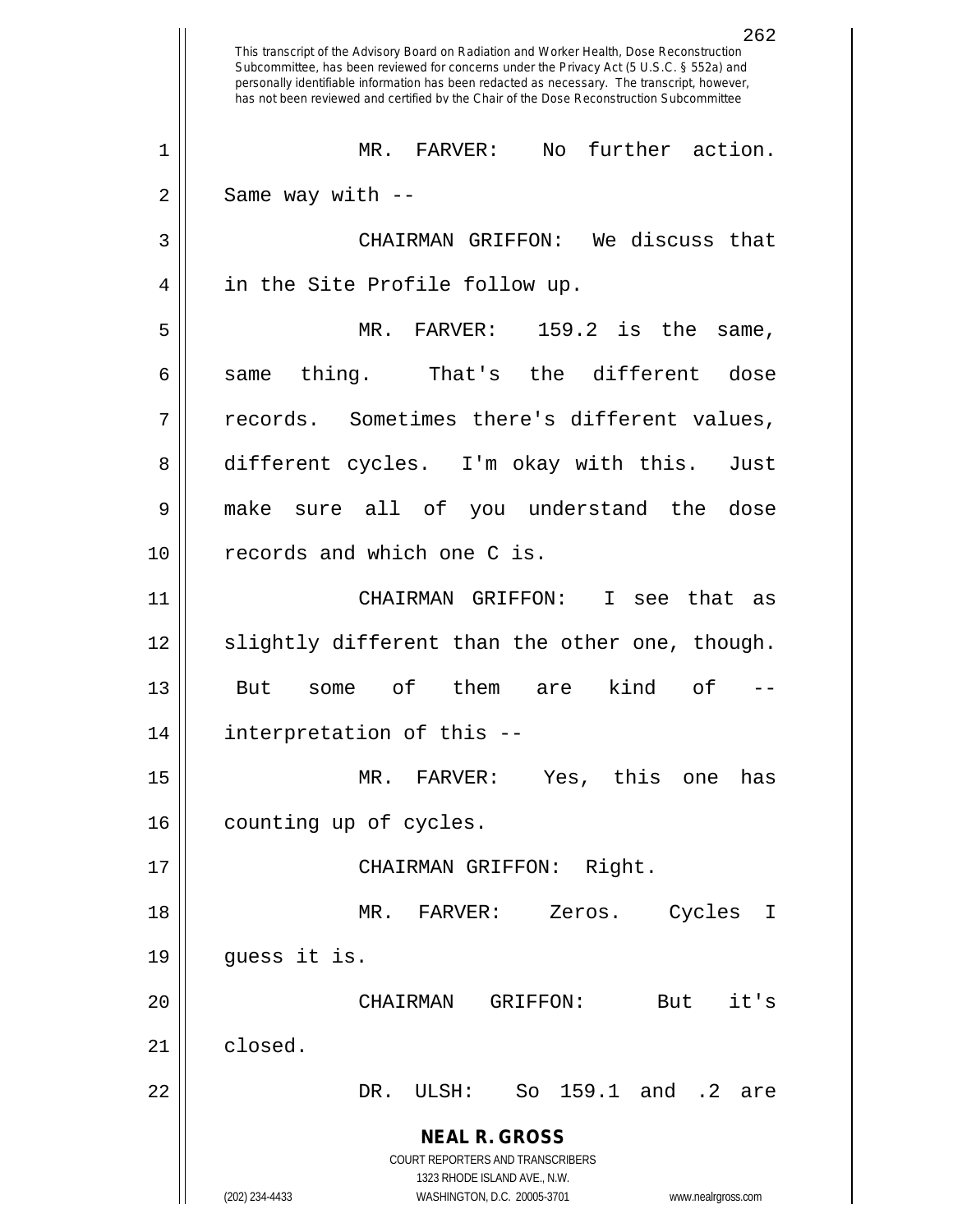**NEAL R. GROSS** COURT REPORTERS AND TRANSCRIBERS 263 This transcript of the Advisory Board on Radiation and Worker Health, Dose Reconstruction Subcommittee, has been reviewed for concerns under the Privacy Act (5 U.S.C. § 552a) and personally identifiable information has been redacted as necessary. The transcript, however, has not been reviewed and certified by the Chair of the Dose Reconstruction Subcommittee 1 || both closed for the same -- okay. 2 MR. FARVER: And if we go to  $3 \parallel$  159.3, and 159.4, this has to do with the 4 Savannah River workbook error that we've 5 talked about in previous cases. That's been  $6 \parallel$  corrected. So, 159.3 and 159.4 can be closed. 7 CHAIRMAN GRIFFON: Okay, 159.3 and 8 || 159.4 are both closed. 9 MR. FARVER: Yes. 10 CHAIRMAN GRIFFON: Okay. Who says 11 we don't make progress? 12 DR. ULSH: It's after 3:00. We're 13 making a lot of progress. 14 CHAIRMAN GRIFFON: 159.5? 15 MR. FARVER: 159.5: we thought 16 there was a missing 1989 neutron dose. 17 Apparently, it depends on which file you look 18 in. A lot of times these dosimetry files or 19 || the DR files will have many different files, 20 || and some of those are working files that were 21 used, or used to calculate certain portions. 22 || And although it was not in the one

1323 RHODE ISLAND AVE., N.W.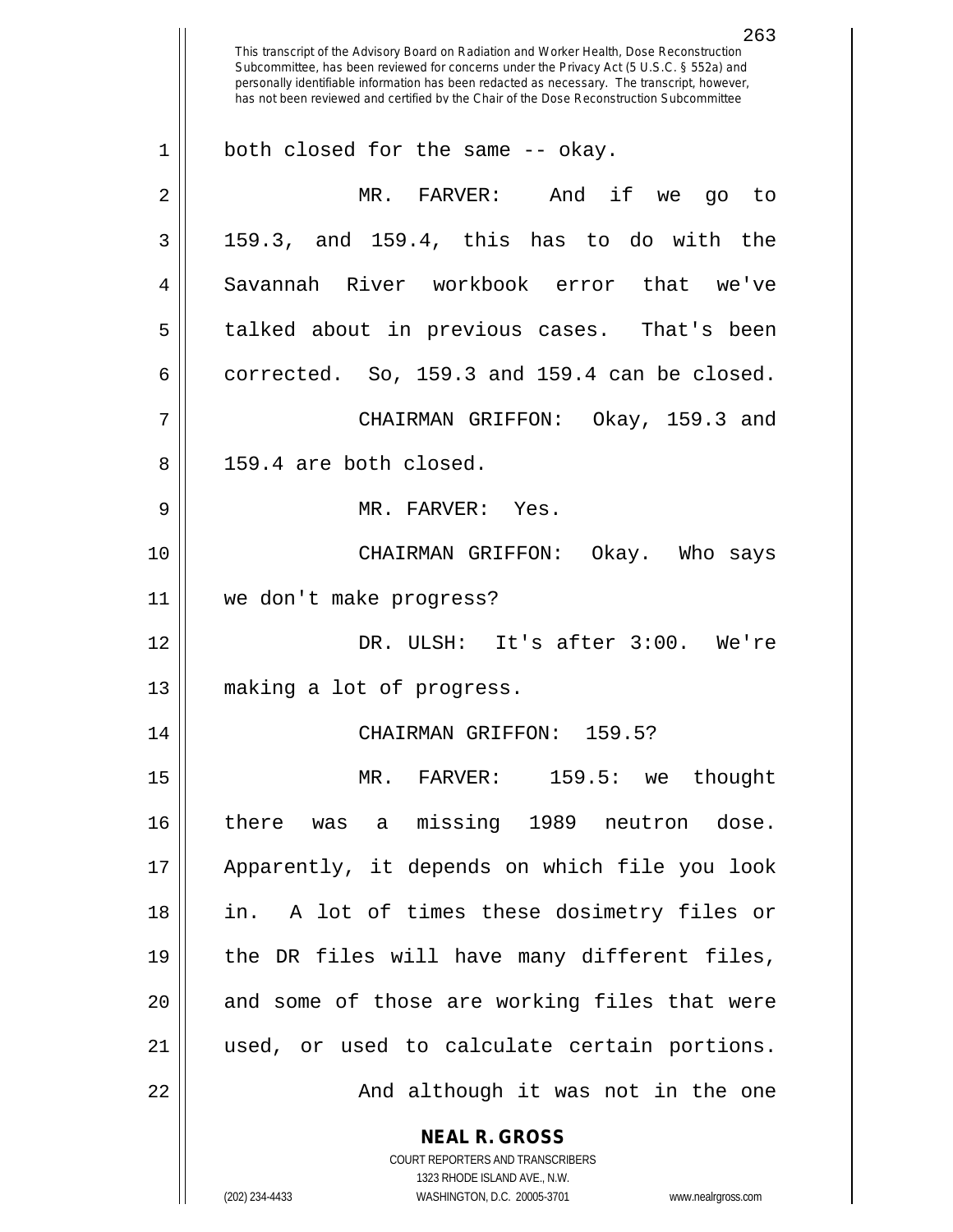264 This transcript of the Advisory Board on Radiation and Worker Health, Dose Reconstruction Subcommittee, has been reviewed for concerns under the Privacy Act (5 U.S.C. § 552a) and personally identifiable information has been redacted as necessary. The transcript, however, has not been reviewed and certified by the Chair of the Dose Reconstruction Subcommittee 1 file, it was used in the EDCW tool to  $2 \parallel$  calculate the final dose. So, it was just --3 || it was there. It was just kind of hidden, and 4 || then we didn't catch it. So, we agree with 5 | their response. 6 CHAIRMAN GRIFFON: 159.6? 7 MR. FARVER: 159.6 showed a -- 8 properly account for all missed neutron doses. 9 || Really, this comes down to counting cycles in 10 the end, and NIOSH agrees whether it has a 11 | relatively low impact. 12 DR. MAURO: Would this be a 13 quality issue going across these kinds of 14 things? 15 MR. FARVER: Normally, I would say 16 || that, except there was discrepancy up above 17 about counting zeros, and for Savannah River, 18 I guess it's a little tougher because you've 19 got these different reports. So, it is a 20 matter of what report you're counting. But

21 yes, if it was some other site, I would  $22 \parallel$  probably write this us as a qualify concern.

> COURT REPORTERS AND TRANSCRIBERS 1323 RHODE ISLAND AVE., N.W. (202) 234-4433 WASHINGTON, D.C. 20005-3701 www.nealrgross.com

**NEAL R. GROSS**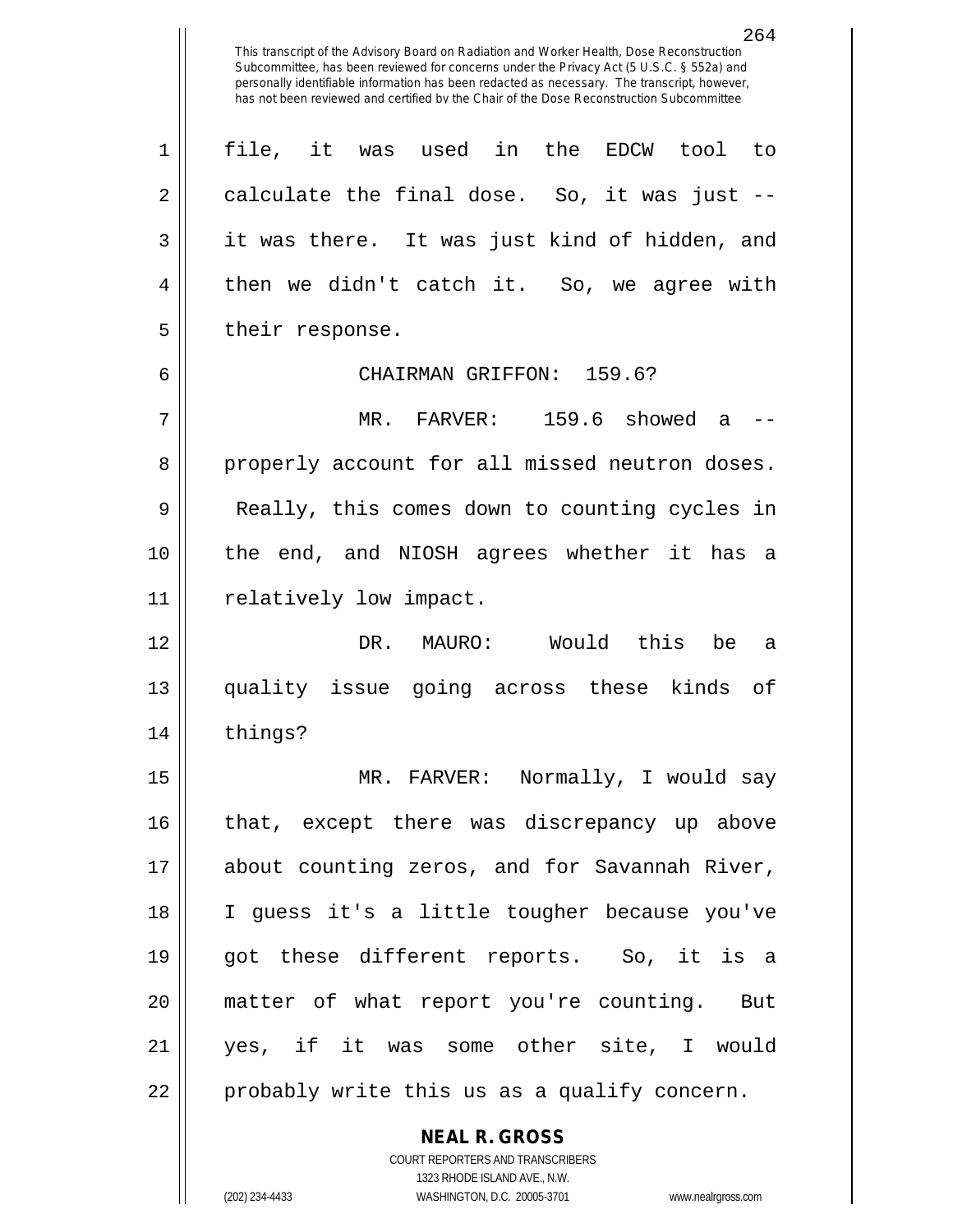**NEAL R. GROSS** COURT REPORTERS AND TRANSCRIBERS 1323 RHODE ISLAND AVE., N.W. (202) 234-4433 WASHINGTON, D.C. 20005-3701 www.nealrgross.com 265 This transcript of the Advisory Board on Radiation and Worker Health, Dose Reconstruction Subcommittee, has been reviewed for concerns under the Privacy Act (5 U.S.C. § 552a) and personally identifiable information has been redacted as necessary. The transcript, however, has not been reviewed and certified by the Chair of the Dose Reconstruction Subcommittee 1 MR. HINNEFELD: Was this a large 2 number of cycles and a fairly small 3 difference? 4 MR. SIEBERT: The difference  $5 \parallel$  between eight and  $-$ 6 MR. HINNEFELD: Ten and eight. 7 MR. FARVER: Yes, two cycles. 8 || MEMBER MUNN: Nothing spectacular. 9 MR. HINNEFELD: No, but it's 10 puzzling. If it were the difference between  $11$  || 298 and 296, I'd say that  $-$ - who cares? 12 DR. MAURO: Is that a quality 13 || issue? That's not a quality issue. 14 MR. HINNEFELD: But eight and ten 15 is a countable number. 16 DR. MAURO: Right. 17 MR. FARVER: The only reason I let 18 || this one go is because there's many different 19 || records of Savannah River. 20 || MR. HINNEFELD: Yes. 21 MR. FARVER: And unless you're 22 || counting the same records, you might not get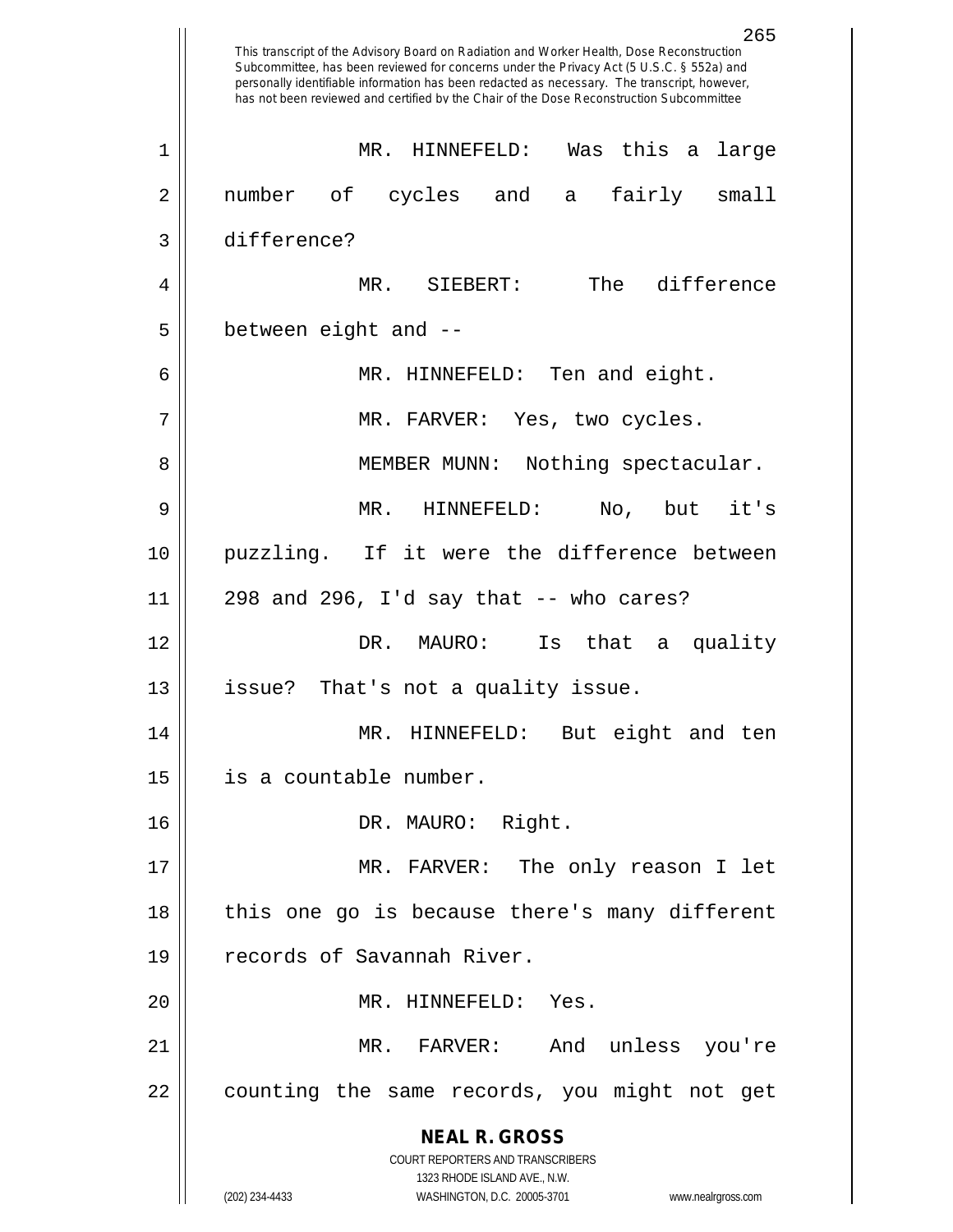**NEAL R. GROSS** COURT REPORTERS AND TRANSCRIBERS 1323 RHODE ISLAND AVE., N.W. (202) 234-4433 WASHINGTON, D.C. 20005-3701 www.nealrgross.com 266 This transcript of the Advisory Board on Radiation and Worker Health, Dose Reconstruction Subcommittee, has been reviewed for concerns under the Privacy Act (5 U.S.C. § 552a) and personally identifiable information has been redacted as necessary. The transcript, however, has not been reviewed and certified by the Chair of the Dose Reconstruction Subcommittee 1 || the same numbers. 2 MR. HINNEFELD: And granted, two  $3$  | cycles of missed doses --4 CHAIRMAN GRIFFON: Right, right, 5 right. And it doesn't have any -- I mean we  $6 \parallel$  closed the finding. It doesn't necessarily 7 || mean it goes as far a qualify finding. 8 || DR. MAURO: I raised this question 9 || because I know that --10 CHAIRMAN GRIFFON: When we look at 11 || these in aggregate, we might say, "Yes, this 12 is worth following up on." 13 DR. MAURO: I've seen a lot of 14 these DR audits, and they'll print out 300 15 || pages, which who knows how many zeros on it. 16 Someone has to sit there and count zeros. 17 Now, is it a quality issue because one person 18 counts 200 zeros or 203 zeros? How many times 19 do you have to count the zeros to decide if 20 it's the right number? I have a hard time  $21$  | calling that a quality issue. 22 MR. FARVER: No, I understand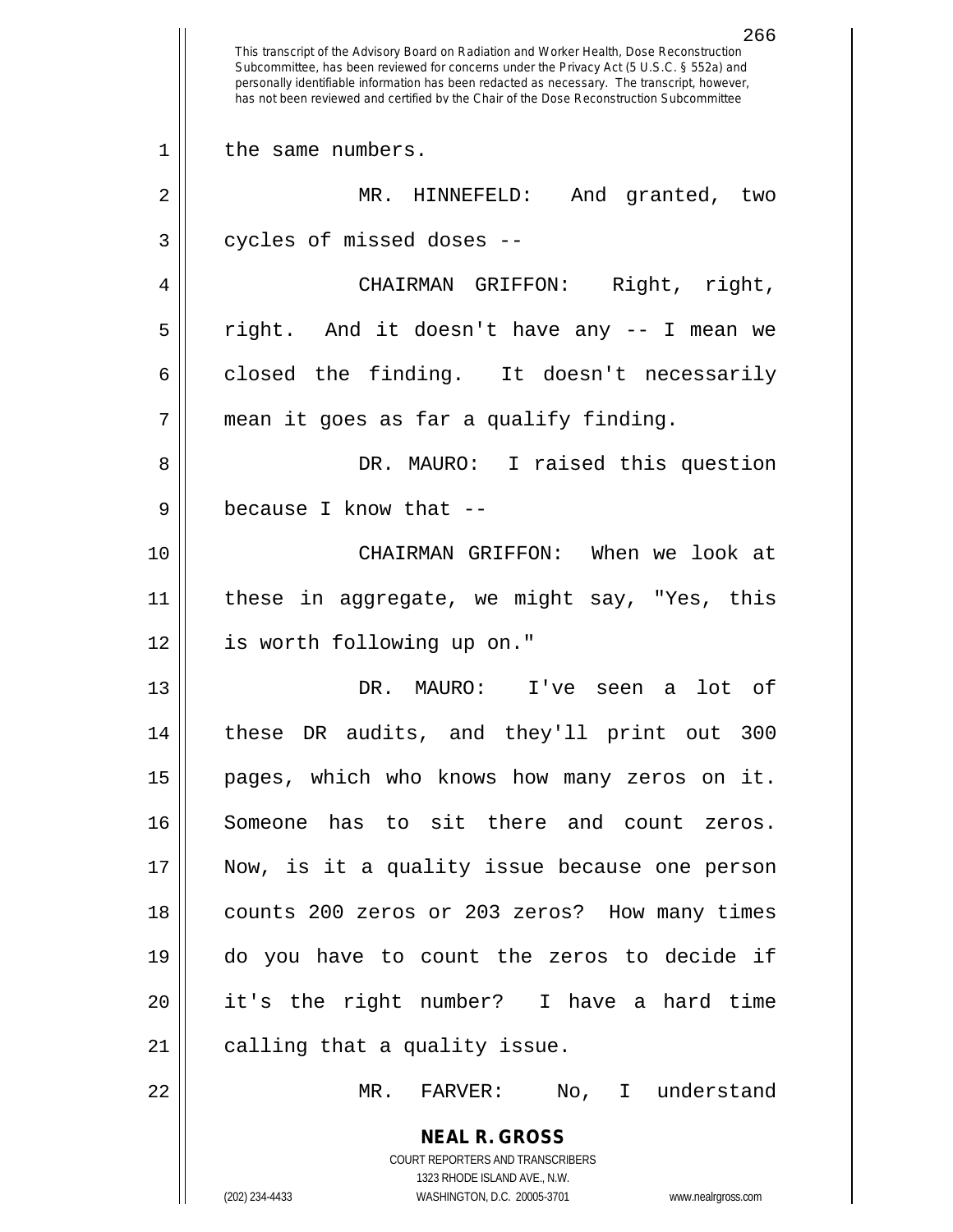**NEAL R. GROSS** COURT REPORTERS AND TRANSCRIBERS 1323 RHODE ISLAND AVE., N.W. (202) 234-4433 WASHINGTON, D.C. 20005-3701 www.nealrgross.com 267 This transcript of the Advisory Board on Radiation and Worker Health, Dose Reconstruction Subcommittee, has been reviewed for concerns under the Privacy Act (5 U.S.C. § 552a) and personally identifiable information has been redacted as necessary. The transcript, however, has not been reviewed and certified by the Chair of the Dose Reconstruction Subcommittee  $1 \parallel$  that. But we can -- we can close that one. 2 | There's no further action. 3 CHAIRMAN GRIFFON: Yes. 4 MR. FARVER: And 159.7 goes back  $5 \parallel$  to the fixing the work book for neutrons, just  $6 \parallel$  like they did for photons. So, that's closed. 7 CHAIRMAN GRIFFON: All right. So, 8 l this is the same TIB-54? 9 MR. FARVER: Well, 159.8 we will  $10$  | get into  $-$ 11 CHAIRMAN GRIFFON: No, I was 12 reading -- I'm sorry. That's what I was 13 | reading. 14 MR. FARVER: Yes, 159.8 is the 15 underestimating fission product dose. 16 CHAIRMAN GRIFFON: Right. All 17 | right, 159.9? 18 MR. SIEBERT: Just to make sure I 19 didn't miss this, .8 was closed? 20 CHAIRMAN GRIFFON: Yes, 21 transferred. 22 MR. HINNEFELD: Transferred to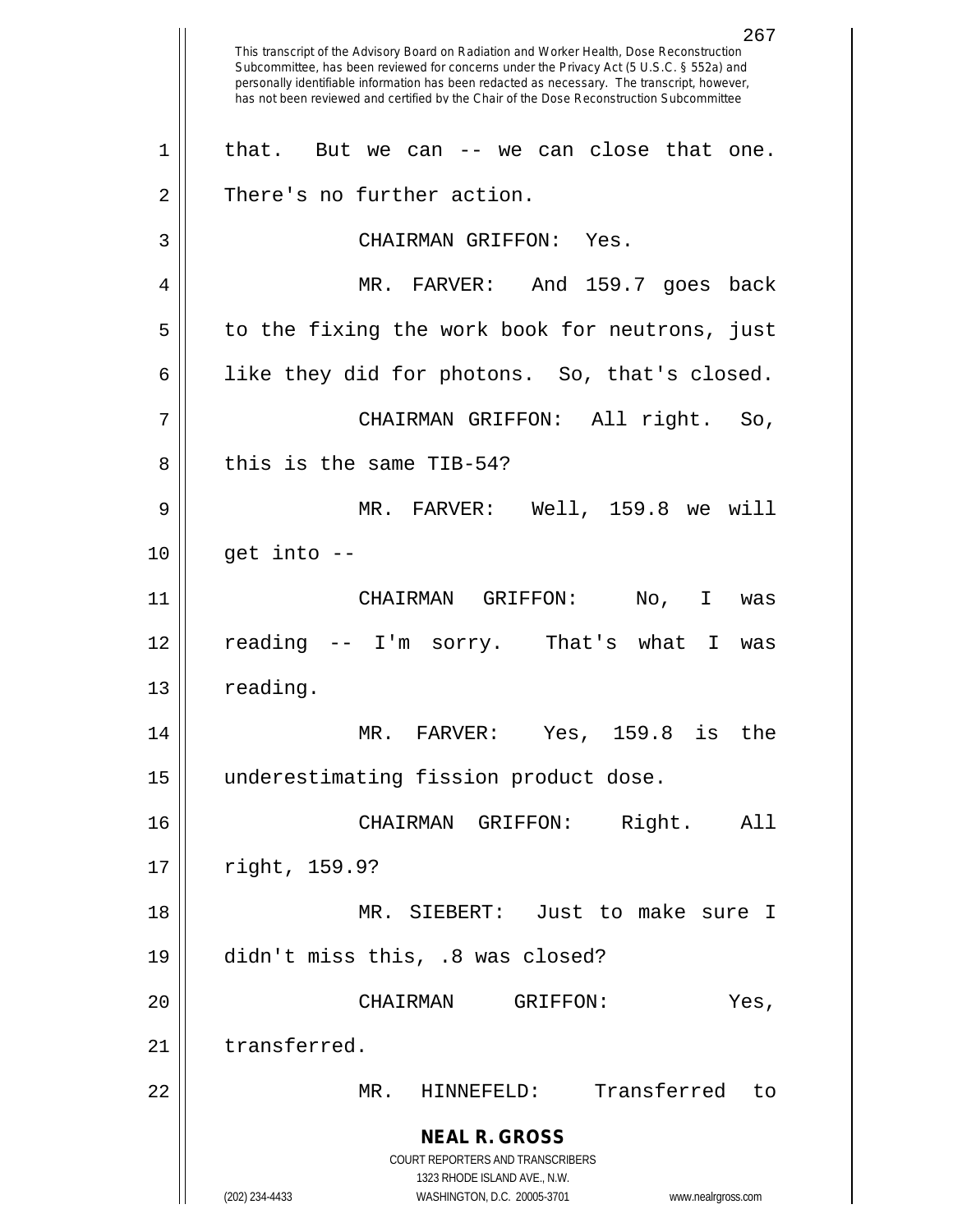**NEAL R. GROSS** COURT REPORTERS AND TRANSCRIBERS 1323 RHODE ISLAND AVE., N.W. (202) 234-4433 WASHINGTON, D.C. 20005-3701 www.nealrgross.com 268 This transcript of the Advisory Board on Radiation and Worker Health, Dose Reconstruction Subcommittee, has been reviewed for concerns under the Privacy Act (5 U.S.C. § 552a) and personally identifiable information has been redacted as necessary. The transcript, however, has not been reviewed and certified by the Chair of the Dose Reconstruction Subcommittee 1 | Procedures. 2 || MR. SIEBERT: Right, the OTIB-54. 3 || Okay, thank you. 4 | CHAIRMAN GRIFFON: Right. 5 MR. FARVER: 159.9: plutonium was 6 || not included in any of the environmental dose 7 calculations. And the response says it was 8 included in the chronic missed dose. It was 9 not included in the environmental. Correct. 10 Well, they assessed it once. They didn't 11 assess it twice. Closed. 12 MR. HINNEFELD: Yes. 13 || DR. MAURO: Let me ask, just for 14 my edification. The environmental doses is a 15 | contributor, you're saying that by calculating  $16$ 17 MR. FARVER: They calculated a 18 missed dose for plutonium. So, they don't 19 || calculated an environment dose for --20 DR. MAURO: Oh, you capture it 21 | because of the missed dose. 22 MR. HINNEFELD: The missed dose is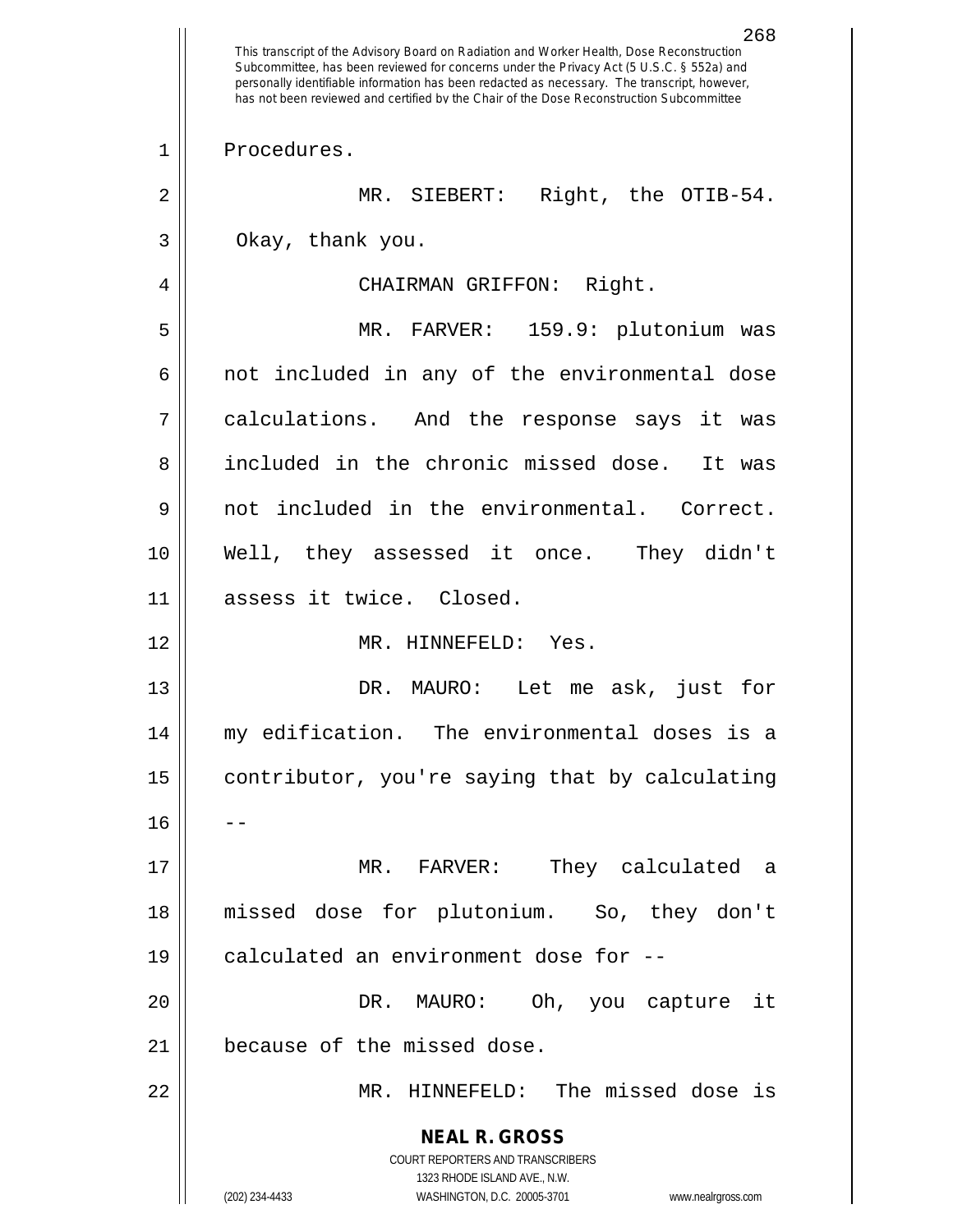|    | 269<br>This transcript of the Advisory Board on Radiation and Worker Health, Dose Reconstruction<br>Subcommittee, has been reviewed for concerns under the Privacy Act (5 U.S.C. § 552a) and<br>personally identifiable information has been redacted as necessary. The transcript, however,<br>has not been reviewed and certified by the Chair of the Dose Reconstruction Subcommittee |
|----|------------------------------------------------------------------------------------------------------------------------------------------------------------------------------------------------------------------------------------------------------------------------------------------------------------------------------------------------------------------------------------------|
| 1  | based no the bioassay. And so, if they had                                                                                                                                                                                                                                                                                                                                               |
| 2  | any environmental --                                                                                                                                                                                                                                                                                                                                                                     |
| 3  | DR. MAURO: Yes, got it. Got it.                                                                                                                                                                                                                                                                                                                                                          |
| 4  | Thank you.                                                                                                                                                                                                                                                                                                                                                                               |
| 5  | And then<br>the<br>CHAIRMAN GRIFFON:                                                                                                                                                                                                                                                                                                                                                     |
| 6  | Super S question, right? And this is being                                                                                                                                                                                                                                                                                                                                               |
| 7  | reassessed apparently.                                                                                                                                                                                                                                                                                                                                                                   |
| 8  | DR. ULSH: Observation 159 then?                                                                                                                                                                                                                                                                                                                                                          |
| 9  | MR. HINNEFELD: Yes.                                                                                                                                                                                                                                                                                                                                                                      |
| 10 | MR. SIEBERT: Yes.<br>This one<br>was                                                                                                                                                                                                                                                                                                                                                     |
| 11 | reassessed just about six months ago.<br>So,                                                                                                                                                                                                                                                                                                                                             |
| 12 | we'll also respond there.                                                                                                                                                                                                                                                                                                                                                                |
| 13 | DR. ULSH: So, it's the same thing                                                                                                                                                                                                                                                                                                                                                        |
| 14 | that we're going to supply written                                                                                                                                                                                                                                                                                                                                                       |
| 15 | documentation --                                                                                                                                                                                                                                                                                                                                                                         |
| 16 | MR. HINNEFELD: Yes.                                                                                                                                                                                                                                                                                                                                                                      |
| 17 | DR. ULSH: Okay, got you.                                                                                                                                                                                                                                                                                                                                                                 |
| 18 | MR. FARVER: Move onto 160.1: DR                                                                                                                                                                                                                                                                                                                                                          |
| 19 | reports do not properly account for all                                                                                                                                                                                                                                                                                                                                                  |
| 20 | reported proton dose. They said they first                                                                                                                                                                                                                                                                                                                                               |
| 21 | received a couple hundred millirem from 1952,                                                                                                                                                                                                                                                                                                                                            |
| 22 | and it was not included in the IREP data. Saw                                                                                                                                                                                                                                                                                                                                            |
|    | <b>NEAL R. GROSS</b>                                                                                                                                                                                                                                                                                                                                                                     |
|    | COURT REPORTERS AND TRANSCRIBERS<br>1323 RHODE ISLAND AVE., N.W.                                                                                                                                                                                                                                                                                                                         |
|    | (202) 234-4433<br>WASHINGTON, D.C. 20005-3701<br>www.nealrgross.com                                                                                                                                                                                                                                                                                                                      |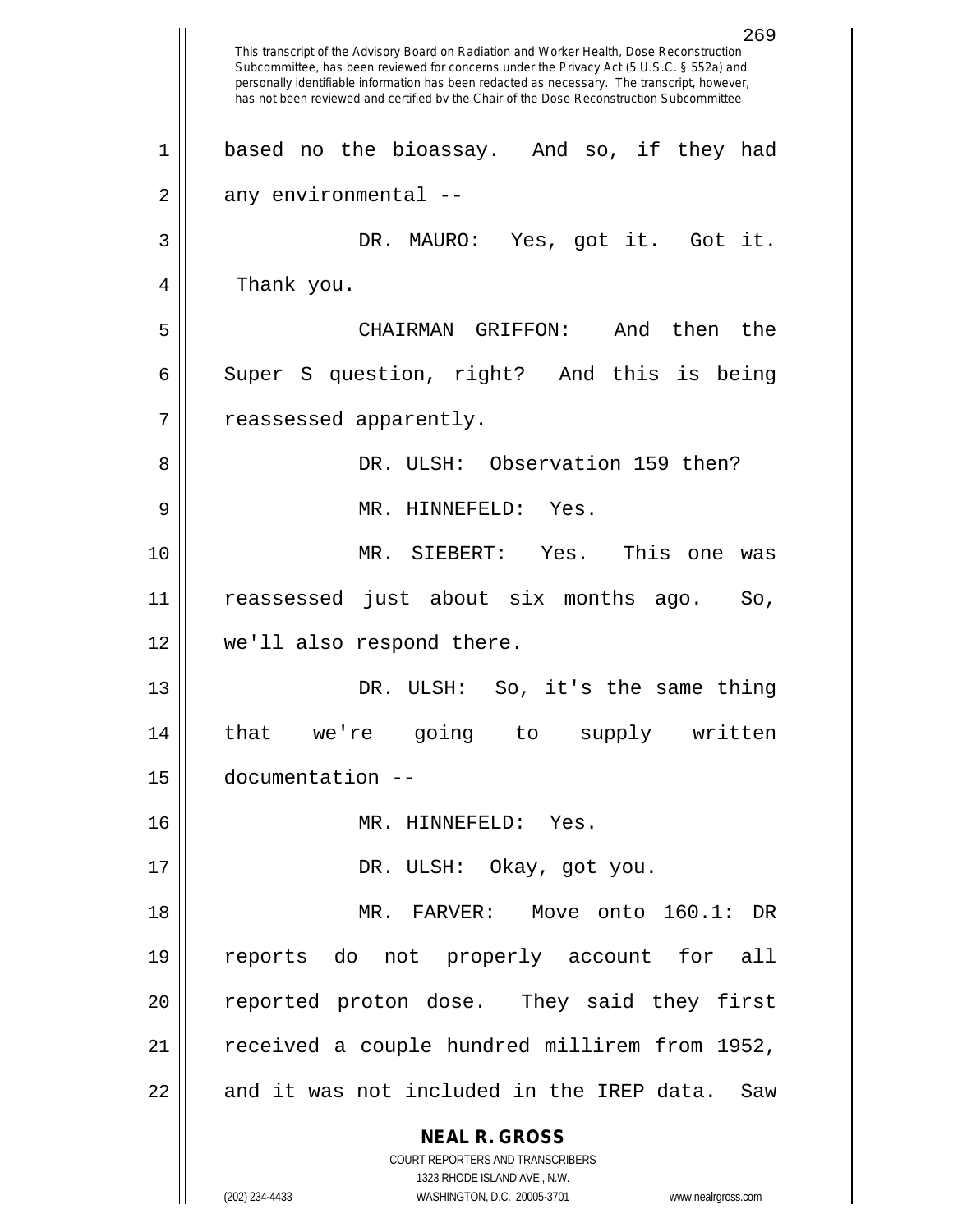**NEAL R. GROSS** COURT REPORTERS AND TRANSCRIBERS 1323 RHODE ISLAND AVE., N.W. (202) 234-4433 WASHINGTON, D.C. 20005-3701 www.nealrgross.com 270 This transcript of the Advisory Board on Radiation and Worker Health, Dose Reconstruction Subcommittee, has been reviewed for concerns under the Privacy Act (5 U.S.C. § 552a) and personally identifiable information has been redacted as necessary. The transcript, however, has not been reviewed and certified by the Chair of the Dose Reconstruction Subcommittee 1 || those missing years. And so, this one really  $2 \parallel$  -- this would be a QA concern. 3 MR. HINNEFELD: Yes. 4 MR. FARVER: How could that hear 5 not be accounted for. I don't know how we're  $6 \parallel$  going to fix it. It's just something that 7 would just fall under your category of 8 | quality. 9 CHAIRMAN GRIFFON: Right. 10 MR. FARVER: But we could close 11 | the findings. 12 CHAIRMAN GRIFFON: Yes, it's 13 || closed. That one is a more clear quality 14 || assurance, I think. 15 MEMBER MUNN: Probably a simple 16 matter of waiting for something. Going away 17 for 15 minutes, and coming back and taking -- 18 MR. FARVER: Well, the QA check 19 || should have caught that. 20 || CHAIRMAN GRIFFON: Right. 21 MR. FARVER: 160.2 is similar for 22 neutron dose, 1952. Because the 1952 is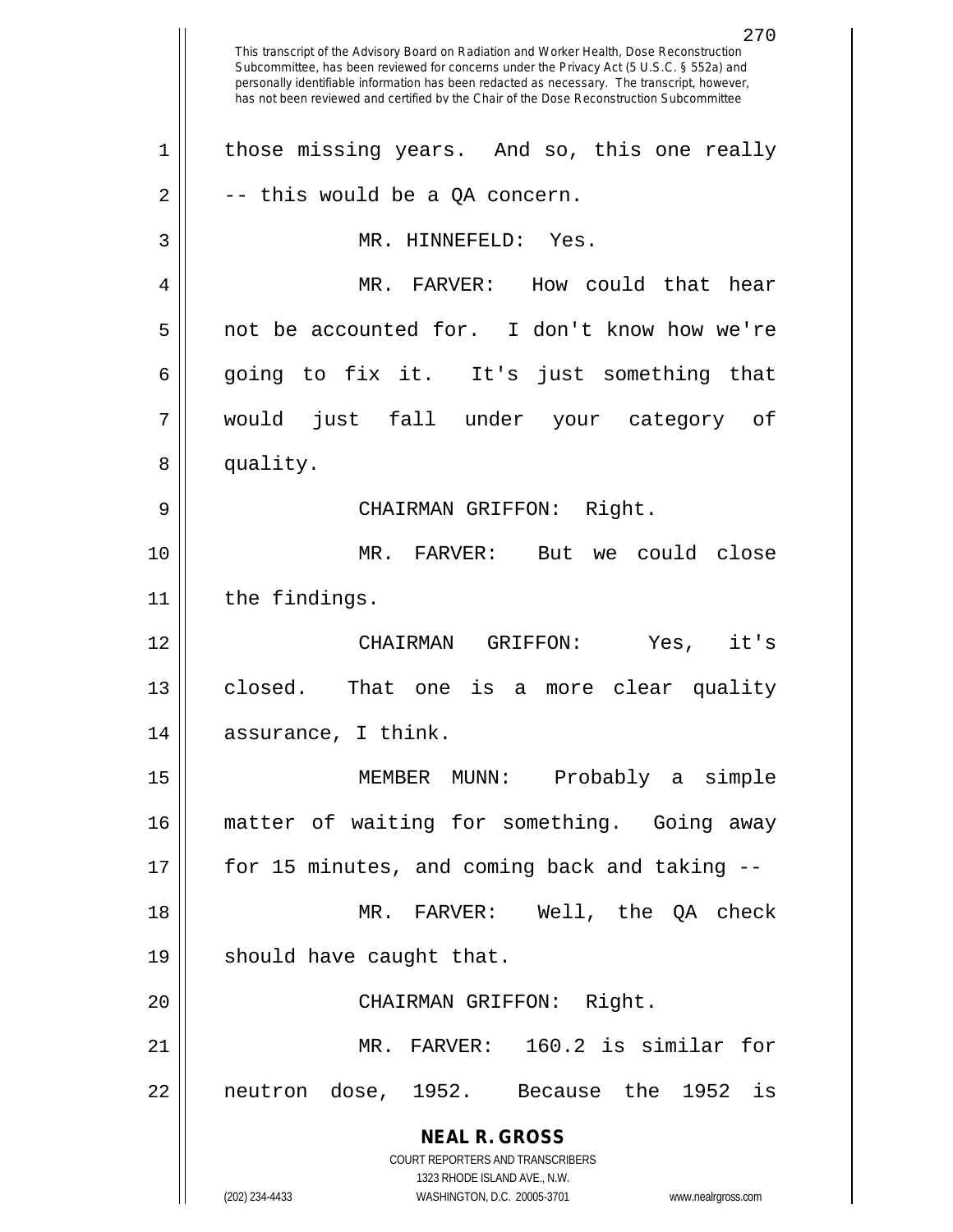**NEAL R. GROSS** COURT REPORTERS AND TRANSCRIBERS 1323 RHODE ISLAND AVE., N.W. (202) 234-4433 WASHINGTON, D.C. 20005-3701 www.nealrgross.com 271 This transcript of the Advisory Board on Radiation and Worker Health, Dose Reconstruction Subcommittee, has been reviewed for concerns under the Privacy Act (5 U.S.C. § 552a) and personally identifiable information has been redacted as necessary. The transcript, however, has not been reviewed and certified by the Chair of the Dose Reconstruction Subcommittee 1 || missing the neutron dose, based on an N/P 2 | Tratio was missing. Makes sense. 3 DR. ULSH: So same thing as 160.1 4 and we substitute neutron? 5 MR. FARVER: Yes. Closed. 160.3 6 has the fission product issue that keeps 7 | coming up. So, we will refer that to Wanda. 8 DR. MAURO: I got a question. I 9 don't want to slow -- it's getting late. But 10 okay, let's say we find out that we missed a 11 year, and the year includes both the photon 12 || and because of neutron/photon ratio, we missed 13 || the neutron. So, therefore the dose has been 14 underestimated. These are numeric issues. 15 It's not a procedural issue. 16 It's an issue unique to this case, 17 and would not be picked up on a PER. Do we 18 know that -- so what do you do? Do you redo 19 || this guy's case because you missed some doses? 20 Is that what happens? 21 MR. HINNEFELD: Well, I mean we 22 won't send a new dose reconstruction.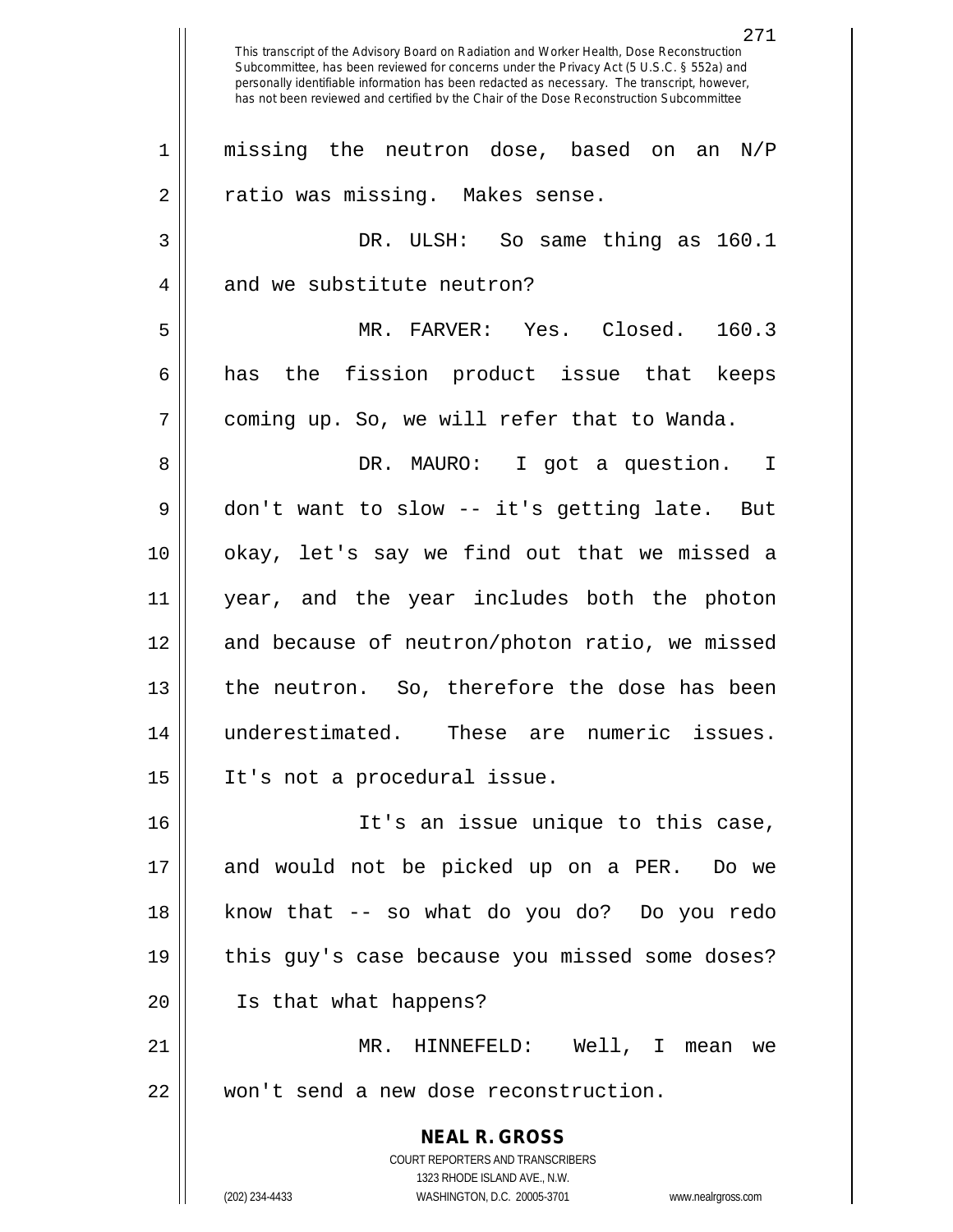**NEAL R. GROSS** COURT REPORTERS AND TRANSCRIBERS 1323 RHODE ISLAND AVE., N.W. (202) 234-4433 WASHINGTON, D.C. 20005-3701 www.nealrgross.com This transcript of the Advisory Board on Radiation and Worker Health, Dose Reconstruction Subcommittee, has been reviewed for concerns under the Privacy Act (5 U.S.C. § 552a) and personally identifiable information has been redacted as necessary. The transcript, however, has not been reviewed and certified by the Chair of the Dose Reconstruction Subcommittee 1 DR. MAURO: Well, what do you do 2 when -- now you know this guy might have been 3 | underestimated. 4 MR. HINNEFELD: What we would do  $5 \parallel$  is we would -- if it's close -- I mean this is 6 200 millirem of photon and probably something  $7 \parallel$  less than that for neutron. Most of our N/P 8 || ratios are less than one. So, I mean that 9 || almost doesn't --10 DR. MAURO: Okay, in other words, 11 the tracking of closure. What I'm getting at 12 is that -- maybe we haven't had this 13 conversation before. If there's no way to 14 document that, "Yes, we did find there was 15 || some quality issues that did result in some 16 degree of underestimate of the dose, and the 17 documented that we looked at it and confirmed 18 that it does not change the conclusion in 19 | terms of compensation." 20 CHAIRMAN GRIFFON: But we've had 21 | this discussion before. 22 DR. MAURO: We did? Then I forgot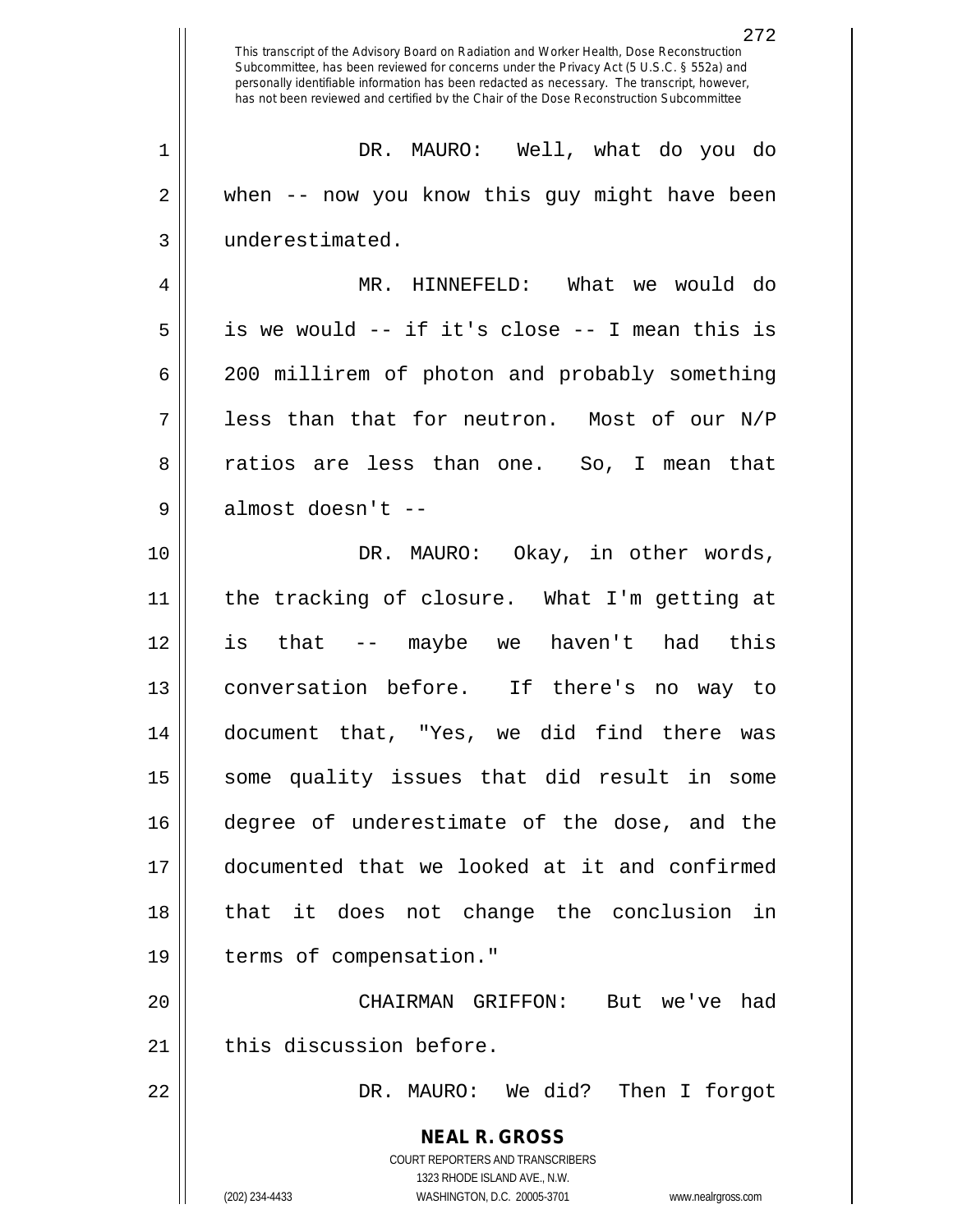This transcript of the Advisory Board on Radiation and Worker Health, Dose Reconstruction Subcommittee, has been reviewed for concerns under the Privacy Act (5 U.S.C. § 552a) and personally identifiable information has been redacted as necessary. The transcript, however, has not been reviewed and certified by the Chair of the Dose Reconstruction Subcommittee about it. CHAIRMAN GRIFFON: That oversight  $3 \parallel$  is in case -- set five was it? Remember when you reworked several -- MR. HINNEFELD: Yes, we reworked  $6 \parallel$  several. They were close. DR. MAURO: What is the venue -- MR. HINNEFELD: It's kind of a judgment in the group. DR. MAURO: But where does it -- does a record show that we put this one -- that this issue has been addressed, put to bed, and the claimant in fact was given appropriate consideration? Where is that? It  $\parallel$  seems to be something important. We've got -- there's a record that -- that this person, "Yes, you're right. We did underestimate. We looked at the degrees on the estimate. Certainly not anywhere near enough to change 20 || the convert." And then you put a period at  $\parallel$  the end of the sentence. It seems to me that  $22 \parallel$  we'd sit around a table and agree to that.

> COURT REPORTERS AND TRANSCRIBERS 1323 RHODE ISLAND AVE., N.W. (202) 234-4433 WASHINGTON, D.C. 20005-3701 www.nealrgross.com

**NEAL R. GROSS**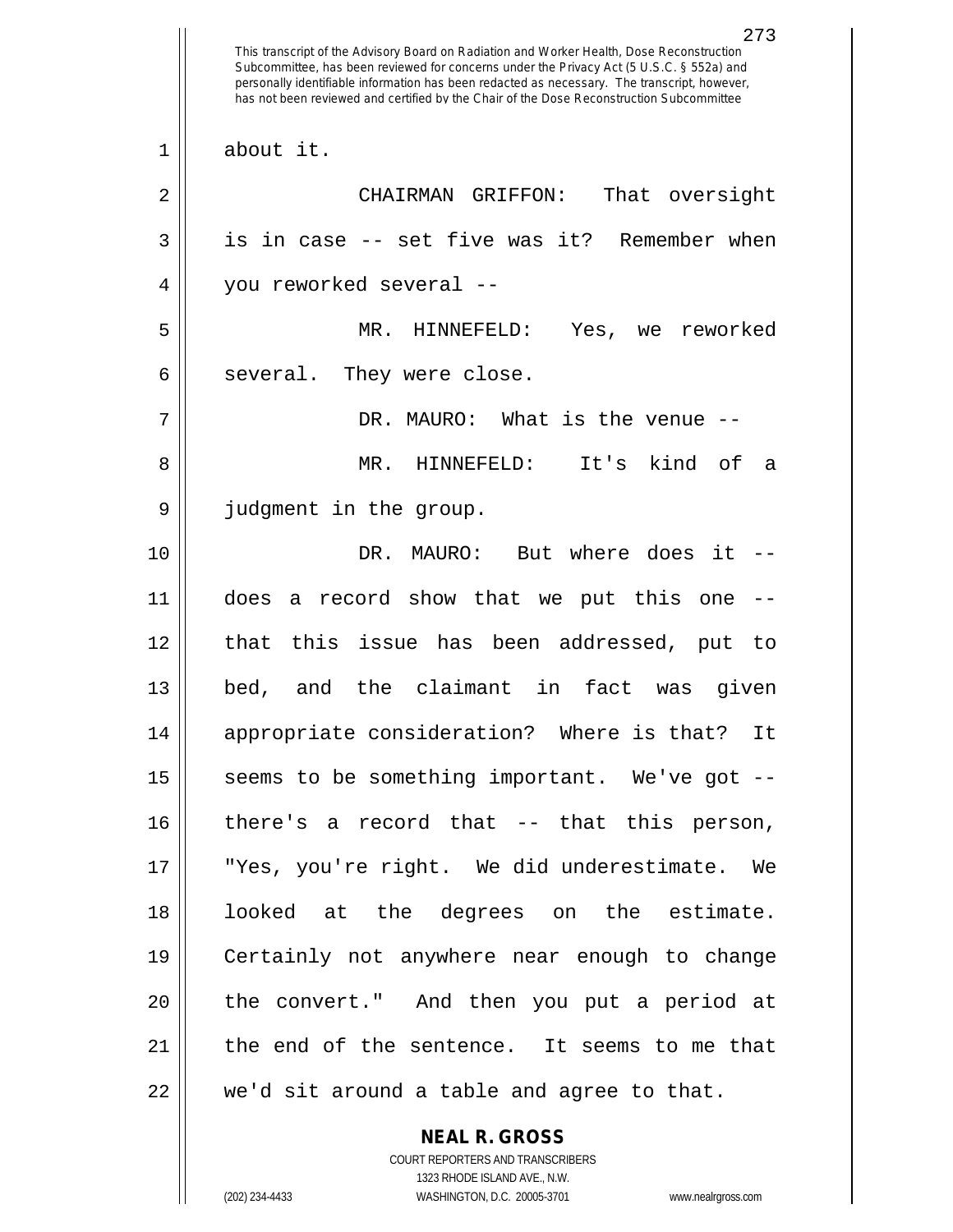|    | 274<br>This transcript of the Advisory Board on Radiation and Worker Health, Dose Reconstruction<br>Subcommittee, has been reviewed for concerns under the Privacy Act (5 U.S.C. § 552a) and<br>personally identifiable information has been redacted as necessary. The transcript, however,<br>has not been reviewed and certified by the Chair of the Dose Reconstruction Subcommittee |
|----|------------------------------------------------------------------------------------------------------------------------------------------------------------------------------------------------------------------------------------------------------------------------------------------------------------------------------------------------------------------------------------------|
| 1  | MR. HINNEFELD: Yes.                                                                                                                                                                                                                                                                                                                                                                      |
| 2  | DR. MAURO:<br>it's<br>Because                                                                                                                                                                                                                                                                                                                                                            |
| 3  | intuitively obviously to us. But is<br>this                                                                                                                                                                                                                                                                                                                                              |
| 4  | something that needs to be put on a record?                                                                                                                                                                                                                                                                                                                                              |
| 5  | MR. HINNEFELD: Well, there's --                                                                                                                                                                                                                                                                                                                                                          |
| 6  | if<br>following that school of thought, John,                                                                                                                                                                                                                                                                                                                                            |
| 7  | there's something to be said for publishing a                                                                                                                                                                                                                                                                                                                                            |
| 8  | final matrix. You know, after all<br>the                                                                                                                                                                                                                                                                                                                                                 |
| 9  | discussions are done, we've come to agreement                                                                                                                                                                                                                                                                                                                                            |
| 10 | and closure.                                                                                                                                                                                                                                                                                                                                                                             |
| 11 | DR. MAURO: Oh, that's the trick.                                                                                                                                                                                                                                                                                                                                                         |
| 12 | And having a final<br>MR. HINNEFELD:                                                                                                                                                                                                                                                                                                                                                     |
| 13 | matrix as, "The record."                                                                                                                                                                                                                                                                                                                                                                 |
| 14 | DR. MAURO: Yes.                                                                                                                                                                                                                                                                                                                                                                          |
| 15 | MR. HINNEFELD: Now, before that                                                                                                                                                                                                                                                                                                                                                          |
| 16 | goes to -- we have to think about going                                                                                                                                                                                                                                                                                                                                                  |
| 17 | public. It would certainly have to be                                                                                                                                                                                                                                                                                                                                                    |
| 18 | reviewed for Privacy Act because we're not as                                                                                                                                                                                                                                                                                                                                            |
| 19 | careful on these as we are in some others, and                                                                                                                                                                                                                                                                                                                                           |
| 20 | especially as we include more and<br>more                                                                                                                                                                                                                                                                                                                                                |
| 21 | information about the case, we can get into                                                                                                                                                                                                                                                                                                                                              |
| 22 | Privacy Act considerations.                                                                                                                                                                                                                                                                                                                                                              |
|    | <b>NEAL R. GROSS</b><br>COURT REPORTERS AND TRANSCRIBERS                                                                                                                                                                                                                                                                                                                                 |

1323 RHODE ISLAND AVE., N.W.

 $\prod$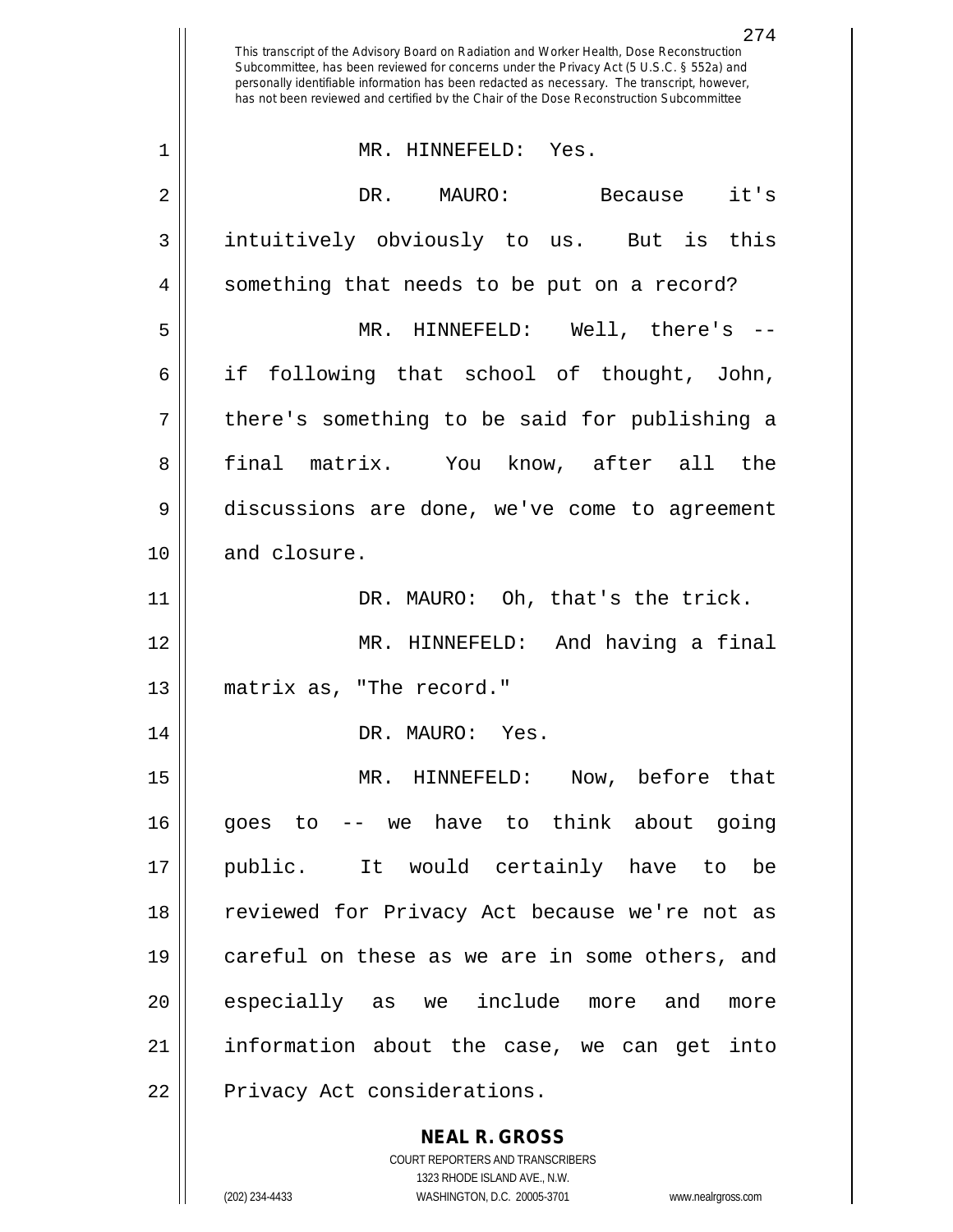**NEAL R. GROSS** COURT REPORTERS AND TRANSCRIBERS 1323 RHODE ISLAND AVE., N.W. (202) 234-4433 WASHINGTON, D.C. 20005-3701 www.nealrgross.com 275 This transcript of the Advisory Board on Radiation and Worker Health, Dose Reconstruction Subcommittee, has been reviewed for concerns under the Privacy Act (5 U.S.C. § 552a) and personally identifiable information has been redacted as necessary. The transcript, however, has not been reviewed and certified by the Chair of the Dose Reconstruction Subcommittee 1 CHAIRMAN GRIFFON: Haven't we 2 | already published a lot of matrices? 3 MR. HINNEFELD: I'd be hard 4 || pressed to find the five things we call the 5 || final matrices for the first five plants. 6 CHAIRMAN GRIFFON: Well, they went 7 | to the Secretary. 8 MR. HINNEFELD: Well, there were 9 || reports to the Secretary. 10 CHAIRMAN GRIFFON: With those as 11 attachments. 12 MR. HINNEFELD: Those are 13 attachments. Okay, so, then those would be -- 14 those were the -- the matrices were  $15$  attachments to the report to the Secretary,  $16$  | then I would say that would be the published - $17$ 18 CHAIRMAN GRIFFON: That's the 19 | public record. 20 MR. HINNEFELD: That's the public 21 || record. And so, the public record of this 22 matrix --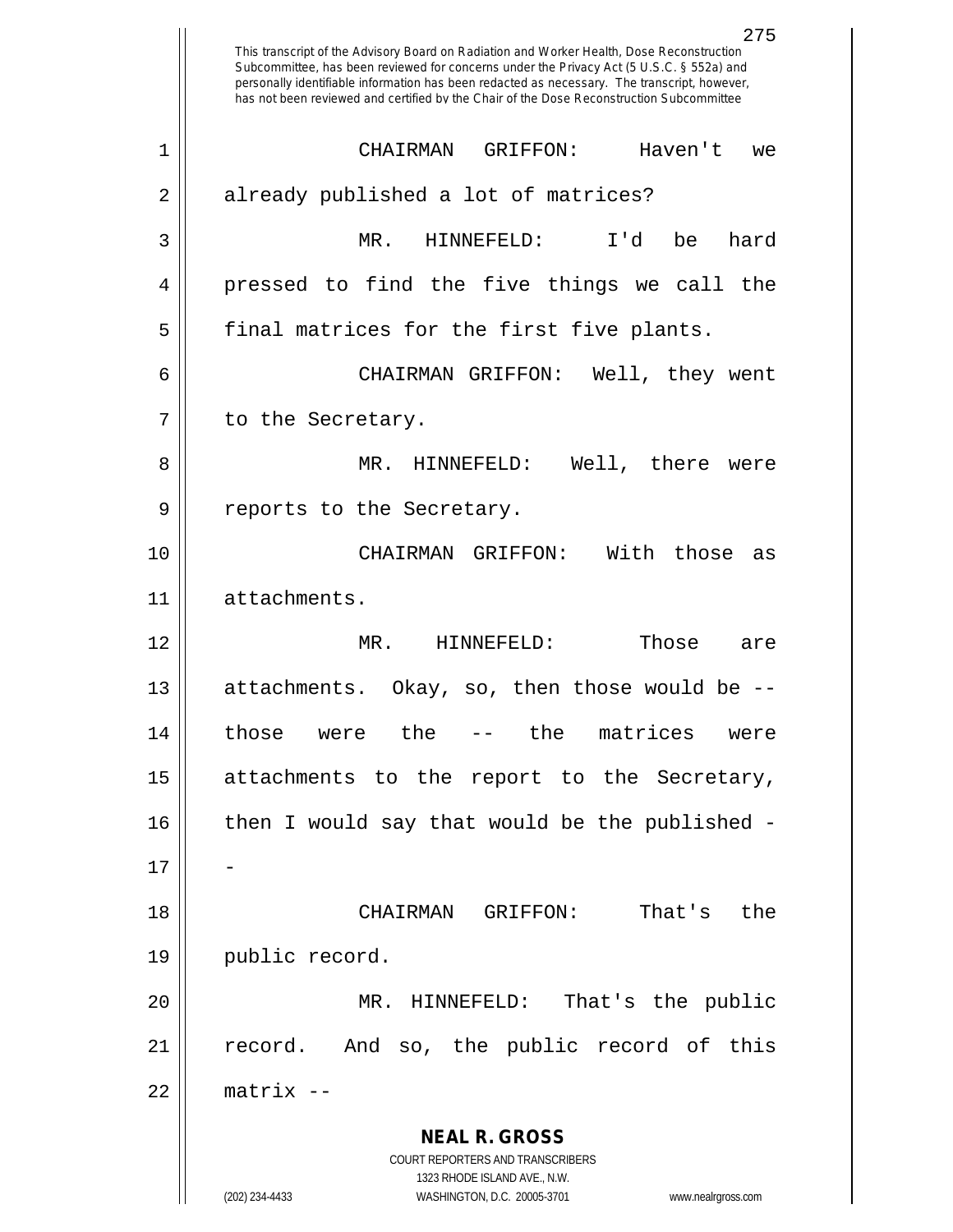|    | 276<br>This transcript of the Advisory Board on Radiation and Worker Health, Dose Reconstruction<br>Subcommittee, has been reviewed for concerns under the Privacy Act (5 U.S.C. § 552a) and<br>personally identifiable information has been redacted as necessary. The transcript, however,<br>has not been reviewed and certified by the Chair of the Dose Reconstruction Subcommittee |
|----|------------------------------------------------------------------------------------------------------------------------------------------------------------------------------------------------------------------------------------------------------------------------------------------------------------------------------------------------------------------------------------------|
| 1  | DR. MAURO: So, the matrix and the                                                                                                                                                                                                                                                                                                                                                        |
| 2  | transcript represents the documentation?                                                                                                                                                                                                                                                                                                                                                 |
| 3  | MS. HOWELL: Not really.                                                                                                                                                                                                                                                                                                                                                                  |
| 4  | MR. HINNEFELD:<br>No.                                                                                                                                                                                                                                                                                                                                                                    |
| 5  | MS. HOWELL:<br>Not unless the<br>new                                                                                                                                                                                                                                                                                                                                                     |
| 6  | posted on the website.<br>the<br>is<br>But<br>one                                                                                                                                                                                                                                                                                                                                        |
| 7  | Secretary can do whatever. So, you would send                                                                                                                                                                                                                                                                                                                                            |
| 8  | something unredacted to the Secretary.                                                                                                                                                                                                                                                                                                                                                   |
| 9  | MR. HINNEFELD: Yes, right.                                                                                                                                                                                                                                                                                                                                                               |
| 10 | MS. HOWELL: It would only have                                                                                                                                                                                                                                                                                                                                                           |
| 11 | been reviewed for privacy matters if it has                                                                                                                                                                                                                                                                                                                                              |
| 12 | been posted on the website.                                                                                                                                                                                                                                                                                                                                                              |
| 13 | MR. HINNEFELD:<br>So, what we<br>have                                                                                                                                                                                                                                                                                                                                                    |
| 14 | now is a record that's not public.<br>The                                                                                                                                                                                                                                                                                                                                                |
| 15 | official, to me -- we have an official, final                                                                                                                                                                                                                                                                                                                                            |
| 16 | matrix, and this is missing a -- and there's                                                                                                                                                                                                                                                                                                                                             |
| 17 | an argument to be made, and maybe we haven't                                                                                                                                                                                                                                                                                                                                             |
| 18 | even really talked about this, but from DCAS                                                                                                                                                                                                                                                                                                                                             |
| 19 | standpoint, there's an argument to be made to                                                                                                                                                                                                                                                                                                                                            |
| 20 | put these out there in public because the                                                                                                                                                                                                                                                                                                                                                |
| 21 | reviews are public. The initial reviews are                                                                                                                                                                                                                                                                                                                                              |
| 22 | on our --                                                                                                                                                                                                                                                                                                                                                                                |
|    | <b>NEAL R. GROSS</b>                                                                                                                                                                                                                                                                                                                                                                     |

COURT REPORTERS AND TRANSCRIBERS 1323 RHODE ISLAND AVE., N.W.

 $\mathsf{II}$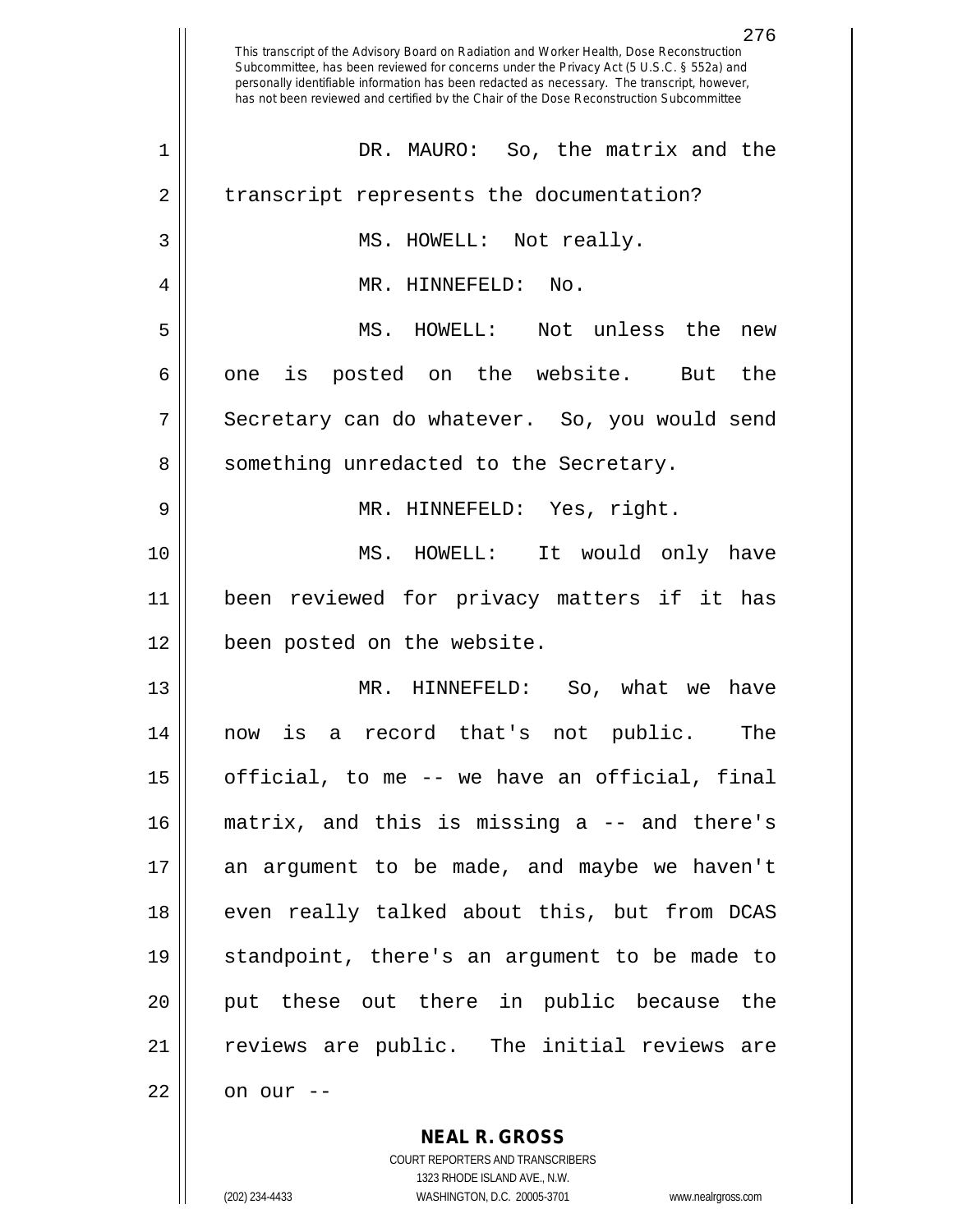This transcript of the Advisory Board on Radiation and Worker Health, Dose Reconstruction Subcommittee, has been reviewed for concerns under the Privacy Act (5 U.S.C. § 552a) and personally identifiable information has been redacted as necessary. The transcript, however, has not been reviewed and certified by the Chair of the Dose Reconstruction Subcommittee

| $\mathbf 1$ | DR. MAURO: The transcripts.                    |
|-------------|------------------------------------------------|
| 2           | MR. HINNEFELD: Well, and your                  |
| 3           | reports. Those are public, and those are on    |
| 4           | the website, and they all say drafts, and      |
| 5           | there are disclaimers on there. But they're    |
| 6           | all drafts. And so, if anybody asks, "Well,    |
| 7           | what's the final outcome of this?" The final   |
| 8           | outcome of this is the final matrix, which     |
| 9           | summarizes these discussions we've had.        |
| 10          | DR. MAURO: We have had this                    |
| 11          | conversation before. You're right.             |
| 12          | MR. HINNEFELD: And so, when they               |
| 13          | are published, and whether it's a letter to    |
| 14          | the Secretary or something, that's an argument |
| 15          | for us, saying that we should do a privacy     |
| 16          | redaction on these things, and put them up     |
| 17          | there as -- really as part of your report to   |
| 18          | them. We don't have to write anything else.    |
| 19          | Your report then to the Secretary              |
| 20          | then can become public on the website. And     |
| 21          | so, when someone asks, "What's the outcome of  |
| 22          | these -- from these drafts?"                   |
|             | <b>NEAL R. GROSS</b>                           |

COURT REPORTERS AND TRANSCRIBERS 1323 RHODE ISLAND AVE., N.W.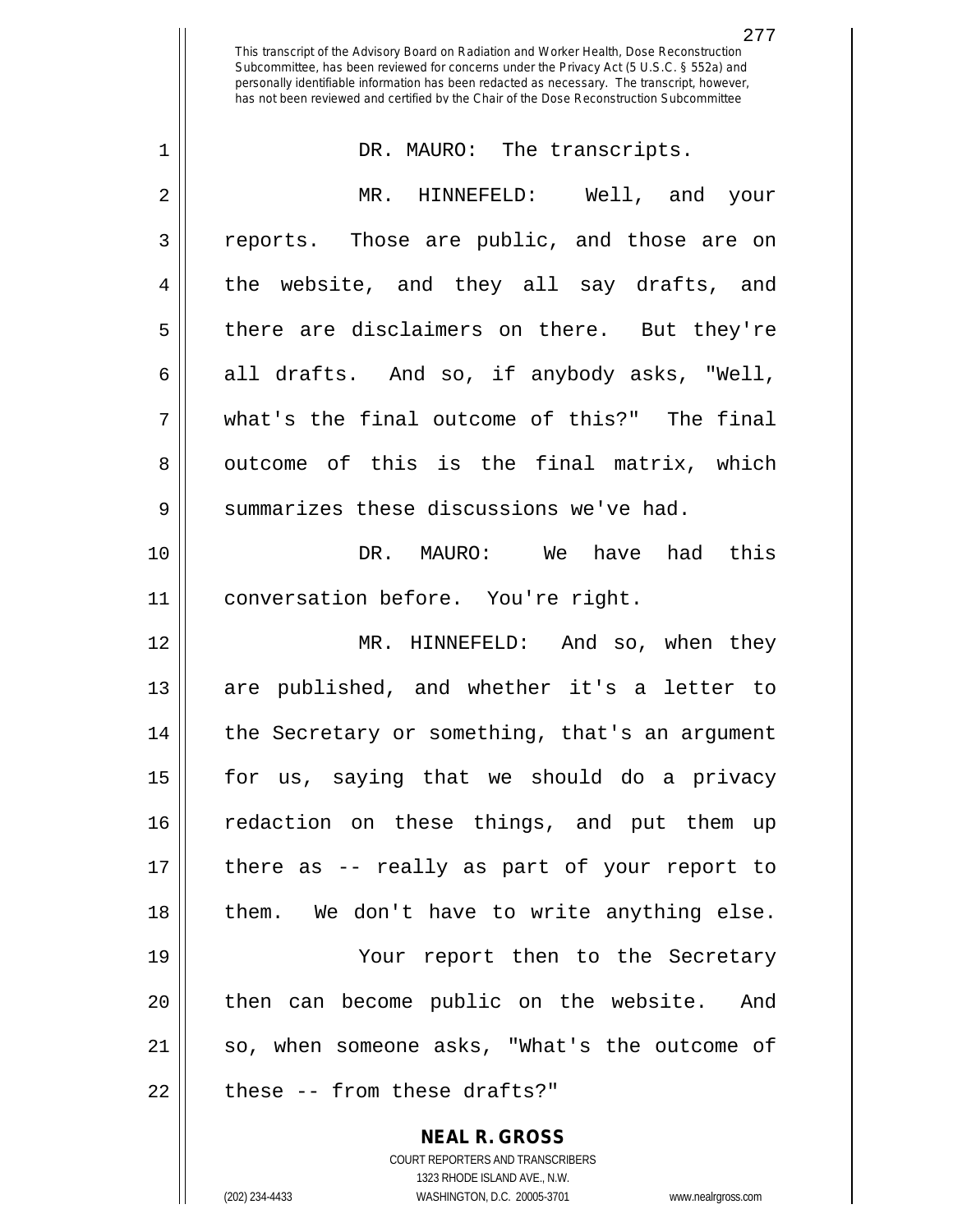|              | 278<br>This transcript of the Advisory Board on Radiation and Worker Health, Dose Reconstruction<br>Subcommittee, has been reviewed for concerns under the Privacy Act (5 U.S.C. § 552a) and<br>personally identifiable information has been redacted as necessary. The transcript, however,<br>has not been reviewed and certified by the Chair of the Dose Reconstruction Subcommittee |
|--------------|------------------------------------------------------------------------------------------------------------------------------------------------------------------------------------------------------------------------------------------------------------------------------------------------------------------------------------------------------------------------------------------|
| $\mathbf{1}$ | CHAIRMAN GRIFFON:<br>I was under the                                                                                                                                                                                                                                                                                                                                                     |
| 2            | impression that they were released to the                                                                                                                                                                                                                                                                                                                                                |
| 3            | public. Emily, I thought that you reviewed at                                                                                                                                                                                                                                                                                                                                            |
| 4            | least the first five through your office.<br>I'm                                                                                                                                                                                                                                                                                                                                         |
| 5            | not sure.                                                                                                                                                                                                                                                                                                                                                                                |
| 6            | HOWELL: I reviewed matrices,<br>MS.                                                                                                                                                                                                                                                                                                                                                      |
| 7            | no idea if they're<br>for<br>this<br>but<br>T.<br>have                                                                                                                                                                                                                                                                                                                                   |
| 8            | Subcommittee.                                                                                                                                                                                                                                                                                                                                                                            |
| 9            | Right.<br>CHAIRMAN GRIFFON:                                                                                                                                                                                                                                                                                                                                                              |
| 10           | MS.<br>I.<br>most of the<br>HOWELL:<br>mean                                                                                                                                                                                                                                                                                                                                              |
| 11           | ones that I can remember are actually from SEC                                                                                                                                                                                                                                                                                                                                           |
| 12           | things.<br>CHATRMAN                                                                                                                                                                                                                                                                                                                                                                      |
| 13           | GRIFFON:<br>Yes.                                                                                                                                                                                                                                                                                                                                                                         |
| 14           | MS. HOWELL: So, unless --                                                                                                                                                                                                                                                                                                                                                                |
|              |                                                                                                                                                                                                                                                                                                                                                                                          |
| 15           | CHAIRMAN GRIFFON: No, but I know                                                                                                                                                                                                                                                                                                                                                         |
| 16           |                                                                                                                                                                                                                                                                                                                                                                                          |
| 17           | MS. HOWELL: -- it's either OCAS,                                                                                                                                                                                                                                                                                                                                                         |
| 18           | or you as the Subcommittee directing, I mean                                                                                                                                                                                                                                                                                                                                             |
| 19           | they are Board documents. You're correct.                                                                                                                                                                                                                                                                                                                                                |
| 20           | They probably should be up there. But I'm not                                                                                                                                                                                                                                                                                                                                            |
| 21           | sure that they currently are.                                                                                                                                                                                                                                                                                                                                                            |
| 22           | MR. HINNEFELD: I'll go check on                                                                                                                                                                                                                                                                                                                                                          |
|              | <b>NEAL R. GROSS</b>                                                                                                                                                                                                                                                                                                                                                                     |
|              | COURT REPORTERS AND TRANSCRIBERS<br>1323 RHODE ISLAND AVE., N.W.                                                                                                                                                                                                                                                                                                                         |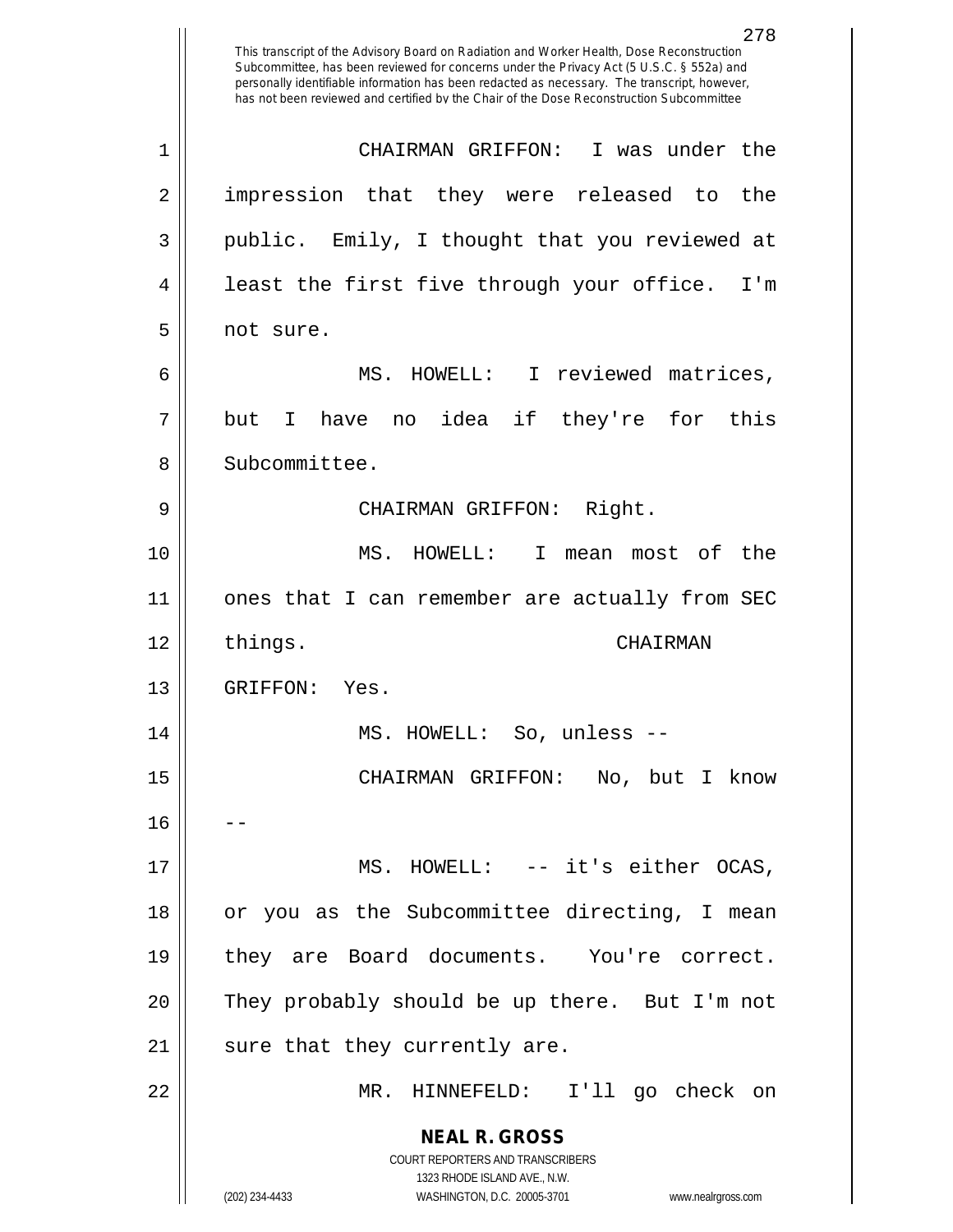**NEAL R. GROSS** COURT REPORTERS AND TRANSCRIBERS 1323 RHODE ISLAND AVE., N.W. (202) 234-4433 WASHINGTON, D.C. 20005-3701 www.nealrgross.com This transcript of the Advisory Board on Radiation and Worker Health, Dose Reconstruction Subcommittee, has been reviewed for concerns under the Privacy Act (5 U.S.C. § 552a) and personally identifiable information has been redacted as necessary. The transcript, however, has not been reviewed and certified by the Chair of the Dose Reconstruction Subcommittee  $1 \parallel$  that. Yes, I think that certainly they should 2 | be there. 3 CHAIRMAN GRIFFON: Yes, it's a 4 good question. Just doing a final report to 5 the Secretary doesn't necessarily mean it's  $6 \parallel$  been dispersed to the public. 7 DR. MAURO: We did have this 8 conversation already in the context of Site 9 || Profile reviews. 10 CHAIRMAN GRIFFON: Yes. 11 DR. MAURO: And the question was 12 || SC&A, after you go through it and have your 13 || Site Profile review, you go through the issues 14 resolution. Do you reissue a final version of 15 your Site Profile manage? The answer is no, 16 and the reason is because the record of the 17 Work Group meeting, and how the issues were 18 resolved, whether that's Procedures or Site 19 || Profile, constitutes the -- the process and  $20$  || the record of how issues are resolved. 21 || **Because** that -- otherwise, the 22 || costs would be astronomical to redo a Site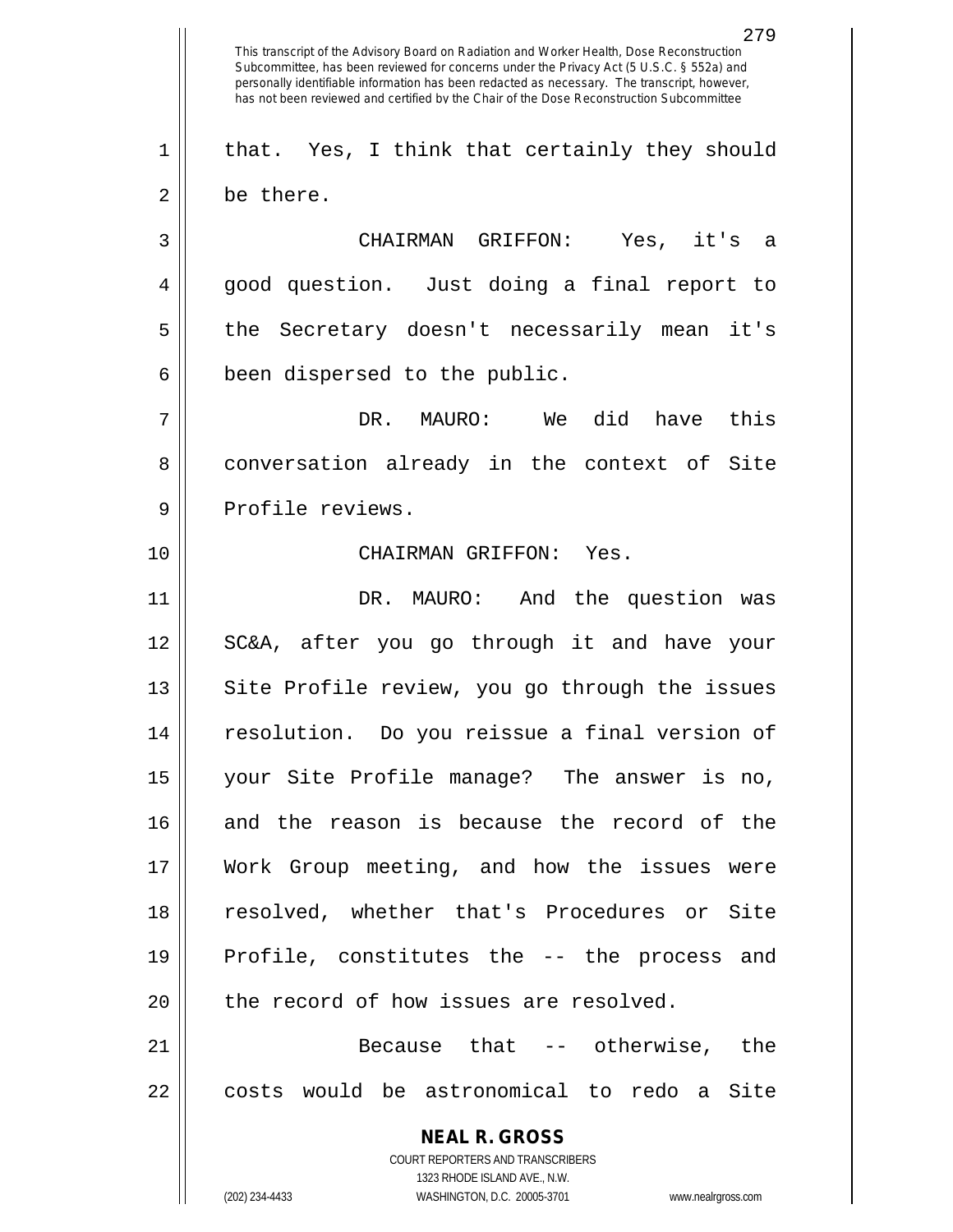This transcript of the Advisory Board on Radiation and Worker Health, Dose Reconstruction Subcommittee, has been reviewed for concerns under the Privacy Act (5 U.S.C. § 552a) and personally identifiable information has been redacted as necessary. The transcript, however, has not been reviewed and certified by the Chair of the Dose Reconstruction Subcommittee

| 1              | Profile. So, I just had to be reminded.                                                                                                                         |
|----------------|-----------------------------------------------------------------------------------------------------------------------------------------------------------------|
| 2              | CHAIRMAN GRIFFON: Okay, but the                                                                                                                                 |
| $\mathfrak{Z}$ | other part of your question I think was                                                                                                                         |
| 4              | important, which is how do we -- I mean in the                                                                                                                  |
| 5              | matrices, assuming we clear those first five                                                                                                                    |
| 6              | or whatever, or we -- we release multiple, in                                                                                                                   |
| 7              | the final resolution column, we often say,                                                                                                                      |
| 8              | "Does not affect the case." You know, no                                                                                                                        |
| 9              | effect on the case. And we do often -- but I                                                                                                                    |
| 10             | think we make a pretty $--$ I know sometimes we                                                                                                                 |
| 11             | review it quicker, but I'm assuming when we do                                                                                                                  |
| 12             | this here, that SC&A has looked pretty closely                                                                                                                  |
| 13             | at it, and NIOSH has.                                                                                                                                           |
| 14             | Any time I think Stu has been                                                                                                                                   |
| 15             | involved in this, like we've had somewhere                                                                                                                      |
| 16             | where pretty close to more like --                                                                                                                              |
| 17             | Certainly if<br>MR. HINNEFELD:                                                                                                                                  |
| 18             | they're close. I mean there are some --                                                                                                                         |
| 19             | CHAIRMAN GRIFFON: This has the                                                                                                                                  |
| 20             | potential to overturn, and we ask you to look                                                                                                                   |
| 21             |                                                                                                                                                                 |
| 22             | MR. HINNEFELD: I mean, like a 100                                                                                                                               |
|                | <b>NEAL R. GROSS</b><br>COURT REPORTERS AND TRANSCRIBERS<br>1323 RHODE ISLAND AVE., N.W.<br>(202) 234-4433<br>WASHINGTON, D.C. 20005-3701<br>www.nealrgross.com |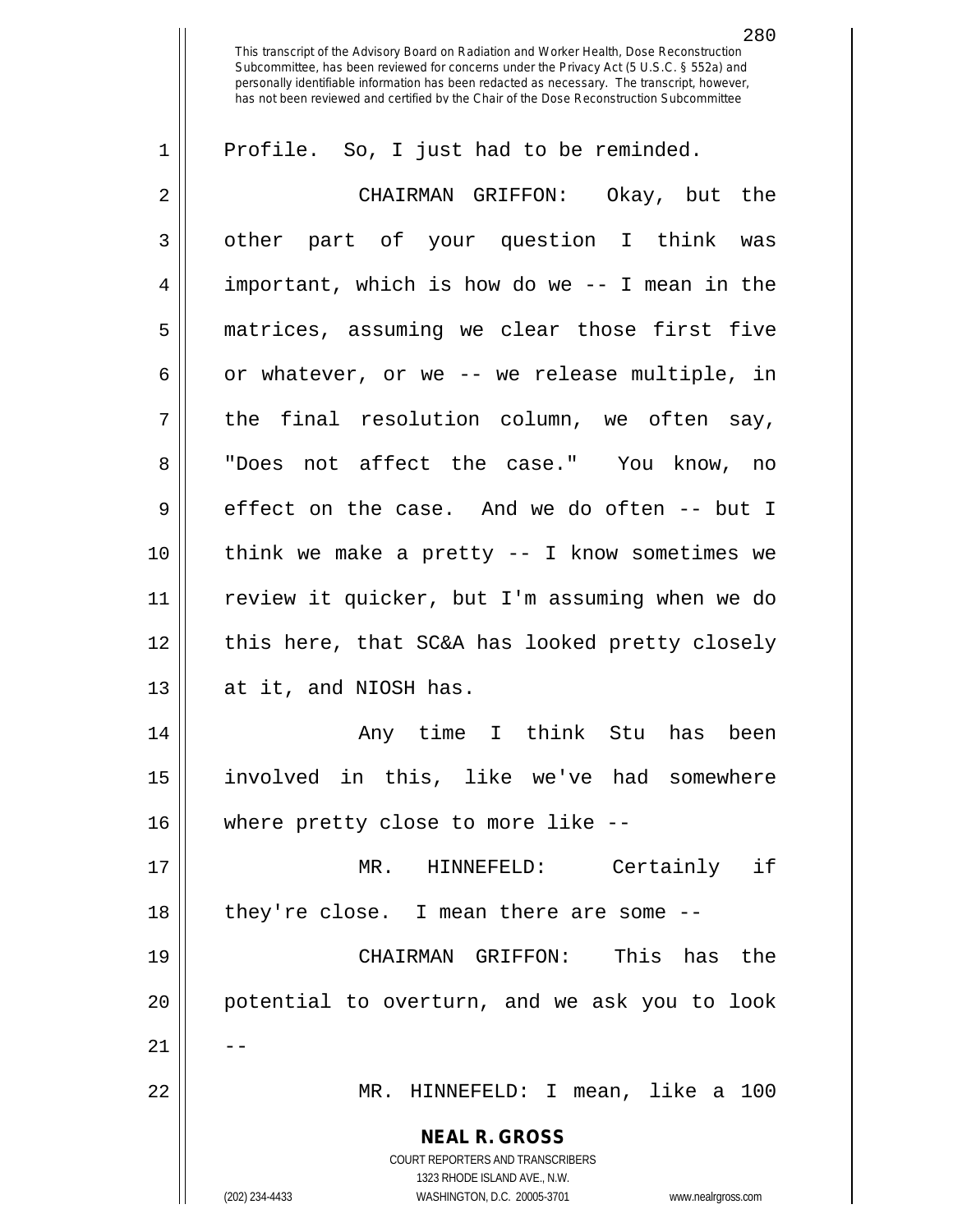**NEAL R. GROSS** COURT REPORTERS AND TRANSCRIBERS 1323 RHODE ISLAND AVE., N.W. (202) 234-4433 WASHINGTON, D.C. 20005-3701 www.nealrgross.com This transcript of the Advisory Board on Radiation and Worker Health, Dose Reconstruction Subcommittee, has been reviewed for concerns under the Privacy Act (5 U.S.C. § 552a) and personally identifiable information has been redacted as necessary. The transcript, however, has not been reviewed and certified by the Chair of the Dose Reconstruction Subcommittee millirem increase in a dose -- I mean it's 2 | intuitive, that won't change the outcome. CHAIRMAN GRIFFON: Yes. MR. HINNEFELD: That's intuitive.  $5 \parallel$  So, we may not do -- CHAIRMAN GRIFFON: But I mean I think it's a waste of research to require 8 NIOSH to, just for the record, reconstruct a dose. DR. MAURO: No, that's a good point. I just wanted to make sure -- CHAIRMAN GRIFFON: We haven't done | that in the past is all I'm saying. DR. MAURO: Yes, this is good. DR. ULSH: Okay, but since I haven't been around for those three previous discussions, here's my concern with a combination of what John said and what Stu 19 || said: We look at these things right now and || they are minor because  $-$  I think you said 30 | percent and that is not a big deal. There's -- that doesn't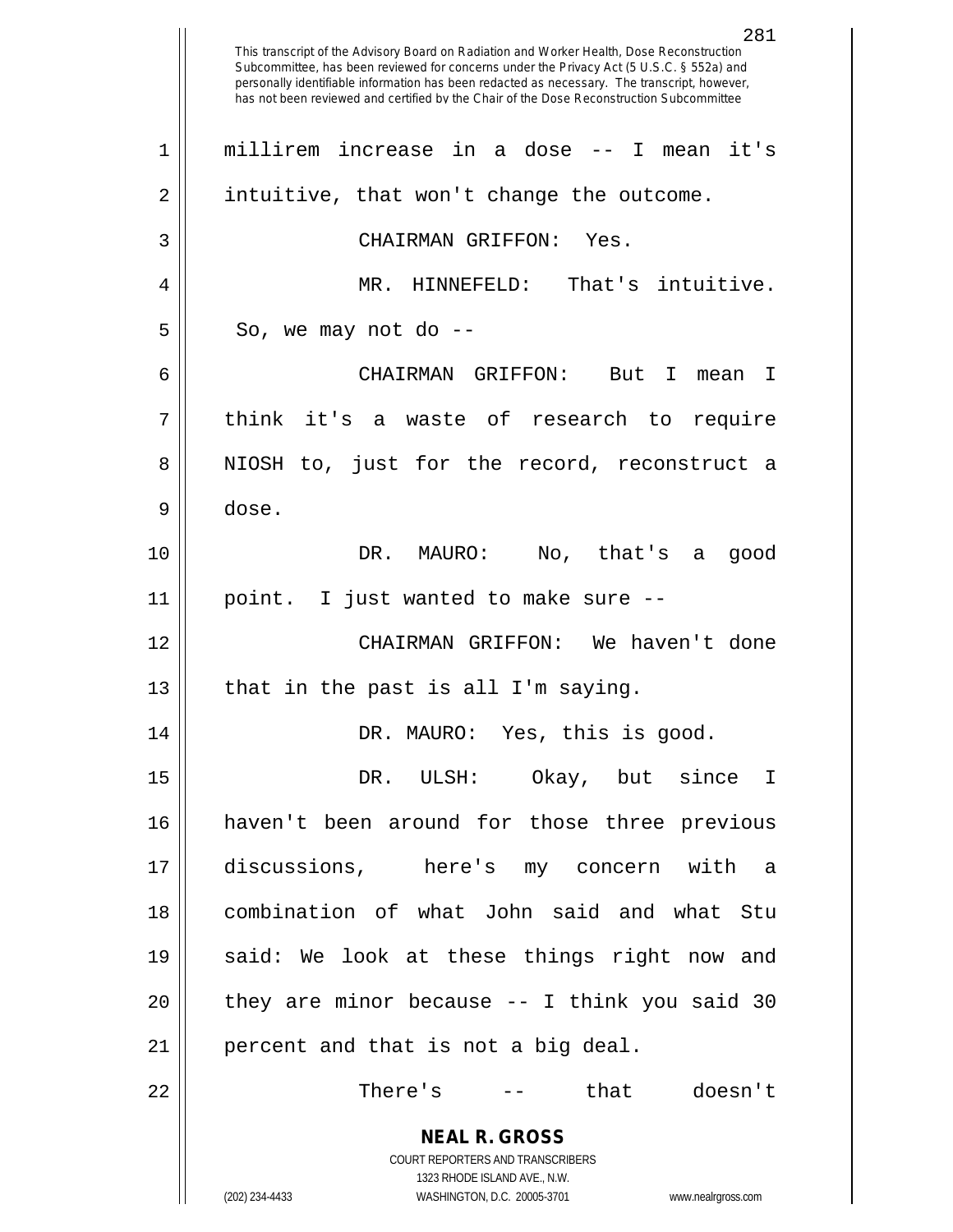This transcript of the Advisory Board on Radiation and Worker Health, Dose Reconstruction Subcommittee, has been reviewed for concerns under the Privacy Act (5 U.S.C. § 552a) and personally identifiable information has been redacted as necessary. The transcript, however, has not been reviewed and certified by the Chair of the Dose Reconstruction Subcommittee

1 necessarily ensure that some issue doesn't 2 come up down the road, where we're going to 3 pick this case up again. And unless we have  $4 \parallel$  some notation in that case file that, "Yes, 5 || there's an issue here that if you ever open  $6 \parallel$  this again and redo it, you should take this 7 | into account." 8 CHAIRMAN GRIFFON: Well, I'm 9 || assuming that you've flagged -- any cases that 10 are being reviewed, you flag. And if they

 $11$  | come up again  $-$ 

12 MR. HINNEFELD: That's for us to 13 | figure out.

 CHAIRMAN GRIFFON: That's a good point, but that's an internal thing. Yes, I agree, because you've got to keep track of  $17 \parallel$  these. I agree. You're right.

 MS. BEHLING: Mark, I guess another question I could have that just came 20 || to mind as we were going through these is I assume if we go back to Finding 160.1, and we ||  $100k$  at just that specific issue in this 200

> **NEAL R. GROSS** COURT REPORTERS AND TRANSCRIBERS

> > 1323 RHODE ISLAND AVE., N.W.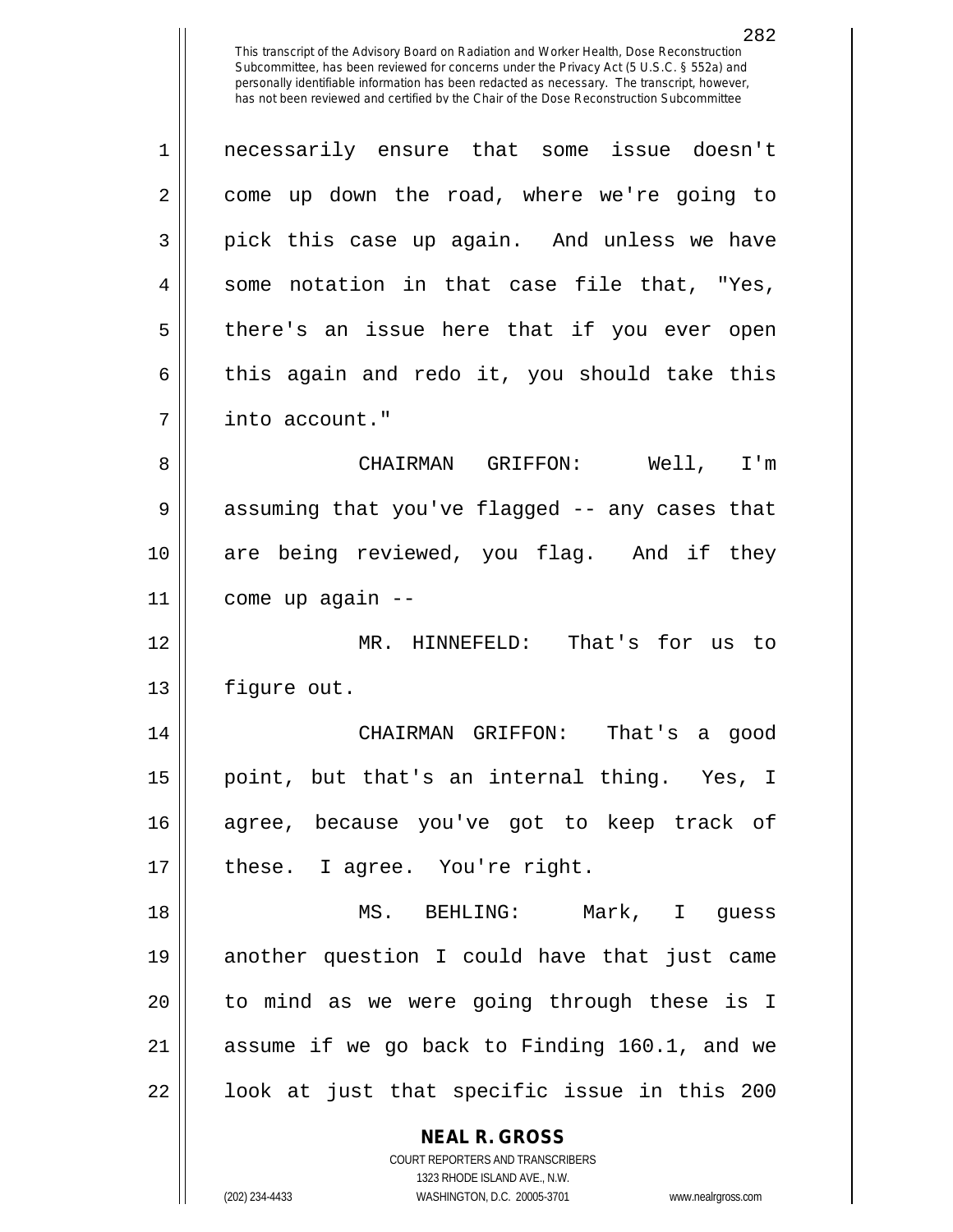This transcript of the Advisory Board on Radiation and Worker Health, Dose Reconstruction Subcommittee, has been reviewed for concerns under the Privacy Act (5 U.S.C. § 552a) and personally identifiable information has been redacted as necessary. The transcript, however, has not been reviewed and certified by the Chair of the Dose Reconstruction Subcommittee

**NEAL R. GROSS** COURT REPORTERS AND TRANSCRIBERS 1323 RHODE ISLAND AVE., N.W. (202) 234-4433 WASHINGTON, D.C. 20005-3701 www.nealrgross.com 1 millirem we're talking about, and NIOSH's  $2 \parallel$  response is that, "Okay, this will not affect 3 | the compensability decision," I assume they've  $4 \parallel$  looked at all of the findings associated with  $5 \parallel 160 -$ 6 CHAIRMAN GRIFFON: Right. 7 MS. BEHLING: -- for just this 8 || particular issue. 9 CHAIRMAN GRIFFON: And I think 10 that's where we're making the judgment too 11 here on the subcommittee level. Like if -- 12 || and well, we just said that before when we had 13 the fission product one come up, and then 14 finding later we had another internal dose  $15$  | issue. 16 MS. BEHLING: Exactly. And so -- 17 CHAIRMAN GRIFFON: It's sort of  $18$  || these things in aggregate, obviously. 19 || MS. BEHLING: Right, and that's 20 || what I wanted to ensure is happening. 21 CHAIRMAN GRIFFON: So, whenever we 22 || have doubt I think we want to stop, pause and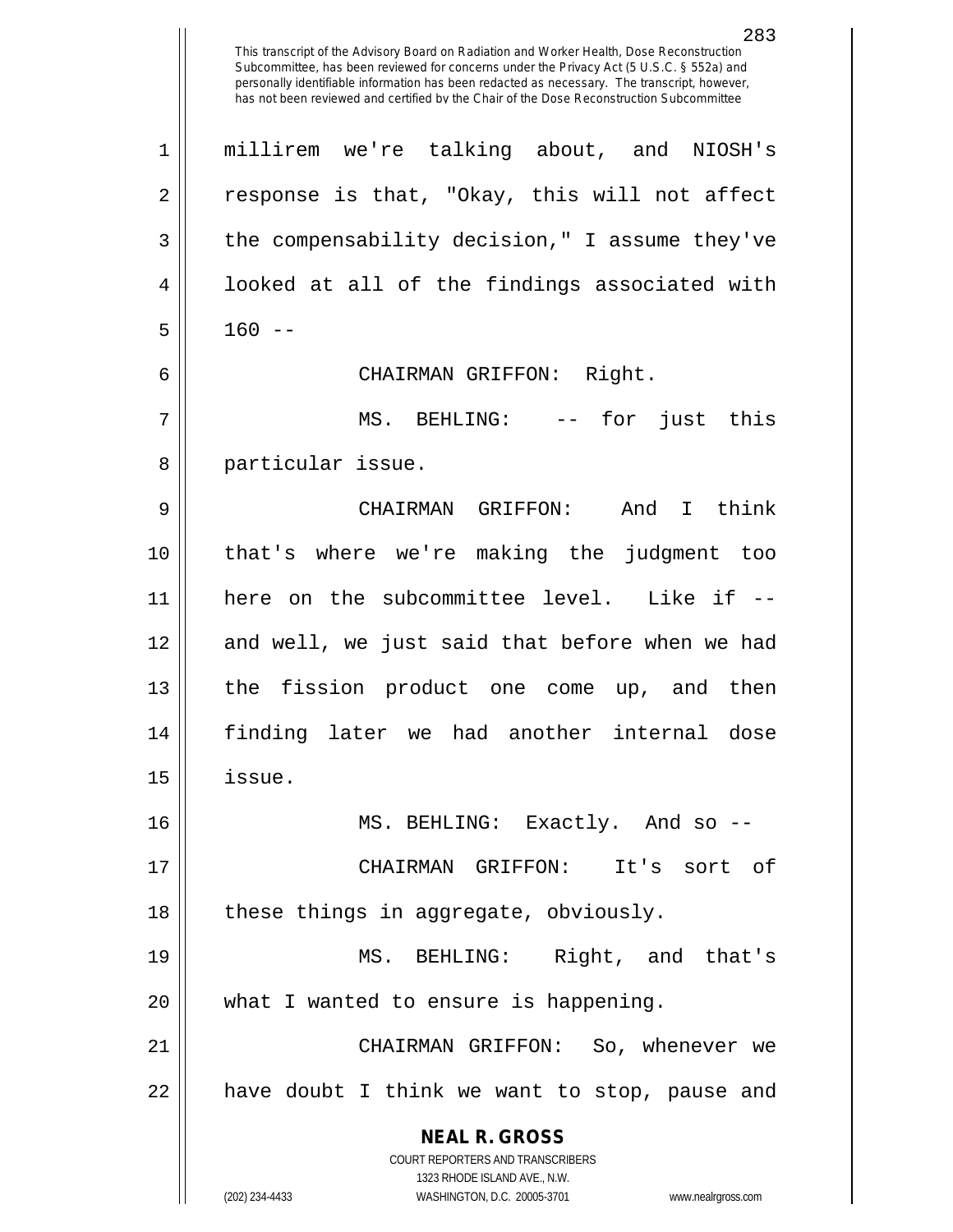This transcript of the Advisory Board on Radiation and Worker Health, Dose Reconstruction Subcommittee, has been reviewed for concerns under the Privacy Act (5 U.S.C. § 552a) and personally identifiable information has been redacted as necessary. The transcript, however, has not been reviewed and certified by the Chair of the Dose Reconstruction Subcommittee 1 || if need be, ask NIOSH to show us some numbers. 2 MS. BEHLING: Okay, because we're  $3 \parallel$  on the first finding, and if they've just

4 || reassessed it based on that one finding, 5 || obviously we're going to go onto 2 and 3 and  $6 \parallel$  have additional findings that may impact this  $7 \parallel$  case, and that is looked at in aggregate. 8 || Yes, that was my only question.

9 CHAIRMAN GRIFFON: Right, right, 10 right. So, was that a general question, Kathy, 11 or specific to case 160?

12 MS. BEHLING: Well --

13 CHAIRMAN GRIFFON: I mean do you 14 know something that I don't know about? This  $15$  | case, is it close, or?

16 MS. BEHLING: It's very close.

 CHAIRMAN GRIFFON: Okay, I got you. MS. BEHLING: This case is almost 49 percent. It's 48.7 percent. Now, it's -- I believe it's a prostate cancer, but it's 21 | close.

22 CHAIRMAN GRIFFON: Okay.

**NEAL R. GROSS**

COURT REPORTERS AND TRANSCRIBERS 1323 RHODE ISLAND AVE., N.W. (202) 234-4433 WASHINGTON, D.C. 20005-3701 www.nealrgross.com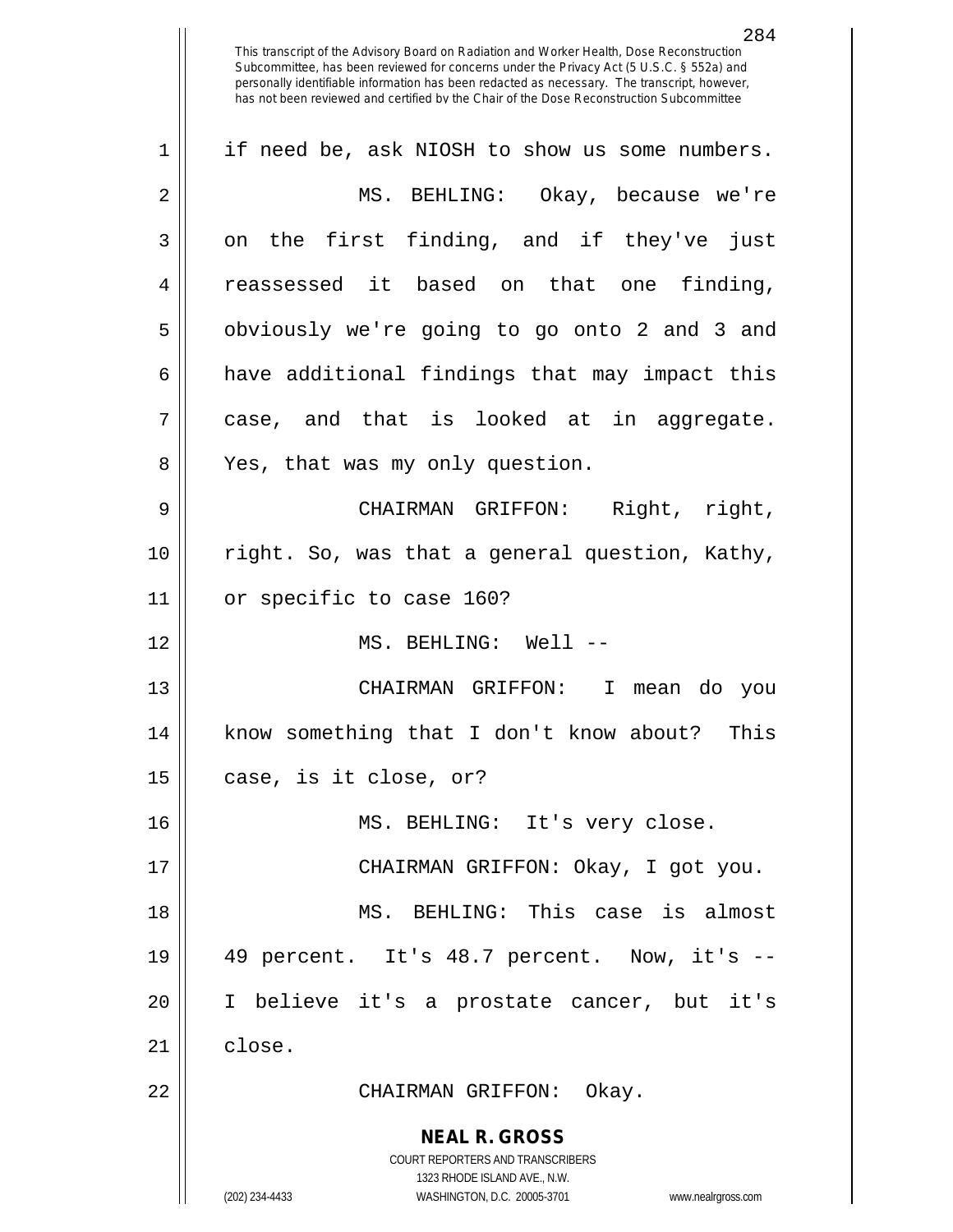**NEAL R. GROSS** COURT REPORTERS AND TRANSCRIBERS 1323 RHODE ISLAND AVE., N.W. This transcript of the Advisory Board on Radiation and Worker Health, Dose Reconstruction Subcommittee, has been reviewed for concerns under the Privacy Act (5 U.S.C. § 552a) and personally identifiable information has been redacted as necessary. The transcript, however, has not been reviewed and certified by the Chair of the Dose Reconstruction Subcommittee 1 || MS. BEHLING: The only thing that, 2 in this particular case, I am questioning  $3 \parallel$  under finding 160.2 is it looks as if this has 4 | been returned to be reworked. 5 CHAIRMAN GRIFFON: Right, yes. In  $6 \parallel$  the bottom of your NIOSH response, it says, 7 "Claim has been returned for rework using 8 || current methods." 9 MR. SIEBERT: This claim is 10 || presently in our pool to be worked. 11 CHAIRMAN GRIFFON: So, for this 12 particular one, I'm going to put, instead of 13 no effect on the case, I'm going to say it's 14 currently being reworked. I think that's 15 | better. I'm glad we had this discussion. 16 DR. MAURO: And as Brant correctly 17 points out, when it's being reworked, for the 18 || reasons its being reworked is neutron, it's 19 probably important that we don't forget about 20 || the year that may have been missed on protons  $21$   $\parallel$  ever. 22 CHAIRMAN GRIFFON: Well, and the

(202) 234-4433 WASHINGTON, D.C. 20005-3701 www.nealrgross.com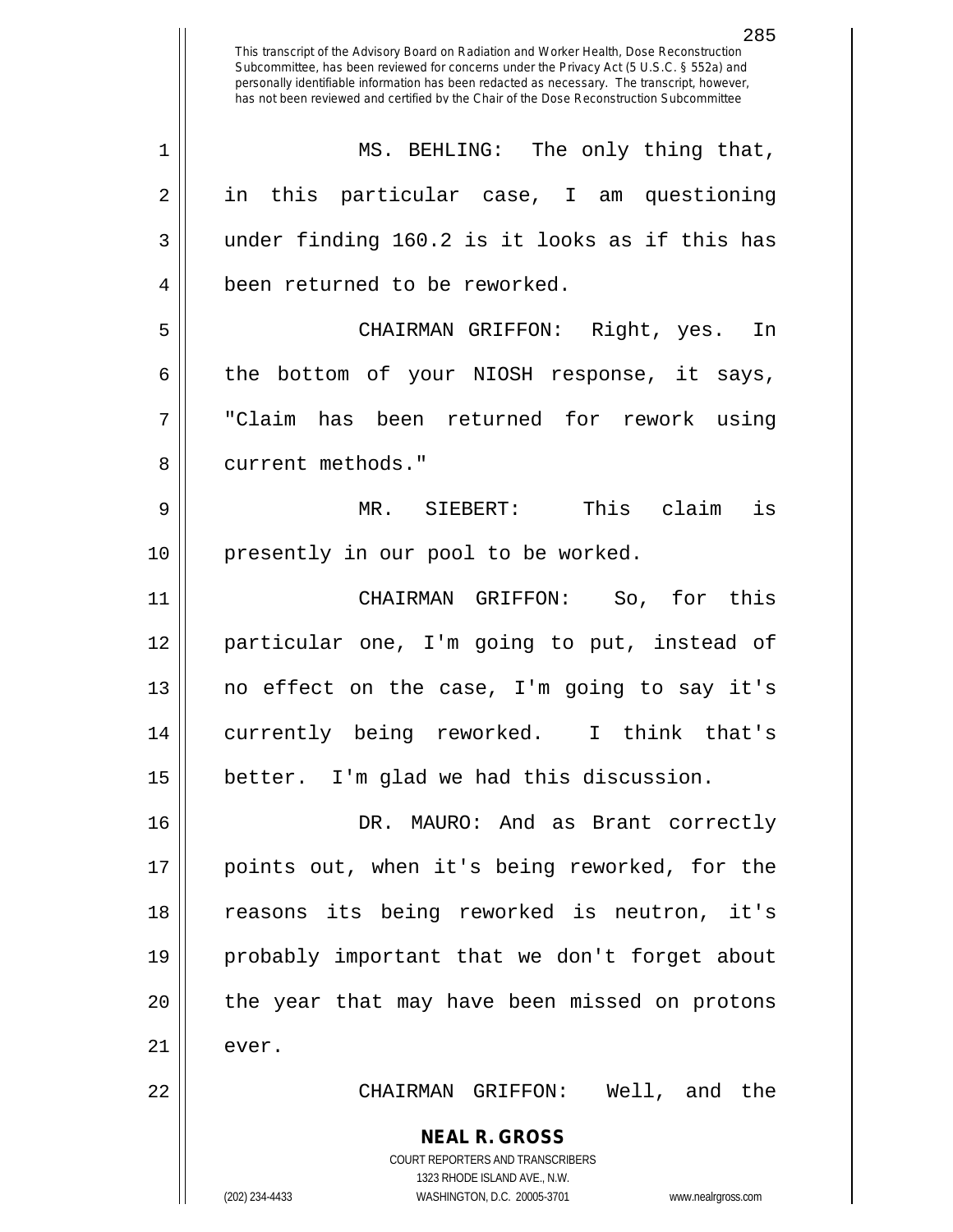**NEAL R. GROSS** 286 This transcript of the Advisory Board on Radiation and Worker Health, Dose Reconstruction Subcommittee, has been reviewed for concerns under the Privacy Act (5 U.S.C. § 552a) and personally identifiable information has been redacted as necessary. The transcript, however, has not been reviewed and certified by the Chair of the Dose Reconstruction Subcommittee 1 policy is when you rework your case, you work 2 | it across the board, right? 3 DR. MAURO: Yes, but I don't know  $4 \parallel$  if that necessarily means that --5 CHAIRMAN GRIFFON: I know. 6 DR. MAURO: -- everyone goes back  $7 \parallel$  to this matrix and takes a look at sort of the 8 || findings. So, yes. 9 CHAIRMAN GRIFFON: But I'm saying 10 that's something they -- that's something that 11 NIOSH has to keep an eye on. Right? 12 DR. MAURO: Yes. 13 MEMBER MUNN: Well, it might not 14 have gone back to the matrix, but surely it 15 would include your original findings sheet. 16 || DR. MAURO: Yes, if you go back to 17 that. I guess that's what I'm getting at. I 18 || can see when you're in the PER process, for 19 || example, and you turn in the machinery to deal 20 with it, and you go back to all the issues  $21$  || that are at play. Some of the issues that are 22 || at play are built into the record of our

> COURT REPORTERS AND TRANSCRIBERS 1323 RHODE ISLAND AVE., N.W.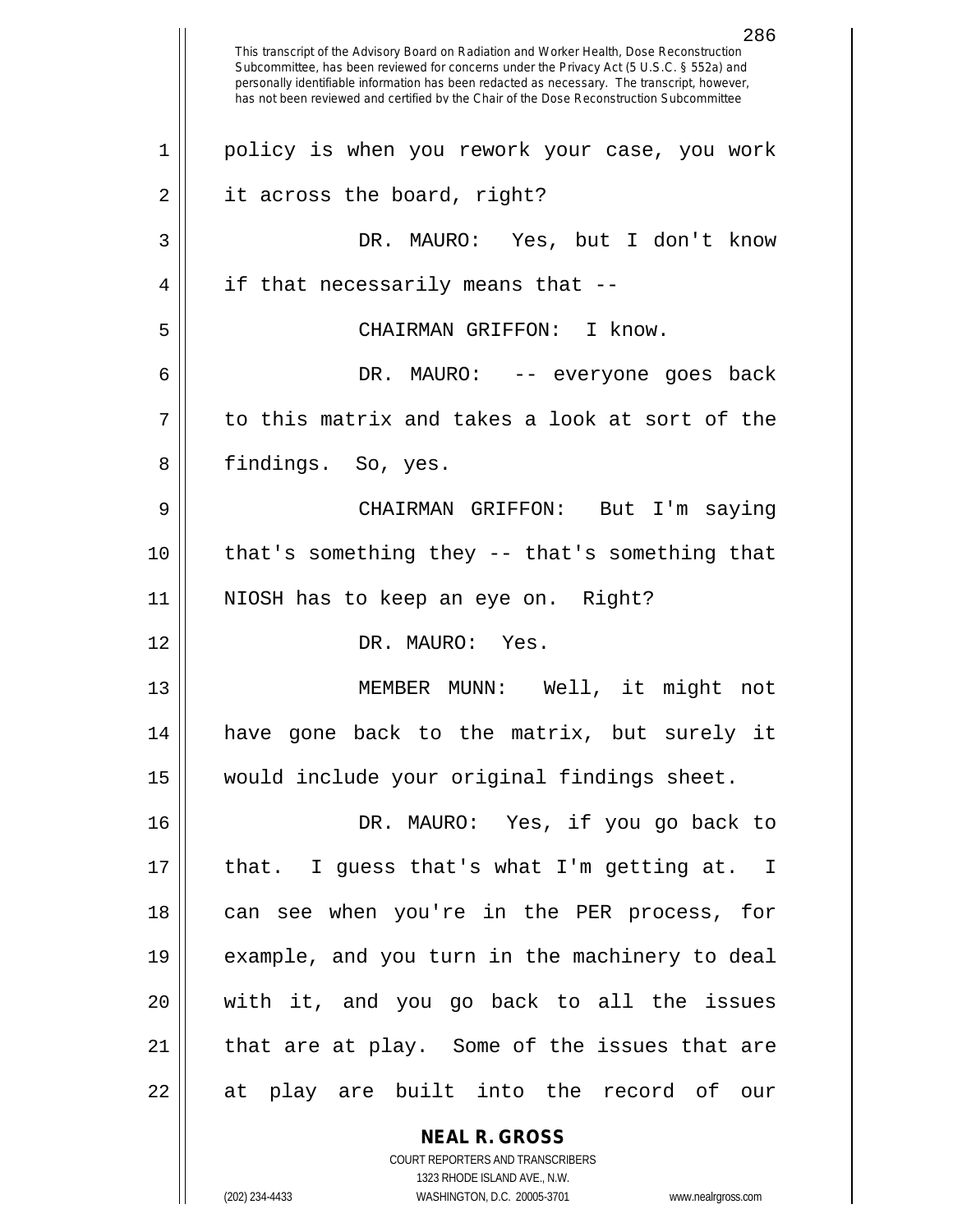**NEAL R. GROSS** 287 This transcript of the Advisory Board on Radiation and Worker Health, Dose Reconstruction Subcommittee, has been reviewed for concerns under the Privacy Act (5 U.S.C. § 552a) and personally identifiable information has been redacted as necessary. The transcript, however, has not been reviewed and certified by the Chair of the Dose Reconstruction Subcommittee 1 matrix for this Work Group, for this 2 Subcommittee. The degree to which you folks 3 incorporate that into your process is a 4 || question, I guess. 5 MEMBER MUNN: Your findings sheet  $6 \parallel$  would have everything  $-$ 7 DR. MAURO: The findings would be 8 || there if they were looked at. 9 MEMBER MUNN: Yes. 10 DR. MAURO: I got to say, I'll be 11 first to acknowledge that I noticed that when 12 || Site Profiles are being revisited every couple 13 || of years. The folks that do the Site Profiles 14 don't always look at our Site Profile Reviews 15 when they're in the process of reviewing. So, 16 || one of the things I guess I have a concern 17 about is that there's a process going on with 18 the Board here, where there's a lot of 19 interaction with SC&A, the Board and the Work 20 Groups, to the degree to which that actually 21 makes it into the machinery. 22 CHAIRMAN GRIFFON: Yes, I got you.

> COURT REPORTERS AND TRANSCRIBERS 1323 RHODE ISLAND AVE., N.W.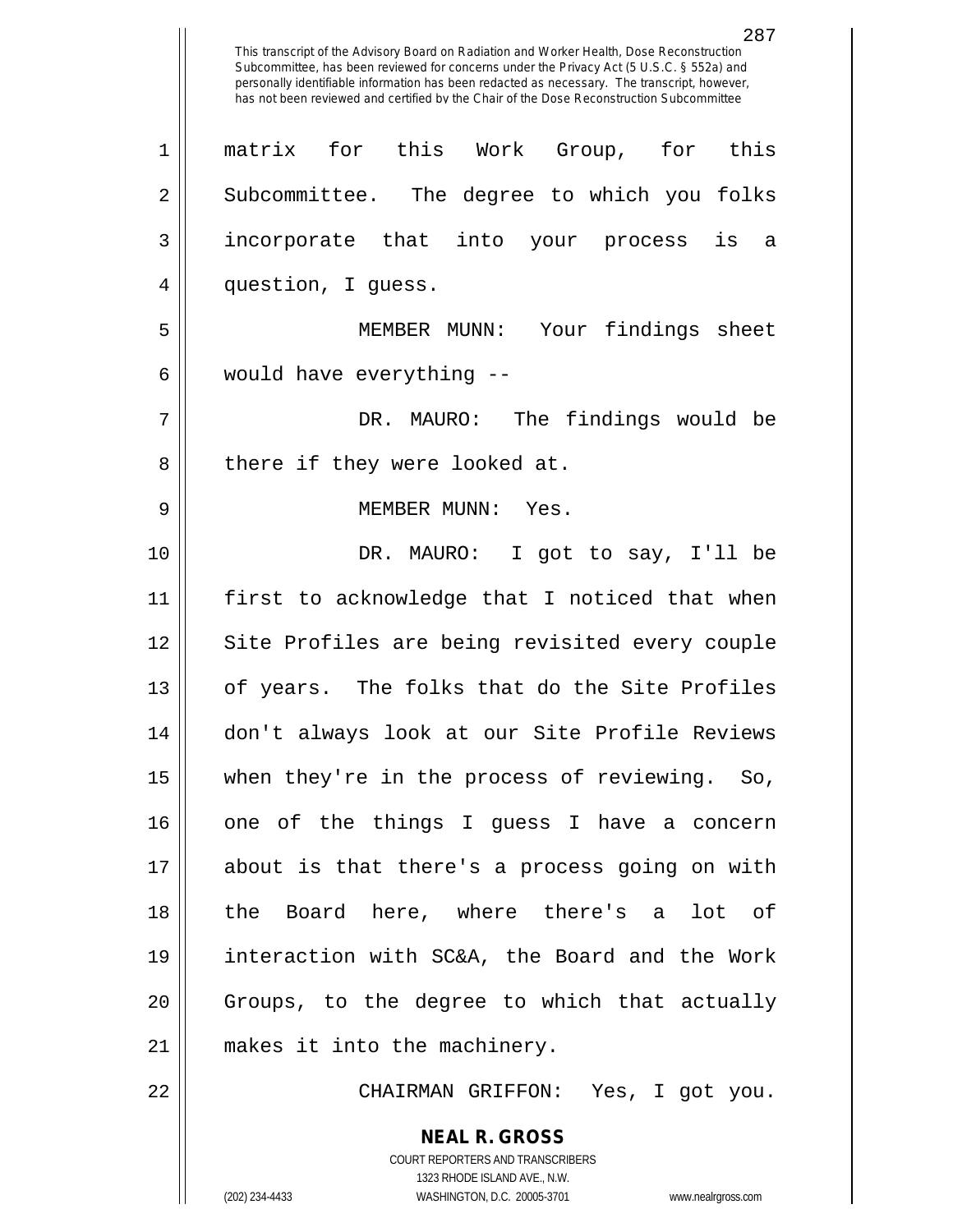**NEAL R. GROSS** COURT REPORTERS AND TRANSCRIBERS 1323 RHODE ISLAND AVE., N.W. (202) 234-4433 WASHINGTON, D.C. 20005-3701 www.nealrgross.com This transcript of the Advisory Board on Radiation and Worker Health, Dose Reconstruction Subcommittee, has been reviewed for concerns under the Privacy Act (5 U.S.C. § 552a) and personally identifiable information has been redacted as necessary. The transcript, however, has not been reviewed and certified by the Chair of the Dose Reconstruction Subcommittee 1 || I see your point. We've all -- Stu is taking 2 || notes. Okay, I think we're going to call it a  $3 \parallel$  day. 4 MR. FARVER: Oh, you should do one 5 more. 6 DR. MAURO: We're closing 160 out. 7 Great. 8 CHAIRMAN GRIFFON: I'm close to 9 catching a flight here. You really wanted to 10 do one more? You were on a roll? 11 MR. FARVER: No, there is one more 12 in 160. 13 || MEMBER MUNN: 160.4. 14 CHAIRMAN GRIFFON: Go ahead. Do  $15 \parallel 160.4.$ 16 MR. FARVER: Okay, the dose report 17 does not account for internal doses from the 18 uranium. The employee submitted ten uranium 19 bioassays. The DR report says, "Uranium as 20 discussed below," but it doesn't discuss it,  $21$  and there are no calculations for it. 22 || So, they don't calculate a dose.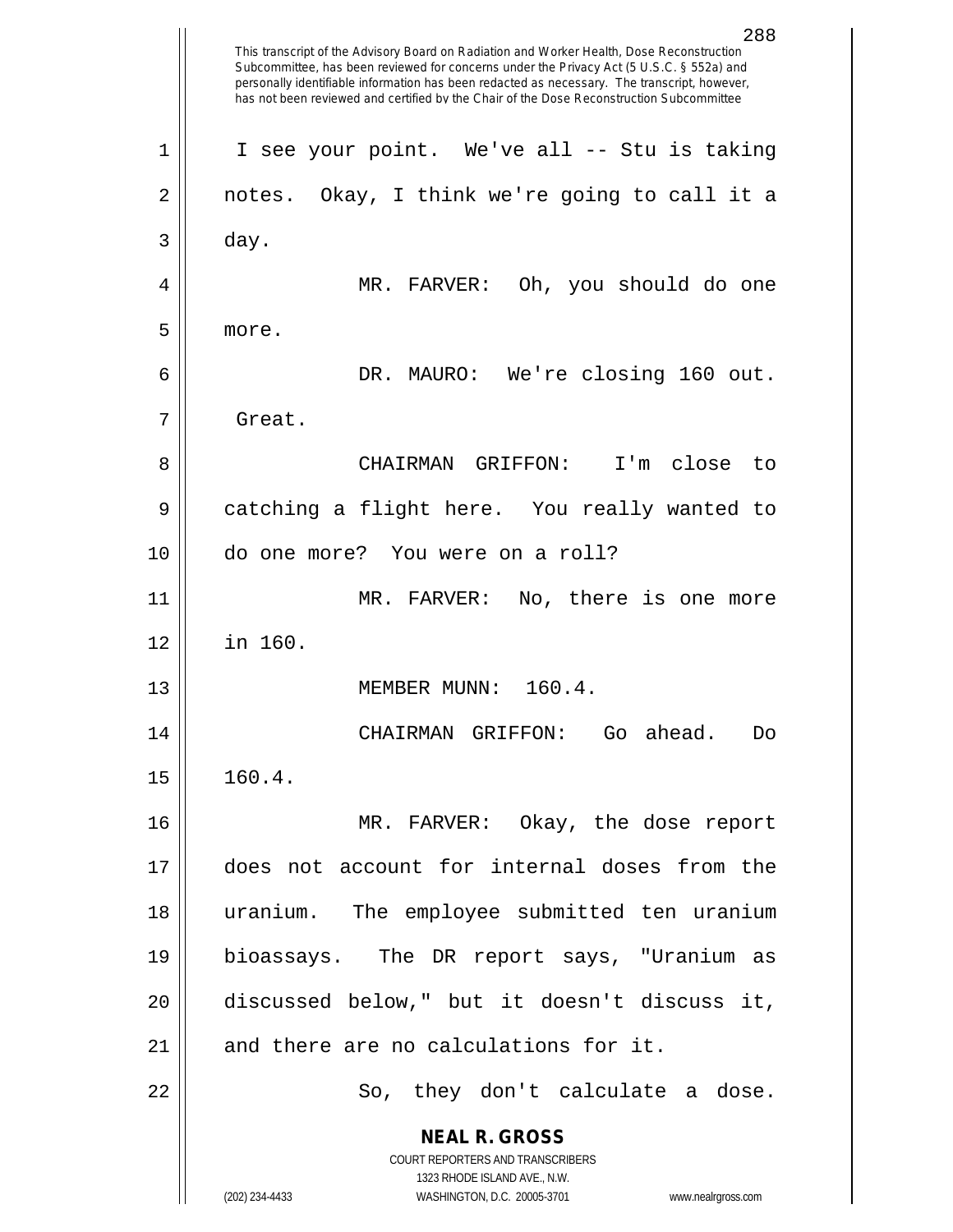**NEAL R. GROSS** 289 This transcript of the Advisory Board on Radiation and Worker Health, Dose Reconstruction Subcommittee, has been reviewed for concerns under the Privacy Act (5 U.S.C. § 552a) and personally identifiable information has been redacted as necessary. The transcript, however, has not been reviewed and certified by the Chair of the Dose Reconstruction Subcommittee 1 || They don't include a dose. And so, this also  $2 \parallel$  has an affect on the PoC, and it's also the 3 || key reg concern. And they say it does not 4 affect compensability. But if we go back and  $5 \parallel$  consider all these findings in total, do they? 6 I don't know. 7 MR. HINNEFELD: Okay, well, at the 8 || very least --9 CHAIRMAN GRIFFON: Yes, okay. 10 MR. HINNEFELD: We need to check 11 || this out. 12 CHAIRMAN GRIFFON: All right, 13 || that's a wrap. Thank you all. Thank you all 14 on the phone for sticking it out today. And 15 | we made some good headway. 16 I will send the final preliminary 17 follow up report, that First 100 Case Report, 18 || out to all of us, and actually, I think I can 19 forward it to all of the Board for discussion. 20 || At least I'll raise it in the Work Group 21 updates on the phone call meeting, and then 22 we'll have a further discussion at the full

> COURT REPORTERS AND TRANSCRIBERS 1323 RHODE ISLAND AVE., N.W.

(202) 234-4433 WASHINGTON, D.C. 20005-3701 www.nealrgross.com